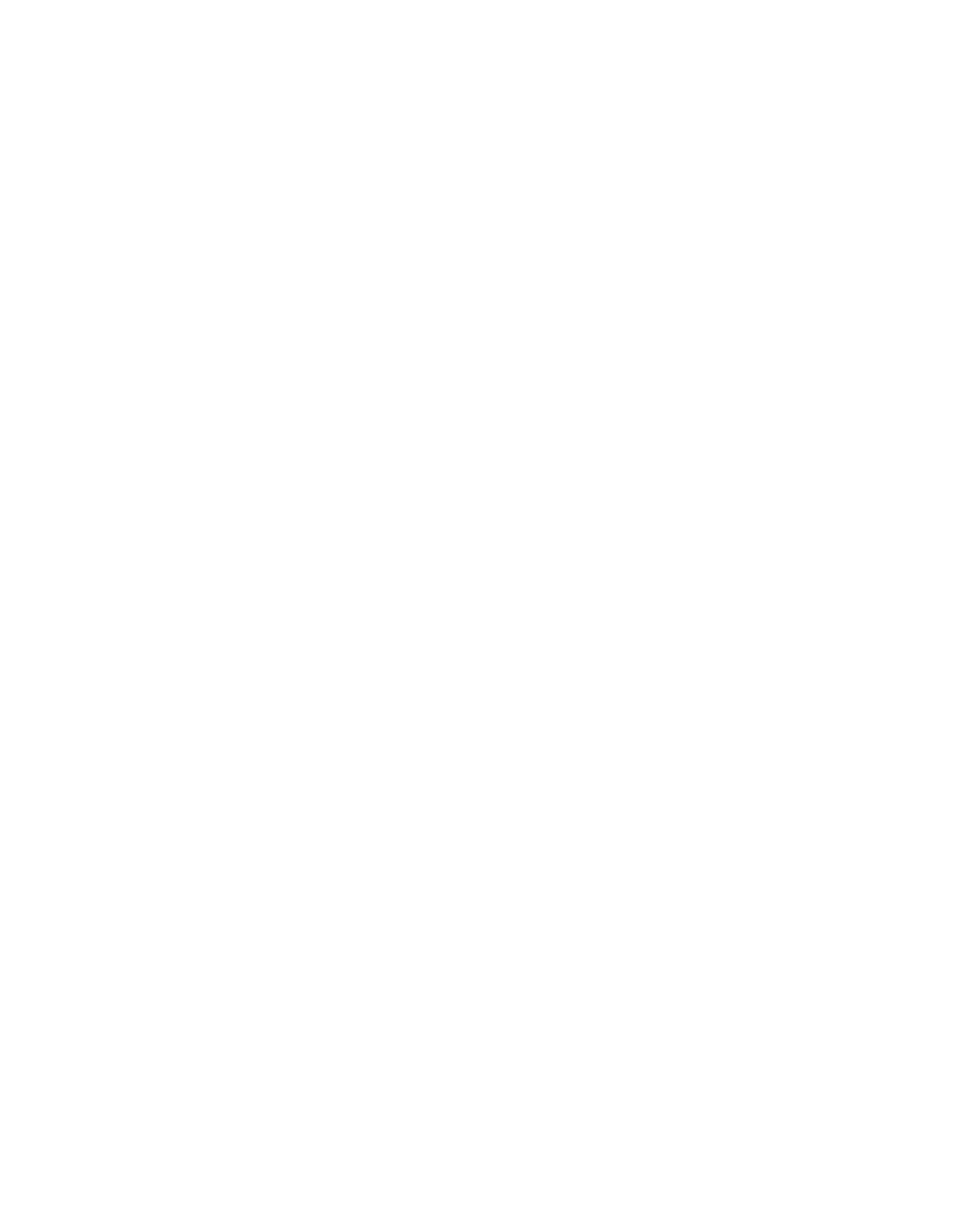# **Table of Contents**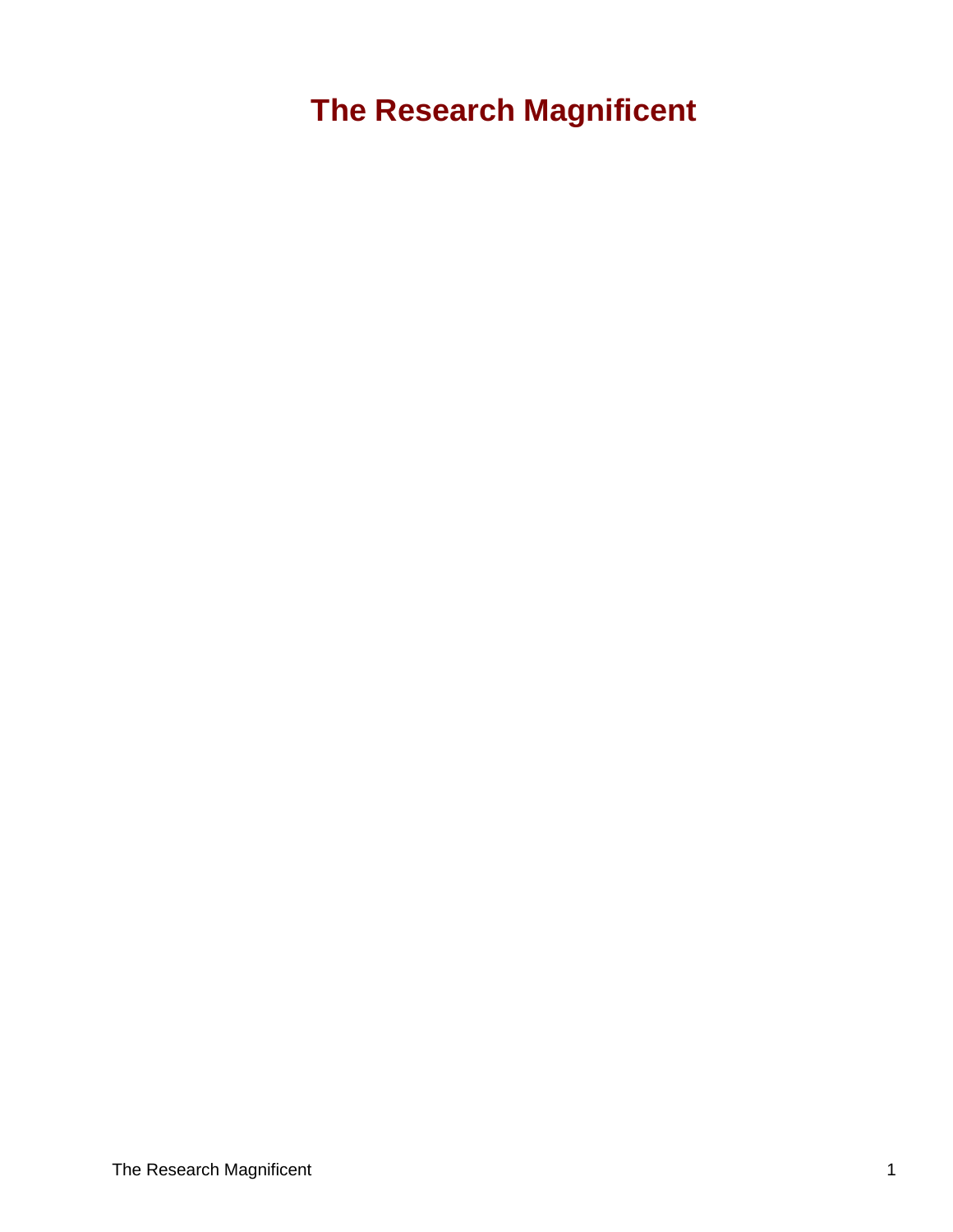<span id="page-4-0"></span>**H.G. Wells**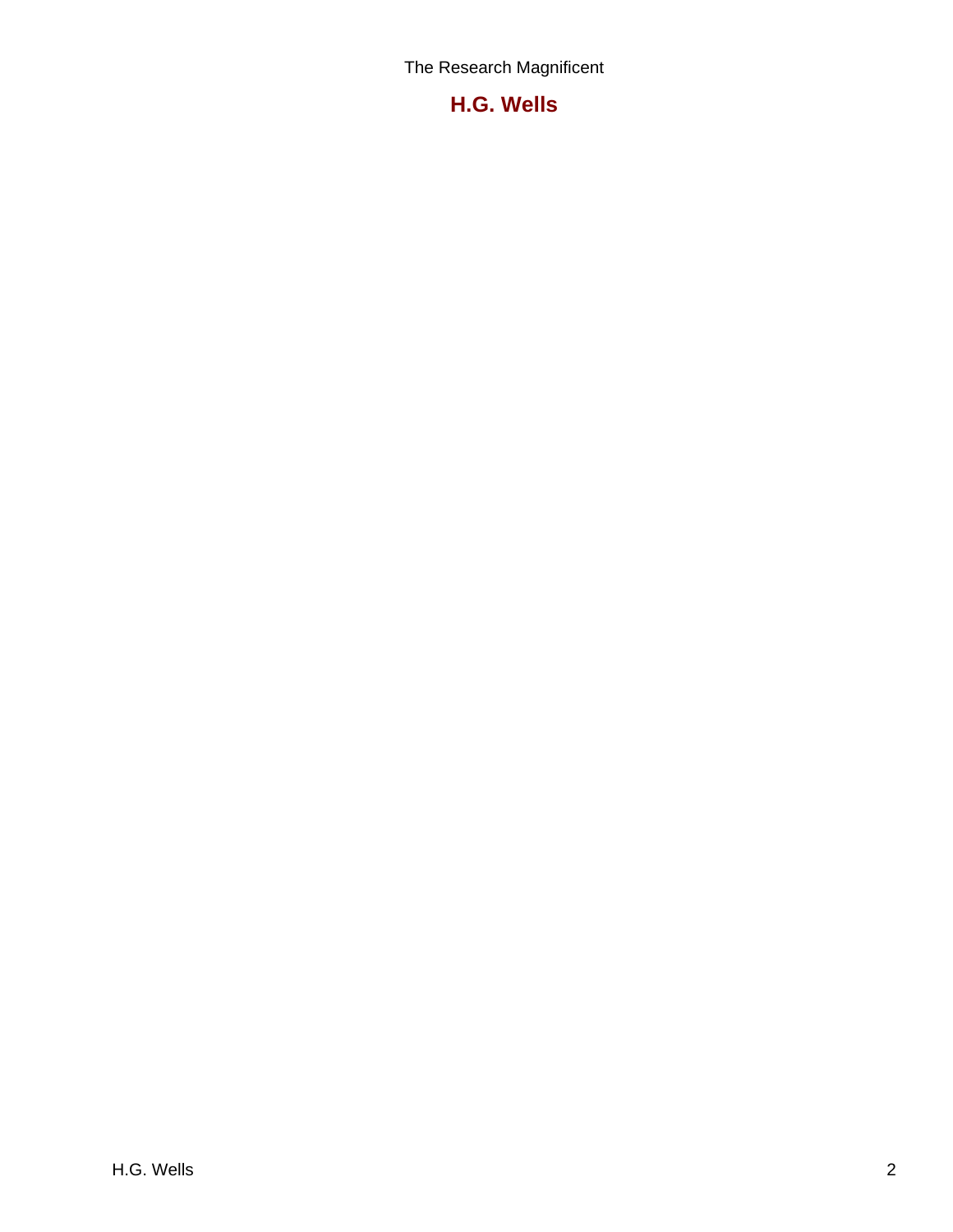## **THE PRELUDE. ON FEAR AND ARISTOCRACY**

#### 1

<span id="page-5-0"></span> The story of William Porphyry Benham is the story of a man who was led into adventure by an idea. It was an idea that took possession of his imagination quite early in life, it grew with him and changed with him, it interwove at last completely with his being. His story is its story. It was traceably germinating in the schoolboy; it was manifestly present in his mind at the very last moment of his adventurous life. He belonged to that fortunate minority who are independent of daily necessities, so that he was free to go about the world under its direction. It led him far. It led him into situations that bordered upon the fantastic, it made him ridiculous, it came near to making him sublime. And this idea of his was of such a nature that in several aspects he could document it. Its logic forced him to introspection and to the making of a record.

 An idea that can play so large a part in a life must necessarily have something of the complication and protean quality of life itself. It is not to be stated justly in any formula, it is not to be rendered by an epigram. As well one might show a man's skeleton for his portrait. Yet, essentially, Benham's idea was simple. He had an incurable, an almost innate persuasion that he had to live life nobly and thoroughly. His commoner expression for that thorough living is "the aristocratic life." But by "aristocratic" he meant something very different from the quality of a Russian prince, let us say, or an English peer. He meant an intensity, a clearness. . . . Nobility for him was to get something out of his individual existence, a flame, a jewel, a splendour—−it is a thing easier to understand than to say.

 One might hesitate to call this idea "innate," and yet it comes soon into a life when it comes at all. In Benham's case we might trace it back to the Day Nursery at Seagate, we might detect it stirring already at the petticoat stage, in various private struttings and valiant dreamings with a helmet of pasteboard and a white−metal sword. We have most of us been at least as far as that with Benham. And we have died like Horatius, slaying our thousands for our country, or we have perished at the stake or faced the levelled muskets of the firing party−−"No, do not bandage my eyes"−−because we would not betray the secret path that meant destruction to our city. But with Benham the vein was stronger, and it increased instead of fading out as he grew to manhood. It was less obscured by those earthy acquiescences, those discretions, that saving sense of proportion, which have made most of us so satisfactorily what we are. "Porphyry," his mother had discovered before he was seventeen, "is an excellent boy, a brilliant boy, but, I begin to see, just a little unbalanced."

The interest of him, the absurdity of him, the story of him, is that.

 Most of us are−−balanced; in spite of occasional reveries we do come to terms with the limitations of life, with those desires and dreams and discretions that, to say the least of it, qualify our nobility, we take refuge in our sense of humour and congratulate ourselves on a certain amiable freedom from priggishness or presumption, but for Benham that easy declension to a humorous acceptance of life as it is did not occur. He found his limitations soon enough; he was perpetually rediscovering them, but out of these interments of the spirit he rose again−−remarkably. When we others have decided that, to be plain about it, we are not going to lead the noble life at all, that the thing is too ambitious and expensive even to attempt, we have done so because there were other conceptions of existence that were good enough for us, we decided that instead of that glorious impossible being of ourselves, we would figure in our own eyes as jolly fellows, or sly dogs, or sane, sound, capable men or brilliant successes, and so forth−−practicable things. For Benham, exceptionally, there were not these practicable things. He blundered, he fell short of himself, he had−−as you will be told−− some astonishing rebuffs, but they never turned him aside for long. He went by nature for this preposterous idea of nobility as a linnet hatched in a cage will try to fly.

 And when he discovered−−and in this he was assisted not a little by his friend at his elbow−−when he discovered that Nobility was not the simple thing he had at first supposed it to be, he set himself in a mood only slightly disconcerted to the discovery of Nobility. When it dawned upon him, as it did, that one cannot be noble, so to speak, IN VACUO, he set himself to discover a Noble Society. He began with simple beliefs and fine attitudes and ended in a conscious research. If he could not get through by a stride, then it followed that he must get through by a climb. He spent the greater part of his life studying and experimenting in the noble possibilities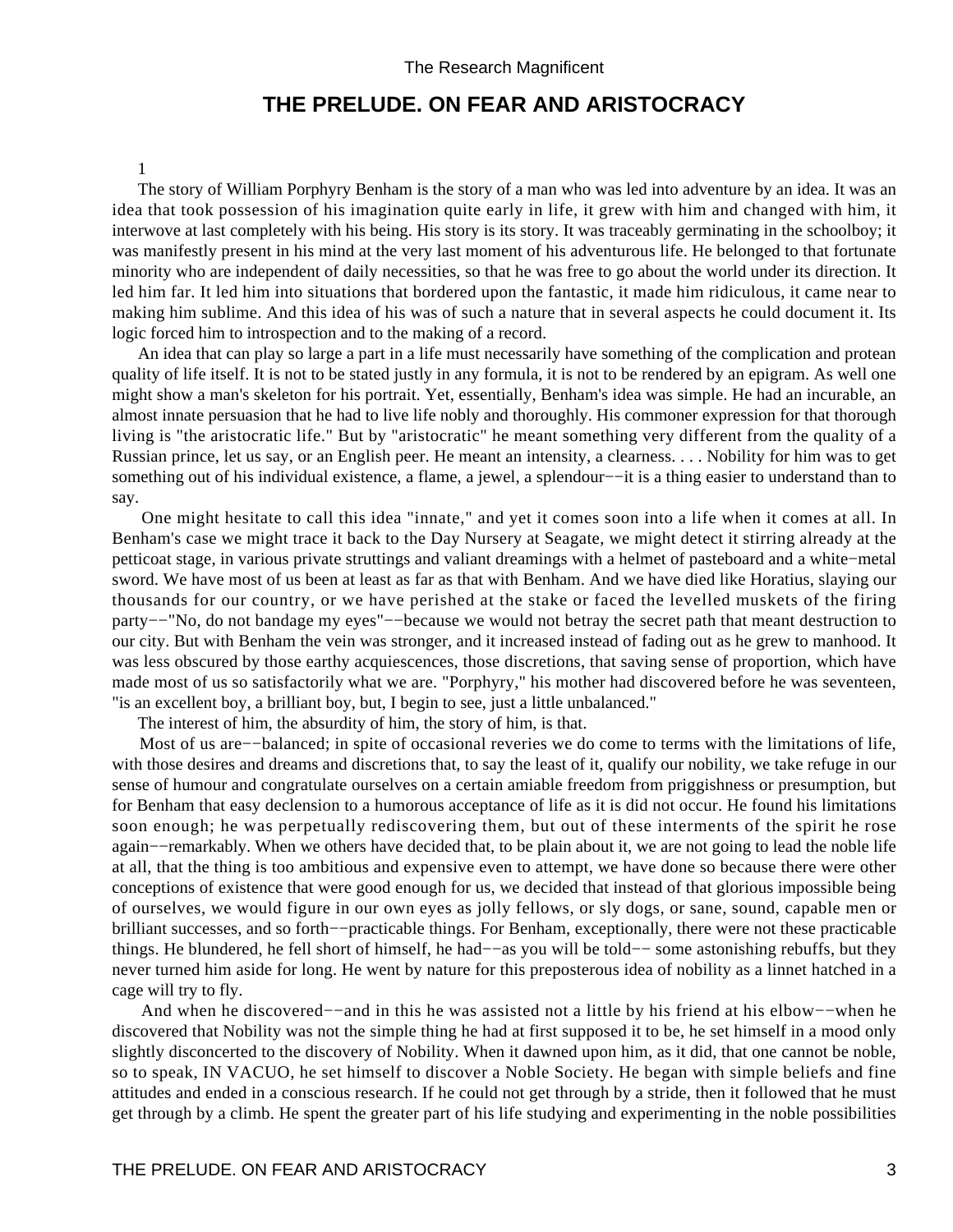of man. He never lost his absurd faith in that conceivable splendour. At first it was always just round the corner or just through the wood; to the last it seemed still but a little way beyond the distant mountains.

 For this reason this story has been called THE RESEARCH MAGNIFICENT. It was a real research, it was documented. In the rooms in Westhaven Street that at last were as much as one could call his home, he had accumulated material for−−one hesitates to call it a book−−let us say it was an analysis of, a guide to the noble life. There after his tragic death came his old friend White, the journalist and novelist, under a promise, and found these papers; he found them to the extent of a crammed bureau, half a score of patent files quite distended and a writing−table drawer−full, and he was greatly exercised to find them. They were, White declares, they are still after much experienced handling, an indigestible aggregation. On this point White is very assured. When Benham thought he was gathering together a book he was dreaming, White says. There is no book in it. . . .

 Perhaps too, one might hazard, Benham was dreaming when he thought the noble life a human possibility. Perhaps man, like the ape and the hyaena and the tapeworm and many other of God's necessary but less attractive creatures, is not for such exalted ends. That doubt never seems to have got a lodgment in Benham's skull; though at times one might suppose it the basis of White's thought. You will find in all Benham's story, if only it can be properly told, now subdued, now loud and amazed and distressed, but always traceable, this startled, protesting question, "BUT WHY THE DEVIL AREN'T WE?" As though necessarily we ought to be. He never faltered in his persuasion that behind the dingy face of this world, the earthy stubbornness, the baseness and dulness of himself and all of us, lurked the living jewels of heaven, the light of glory, things unspeakable. At first it seemed to him that one had only just to hammer and will, and at the end, after a life of willing and hammering, he was still convinced there was something, something in the nature of an Open Sesame, perhaps a little more intricate than one had supposed at first, a little more difficult to secure, but still in that nature, which would suddenly roll open for mankind the magic cave of the universe, that precious cave at the heart of all things, in which one must believe.

And then life−−life would be the wonder it so perplexingly just isn't. . . .

2

 Benham did not go about the world telling people of this consuming research. He was not the prophet or preacher of his idea. It was too living and intricate and uncertain a part of him to speak freely about. It was his secret self; to expose it casually would have shamed him. He drew all sorts of reserves about him, he wore his manifest imperfections turned up about him like an overcoat in bitter wind. He was content to be inexplicable. His thoughts led him to the conviction that this magnificent research could not be, any more than any other research can be, a solitary enterprise, but he delayed expression; in a mighty writing and stowing away of these papers he found a relief from the unpleasant urgency to confess and explain himself prematurely. So that White, though he knew Benham with the intimacy of an old schoolfellow who had renewed his friendship, and had shared his last days and been a witness of his death, read the sheets of manuscript often with surprise and with a sense of added elucidation.

 And, being also a trained maker of books, White as he read was more and more distressed that an accumulation so interesting should be so entirely unshaped for publication. "But this will never make a book," said White with a note of personal grievance. His hasty promise in their last moments together had bound him, it seemed, to a task he now found impossible. He would have to work upon it tremendously; and even then he did not see how it could be done.

 This collection of papers was not a story, not an essay, not a confession, not a diary. It was−−nothing definable. It went into no conceivable covers. It was just, White decided, a proliferation. A vast proliferation. It wanted even a title. There were signs that Benham had intended to call it THE ARISTOCRATIC LIFE, and that he had tried at some other time the title of AN ESSAY ON ARISTOCRACY. Moreover, it would seem that towards the end he had been disposed to drop the word "aristocratic" altogether, and adopt some such phrase as THE LARGER LIFE. Once it was LIFE SET FREE. He had fallen away more and more from nearly everything that one associates with aristocracy−−at the end only its ideals of fearlessness and generosity remained.

 Of all these titles THE ARISTOCRATIC LIFE seemed at first most like a clue to White. Benham's erratic movements, his sudden impulses, his angers, his unaccountable patiences, his journeys to strange places, and his lapses into what had seemed to be pure adventurousness, could all be put into system with that. Before White had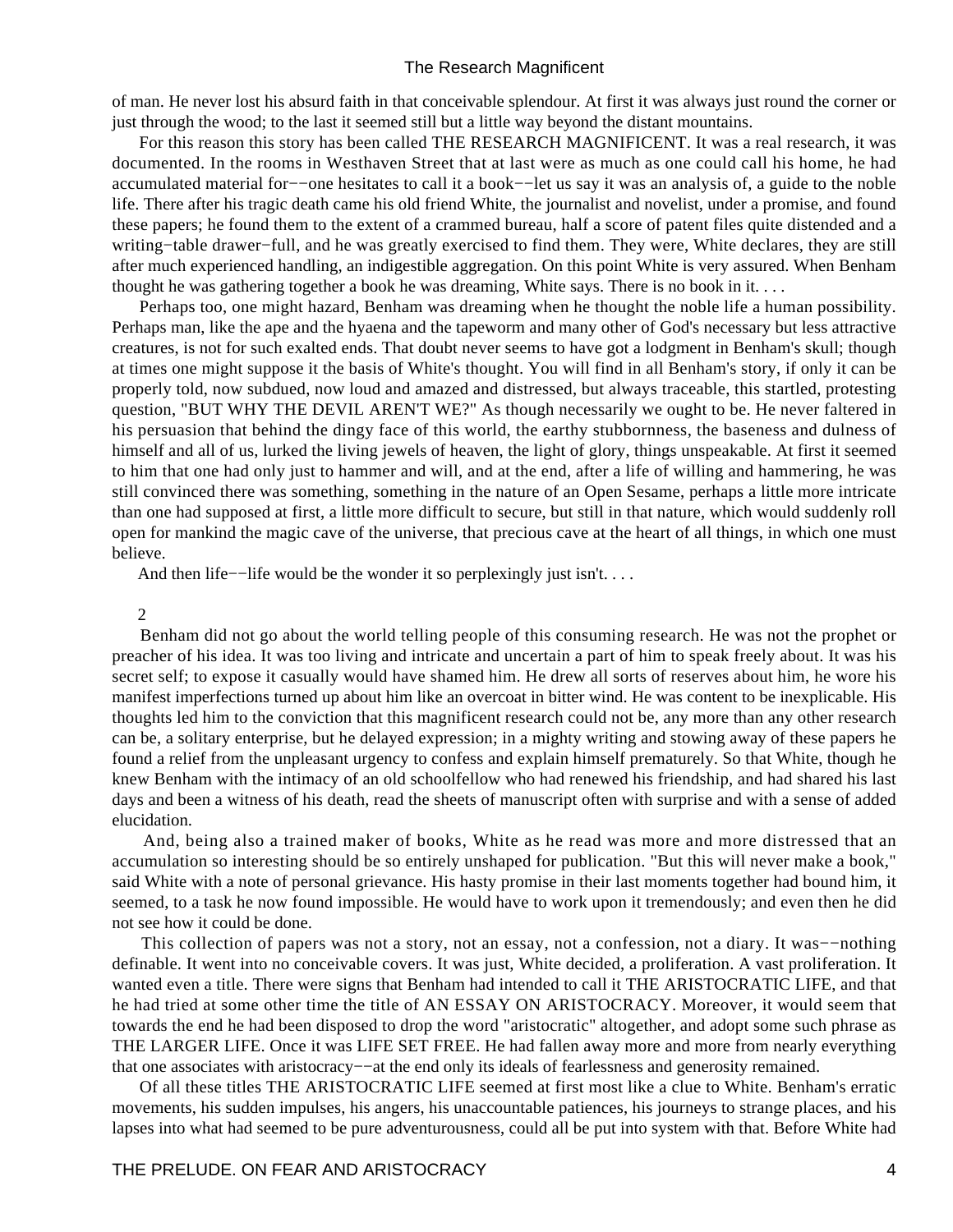turned over three pages of the great fascicle of manuscript that was called Book Two, he had found the word "Bushido" written with a particularly flourishing capital letter and twice repeated. "That was inevitable," said White with the comforting regret one feels for a friend's banalities. "And it dates . . . [unreadable] this was early. . . ."

 "Modern aristocracy, the new aristocracy," he read presently, "has still to be discovered and understood. This is the necessary next step for mankind. As far as possible I will discover and understand it, and as far as I know it I will be it. This is the essential disposition of my mind. God knows I have appetites and sloths and habits and blindnesses, but so far as it is in my power to release myself I will escape to this. . . . "

#### 3

 White sat far into the night and for several nights turning over papers and rummaging in untidy drawers. Memories came back to him of his dead friend and pieced themselves together with other memories and joined on to scraps in this writing. Bold yet convincing guesses began to leap across the gaps. A story shaped itself. . . .

The story began with the schoolfellow he had known at Minchinghampton School.

 Benham had come up from his father's preparatory school at Seagate. He had been a boy reserved rather than florid in his acts and manners, a boy with a pale face, incorrigible hair and brown eyes that went dark and deep with excitement. Several times White had seen him excited, and when he was excited Benham was capable of tensely daring things. On one occasion he had insisted upon walking across a field in which was an aggressive bull. It had been put there to prevent the boys taking a short cut to the swimming place. It had bellowed tremendously and finally charged him. He had dodged it and got away; at the time it had seemed an immense feat to White and the others who were safely up the field. He had walked to the fence, risking a second charge by his deliberation. Then he had sat on the fence and declared his intention of always crossing the field so long as the bull remained there. He had said this with white intensity, he had stopped abruptly in mid−sentence, and then suddenly he had dropped to the ground, clutched the fence, struggled with heaving shoulders, and been sick.

 The combination of apparently stout heart and manifestly weak stomach had exercised the Minchinghampton intelligence profoundly.

 On one or two other occasions Benham had shown courage of the same rather screwed−up sort. He showed it not only in physical but in mental things. A boy named Prothero set a fashion of religious discussion in the school, and Benham, after some self−examination, professed an atheistical republicanism rather in the manner of Shelley. This brought him into open conflict with Roddles, the History Master. Roddles had discovered these theological controversies in some mysterious way, and he took upon himself to talk at Benham and Prothero. He treated them to the common misapplication of that fool who "hath said in his heart there is no God." He did not perceive there was any difference between the fool who says a thing in his heart and one who says it in the dormitory. He revived that delectable anecdote of the Eton boy who professed disbelief and was at once "soundly flogged" by his head master. "Years afterwards that boy came back to thank −−−−"

"Gurr," said Prothero softly. "STEW−−ard!"

"Your turn next, Benham," whispered an orthodox controversialist.

"Good Lord! I'd like to see him," said Benham with a forced loudness that could scarcely be ignored.

 The subsequent controversy led to an interview with the head. From it Benham emerged more whitely strung up than ever. "He said he would certainly swish me if I deserved it, and I said I would certainly kill him if he did." "And then?"

 "He told me to go away and think it over. Said he would preach about it next Sunday. . . . Well, a swishing isn't a likely thing anyhow. But I would. . . . There isn't a master here I'd stand a thrashing from−−not one. . . . And because I choose to say what I think! . . . I'd run amuck."

 For a week or so the school was exhilarated by a vain and ill− concealed hope that the head might try it just to see if Benham would. It was tantalizingly within the bounds of possibility. . . .

 These incidents came back to White's mind as he turned over the newspapers in the upper drawer of the bureau. The drawer was labelled "Fear−−the First Limitation," and the material in it was evidently designed for the opening volume of the great unfinished book. Indeed, a portion of it was already arranged and written up.

 As White read through this manuscript he was reminded of a score of schoolboy discussions Benham and he and Prothero had had together. Here was the same old toughness of mind, a kind of intellectual hardihood, that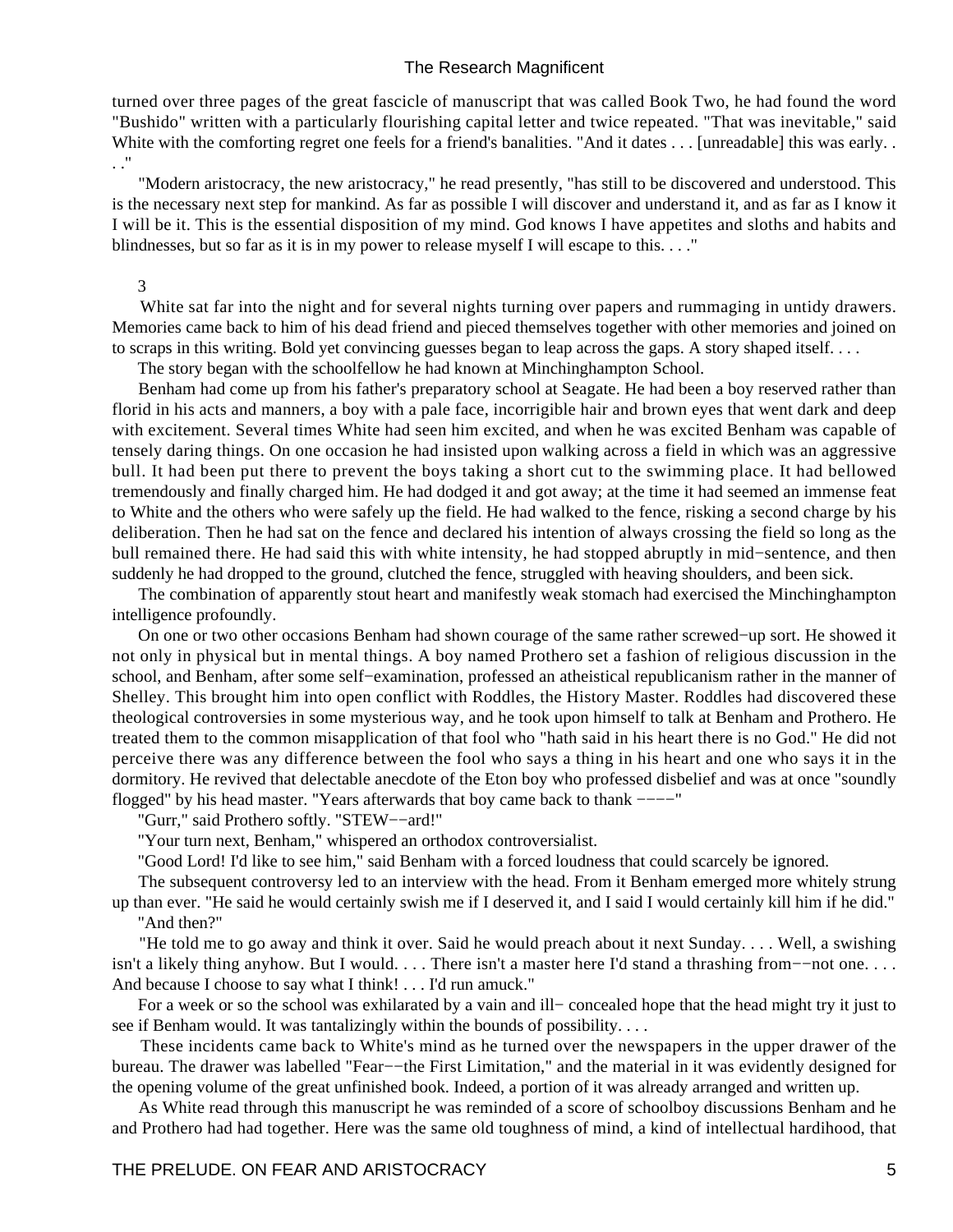had sometimes shocked his schoolfellows. Benham had been one of those boys who do not originate ideas very freely, but who go out to them with a fierce sincerity. He believed and disbelieved with emphasis. Prothero had first set him doubting, but it was Benham's own temperament took him on to denial. His youthful atheism had been a matter for secret consternation in White. White did not believe very much in God even then, but this positive disbelieving frightened him. It was going too far. There had been a terrible moment in the dormitory, during a thunderstorm, a thunderstorm so vehement that it had awakened them all, when Latham, the humourist and a quietly devout boy, had suddenly challenged Benham to deny his Maker.

"NOW say you don't believe in God?"

 Benham sat up in bed and repeated his negative faith, while little Hopkins, the Bishop's son, being less certain about the accuracy of Providence than His aim, edged as far as he could away from Benham's cubicle and rolled his head in his bedclothes.

 "And anyhow," said Benham, when it was clear that he was not to be struck dead forthwith, "you show a poor idea of your God to think he'd kill a schoolboy for honest doubt. Even old Roddles−−"

"I can't listen to you," cried Latham the humourist, "I can't listen to you. It's−−HORRIBLE."

"Well, who began it?" asked Benham.

 A flash of lightning lit the dormitory and showed him to White white−faced and ablaze with excitement, sitting up with the bed− clothes about him. "Oh WOW!" wailed the muffled voice of little Hopkins as the thunder burst like a giant pistol overhead, and he buried his head still deeper in the bedclothes and gave way to unappeasable grief.

 Latham's voice came out of the darkness. "This ATHEISM that you and Billy Prothero have brought into the school−−"

He started violently at another vivid flash, and every one remained silent, waiting for the thunder. . . .

 But White remembered no more of the controversy because he had made a frightful discovery that filled and blocked his mind. Every time the lightning flashed, there was a red light in Benham's eyes. . . .

 It was only three days after when Prothero discovered exactly the same phenomenon in the School House boothole and talked of cats and cattle, that White's confidence in their friend was partially restored. . . .

#### 4

 "Fear, the First Limitation"−−his title indicated the spirit of Benham's opening book very clearly. His struggle with fear was the very beginning of his soul's history. It continued to the end. He had hardly decided to lead the noble life before he came bump against the fact that he was a physical coward. He felt fear acutely. "Fear," he wrote, "is the foremost and most persistent of the shepherding powers that keep us in the safe fold, that drive us back to the beaten track and comfort and−−futility. The beginning of all aristocracy is the subjugation of fear."

 At first the struggle was so great that he hated fear without any qualification; he wanted to abolish it altogether.

 "When I was a boy," he writes, "I thought I would conquer fear for good and all, and never more be troubled by it. But it is not to be done in that way. One might as well dream of having dinner for the rest of one's life. Each time and always I have found that it has to be conquered afresh. To this day I fear, little things as well as big things. I have to grapple with some little dread every day−− urge myself. . . . Just as I have to wash and shave myself every day. . . . I believe it is so with every one, but it is difficult to be sure; few men who go into dangers care very much to talk about fear. . . ."

 Later Benham found some excuses for fear, came even to dealings with fear. He never, however, admits that this universal instinct is any better than a kindly but unintelligent nurse from whose fostering restraints it is man's duty to escape. Discretion, he declared, must remain; a sense of proportion, an "adequacy of enterprise," but the discretion of an aristocrat is in his head, a tactical detail, it has nothing to do with this visceral sinking, this ebb in the nerves. "From top to bottom, the whole spectrum of fear is bad, from panic fear at one extremity down to that mere disinclination for enterprise, that reluctance and indolence which is its lowest phase. These are things of the beast, these are for creatures that have a settled environment, a life history, that spin in a cage of instincts. But man is a beast of that kind no longer, he has left his habitat, he goes out to limitless living. . . ."

 This idea of man going out into new things, leaving securities, habits, customs, leaving his normal life altogether behind him, underlay all Benham's aristocratic conceptions. And it was natural that he should consider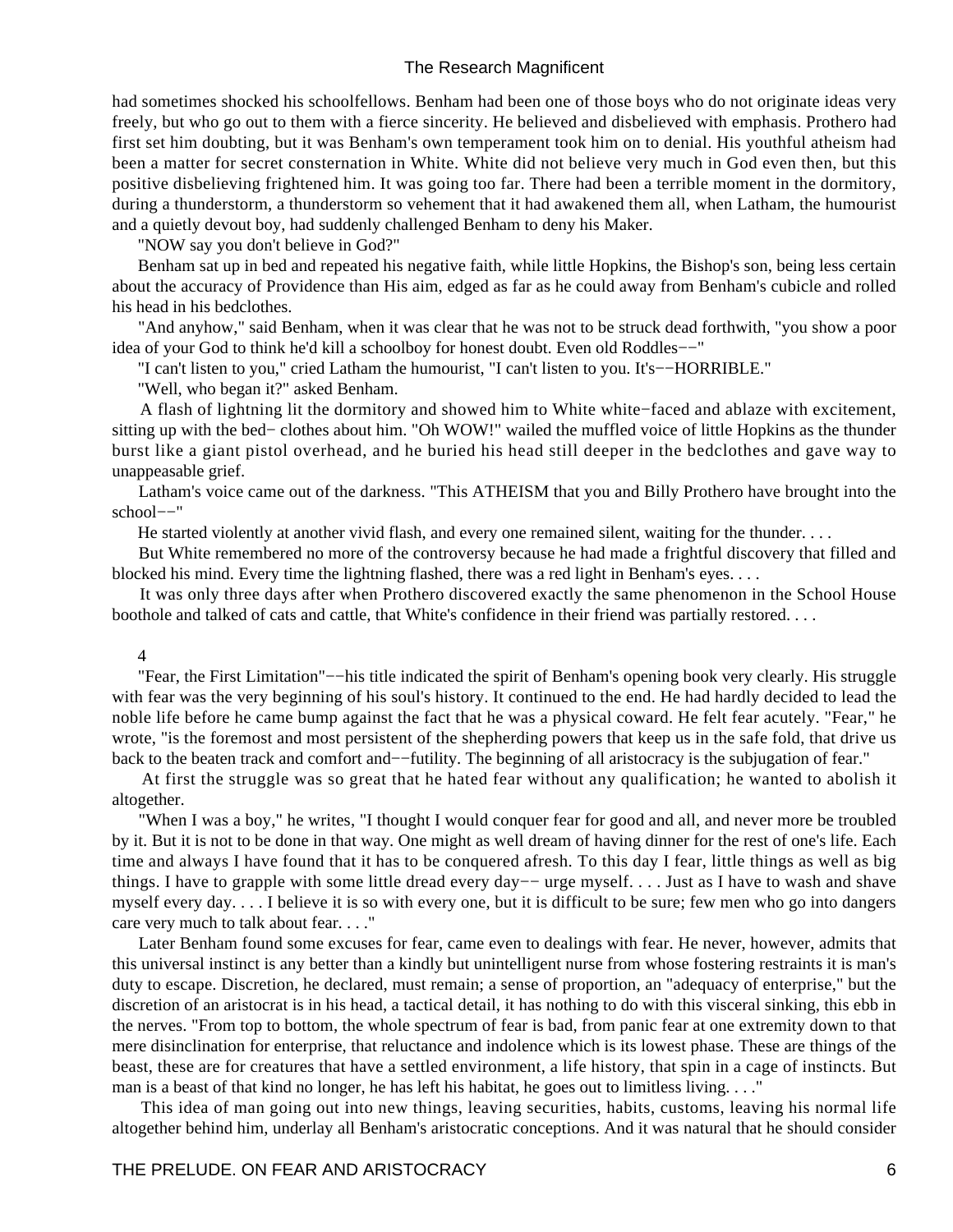fear as entirely inconvenient, treat it indeed with ingratitude, and dwell upon the immense liberations that lie beyond for those who will force themselves through its remonstrances. . . .

 Benham confessed his liability to fear quite freely in these notes. His fear of animals was ineradicable. He had had an overwhelming dread of bears until he was twelve or thirteen, the child's irrational dread of impossible bears, bears lurking under the bed and in the evening shadows. He confesses that even up to manhood he could not cross a field containing cattle without keeping a wary eye upon them−−his bull adventure rather increased than diminished that disposition−−he hated a strange dog at his heels and would manoeuvre himself as soon as possible out of reach of the teeth or heels of a horse. But the peculiar dread of his childhood was tigers. Some gaping nursemaid confronted him suddenly with a tiger in a cage in the menagerie annexe of a circus. "My small mind was overwhelmed."

 "I had never thought," White read, "that a tiger was much larger than a St. Bernard dog. . . . This great creature! . . . I could not believe any hunter would attack such a monster except by stealth and with weapons of enormous power. . . .

 "He jerked himself to and fro across his cramped, rickety cage and looked over my head with yellow eyes−−at some phantom far away. Every now and then he snarled. The contempt of his detestable indifference sank deeper and deeper into my soul. I knew that were the cage to vanish I should stand there motionless, his helpless prey. I knew that were he at large in the same building with me I should be too terror−stricken to escape him. At the foot of a ladder leading clear to escape I should have awaited him paralyzed. At last I gripped my nurse's hand. 'Take me away,' I whispered.

 "In my dreams that night he stalked me. I made my frozen flight from him, I slammed a door on him, and he thrust his paw through a panel as though it had been paper and clawed for me. The paw got longer and longer. . . .

"I screamed so loudly that my father came up from his study.

"I remember that he took me in his arms.

"'It's only a big sort of pussy, Poff,' he said. FELIS TIGRIS. FELIS, you know, means cat.'

"But I knew better. I was in no mood then for my father's insatiable pedagoguery.

"'And my little son mustn't be a coward.' . . .

"After that I understood I must keep silence and bear my tigers alone.

 "For years the thought of that tiger's immensity haunted my mind. In my dreams I cowered before it a thousand times; in the dusk it rarely failed me. On the landing on my way to bed there was a patch of darkness beyond a chest that became a lurking horror for me, and sometimes the door of my father's bedroom would stand open and there was a long buff and crimson−striped shape, by day indeed an ottoman, but by night−−. Could an ottoman crouch and stir in the flicker of a passing candle? Could an ottoman come after you noiselessly, and so close that you could not even turn round upon it? No!"

#### 5

 When Benham was already seventeen and, as he supposed, hardened against his fear of beasts, his friend Prothero gave him an account of the killing of an old labouring man by a stallion which had escaped out of its stable. The beast had careered across a field, leapt a hedge and come upon its victim suddenly. He had run a few paces and stopped, trying to defend his head with the horse rearing over him. It beat him down with two swift blows of its fore hoofs, one, two, lifted him up in its long yellow teeth and worried him as a terrier does a rat−−the poor old wretch was still able to make a bleating sound at that−−dropped him, trampled and kicked him as he tried to crawl away, and went on trampling and battering him until he was no more than a bloody inhuman bundle of clothes and mire. For more than half an hour this continued, and then its animal rage was exhausted and it desisted, and went and grazed at a little distance from this misshapen, hoof−marked, torn, and muddy remnant of a man. No one it seems but a horror−stricken child knew what was happening. . . .

 This picture of human indignity tortured Benham's imagination much more than it tortured the teller of the tale. It filled him with shame and horror. For three or four years every detail of that circumstantial narrative seemed unforgettable. A little lapse from perfect health and the obsession returned. He could not endure the neighing of horses: when he saw horses galloping in a field with him his heart stood still. And all his life thereafter he hated horses.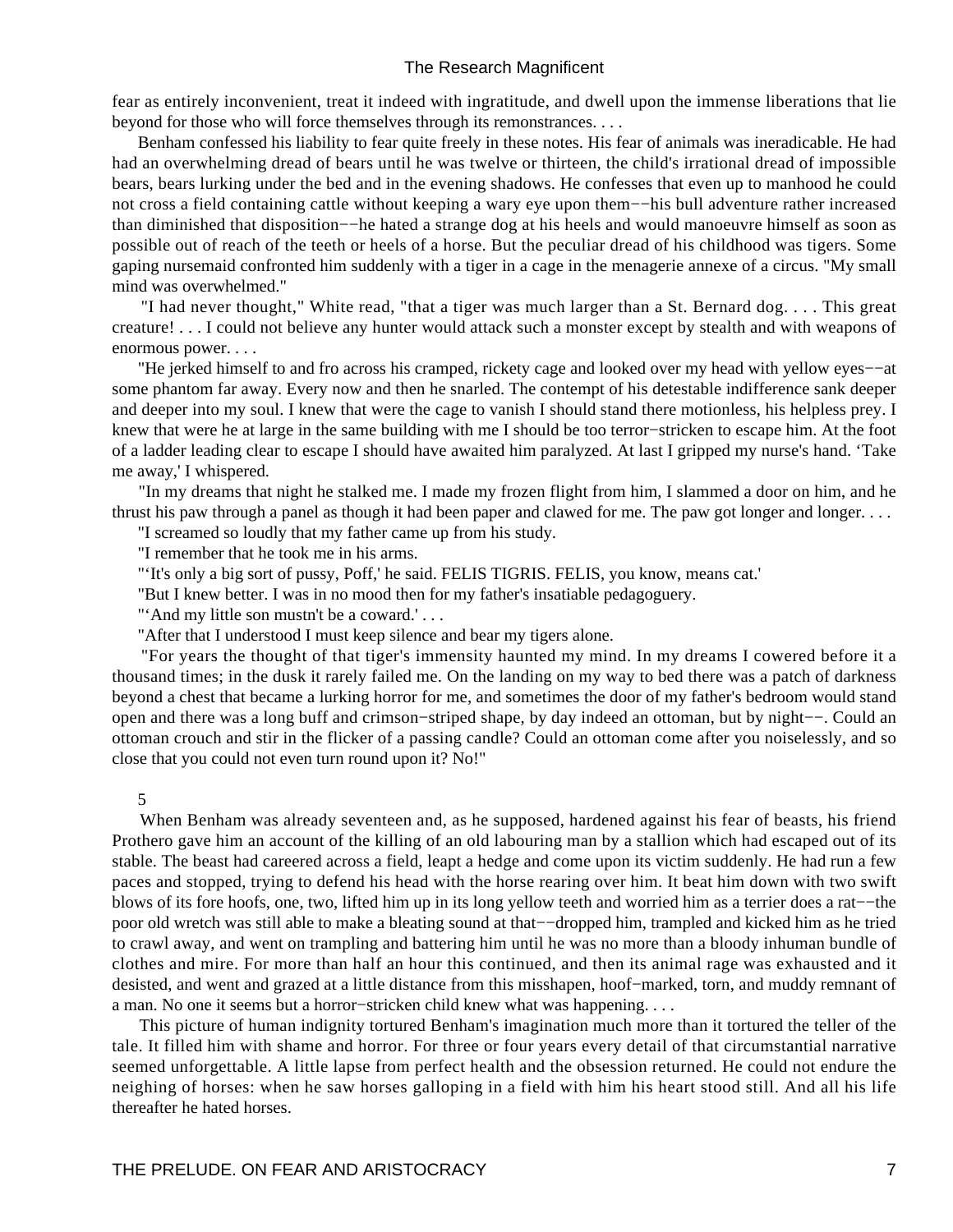6

 A different sort of fear that also greatly afflicted Benham was due to a certain clumsiness and insecurity he felt in giddy and unstable places. There he was more definitely balanced between the hopelessly rash and the pitifully discreet.

 He had written an account of a private struggle between himself and a certain path of planks and rock edges called the Bisse of Leysin. This happened in his adolescence. He had had a bad attack of influenza and his doctor had sent him to a little hotel−−the only hotel it was in those days−−at Montana in Valais. There, later, when he had picked up his strength, his father was to join him and take him mountaineering, that second−rate mountaineering which is so dear to dons and schoolmasters. When the time came he was ready for that, but he had had his experiences. He had gone through a phase of real cowardice. He was afraid, he confessed, before even he reached Montana; he was afraid of the steepness of the mountains. He had to drive ten or twelve miles up and up the mountain−side, a road of innumerable hairpin bends and precipitous banks, the horse was gaunt and ugly with a disposition to shy, and he confesses he clutched the side of the vehicle and speculated how he should jump if presently the whole turnout went tumbling over. . . .

 "And afterwards I dreamt dreams of precipices. I made strides over precipices, I fell and fell with a floating swiftness towards remote valleys, I was assailed by eagles upon a perilous ledge that crumbled away and left me clinging by my nails to nothing."

 The Bisse of Leysin is one of those artificial water−courses which bring water from some distant source to pastures that have an insufficient or uncertain supply. It is a little better known than most because of a certain exceptional boldness in its construction; for a distance of a few score yards it runs supported by iron staples across the front of a sheer precipice, and for perhaps half a mile it hangs like an eyebrow over nearly or quite vertical walls of pine−set rock. Beside it, on the outer side of it, runs a path, which becomes an offhand gangway of planking at the overhanging places. At one corner, which gives the favourite picture postcard from Montana, the rocks project so sharply above the water that the passenger on the gangway must crouch down upon the bending plank as he walks. There is no hand−hold at all.

 A path from Montana takes one over a pine−clad spur and down a precipitous zig−zag upon the middle of the Bisse, and thither Benham came, fascinated by the very fact that here was something of which the mere report frightened him. He had to walk across the cold clear rush of the Bisse upon a pine log, and then he found himself upon one of the gentler interludes of the Bisse track. It was a scrambling path nearly two feet wide, and below it were slopes, but not so steep as to terrify. At a vast distance below he saw through tree−stems and blue haze a twisted strand of bright whiteness, the river that joins the Rhone at Sion. It looped about and passed out of sight remotely beneath his feet. He turned to the right, and came to a corner that overhung a precipice. He craned his head round this corner and saw the evil place of the picture−postcards.

 He remained for a long time trying to screw himself up to walk along the jagged six−inch edge of rock between cliff and torrent into which the path has shrunken, to the sagging plank under the overhanging rock beyond.

He could not bring himself to do that.

 "It happened that close to the corner a large lump of rock and earth was breaking away, a cleft was opening, so that presently, it seemed possible at any moment, the mass would fall headlong into the blue deeps below. This impending avalanche was not in my path along the Bisse, it was no sort of danger to me, but in some way its insecurity gave a final touch to my cowardice. I could not get myself round that corner."

 He turned away. He went and examined the planks in the other direction, and these he found less forbidding. He crossed one precipitous place, with a fall of twoscore feet or less beneath him, and found worse ahead. There also he managed. A third place was still more disagreeable. The plank was worn and thin, and sagged under him. He went along it supporting himself against the rock above the Bisse with an extended hand. Halfway the rock fell back, so that there was nothing whatever to hold. He stopped, hesitating whether he should go back−−but on this plank there was no going back because no turning round seemed practicable. While he was still hesitating there came a helpful intervention. Behind him he saw a peasant appearing and disappearing behind trees and projecting rock masses, and coming across the previous plank at a vigorous trot. . . .

 Under the stimulus of a spectator Benham got to the end of this third place without much trouble. Then very politely he stood aside for the expert to go ahead so that he could follow at his own pace.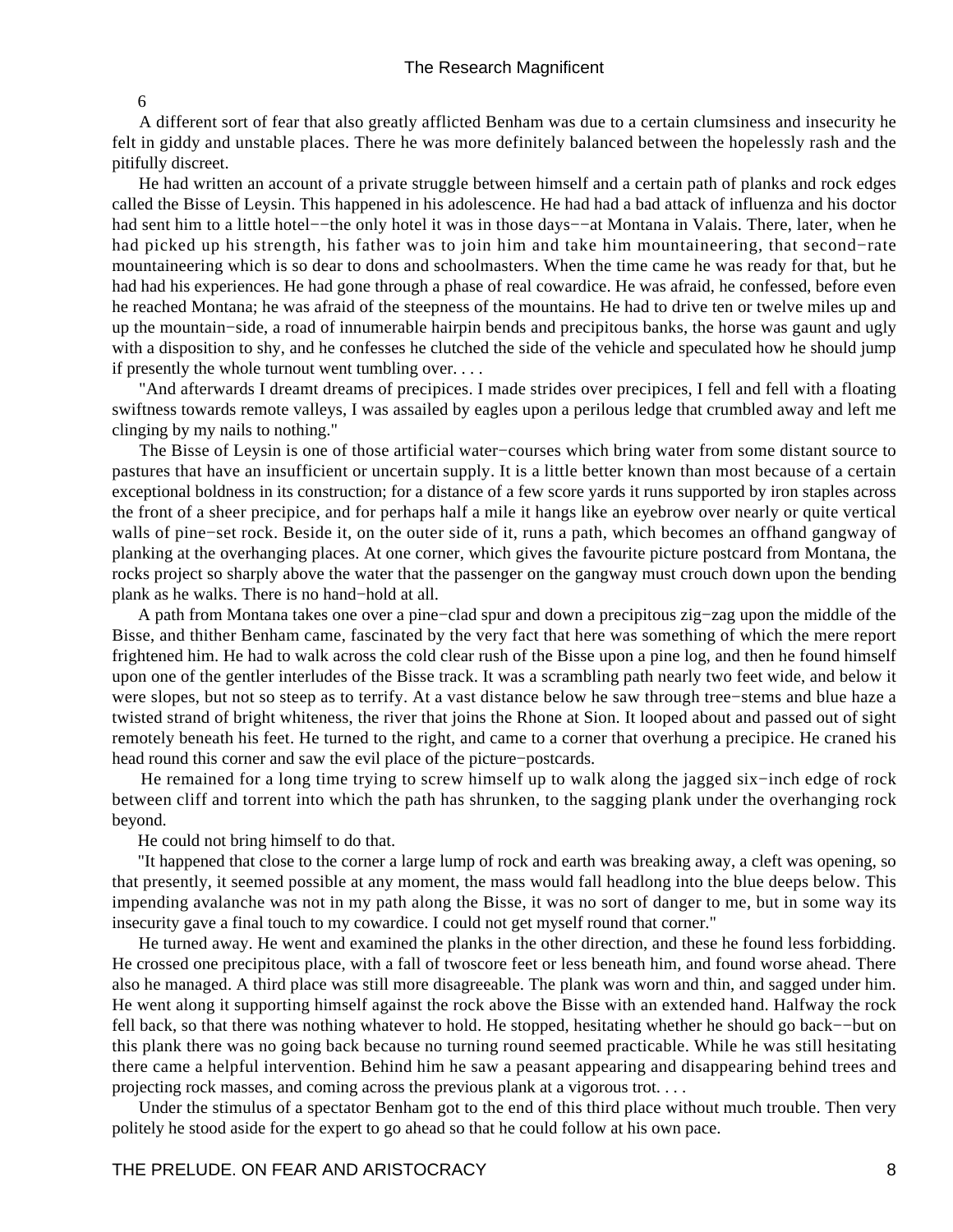There were, however, more difficulties yet to come, and a disagreeable humiliation. That confounded peasant developed a parental solicitude. After each crossing he waited, and presently began to offer advice and encouragement. At last came a place where everything was overhanging, where the Bisse was leaking, and the plank wet and slippery. The water ran out of the leak near the brim of the wooden channel and fell in a long shivering thread of silver. THERE WAS NO SOUND OF ITS FALL. It just fell−−into a void. Benham wished he had not noted that. He groaned, but faced the plank; he knew this would be the slowest affair of all.

The peasant surveyed him from the further side.

 "Don't be afraid!" cried the peasant in his clumsy Valaisian French, and returned, returning along the plank that seemed quite sufficiently loaded without him, extending a charitable hand.

"Damn!" whispered Benham, but he took the hand.

 Afterwards, rather ignobly, he tried to explain in his public−school French. "Pas de peur," he said. "Pas de peur. Mais la tete, n'a pas l'habitude."

The peasant, failing to understand, assured him again that there was no danger.

("Damn!")

 Benham was led over all the other planks, he was led as if he was an old lady crossing a glacier. He was led into absolute safety, and shamefacedly he rewarded his guide. Then he went a little way and sat down, swore softly, and watched the honest man go striding and plunging down towards Lens until he was out of sight.

"Now," said Benham to himself, "if I do not go back along the planks my secret honour is gone for ever."

 He told himself that he had not a good head, that he was not well, that the sun was setting and the light no longer good, that he had a very good chance indeed of getting killed. Then it came to him suddenly as a clear and simple truth, as something luminously plain, that it is better to get killed than go away defeated by such fears and unsteadiness as his. The change came into his mind as if a white light were suddenly turned on−−where there had been nothing but shadows and darkness. He rose to his feet and went swiftly and intently the whole way back, going with a kind of temperate recklessness, and, because he was no longer careful, easily. He went on beyond his starting place toward the corner, and did that supreme bit, to and fro, that bit where the lump was falling away, and he had to crouch, as gaily as the rest. Then he recrossed the Bisse upon the pine log, clambered up through the pines to the crest, and returned through the meadows to his own hotel.

 After that he should have slept the sleep of contentment, but instead he had quite dreadful nightmares, of hanging in frozen fear above incredible declivities, of ill−aimed leaps across chasms to slippery footholds, of planks that swayed and broke suddenly in the middle and headed him down and down. . . .

 The next day in the sunshine he walked the Bisse again with those dreams like trailing mists in his mind, and by comparison the path of the Bisse was nothing, it was like walking along a kerbstone, it was an exercise for young ladies. . . .

7

 In his younger days Benham had regarded Fear as a shameful secret and as a thing to be got rid of altogether. It seemed to him that to feel fear was to fall short of aristocracy, and in spite of the deep dreads and disgusts that haunted his mind, he set about the business of its subjugation as if it were a spiritual amputation. But as he emerged from the egotism of adolescence he came to realize that this was too comprehensive an operation; every one feels fear, and your true aristocrat is not one who has eliminated, but one who controls or ignores it. Brave men are men who do things when they are afraid to do them, just as Nelson, even when he was seasick, and he was frequently seasick, was still master of the sea. Benham developed two leading ideas about fear; one that it is worse at the first onset, and far worse than any real experience, and the other that fear is essentially a social instinct. He set himself upon these lines to study−−what can we call it?−−the taming of fear, the nature, care, and management of fear. . . .

 "Fear is very like pain in this, that it is a deterrent thing. It is superficial. Just as a man's skin is infinitely more sensitive than anything inside. . . . Once you have forced yourself or have been forced through the outward fear into vivid action or experience, you feel very little. The worst moment is before things happen. Rowe, the African sportsman, told me that he had seen cowardice often enough in the presence of lions, but he had never seen any one actually charged by a lion who did not behave well. I have heard the same thing of many sorts of dangers.

"I began to suspect this first in the case of falling or jumping down. Giddiness may be an almost intolerable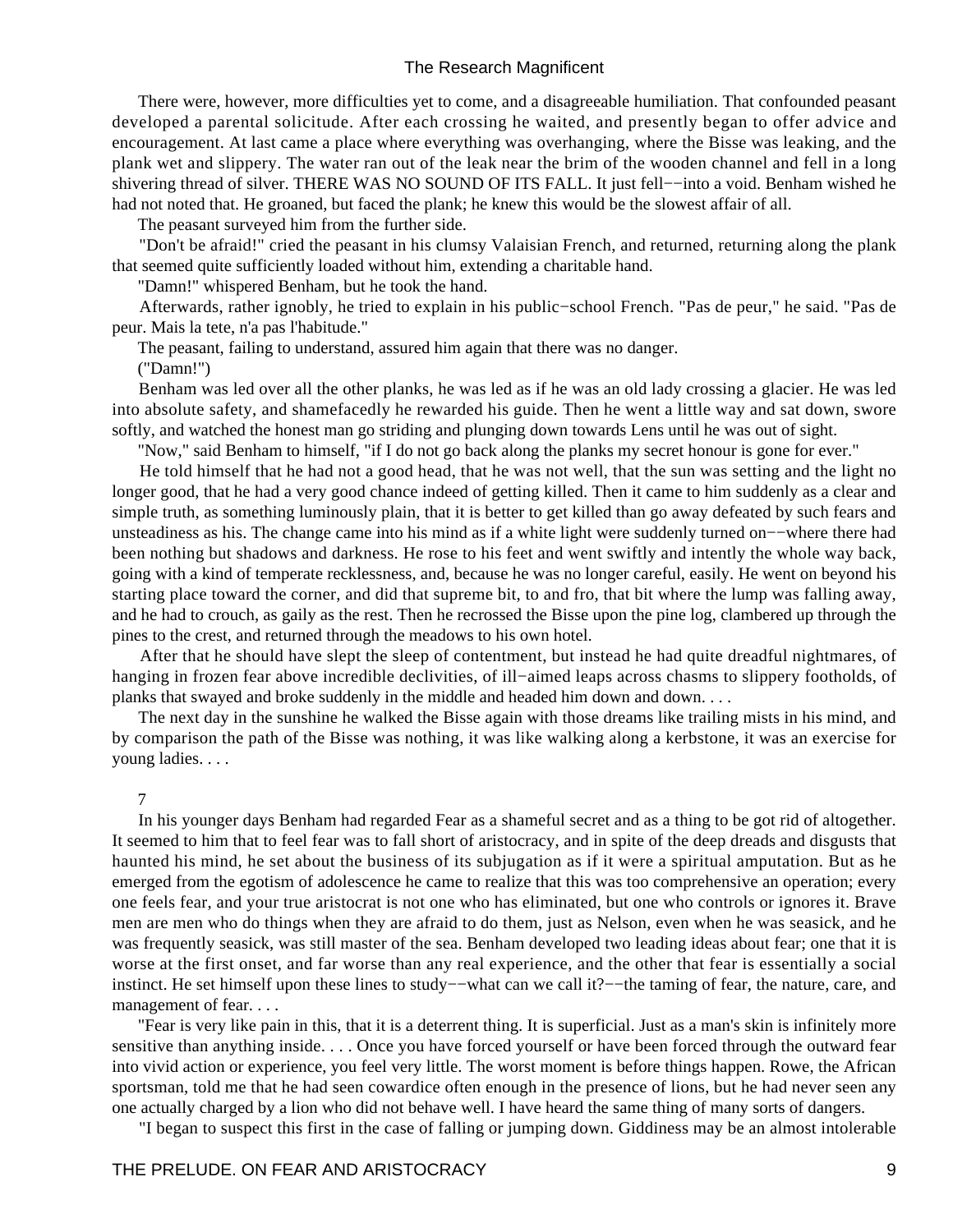torture, and falling nothing of the sort. I once saw the face of an old man who had flung himself out of a high window in Rome, and who had been killed instantly on the pavement; it was not simply a serene face, it was glad, exalted. I suspect that when we have broken the shell of fear, falling may be delightful. Jumping down is, after all, only a steeper tobogganing, and tobogganing a milder jumping down. Always I used to funk at the top of the Cresta run. I suffered sometimes almost intolerably; I found it almost impossible to get away. The first ten yards was like being slashed open with a sharp sword. But afterwards there was nothing but joyful thrills. All instinct, too, fought against me when I tried high diving. I managed it, and began to like it. I had to give it up because of my ears, but not until I had established the habit of stepping through that moment of disinclination.

 "I was Challoner's passenger when he was killed at Sheerness. That was a queer unexpected experience, you may have supposed it an agony of terror, but indeed there was no fear in it at all. At any rate, I do not remember a moment of fear; it has gone clean out of my memory if ever it was there. We were swimming high and fast, three thousand feet or so, in a clear, sweet air over the town of Sheerness. The river, with a string of battleships, was far away to the west of us, and the endless grey−blue flats of the Thames to the north. The sun was low behind a bank of cloud. I was watching a motor−car, which seemed to be crawling slowly enough, though, no doubt, it was making a respectable pace, between two hedges down below. It is extraordinary how slowly everything seems to be going when one sees it from such an height.

 "Then the left wing of the monoplane came up like a door that slams, some wires whistled past my head, and one whipped off my helmet, and then, with the seat slipping away from me, down we went. I snatched unavailingly for the helmet, and then gripped the sides. It was like dropping in a boat suddenly into the trough of a wave−−and going on dropping. We were both strapped, and I got my feet against the side and clung to the locked second wheel.

 "The sensation was as though something like an intermittent electric current was pouring through me. It's a ridiculous image to use, I can't justify it, but it was as if I was having cold blue light squirted through every pore of my being. There was an astonishment, a feeling of confirmation. 'Of course these things do happen sometimes,' I told myself. I don't remember that Challoner looked round or said anything at all. I am not sure that I looked at him. . . .

 "There seemed to be a long interval of intensely excited curiosity, and I remember thinking, 'Lord, but we shall come a smash in a minute!' Far ahead I saw the grey sheds of Eastchurch and people strolling about apparently unaware of our disaster. There was a sudden silence as Challoner stopped the engine. . . .

 "But the point I want to insist upon is that I did not feel afraid. I was simply enormously, terribly INTERESTED. . . .

 "There came a tremendous jolt and a lunge, and we were both tipped forward, so that we were hanging forehead down by our straps, and it looked as if the sheds were in the sky, then I saw nothing but sky, then came another vast swerve, and we were falling sideways, sideways. . . .

 "I was altogether out of breath and PHYSICALLY astonished, and I remember noting quite intelligently as we hit the ground how the green grass had an effect of POURING OUT in every direction from below us. . . .

 "Then I remember a jerk and a feeling that I was flying up again. I was astonished by a tremendous popping−−fabric, wires, everything seemed going pop, pop, pop, like a machine−gun, and then came a flash of intense pain as my arm crumpled up. It was quite impersonal pain. As impersonal as seeing intense colour. SPLINTERS! I remember the word came into my head instantly. I remember that very definitely.

 "I thought, I suppose, my arm was in splinters. Or perhaps of the scraps and ends of rods and wires flying about us. It is curious that while I remember the word I cannot recall the idea. . . .

 "When I became conscious again the chief thing present in my mind was that all those fellows round were young soldiers who wouldn't at all understand bad behaviour. My arm was−−orchestral, but still far from being real suffering IN me. Also I wanted to know what Challoner had got. They wouldn't understand my questions, and then I twisted round and saw from the negligent way his feet came out from under the engine that he must be dead. And dark red stains with bright red froth−−

"Of course!

"There again the chief feeling was a sense of oddity. I wasn't sorry for him any more than I was for myself.

"It seemed to me that it was all right with us both, remarkable, vivid, but all right. . . ."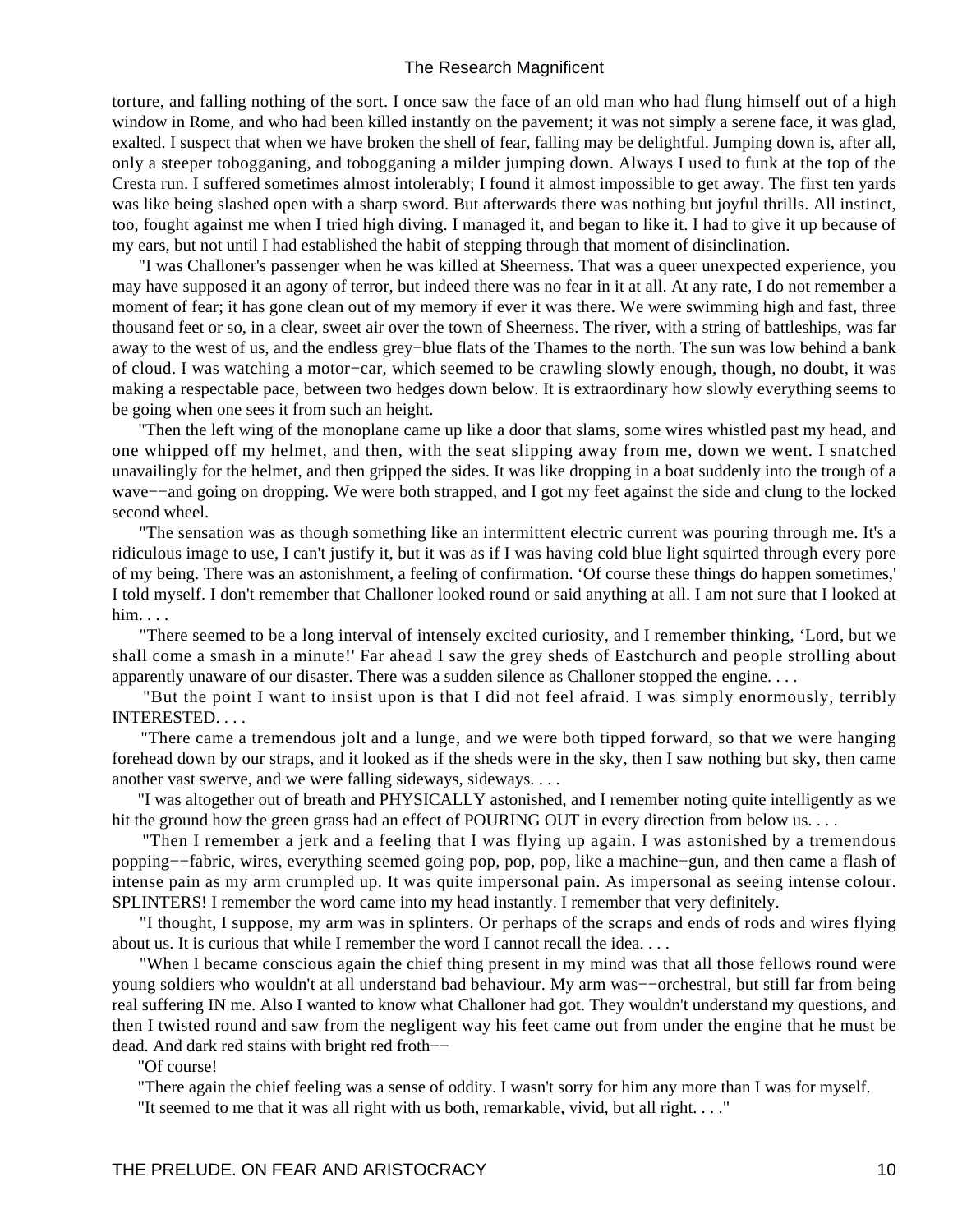#### 8

 "But though there is little or no fear in an aeroplane, even when it is smashing up, there is fear about aeroplanes. There is something that says very urgently, 'Don't,' to the man who looks up into the sky. It is very interesting to note how at a place like Eastchurch or Brooklands the necessary discretion trails the old visceral feeling with it, and how men will hang about, ready to go up, resolved to go up, but delaying. Men of indisputable courage will get into a state between dread and laziness, and waste whole hours of flying weather on any excuse or no excuse. Once they are up that inhibition vanishes. The man who was delaying and delaying half an hour ago will now be cutting the most venturesome capers in the air. Few men are in a hurry to get down again. I mean that quite apart from the hesitation of landing, they like being up there."

Then, abruptly, Benham comes back to his theory.

 "Fear, you see, is the inevitable janitor, but it is not the ruler of experience. That is what I am driving at in all this. The bark of danger is worse than its bite. Inside the portals there may be events and destruction, but terror stays defeated at the door. It may be that when that old man was killed by a horse the child who watched suffered more than he did. . . .

"I am sure that was so. . . ."

#### 9

 As White read Benham's notes and saw how his argument drove on, he was reminded again and again of those schoolboy days and Benham's hardihood, and his own instinctive unreasonable reluctance to follow those gallant intellectual leads. If fear is an ancient instinctive boundary that the modern life, the aristocratic life, is bound to ignore and transcend, may this not also be the case with pain? We do a little adventure into the "life beyond fear"; may we not also think of adventuring into the life beyond pain? Is pain any saner a warning than fear? May not pain just as much as fear keep us from possible and splendid things? But why ask a question that is already answered in principle in every dentist's chair? Benham's idea, however, went much further than that, he was clearly suggesting that in pain itself, pain endured beyond a certain pitch, there might come pleasure again, an intensity of sensation that might have the colour of delight. He betrayed a real anxiety to demonstrate this possibility, he had the earnestness of a man who is sensible of dissentient elements within. He hated the thought of pain even more than he hated fear. His arguments did not in the least convince White, who stopped to poke the fire and assure himself of his own comfort in the midst of his reading.

 Young people and unseasoned people, Benham argued, are apt to imagine that if fear is increased and carried to an extreme pitch it becomes unbearable, one will faint or die; given a weak heart, a weak artery or any such structural defect and that may well happen, but it is just as possible that as the stimulation increases one passes through a brief ecstasy of terror to a new sane world, exalted but as sane as normal existence. There is the calmness of despair. Benham had made some notes to enforce this view, of the observed calm behaviour of men already hopelessly lost, men on sinking ships, men going to execution, men already maimed and awaiting the final stroke, but for the most part these were merely references to books and periodicals. In exactly the same way, he argued, we exaggerate the range of pain as if it were limitless. We think if we are unthinking that it passes into agony and so beyond endurance to destruction. It probably does nothing of the kind. Benham compared pain to the death range of the electric current. At a certain voltage it thrills, at a greater it torments and convulses, at a still greater it kills. But at enormous voltages, as Tesla was the first to demonstrate, it does no injury. And following on this came memoranda on the recorded behaviour of martyrs, on the self−torture of Hindoo ascetics, of the defiance of Red Indian prisoners.

 "These things," Benham had written, "are much more horrible when one considers them from the point of view of an easy−chair";−−White gave an assenting nod−−"ARE THEY REALLY HORRIBLE AT ALL? Is it possible that these charred and slashed and splintered persons, those Indians hanging from hooks, those walkers in the fiery furnace, have had glimpses through great windows that were worth the price they paid for them? Haven't we allowed those checks and barriers that are so important a restraint upon childish enterprise, to creep up into and distress and distort adult life? . . .

 "The modern world thinks too much as though painlessness and freedom from danger were ultimate ends. It is fear−haunted, it is troubled by the thoughts of pain and death, which it has never met except as well−guarded children meet these things, in exaggerated and untestable forms, in the menagerie or in nightmares. And so it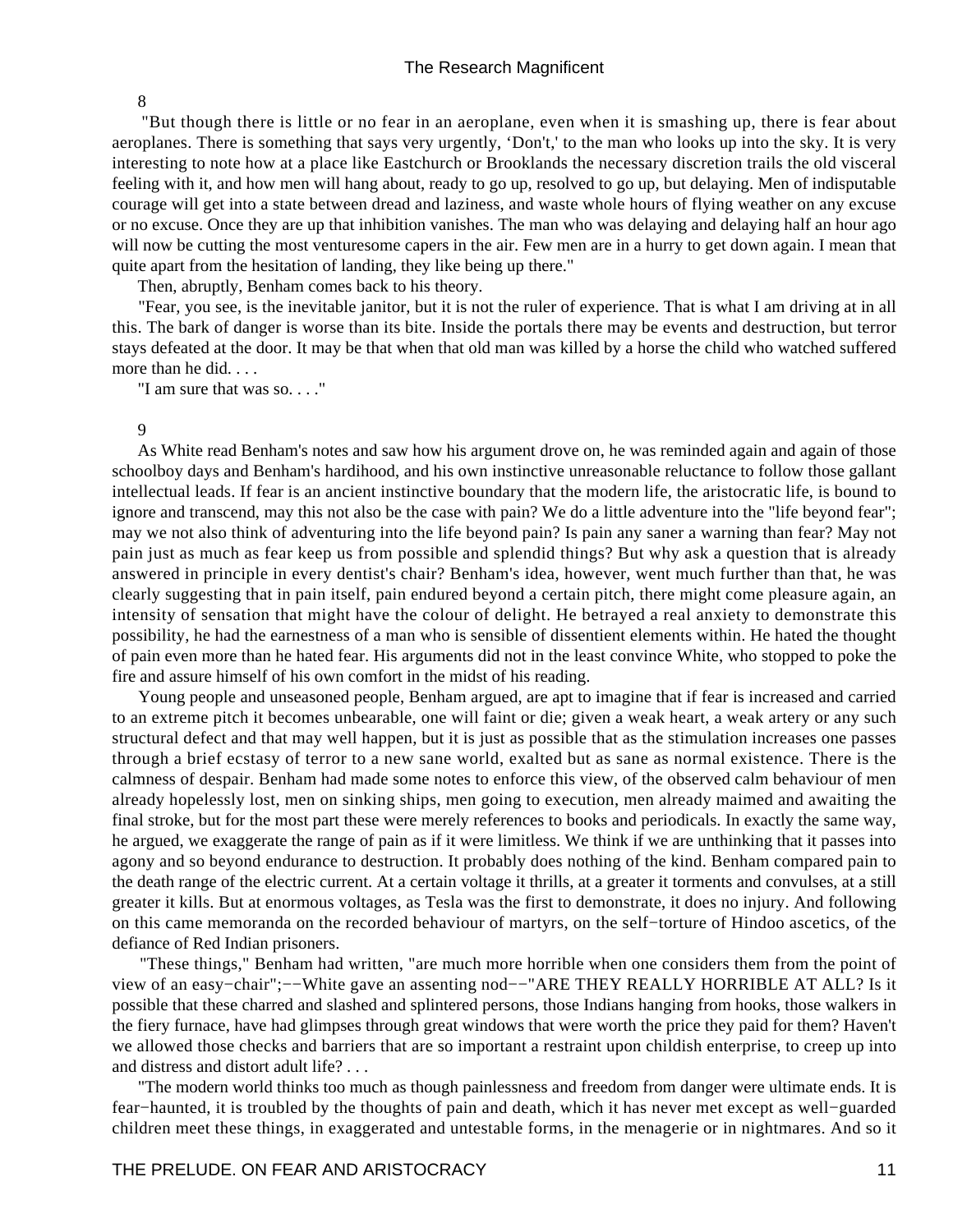thinks the discovery of anaesthetics the crowning triumph of civilization, and cosiness and innocent amusement, those ideals of the nursery, the whole purpose of mankind. . . ."

"Mm," said White, and pressed his lips together and knotted his brows and shook his head.

10

 But the bulk of Benham's discussion of fear was not concerned with this perverse and overstrained suggestion of pleasure reached through torture, this exaggeration of the man resolved not to shrink at anything; it was an examination of the present range and use of fear that led gradually to something like a theory of control and discipline. The second of his two dominating ideas was that fear is an instinct arising only in isolation, that in a crowd there may be a collective panic, but that there is no real individual fear. Fear, Benham held, drives the man back to the crowd, the dog to its master, the wolf to the pack, and when it is felt that the danger is pooled, then fear leaves us. He was quite prepared to meet the objection that animals of a solitary habit do nevertheless exhibit fear. Some of this apparent fear, he argued, was merely discretion, and what is not discretion is the survival of an infantile characteristic. The fear felt by a tiger cub is certainly a social emotion, that drives it back to the other cubs, to its mother and the dark hiding of the lair. The fear of a fully grown tiger sends it into the reeds and the shadows, to a refuge, that must be "still reminiscent of the maternal lair." But fear has very little hold upon the adult solitary animal, it changes with extreme readiness to resentment and rage.

 "Like most inexperienced people," ran his notes, "I was astonished at the reported feats of men in war; I believed they were exaggerated, and that there was a kind of unpremeditated conspiracy of silence about their real behaviour. But when on my way to visit India for the third time I turned off to see what I could of the fighting before Adrianople, I discovered at once that a thousand casually selected conscripts will, every one of them, do things together that not one of them could by any means be induced to do alone. I saw men not merely obey orders that gave them the nearly certain prospect of death, but I saw them exceeding orders; I saw men leap out of cover for the mere sake of defiance, and fall shot through and smashed by a score of bullets. I saw a number of Bulgarians in the hands of the surgeon, several quite frightfully wounded, refuse chloroform merely to impress the English onlooker, some of their injuries I could scarcely endure to see, and I watched a line of infantry men go on up a hill and keep on quite manifestly cheerful with men dropping out and wriggling, and men dropping out and lying still until every other man was down. . . . Not one man would have gone up that hill alone, without onlookers. . . ."

 Rowe, the lion hunter, told Benham that only on one occasion in his life had he given way to ungovernable fear, and that was when he was alone. Many times he had been in fearful situations in the face of charging lions and elephants, and once he had been bowled over and carried some distance by a lion, but on none of these occasions had fear demoralized him. There was no question of his general pluck. But on one occasion he was lost in rocky waterless country in Somaliland. He strayed out in the early morning while his camels were being loaded, followed some antelope too far, and lost his bearings. He looked up expecting to see the sun on his right hand and found it on his left. He became bewildered. He wandered some time and then fired three signal shots and got no reply. Then losing his head he began shouting. He had only four or five more cartridges and no water−bottle. His men were accustomed to his going on alone, and might not begin to remark upon his absence until sundown. . . . It chanced, however, that one of the shikari noted the water−bottle he had left behind and organized a hunt for him.

 Long before they found him he had passed to an extremity of terror. The world had become hideous and threatening, the sun was a pitiless glare, each rocky ridge he clambered became more dreadful than the last, each new valley into which he looked more hateful and desolate, the cramped thorn bushes threatened him gauntly, the rocks had a sinister lustre, and in every blue shadow about him the night and death lurked and waited. There was no hurry for them, presently they would spread out again and join and submerge him, presently in the confederated darkness he could be stalked and seized and slain. Yes, this he admitted was real fear. He had cracked his voice, yelling as a child yells. And then he had become afraid of his own voice. . . .

 "Now this excess of fear in isolation, this comfort in a crowd, in support and in a refuge, even when support or refuge is quite illusory, is just exactly what one would expect of fear if one believed it to be an instinct which has become a misfit. In the ease of the soldier fear is so much a misfit that instead of saving him for the most part it destroys him. Raw soldiers under fire bunch together and armies fight in masses, men are mowed down in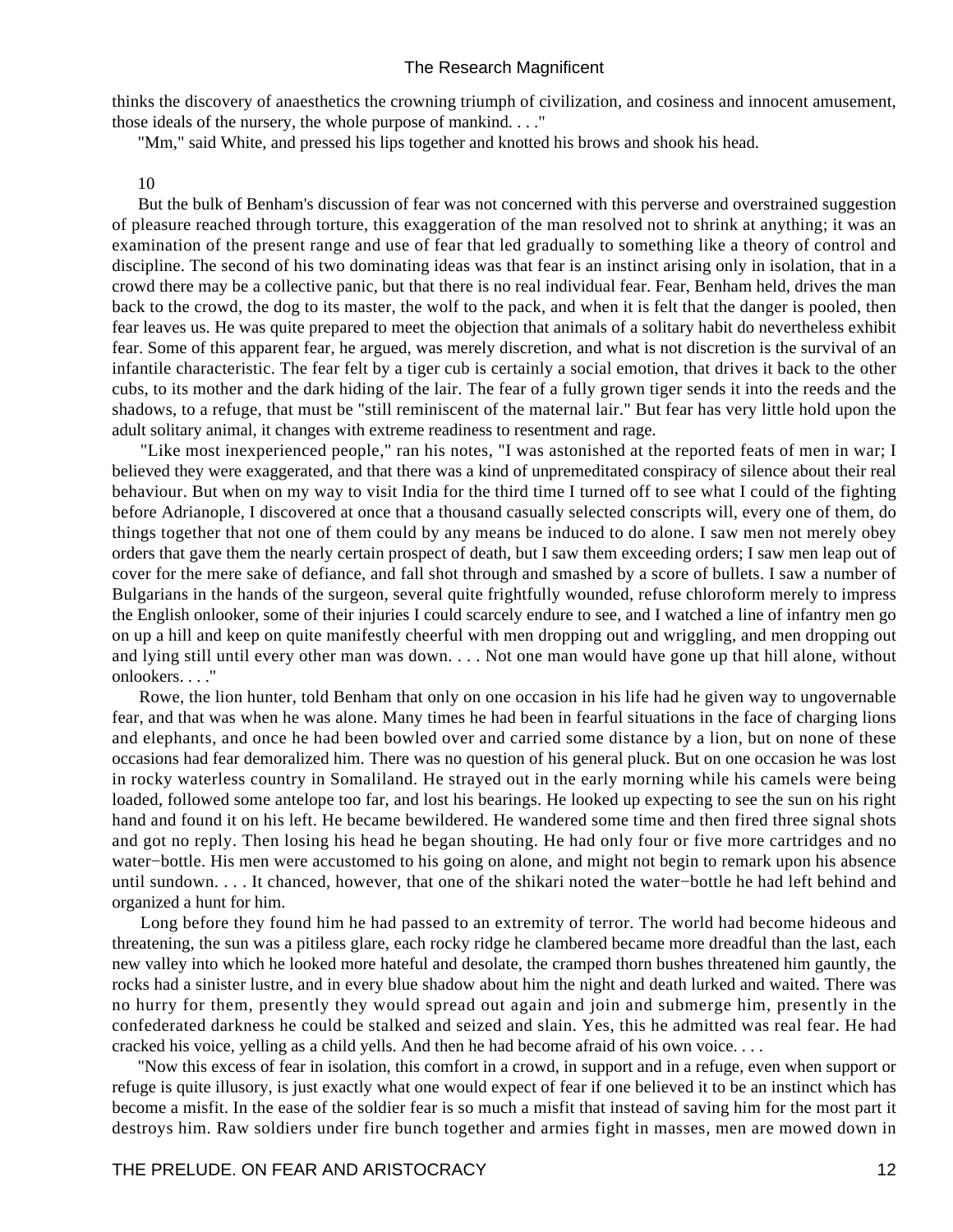swathes, because only so is the courage of the common men sustained, only so can they be brave, albeit spread out and handling their weapons as men of unqualified daring would handle them they would be infinitely safer and more effective. . . .

 "And all of us, it may be, are restrained by this misfit fear from a thousand bold successful gestures of mind and body, we are held back from the attainment of mighty securities in pitiful temporary shelters that are perhaps in the end no better than traps. . . ."

 From such considerations Benham went on to speculate how far the crowd can be replaced in a man's imagination, how far some substitute for that social backing can be made to serve the same purpose in neutralizing fear. He wrote with the calm of a man who weighs the probabilities of a riddle, and with the zeal of a man lost to every material consideration. His writing, it seemed to White, had something of the enthusiastic whiteness of his face, the enthusiastic brightness of his eyes. We can no more banish fear from our being at present than we can carve out the fleshy pillars of the heart or the pineal gland in the brain. It is deep in our inheritance. As deep as hunger. And just as we have to satisfy hunger in order that it should leave us free, so we have to satisfy the unconquerable importunity of fear. We have to reassure our faltering instincts. There must be something to take the place of lair and familiars, something not ourselves but general, that we must carry with us into the lonely places. For it is true that man has now not only to learn to fight in open order instead of in a phalanx, but he has to think and plan and act in open order, to live in open order. . . .

Then with one of his abrupt transitions Benham had written, "This brings me to God."

"The devil it does!" said White, roused to a keener attention.

 "By no feat of intention can we achieve courage in loneliness so long as we feel indeed alone. An isolated man, an egoist, an Epicurean man, will always fail himself in the solitary place. There must be something more with us to sustain us against this vast universe than the spark of life that began yesterday and must be extinguished to−morrow. There can be no courage beyond social courage, the sustaining confidence of the herd, until there is in us the sense of God. But God is a word that covers a multitude of meanings. When I was a boy I was a passionate atheist, I defied God, and so far as God is the mere sanction of social traditions and pressures, a mere dressing up of the crowd's will in canonicals, I do still deny him and repudiate him. That God I heard of first from my nursemaid, and in very truth he is the proper God of all the nursemaids of mankind. But there is another God than that God of obedience, God the immortal adventurer in me, God who calls men from home and country, God scourged and crowned with thorns, who rose in a nail−pierced body out of death and came not to bring peace but a sword."

 With something bordering upon intellectual consternation, White, who was a decent self−respecting sceptic, read these last clamberings of Benham's spirit. They were written in pencil; they were unfinished when he died.

(Surely the man was not a Christian!)

 "You may be heedless of death and suffering because you think you cannot suffer and die, or you may be heedless of death and pain because you have identified your life with the honour of mankind and the insatiable adventurousness of man's imagination, so that the possible death is negligible and the possible achievement altogether outweighs it." . . .

White shook his head over these pencilled fragments.

 He was a member of the Rationalist Press Association, and he had always taken it for granted that Benham was an orthodox unbeliever. But this was hopelessly unsound, heresy, perilous stuff; almost, it seemed to him, a posthumous betrayal. . . .

#### 11

 One night when he was in India the spirit of adventure came upon Benham. He had gone with Kepple, of the forestry department, into the jungle country in the hills above the Tapti. He had been very anxious to see something of that aspect of Indian life, and he had snatched at the chance Kepple had given him. But they had scarcely started before the expedition was brought to an end by an accident, Kepple was thrown by a pony and his ankle broken. He and Benham bandaged it as well as they could, and a litter was sent for, and meanwhile they had to wait in the camp that was to have been the centre of their jungle raids. The second day of this waiting was worse for Kepple than the first, and he suffered much from the pressure of this amateurish bandaging. In the evening Benham got cool water from the well and rearranged things better; the two men dined and smoked under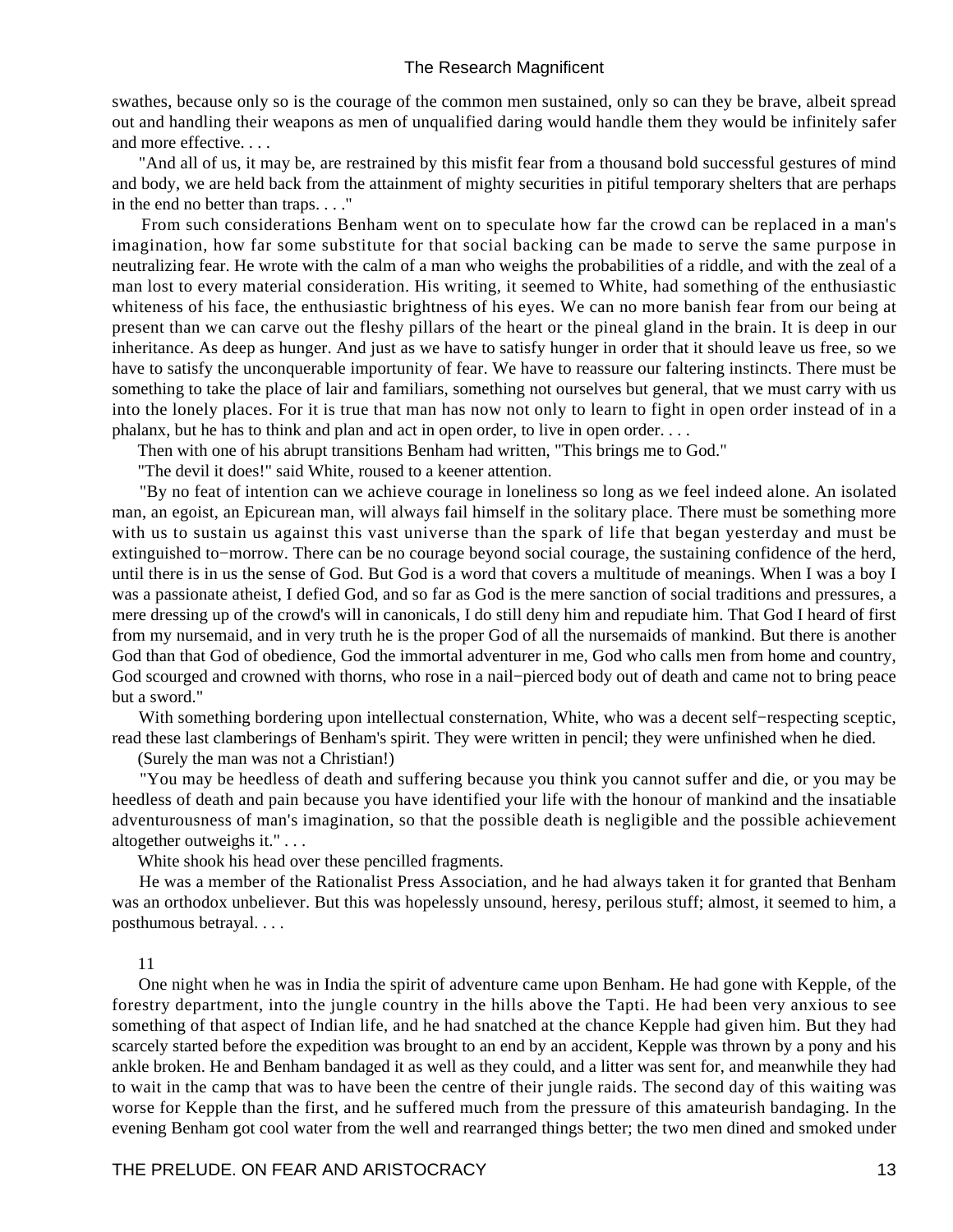their thatched roof beneath the big banyan, and then Kepple, tired out by his day of pain, was carried to his tent. Presently he fell asleep and Benham was left to himself.

 Now that the heat was over he found himself quite indisposed to sleep. He felt full of life and anxious for happenings.

 He went back and sat down upon the iron bedstead beneath the banyan, that Kepple had lain upon through the day, and he watched the soft immensity of the Indian night swallow up the last lingering colours of the world. It left the outlines, it obliterated nothing, but it stripped off the superficial reality of things. The moon was full and high overhead, and the light had not so much gone as changed from definition and the blazing glitter and reflections of solidity to a translucent and unsubstantial clearness. The jungle that bordered the little encampment north, south, and west seemed to have crept a little nearer, enriched itself with blackness, taken to itself voices.

(Surely it had been silent during the day.)

A warm, faintly−scented breeze just stirred the dead grass and the leaves. In the day the air had been still.

 Immediately after the sunset there had been a great crying of peacocks in the distance, but that was over now; the crickets, however, were still noisy, and a persistent sound had become predominant, an industrious unmistakable sound, a sound that took his mind back to England, in midsummer. It was like a watchman's rattle−−a nightjar!

 So there were nightjars here in India, too! One might have expected something less familiar. And then came another cry from far away over the heat−stripped tree−tops, a less familiar cry. It was repeated. Was that perhaps some craving leopard, a tiger cat, a panther?−−

"HUNT, HUNT"; that might be a deer.

Then suddenly an angry chattering came from the dark trees quite close at hand. A monkey? . . .

These great, scarce visible, sweeping movements through the air were bats. . . .

 Of course, the day jungle is the jungle asleep. This was its waking hour. Now the deer were arising from their forms, the bears creeping out of their dens amidst the rocks and blundering down the gullies, the tigers and panthers and jungle cats stalking noiselessly from their lairs in the grass. Countless creatures that had hidden from the heat and pitiless exposure of the day stood now awake and alertly intent upon their purposes, grazed or sought water, flitting delicately through the moonlight and shadows. The jungle was awakening. Again Benham heard that sound like the belling of a stag. . . .

 This was the real life of the jungle, this night life, into which man did not go. Here he was on the verge of a world that for all the stuffed trophies of the sportsman and the specimens of the naturalist is still almost as unknown as if it was upon another planet. What intruders men are, what foreigners in the life of this ancient system!

 He looked over his shoulder, and there were the two little tents, one that sheltered Kepple and one that awaited him, and beyond, in an irregular line, glowed the ruddy smoky fires of the men. One or two turbaned figures still flitted about, and there was a voice−− low, monotonous−−it must have been telling a tale. Further, sighing and stirring ever and again, were tethered beasts, and then a great pale space of moonlight and the clumsy outlines of the village well. The clustering village itself slept in darkness beyond the mango trees, and still remoter the black encircling jungle closed in. One might have fancied this was the encampment of newly−come invaders, were it not for the larger villages that are overgrown with thickets and altogether swallowed up again in the wilderness, and for the deserted temples that are found rent asunder by the roots of trees and the ancient embankments that hold water only for the drinking of the sambur deer....

Benham turned his face to the dim jungle again. . . .

 He had come far out of his way to visit this strange world of the ancient life, that now recedes and dwindles before our new civilization, that seems fated to shrivel up and pass altogether before the dry advance of physical science and material organization. He was full of unsatisfied curiosities about its fierce hungers and passions, its fears and cruelties, its instincts and its well−nigh incommunicable and yet most precious understandings. He had long ceased to believe that the wild beast is wholly evil, and safety and plenty the ultimate good for men. . . .

Perhaps he would never get nearer to this mysterious jungle life than he was now.

It was intolerably tantalizing that it should be so close at hand and so inaccessible. . . .

 As Benham sat brooding over his disappointment the moon, swimming on through the still circle of the hours, passed slowly over him. The lights and shadows about him changed by imperceptible gradations and a long pale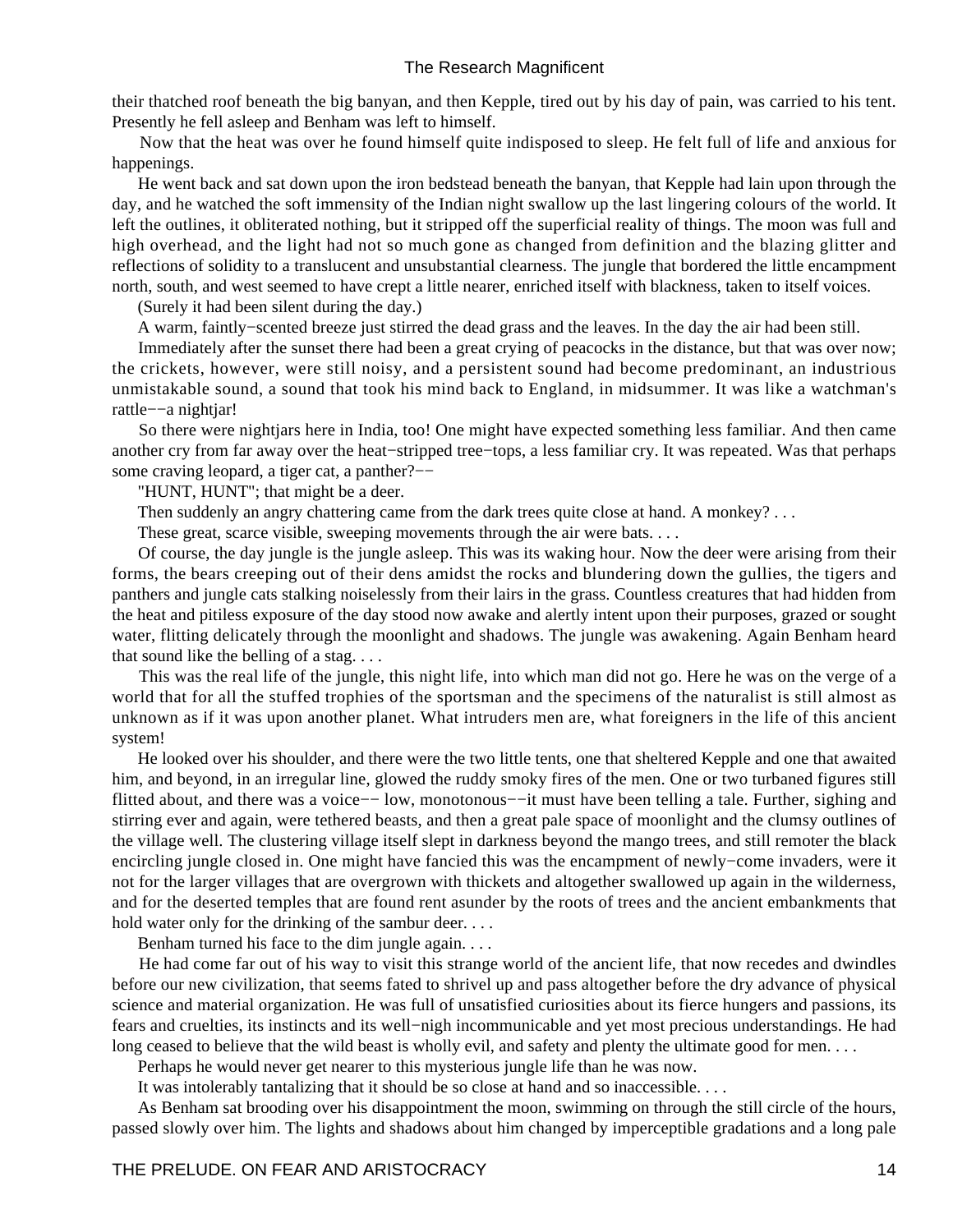alley where the native cart track drove into the forest, opened slowly out of the darkness, slowly broadened, slowly lengthened. It opened out to him with a quality of invitation. . . .

There was the jungle before him. Was it after all so inaccessible?

"Come!" the road said to him.

Benham rose and walked out a few paces into the moonlight and stood motionless.

Was he afraid?

 Even now some hungry watchful monster might lurk in yonder shadows, watching with infinite still patience. Kepple had told him how they would sit still for hours−−staring unblinkingly as cats stare at a fire−−and then crouch to advance. Beneath the shrill overtone of the nightjars, what noiseless grey shapes, what deep breathings and cracklings and creepings might there not be? . . .

Was he afraid?

That question determined him to go.

 He hesitated whether he should take a gun. A stick? A gun, he knew, was a dangerous thing to an inexperienced man. No! He would go now, even as he was with empty hands. At least he would go as far as the end of that band of moonlight. If for no other reason than because he was afraid. NOW!

 For a moment it seemed to him as though his feet were too heavy to lift and then, hands in pockets, khaki−clad, an almost invisible figure, he strolled towards the cart−track.

 Come to that, he halted for a moment to regard the distant fires of the men. No one would miss him. They would think he was in his tent. He faced the stirring quiet ahead. The cart−track was a rutted path of soft, warm sand, on which he went almost noiselessly. A bird squabbled for an instant in a thicket. A great white owl floated like a flake of moonlight across the track and vanished without a sound among the trees.

 Along the moonlit path went Benham, and when he passed near trees his footsteps became noisy with the rustle and crash of dead leaves. The jungle was full of moonlight; twigs, branches, creepers, grass− clumps came out acutely vivid. The trees and bushes stood in pools of darkness, and beyond were pale stretches of misty moonshine and big rocks shining with an unearthly lustre. Things seemed to be clear and yet uncertain. It was as if they dissolved or retired a little and then returned to solidity.

 A sudden chattering broke out overhead, and black across the great stars soared a flying squirrel and caught a twig, and ran for shelter. A second hesitated in a tree−top and pursued. They chased each other and vanished abruptly. He forgot his sense of insecurity in the interest of these active little silhouettes. And he noted how much bigger and more wonderful the stars can look when one sees them through interlacing branches.

 Ahead was darkness; but not so dark when he came to it that the track was invisible. He was at the limit of his intention, but now he saw that that had been a childish project. He would go on, he would walk right into the jungle. His first disinclination was conquered, and the soft intoxication of the subtropical moonshine was in his blood. . . . But he wished he could walk as a spirit walks, without this noise of leaves. . . .

 Yes, this was very wonderful and beautiful, and there must always be jungles for men to walk in. Always there must be jungles. . . .

 Some small beast snarled and bolted from under his feet. He stopped sharply. He had come into a darkness under great boughs, and now he stood still as the little creature scuttled away. Beyond the track emerged into a dazzling whiteness. . . .

 In the stillness he could hear the deer belling again in the distance, and then came a fuss of monkeys in a group of trees near at hand. He remained still until this had died away into mutterings.

 Then on the verge of movement he was startled by a ripe mango that slipped from its stalk and fell out of the tree and struck his hand. It took a little time to understand that, and then he laughed, and his muscles relaxed, and he went on again.

A thorn caught at him and he disentangled himself.

 He crossed the open space, and the moon was like a great shield of light spread out above him. All the world seemed swimming in its radiance. The stars were like lamps in a mist of silvery blue.

 The track led him on across white open spaces of shrivelled grass and sand, amidst trees where shadows made black patternings upon the silver, and then it plunged into obscurities. For a time it lifted, and then on one hand the bush fell away, and he saw across a vast moonlit valley wide undulations of open cultivation, belts of jungle, copses, and a great lake as black as ebony. For a time the path ran thus open, and then the jungle closed in again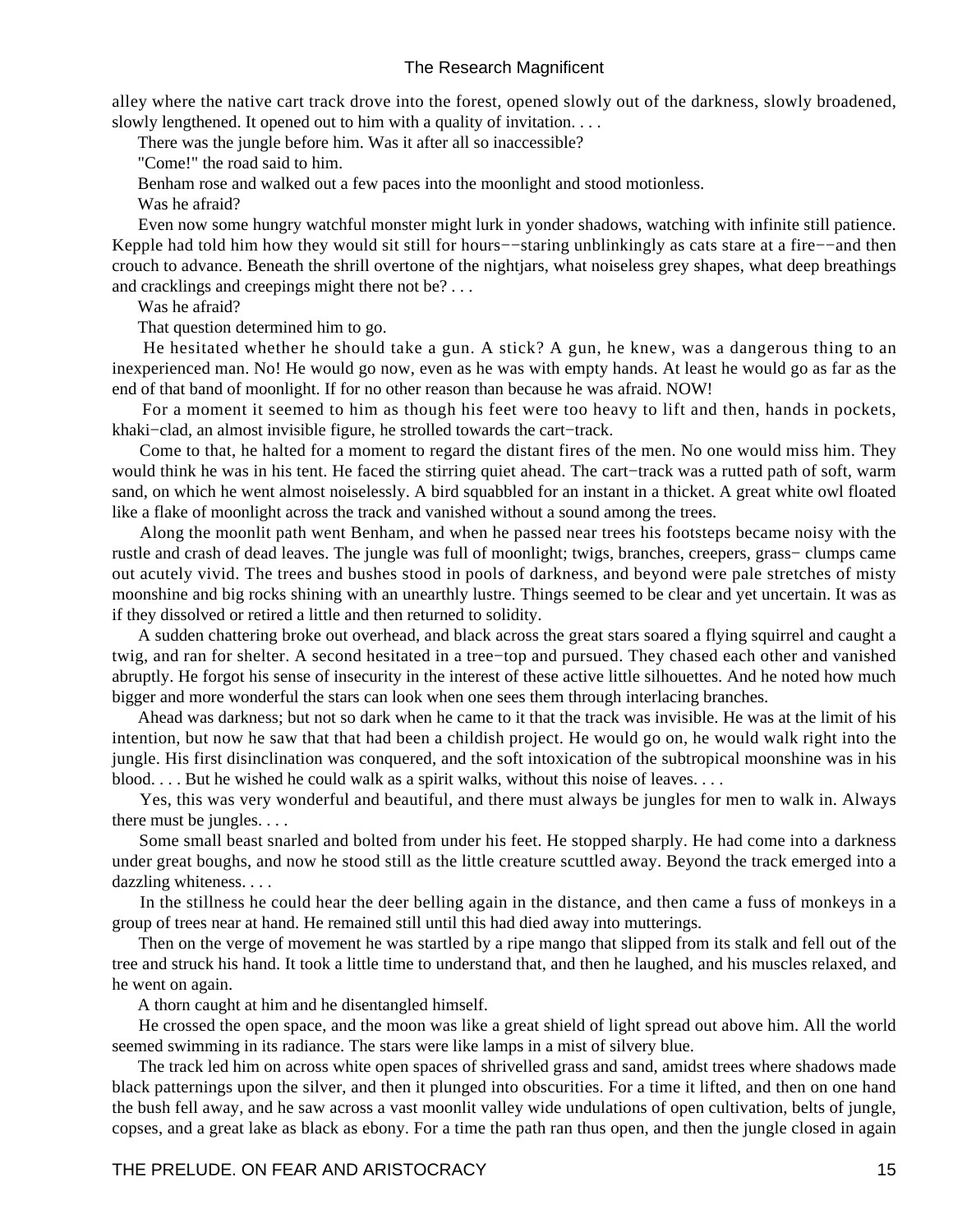and there were more thickets, more levels of grass, and in one place far overhead among the branches he heard and stood for a time perplexed at a vast deep humming of bees. . . .

 Presently a black monster with a hunched back went across his path heedless of him and making a great noise in the leaves. He stood quite still until it had gone. He could not tell whether it was a boar or hyaena; most probably, he thought, a boar because of the heaviness of its rush.

 The path dropped downhill for a time, crossed a ravine, ascended. He passed a great leafless tree on which there were white flowers. On the ground also, in the darkness under the tree, there were these flowers; they were dropping noiselessly, and since they were visible in the shadows, it seemed to him that they must be phosphorescent. And they emitted a sweetish scent that lay heavily athwart the path. Presently he passed another such tree. Then he became aware of a tumult ahead of him, a smashing of leaves, a snorting and slobbering, grunting and sucking, a whole series of bestial sounds. He halted for a little while, and then drew nearer, picking his steps to avoid too great a noise. Here were more of those white− blossomed trees, and beneath, in the darkness, something very black and big was going to and fro, eating greedily. Then he found that there were two and then more of these black things, three or four of them.

Curiosity made Benham draw nearer, very softly.

 Presently one showed in a patch of moonlight, startlingly big, a huge, black hairy monster with a long white nose on a grotesque face, and he was stuffing armfuls of white blossom into his mouth with his curved fore claws. He took not the slightest notice of the still man, who stood perhaps twenty yards away from him. He was too blind and careless. He snorted and smacked his slobbering lips, and plunged into the shadows again. Benham heard him root among the leaves and grunt appreciatively. The air was heavy with the reek of the crushed flowers.

 For some time Benham remained listening to and peering at these preoccupied gluttons. At last he shrugged his shoulders, and left them and went on his way. For a long time he could hear them, then just as he was on the verge of forgetting them altogether, some dispute arose among them, and there began a vast uproar, squeals, protests, comments, one voice ridiculously replete and authoritative, ridiculously suggestive of a drunken judge with his mouth full, and a shrill voice of grievance high above the others. . . .

The uproar of the bears died away at last, almost abruptly, and left the jungle to the incessant night–jars. . . .

For what end was this life of the jungle?

 All Benham's senses were alert to the sounds and appearances about him, and at the same time his mind was busy with the perplexities of that riddle. Was the jungle just an aimless pool of life that man must drain and clear away? Or is it to have a use in the greater life of our race that now begins? Will man value the jungle as he values the precipice, for the sake of his manhood? Will he preserve it?

Man must keep hard, man must also keep fierce. Will the jungle keep him fierce?

For life, thought Benham, there must be insecurity. . . .

He had missed the track. . . .

 He was now in a second ravine. He was going downward, walking on silvery sand amidst great boulders, and now there was a new sound in the air−−. It was the croaking of frogs. Ahead was a solitary gleam. He was approaching a jungle pool. . . .

 Suddenly the stillness was alive, in a panic uproar. "HONK!" cried a great voice, and "HONK!" There was a clatter of hoofs, a wild rush−−a rush as it seemed towards him. Was he being charged? He backed against a rock. A great pale shape leaped by him, an antlered shape. It was a herd of big deer bolting suddenly out of the stillness. He heard the swish and smash of their retreat grow distant, disperse. He remained standing with his back to the rock.

 Slowly the strophe and antistrophe of frogs and goat−suckers resumed possession of his consciousness. But now some primitive instinct perhaps or some subconscious intimation of danger made him meticulously noiseless.

He went on down a winding sound–deadening path of sand towards the drinking–place. He came to a wide white place that was almost level, and beyond it under clustering pale−stemmed trees shone the mirror surface of some ancient tank, and, sharp and black, a dog− like beast sat on its tail in the midst of this space, started convulsively and went slinking into the undergrowth. Benham paused for a moment and then walked out softly into the light, and, behold! as if it were to meet him, came a monster, a vast dark shape drawing itself lengthily out of the blackness, and stopped with a start as if it had been instantly changed to stone.

It had stopped with one paw advanced. Its striped mask was light and dark grey in the moonlight, grey but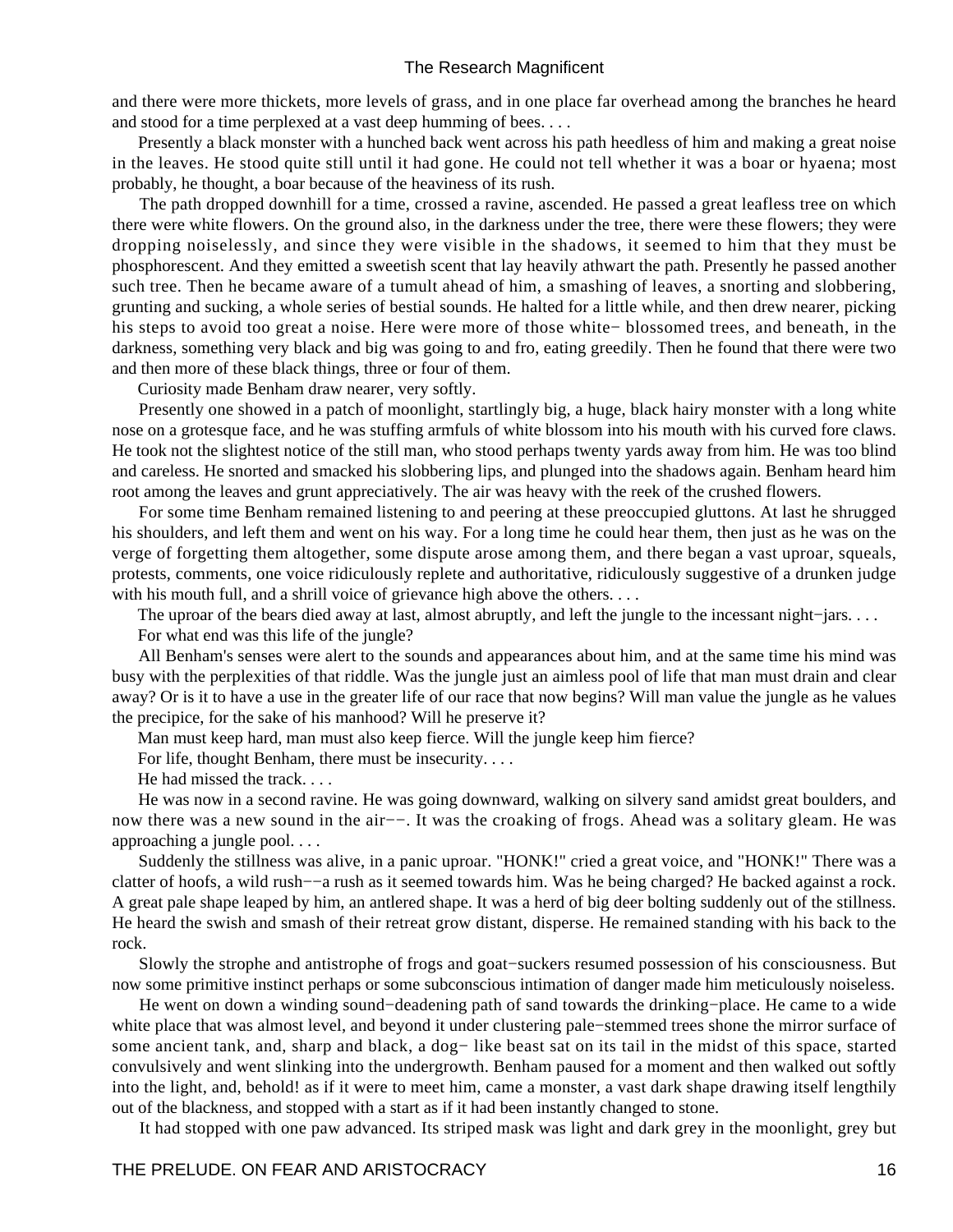faintly tinged with ruddiness; its mouth was a little open, its fangs and a pendant of viscous saliva shone vivid. Its great round−pupilled eyes regarded him stedfastly. At last the nightmare of Benham's childhood had come true, and he was face to face with a tiger, uncaged, uncontrolled.

 For some moments neither moved, neither the beast nor the man. They stood face to face, each perhaps with an equal astonishment, motionless and soundless, in that mad Indian moonlight that makes all things like a dream.

 Benham stood quite motionless, and body and mind had halted together. That confrontation had an interminableness that had nothing to do with the actual passage of time. Then some trickle of his previous thoughts stirred in the frozen quiet of his mind.

He spoke hoarsely. "I am Man," he said, and lifted a hand as he spoke. "The Thought of the world."

 His heart leapt within him as the tiger moved. But the great beast went sideways, gardant, only that its head was low, three noiseless instantaneous strides it made, and stood again watching him.

"Man," he said, in a voice that had no sound, and took a step forward.

 "Wough!" With two bounds the monster had become a great grey streak that crackled and rustled in the shadows of the trees. And then it had vanished, become invisible and inaudible with a kind of instantaneousness.

 For some seconds or some minutes Benham stood rigid, fearlessly expectant, and then far away up the ravine he heard the deer repeat their cry of alarm, and understood with a new wisdom that the tiger had passed among them and was gone. . . .

He walked on towards the deserted tank and now he was talking aloud.

 "I understand the jungle. I understand. . . . If a few men die here, what matter? There are worse deaths than being killed. . . .

"What is this fool's trap of security?

"Every time in my life that I have fled from security I have fled from death. . . .

 "Let men stew in their cities if they will. It is in the lonely places, in jungles and mountains, in snows and fires, in the still observatories and the silent laboratories, in those secret and dangerous places where life probes into life, it is there that the masters of the world, the lords of the beast, the rebel sons of Fate come to their own. . .

"You sleeping away there in the cities! Do you know what it means for you that I am here to−night?

"Do you know what it means to you?

"I am just one−−just the precursor.

"Presently, if you will not budge, those hot cities must be burnt about you. You must come out of them. . . ."

 He wandered now uttering his thoughts as they came to him, and he saw no more living creatures because they fled and hid before the sound of his voice. He wandered until the moon, larger now and yellow tinged, was low between the black bars of the tree stems. And then it sank very suddenly behind a hilly spur and the light failed swiftly.

 He stumbled and went with difficulty. He could go no further among these rocks and ravines, and he sat down at the foot of a tree to wait for day.

He sat very still indeed.

 A great stillness came over the world, a velvet silence that wrapped about him, as the velvet shadows wrapped about him. The corncrakes had ceased, all the sounds and stir of animal life had died away, the breeze had fallen. A drowsing comfort took possession of him. He grew more placid and more placid still. He was enormously content to find that fear had fled before him and was gone. He drifted into that state of mind when one thinks without ideas, when one's mind is like a starless sky, serene and empty.

12

.

 Some hours later Benham found that the trees and rocks were growing visible again, and he saw a very bright star that he knew must be Lucifer rising amidst the black branches. He was sitting upon a rock at the foot of a slender−stemmed leafless tree. He had been asleep, and it was daybreak. Everything was coldly clear and colourless.

He must have slept soundly.

He heard a cock crow, and another answer--jungle fowl these must be, because there could be no village within earshot––and then far away and bringing back memories of terraced houses and ripe walled gardens, was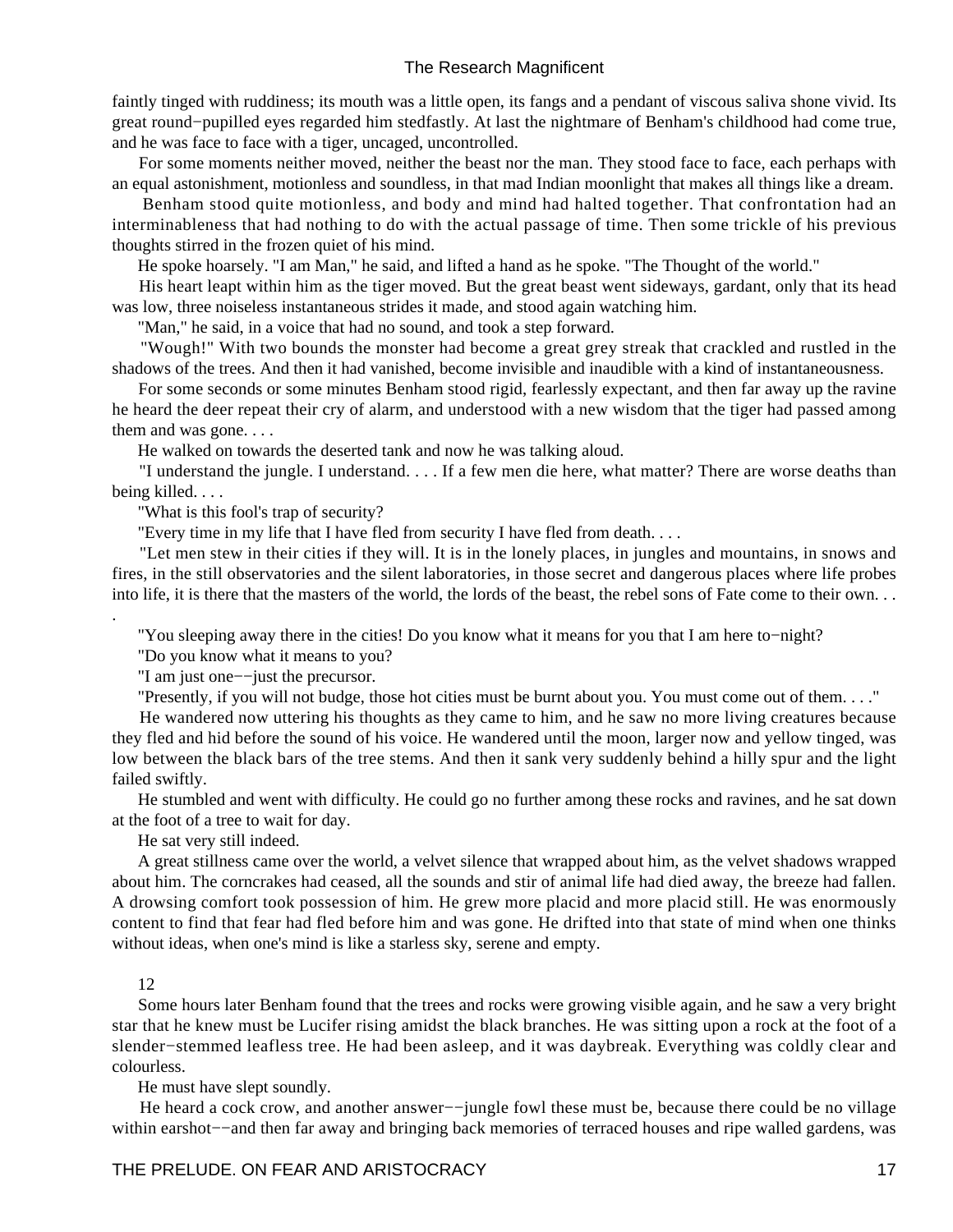the scream of peacocks. And some invisible bird was making a hollow beating sound among the trees near at hand. TUNK. . . . TUNK, and out of the dry grass came a twittering.

 There was a green light in the east that grew stronger, and the stars after their magnitudes were dissolving in the blue; only a few remained faintly visible. The sound of birds increased. Through the trees he saw towering up a great mauve thing like the back of a monster,−−but that was nonsense, it was the crest of a steep hillside covered with woods of teak.

He stood up and stretched himself, and wondered whether he had dreamed of a tiger.

He tried to remember and retrace the course of his over-night wanderings.

 A flight of emerald parakeets tore screaming through the trees, and then far away uphill he heard the creaking of a cart.

He followed the hint of a footmark, and went back up the glen slowly and thoughtfully.

 Presently he came to a familiar place, a group of trees, a sheet of water, and the ruins of an old embankment. It was the ancient tank of his overnight encounter. The pool of his dream?

With doubt still in his mind, he walked round its margin to the sandy level beyond, and cast about and sought intently, and at last found, and then found clearly, imposed upon the tracks of several sorts of deer and the footprints of many biggish birds, first the great spoor of the tiger and then his own. Here the beast had halted, and here it had leapt aside. Here his own footmarks stopped. Here his heels had come together.

It had been no dream.

 There was a white mist upon the water of the old tank like the bloom upon a plum, and the trees about it seemed smaller and the sand– space wider and rougher than they had seemed in the moonshine. Then the ground had looked like a floor of frosted silver.

 And thence he went on upward through the fresh morning, until just as the east grew red with sunrise, he reached the cart−track from which he had strayed overnight. It was, he found, a longer way back to the camp than he remembered it to be. Perhaps he had struck the path further along. It curved about and went up and down and crossed three ravines. At last he came to that trampled place of littered white blossom under great trees where he had seen the bears.

 The sunlight went before him in a sheaf of golden spears, and his shadow, that was at first limitless, crept towards his feet. The dew had gone from the dead grass and the sand was hot to his dry boots before he came back into the open space about the great banyan and the tents. And Kepple, refreshed by a night's rest and coffee, was wondering loudly where the devil he had gone.

THE STORY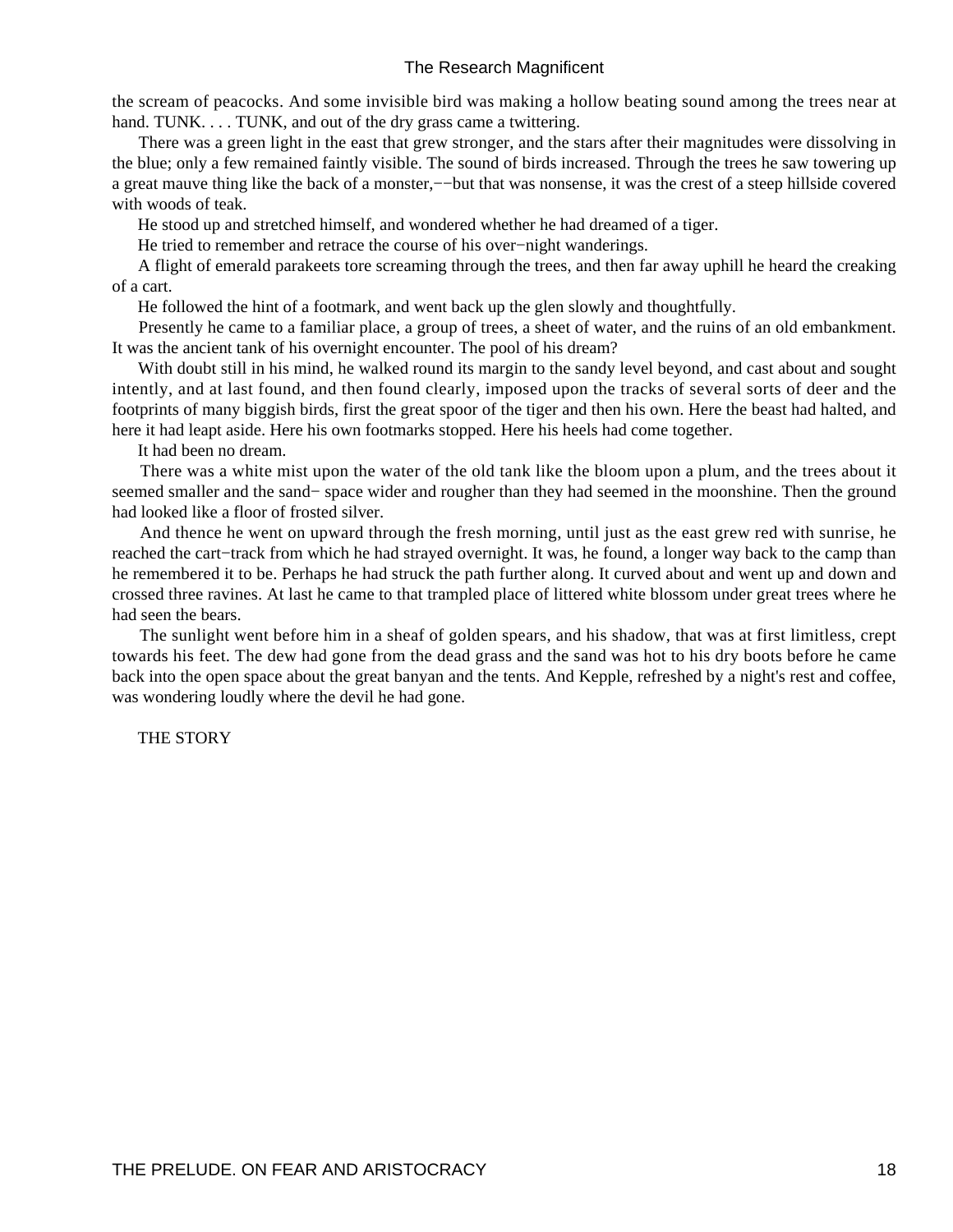## **CHAPTER THE FIRST. THE BOY GROWS UP**

#### 1

<span id="page-21-0"></span> Benham was the son of a schoolmaster. His father was assistant first at Cheltenham, and subsequently at Minchinghampton, and then he became head and later on sole proprietor of Martindale House, a high−class preparatory school at Seagate. He was extremely successful for some years, as success goes in the scholastic profession, and then disaster overtook him in the shape of a divorce. His wife, William Porphyry's mother, made the acquaintance of a rich young man named Nolan, who was recuperating at Seagate from the sequelae of snake−bite, malaria, and a gun accident in Brazil. She ran away with him, and she was divorced. She was, however, unable to marry him because he died at Wiesbaden only three days after the Reverend Harold Benham obtained his decree absolute. Instead, therefore, being a woman of great spirit, enterprise and sweetness, she married Godfrey Marayne, afterwards Sir Godfrey Marayne, the great London surgeon.

 Nolan was a dark, rather melancholy and sentimental young man, and he left about a third of his very large fortune entirely to Mrs. Benham and the rest to her in trust for her son, whom he deemed himself to have injured. With this and a husband already distinguished, she returned presently to London, and was on the whole fairly well received there.

 It was upon the reverend gentleman at Seagate that the brunt of this divorce fell. There is perhaps a certain injustice in the fact that a schoolmaster who has lost his wife should also lose the more valuable proportion of his pupils, but the tone of thought in England is against any association of a schoolmaster with matrimonial irregularity. And also Mr. Benham remarried. It would certainly have been better for him if he could have produced a sister. His school declined and his efforts to resuscitate it only hastened its decay. Conceiving that he could now only appeal to the broader−minded, more progressive type of parent, he became an educational reformer, and wrote upon modernizing the curriculum with increasing frequency to the TIMES. He expended a considerable fraction of his dwindling capital upon a science laboratory and a fives court; he added a London Bachelor of Science with a Teaching Diploma to the school staff, and a library of about a thousand volumes, including the Hundred Best Books as selected by the late Lord Avebury, to the school equipment. None of these things did anything but enhance the suspicion of laxity his wife's escapade had created in the limited opulent and discreet class to which his establishment appealed. One boy who, under the influence of the Hundred Best Books, had quoted the ZEND−AVESTA to an irascible but influential grandfather, was withdrawn without notice or compensation in the middle of the term. It intensifies the tragedy of the Reverend Harold Benham's failure that in no essential respect did his school depart from the pattern of all other properly− conducted preparatory schools.

 In appearance he was near the average of scholastic English gentlemen. He displayed a manifest handsomeness somewhat weakened by disregard and disuse, a large moustache and a narrow high forehead. His rather tired brown eyes were magnified by glasses. He was an active man in unimportant things, with a love for the phrase "ship−shape," and he played cricket better than any one else on the staff. He walked in wide strides, and would sometimes use the tail of his gown on the blackboard. Like so many clergymen and schoolmasters, he had early distrusted his natural impulse in conversation, and had adopted the defensive precaution of a rather formal and sonorous speech, which habit had made a part of him. His general effect was of one who is earnestly keeping up things that might otherwise give way, keeping them up by act and voice, keeping up an atmosphere of vigour and success in a school that was only too manifestly attenuated, keeping up a pretentious economy of administration in a school that must not be too manifestly impoverished, keeping up a claim to be in the scientific van and rather a flutterer of dovecots−−with its method of manual training for example−−keeping up ESPRIT DE CORPS and the manliness of himself and every one about him, keeping up his affection for his faithful second wife and his complete forgetfulness of and indifference to that spirit of distracting impulse and insubordination away there in London, who had once been his delight and insurmountable difficulty. "After my visits to her," wrote Benham, "he would show by a hundred little expressions and poses and acts how intensely he wasn't noting that anything of the sort had occurred."

But one thing that from the outset the father seemed to have failed to keep up thoroughly was his intention to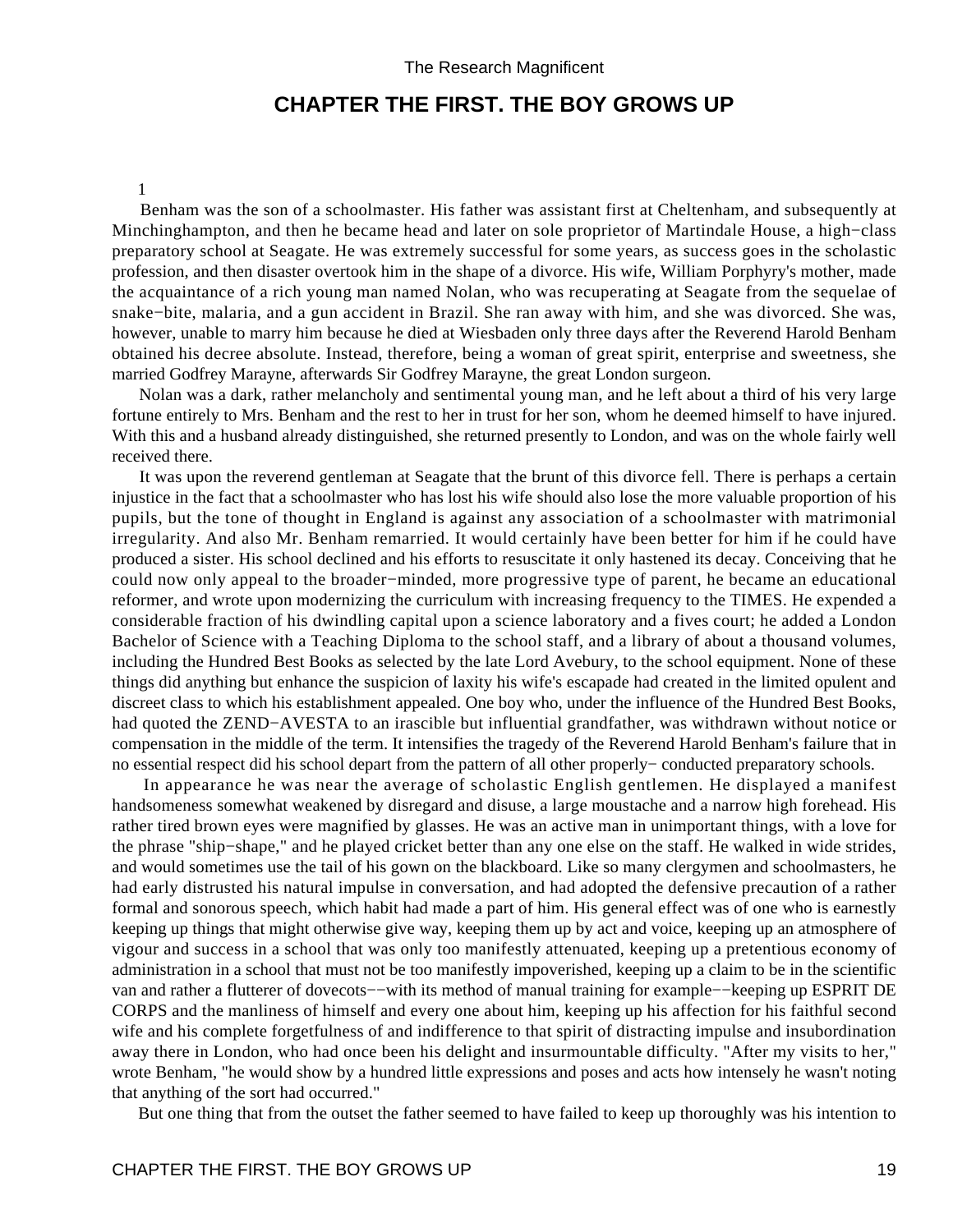mould and dominate his son.

 The advent of his boy had been a tremendous event in the reverend gentleman's life. It is not improbable that his disposition to monopolize the pride of this event contributed to the ultimate disruption of his family. It left so few initiatives within the home to his wife. He had been an early victim to that wave of philoprogenitive and educational enthusiasm which distinguished the closing decade of the nineteenth century. He was full of plans in those days for the education of his boy, and the thought of the youngster played a large part in the series of complicated emotional crises with which he celebrated the departure of his wife, crises in which a number of old school and college friends very generously assisted−−spending weekends at Seagate for this purpose, and mingling tobacco, impassioned handclasps and suchlike consolation with much patient sympathetic listening to his carefully balanced analysis of his feelings. He declared that his son was now his one living purpose in life, and he sketched out a scheme of moral and intellectual training that he subsequently embodied in five very stimulating and intimate articles for the SCHOOL WORLD, but never put into more than partial operation.

 "I have read my father's articles upon this subject," wrote Benham, "and I am still perplexed to measure just what I owe to him. Did he ever attempt this moral training he contemplated so freely? I don't think he did. I know now, I knew then, that he had something in his mind. . . . There were one or two special walks we had together, he invited me to accompany him with a certain portentousness, and we would go out pregnantly making superficial remarks about the school cricket and return, discussing botany, with nothing said.

"His heart failed him.

"Once or twice, too, he seemed to be reaching out at me from the school pulpit.

 "I think that my father did manage to convey to me his belief that there were these fine things, honour, high aims, nobilities. If I did not get this belief from him then I do not know how I got it. But it was as if he hinted at a treasure that had got very dusty in an attic, a treasure which he hadn't himself been able to spend. . . ."

 The father who had intended to mould his son ended by watching him grow, not always with sympathy or understanding. He was an overworked man assailed by many futile anxieties. One sees him striding about the establishment with his gown streaming out behind him urging on the groundsman or the gardener, or dignified, expounding the particular advantages of Seagate to enquiring parents, one sees him unnaturally cheerful and facetious at the midday dinner table, one imagines him keeping up high aspirations in a rather too hastily scribbled sermon in the school pulpit, or keeping up an enthusiasm for beautiful language in a badly–prepared lesson on Virgil, or expressing unreal indignation and unjustifiably exalted sentiments to evil doers, and one realizes his disadvantage against the quiet youngster whose retentive memory was storing up all these impressions for an ultimate judgment, and one understands, too, a certain relief that mingled with his undeniable emotion when at last the time came for young Benham, "the one living purpose" of his life, to be off to Minchinghampton and the next step in the mysterious ascent of the English educational system.

 Three times at least, and with an increased interval, the father wrote fine fatherly letters that would have stood the test of publication. Then his communications became comparatively hurried and matter−of−fact. His boy's return home for the holidays was always rather a stirring time for his private feelings, but he became more and more inexpressive. He would sometimes lay a hand on those growing shoulders and then withdraw it. They felt braced−up shoulders, stiffly inflexible or−−they would wince. And when one has let the habit of indefinite feelings grow upon one, what is there left to say? If one did say anything one might be asked questions. . . .

 One or two of the long vacations they spent abroad together. The last of these occasions followed Benham's convalescence at Montana and his struggle with the Bisse; the two went to Zermatt and did several peaks and crossed the Theodule, and it was clear that their joint expeditions were a strain upon both of them. The father thought the son reckless, unskilful, and impatient; the son found the father's insistence upon guides, ropes, precautions, the recognized way, the highest point and back again before you get a chill, and talk about it sagely but very, very modestly over pipes, tiresome. He wanted to wander in deserts of ice and see over the mountains, and discover what it is to be benighted on a precipice. And gradually he was becoming familiar with his father's repertory of Greek quotations. There was no breach between them, but each knew that holiday was the last they would ever spend together. . . .

 The court had given the custody of young William Porphyry into his father's hands, but by a generous concession it was arranged that his mother should have him to see her for an hour or so five times a year. The Nolan legacy, however, coming upon the top of this, introduced a peculiar complication that provided much work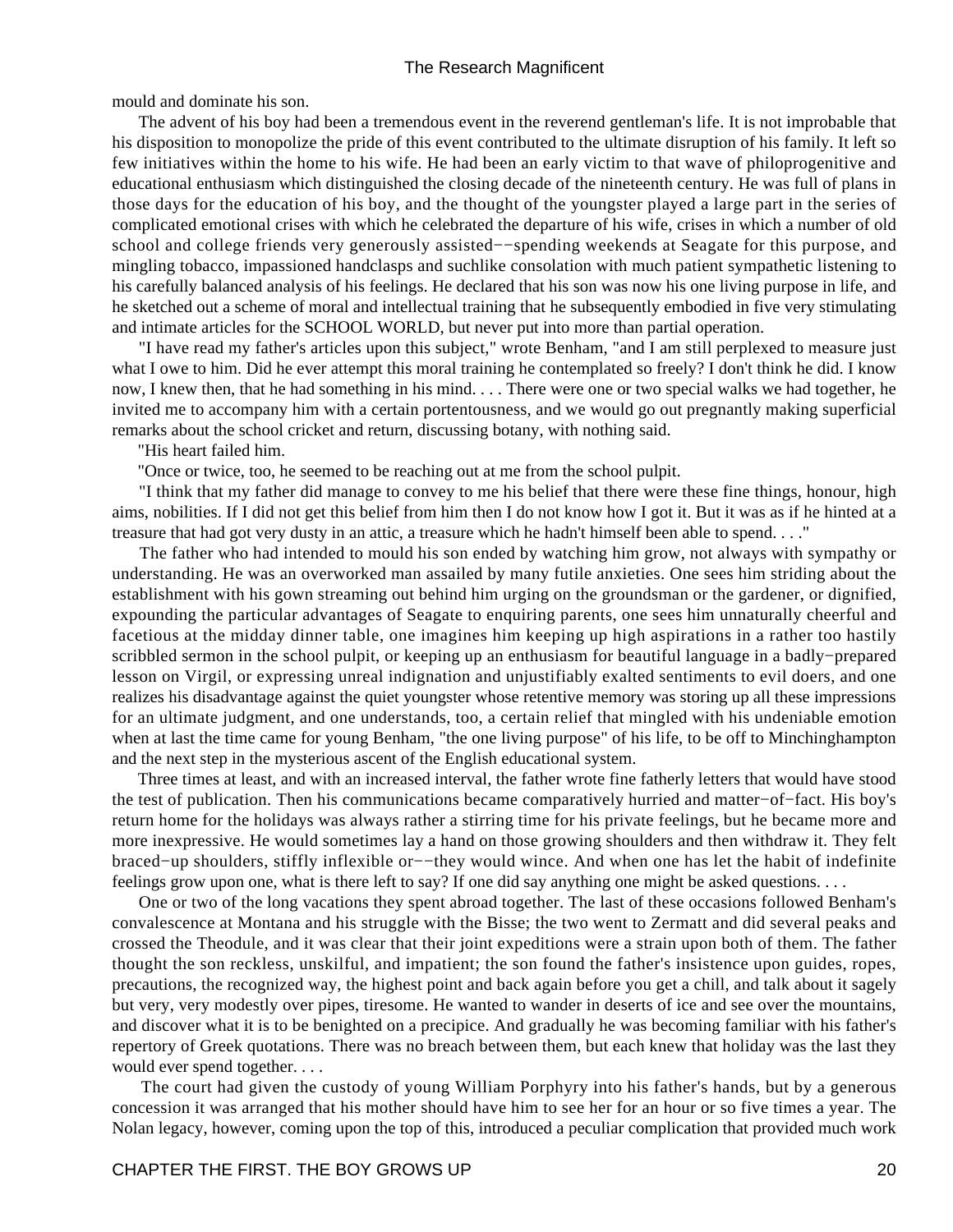for tactful intermediaries, and gave great and increasing scope for painful delicacies on the part of Mr. Benham as the boy grew up.

 "I see," said the father over his study pipe and with his glasses fixed on remote distances above the head of the current sympathizer, "I see more and more clearly that the tale of my sacrifices is not yet at an end. . . . In many respects he is like her. . . . Quick. Too quick. . . . He must choose. But I know his choice. Yes, yes,−−I'm not blind. She's worked upon him. . . . I have done what I could to bring out the manhood in him. Perhaps it will bear the strain. . . . It will be a wrench, old man−−God knows."

He did his very best to make it a wrench.

#### 2

 Benham's mother, whom he saw quarterly and also on the first of May, because it was her birthday, touched and coloured his imagination far more than his father did. She was now Lady Marayne, and a prominent, successful, and happy little lady. Her dereliction had been forgiven quite soon, and whatever whisper of it remained was very completely forgotten during the brief period of moral kindliness which followed the accession of King Edward the Seventh. It no doubt contributed to her social reinstatement that her former husband was entirely devoid of social importance, while, on the other hand, Sir Godfrey Marayne's temporary monopoly of the caecal operation which became so fashionable in the last decade of Queen Victoria's reign as to be practically epidemic, created a strong feeling in her favour.

 She was blue−eyed and very delicately complexioned, quick−moving, witty, given to little storms of clean enthusiasm; she loved handsome things, brave things, successful things, and the respect and affection of all the world. She did quite what she liked upon impulse, and nobody ever thought ill of her.

Her family were the Mantons of Blent, quite good west–country people. She had broken away from them before she was twenty to marry Benham, whom she had idealized at a tennis party. He had talked of his work and she had seen it in a flash, the noblest work in the world, him at his daily divine toil and herself a Madonna surrounded by a troupe of Blessed Boys-−all of good family, some of quite the best. For a time she had kept it up even more than he had, and then Nolan had distracted her with a realization of the heroism that goes to the ends of the earth. She became sick with desire for the forests of Brazil, and the Pacific, and−−a peak in Darien. Immediately the school was frowsty beyond endurance, and for the first time she let herself perceive how dreadfully a gentleman and a scholar can smell of pipes and tobacco. Only one course lay open to a woman of spirit. . . .

 For a year she did indeed live like a woman of spirit, and it was at Nolan's bedside that Marayne was first moved to admiration. She was plucky. All men love a plucky woman.

 Sir Godfrey Marayne smelt a good deal of antiseptic soap, but he talked in a way that amused her, and he trusted as well as adored her. She did what she liked with his money, her own money, and her son's trust money, and she did very well. From the earliest Benham's visits were to a gracious presence amidst wealthy surroundings. The transit from the moral blamelessness of Seagate had an entirely misleading effect of ascent.

 Their earlier encounters became rather misty in his memory; they occurred at various hotels in Seagate. Afterwards he would go, first taken by a governess, and later going alone, to Charing Cross, where he would be met, in earlier times by a maid and afterwards by a deferential manservant who called him "Sir," and conveyed, sometimes in a hansom cab and later in a smart brougham, by Trafalgar Square, Lower Regent Street, Piccadilly, and streets of increasing wealth and sublimity to Sir Godfrey's house in Desborough Street. Very naturally he fell into thinking of these discreet and well−governed West End streets as a part of his mother's atmosphere.

 The house had a dignified portico, and always before he had got down to the pavement the door opened agreeably and a second respectful manservant stood ready. Then came the large hall, with its noiseless carpets and great Chinese jars, its lacquered cabinets and the wide staircase, and floating down the wide staircase, impatient to greet him, light and shining as a flower petal, sweet and welcoming, radiating a joyfulness as cool and clear as a dewy morning, came his mother. "WELL, little man, my son," she would cry in her happy singing voice, "WELL?"

 So he thought she must always be, but indeed these meetings meant very much to her, she dressed for them and staged them, she perceived the bright advantages of her rarity and she was quite determined to have her son when the time came to possess him. She kissed him but not oppressively, she caressed him cleverly; it was only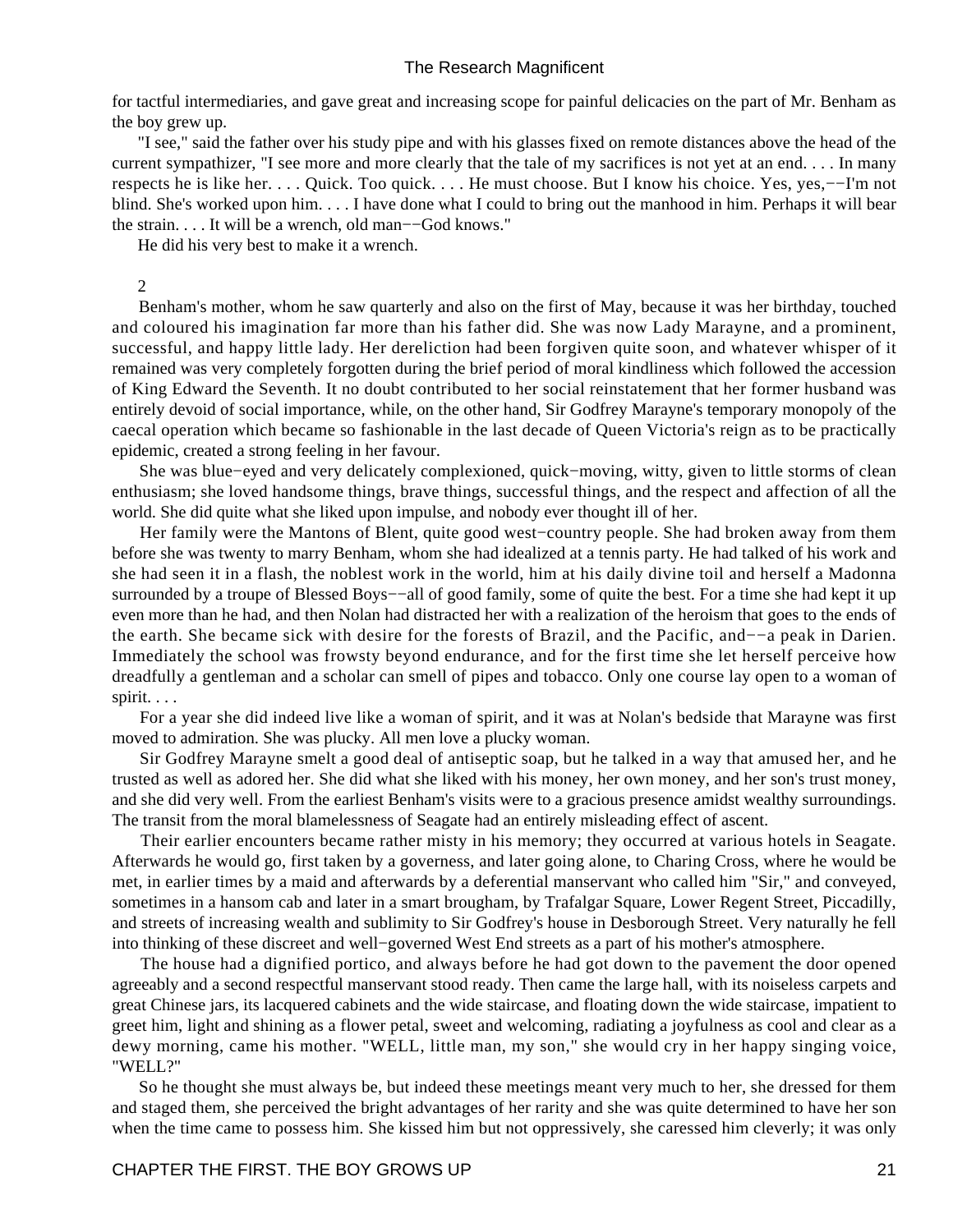on these rare occasions that he was ever kissed or caressed, and she talked to his shy boyishness until it felt a more spirited variety of manhood. "What have you been doing?" she asked, "since I saw you last."

 She never said he had grown, but she told him he looked tall; and though the tea was a marvellous display it was never an obtrusive tea, it wasn't poked at a fellow; a various plenty flowed well within reach of one's arm, like an agreeable accompaniment to their conversation.

 "What have you done? All sorts of brave things? Do you swim now? I can swim. Oh! I can swim half a mile. Some day we will swim races together. Why not? And you ride? . . .

 "The horse bolted−−and you stuck on? Did you squeak? I stick on, but I HAVE to squeak. But you−−of course, No! you mustn't. I'm just a little woman. And I ride big horses. . . ."

And for the end she had invented a characteristic little ceremony.

She would stand up in front of him and put her hands on his shoulders and look into his face.

"Clean eyes?" she would say. "−−still?"

 Then she would take his ears in her little firm hands and kiss very methodically his eyes and his forehead and his cheeks and at last his lips. Her own eyes would suddenly brim bright with tears.

"GO," she would say.

That was the end.

It seemed to Benham as though he was being let down out of a sunlit fairyland to this grey world again.

#### 3

 The contrast between Lady Marayne's pretty amenities and the good woman at Seagate who urged herself almost hourly to forget that William Porphyry was not her own son, was entirely unfair. The second Mrs. Benham's conscientious spirit and a certain handsome ability about her fitted her far more than her predecessor for the onerous duties of a schoolmaster's wife, but whatever natural buoyancy she possessed was outweighed by an irrepressible conviction derived from an episcopal grandparent that the remarriage of divorced persons is sinful, and by a secret but well−founded doubt whether her husband loved her with a truly romantic passion. She might perhaps have borne either of these troubles singly, but the two crushed her spirit.

 Her temperament was not one that goes out to meet happiness. She had reluctant affections and suspected rather than welcomed the facility of other people's. Her susceptibility to disagreeable impressions was however very ample, and life was fenced about with protections for her "feelings." It filled young Benham with inexpressible indignations that his sweet own mother, so gay, so brightly cheerful that even her tears were stars, was never to be mentioned in his stepmother's presence, and it was not until he had fully come to years of reflection that he began to realize with what honesty, kindness and patience this naturally not very happy lady had nursed, protected, mended for and generally mothered him.

4

 As Benham grew to look manly and bear himself with pride, his mother's affection for him blossomed into a passion. She made him come down to London from Cambridge as often as she could; she went about with him; she made him squire her to theatres and take her out to dinners and sup with her at the Carlton, and in the summer she had him with her at Chexington Manor, the Hertfordshire house Sir Godfrey had given her. And always when they parted she looked into his eyes to see if they were still clean−−whatever she meant by that−−and she kissed his forehead and cheeks and eyes and lips. She began to make schemes for his career, she contrived introductions she judged would be useful to him later.

 Everybody found the relationship charming. Some of the more conscientious people, it is true, pretended to think that the Reverend Harold Benham was a first husband and long since dead, but that was all. As a matter of fact, in his increasingly futile way he wasn't, either at Seagate or in the Educational Supplement of the TIMES. But even the most conscientious of us are not obliged to go to Seagate or read the Educational Supplement of the TIMES.

 Lady Marayne's plans for her son's future varied very pleasantly. She was an industrious reader of biographies, and more particularly of the large fair biographies of the recently contemporary; they mentioned people she knew, they recalled scenes, each sowed its imaginative crop upon her mind, a crop that flourished and flowered until a newer growth came to oust it. She saw her son a diplomat, a prancing pro−consul, an empire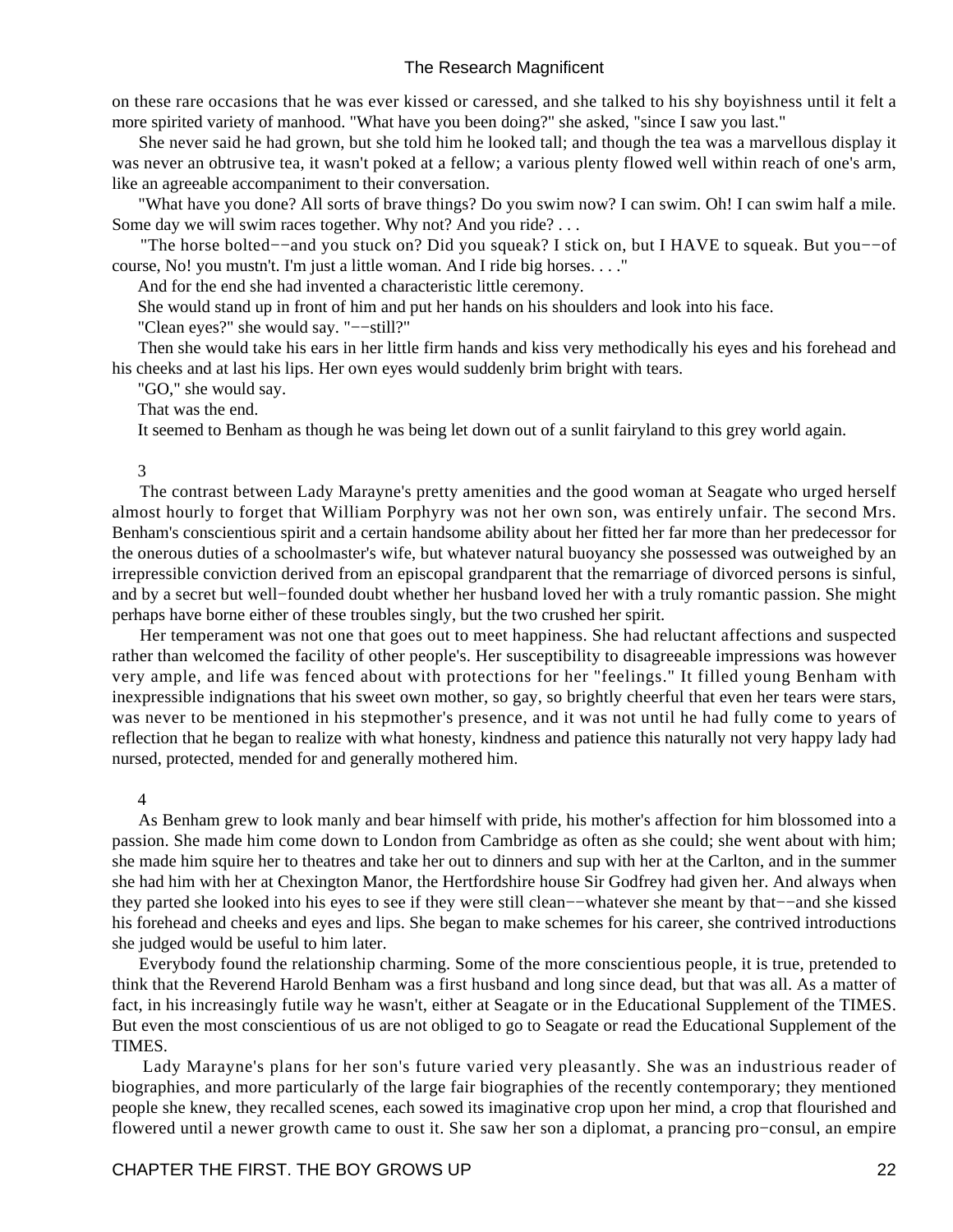builder, a trusted friend of the august, the bold leader of new movements, the saviour of ancient institutions, the youngest, brightest, modernest of prime ministers−− or a tremendously popular poet. As a rule she saw him unmarried−− with a wonderful little mother at his elbow. Sometimes in romantic flashes he was adored by German princesses or eloped with Russian grand−duchesses! But such fancies were HORS D'OEUVRE. The modern biography deals with the career. Every project was bright, every project had GO−−tremendous go. And they all demanded a hero, debonnaire and balanced. And Benham, as she began to perceive, wasn't balanced. Something of his father had crept into him, a touch of moral stiffness. She knew the flavour of that so well. It was a stumbling, an elaboration, a spoil−sport and weakness. She tried not to admit to herself that even in the faintest degree it was there. But it was there.

 "Tell me all that you are doing NOW," she said to him one afternoon when she had got him to herself during his first visit to Chexington Manor. "How do you like Cambridge? Are you making friends? Have you joined that thing−−the Union, is it?−−and delivered your maiden speech? If you're for politics, Poff, that's your game. Have you begun it?"

 She lay among splashes of sunshine on the red cushions in the punt, a little curled−up figure of white, with her sweet pale animated face warmed by the reflection of her red sunshade, and her eyes like little friendly heavens. And he, lean, and unconsciously graceful, sat at her feet and admired her beyond measure, and rejoiced that now at last they were going to be ever so much together, and doubted if it would be possible ever to love any other woman so much as he did her.

 He tried to tell her of Cambridge and his friends and the undergraduate life he was leading, but he found it difficult. All sorts of things that seemed right and good at Trinity seemed out of drawing in the peculiar atmosphere she created about her. All sorts of clumsiness and youthfulness in himself and his associates he felt she wouldn't accept, couldn't accept, that it would be wrong of her to accept. Before they could come before her they must wear a bravery. He couldn't, for instance, tell her how Billy Prothero, renouncing vanity and all social pretension, had worn a straw hat into November and the last stages of decay, and how it had been burnt by a special commission ceremonially in the great court. He couldn't convey to her the long sessions of beer and tobacco and high thinking that went on in Prothero's rooms into the small hours. A certain Gothic greyness and flatness and muddiness through which the Cambridge spirit struggles to its destiny, he concealed from her. What remained to tell was−−attenuated. He could not romance. So she tried to fill in his jejune outlines. She tried to inspire a son who seemed most unaccountably up to nothing.

 "You must make good friends," she said. "Isn't young Lord Breeze at your college? His mother the other day told me he was. And Sir Freddy Quenton's boy. And there are both the young Baptons at Cambridge."

He knew one of the Baptons.

 "Poff," she said suddenly, "has it ever occurred to you what you are going to do afterwards. Do you know you are going to be quite well off?"

 Benham looked up with a faint embarrassment. "My father said something. He was rather vague. It wasn't his affair−−that kind of thing."

 "You will be quite well off," she repeated, without any complicating particulars. "You will be so well off that it will be possible for you to do anything almost that you like in the world. Nothing will tie you. Nothing. . . ."

"But−−HOW well off?"

"You will have several thousands a year."

"Thousands?"

"Yes. Why not?"

 "But−−Mother, this is rather astounding. . . . Does this mean there are estates somewhere, responsibilities?" "It is just money. Investments."

"You know, I've imagined−−. I've thought always I should have to DO something."

 "You MUST do something, Poff. But it needn't be for a living. The world is yours without that. And so you see you've got to make plans. You've got to know the sort of people who'll have things in their hands. You've got to keep out of−−holes and corners. You've got to think of Parliament and abroad. There's the army, there's diplomacy. There's the Empire. You can be a Cecil Rhodes if you like. You can be a Winston. . . ."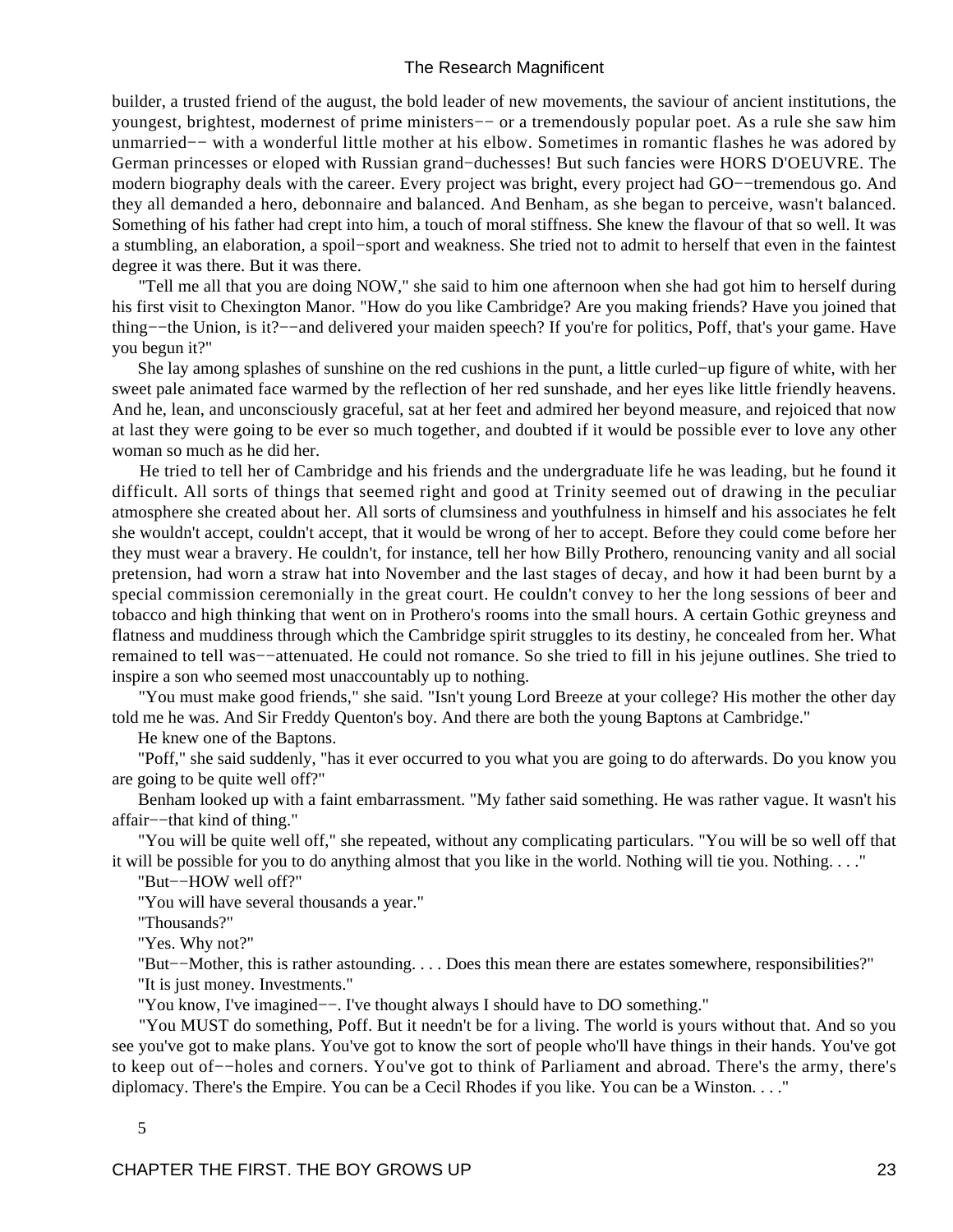Perhaps it was only the innate eagerness of Lady Marayne which made her feel disappointed in her son's outlook upon life. He did not choose among his glittering possibilities, he did not say what he was going to be, proconsul, ambassador, statesman, for days. And he talked VAGUELY of wanting to do something fine, but all in a fog. A boy of nearly nineteen ought to have at least the beginnings of SAVOIR FAIRE.

Was he in the right set? Was he indeed in the right college? Trinity, by his account, seemed a huge featureless place−−and might he not conceivably be LOST in it? In those big crowds one had to insist upon oneself. Poff never insisted upon himself−−except quite at the wrong moment. And there was this Billy Prswer if it had not been for the clash of their minds, was the chief topic of their conversation for many months. From Why be brave? it spread readily enough to Why be honest? Why be clean?—all the great whys of life. . . . Because one believes. . . . But why believe it? Left to himself Benham would have felt the mere asking of this question was a thing ignoble, not to be tolerated. It was, as it were, treason to nobility. But Prothero putothero. BILLY! Like a goat or something. People called William don't get their Christian name insisted upon unless they are vulnerable somewhere. Any form of William stamps a weakness, Willie, Willy, Will, Billy, Bill; it's a fearful handle for one's friends. At any rate Poff had escaped that. But this Prothero!

"But who IS this Billy Prothero?" she asked one evening in the walled garden.

"He was at Minchinghampton."

"But who IS he? Who is his father? Where does he come from?"

 Benham sought in his mind for a space. "I don't know," he said at last. Billy had always been rather reticent about his people. She demanded descriptions. She demanded an account of Billy's furniture, Billy's clothes, Billy's form of exercise. It dawned upon Benham that for some inexplicable reason she was hostile to Billy. It was like the unmasking of an ambuscade. He had talked a lot about Prothero's ideas and the discussions of social reform and social service that went on in his rooms, for Billy read at unknown times, and was open at all hours to any argumentative caller. To Lady Marayne all ideas were obnoxious, a form of fogging; all ideas, she held, were queer ideas. "And does he call himself a Socialist?" she asked. "I THOUGHT he would."

"Poff," she cried suddenly, "you're not a SOCIALIST?"

"Such a vague term."

"But these friends of yours−−they seem to be ALL Socialists. Red ties and everything complete."

"They have ideas," he evaded. He tried to express it better. "They give one something to take hold of."

 She sat up stiffly on the garden−seat. She lifted her finger at him, very seriously. "I hope," she said with all her heart, "that you will have nothing to do with such ideas. Nothing. SOCIALISM!"

"They make a case."

"Pooh! Any one can make a case."

"But−−"

 "There's no sense in them. What is the good of talking about upsetting everything? Just disorder. How can one do anything then? You mustn't. You mustn't. No. It's nonsense, little Poff. It's absurd. And you may spoil so much. . . . I HATE the way you talk of it. . . . As if it wasn't all−−absolutely−−RUBBISH. . . ."

She was earnest almost to the intonation of tears.

 Why couldn't her son go straight for his ends, clear tangible ends, as she had always done? This thinking about everything! She had never thought about anything in all her life for more than half an hour−−and it had always turned out remarkably well.

 Benham felt baffled. There was a pause. How on earth could he go on telling her his ideas if this was how they were to be taken?

 "I wish sometimes," his mother said abruptly, with an unusually sharp note in her voice, "that you wouldn't look quite so like your father."

"But I'm NOT like my father!" said Benham puzzled.

 "No," she insisted, and with an air of appealing to his soberer reason, "so why should you go LOOKING like him? That CONCERNED expression. . . .

 She jumped to her feet. "Poff," she said, "I want to go and see the evening primroses pop. You and I are talking nonsense. THEY don't have ideas anyhow. They just pop−−as God meant them to do. What stupid things we human beings are!"

Her philosophical moments were perhaps the most baffling of all.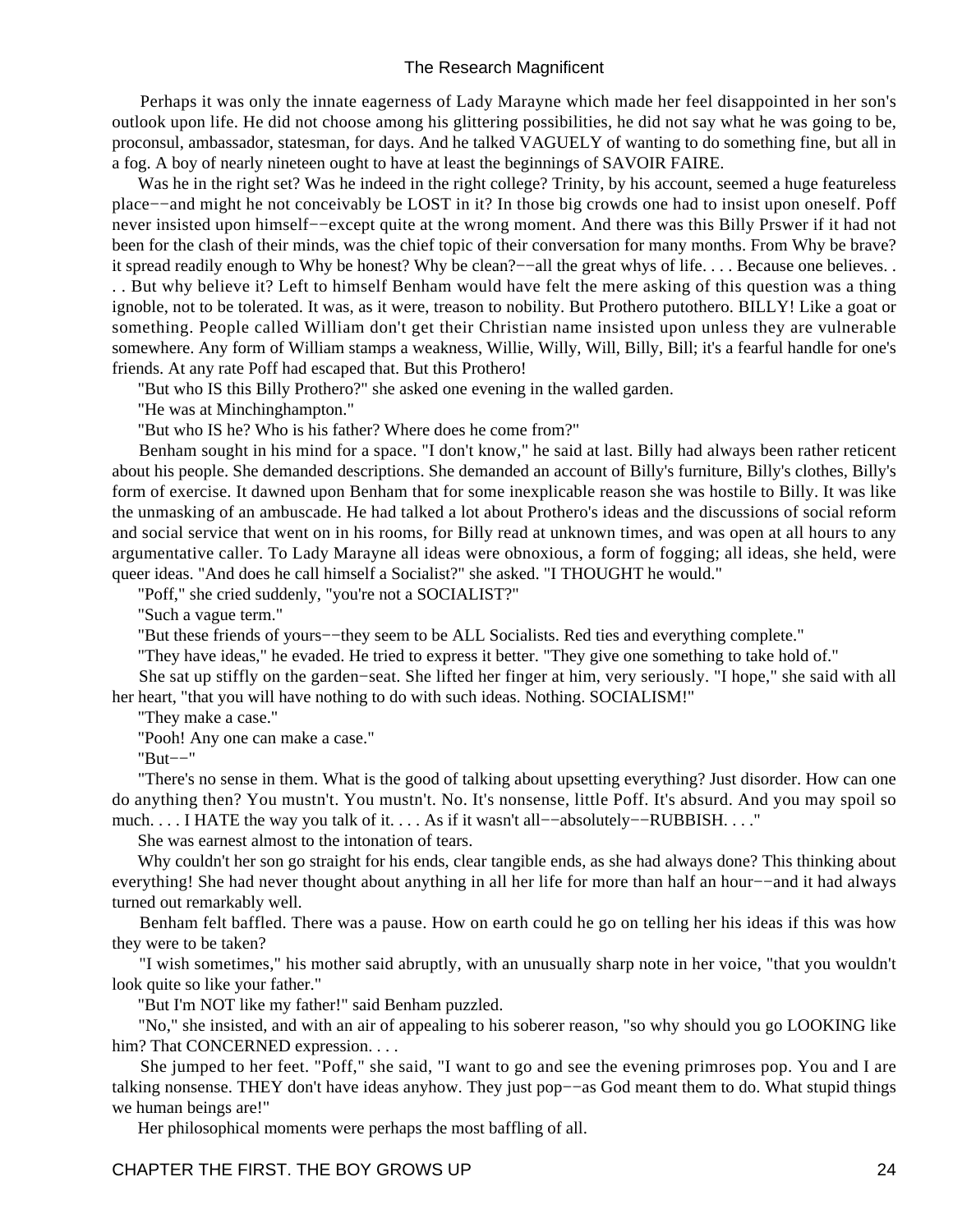6

 Billy Prothero became the symbol in the mind of Lady Marayne for all that disappointed her in Benham. He had to become the symbol, because she could not think of complicated or abstract things, she had to make things personal, and he was the only personality available. She fretted over his existence for some days therefore (once she awakened and thought about him in the night), and then suddenly she determined to grasp her nettle. She decided to seize and obliterate this Prothero. He must come to Chexington and be thoroughly and conclusively led on, examined, ransacked, shown up, and disposed of for ever. At once. She was not quite clear how she meant to do this, but she was quite resolved that it had to be done. Anything is better than inaction.

 There was a little difficulty about dates and engagements, but he came, and through the season of expectation Benham, who was now for the first time in contact with the feminine nature, was delighted at the apparent change to cordiality. So that he talked of Billy to his mother much more than he had ever done before.

 Billy had been his particular friend at Minchinghampton, at least during the closing two years of his school life. Billy had fallen into friendship with Benham, as some of us fall in love, quite suddenly, when he saw Benham get down from the fence and be sick after his encounter with the bull. Already Billy was excited by admiration, but it was the incongruity of the sickness conquered him. He went back to the school with his hands more than usually in his pockets, and no eyes for anything but this remarkable strung−up fellow−creature. He felt he had never observed Benham before, and he was astonished that he had not done so.

 Billy Prothero was a sturdy sort of boy, generously wanting in good looks. His hair was rough, and his complexion muddy, and he walked about with his hands in his pockets, long flexible lips protruded in a whistle, and a rather shapeless nose well up to show he didn't care. Providence had sought to console him by giving him a keen eye for the absurdity of other people. He had a suggestive tongue, and he professed and practised cowardice to the scandal of all his acquaintances. He was said never to wash behind his ears, but this report wronged him. There had been a time when he did not do so, but his mother had won him to a promise, and now that operation was often the sum of his simple hasty toilet. His desire to associate himself with Benham was so strong that it triumphed over a defensive reserve. It enabled him to detect accessible moments, do inobtrusive friendly services, and above all amuse his quarry. He not only amused Benham, he stimulated him. They came to do quite a number of things together. In the language of schoolboy stories they became "inseparables."

 Prothero's first desire, so soon as they were on a footing that enabled him to formulate desires, was to know exactly what Benham thought he was up to in crossing a field with a bull in it instead of going round, and by the time he began to understand that, he had conceived an affection for him that was to last a lifetime.

"I wasn't going to be bullied by a beast," said Benham.

"Suppose it had been an elephant?" Prothero cried. . . . "A mad elephant? . . . A pack of wolves?"

 Benham was too honest not to see that he was entangled. "Well, suppose in YOUR case it had been a wild cat? . . . A fierce mastiff? . . . A mastiff? . . . A terrier? . . . A lap dog?"

"Yes, but my case is that there are limits."

 Benham was impatient at the idea of limits. With a faintly malicious pleasure Prothero lugged him back to that idea.

 "We both admit there are limits," Prothero concluded. "But between the absolutely impossible and the altogether possible there's the region of risk. You think a man ought to take that risk−−" He reflected. "I think−−no−−I think NOT."

 "If he feels afraid," cried Benham, seeing his one point. "If he feels afraid. Then he ought to take it. . . ." After a digestive interval, Prothero asked, "WHY? Why should he?"

 The discussion of that momentous question, that Why? which Benham perhaps might never have dared ask himself, and which Prothero perhaps might never have attempted to anit one afternoon in a way that permitted no high dismissal of their doubts. "You can't build your honour on fudge, Benham. Like committing sacrilege−−in order to buy a cloth for the altar."

 By that Benham was slipped from the recognized code and launched upon speculations which became the magnificent research.

 It was not only in complexion and stature and ways of thinking that Billy and Benham contrasted. Benham inclined a little to eloquence, he liked very clean hands, he had a dread of ridiculous outlines. Prothero lapsed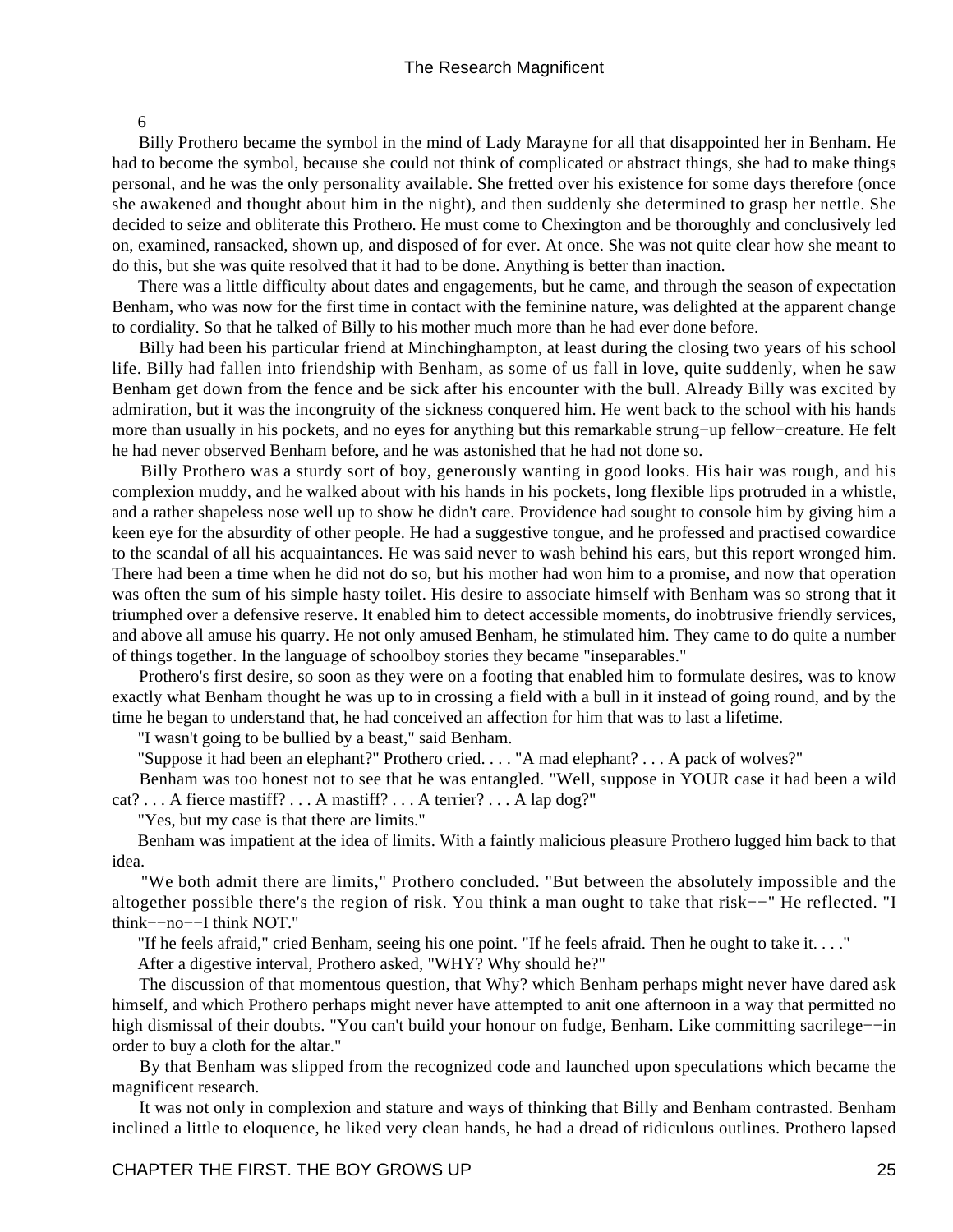readily into ostentatious slovenliness, when his hands were dirty he pitied them sooner than scrubbed them, he would have worn an overcoat with one tail torn off rather than have gone cold. Moreover, Prothero had an earthy liking for animals, he could stroke and tickle strange cats until they wanted to leave father and mother and all earthly possessions and follow after him, and he mortgaged a term's pocket money and bought and kept a small terrier in the school house against all law and tradition, under the baseless pretence that it was a stray animal of unknown origin. Benham, on the other hand, was shy with small animals and faintly hostile to big ones. Beasts he thought were just beasts. And Prothero had a gift for caricature, while Benham's aptitude was for music.

 It was Prothero's eyes and pencil that first directed Benham to the poor indolences and evasions and insincerities of the masters. It was Prothero's wicked pictures that made him see the shrivelled absurdity of the vulgar theology. But it was Benham who stood between Prothero and that rather coarsely conceived epicureanism that seemed his logical destiny. When quite early in their Cambridge days Prothero's revolt against foppery reached a nadir of personal neglect, and two philanthropists from the rooms below him, goaded beyond the normal tolerance of Trinity, and assisted by two sportsmen from Trinity Hall, burnt his misshapen straw hat (after partly filling it with gunpowder and iron filings) and sought to duck him in the fountain in the court, it was Benham, in a state between distress and madness, and armed with a horn−handled cane of exceptional size, who intervened, turned the business into a blend of wrangle and scuffle, introduced the degrading topic of duelling into a simple wholesome rag of four against one, carried him off under the cloud of horror created by this impropriety and so saved him, still only slightly wetted, not only from this indignity but from the experiment in rationalism that had provoked it.

Because Benham made it perfectly clear what he had thought and felt about this hat.

 Such was the illuminating young man whom Lady Marayne decided to invite to Chexington, into the neighbourhood of herself, Sir Godfrey, and her circle of friends.

#### 7

 He was quite anxious to satisfy the requirements of Benham's people and to do his friend credit. He was still in the phase of being a penitent pig, and he inquired carefully into the needs and duties of a summer guest in a country house. He knew it was quite a considerable country house, and that Sir Godfrey wasn't Benham's father, but like most people, he was persuaded that Lady Marayne had divorced the parental Benham. He arrived dressed very neatly in a brown suit that had only one fault, it had not the remotest suggestion of having been made for him. It fitted his body fairly well, it did annex his body with only a few slight incompatibilities, but it repudiated his hands and face. He had a conspicuously old Gladstone bag and a conspicuously new despatch case, and he had forgotten black ties and dress socks and a hair brush. He arrived in the late afternoon, was met by Benham, in tennis flannels, looking smartened up and a little unfamiliar, and taken off in a spirited dog−cart driven by a typical groom. He met his host and hostess at dinner.

 Sir Godfrey was a rationalist and a residuum. Very much of him, too much perhaps, had gone into the acquirement and perfect performance of the caecal operation; the man one met in the social world was what was left over. It had the effect of being quiet, but in its unobtrusive way knobby. He had a knobby brow, with an air about it of having recently been intent, and his conversation was curiously spotted with little knobby arrested anecdotes. If any one of any distinction was named, he would reflect and say, "Of course,−−ah, yes, I know him, I know him. Yes, I did him a little service−−in '96."

And something in his manner would suggest a satisfaction, or a dissatisfaction with confidential mysteries.

 He welcomed Billy Prothero in a colourless manner, and made conversation about Cambridge. He had known one or two of the higher dons. One he had done at Cambridge quite recently. "The inns are better than they are at Oxford, which is not saying very much, but the place struck me as being changed. The men seemed younger. . . ."

 The burden of the conversation fell upon Lady Marayne. She looked extraordinarily like a flower to Billy, a little diamond buckle on a black velvet band glittered between the two masses of butter− coloured hair that flowed back from her forehead, her head was poised on the prettiest neck conceivable, and her shapely little shoulders and her shapely little arms came decidedly but pleasantly out of a softness and sparkle of white and silver and old rose. She talked what sounded like innocent commonplaces a little spiced by whim, though indeed each remark had an exploratory quality, and her soft blue eyes rested ever and again upon Billy's white tie. It seemed she did so by the merest inadvertency, but it made the young man wish he had after all borrowed a black one from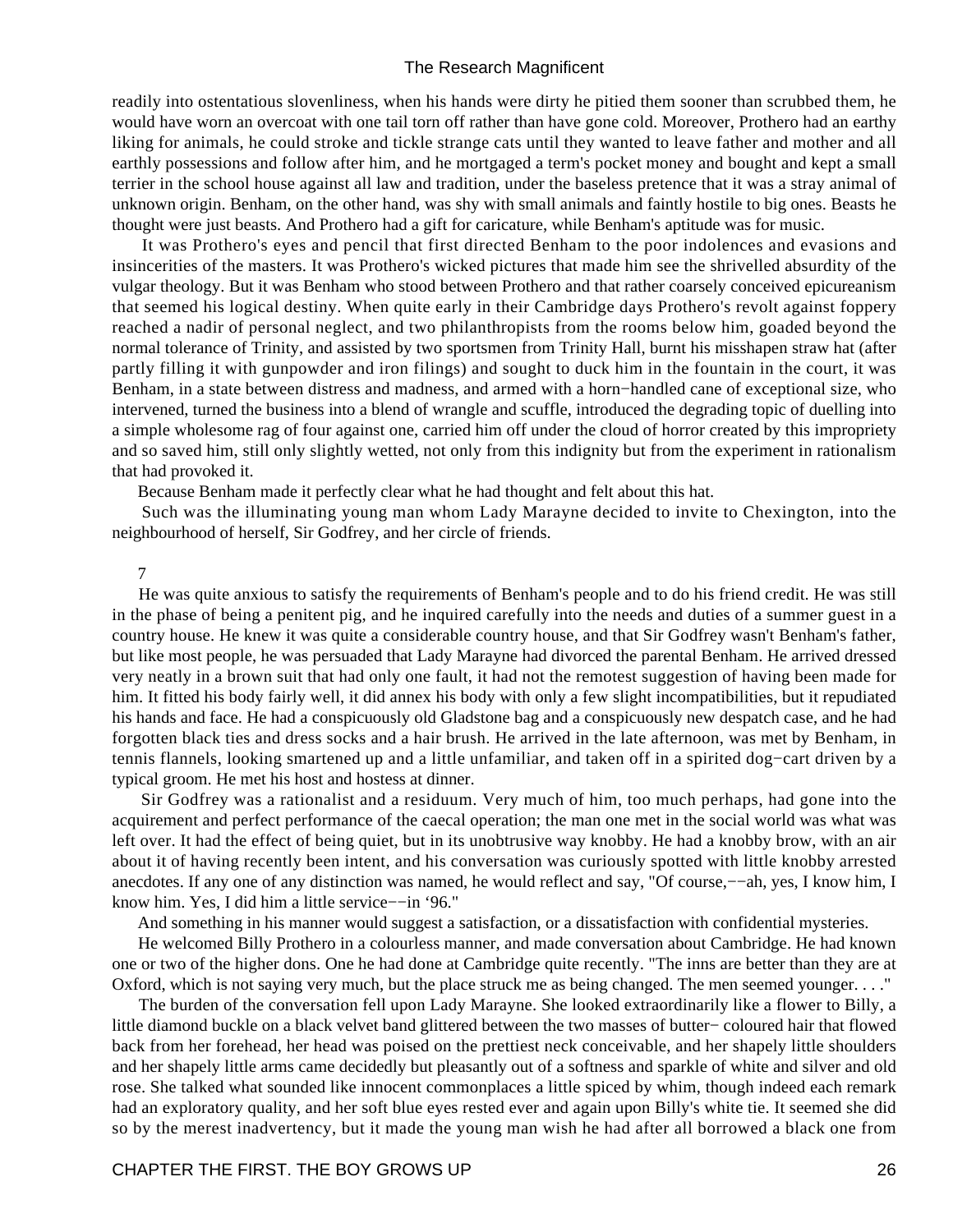Benham. But the manservant who had put his things out had put it out, and he hadn't been quite sure. Also she noted all the little things he did with fork and spoon and glass. She gave him an unusual sense of being brightly, accurately and completely visible.

 Chexington, it seemed to Billy, was done with a large and costly and easy completeness. The table with its silver and flowers was much more beautifully done than any table he had sat at before, and in the dimness beyond the brightness there were two men to wait on the four of them. The old grey butler was really wonderfully good. .

"You shoot, Mr. Prothero?"

. .

"You hunt, Mr. Prothero?"

"You know Scotland well, Mr. Prothero?"

 These questions disturbed Prothero. He did not shoot, he did not hunt, he did not go to Scotland for the grouse, he did not belong, and Lady Marayne ought to have seen that he did not belong to the class that does these things.

"You ride much, Mr. Prothero?"

 Billy conceived a suspicion that these innocent inquiries were designed to emphasize a contrast in his social quality. But he could not be sure. One never could be sure with Lady Marayne. It might be just that she did not understand the sort of man he was. And in that case ought he to maintain the smooth social surface unbroken by pretending as far as possible to be this kind of person, or ought he to make a sudden gap in it by telling his realities. He evaded the shooting question anyhow. He left it open for Lady Marayne and the venerable butler and Sir Godfrey and every one to suppose he just happened to be the sort of gentleman of leisure who doesn't shoot. He disavowed hunting, he made it appear he travelled when he travelled in directions other than Scotland. But the fourth question brought him to bay. He regarded his questioner with his small rufous eye.

"I have never been across a horse in my life, Lady Marayne."

 "Tut, tut," said Sir Godfrey. "Why!−−it's the best of exercise. Every man ought to ride. Good for the health. Keeps him fit. Prevents lodgments. Most trouble due to lodgments."

"I've never had a chance of riding. And I think I'm afraid of horses."

 "That's only an excuse," said Lady Marayne. "Everybody's afraid of horses and nobody's really afraid of horses."

"But I'm not used to horses. You see−−I live on my mother. And she can't afford to keep a stable."

 His hostess did not see his expression of discomfort. Her pretty eyes were intent upon the peas with which she was being served.

"Does your mother live in the country?" she asked, and took her peas with fastidious exactness.

Prothero coloured brightly. "She lives in London."

"All the year?"

"All the year."

"But isn't it dreadfully hot in town in the summer?"

 Prothero had an uncomfortable sense of being very red in the face. This kept him red. "We're suburban people," he said.

"But I thought−−isn't there the seaside?"

"My mother has a business," said Prothero, redder than ever.

"O−oh!" said Lady Marayne. "What fun that must be for her?"

"It's a real business, and she has to live by it. Sometimes it's a worry."

 "But a business of her own!" She surveyed the confusion of his visage with a sweet intelligence. "Is it an amusing sort of business, Mr. Prothero?"

 Prothero looked mulish. "My mother is a dressmaker," he said. "In Brixton. She doesn't do particularly badly−−or well. I live on my scholarship. I have lived on scholarships since I was thirteen. And you see, Lady Marayne, Brixton is a poor hunting country."

 Lady Marayne felt she had unmasked Prothero almost indecently. Whatever happened there must be no pause. There must be no sign of a hitch.

"But it's good at tennis," she said. "You DO play tennis, Mr. Prothero?"

"I−−I gesticulate," said Prothero.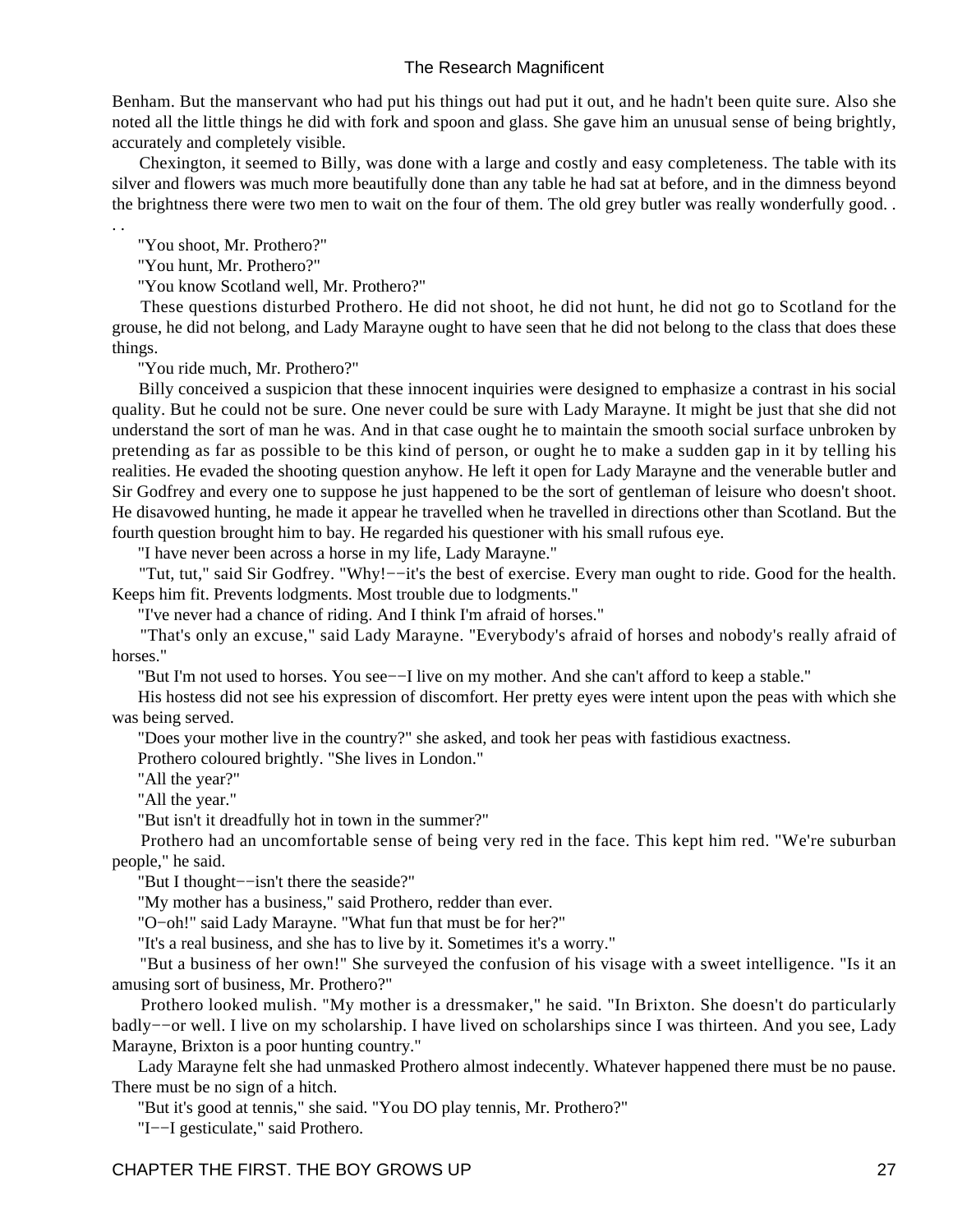Lady Marayne, still in flight from that pause, went off at a tangent.

"Poff, my dear," she said, "I've had a diving−board put at the deep end of the pond."

The remark hung unanswered for a moment. The transition had been too quick for Benham's state of mind.

 "Do you swim, Mr. Prothero?" the lady asked, though a moment before she had determined that she would never ask him a question again. But this time it was a lucky question.

 "Prothero mopped up the lot of us at Minchinghampton with his diving and swimming," Benham explained, and the tension was relaxed.

 Lady Marayne spoke of her own swimming, and became daring and amusing at her difficulties with local feeling when first she swam in the pond. The high road ran along the far side of the pond−−"And it didn't wear a hedge or anything," said Lady Marayne. "That was what they didn't quite like. Swimming in an undraped pond... ."

 Prothero had been examined enough. Now he must be entertained. She told stories about the village people in her brightest manner. The third story she regretted as soon as she was fairly launched upon it; it was how she had interviewed the village dressmaker, when Sir Godfrey insisted upon her supporting local industries. It was very amusing but technical. The devil had put it into her head. She had to go through with it. She infused an extreme innocence into her eyes and fixed them on Prothero, although she felt a certain deepening pinkness in her cheeks was betraying her, and she did not look at Benham until her unhappy, but otherwise quite amusing anecdote, was dead and gone and safely buried under another. . . .

But people ought not to go about having dressmakers for mothers....

And coming into other people's houses and influencing their sons. . . .

8

 That night when everything was over Billy sat at the writing−table of his sumptuous bedroom−−the bed was gilt wood, the curtains of the three great windows were tremendous, and there was a cheval glass that showed the full length of him and seemed to look over his head for more,—–and meditated upon this visit of his. It was more than he had been prepared for. It was going to be a great strain. The sleek young manservant in an alpaca jacket, who said "Sir" whenever you looked at him, and who had seized upon and unpacked Billy's most private Gladstone bag without even asking if he might do so, and put away and displayed Billy's things in a way that struck Billy as faintly ironical, was unexpected. And it was unexpected that the brown suit, with its pockets stuffed with Billy's personal and confidential sundries, had vanished. And apparently a bath in a bathroom far down the corridor was prescribed for him in the morning; he hadn't thought of a dressing−gown. And after one had dressed, what did one do? Did one go down and wander about the house looking for the breakfast−room or wait for a gong? Would Sir Godfrey read Family Prayers? And afterwards did one go out or hang about to be entertained? He knew now quite clearly that those wicked blue eyes would mark his every slip. She did not like him. She did not like him, he supposed, because he was common stuff. He didn't play up to her world and her. He was a discord in this rich, cleverly elaborate household. You could see it in the servants' attitudes. And he was committed to a week of this.

Billy puffed out his cheeks to blow a sigh, and then decided to be angry and say "Damn!"

 This way of living which made him uncomfortable was clearly an irrational and objectionable way of living. It was, in a cumbersome way, luxurious. But the waste of life of it, the servants, the observances, all concentrated on the mere detail of existence? There came a rap at the door. Benham appeared, wearing an expensive−looking dressing−jacket which Lady Marayne had bought for him. He asked if he might talk for a bit and smoke. He sat down in a capacious chintz−covered easy chair beside Prothero, lit a cigarette, and came to the point after only a trivial hesitation.

"Prothero," he said, "you know what my father is."

"I thought he ran a preparatory school."

There was the profoundest resentment in Prothero' s voice.

"And, all the same, I'm going to be a rich man."

"I don't understand," said Prothero, without any shadow of congratulation.

 Benham told Prothero as much as his mother had conveyed to him of the resources of his wealth. Her version had been adapted to his tender years and the delicacies of her position. The departed Nolan had become an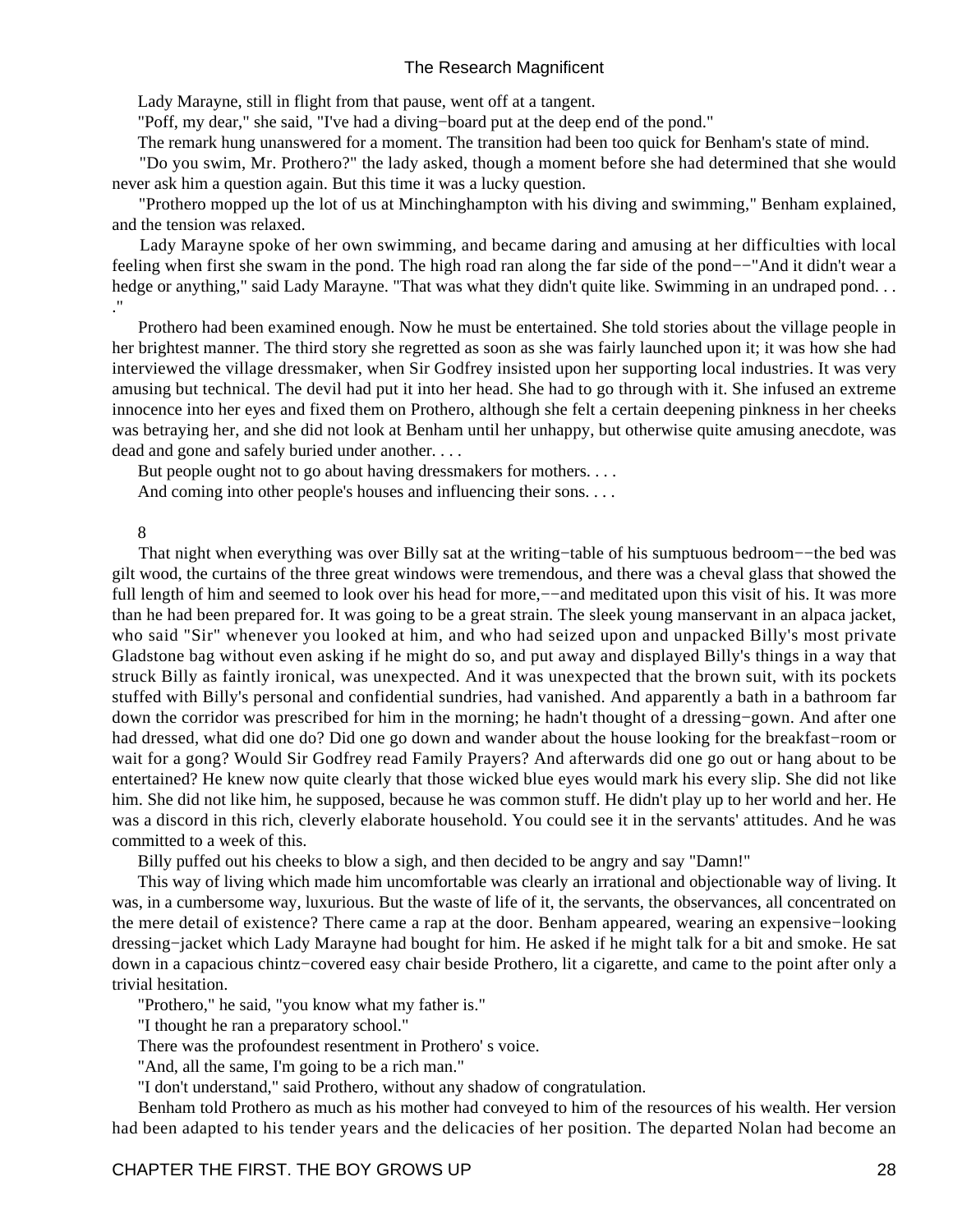eccentric godfather. Benham's manner was apologetic, and he made it clear that only recently had these facts come to him. He had never suspected that he had had this eccentric godfather. It altered the outlook tremendously. It was one of the reasons that made Benham glad to have Prothero there, one wanted a man of one's own age, who understood things a little, to try over one's new ideas. Prothero listened with an unamiable expression.

"What would you do, Prothero, if you found yourself saddled with some thousands a year?"

"Godfathers don't grow in Brixton," said Prothero concisely.

"Well, what am I to do, Prothero?"

"Does all THIS belong to you?"

"No, this is my mother's."

"Godfather too?"

"I've not thought. . . . I suppose so. Or her own."

Prothero meditated.

"THIS life," he said at last, "this large expensiveness−− . . ."

He left his criticism unfinished.

"I agree. It suits my mother somehow. I can't understand her living in any other way. But−−for me. . . ."

"What can one do with several thousands a year?"

 Prothero's interest in this question presently swamped his petty personal resentments. "I suppose," he said, "one might have rather a lark with money like that. One would be free to go anywhere. To set all sorts of things going. . . . It's clear you can't sell all you have and give it to the poor. That is pauperization nowadays. You might run a tremendously revolutionary paper. A real upsetting paper. How many thousands is it?"

"I don't know. SOME."

Prothero's interest was growing as he faced the possibilities.

"I've dreamt of a paper," he said, "a paper that should tell the brute truth about things."

"I don't know that I'm particularly built to be a journalist," Benham objected.

 "You're not," said Billy. . . . "You might go into Parliament as a perfectly independent member. . . . Only you wouldn't get in. . . ."

"I'm not a speaker," said Benham.

 "Of course," said Billy, "if you don't decide on a game, you'll just go on like this. You'll fall into a groove, you'll−−you'll hunt. You'll go to Scotland for the grouse."

For the moment Prothero had no further suggestions.

Benham waited for a second or so before he broached his own idea.

 "Why, first of all, at any rate, Billy, shouldn't one use one's money to make the best of oneself? To learn things that men without money and leisure find it difficult to learn? By an accident, however unjust it is, one is in the position of a leader and a privileged person. Why not do one's best to give value as that?"

"Benham, that's the thin end of aristocracy!"

"Why not?"

 "I hate aristocracy. For you it means doing what you like. While you are energetic you will kick about and then you will come back to this."

"That's one's own look−out," said Benham, after reflection.

"No, it's bound to happen."

Benham retreated a little from the immediate question.

 "Well, we can't suddenly at a blow change the world. If it isn't to be plutocracy to−day it has to be aristocracy."

Prothero frowned over this, and then he made a sweeping proposition.

 "YOU CANNOT HAVE ARISTOCRACY," he said, "BECAUSE, YOU SEE−−ALL MEN ARE RIDICULOUS. Democracy has to fight its way out from under plutocracy. There is nothing else to be done."

"But a man in my position−−?"

"It's a ridiculous position. You may try to escape being ridiculous. You won't succeed."

 It seemed to Benham for a moment as though Prothero had got to the bottom of the question, and then he perceived that he had only got to the bottom of himself. Benham was pacing the floor.

He turned at the open window, held out a long forefinger, and uttered his countervailing faith.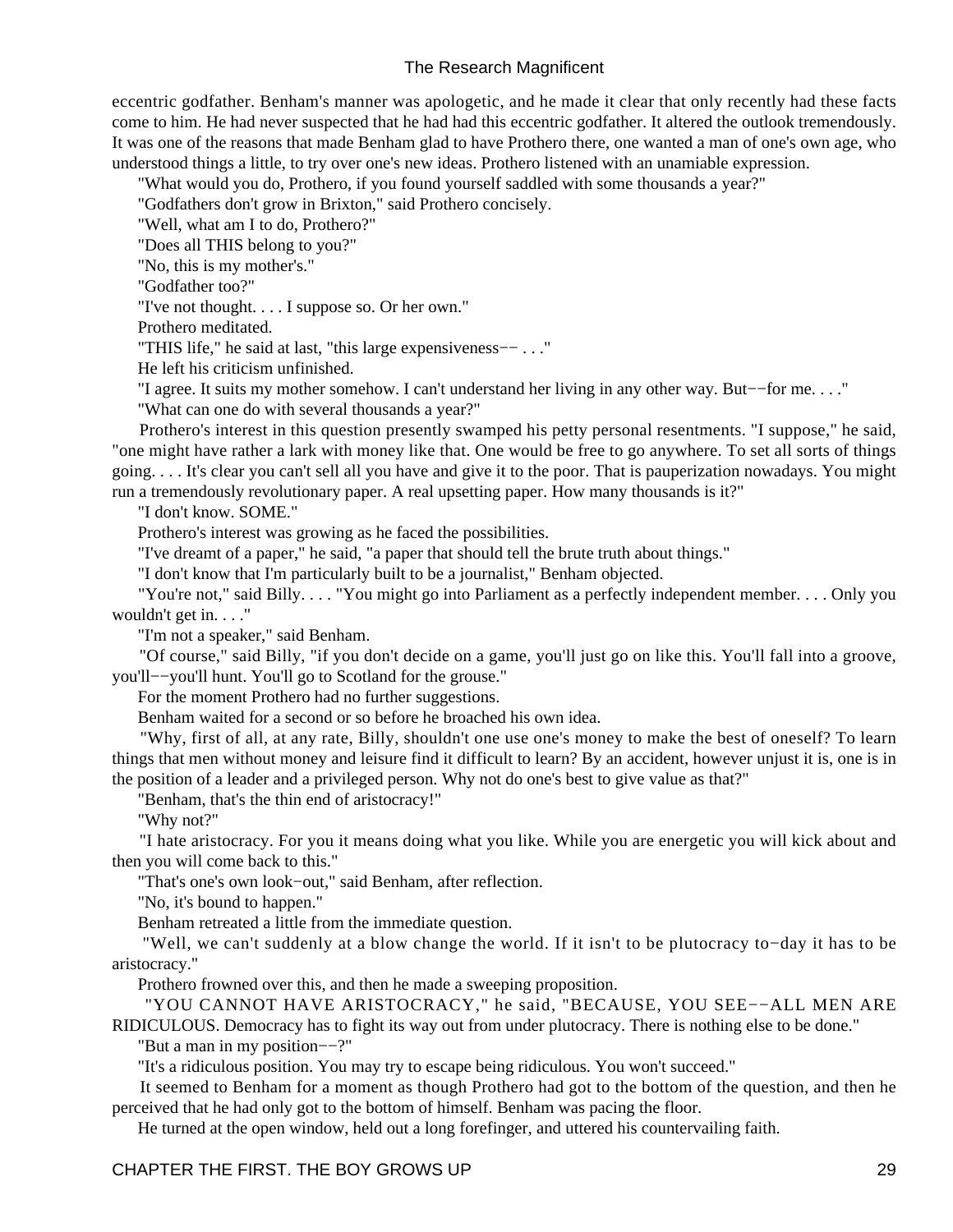"Even if he is ridiculous, Prothero, a man may still be an aristocrat. A man may anyhow be as much of an aristocrat as he can be."

 Prothero reflected. "No," he said, "it sounds all right, but it's wrong. I hate all these advantages and differences and distinctions. A man's a man. What you say sounds well, but it's the beginning of pretension, of pride−−"

He stopped short.

 "Better, pride than dishonour," said Benham, "better the pretentious life than the sordid life. What else is there?"

 "A life isn't necessarily sordid because it isn't pretentious," said Prothero, his voice betraying a defensive disposition.

"But a life with a large income MUST be sordid unless it makes some sort of attempt to be fine. . . ."

### 9

 By transitions that were as natural as they were complicated and untraceable Prothero found his visit to Chexington developing into a tangle of discussions that all ultimately resolved themselves into an antagonism of the democratic and the aristocratic idea. And his part was, he found, to be the exponent of the democratic idea. The next day he came down early, his talk with Benham still running through his head, and after a turn or so in the garden he was attracted to the front door by a sound of voices, and found Lady Marayne had been up still earlier and was dismounting from a large effective black horse. This extorted an unwilling admiration from him. She greeted him very pleasantly and made a kind of introduction of her steed. There had been trouble at a gate, he was a young horse and fidgeted at gates; the dispute was still bright in her. Benham she declared was still in bed. "Wait till I have a mount for him." She reappeared fitfully in the breakfast−room, and then he was left to Benham until just before lunch. They read and afterwards, as the summer day grew hot, they swam in the nude pond. She joined them in the water, splashing about in a costume of some elaboration and being very careful not to wet her hair. Then she came and sat with them on the seat under the big cedar and talked with them in a wrap that was pretty rather than prudish and entirely unmotherly. And she began a fresh attack upon him by asking him if he wasn't a Socialist and whether he didn't want to pull down Chexington and grow potatoes all over the park.

 This struck Prothero as an inadequate statement of the Socialist project and he made an unsuccessful attempt to get it amended.

 The engagement thus opened was renewed with great energy at lunch. Sir Godfrey had returned to London and the inmost aspect of his fellow−creatures, but the party of three was supplemented by a vague young lady from the village and an alert agent from the neighbouring Tentington estate who had intentions about a cottage. Lady Marayne insisted upon regarding Socialism as a proposal to reinaugurate the first French Revolution, as an inversion of society so that it would be bottom upward, as an attack upon rule, order, direction. "And what good are all these proposals? If you had the poor dear king beheaded, you'd only get a Napoleon. If you divided all the property up between everybody, you'd have rich and poor again in a year."

 Billy perceived no way of explaining away this version of his Socialism that would not involve uncivil contradictions−−and nobody ever contradicted Lady Marayne.

"But, Lady Marayne, don't you think there is a lot of disorder and injustice in the world?" he protested.

"There would be ever so much more if your Socialists had their way."

"But still, don't you think−− . . ."

 It is unnecessary even to recapitulate these universal controversies of our time. The lunch−table and the dinner−table and the general talk of the house drifted more and more definitely at its own level in the same direction as the private talk of Prothero and Benham, towards the antagonism of the privileged few and the many, of the trained and traditioned against the natural and undisciplined, of aristocracy against democracy. At the week−end Sir Godfrey returned to bring fresh elements. He said that democracy was unscientific. "To deny aristocracy is to deny the existence of the fittest. It is on the existence of the fittest that progress depends."

"But do our social conditions exalt the fittest?" asked Prothero.

"That is another question," said Benham.

 "Exactly," said Sir Godfrey. "That is another question. But speaking with some special knowledge, I should say that on the whole the people who are on the top of things OUGHT to be on the top of things. I agree with Aristotle that there is such a thing as a natural inferior."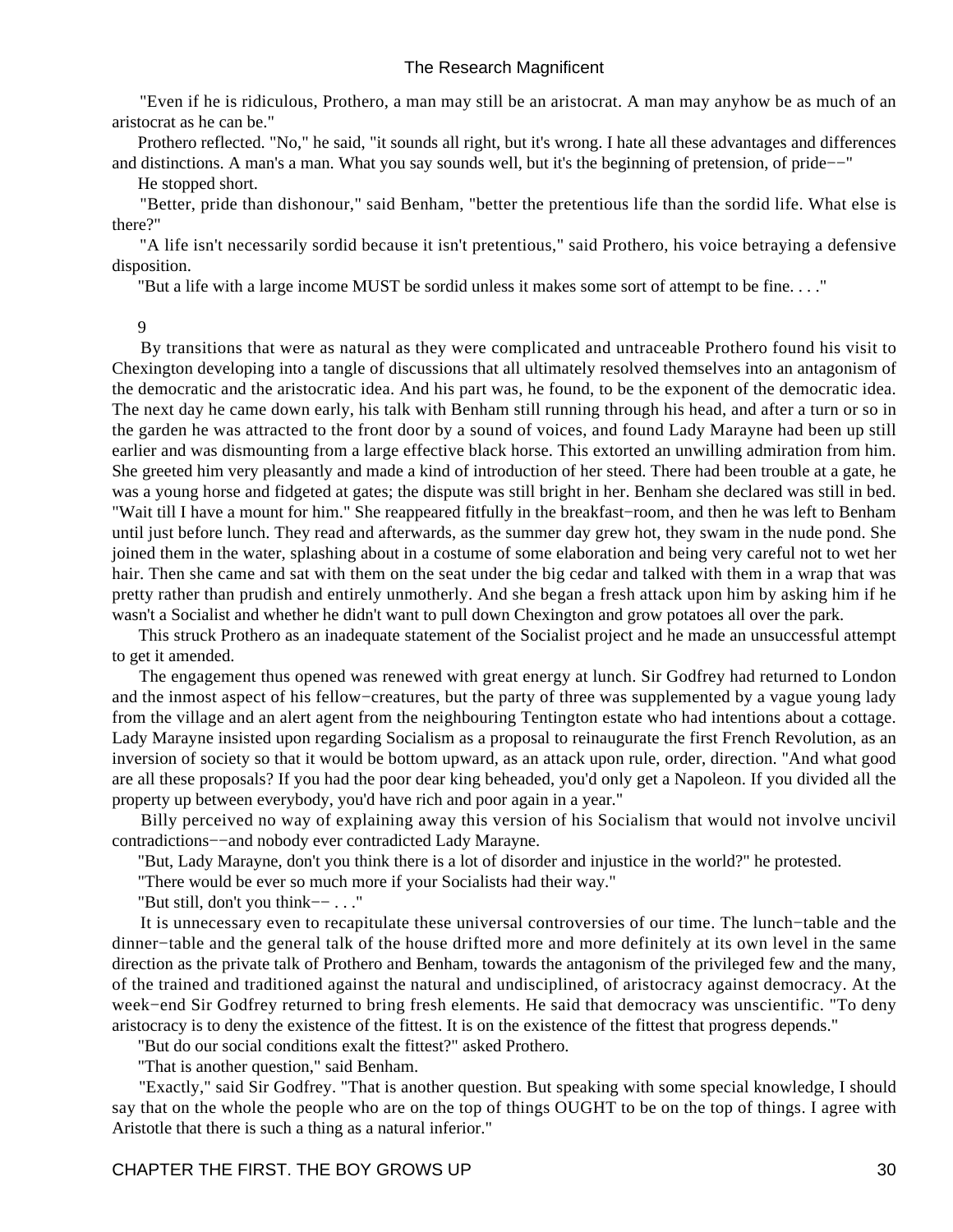"So far as I can understand Mr. Prothero," said Lady Marayne, "he thinks that all the inferiors are the superiors and all the superiors inferior. It's quite simple. . . ."

 It made Prothero none the less indignant with this, that there was indeed a grain of truth in it. He hated superiors, he felt for inferiors.

10

 At last came the hour of tipping. An embarrassed and miserable Prothero went slinking about the house distributing unexpected gold.

It was stupid, it was damnable; he had had to borrow the money from his mother. . . .

 Lady Marayne felt he had escaped her. The controversy that should have split these two young men apart had given them a new interest in each other. When afterwards she sounded her son, very delicately, to see if indeed he was aware of the clumsiness, the social ignorance and uneasiness, the complete unsuitability of his friend, she could get no more from him than that exasperating phrase, "He has ideas!"

What are ideas? England may yet be ruined by ideas.

 He ought never to have gone to Trinity, that monster packet of everything. He ought to have gone to some little GOOD college, good all through. She ought to have asked some one who KNEW.

11

 One glowing afternoon in October, as these two young men came over Magdalen Bridge after a long disputatious and rather tiring walk to Drayton−−they had been talking of Eugenics and the "family"−−Benham was almost knocked down by an American trotter driven by Lord Breeze. "Whup there!" said Lord Breeze in a voice deliberately brutal, and Benham, roused from that abstraction which is partly fatigue, had to jump aside and stumbled against the parapet as the gaunt pacer went pounding by.

Lord Breeze grinned the sort of grin a man remembers. And passed.

"Damnation!" said Benham with a face that had become suddenly very white.

Then presently. "Any fool can do that who cares to go to the trouble."

"That," said Prothero, taking up their unquenchable issue, "that is the feeling of democracy."

"I walk because I choose to," said Benham.

The thing rankled.

 "This equestrianism," he began, "is a matter of time and money−−time even more than money. I want to read. I want to deal with ideas. . . .

"Any fool can drive. . . ."

"Exactly," said Prothero.

 "As for riding, it means no more than the elaborate study and cultivation of your horse. You have to know him. All horses are individuals. A made horse perhaps goes its round like an omnibus, but for the rest. . . ."

Prothero made a noise of sympathetic assent.

"In a country where equestrianism is assertion I suppose one must be equestrian. . . ."

 That night some malignant spirit kept Benham awake, and great American trotters with vast wide−striding feet and long yellow teeth, uncontrollable, hard−mouthed American trotters, pounded over his angry soul.

"Prothero," he said in hall next day, "we are going to drive to− morrow."

 Next day, so soon as they had lunched, he led the way towards Maltby's, in Crosshampton Lane. Something in his bearing put a question into Prothero's mind. "Benham," he asked, "have you ever driven before?"

"NEVER," said Benham.

"Well?"

"I'm going to now."

 Something between pleasure and alarm came into Prothero's eyes. He quickened his pace so as to get alongside his friend and scrutinize his pale determination. "Why are you doing this?" he asked.

"I want to do it."

"Benham, is it−−EQUESTRIAN?"

Benham made no audible reply. They proceeded resolutely in silence.

An air of expectation prevailed in Maltby's yard. In the shafts of a high, bleak−looking vehicle with vast side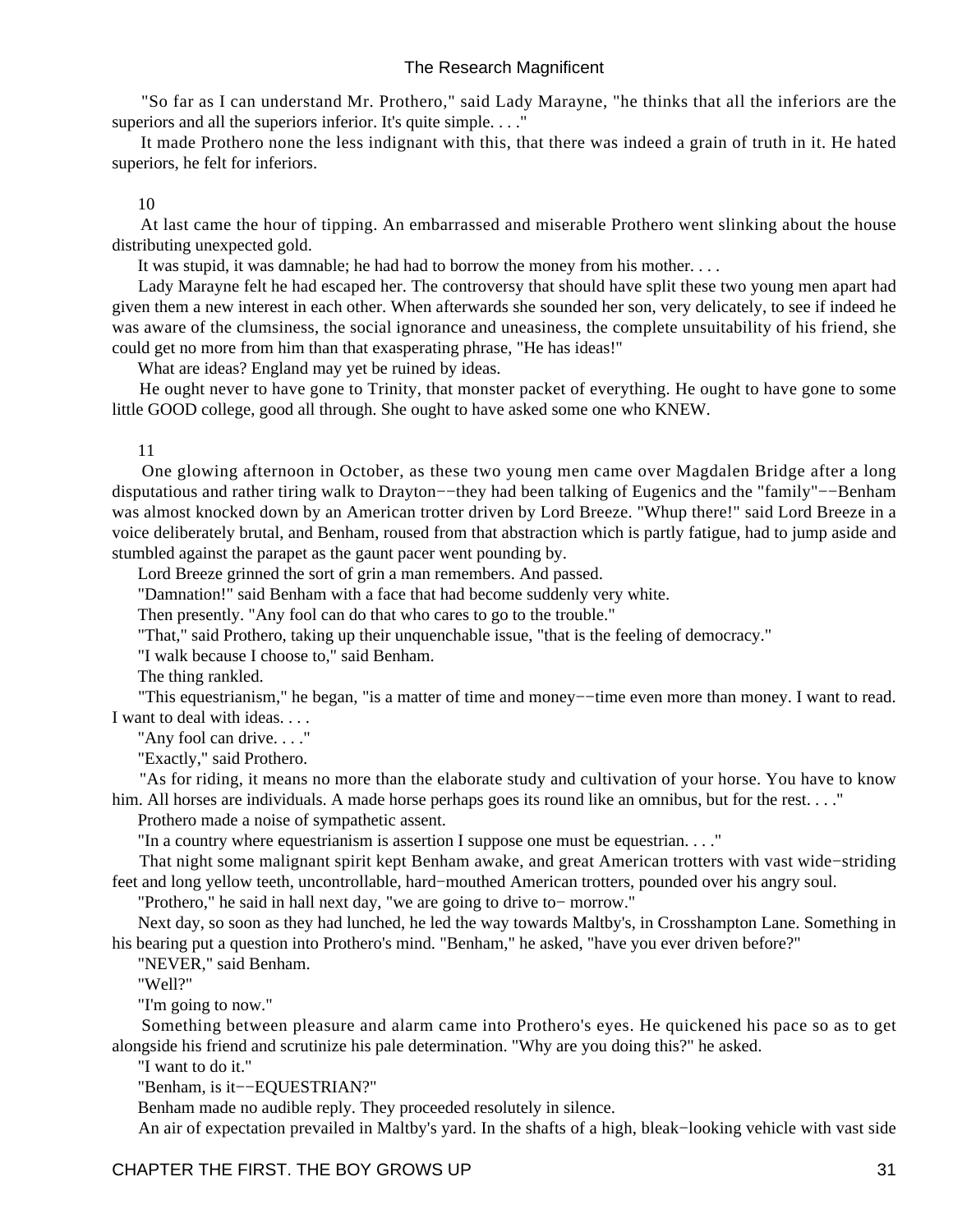wheels, a throne−like vehicle that impressed Billy Prothero as being a gig, a very large angular black horse was being harnessed.

"This is mine," said Benham compactly.

"This is yours, sir," said an ostler.

"He looks−−QUIET."

"You'll find him fresh enough, sir."

 Benham made a complicated ascent to the driver's seat and was handed the reins. "Come on," he said, and Prothero followed to a less exalted seat at Benham's side. They seemed to be at a very great height indeed. The horse was then led out into Crosshampton Lane, faced towards Trinity Street and discharged. "Check," said Benham, and touched the steed with his whip. They started quite well, and the ostlers went back into the yard, visibly unanxious. It struck Prothero that perhaps driving was less difficult than he had supposed.

 They went along Crosshampton Lane, that high−walled gulley, with dignity, with only a slight suggestion of the inaccuracy that was presently to become apparent, until they met a little old bearded don on a bicycle. Then some misunderstanding arose between Benham and the horse, and the little bearded don was driven into the narrow pavement and had to get off hastily. He made no comment, but his face became like a gargoyle. "Sorry," said Benham, and gave his mind to the corner. There was some difficulty about whether they were to turn to the right or the left, but at last Benham, it seemed, carried his point, and they went along the narrow street, past the grey splendours of King's, and rather in the middle of the way.

 Prothero considered the beast in front of him, and how proud and disrespectful a horse in a dogcart can seem to those behind it! Moreover, unaccustomed as he was to horses, he was struck by the strong resemblance a bird's−eye view of a horse bears to a fiddle, a fiddle with devil's ears.

"Of course," said Prothero, "this isn't a trotter."

"I couldn't get a trotter," said Benham.

"I thought I would try this sort of thing before I tried a trotter," he added.

And then suddenly came disaster.

 There was a butcher's cart on the right, and Benham, mistrusting the intelligence of his steed, insisted upon an excessive amplitude of clearance. He did not reckon with the hand−barrow on his left, piled up with dirty plates from the lunch of Trinity Hall. It had been left there; its custodian was away upon some mysterious errand. Heaven knows why Trinity Hall exhibited the treasures of its crockery thus stained and deified in the Cambridge streets. But it did−−for Benham's and Prothero's undoing. Prothero saw the great wheel over which he was poised entangle itself with the little wheel of the barrow. "God!" he whispered, and craned, fascinated. The little wheel was manifestly intrigued beyond all self−control by the great wheel; it clung to it, it went before it, heedless of the barrow, of which it was an inseparable part. The barrow came about with an appearance of unwillingness, it locked against the great wheel; it reared itself towards Prothero and began, smash, smash, smash, to shed its higher plates. It was clear that Benham was grappling with a crisis upon a basis of inadequate experience. A number of people shouted haphazard things. Then, too late, the barrow had persuaded the little wheel to give up its fancy for the great wheel, and there was an enormous crash.

"Whoa!" cried Benham. "Whoa!" but also, unfortunately, he sawed hard at the horse's mouth.

 The animal, being in some perplexity, danced a little in the narrow street, and then it had come about and it was backing, backing, on the narrow pavement and towards the plate−glass window of a book and newspaper shop. Benham tugged at its mouth much harder than ever. Prothero saw the window bending under the pressure of the wheel. A sense of the profound seriousness of life and of the folly of this expedition came upon him. With extreme nimbleness he got down just as the window burst. It went with an explosion like a pistol shot, and then a clatter of falling glass. People sprang, it seemed, from nowhere, and jostled about Prothero, so that he became a peripheral figure in the discussion. He perceived that a man in a green apron was holding the horse, and that various people were engaged in simultaneous conversation with Benham, who with a pale serenity of face and an awful calm of manner, dealt with each of them in turn.

 "I'm sorry," he was saying. "Somebody ought to have been in charge of the barrow. Here are my cards. I am ready to pay for any damage. . . .

"The barrow ought not to have been there. . . .

"Yes, I am going on. Of course I'm going on. Thank you."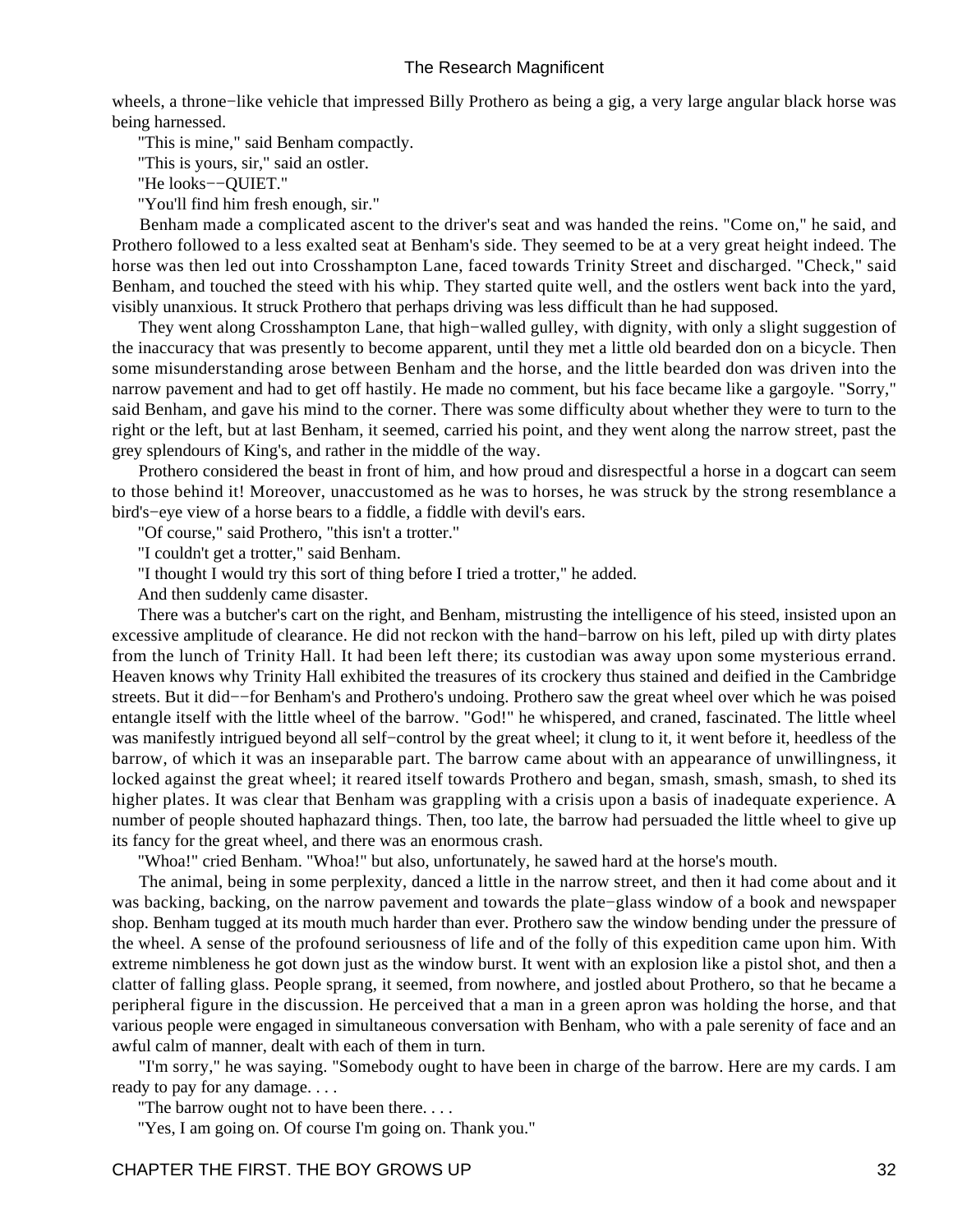He beckoned to the man who had held the horse and handed him half−a− crown. He glanced at Prothero as one might glance at a stranger. "Check!" he said. The horse went on gravely. Benham lifted out his whip. He appeared to have clean forgotten Prothero. Perhaps presently he would miss him. He went on past Trinity, past the ruddy brick of St. John's. The curve of the street hid him from Prothero's eyes.

 Prothero started in pursuit. He glimpsed the dog−cart turning into Bridge Street. He had an impression that Benham used the whip at the corner, and that the dog−cart went forward out of sight with a startled jerk. Prothero quickened his pace.

But when he got to the fork between the Huntingdon Road and the Cottenham Road, both roads were clear.

 He spent some time in hesitation. Then he went along the Huntingdon Road until he came upon a road−mender, and learnt that Benham had passed that way. "Going pretty fast 'e was," said the road−mender, "and whipping 'is 'orse. Else you might 'a thought 'e was a boltin' with 'im." Prothero decided that if Benham came back at all he would return by way of Cottenham, and it was on the Cottenham Road that at last he encountered his friend again.

 Benham was coming along at that good pace which all experienced horses when they are fairly turned back towards Cambridge display. And there was something odd about Benham, as though he had a large circular halo with a thick rim. This, it seemed, had replaced his hat. He was certainly hatless. The warm light of the sinking sun shone upon the horse and upon Benham's erect figure and upon his face, and gleams of fire kept flashing from his head to this rim, like the gleam of drawn swords seen from afar. As he drew nearer this halo detached itself from him and became a wheel sticking up behind him. A large, clumsy−looking bicycle was attached to the dog−cart behind. The expression of Benham's golden face was still a stony expression; he regarded his friend with hard eyes.

"You all right, Benham?" cried Prothero, advancing into the road.

 His eye examined the horse. It looked all right, if anything it was a trifle subdued; there was a little foam about its mouth, but not very much.

"Whoa!" said Benham, and the horse stopped. "Are you coming up, Prothero?"

Prothero clambered up beside him. "I was anxious," he said.

"There was no need to be."

"You've broken your whip."

"Yes. It broke. . . . GET up!"

They proceeded on their way to Cambridge.

"Something has happened to the wheel," said Prothero, trying to be at his ease.

"Merely a splinter or so. And a spoke perhaps."

"And what is this behind?"

Benham made a half−turn of the head. "It's a motor−bicycle."

Prothero took in details.

"Some of it is missing."

"No, the front wheel is under the seat."

"Oh!"

"Did you find it?" Prothero asked, after an interval.

"You mean?"

 "He ran into a motor−car−−as I was passing. I was perhaps a little to blame. He asked me to bring his machine to Cambridge. He went on in the car. . . . It is all perfectly simple."

Prothero glanced at the splinters in the wheel with a renewed interest.

 "Did your wheel get into it?" he asked. Benham affected not to hear. He was evidently in no mood for story−telling.

 "Why did you get down, Prothero?" he asked abruptly, with the note of suppressed anger thickening his voice. Prothero became vividly red. "I don't know," he said, after an interval.

 "I DO," said Benham, and they went on in a rich and active silence to Cambridge, and the bicycle repair shop in Bridge Street, and Trinity College. At the gate of Trinity Benham stopped, and conveyed rather by acts than words that Prothero was to descend. He got down meekly enough, although he felt that the return to Maltby's yard might have many points of interest. But the spirit had gone out of him.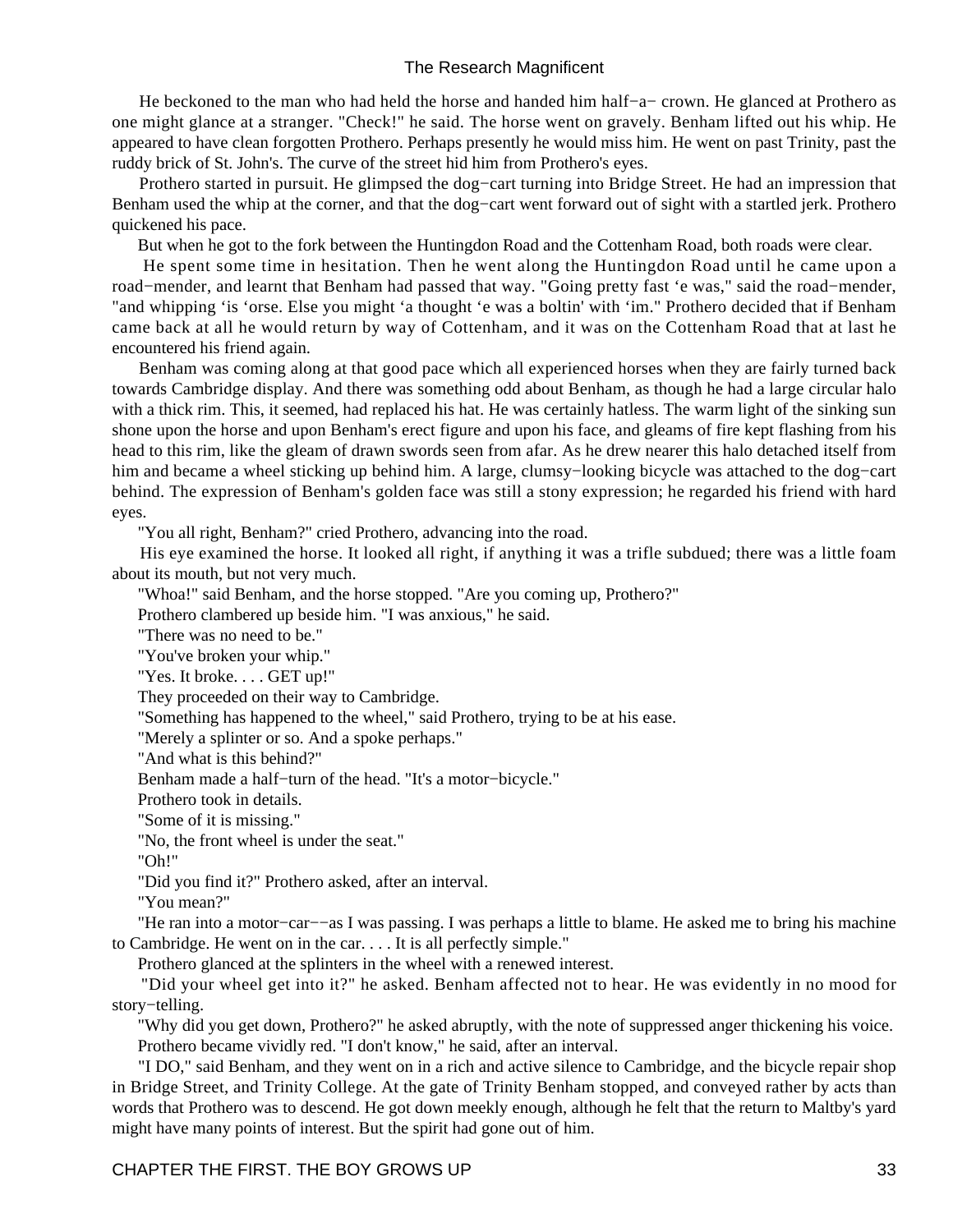#### 12

 For three days the two friends avoided each other, and then Prothero went to Benham's room. Benham was smoking cigarettes−−Lady Marayne, in the first warmth of his filial devotion, had prohibited his pipe−− and reading Webb's INDUSTRIAL DEMOCRACY. "Hello!" he said coldly, scarcely looking up, and continued to read that absorbing work.

"I keep on thinking how I jumped down from that damned dog−cart," said Prothero, without any preface.

"It didn't matter in the least," said Benham distantly.

"Oh! ROT," said Prothero. "I behaved like a coward."

Benham shut his book.

 "Benham," said Prothero. "You are right about aristocracy, and I am wrong. I've been thinking about it night and day."

 Benham betrayed no emotion. But his tone changed. "Billy," he said, "there are cigarettes and whiskey in the corner. Don't make a fuss about a trifle."

"No whiskey," said Billy, and lit a cigarette. "And it isn't a trifle."

 He came to Benham's hearthrug. "That business," he said, "has changed all my views. No−−don't say something polite! I see that if one hasn't the habit of pride one is bound to get off a dogcart when it seems likely to smash. You have the habit of pride, and I haven't. So far as the habit of pride goes, I come over to the theory of aristocracy."

 Benham said nothing, but he put down Sidney and Beatrice Webb, and reached out for and got and lit a cigarette.

 "I give up 'Go as you please.' I give up the natural man. I admit training. I perceive I am lax and flabby, unguarded, I funk too much, I eat too much, and I drink too much. And, yet, what I have always liked in you, Benham, is just this−−that you don't."

"I do," said Benham.

"Do what?"

"Funk."

 "Benham, I believe that naturally you funk as much as I do. You're more a thing of nerves than I am, far more. But you keep yourself up to the mark, and I have let myself get flabby. You're so right. You're so utterly right. These last nights I've confessed it−− aloud. I had an inkling of it−−after that rag. But now it's as clear as daylight. I don't know if you mean to go on with me, after what's happened, but anyhow I want you to know, whether you end our friendship or not "

"Billy, don't be an old ass," said Benham.

 Both young men paused for a moment. They made no demonstrations. But the strain was at an end between them.

 "I've thought it all out," Billy went on with a sudden buoyancy. "We two are both of the same kind of men. Only you see, Benham, you have a natural pride and I haven't. You have pride. But we are both intellectuals. We both belong to what the Russians call the Intelligentsia. We have ideas, we have imagination, that is our strength. And that is our weakness. That makes us moral light− weights. We are flimsy and uncertain people. All intellectuals are flimsy and uncertain people. It's not only that they are critical and fastidious; they are weak−handed. They look about them; their attention wanders. Unless they have got a habit of controlling themselves and forcing themselves and holding themselves together."

"The habit of pride."

"Yes. And then−−then we are lords of the world."

"All this, Billy," said Benham, "I steadfastly believe."

 "I've seen it all now," said Prothero. "Lord! how clearly I see it! The intellectual is either a prince or he is a Greek slave in a Roman household. He's got to hold his chin up or else he becomes−− even as these dons we see about us−−a thing that talks appointments, a toady, a port−wine bibber, a mass of detail, a conscious maker of neat sayings, a growing belly under a dwindling brain. Their gladness is drink or gratified vanity or gratified malice, their sorrow is indigestion or−−old maid's melancholy. They are the lords of the world who will not take the sceptre. . . . And what I want to say to you, Benham, more than anything else is, YOU go on−−YOU make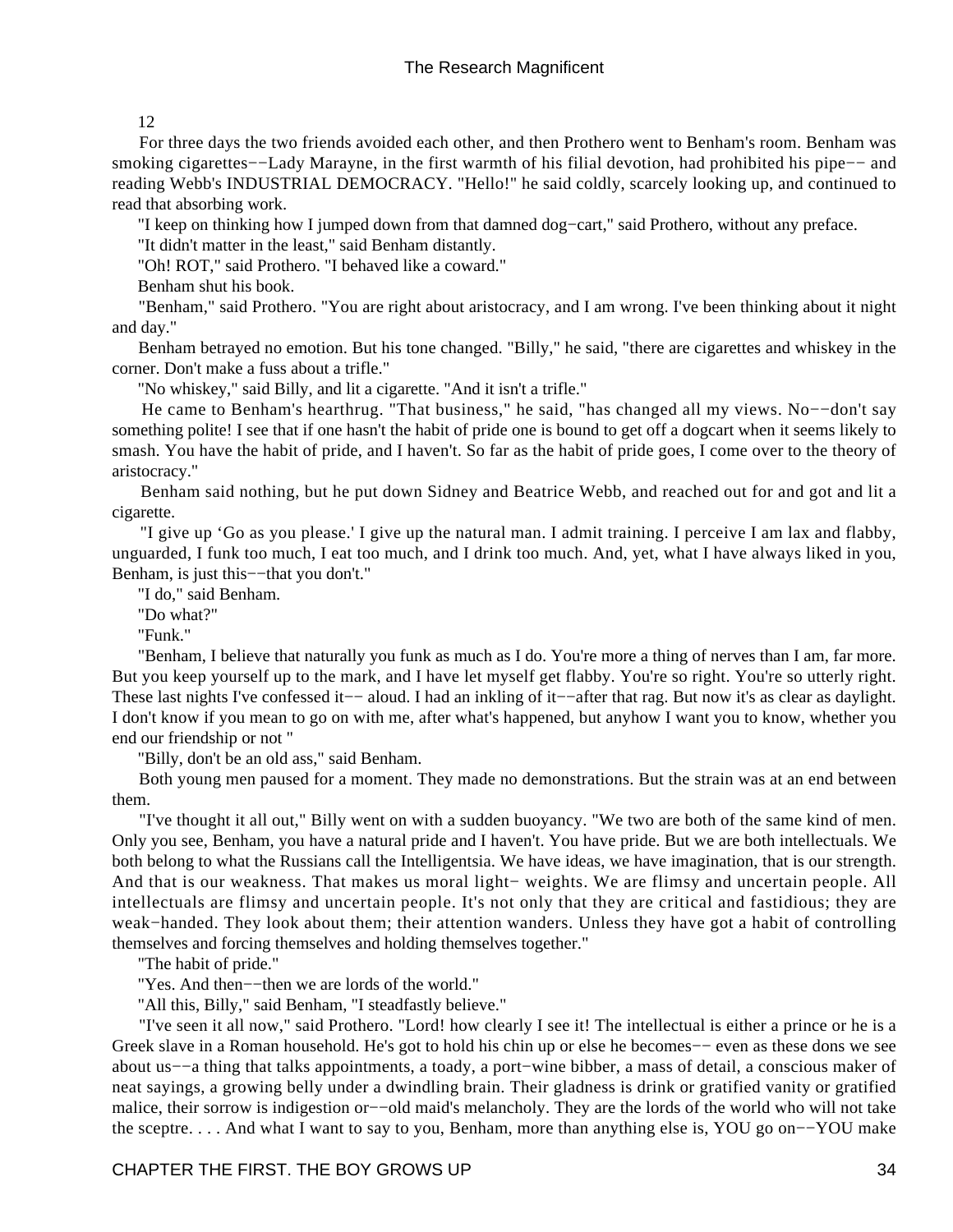yourself equestrian. You drive your horse against Breeze's, and go through the fire and swim in the ice−cold water and climb the precipice and drink little and sleep hard. And−−I wish I could do so too."

"But why not?"

 "Because I can't. Now I admit I've got shame in my heart and pride in my head, and I'm strung up. I might do something−−this afternoon. But it won't last. YOU−−you have pride in your bones. My pride will vanish at a laugh. My honour will go at a laugh. I'm just exalted by a crisis. That's all. I'm an animal of intelligence. Soul and pride are weak in me. My mouth waters, my cheek brightens, at the sight of good things. And I've got a lickerish tail, Benham. You don't know. You don't begin to imagine. I'm secretive. But I quiver with hot and stirring desires. And I'm indolent−−dirty indolent. Benham, there are days when I splash my bath about without getting into it. There are days when I turn back from a walk because there's a cow in the field. . . . But, I spare you the viler details. . . . And it's that makes me hate fine people and try so earnestly to persuade myself that any man is as good as any man, if not a trifle better. Because I know it isn't so. . . ."

"Billy," said Benham, "you've the boldest mind that ever I met."

 Prothero's face lit with satisfaction. Then his countenance fell again. "I know I'm better there," he said, "and yet, see how I let in a whole system of lies to cover my secret humiliations. There, at least, I will cling to pride. I will at least THINK free and clean and high. But you can climb higher than I can. You've got the grit to try and LIVE high. There you are, Benham."

 Benham stuck one leg over the arm of his chair. "Billy," he said, "come and be−−equestrian and stop this nonsense."

"No."

"Damn it−−you DIVE!"

"You'd go in before me if a woman was drowning."

 "Nonsense. I'm going to ride. Come and ride too. You've a cleverer way with animals than I have. Why! that horse I was driving the other day would have gone better alone. I didn't drive it. I just fussed it. I interfered. If I ride for ever, I shall never have decent hands, I shall always hang on my horse's mouth at a gallop, I shall never be sure at a jump. But at any rate I shall get hard. Come and get hard too."

 "You can," said Billy, "you can. But not I! Heavens, the TROUBLE of it! The riding−school! The getting up early! No!––for me the Trumpington Road on foot in the afternoon. Four miles an hour and panting. And my fellowship and the combination−room port. And, besides, Benham, there's the expense. I can't afford the equestrian order."

"It's not so great."

 "Not so great! I don't mean the essential expense. But−−the incidentals. I don't know whether any one can realize how a poor man is hampered by the dread of minor catastrophes. It isn't so much that he is afraid of breaking his neck, Benham, as that he is afraid of breaking something he will have to pay for. For instance−−. Benham! how much did your little expedition the other day−−?"

He stopped short and regarded his friend with round eyes and raised eyebrows.

A reluctant grin overspread Benham's face. He was beginning to see the humour of the affair.

 "The claim for the motor−bicycle isn't sent in yet. The repair of the mudguards of the car is in dispute. Trinity Hall's crockery, the plate−glass window, the whip−lash and wheel and so forth, the hire of the horse and trap, sundry gratuities. . . . I doubt if the total will come very much under fifty pounds. And I seem to have lost a hat somewhere."

Billy regarded his toes and cleared his throat.

 "Depending as I do on a widowed mother in Brixton for all the expenditure that isn't covered by my pot−hunting−−"

"Of course," said Benham, "it wasn't a fair sample afternoon."

"Still−−"

"There's footer," said Benham, "we might both play footer."

"Or boxing."

"And, anyhow, you must come with me when I drive again. I'm going to start a trotter."

 "If I miss another drive may I be−−lost for ever," said Billy, with the utmost sincerity. "Never more will I get down, Benham, wherever you may take me. Short of muffing my fellowship I'm with you always. . . . Will it be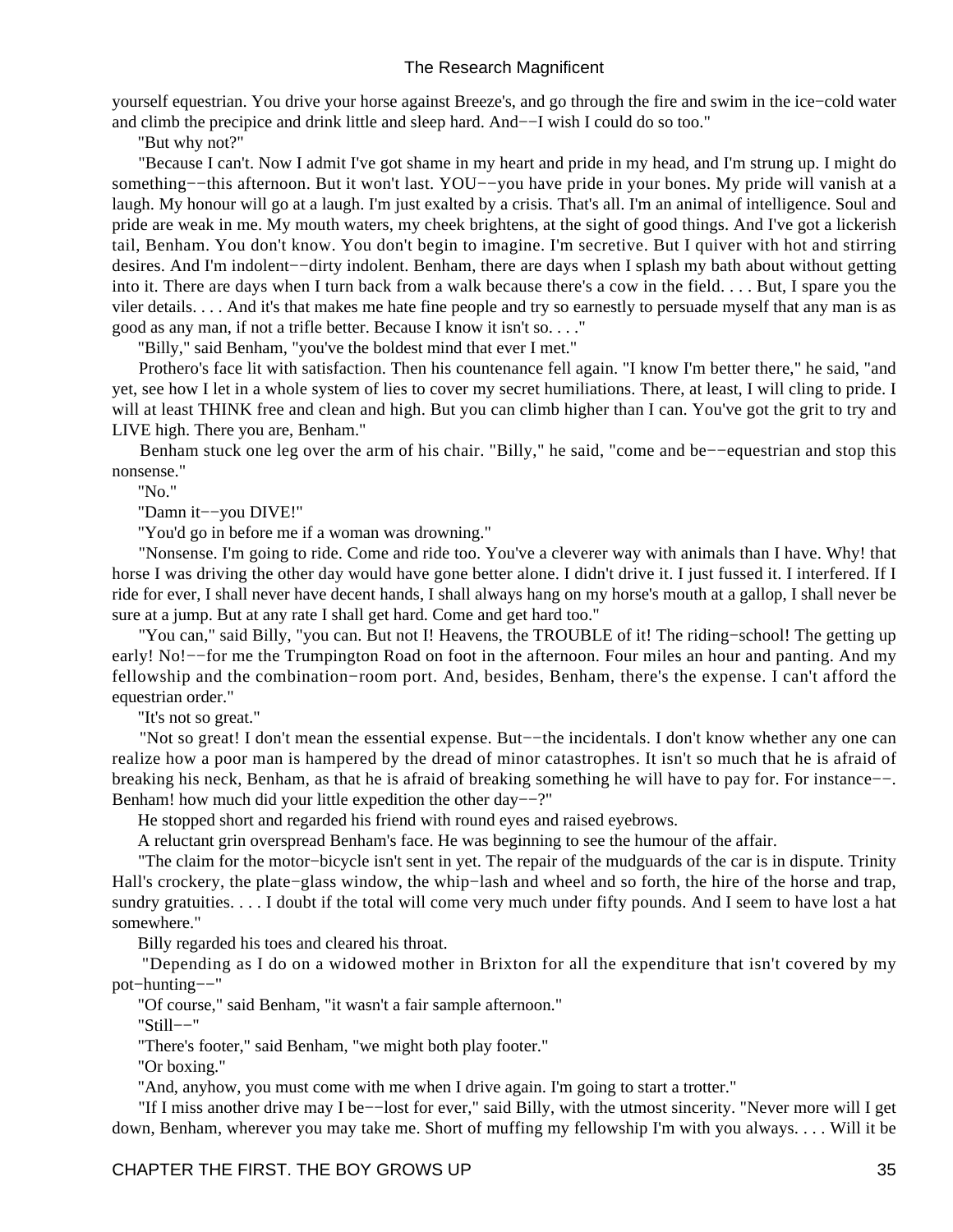#### an American trotter?"

 "It will be the rawest, gauntest, ungainliest brute that ever scared the motor−bicycles on the Northampton Road. It will have the legs and stride of an ostrich. It will throw its feet out like dealing cards. It will lift its head and look the sun in the eye like a vulture. It will have teeth like the English spinster in a French comic paper. . . . And we will fly. . . ."

 "I shall enjoy it very much," said Prothero in a small voice after an interval for reflection. "I wonder where we shall fly. It will do us both a lot of good. And I shall insure my life for a small amount in my mother's interest. . . . Benham, I think I will, after all, take a whiskey. . . . Life is short. . . ."

He did so and Benham strolled to the window and stood looking out upon the great court.

"We might do something this afternoon," said Benham.

 "Splendid idea," reflected Billy over his whiskey. "Living hard and thinking hard. A sort of Intelligentsia that is BLOODED. . . . I shall, of course, come as far as I can with you."

#### 13

 In one of the bureau drawers that White in this capacity of literary executor was examining, there were two documents that carried back right to these early days. They were both products of this long wide undergraduate argumentation that had played so large a part in the making of Benham. One recorded the phase of maximum opposition, and one was the outcome of the concluding approach of the antagonists. They were debating club essays. One had been read to a club in Pembroke, a club called the ENQUIRERS, of which White also had been a member, and as he turned it over he found the circumstances of its reading coming back to his memory. He had been present, and Carnac's share in the discussion with his shrill voice and stumpy gestures would alone have sufficed to have made it a memorable occasion. The later one had been read to the daughter club of the ENQUIRERS, the SOCIAL ENQUIRERS, in the year after White had gone down, and it was new to him.

 Both these papers were folded flat and neatly docketed; they were rather yellow and a little dog−eared, and with the outer sheet pencilled over with puzzling or illegible scribblings, Benham's memoranda for his reply. White took the earlier essay in his hand. At the head of the first page was written in large letters, "Go slowly, speak to the man at the back." It brought up memories of his own experiences, of rows of gaslit faces, and of a friendly helpful voice that said, "Speak up?"

 Of course this was what happened to every intelligent contemporary, this encounter with ideas, this restatement and ventilation of the old truths and the old heresies. Only in this way does a man make a view his own, only so does he incorporate it. These are our real turning points. The significant, the essential moments in the life of any one worth consideration are surely these moments when for the first time he faces towards certain broad ideas and certain broad facts. Life nowadays consists of adventures among generalizations. In class−rooms after the lecture, in studies in the small hours, among books or during solitary walks, the drama of the modern career begins. Suddenly a man sees his line, his intention. Yet though we are all of us writing long novels−−White's world was the literary world, and that is how it looked to him−−which profess to set out the lives of men, this part of the journey, this crucial passage among the Sphinxes, is still done−−when it is done at all−−slightly, evasively. Why?

 White fell back on his professionalism. "It does not make a book. It makes a novel into a treatise, it turns it into a dissertation."

 But even as White said this to himself he knew it was wrong, and it slid out of his thoughts again. Was not this objection to the play of ideas merely the expression of that conservative instinct which fights for every old convention? The traditional novel is a love story and takes ideas for granted, it professes a hero but presents a heroine. And to begin with at least, novels were written for the reading of heroines. Miss Lydia Languish sets no great store upon the contents of a man's head. That is just the stuffing of the doll. Eyes and heart are her game. And so there is never any more sphinx in the story than a lady may impersonate. And as inevitably the heroine meets a man. In his own first success, White reflected, the hero, before he had gone a dozen pages, met a very pleasant young woman very pleasantly in a sunlit thicket; the second opened at once with a bicycle accident that brought two young people together so that they were never afterwards disentangled; the third, failing to produce its heroine in thirty pages, had to be rearranged. The next−−

White returned from an unprofitable digression to the matter before him.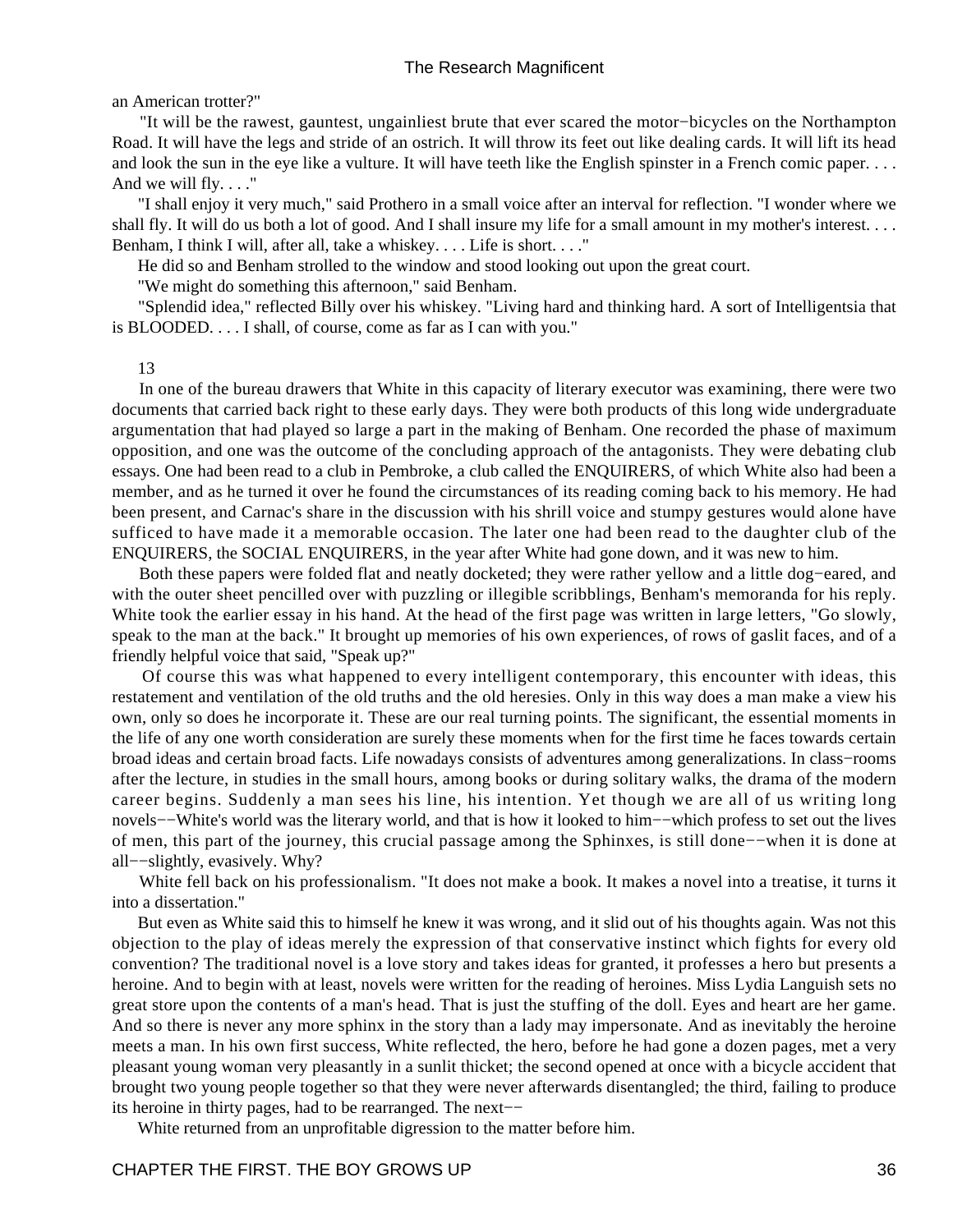14

 The first of Benham's early essays was written in an almost boyish hand, it was youthfully amateurish in its nervous disposition to definitions and distinctions, and in the elaborate linking of part to part. It was called TRUE DEMOCRACY. Manifestly it was written before the incident of the Trinity Hall plates, and most of it had been done after Prothero's visit to Chexington. White could feel that now inaudible interlocutor. And there were even traces of Sir Godfrey Marayne's assertion that democracy was contrary to biology. From the outset it was clear that whatever else it meant, True Democracy, following the analogy of True Politeness, True Courage, True Honesty and True Marriage, did not mean democracy at all. Benham was, in fact, taking Prothero's word, and trying to impose upon it his own solidifying and crystallizing opinion of life.

 They were not as yet very large or well−formed crystals. The proposition he struggled to develop was this, that True Democracy did not mean an equal share in the government, it meant an equal opportunity to share in the government. Men were by nature and in the most various ways unequal. True Democracy aimed only at the removal of artificial inequalities. . . .

 It was on the truth of this statement, that men were by nature unequal, that the debate had turned. Prothero was passionately against the idea at that time. It was, he felt, separating himself from Benham more and more. He spoke with a personal bitterness. And he found his chief ally in a rigorous and voluble Frenchman named Carnac, an aggressive Roman Catholic, who opened his speech by saying that the first aristocrat was the devil, and shocked Prothero by claiming him as probably the only other sound Christian in the room. Several biologists were present, and one tall, fair youth with a wearisome forefinger tried to pin Carnac with questions.

"But you must admit some men are taller than others?"

"Then the others are broader."

"Some are smaller altogether."

"Nimbler−−it's notorious."

"Some of the smaller are less nimble than the others."

"Then they have better nightmares. How can you tell?"

 The biologist was temporarily incapacitated, and the talk went on over his prostrate attempts to rally and protest.

 A second biologist seemed to Benham to come nearer the gist of the dispute when he said that they were not discussing the importance of men, but their relative inequalities. Nobody was denying the equal importance of everybody. But there was a virtue of this man and a virtue of that. Nobody could dispute the equal importance of every wheel in a machine, of every atom in the universe. Prothero and Carnac were angry because they thought the denial of absolute equality was a denial of equal importance. That was not so. Every man mattered in his place. But politically, or economically, or intellectually that might be a lowly place. . . .

 At this point Carnac interrupted with a whooping and great violence, and a volley of obscure French colloquialisms.

He was understood to convey that the speaker was a Jew, and did not in the least mean what he was saying. . .

15

.

 The second paper was an altogether maturer and more characteristic production. It was no longer necessary to answer Prothero. Prothero had been incorporated. And Benham had fairly got away with his great idea. It was evident to White that this paper had been worked over on several occasions since its first composition and that Benham had intended to make it a part of his book. There were corrections in pencil and corrections in a different shade of ink, and there was an unfinished new peroration, that was clearly the latest addition of all. Yet its substance had been there always. It gave the youth just grown to manhood, but anyhow fully grown. It presented the far−dreaming intellectualist shaped.

Benham had called it ARISTOCRACY. But he was far away by now from political aristocracy.

 This time he had not begun with definitions and generalizations, but with a curiously subjective appeal. He had not pretended to be theorizing at large any longer, he was manifestly thinking of his own life and as manifestly he was thinking of life as a matter of difficulty and unexpected thwartings.

"We see life," he wrote, "not only life in the world outside us, but life in our own selves, as an immense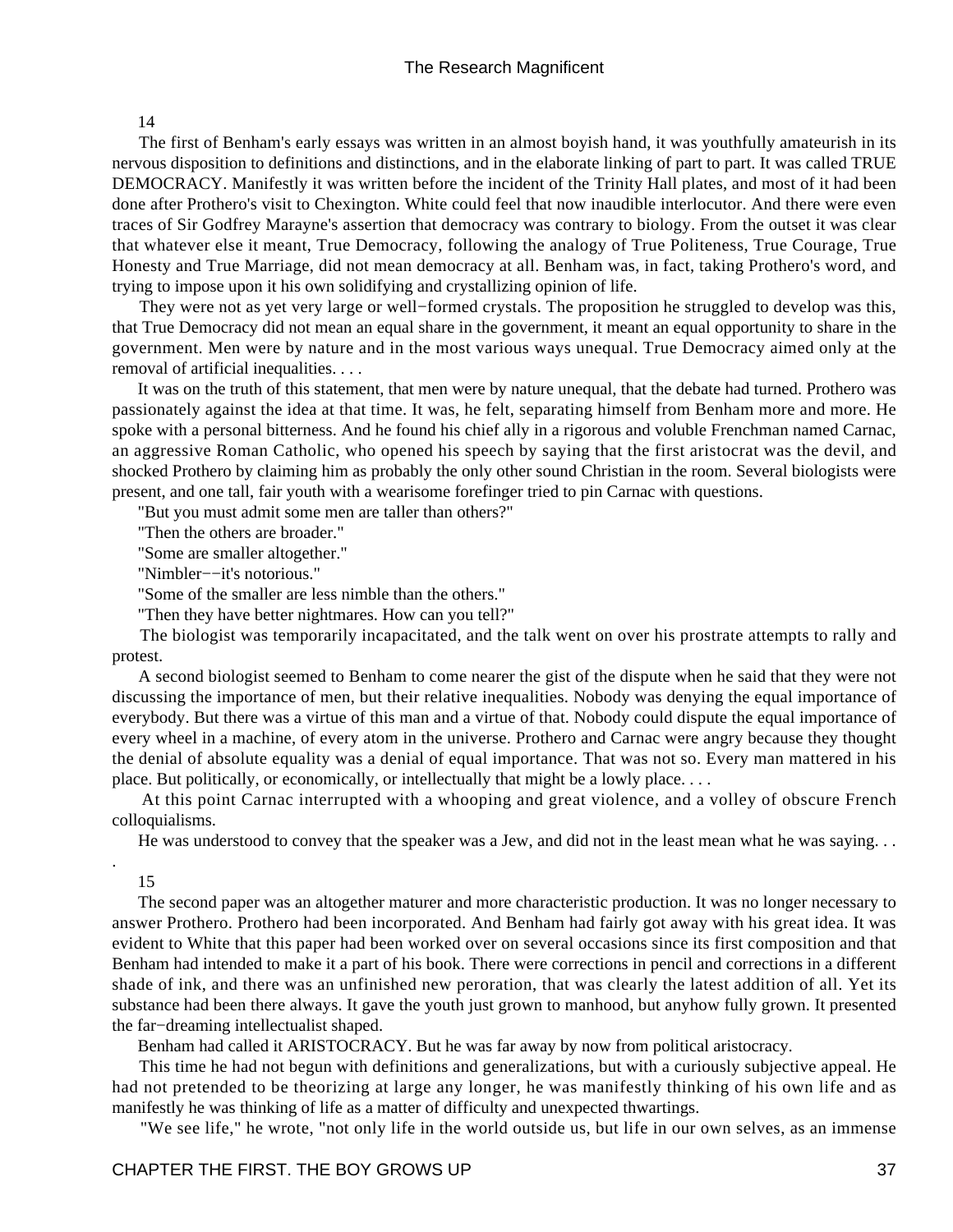choice of possibilities; indeed, for us in particular who have come up here, who are not under any urgent necessity to take this line or that, life is apparently pure choice. It is quite easy to think we are all going to choose the pattern of life we like best and work it out in our own way.... And, meanwhile, there is no great hurry....

 "I want to begin by saying that choice isn't so easy and so necessary as it seems. We think we are going to choose presently, and in the end we may never choose at all. Choice needs perhaps more energy than we think. The great multitude of older people we can observe in the world outside there, haven't chosen either in the matter of the world outside, where they shall go, what they shall do, what part they shall play, or in the matter of the world within, what they will be and what they are determined they will never be. They are still in much the same state of suspended choice as we seem to be in, but in the meanwhile THINGS HAPPEN TO THEM. And things are happening to us, things will happen to us, while we still suppose ourselves in the wings waiting to be consulted about the casting of the piece. . . .

 "Nevertheless this immense appearance of choice which we get in the undergraduate community here, is not altogether illusion; it is more reality than illusion even if it has not the stable and complete reality it appears to have. And it is more a reality for us than it was for our fathers, and much more a reality now than it was a few centuries ago. The world is more confused and multitudinous than ever it was, the practicable world far wider, and ourselves far less under the pressure of inflexible moulding forces and inevitable necessities than any preceding generations. I want to put very clearly how I see the new world, the present world, the world of novel choice to which our youth and inexperience faces, and I want to define to you a certain selection of choices which I am going to call aristocratic, and to which it is our manifest duty and destiny as the elect and favoured sons of our race to direct ourselves.

 "It isn't any choice of Hercules I mean, any mere alternative whether we will be, how shall I put it?−−the bridegrooms of pleasure or the bridegrooms of duty. It is infinitely vaster and more subtly moral than that. There are a thousand good lives possible, of which we may have one, lives which are soundly good, or a thousand bad lives, if you like, lives which are thoroughly bad−−that's the old and perpetual choice, that has always been−−but what is more evident to me and more remarkable and disconcerting is that there are nowadays ten thousand muddled lives lacking even so much moral definition, even so much consistency as is necessary for us to call them either good or bad, there are planless indeterminate lives, more and more of them, opening out as the possible lives before us, a perfect wilderness between salvation and damnation, a wilderness so vast and crowded that at last it seems as though the way to either hell or heaven would be lost in its interminable futility. Such planless indeterminate lives, plebeian lives, mere lives, fill the world, and the spectacle of whole nations, our whole civilization, seems to me to re−echo this planlessness, this indeterminate confusion of purpose. Plain issues are harder and harder to find, it is as if they had disappeared. Simple living is the countryman come to town. We are deafened and jostled and perplexed. There are so many things afoot that we get nothing. . . .

 "That is what is in my mind when I tell you that we have to gather ourselves together much more than we think. We have to clench ourselves upon a chosen end. We have to gather ourselves together out of the swill of this brimming world.

"Or−−we are lost. . . ."

 ("Swill of this brimming world," said White. "Some of this sounds uncommonly like Prothero." He mused for a moment and then resumed his reading.)

 "That is what I was getting at when, three years ago, I made an attack upon Democracy to the mother society of this society, an attack that I expressed ill and failed to drive home. That is what I have come down now to do my best to make plainer. This age of confusion is Democracy; it is all that Democracy can ever give us. Democracy, if it means anything, means the rule of the planless man, the rule of the unkempt mind. It means as a necessary consequence this vast boiling up of collectively meaningless things.

 "What is the quality of the common man, I mean of the man that is common to all of us, the man who is the Standard for such men as Carnac, the man who seems to be the ideal of the Catholic Democrat? He is the creature of a few fundamental impulses. He begins in blind imitation of the life about him. He lusts and takes a wife, he hungers and tills a field or toils in some other way to earn a living, a mere aimless living, he fears and so he does not wander, he is jealous and stays by his wife and his job, is fiercely yet often stupidly and injuriously defensive of his children and his possessions, and so until he wearies. Then he dies and needs a cemetery. He needs a cemetery because he is so afraid of dissolution that even when he has ceased to be, he still wants a place and a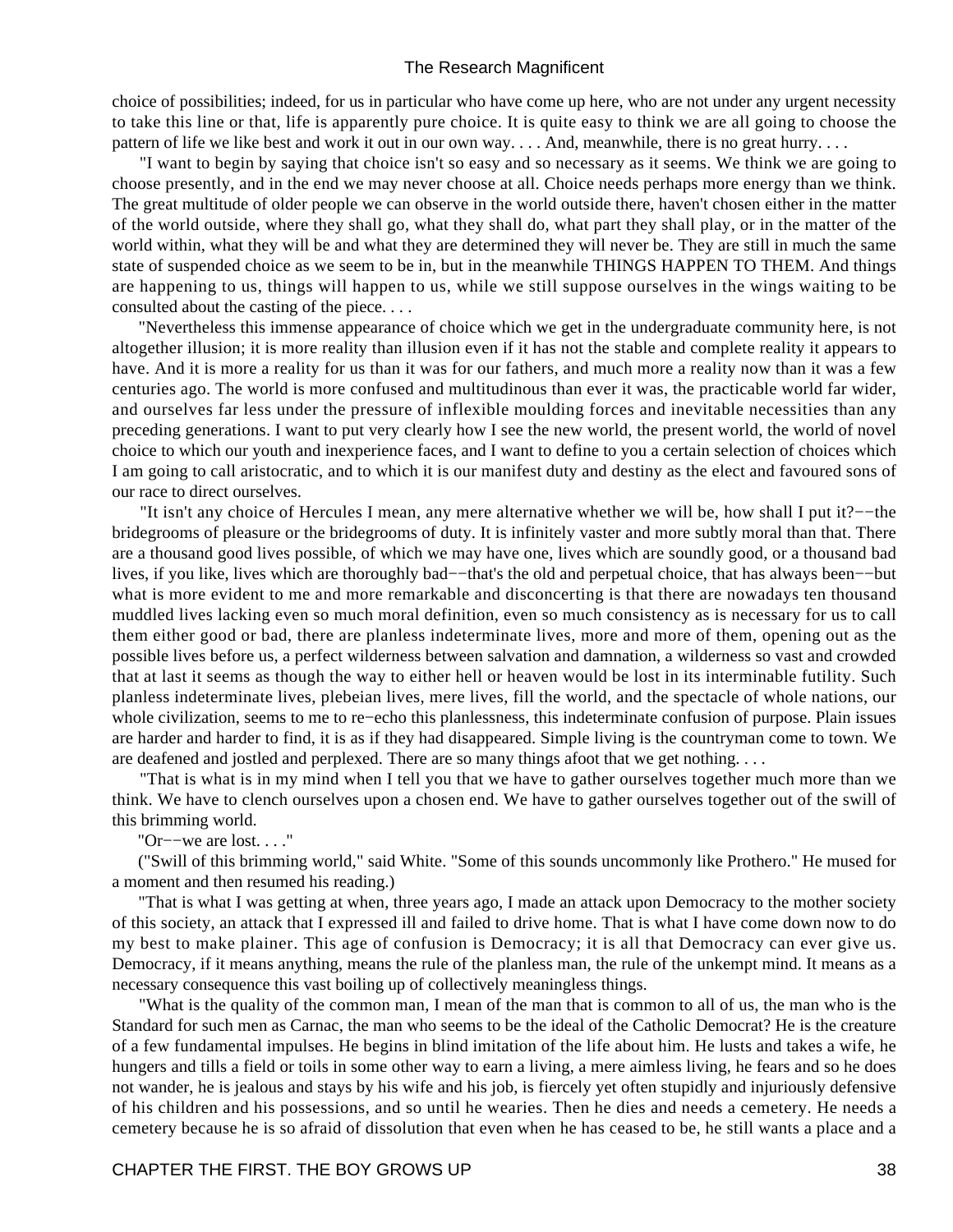grave to hold him together and prevent his returning to the All that made him. Our chief impression of long ages of mankind comes from its cemeteries. And this is the life of man, as the common man conceives and lives it. Beyond that he does not go, he never comprehends himself collectively at all, the state happens about him; his passion for security, his gregarious self− defensiveness, makes him accumulate upon himself until he congests in cities that have no sense of citizenship and states that have no structure; the clumsy, inconsecutive lying and chatter of his newspapers, his hoardings and music−halls gives the measure of his congested intelligences, the confusion of ugly, half empty churches and chapels and meeting−halls gauge the intensity of his congested souls, the tricks and slow blundering dishonesties of Diet and Congress and Parliament are his statecraft and his wisdom. . . .

 "I do not care if this instant I am stricken dead for pride. I say here now to you and to High Heaven that THIS LIFE IS NOT GOOD ENOUGH FOR ME. I know there is a better life than this muddle about us, a better life possible now. I know it. A better individual life and a better public life. If I had no other assurances, if I were blind to the glorious intimations of art, to the perpetually widening promise of science, to the mysterious beckonings of beauty in form and colour and the inaccessible mockery of the stars, I should still know this from the insurgent spirit within me. . . .

 "Now this better life is what I mean when I talk of Aristocracy. This idea of a life breaking away from the common life to something better, is the consuming idea in my mind.

 "Constantly, recurrently, struggling out of the life of the farm and the shop, the inn and the market, the street and the crowd, is something that is not of the common life. Its way of thinking is Science, its dreaming is Art, its will is the purpose of mankind. It is not the common thing. But also it is not an unnatural thing. It is not as common as a rat, but it is no less natural than a panther.

 "For it is as natural to be an explorer as it is to be a potato grower, it is rarer but it is as natural; it is as natural to seek explanations and arrange facts as it is to make love, or adorn a hut, or show kindness to a child. It is a folly I will not even dispute about, that man's only natural implement is the spade. Imagination, pride, exalted desire are just as much Man, as are hunger and thirst and sexual curiosities and the panic dread of unknown things. . . .

 "Now you see better what I mean about choice. Now you see what I am driving at. We have to choose each one for himself and also each one for the race, whether we will accept the muddle of the common life, whether we ourselves will be muddled, weakly nothings, children of luck, steering our artful courses for mean success and tawdry honours, or whether we will be aristocrats, for that is what it amounts to, each one in the measure of his personal quality an aristocrat, refusing to be restrained by fear, refusing to be restrained by pain, resolved to know and understand up to the hilt of his understanding, resolved to sacrifice all the common stuff of his life to the perfection of his peculiar gift, a purged man, a trained, selected, artificial man, not simply free, but lordly free, filled and sustained by pride. Whether you or I make that choice and whether you or I succeed in realizing ourselves, though a great matter to ourselves, is, I admit, a small matter to the world. But the great matter is this, that THE CHOICE IS BEING MADE, that it will continue to be made, and that all around us, so that it can never be arrested and darkened again, is the dawn of human possibility. . . ."

 (White could also see his dead friend's face with its enthusiastic paleness, its disordered hair and the glowing darknesses in the eyes. On such occasions Benham always had an expression of ESCAPE. Temporary escape. And thus would his hand have clutched the reading−desk; thus would his long fingers have rustled these dry papers.)

"Man has reached a point when a new life opens before him. . . .

 "The old habitual life of man is breaking up all about us, and for the new life our minds, our imaginations, our habits and customs are all unprepared. . . .

 "It is only now, after some years of study and living, that I begin to realize what this tremendous beginning we call Science means to mankind. Every condition that once justified the rules and imperatives, the manners and customs, the sentiments, the morality, the laws and limitations which make up the common life, has been or is being destroyed. . . . Two or three hundred years more and all that life will be as much a thing past and done with as the life that was lived in the age of unpolished stone. . . .

 "Man is leaving his ancestral shelters and going out upon the greatest adventure that ever was in space or time, he is doing it now, he is doing it in us as I stand here and read to you."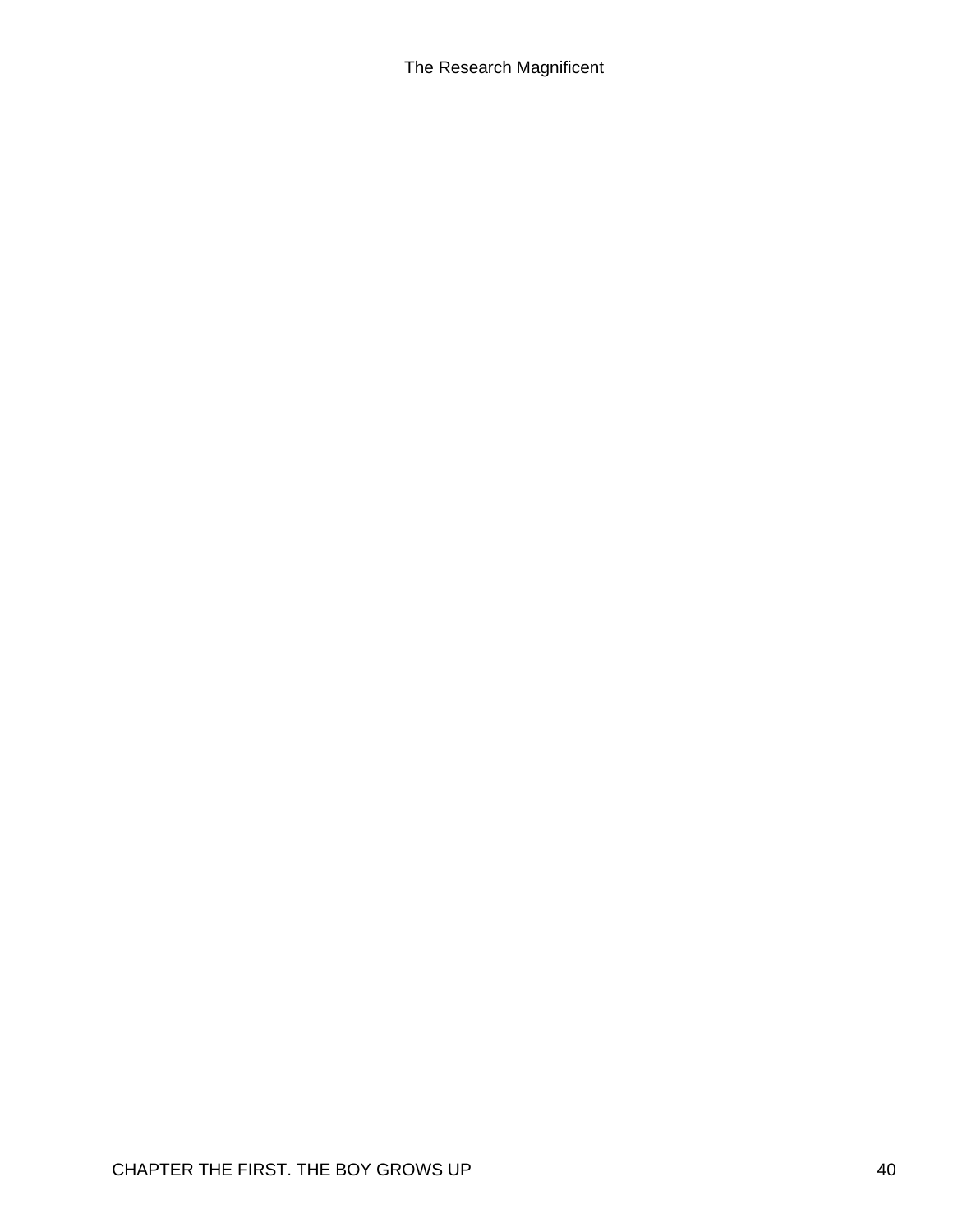# **CHAPTER THE SECOND. THE YOUNG MAN ABOUT TOWN**

#### 1

 The oldest novel in the world at any rate, White reflected, was a story with a hero and no love interest worth talking about. It was the story of Tobias and how he came out from the shelters of his youth into this magic and intricate world. Its heroine was incidental, part of the spoil, a seven times relict. . . .

White had not read the book of Tobit for many years, and what he was really thinking of was not that ancient story at all, but Botticelli's picture, that picture of the sunlit morning of life. When you say "Tobias" that is what most intelligent people will recall. Perhaps you will remember how gaily and confidently the young man strides along with the armoured angel by his side. Absurdly enough, Benham and his dream of high aristocracy reminded White of that. . . .

"We have all been Tobias in our time," said White.

 If White had been writing this chapter he would have in all probability called it THE TOBIAS STAGE, forgetful that there was no Tobit behind Benham and an entirely different Sara in front of him.

#### 2

 From Cambridge Benham came to London. For the first time he was to live in London. Never before had he been in London for more than a few days at a time. But now, guided by his mother's advice, he was to have a flat in Finacue street, just round the corner from Desborough Street, a flat very completely and delightfully furnished under her supervision. It had an admirable study, in which she had arranged not only his books, but a number of others in beautiful old leather bindings that it had amused her extremely to buy; it had a splendid bureau and business−like letter−filing cabinets, a neat little drawing−room and a dining−room, well−placed abundant electric lights, and a man called Merkle whom she had selected very carefully and who she felt would not only see to Benham's comfort but keep him, if necessary, up to the mark.

 This man Merkle seemed quite unaware that humanity "here and now"−− even as he was engaged in meticulously putting out Benham's clothes−− was ''leaving its ancestral shelters and going out upon the greatest adventure that ever was in space or time." If he had been told as much by Benham he would probably have said, "Indeed, sir," and proceeded accurately with his duties. And if Benham's voice had seemed to call for any additional remark, he would probably have added, "It's 'igh time, sir, something of the sort was done. Will you have the white wesket as before, sir, or a fresh one this evening? . . . Unless it's a very special occasion, sir. . . . Exactly, sir. THANK you, sir."

 And when her son was properly installed in his apartments Lady Marayne came round one morning with a large experienced−looking portfolio and rendered an account of her stewardship of his estate that was already some months overdue. It was all very confused and confusing, and there were inexplicable incidents, a heavy overdraft at the bank for example, but this was Sir Godfrey's fault, she explained. "He never would help me with any of this business," she said. "I've had to add sometimes for HOURS. But, of course, you are a man, and when you've looked through it all, I know you'll understand."

 He did look through it enough to see that it was undesirable that he should understand too explicitly, and, anyhow, he was manifestly very well off indeed, and the circumstances of the case, even as he understood them, would have made any businesslike book−keeping ungracious. The bankers submitted the corroborating account of securities, and he found himself possessed of his unconditional six thousand a year, with, as she put it, "the world at his feet." On the whole it seemed more wonderful to him now than when he had first heard of it. He kissed her and thanked her, and left the portfolio open for Merkle's entirely honest and respectful but very exact inspection, and walked back with her to Desborough Street, and all the while he was craving to ask the one tremendous question he knew he would never ask, which was just how exactly this beneficent Nolan came in. . . .

 Once or twice in the small hours, and on a number of other occasions, this unspeakable riddle assumed a portentous predominance in his mind. He was forced back upon his inner consciousness for its consideration. He could discuss it with nobody else, because that would have been discussing his mother.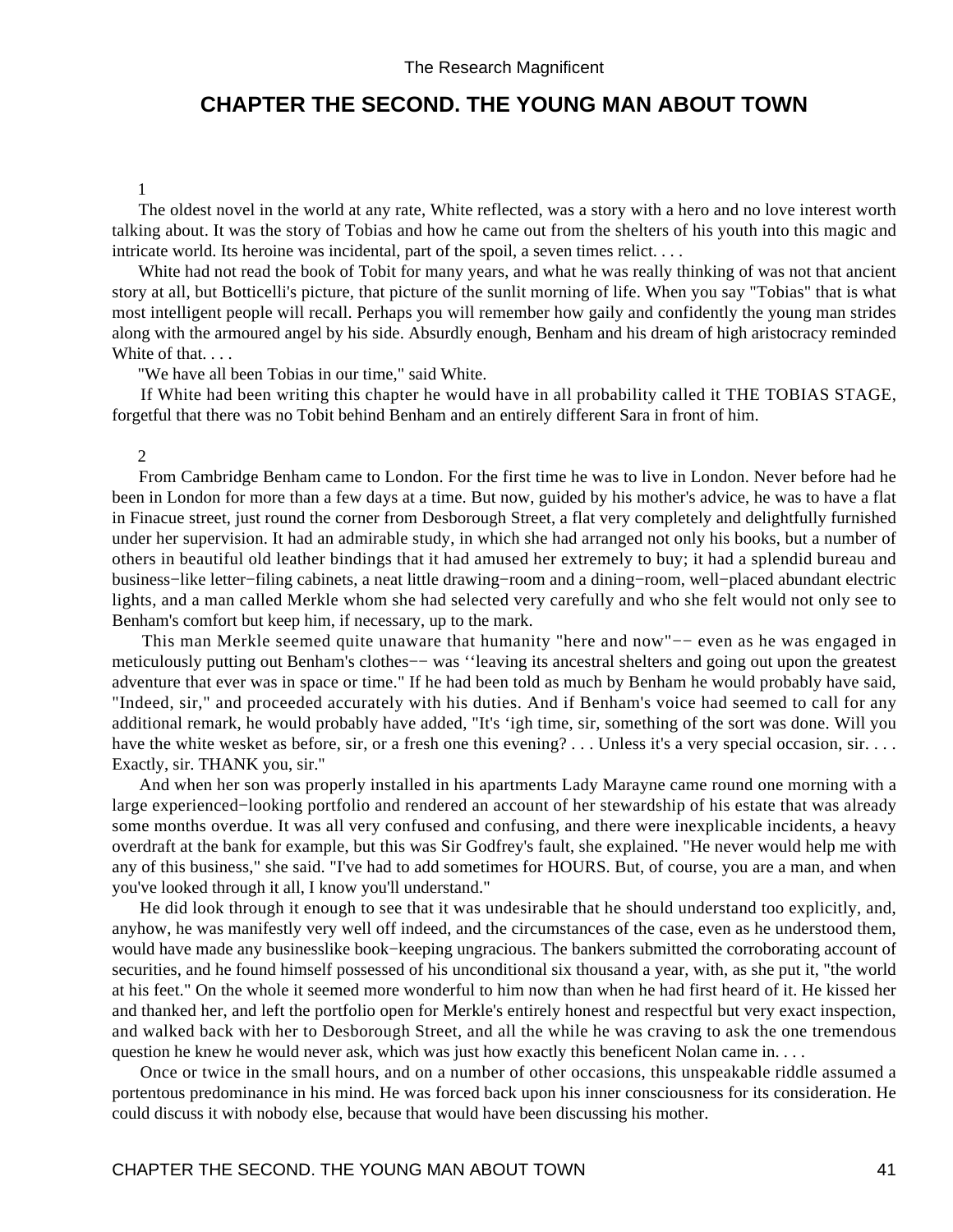Probably most young men who find themselves with riches at large in the world have some such perplexity as this mixed in with the gift. Such men as the Cecils perhaps not, because they are in the order of things, the rich young Jews perhaps not, because acquisition is their principle, but for most other intelligent inheritors there must be this twinge of conscientious doubt. "Why particularly am I picked out for so tremendous an advantage?" If the riddle is not Nolan, then it is rent, or it is the social mischief of the business, or the particular speculative COUP that established their fortune.

 "PECUNIA NON OLET," Benham wrote, "and it is just as well. Or the west−ends of the world would reek with deodorizers. Restitution is inconceivable; how and to whom? And in the meanwhile here we are lifted up by our advantage to a fantastic appearance of opportunity. Whether the world looks to us or not to do tremendous things, it ought to look to us. And above all we ought to look to ourselves. RICHESSE OBLIGE."

3

 It is not to be supposed that Benham came to town only with a general theory of aristocracy. He had made plans for a career. Indeed, he had plans for several careers. None of them when brought into contrast with the great spectacle of London retained all the attractiveness that had saturated them at their inception.

 They were all more or less political careers. Whatever a democratic man may be, Prothero and he had decided that an aristocratic man is a public man. He is made and protected in what he is by laws and the state and his honour goes out to the state. The aristocrat has no right to be a voluptuary or a mere artist or a respectable nonentity, or any such purely personal things. Responsibility for the aim and ordering of the world is demanded from him as imperatively as courage.

 Benham's deliberate assumption of the equestrian role brought him into contact with a new set of acquaintances, conscious of political destinies. They were amiable, hard young men, almost affectedly unaffected; they breakfasted before dawn to get in a day's hunting, and they saw to it that Benham's manifest determination not to discredit himself did not lead to his breaking his neck. Their bodies were beautifully tempered, and their minds were as flabby as Prothero's body. Among them were such men as Lord Breeze and Peter Westerton, and that current set of Corinthians who supposed themselves to be resuscitating the Young England movement and Tory Democracy. Poor movements which indeed have never so much lived as suffered chronic resuscitation. These were days when Tariff Reform was only an inglorious possibility for the Tory Party, and Young England had yet to demonstrate its mental quality in an anti− socialist campaign. Seen from the perspectives of Cambridge and Chexington, the Tory party was still a credible basis for the adventure of a young man with an aristocratic theory in his mind.

 These were the days when the strain and extremity of a dangerous colonial war were fresh in people's minds, when the quality of the public consciousness was braced up by its recent response to unanticipated demands. The conflict of stupidities that had caused the war was overlaid and forgotten by a hundred thousand devotions, by countless heroic deaths and sufferings, by a pacification largely conceived and broadly handled. The nation had displayed a belated regard for its honour and a sustained passion for great unities. It was still possible for Benham to regard the empire as a splendid opportunity, and London as the conceivable heart of the world. He could think of Parliament as a career, and of a mingling of aristocratic socialism based on universal service with a civilizing imperialism as a purpose. . . .

But his thoughts had gone wider and deeper than that....

 Already when Benham came to London he had begun to dream of possibilities that went beyond the accidental states and empires of to−day. Prothero's mind, replete with historical detail, could find nothing but absurdity in the alliances and dynasties and loyalties of our time. "Patched up things, Benham, temporary, pretentious. All very well for the undignified man, the democratic man, to take shelter under, all very well for the humourist to grin and bear, all very well for the crowd and the quack, but not for the aristocrat–− No!–−his mind cuts like steel and burns like fire. Lousy sheds they are, plastered hoardings . . . and such a damned nuisance too! For any one who wants to do honourable things! With their wars and their diplomacies, their tariffs and their encroachments; all their humbugging struggles, their bloody and monstrous struggles, that finally work out to no end at all. . . . If you are going for the handsome thing in life then the world has to be a united world, Benham, as a matter of course. That was settled when the railways and the telegraph came. Telephones, wireless telegraphy, aeroplanes insist on it. We've got to mediatise all this stuff, all these little crowns and boundaries and creeds, and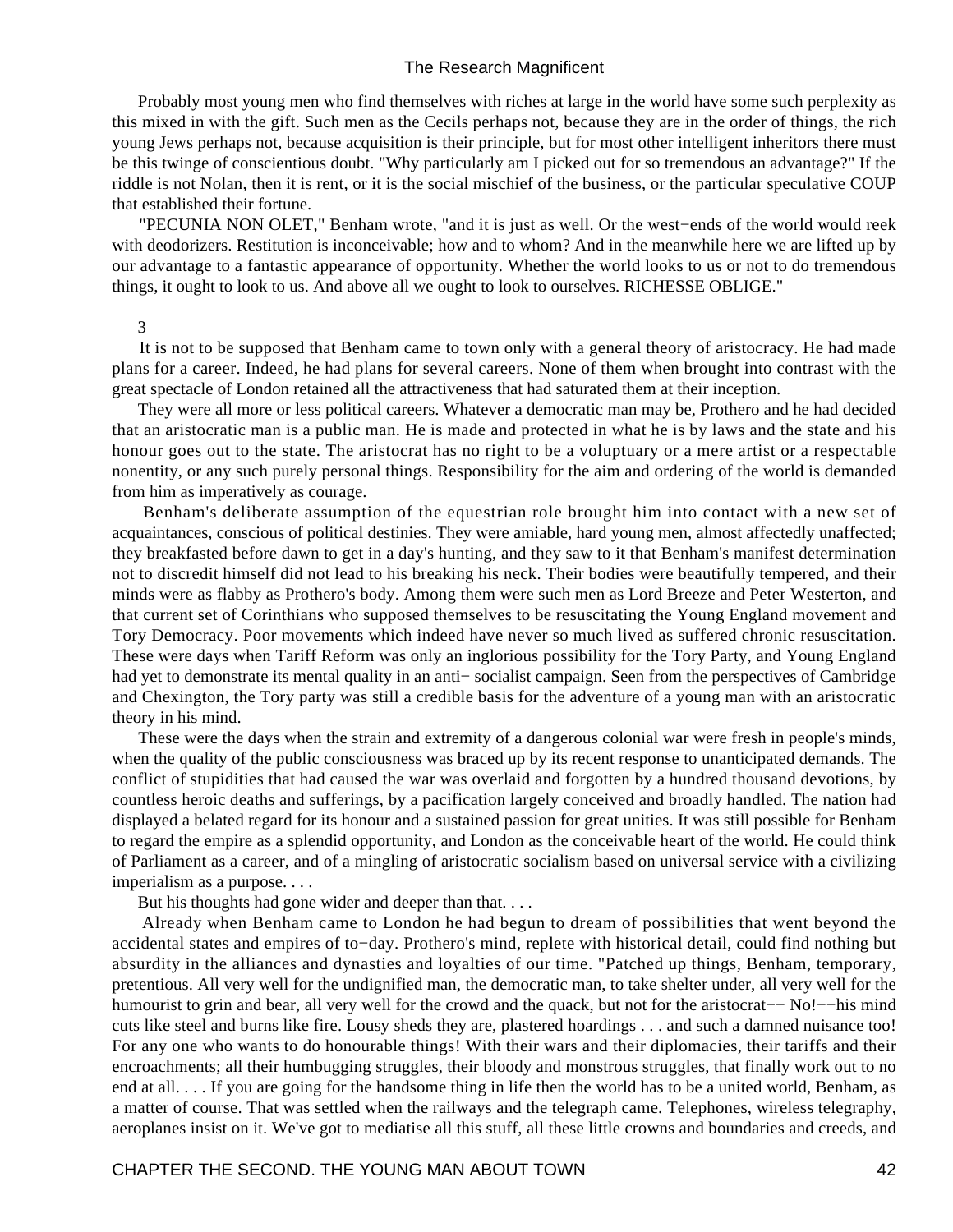so on, that stand in the way. Just as Italy had to be united in spite of all the rotten little dukes and princes and republics, just as Germany had to be united in spite of its scores of kingdoms and duchies and liberties, so now the world. Things as they are may be fun for lawyers and politicians and court people and−−douaniers; they may suit the loan− mongers and the armaments shareholders, they may even be more comfortable for the middle−aged, but what, except as an inconvenience, does that matter to you or me?

 Prothero always pleased Benham when he swept away empires. There was always a point when the rhetoric broke into gesture.

 "We've got to sweep them away, Benham," he said, with a wide gesture of his arm. "We've got to sweep them all away."

 Prothero helped himself to some more whiskey, and spoke hastily, because he was afraid some one else might begin. He was never safe from interruption in his own room. The other young men present sucked at their pipes and regarded him doubtfully. They were never quite certain whether Prothero was a prophet or a fool. They could not understand a mixed type, and he was so manifestly both.

 "The only sane political work for an intelligent man is to get the world−state ready. For that we have to prepare an aristocracy−−"

"Your world−state will be aristocratic?" some one interpolated.

 "Of course it will be aristocratic. How can uninformed men think all round the globe? Democracy dies five miles from the parish pump. It will be an aristocratic republic of all the capable men in the world. . . ."

 "Of course," he added, pipe in mouth, as he poured out his whiskey, "it's a big undertaking. It's an affair of centuries. . . ."

And then, as a further afterthought: "All the more reason for getting to work at it...."

 In his moods of inspiration Prothero would discourse through the tobacco smoke until that great world−state seemed imminent-−and Part Two in the Tripos a thing relatively remote. He would talk until the dimly−lit room about him became impalpable, and the young men squatting about it in elaborately careless attitudes caught glimpses of cities that are still to be, bridges in wild places, deserts tamed and oceans conquered, mankind no longer wasted by bickerings, going forward to the conquest of the stars. . . .

 An aristocratic world−state; this political dream had already taken hold of Benham's imagination when he came to town. But it was a dream, something that had never existed, something that indeed may never materialize, and such dreams, though they are vivid enough in a study at night, fade and vanish at the rustle of a daily newspaper or the sound of a passing band. To come back again. . . . So it was with Benham. Sometimes he was set clearly towards this world− state that Prothero had talked into possibility. Sometimes he was simply abreast of the patriotic and socially constructive British Imperialism of Breeze and Westerton. And there were moods when the two things were confused in his mind, and the glamour of world dominion rested wonderfully on the slack and straggling British Empire of Edward the Seventh−−and Mr. Rudyard Kipling and Mr. Chamberlain. He did go on for a time honestly entertaining both these projects in his mind, each at its different level, the greater impalpable one and the lesser concrete one within it. In some unimaginable way he could suppose that the one by some miracle of ennoblement−−and neglecting the Frenchman, the Russian, the German, the American, the Indian, the Chinaman, and, indeed, the greater part of mankind from the problem−−might become the other. . . .

 All of which is recorded here, without excess of comment, as it happened, and as, in a mood of astonished reminiscences, he came finally to perceive it, and set it down for White's meditative perusal.

4

 But to the enthusiasm of the young, dreams have something of the substance of reality and realities, something of the magic of dreams. The London to which Benham came from Cambridge and the disquisitions of Prothero was not the London of a mature and disillusioned vision. It was London seen magnified and distorted through the young man's crystalline intentions. It had for him a quality of multitudinous, unquenchable activity. Himself filled with an immense appetite for life, he was unable to conceive of London as fatigued. He could not suspect these statesmen he now began to meet and watch, of jaded wills and petty spites, he imagined that all the important and influential persons in this large world of affairs were as frank in their private lives and as unembarrassed in their financial relationships as his untainted self. And he had still to reckon with stupidity. He believed in the statecraft of leader−writers and the sincerity of political programmes. And so regarded, what an avenue to Empire was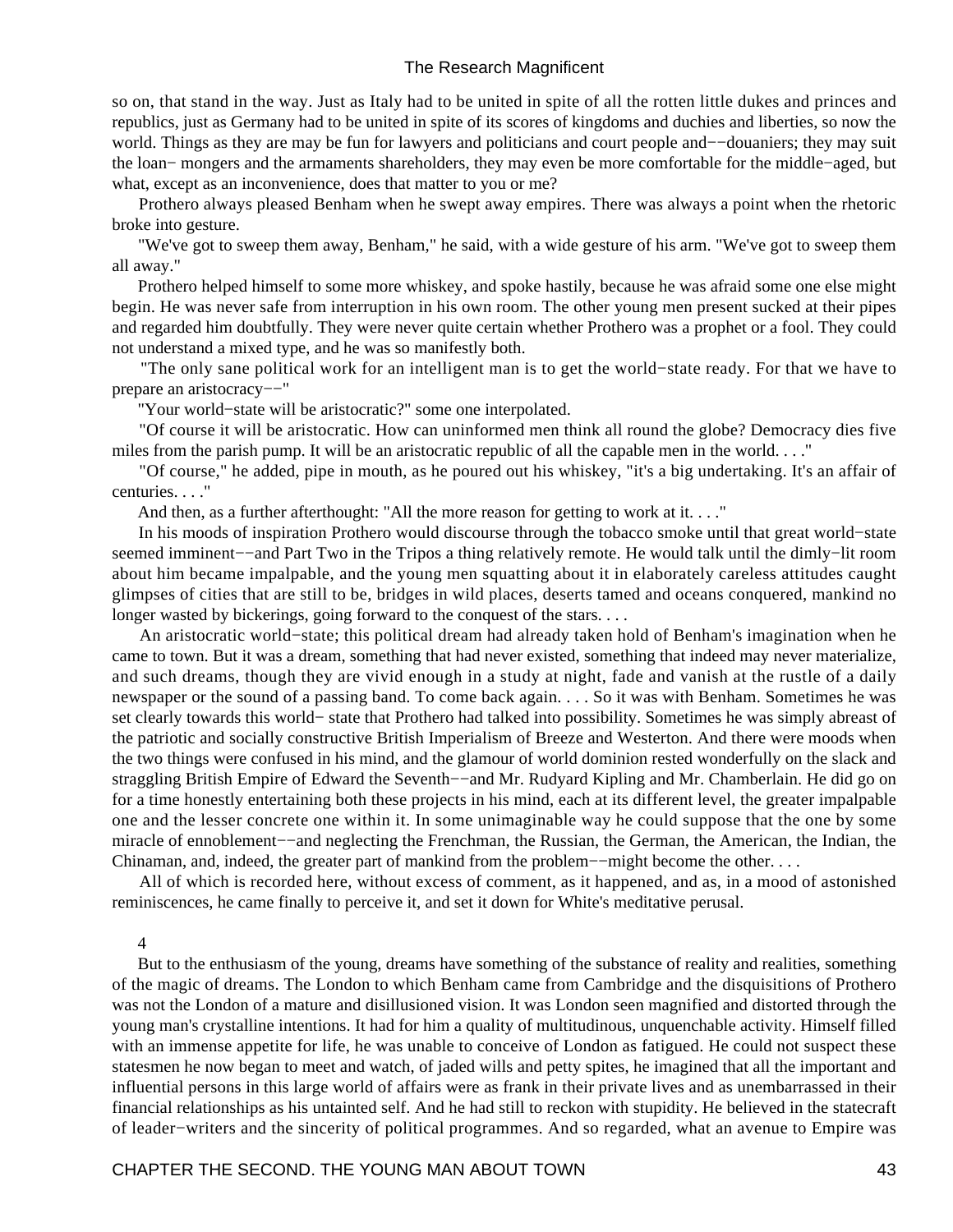Whitehall! How momentous was the sunrise in St. James's Park, and how significant the clustering knot of listeners and speakers beneath the tall column that lifts our Nelson to the windy sky!

 For a time Benham was in love with the idea of London. He got maps of London and books about London. He made plans to explore its various regions. He tried to grasp it all, from the conscious picturesqueness of its garden suburbs to the factories of Croydon, from the clerk−villadoms of Ealing to the inky streams of Bow. In those days there were passenger steamboats that would take one from the meadows of Hampton Court past the whole spectacle of London out to the shipping at Greenwich and the towed liners, the incessant tugs, the heaving portals of the sea. . . . His time was far too occupied for him to carry out a tithe of these expeditions he had planned, but he had many walks that bristled with impressions. Northward and southward, eastward and westward a dreaming young man could wander into a wilderness of population, polite or sombre, poor, rich, or middle−class, but all ceaselessly active, all urgently pressing, as it seemed, to their part in the drama of the coming years. He loved the late afternoon, when every artery is injected and gorged with the multitudinous home−going of the daily workers, he loved the time of lighting up, and the clustering excitements of the late hours. And he went out southward and eastward into gaunt regions of reeking toil. As yet he knew nothing of the realities of industrialism. He saw only the beauty of the great chimneys that rose against the sullen smoke−barred sunsets, and he felt only the romance of the lurid shuddering flares that burst out from squat stacks of brickwork and lit the emptiness of strange and slovenly streets. . . .

 And this London was only the foreground of the great scene upon which he, as a prosperous, well−befriended young Englishman, was free to play whatever part he could. This narrow turbid tidal river by which he walked ran out under the bridges eastward beneath the grey−blue clouds towards Germany, towards Russia, and towards Asia, which still seemed in those days so largely the Englishman's Asia. And when you turned about at Blackfriars Bridge this sense of the round world was so upon you that you faced not merely Westminster, but the icy Atlantic and America, which one could yet fancy was a land of Englishmen−−Englishmen a little estranged. At any rate they assimilated, they kept the tongue. The shipping in the lower reaches below the Tower there carried the flags of every country under the sky. . . . As he went along the riverside he met a group of dusky students, Chinese or Japanese. Cambridge had abounded in Indians; and beneath that tall clock tower at Westminster it seemed as though the world might centre. The background of the Englishman's world reached indeed to either pole, it went about the earth, his background it was−−for all that he was capable of doing. All this had awaited him. . . .

 Is it any wonder if a young man with an excitable imagination came at times to the pitch of audible threats? If the extreme indulgence of his opportunity and his sense of ability and vigour lifted his vanity at moments to the kingly pitch? If he ejaculated and made a gesture or so as he went along the Embankment?

#### 5

 In the disquisition upon choice that opened Benham's paper on ARISTOCRACY, he showed himself momentarily wiser than his day− dreams. For in these day−dreams he did seem to himself to be choosing among unlimited possibilities. Yet while he dreamt other influences were directing his movements. There were for instance his mother, Lady Marayne, who saw a very different London from what he did, and his mother Dame Nature, who cannot see London at all. She was busy in his blood as she is busy in the blood of most healthy young men; common experience must fill the gaps for us; and patiently and thoroughly she was preparing for the entrance of that heroine, whom not the most self−centred of heroes can altogether avoid. . . .

 And then there was the power of every day. Benham imagined himself at large on his liberating steed of property while indeed he was mounted on the made horse of Civilization; while he was speculating whither he should go, he was already starting out upon the round. One hesitates upon the magnificent plan and devotion of one's lifetime and meanwhile there is usage, there are engagements. Every morning came Merkle, the embodiment of the established routine, the herald of all that the world expected and required Benham to be and do. Usually he awakened Benham with the opening of his door and the soft tinkle of the curtain rings as he let in the morning light. He moved softly about the room, gathering up and removing the crumpled hulls of yesterday; that done he reappeared at the bedside with a cup of admirable tea and one thin slice of bread−and−butter, reported on the day's weather, stood deferential for instructions. "You will be going out for lunch, sir. Very good, sir. White slips of course, sir. You will go down into the country in the afternoon? Will that be the serge suit, sir,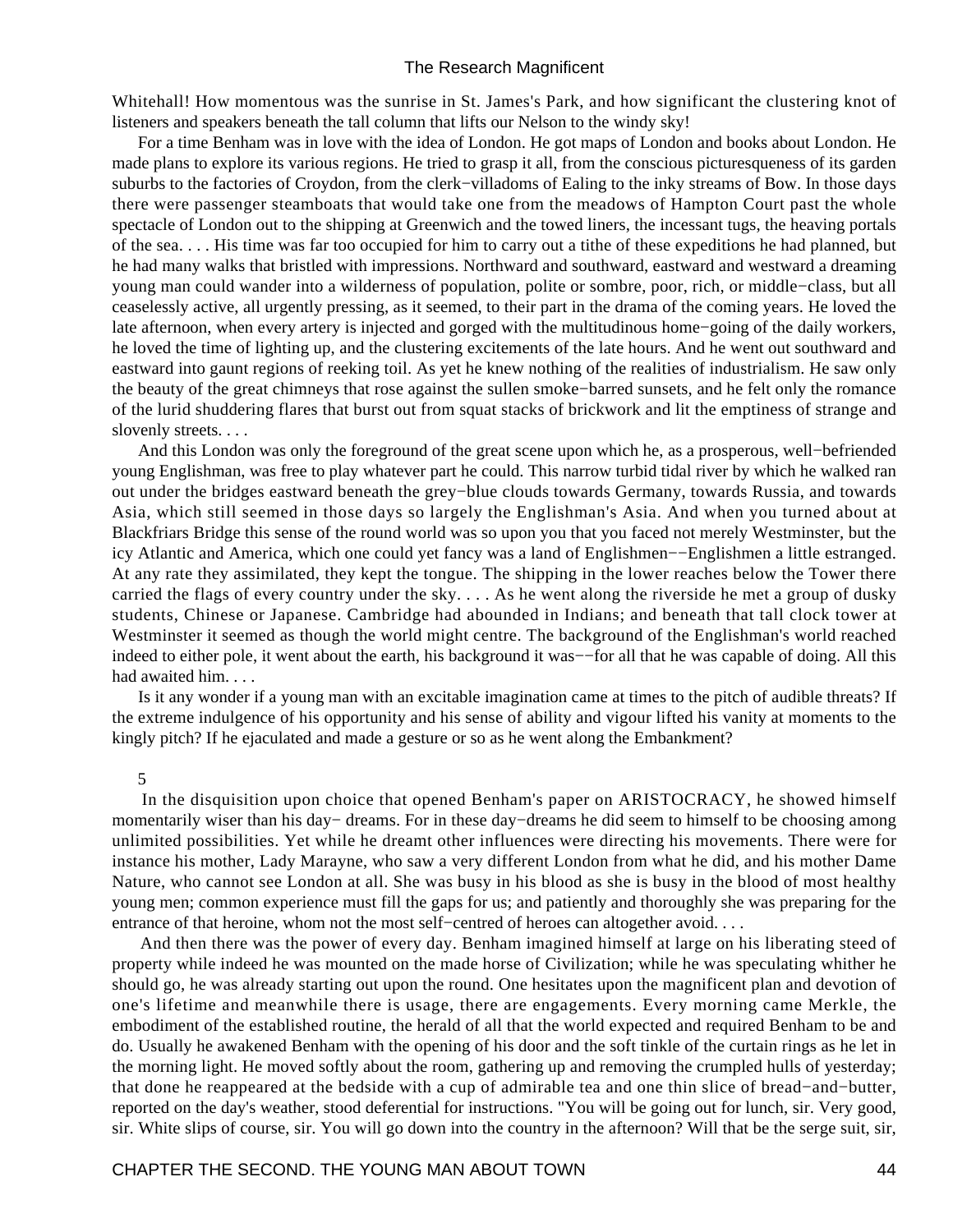or the brown?"

 These matters settled, the new aristocrat could yawn and stretch like any aristocrat under the old dispensation, and then as the sound of running water from the bathroom ceased, stick his toes out of bed.

 The day was tremendously indicated. World−states and aristocracies of steel and fire, things that were as real as coal−scuttles in Billy's rooms away there at Cambridge, were now remoter than Sirius.

 He was expected to shave, expected to bath, expected to go in to the bright warmth and white linen and silver and china of his breakfast− table. And there he found letters and invitations, loaded with expectation. And beyond the coffee−pot, neatly folded, lay the TIMES, and the DAILY NEWS and the TELEGRAPH all with an air of requiring his attention. There had been more fighting in Thibet and Mr. Ritchie had made a Free Trade speech at Croydon. The Japanese had torpedoed another Russian ironclad and a British cruiser was ashore in the East Indies. A man had been found murdered in an empty house in Hoxton and the King had had a conversation with General Booth. Tadpole was in for North Winchelsea, beating Taper by nine votes, and there had been a new cut in the Atlantic passenger rates. He was expected to be interested and excited by these things.

 Presently the telephone bell would ring and he would hear the clear little voice of his mother full of imperative expectations. He would be round for lunch? Yes, he would be round to lunch. And the afternoon, had he arranged to do anything with his afternoon? No!—– put off Chexington until tomorrow. There was this new pianist, it was really an EXPERIENCE, and one might not get tickets again. And then tea at Panton's. It was rather fun at Panton's. . . . Oh!−− Weston Massinghay was coming to lunch. He was a useful man to know. So CLEVER. . . . . So long, my dear little Son, till I see you. . . .

 So life puts out its Merkle threads, as the poacher puts his hair noose about the pheasant's neck, and while we theorize takes hold of us. . . .

 It came presently home to Benham that he had been down from Cambridge for ten months, and that he was still not a step forward with the realization of the new aristocracy. His political career waited. He had done a quantity of things, but their net effect was incoherence. He had not been merely passive, but his efforts to break away into creative realities had added to rather than diminished his accumulating sense of futility.

 The natural development of his position under the influence of Lady Marayne had enormously enlarged the circle of his acquaintances. He had taken part in all sorts of social occasions, and sat and listened to a representative selection of political and literary and social personages, he had been several times to the opera and to a great number and variety of plays, he had been attentively inconspicuous in several really good week−end parties. He had spent a golden October in North Italy with his mother, and escaped from the glowing lassitude of Venice for some days of climbing in the Eastern Alps. In January, in an outbreak of enquiry, he had gone with Lionel Maxim to St. Petersburg and had eaten zakuska, brightened his eyes with vodka, talked with a number of charming people of the war that was then imminent, listened to gipsy singers until dawn, careered in sledges about the most silent and stately of capitals, and returned with Lionel, discoursing upon autocracy and assassination, Japan, the Russian destiny, and the government of Peter the Great. That excursion was the most after his heart of all the dispersed employments of his first year. Through the rest of the winter he kept himself very fit, and still further qualified that nervous dislike for the horse that he had acquired from Prothero by hunting once a week in Essex. He was incurably a bad horseman; he rode without sympathy, he was unready and convulsive at hedges and ditches, and he judged distances badly. His white face and rigid seat and a certain joylessness of bearing in the saddle earned him the singular nickname, which never reached his ears, of the "Galvanized Corpse." He got through, however, at the cost of four quite trifling spills and without damaging either of the horses he rode. And his physical self−respect increased.

 On his writing−desk appeared a few sheets of manuscript that increased only very slowly. He was trying to express his Cambridge view of aristocracy in terms of Finacue Street, West.

 The artistic and intellectual movements of London had made their various demands upon his time and energies. Art came to him with a noble assumption of his interest and an intention that presently became unpleasantly obvious to sell him pictures that he did not want to buy and explain away pictures that he did. He bought one or two modern achievements, and began to doubt if art and aristocracy had any necessary connection. At first he had accepted the assumption that they had. After all, he reflected, one lives rather for life and things than for pictures of life and things or pictures arising out of life and things. This Art had an air of saying something, but when one came to grips with it what had it to say? Unless it was Yah! The drama, and more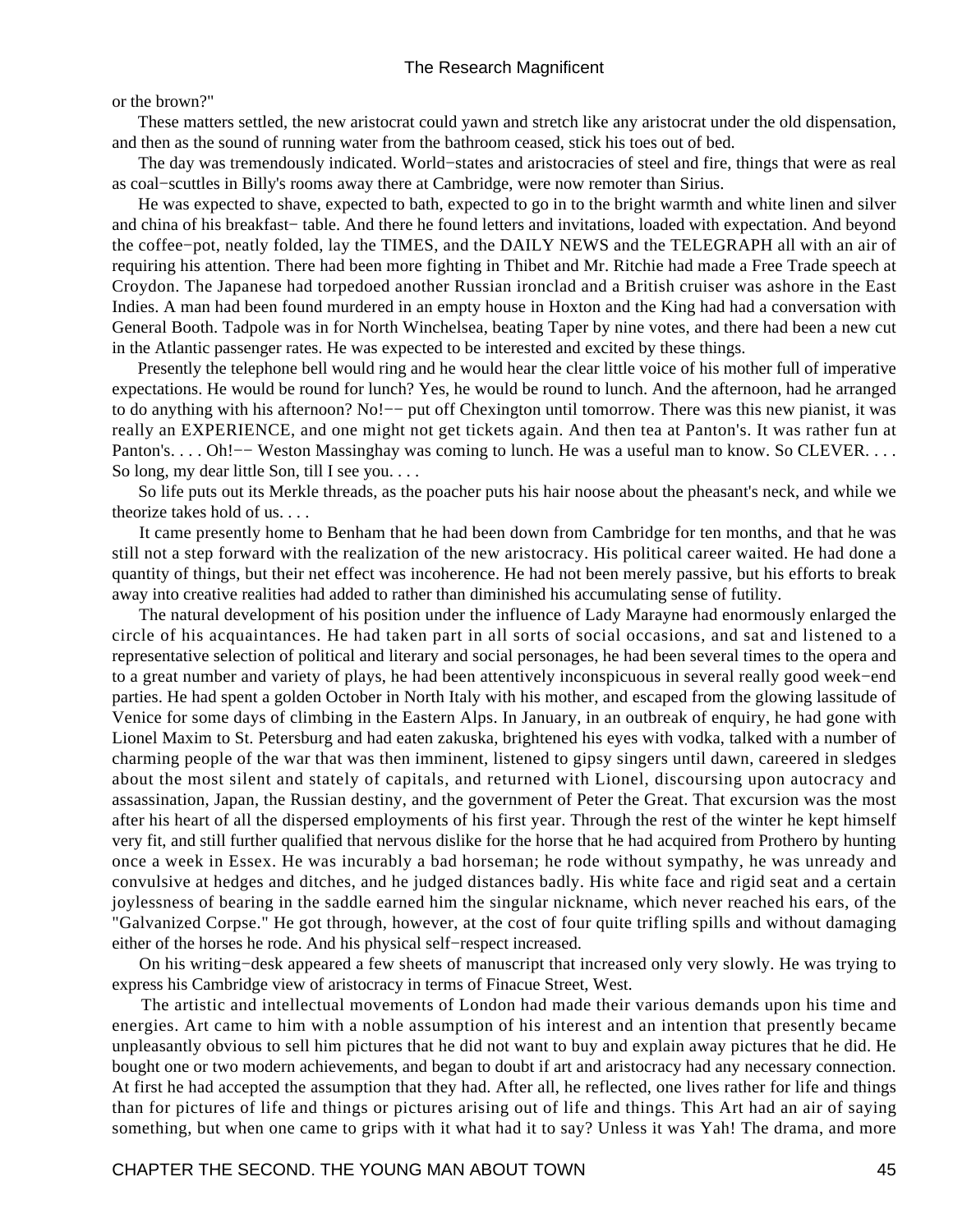particularly the intellectual drama, challenged his attention. In the hands of Shaw, Barker, Masefield, Galsworthy, and Hankin, it, too, had an air of saying something, but he found it extremely difficult to join on to his own demands upon life anything whatever that the intellectual drama had the air of having said. He would sit forward in the front row of the dress−circle with his cheek on his hand and his brow slightly knit. His intentness amused observant people. The drama that did not profess to be intellectual he went to with Lady Marayne, and usually on first nights. Lady Marayne loved a big first night at St. James's Theatre or His Majesty's. Afterwards, perhaps, Sir Godfrey would join them at a supper party, and all sorts of clever and amusing people would be there saying keen intimate things about each other. He met Yeats, who told amusing stories about George Moore, and afterwards he met George Moore, who told amusing stories about Yeats, and it was all, he felt, great fun for the people who were in it. But he was not in it, and he had no very keen desire to be in it. It wasn't his stuff. He had, though they were nowadays rather at the back of his mind, quite other intentions. In the meanwhile all these things took up his time and distracted his attention.

 There was, as yet, no practicable aviation to beguile a young man of spirit, but there were times when Benham found himself wondering whether there might not be something rather creditable in the possession and control of a motor−car of exceptional power. Only one might smash people up. Should an aristocrat be deterred by the fear of smashing people up? If it is a selfish fear of smashing people up, if it is nerves rather than pity? At any rate it did not come to the car.

#### 6

 Among other things that delayed Benham very greatly in the development of his aristocratic experiments was the advice that was coming to him from every quarter. It came in extraordinary variety and volume, but always it had one unvarying feature. It ignored and tacitly contradicted his private intentions.

We are all of us disposed to be propagandists of our way of living, and the spectacle of a wealthy young man quite at large is enough to excite the most temperate of us without distinction of age or sex. "If I were you," came to be a familiar phrase in his ear. This was particularly the case with political people; and they did it not only from the natural infirmity of humanity, but because, when they seemed reluctant or satisfied with him as he was, Lady Marayne egged them on.

 There was a general assumption that he was to go into Parliament, and most of his counsellors assumed further that on the whole his natural sympathies would take him into the Conservative party. But it was pointed out to him that just at present the Liberal party was the party of a young man's opportunity; sooner or later the swing of the pendulum which would weed the Conservatives and proliferate Liberals was bound to come, there was always more demand and opportunity for candidates on the Liberal side, the Tariff Reformers were straining their ministerial majority to the splitting point, and most of the old Liberal leaders had died off during the years of exile. The party was no longer dominated; it would tolerate ideas. A young man who took a distinctive line−−provided it was not from the party point of view a vexatious or impossible line−−might go very rapidly far and high. On the other hand, it was urged upon him that the Tariff Reform adventure called also for youth and energy. But there, perhaps, there was less scope for the distinctive line−− and already they had Garvin. Quite a number of Benham's friends pointed out to him the value of working out some special aspect of our national political interests. A very useful speciality was the Balkans. Mr. Pope, the well−known publicist, whose very sound and considerable reputation was based on the East Purblow Labour Experiment, met Benham at lunch and proposed to go with him in a spirit of instructive association to the Balkans, rub up their Greek together, and settle the problem of Albania. He wanted, he said, a foreign speciality to balance his East Purblow interest. But Lady Beach Mandarin warned Benham against the Balkans; the Balkans were getting to be too handy for Easter and summer holidays, and now that there were several good hotels in Servia and Montenegro and Sofia, they were being overdone. Everybody went to the Balkans and came back with a pet nationality. She loathed pet nationalities. She believed most people loathed them nowadays. It was stale: it was GLADSTONIAN. She was all for specialization in social reform. She thought Benham ought to join the Fabian Society and consult the Webbs. Quite a number of able young men had been placed with the assistance of the Webbs. They were, she said, "a perfect fount. . . ." Two other people, independently of each other, pointed out to Benham the helpfulness of a few articles in the half−crown monthlies. . . .

"What are the assumptions underlying all this?" Benham asked himself in a phase of lucidity.

# CHAPTER THE SECOND. THE YOUNG MAN ABOUT TOWN 46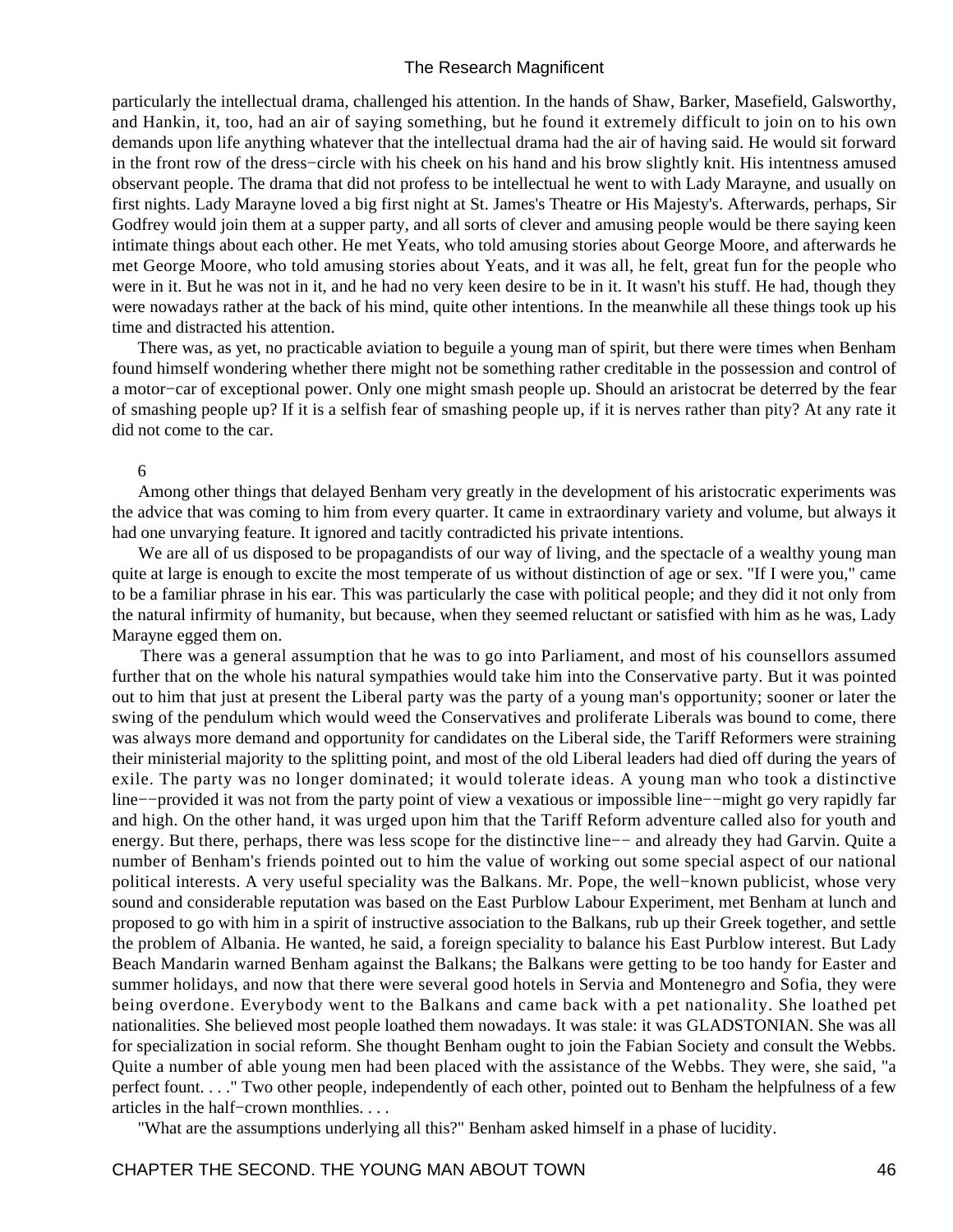And after reflection. "Good God! The assumptions! What do they think will satisfy me?..."

 Everybody, however, did not point to Parliament. Several people seemed to think Travel, with a large T, was indicated. One distant cousin of Sir Godfrey's, the kind of man of the world who has long moustaches, was for big game shooting. "Get right out of all this while you are young," he said. "There's nothing to compare with stopping a charging lion at twenty yards. I've done it, my boy. You can come back for all this pow−wow afterwards." He gave the diplomatic service as a second choice. "There you are," he said, "first−rate social position, nothing to do, theatres, operas, pretty women, colour, life. The best of good times. Barring Washington, that is. But Washington, they say, isn't as bad as it used to be−− since Teddy has Europeanized 'em. . . ."

 Even the Reverend Harold Benham took a subdued but thoughtful share in his son's admonition. He came up to the flat−−due precautions were taken to prevent a painful encounter−−he lunched at his son's new club, and he was visibly oppressed by the contrast between the young man's youthful fortunes and his own. As visibly he bore up bravely. "There are few men, Poff, who would not envy you your opportunities," he said. "You have the Feast of Life spread out at your feet. . . . I hope you have had yourself put up for the Athenaeum. They say it takes years. When I was a young man--and ambitious--I thought that some day I might belong to the Athenaeum. . . . One has to learn. . . ."

#### 7

 And with an effect of detachment, just as though it didn't belong to the rest of him at all, there was beginning a sort of backstairs and underside to Benham's life. There is no need to discuss how inevitable that may or may not be in the case of a young man of spirit and large means, nor to embark upon the discussion of the temptations and opportunities of large cities. Several ladies, of various positions and qualities, had reflected upon his manifest need of education. There was in particular Mrs. Skelmersdale, a very pretty little widow with hazel eyes, black hair, a mobile mouth, and a pathetic history, who talked of old music to him and took him to a Dolmetsch concert in Clifford's Inn, and expanded that common interest to a general participation in his indefinite outlook. She advised him about his probable politics−−everybody did that−−but when he broke through his usual reserve and suggested views of his own, she was extraordinarily sympathetic. She was so sympathetic and in such a caressing way that she created a temporary belief in her understanding, and it was quite imperceptibly that he was drawn into the discussion of modern ethical problems. She herself was a rather stimulating instance of modern ethical problems. She told him something of her own story, and then their common topics narrowed down very abruptly. He found he could help her in several ways. There is, unhappily, a disposition on the part of many people, who ought to know better, to regard a role played by Joseph during his earlier days in Egypt as a ridiculous one. This point of view became very inopportunely dominant in Benham's mind when he was lunching TETE A TETE with Mrs. Skelmersdale at her flat. . . .

 The ensuing intimacy was of an entirely concealed and respectable nature, but a certain increased preoccupation in his manner set Lady Marayne thinking. He had as a matter of fact been taken by surprise.

 Still he perceived that it is no excuse for a man that he has been taken by surprise. Surprises in one's own conduct ought not to happen. When they do happen then an aristocrat ought to stick to what he had done. He was now in a subtle and complicated relationship to Mrs. Skelmersdale, a relationship in which her pride had become suddenly a matter of tremendous importance. Once he had launched himself upon this affair, it was clear to him that he owed it to her never to humiliate her. And to go back upon himself now would be a tremendous humiliation for her. You see, he had helped her a little financially. And she looked to him, she wanted him. . . .

 She wasn't, he knew, altogether respectable. Indeed, poor dear, her ethical problems, already a little worn, made her seem at times anything but respectable. He had met her first one evening at Jimmy Gluckstein's when he was forming his opinion of Art. Her manifest want of interest in pictures had attracted him. And that had led to music. And to the mention of a Clementi piano, that short, gentle, sad, old, little sort of piano people will insist upon calling a spinet, in her flat.

And so to this. . . .

It was very wonderful and delicious, this first indulgence of sense.

It was shabby and underhand.

 The great god Pan is a glorious god. (And so was Swinburne.) And what can compare with the warmth of blood and the sheen of sunlit limbs?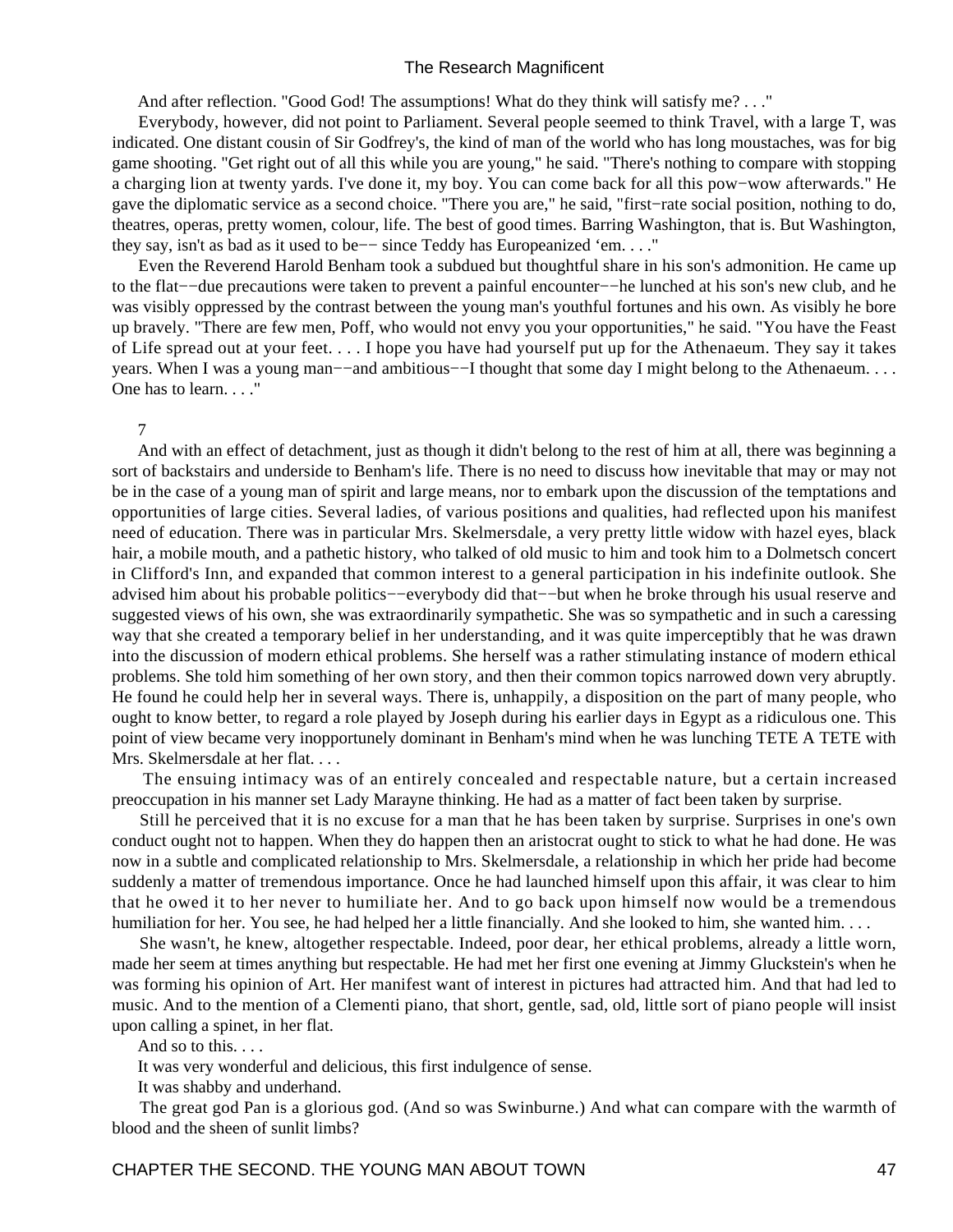But Priapus. . . .

She was the most subtle, delightful and tender of created beings.

She had amazing streaks of vulgarity.

And some astonishing friends.

Once she had seemed to lead the talk deliberately to money matters.

She loved him and desired him. There was no doubt of it.

 There was a curious effect about her as though when she went round the corner she would become somebody else. And a curious recurrent feeling that round the corner there was somebody else.

 He had an extraordinary feeling that his mother knew about this business. This feeling came from nothing in her words or acts, but from some indefinable change in her eyes and bearing towards him. But how could she know?

 It was unlikely that she and Mrs. Skelmersdale would ever meet, and it seemed to him that it would be a particularly offensive incident for them to meet.

 There were times now when life took on a grey and boring quality such as it had never had before he met Mrs. Skelmersdale, and the only remedy was to go to her. She could restore his nervous tranquillity, his feeling of solidity and reality, his pride in himself. For a time, that is.

 Nevertheless his mind was as a whole pervaded by the feeling that he ought not to have been taken by surprise.

 And he had the clearest conviction in his mind that if now he could be put back again to the day before that lunch. . . .

No! he should not have gone there to lunch.

He had gone there to see her Clementi piano.

Had he or had he not thought beforehand of any other possibility?

On a point so vital his memory was curiously unsure.

8

 The worry and disorganization of Benham's life and thoughts increased as the spring advanced. His need in some way to pull things together became overpowering. He began to think of Billy Prothero, more and more did it seem desirable to have a big talk with Billy and place everything that had got disturbed. Benham thought of going to Cambridge for a week of exhaustive evenings. Small engagements delayed that expedition. . . .

 Then came a day in April when all the world seemed wrong to Benham. He was irritable; his will was unstable; whatever presented itself to be done presented itself as undesirable; he could settle to nothing. He had been keeping away from Mrs. Skelmersdale and in the morning there came a little note from her designed to correct this abstention. She understood the art of the attractive note. But he would not decide to go to her. He left the note unanswered.

 Then came his mother at the telephone and it became instantly certain to Benham that he could not play the dutiful son that evening. He answered her that he could not come to dinner. He had engaged himself. "Where?"

"With some men."

 There was a pause and then his mother's voice came, flattened by disappointment. "Very well then, little Poff. Perhaps I shall see you to−morrow."

 He replaced the receiver and fretted back into his study, where the notes on aristocracy lay upon his desk, the notes he had been pretending to work over all the morning.

 "Damned liar!" he said, and then, "Dirty liar!" He decided to lunch at the club, and in the afternoon he was moved to telephone an appointment with his siren. And having done that he was bound to keep it.

 About one o'clock in the morning he found himself walking back to Finacue Street. He was no longer a fretful conflict of nerves, but if anything he was less happy than he had been before. It seemed to him that London was a desolate and inglorious growth.

 London ten years ago was much less nocturnal than it is now. And not so brightly lit. Down the long streets came no traffic but an occasional hansom. Here and there a cat halted or bolted in the road. Near Piccadilly a policeman hovered artfully in a doorway, and then came a few belated prostitutes waylaying the passers−by, and a few youths and men, wearily lust driven.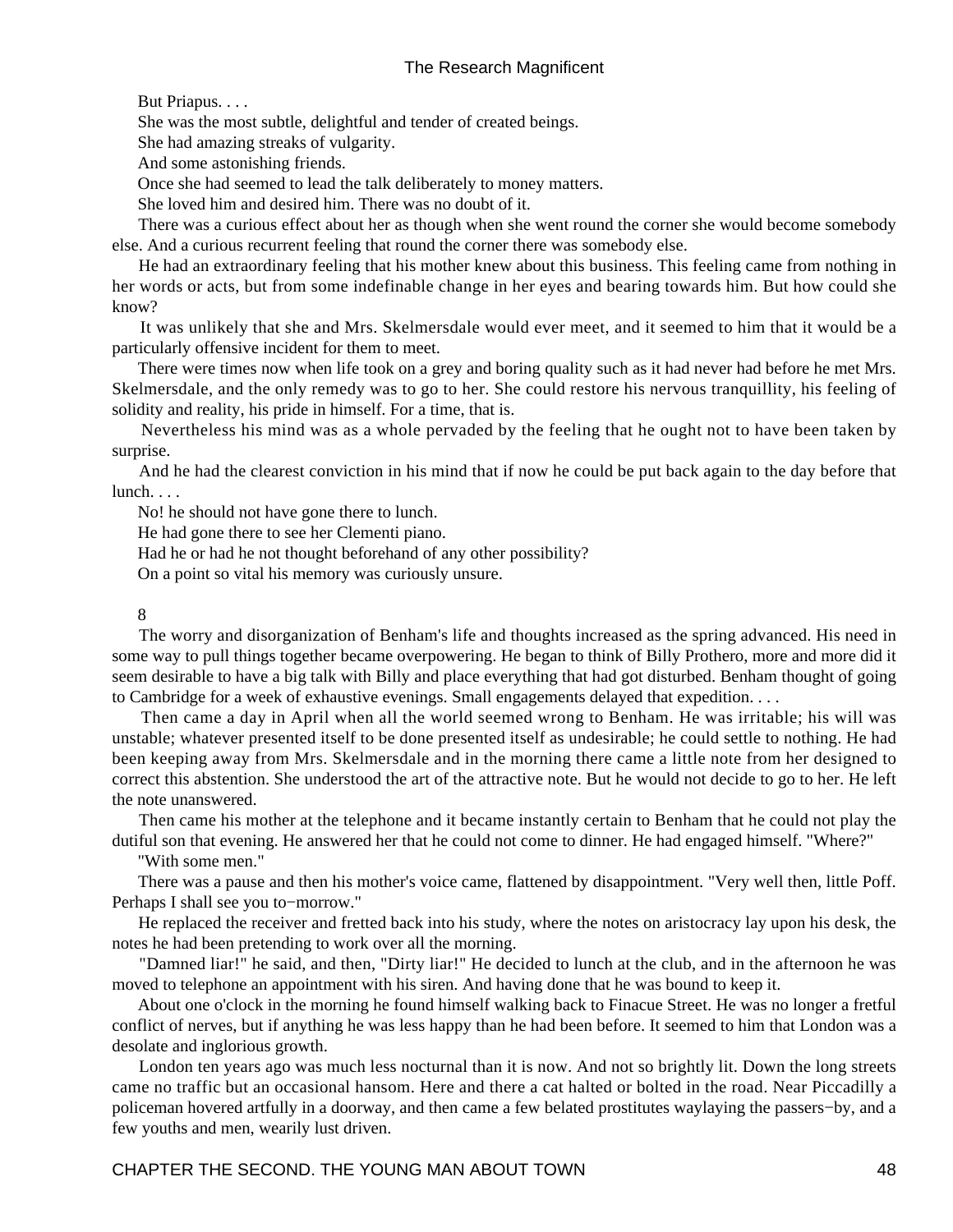As he turned up New Bond Street he saw a figure that struck him as familiar. Surely!—–it was Billy Prothero! Or at any rate it was astonishingly like Billy Prothero. He glanced again and the likeness was more doubtful. The man had his back to Benham, he was halting and looking back at a woman.

 By some queer flash of intuition it came to Benham that even if this was not Prothero, still Prothero did these things. It might very well be Prothero even, though, as he now saw, it wasn't. Everybody did these things. . . .

It came into Benham's head for the first time that life could be tiresome.

 This Bond Street was a tiresome place; with its shops all shut and muffled, its shops where in the crowded daytime one bought costly furniture, costly clothes, costly scent, sweets, bibelots, pictures, jewellery, presents of all sorts, clothes for Mrs. Skelmersdale, sweets for Mrs. Skelmersdale, presents for Mrs. Skelmersdale, all the elaborate fittings and equipage of−−THAT!

"Good night, dear," a woman drifted by him.

 "I've SAID good night," he cried, "I've SAID good night," and so went on to his flat. The unquenchable demand, the wearisome insatiability of sex! When everything else has gone, then it shows itself bare in the bleak small hours. And at first it had seemed so light a matter! He went to bed, feeling dog-tired, he went to bed at an hour and with a finished completeness that Merkle would have regarded as entirely becoming in a young gentleman of his position.

 And a little past three o'clock in the morning he awoke to a mood of indescribable desolation. He awoke with a start to an agony of remorse and self−reproach.

#### 9

 For a time he lay quite still staring at the darkness, then he groaned and turned over. Then, suddenly, like one who fancies he hears a strange noise, he sat up in bed and listened."Oh, God!" he said at last.

And then: "Oh! The DIRTINESS of life! The dirty muddle of life!

"What are we doing with life? What are we all doing with life?

"It isn't only this poor Milly business. This only brings it to a head. Of course she wants money. . . ."

His thoughts came on again.

"But the ugliness!

"Why did I begin it?"

 He put his hands upon his knees and pressed his eyes against the backs of his hands and so remained very still, a blankness beneath his own question.

After a long interval his mind moved again.

 And now it was as if he looked upon his whole existence, he seemed to see in a large, clear, cold comprehensiveness, all the wasted days, the fruitless activities, the futilities, the perpetual postponements that had followed his coming to London. He saw it all as a joyless indulgence, as a confusion of playthings and undisciplined desires, as a succession of days that began amiably and weakly, that became steadily more crowded with ignoble and trivial occupations, that had sunken now to indignity and uncleanness. He was overwhelmed by that persuasion, which only freshly soiled youth can feel in its extreme intensity, that life was slipping away from him, that the sands were running out, that in a little while his existence would be irretrievably lost.

 By some trick of the imagination he saw life as an interminable Bond Street, lit up by night lamps, desolate, full of rubbish, full of the very best rubbish, trappings, temptations, and down it all he drove, as the damned drive, wearily, inexplicably.

WHAT ARE WE UP TO WITH LIFE! WHAT ARE WE MAKING OF LIFE!

But hadn't he intended to make something tremendous of life? Hadn't he come to London trailing a glory? . . .

 He began to remember it as a project. It was the project of a great World−State sustained by an aristocracy of noble men. He was to have been one of those men, too fine and far−reaching for the dull manoeuvers of such politics as rule the world to−day. The project seemed still large, still whitely noble, but now it was unlit and dead, and in the foreground he sat in the flat of Mrs. Skelmersdale, feeling dissipated and fumbling with his white tie. And she was looking tired. "God!" he said. "How did I get there?"

And then suddenly he reached out his arms in the darkness and prayed aloud to the silences.

"Oh, God! Give me back my visions! Give me back my visions!"

He could have imagined he heard a voice calling upon him to come out into life, to escape from the body of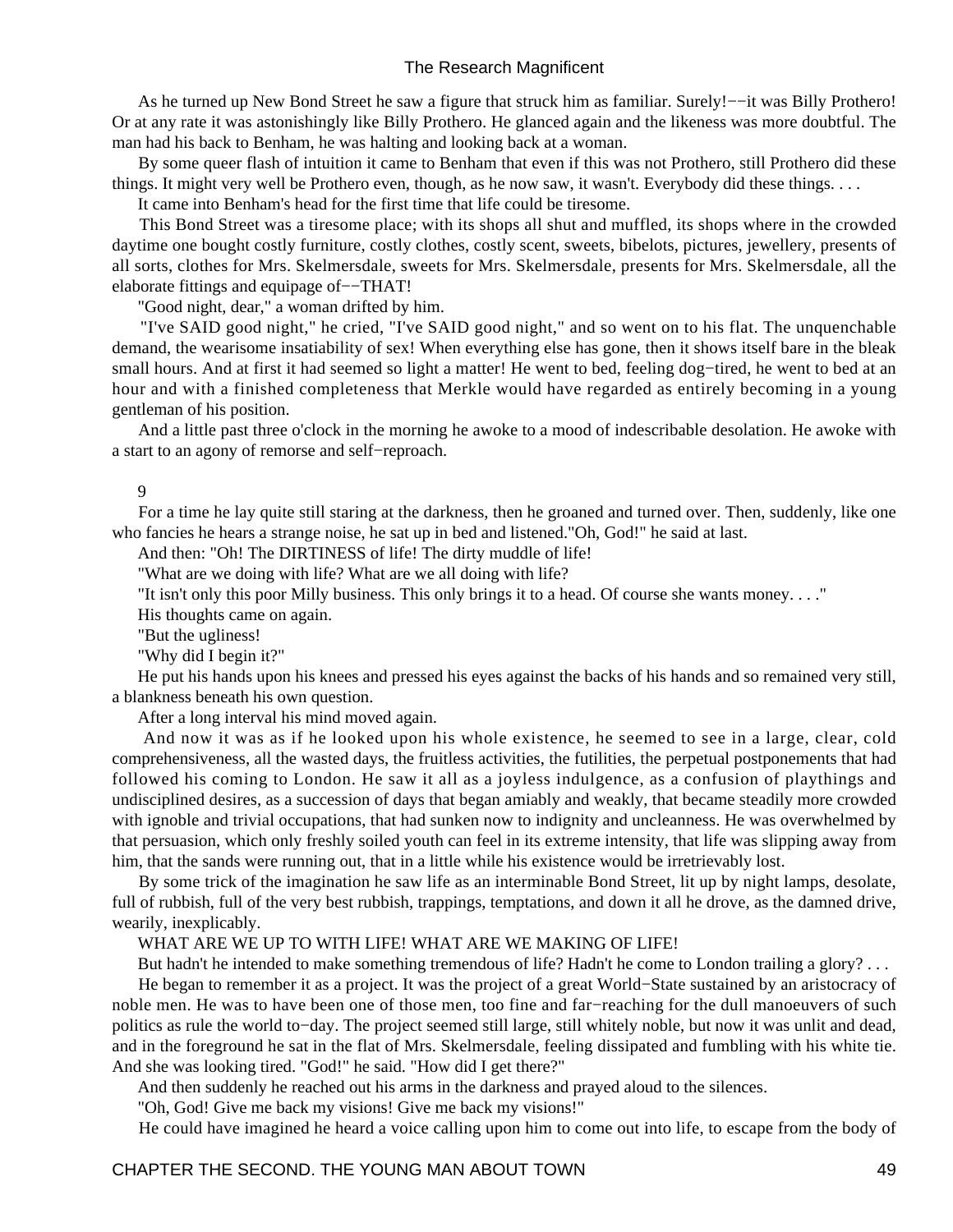this death. But it was his own voice that called to him. . . .

10

 The need for action became so urgent in him, that he got right out of his bed and sat on the edge of it. Something had to be done at once. He did not know what it was but he felt that there could be no more sleep, no more rest, no dressing nor eating nor going forth before he came to decisions. Christian before his pilgrimage began was not more certain of this need of flight from the life of routine and vanities.

What was to be done?

 In the first place he must get away and think about it all, think himself clear of all these−−these immediacies, these associations and relations and holds and habits. He must get back to his vision, get back to the God in his vision. And to do that he must go alone.

 He was clear he must go alone. It was useless to go to Prothero, one weak man going to a weaker. Prothero he was convinced could help him not at all, and the strange thing is that this conviction had come to him and had established itself incontestably because of that figure at the street corner, which had for just one moment resembled Prothero. By some fantastic intuition Benham knew that Prothero would not only participate but excuse. And he knew that he himself could endure no excuses. He must cut clear of any possibility of qualification. This thing had to be stopped. He must get away, he must get free, he must get clean. In the extravagance of his reaction Benham felt that he could endure nothing but solitary places and to sleep under the open sky.

 He wanted to get right away from London and everybody and lie in the quiet darkness and stare up at the stars.

 His plans grew so definite that presently he was in his dressing− gown and turning out the maps in the lower drawer of his study bureau. He would go down into Surrey with a knapsack, wander along the North Downs until the Guildford gap was reached, strike across the Weald country to the South Downs and then beat eastward. The very thought of it brought a coolness to his mind. He knew that over those southern hills one could be as lonely as in the wilderness and as free to talk to God. And there he would settle something. He would make a plan for his life and end this torment.

When Merkle came in to him in the morning he was fast asleep.

 The familiar curtain rings awakened Benham. He turned his head over, stared for a moment and then remembered.

"Merkle," he said, "I am going for a walking tour. I am going off this morning. Haven't I a rucksack?"

 "You 'ave a sort of canvas bag, sir, with pockets to it," said Merkle. "Will you be needing the VERY 'eavy boots with 'obnails−− Swiss, I fancy, sir−−or your ordinary shooting boots?"

"And when may I expect you back, sir?" asked Merkle as the moment for departure drew near.

"God knows," said Benham, "I don't."

"Then will there be any address for forwarding letters, sir?"

 Benham hadn't thought of that. For a moment he regarded Merkle's scrupulous respect with a transient perplexity.

"I'll let you know, Merkle," he said. "I'll let you know."

 For some days at least, notes, telephone messages, engagements, all this fuss and clamour about nothing, should clamour for him in vain. . . .

#### 11

 "But how closely," cried White, in a mood of cultivated enthusiasm; "how closely must all the poor little stories that we tell to−day follow in the footsteps of the Great Exemplars! A little while ago and the springtime freshness of Tobias irradiated the page. Now see! it is Christian−−."

 Indeed it looked extremely like Christian as Benham went up across the springy turf from Epsom Downs station towards the crest of the hill. Was he not also fleeing in the morning sunlight from the City of Destruction? Was he not also seeking that better city whose name is Peace? And there was a bundle on his back. It was the bundle, I think, that seized most firmly upon the too literary imagination of White.

But the analogy of the bundle was a superficial one. Benham had not the slightest desire to lose it from his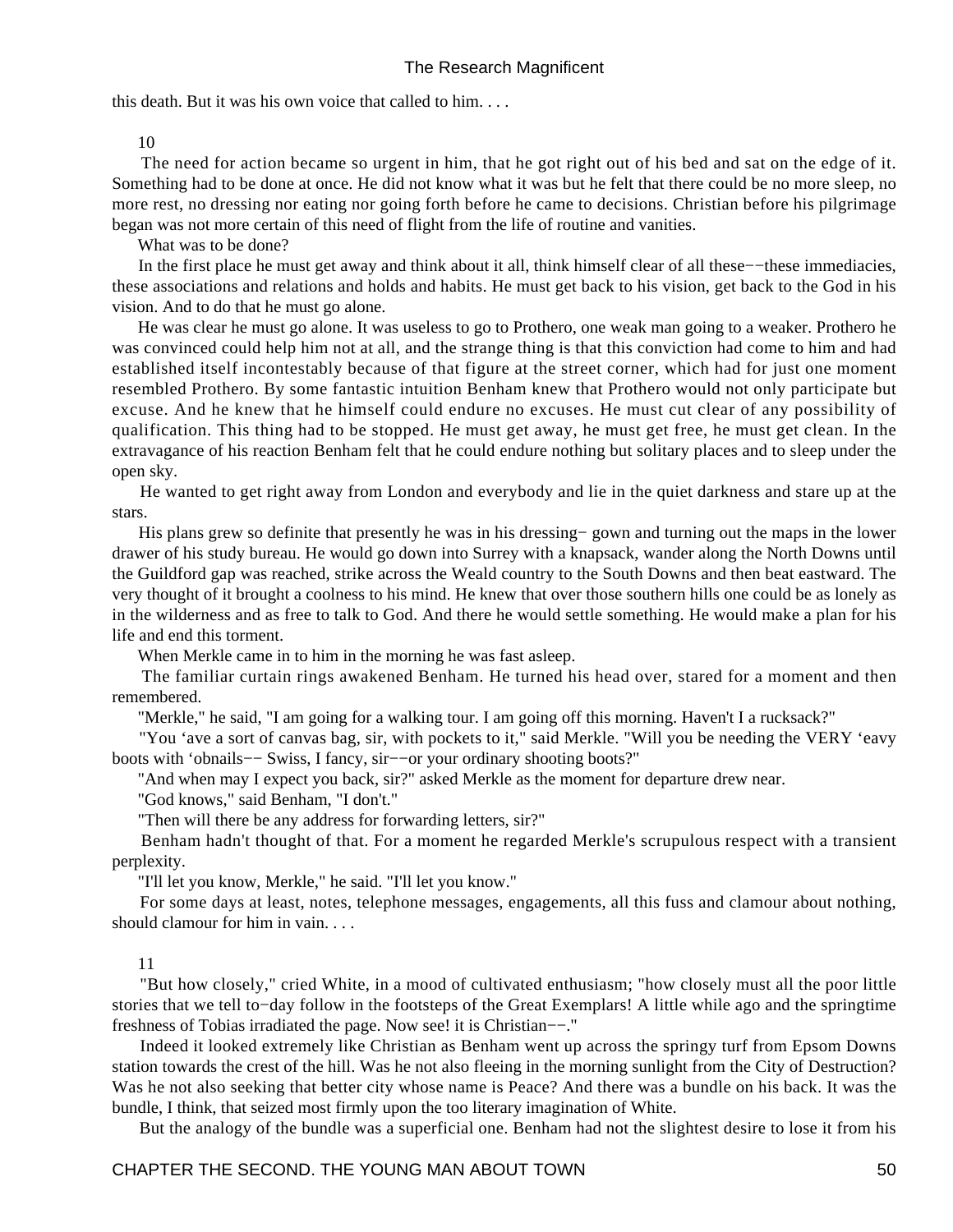shoulders. It would have inconvenienced him very greatly if he had done so. It did not contain his sins. Our sins nowadays are not so easily separated. It contained a light, warm cape−coat he had bought in Switzerland and which he intended to wrap about him when he slept under the stars, and in addition Merkle had packed it with his silk pyjamas, an extra pair of stockings, tooth−brush, brush and comb, a safety razor. . . . And there were several sheets of the Ordnance map.

#### 12

 The urgency of getting away from something dominated Benham to the exclusion of any thought of what he might be getting to. That muddle of his London life had to be left behind. First, escape. . . .

 Over the downs great numbers of larks were singing. It was warm April that year and early. All the cloud stuff in the sky was gathered into great towering slow−sailing masses, and the rest was blue of the intensest. The air was so clean that Benham felt it clean in the substance of his body. The chestnuts down the hill to the right were flowering, the beeches were luminously green, and the oaks in the valley foaming gold. And sometimes it was one lark filled his ears, and sometimes he seemed to be hearing all the larks for miles about him. Presently over the crest he would be out of sight of the grand stand and the men exercising horses, and that brace of red−jacketed golfers. . . .

What was he to do?

 For a time he could think of nothing to do except to keep up and out of the valley. His whole being seemed to have come to his surfaces to look out at the budding of the year and hear the noise of the birds. And then he got into a long road from which he had to escape, and trespassing southward through plantations he reached the steep edge of the hills and sat down over above a great chalk pit somewhere near Dorking and surveyed all the tumbled wooded spaces of the Weald. . . . It is after all not so great a country this Sussex, nor so hilly, from deepest valley to highest crest is not six hundred feet, yet what a greatness of effect it can achieve! There is something in those downland views which, like sea views, lifts a mind out to the skies. All England it seemed was there to Benham's vision, and the purpose of the English, and his own purpose in the world. For a long time he surveyed the large delicacy of the detail before him, the crests, the tree−protected houses, the fields and farmsteads, the distant gleams of water. And then he became interested in the men who were working in the chalk pit down below.

They at any rate were not troubled with the problem of what to do with their lives.

#### 13

 Benham found his mind was now running clear, and so abundantly that he could scarcely, he felt, keep pace with it. As he thought his flow of ideas was tinged with a fear that he might forget what he was thinking. In an instant, for the first time in his mental existence, he could have imagined he had discovered Labour and seen it plain. A little while ago and he had seemed a lonely man among the hills, but indeed he was not lonely, these men had been with him all the time, and he was free to wander, to sit here, to think and choose simply because those men down there were not free. HE WAS SPENDING THEIR LEISURE. . . . Not once but many times with Prothero had he used the phrase RICHESSE OBLIGE. Now he remembered it. He began to remember a mass of ideas that had been overlaid and stifling within him. This was what Merkle and the club servants and the entertainments and engagements and his mother and the artistic touts and the theatrical touts and the hunting and the elaboration of games and−−Mrs. Skelmersdale and all that had clustered thickly round him in London had been hiding from him. Those men below there had not been trusted to choose their work; they had been given it. And he had been trusted. . . .

 And now to grapple with it! Now to get it clear! What work was he going to do? That settled, he would deal with his distractions readily enough. Until that was settled he was lax and exposed to every passing breeze of invitation.

"What work am I going to do? What work am I going to do?" He repeated it.

 It is the only question for the aristocrat. What amusement? That for a footman on holiday. That for a silly child, for any creature that is kept or led or driven. That perhaps for a tired invalid, for a toiler worked to a rag. But able−bodied amusement! The arms of Mrs. Skelmersdale were no worse than the solemn aimlessness of hunting, and an evening of dalliance not an atom more reprehensible than an evening of chatter. It was the waste of him that made the sin. His life in London had been of a piece together. It was well that his intrigue had set a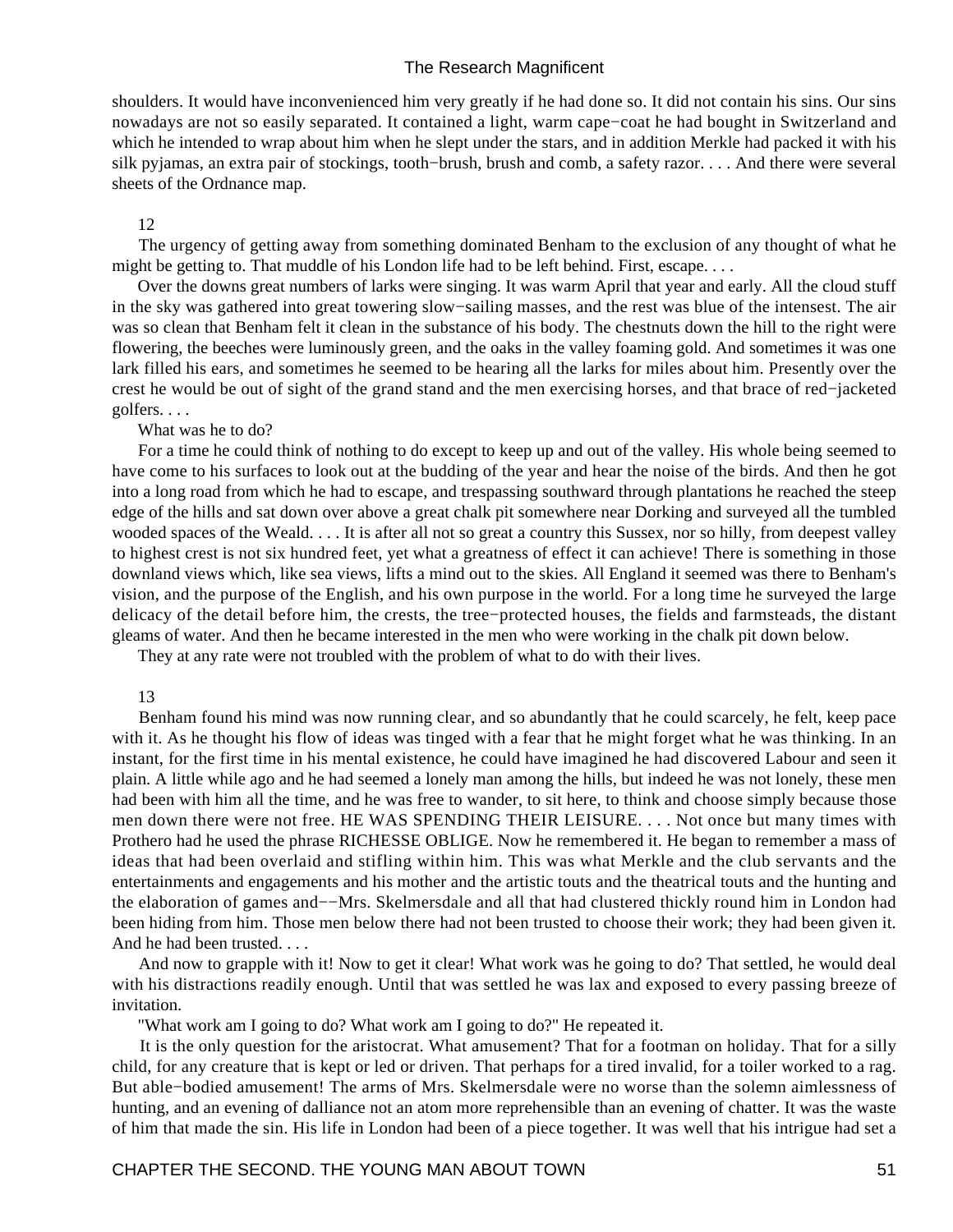light on it, put a point to it, given him this saving crisis of the nerves. That, indeed, is the chief superiority of idle love−making over other more prevalent forms of idleness and self−indulgence; it does at least bear its proper label. It is reprehensible. It brings your careless honour to the challenge of concealment and shabby evasions and lies. . . .

But in this pellucid air things took their proper proportions again.

And now what was he to do?

"Politics," he said aloud to the turf and the sky.

 Is there any other work for an aristocratic man? . . . Science? One could admit science in that larger sense that sweeps in History, or Philosophy. Beyond that whatever work there is is work for which men are paid. Art? Art is nothing aristocratic except when it is a means of scientific or philosophical expression. Art that does not argue nor demonstrate nor discover is merely the craftsman's impudence.

 He pulled up at this and reflected for a time with some distinguished instances in his mind. They were so distinguished, so dignified, they took their various arts with so admirable a gravity that the soul of this young man recoiled from the verdicts to which his reasoning drove him. "It's not for me to judge them," he decided, "except in relation to myself. For them there may be tremendous significances in Art. But if these do not appear to me, then so far as I am concerned they do not exist for me. They are not in my world. So far as they attempt to invade me and control my attitudes or my outlook, or to judge me in any way, there is no question of their impudence. Impudence is the word for it. My world is real. I want to be really aristocratic, really brave, really paying for the privilege of not being a driven worker. The things the artist makes are like the things my private dream−artist makes, relaxing, distracting. What can Art at its greatest be, pure Art that is, but a more splendid, more permanent, transmissible reverie! The very essence of what I am after is NOT to be an artist. . . ."

 After a large and serious movement through his mind he came back to Science, Philosophy or Politics as the sole three justifications for the usurpation of leisure.

 So far as devotion to science went, he knew he had no specific aptitude for any departmentalized subject, and equally he felt no natural call to philosophy. He was left with politics. . . .

 "Or else, why shouldn't I go down there and pick up a shovel and set to work? To make leisure for my betters. . . ."

 And now it was that he could take up the real trouble that more than anything else had been keeping him ineffective and the prey of every chance demand and temptation during the last ten months. He had not been able to get himself into politics, and the reason why he had not been able to do so was that he could not induce himself to fit in. Statecraft was a remote and faded thing in the political life of the time; politics was a choice of two sides in a game, and either side he found equally unattractive. Since he had come down from Cambridge the Tariff Reform people had gone far to capture the Conservative party. There was little chance of a candidature for him without an adhesion to that. And he could find nothing he could imagine himself working for in the declarations of the Tariff Reform people. He distrusted them, he disliked them. They took all the light and pride out of imperialism, they reduced it to a shabby conspiracy of the British and their colonies against foreign industrialism. They were violent for armaments and hostile to education. They could give him no assurance of any scheme of growth and unification, and no guarantees against the manifest dangers of economic disturbance and political corruption a tariff involves. Imperialism without noble imaginations, it seemed to him, was simply nationalism with megalomania. It was swaggering, it was greed, it was German; its enthusiasm was forced, its nobility a vulgar lie. No. And when he turned to the opposite party he found little that was more attractive. They were prepared, it seemed, if they came into office, to pull the legislature of the British Isles to pieces in obedience to the Irish demand for Home Rule, and they were totally unprepared with any scheme for doing this that had even a chance of success. In the twenty years that had elapsed since Gladstone's hasty and disastrous essay in political surgery they had studied nothing, learnt nothing, produced no ideas whatever in the matter. They had not had the time. They had just negotiated, like the mere politicians they were, for the Nationalist vote. They seemed to hope that by a marvel God would pacify Ulster. Lord Dunraven, Plunkett, were voices crying in the wilderness. The sides in the party game would as soon have heeded a poet. . . . But unless Benham was prepared to subscribe either to Home Rule or Tariff Reform there was no way whatever open to him into public life. He had had some decisive conversations. He had no illusions left upon that score. . . .

Here was the real barrier that had kept him inactive for ten months. Here was the problem he had to solve.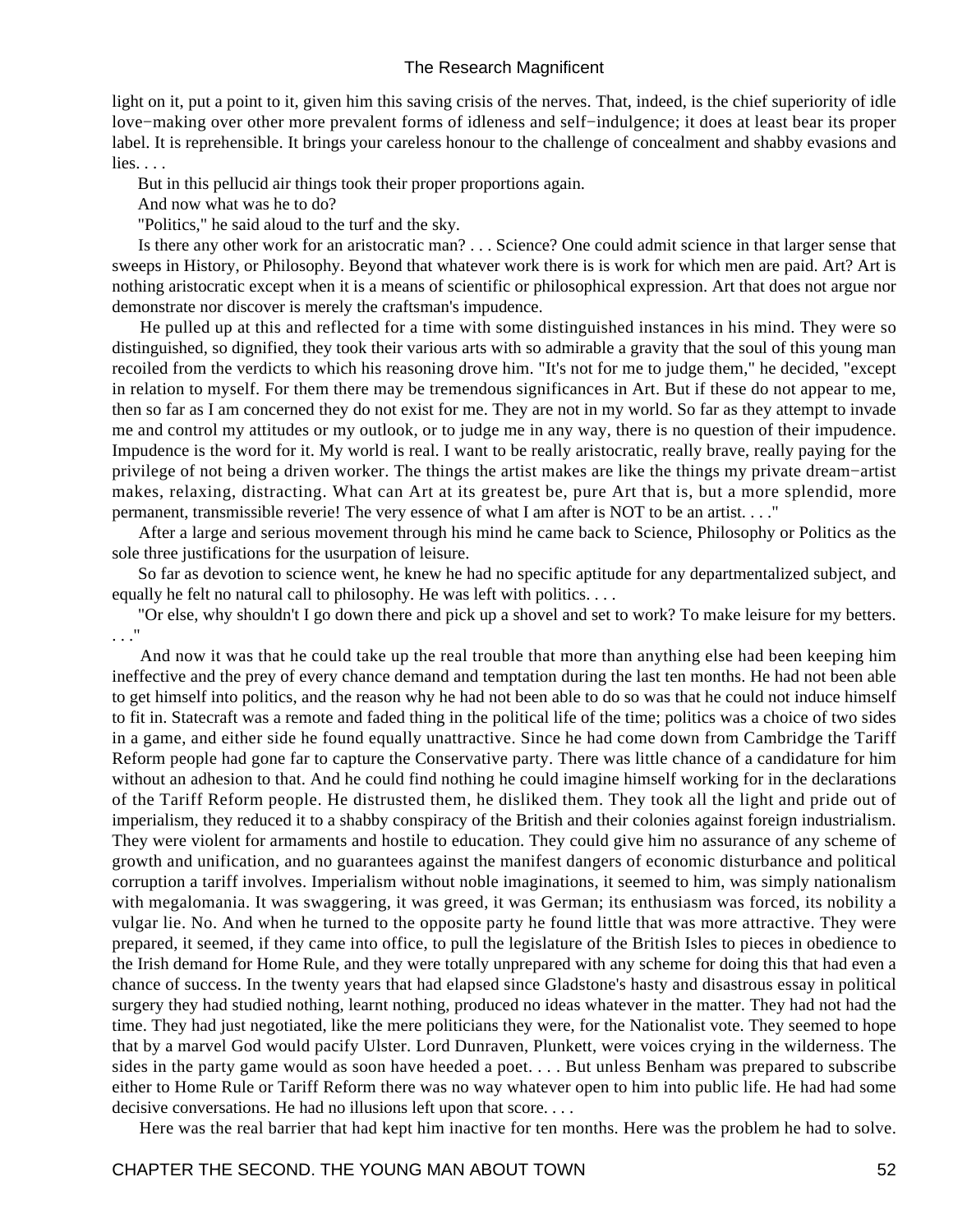This was how he had been left out of active things, a prey to distractions, excitements, idle temptations−−and Mrs. Skelmersdale.

 Running away to shoot big game or explore wildernesses was no remedy. That was just running away. Aristocrats do not run away. What of his debt to those men down there in the quarry? What of his debt to the unseen men in the mines away in the north? What of his debt to the stokers on the liners, and to the clerks in the city? He reiterated the cardinal article of his creed: The aristocrat is a privileged man in order that he may be a public and political man.

But how is one to be a political man when one is not in politics?

Benham frowned at the Weald. His ideas were running thin.

 He might hammer at politics from the outside. And then again how? He would make a list of all the things that he might do. For example he might write. He rested one hand on his knee and lifted one finger and regarded it. COULD he write? There were one or two men who ran papers and seemed to have a sort of independent influence. Strachey, for example, with his SPECTATOR; Maxse, with his NATIONAL REVIEW. But they were grown up, they had formed their ideas. He had to learn first.

He lifted a second finger. How to learn? For it was learning that he had to do.

 When one comes down from Oxford or Cambridge one falls into the mistake of thinking that learning is over and action must begin. But until one perceives clearly just where one stands action is impossible.

 How is one with no experience of affairs to get an experience of affairs when the door of affairs is closed to one by one's own convictions? Outside of affairs how can one escape being flimsy? How can one escape becoming merely an intellectual like those wordy Fabians, those writers, poseurs, and sham publicists whose wrangles he had attended? And, moreover, there is danger in the leisure of your intellectual. One cannot be always reading and thinking and discussing and inquiring. . . . WOULD IT NOT BE BETTER AFTER ALL TO MAKE A CONCESSION, SWALLOW HOME RULE OR TARIFF REFORM, AND SO AT LEAST GET HIS HANDS ON THINGS?

And then in a little while the party conflict would swallow him up?

 Still it would engage him, it would hold him. If, perhaps, he did not let it swallow him up. If he worked with an eye open for opportunities of self−assertion. . . .

The party game had not altogether swallowed "Mr. Arthur." . . .

But every one is not a Balfour. . . .

 He reflected profoundly. On his left knee his left hand rested with two fingers held up. By some rapid mental alchemy these fingers had now become Home Rule and Tariff Reform. His right hand which had hitherto taken no part in the controversy, had raised its index finger by imperceptible degrees. It had been raised almost subconsciously. And by still obscurer processes this finger had become Mrs. Skelmersdale. He recognized her sudden reappearance above the threshold of consciousness with mild surprise. He had almost forgotten her share in these problems. He had supposed her dismissed to an entirely subordinate position. . . .

 Then he perceived that the workmen in the chalk pit far below had knocked off and were engaged upon their midday meal. He understood why his mind was no longer moving forward with any alacrity.

Food?

 The question where he should eat arose abruptly and dismissed all other problems from his mind. He unfolded a map.Here must be the chalk pit, here was Dorking. That village was Brockham Green. Should he go down to Dorking or this way over Box Hill to the little inn at Burford Bridge. He would try the latter.

14

 The April sunset found our young man talking to himself for greater emphasis, and wandering along a turfy cart−track through a wilderness mysteriously planted with great bushes of rhododendra on the Downs above Shere. He had eaten a belated lunch at Burford Bridge, he had got some tea at a little inn near a church with a splendid yew tree, and for the rest of the time he had wandered and thought. He had travelled perhaps a dozen or fifteen miles, and a good way from his first meditations above the Dorking chalk pit.

 He had recovered long ago from that remarkable conception of an active if dishonest political career as a means of escaping Mrs. Skelmersdale and all that Mrs. Skelmersdale symbolized. That would be just louting from one bad thing to another. He had to settle Mrs. Skelmersdale clean and right, and he had to do as exquisitely right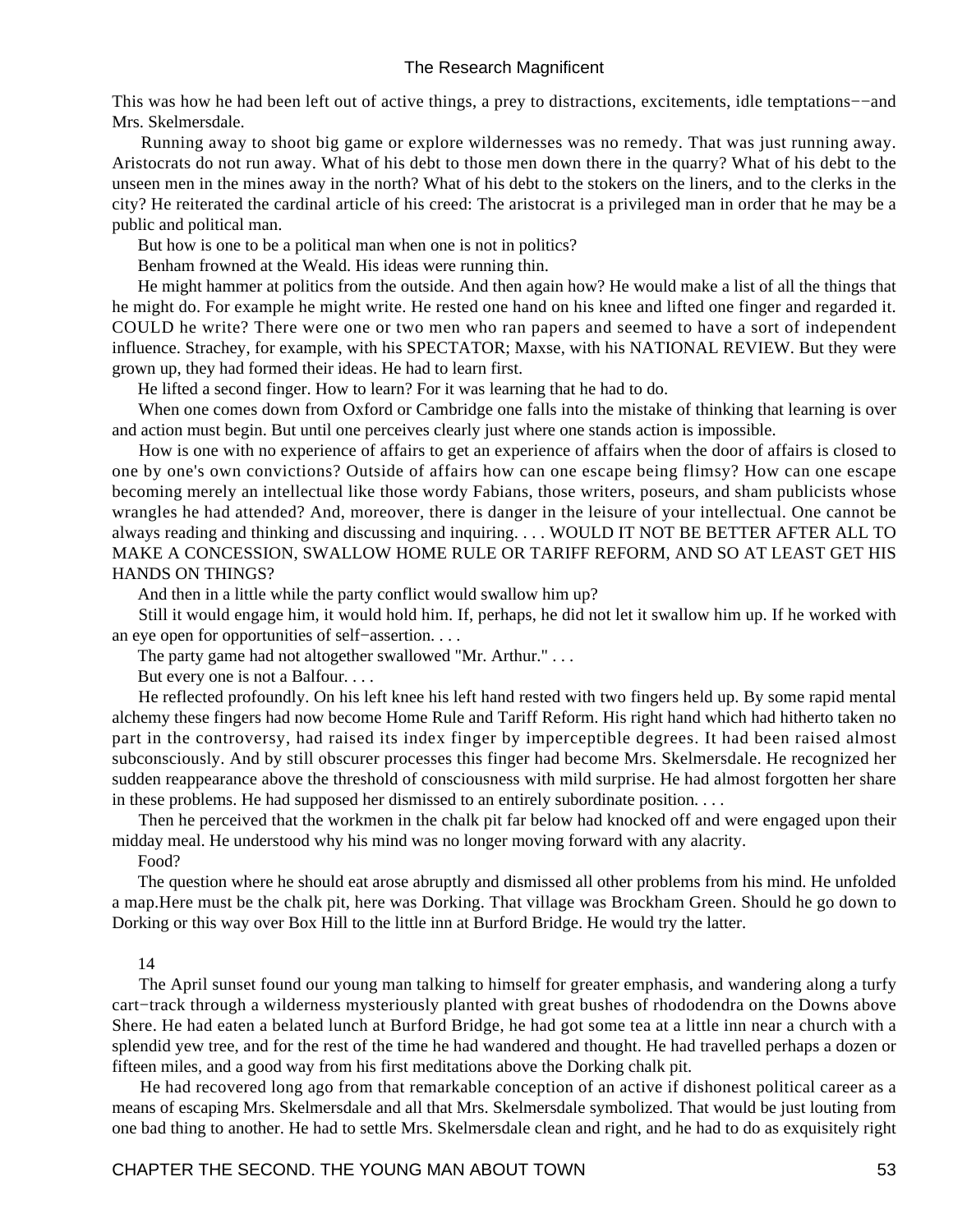in politics as he could devise. If the public life of the country had got itself into a stupid antagonism of two undesirable things, the only course for a sane man of honour was to stand out from the parties and try and get them back to sound issues again. There must be endless people of a mind with himself in this matter. And even if there were not, if he was the only man in the world, he still had to follow his lights and do the right. And his business was to find out the right. . . .

 He came back from these imaginative excursions into contemporary politics with one idea confirmed in his mind, an idea that had been indeed already in his mind during his Cambridge days. This was the idea of working out for himself, thoroughly and completely, a political scheme, a theory of his work and duty in the world, a plan of the world's future that should give a rule for his life. The Research Magnificent was emerging. It was an alarmingly vast proposal, but he could see no alternative but submission, a plebeian's submission to the currents of life about him.

 Little pictures began to flit before his imagination of the way in which he might build up this tremendous inquiry. He would begin by hunting up people, everybody who seemed to have ideas and promise ideas he would get at. He would travel far−−and exhaustively. He would, so soon as the ideas seemed to indicate it, hunt out facts. He would learn how the world was governed. He would learn how it did its thinking. He would live sparingly. ("Not TOO sparingly,'' something interpolated.) He would work ten or twelve hours a day. Such a course of investigation must pass almost of its own accord into action and realization. He need not trouble now how it would bring him into politics. Inevitably somewhere it would bring him into politics. And he would travel. Almost at once he would travel. It is the manifest duty of every young aristocrat to travel. Here he was, ruling India. At any rate, passively, through the mere fact of being English, he was ruling India. And he knew nothing of India. He knew nothing indeed of Asia. So soon as he returned to London his preparations for this travel must begin, he must plot out the men to whom he would go, and so contrive that also he would go round the world. Perhaps he would get Lionel Maxim to go with him. Or if Maxim could not come, then possibly Prothero. Some one surely could be found, some one thinking and talking of statecraft and the larger idea of life. All the world is not swallowed up in every day. . . .

#### 15

 His mind shifted very suddenly from these large proposals to an entirely different theme. These mental landslips are not unusual when men are thinking hard and wandering. He found himself holding a trial upon himself for Presumptuousness, for setting himself up against the wisdom of the ages, and the decisions of all the established men in the world, for being in short a Presumptuous Sort of Ass. He was judge and jury and prosecutor, but rather inexplicably the defence was conducted in an irregular and undignified way by some inferior stratum of his being.

 At first the defence contented itself with arguments that did at least aim to rebut the indictment. The decisions of all the established men in the world were notoriously in conflict. However great was the gross wisdom of the ages the net wisdom was remarkably small. Was it after all so very immodest to believe that the Liberals were right in what they said about Tariff Reform, and the Tories right in their criticism of Home Rule?

 And then suddenly the defence threw aside its mask and insisted that Benham had to take this presumptuous line because there was no other tolerable line possible for him.

"Better die with the Excelsior chap up the mountains," the defence interjected.

Than what?

 Consider the quality Benham had already betrayed. He was manifestly incapable of a decent modest mediocre existence. Already he had ceased to be−−if one may use so fine a word for genteel abstinence−− virtuous. He didn't ride well, he hadn't good hands, and he hadn't good hands for life. He must go hard and harsh, high or low. He was a man who needed BITE in his life. He was exceptionally capable of boredom. He had been bored by London. Social occasions irritated him, several times he had come near to gross incivilities, art annoyed him, sport was an effort, wholesome perhaps, but unattractive, music he loved, but it excited him. The defendant broke the sunset calm by uttering amazing and improper phrases.

"I can't smug about in a state of falsified righteousness like these Crampton chaps.

 "I shall roll in women. I shall rollick in women. If, that is, I stay in London with nothing more to do than I have had this year past.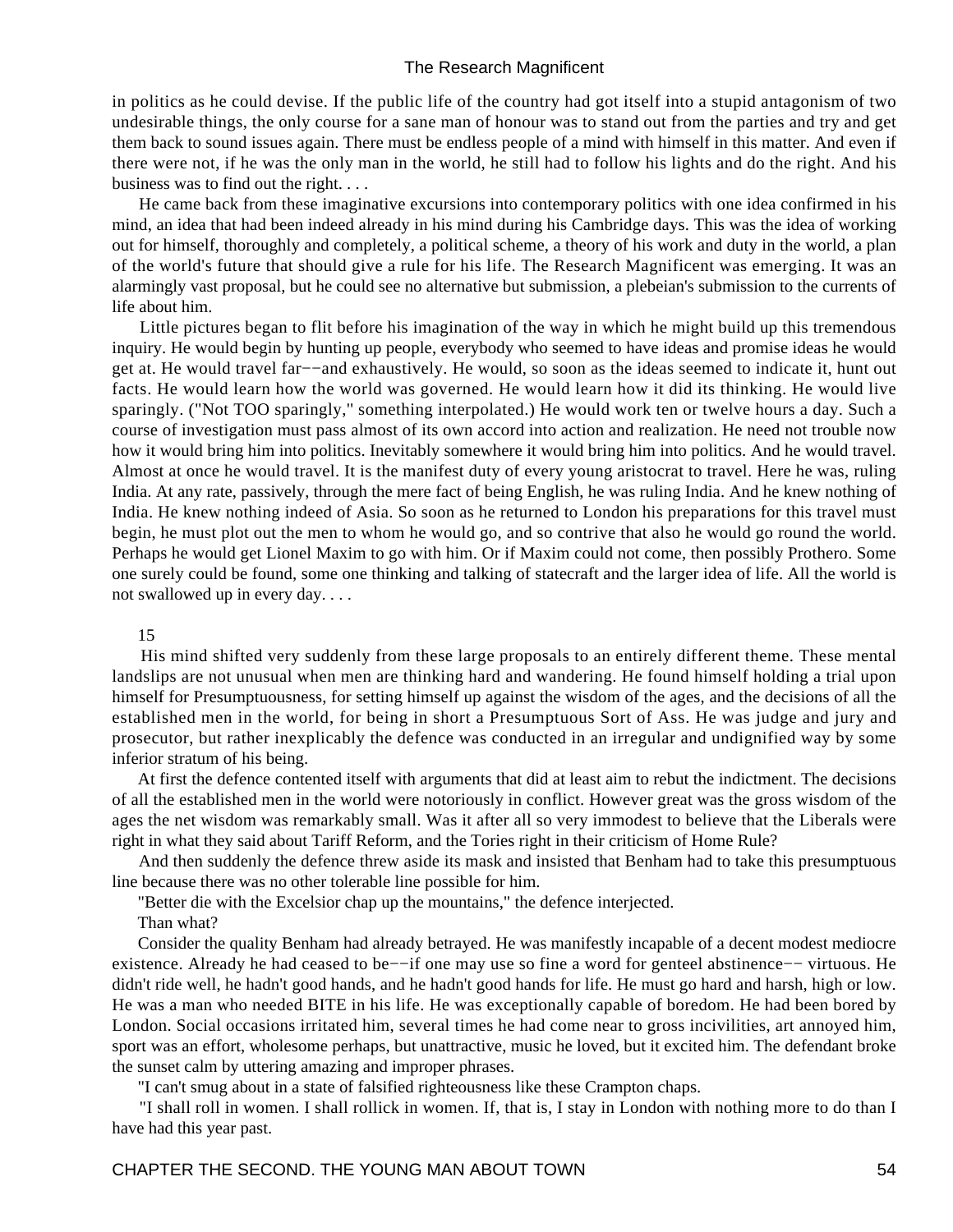"I've been sliding fast to it. . . . "NO! I'M DAMNED IF I DO! . . .

16

 For some time he had been bothered by a sense of something, something else, awaiting his attention. Now it came swimming up into his consciousness. He had forgotten. He was, of course, going to sleep out under the stars.

 He had settled that overnight, that was why he had this cloak in his rucksack, but he had settled none of the details. Now he must find some place where he could lie down. Here, perhaps, in this strange forgotten wilderness of rhododendra.

 He turned off from the track and wandered among the bushes. One might lie down anywhere here. But not yet; it was as yet barely twilight. He consulted his watch. HALF−PAST SEVEN.

Nearly dinner−time. . . .

 No doubt Christian during the earlier stages of his pilgrimage noticed the recurrence of the old familiar hours of his life of emptiness and vanity. Or rather of vanity−−simply. Why drag in the thought of emptiness just at this point? . . .

It was very early to go to bed.

 He might perhaps sit and think for a time. Here for example was a mossy bank, a seat, and presently a bed. So far there were only three stars visible but more would come. He dropped into a reclining attitude. DAMP!

When one thinks of sleeping out under the stars one is apt to forget the dew.

 He spread his Swiss cloak out on the soft thick carpeting of herbs and moss, and arranged his knapsack as a pillow. Here he would lie and recapitulate the thoughts of the day. (That squealing might be a young fox.) At the club at present men would be sitting about holding themselves back from dinner. Excellent the clear soup always was at the club! Then perhaps a Chateaubriand. That—–what was that? Soft and large and quite near and noiseless. An owl!

 The damp feeling was coming through his cloak. And this April night air had a knife edge. Early ice coming down the Atlantic perhaps. It was wonderful to be here on the top of the round world and feel the icebergs away there. Or did this wind come from Russia? He wasn't quite clear just how he was oriented, he had turned about so much. Which was east? Anyhow it was an extremely cold wind.

What had he been thinking? Suppose after all that ending with Mrs. Skelmersdale was simply a beginning. So far he had never looked sex in the face. . . .

He sat up and sneezed violently.

 It would be ridiculous to start out seeking the clue to one's life and be driven home by rheumatic fever. One should not therefore incur the risk of rheumatic fever.

Something squealed in the bushes.

 It was impossible to collect one's thoughts in this place. He stood up. The night was going to be bitterly cold, savagely, cruelly cold. . . .

 No. There was no thinking to be done here, no thinking at all. He would go on along the track and presently he would strike a road and so come to an inn. One can solve no problems when one is engaged in a struggle with the elements. The thing to do now was to find that track again. . . .

 It took Benham two hours of stumbling and walking, with a little fence climbing and some barbed wire thrown in, before he got down into Shere to the shelter of a friendly little inn. And then he negotiated a satisfying meal, with beef−steak as its central fact, and stipulated for a fire in his bedroom.

 The landlord was a pleasant−faced man; he attended to Benham himself and displayed a fine sense of comfort. He could produce wine, a half−bottle of Australian hock, Big Tree brand No. 8, a virile wine, he thought of sardines to precede the meal, he provided a substantial Welsh rarebit by way of a savoury, he did not mind in the least that it was nearly ten o'clock. He ended by suggesting coffee. "And a liqueur?"

Benham had some Benedictine!

One could not slight such sympathetic helpfulness. The Benedictine was genuine. And then came the coffee.

The cup of coffee was generously conceived and honestly made.

A night of clear melancholy ensued. . . .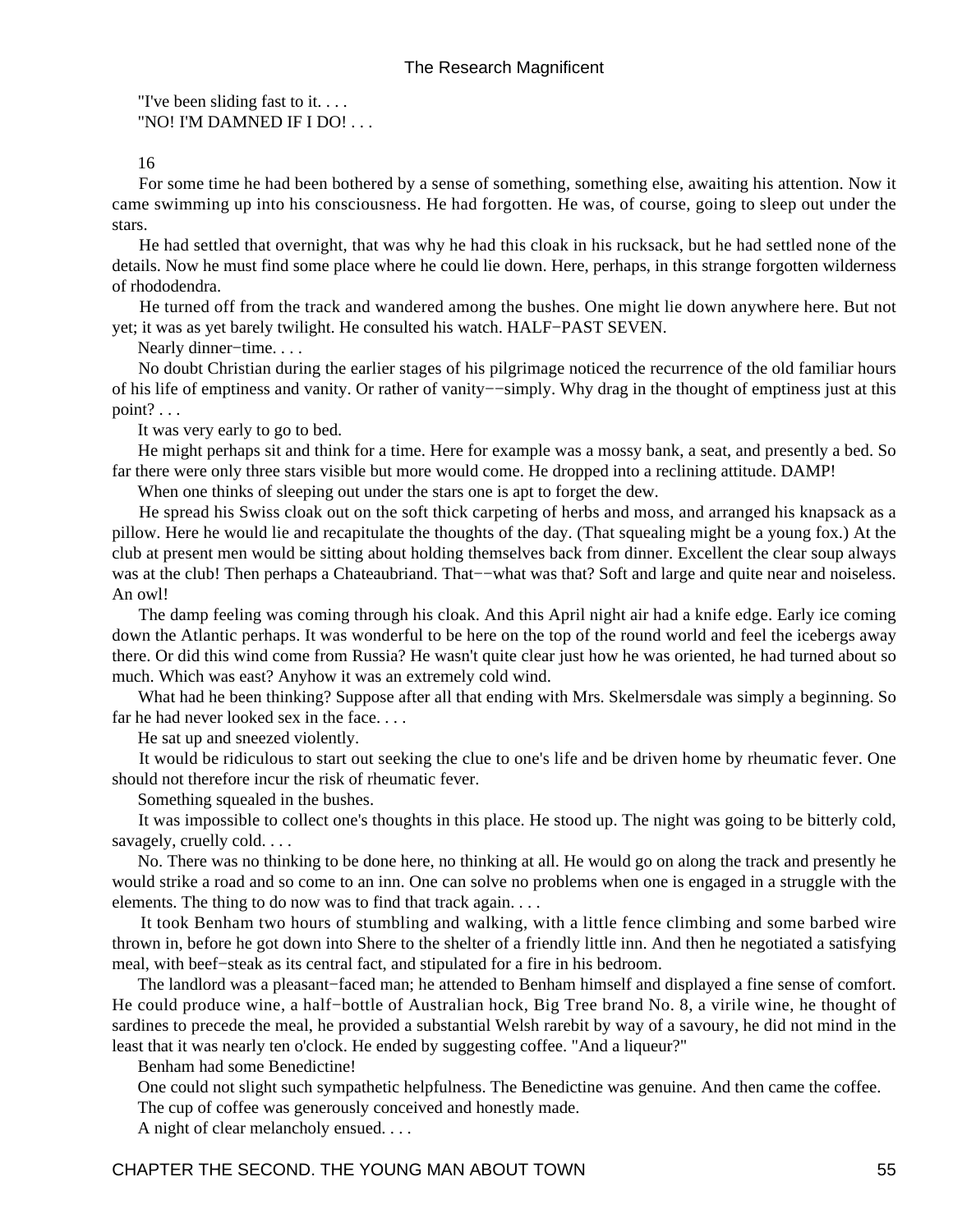#### 17

 Hitherto Benham had not faced in any detail the problem of how to break with Mrs. Skelmersdale. Now he faced it pessimistically. She would, he knew, be difficult to break with. (He ought never to have gone there to lunch.) There would be something ridiculous in breaking off. In all sorts of ways she might resist. And face to face with her he might find himself a man divided against himself. That opened preposterous possibilities. On the other hand it was out of the question to do the business by letter. A letter hits too hard; it lies too heavy on the wound it has made. And in money matters he could be generous. He must be generous. At least financial worries need not complicate her distresses of desertion. But to suggest such generosities on paper, in cold ink, would be outrageous. And, in brief−−he ought not to have gone there to lunch. After that he began composing letters at a great rate. Delicate−−explanatory. Was it on the whole best to be explanatory? . . .

It was going to be a tremendous job, this breaking with her. And it had begun so easily....

 There was, he remembered with amazing vividness, a little hollow he had found under her ear, and how when he kissed her there it always made her forget her worries and ethical problems for a time and turn to him. . . .

"No," he said grimly, "it must end," and rolled over and stared at the black. . . .

 Like an insidious pedlar, that old rascal whom young literary gentlemen call the Great God Pan, began to spread his wares in the young man's memory. . . .

 After long and feverish wanderings of the mind, and some talking to himself and walking about the room, he did at last get a little away from Mrs. Skelmersdale.

 He perceived that when he came to tell his mother about this journey around the world there would be great difficulties. She would object very strongly, and if that did not do then she would become extremely abusive, compare him to his father, cry bitterly, and banish him suddenly and heartbrokenly from her presence for ever. She had done that twice already−−once about going to the opera instead of listening to a lecture on Indian ethnology and once about a week−end in Kent. . . . He hated hurting his mother, and he was beginning to know now how easily she was hurt. It is an abominable thing to hurt one's mother−−whether one has a justification or whether one hasn't.

 Recoiling from this, he was at once resumed by Mrs. Skelmersdale. Who had in fact an effect of really never having been out of the room. But now he became penitent about her. His penitence expanded until it was on a nightmare scale. At last it blotted out the heavens. He felt like one of those unfortunate victims of religious mania who are convinced they have committed the Sin against the Holy Ghost. (Why had he gone there to lunch? That was the key to it. WHY had he gone there to lunch?) . . . He began to have remorse for everything, for everything he had ever done, for everything he he give in to sex. It's the same thing really. The misleading of instinct."

This set the key of his thought throughout the afternoon−−until Amanda happened to him.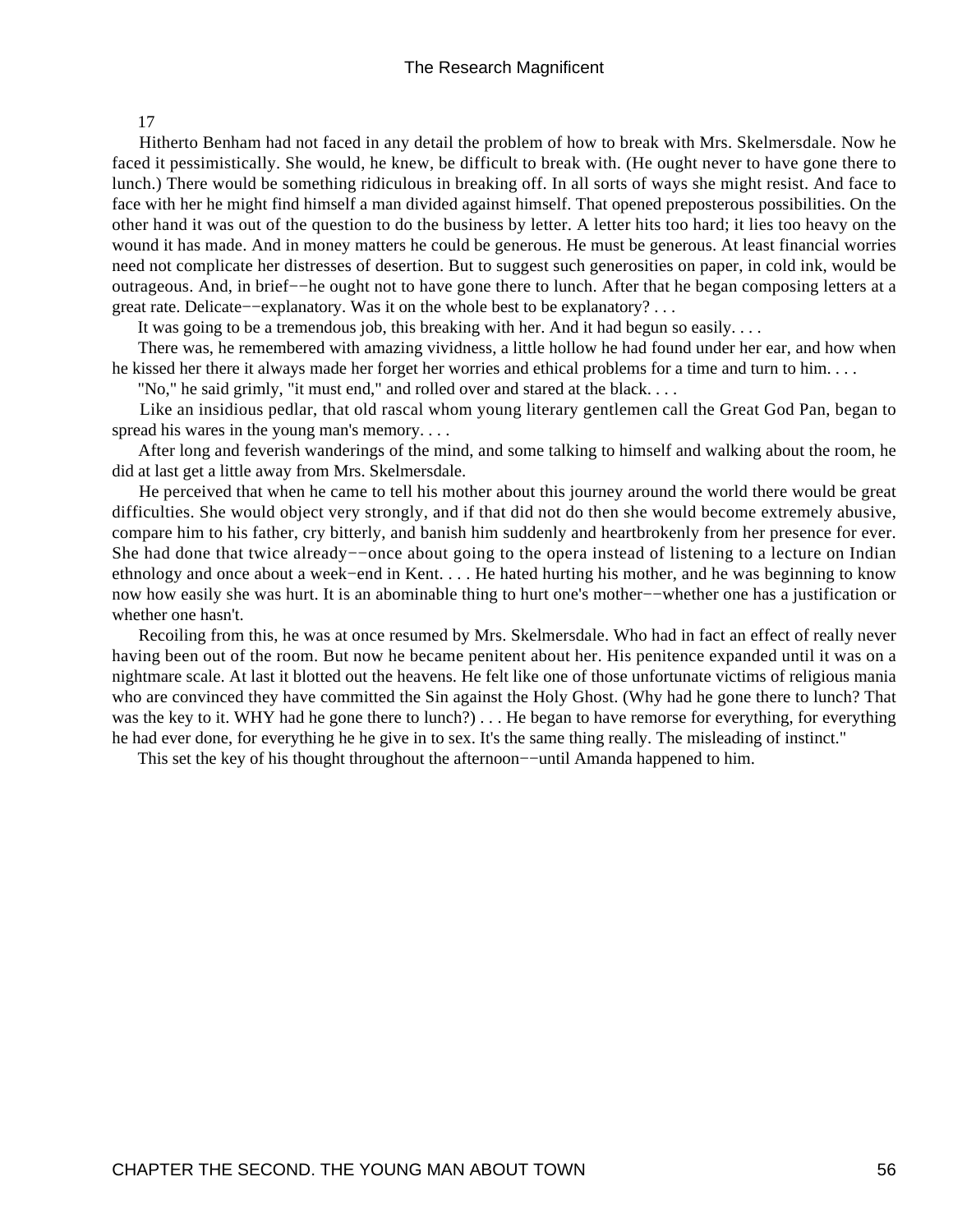# **CHAPTER THE THIRD. AMANDA**

#### 1

Amanda happened to Benham very suddenly.

 From Haslemere he had gone on to further heaths and gorse beyond Liphook, and thence he had wandered into a pretty district beset with Hartings. He had foh socialistic art as bookbinding. They were clearly 'advanced' people. And Amanda was tremendously important to them, she was their light, their pride, their most living thing. They focussed on her. When he talked to them all in general he talked to her in particular. He felt that some introduction of himself was due to these welcoming people. He tried to give it mixed with an itinerary and a sketch of his experiences. He praised the heather country and Harting Coombe and the Hartings. He told them that London had suddenly become intolerable−−"In the spring sunshine."

"You live in London?" said Mrs. Wilder.

 Yes. ad ever not done, for everything in the world. In a moment of lucidity he even had remorse for drinking that stout honest cup of black coffee. . . .

And so on and so on and so on....

 When daylight came it found Benham still wide awake. Things crept mournfully out of the darkness into a reproachful clearness. The sound of birds that had been so delightful on the yesterday was now no longer agreeable. The thrushes, he thought, repeated themselves a great deal.

 He fell asleep as it seemed only a few minutes before the landlord, accompanied by a great smell of frying bacon, came to call him.

#### 18

 The second day opened rather dully for Benham. There was not an idea left in his head about anything in the world. It was-–SOLID. He walked through Bramley and Godalming and Witley and so came out upon the purple waste of Hindhead. He strayed away from the road and found a sunny place of turf amidst the heather and lay down and slept for an hour or so. He arose refreshed. He got some food at the Huts Inn on the Hindhead crest and went on across sunlit heathery wildernesses variegated by patches of spruce and fir and silver birch. And then suddenly his mental inanition was at an end and his thoughts were wide and brave again. He was astonished that for a moment he could have forgotten that he was vowed to the splendid life.

"Continence by preoccupation;" he tried the phrase. . . .

 "A man must not give in to fear; neither must hund himself upon a sandy ridge looking very beautifully into a sudden steep valley that he learnt was Harting Coombe; he had been through a West Harting and a South Harting and read finger−posts pointing to others of the clan; and in the evening, at the foot of a steep hill where two roads met, he sat down to consider whether he should go back and spend the night in one of the two kindly−looking inns of the latter place or push on over the South Downs towards the unknown luck of Singleton or Chichester. As he sat down two big retrievers, black and brown, came headlong down the road. The black carried a stick, the brown disputed and pursued. As they came abreast of him the foremost a little relaxed his hold, the pursuer grabbed at it, and in an instant the rivalry had flared to rage and a first−class dogfight was in progress.

 Benham detested dog−fights. He stood up, pale and distressed. "Lie down!" he cried. "Shut up, you brutes!" and was at a loss for further action.

 Then it was Amanda leapt into his world, a light, tall figure of a girl, fluttering a short petticoat. Hatless she was, brown, flushed, and her dark hair tossing loose, and in a moment she had the snarling furious dogs apart, each gripped firmly by its collar. Then with a wriggle black was loose and had closed again. Inspired by the best traditions of chivalry Benham came to her assistance. He was not expert with dogs. He grasped the black dog under its ear. He was bitten in the wrist, rather in excitement than malice, and with a certain excess of zeal he was strangling the brute before you could count ten.

 Amanda seized the fallen stick and whacked the dog she held, reasonably but effectively until its yelps satisfied her. "There!" she said pitching her victim from her, and stood erect again. She surveyed the proceedings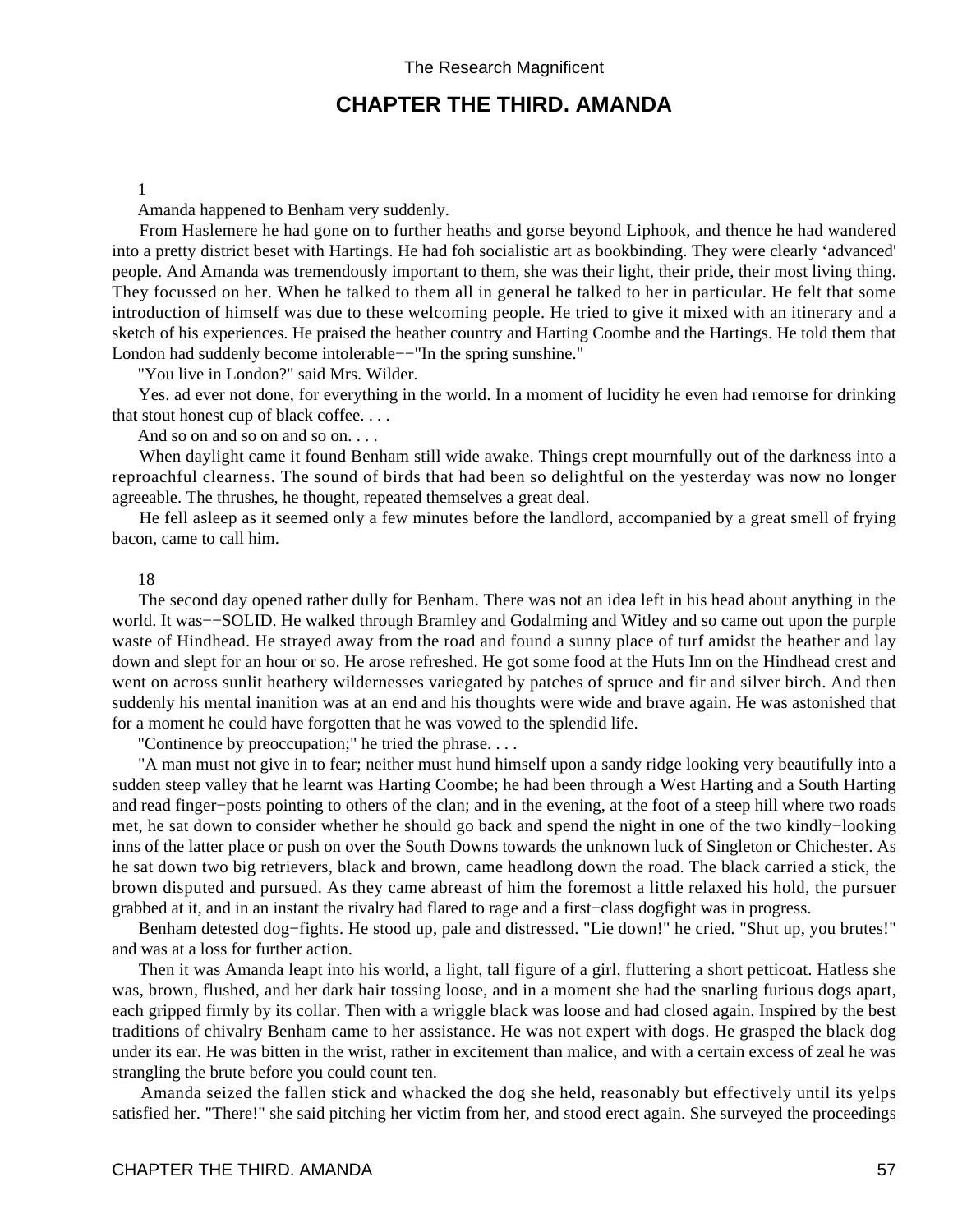of her helper for the first time.

"You needn't," she said, "choke Sultan anymore."

"Ugh!" she said, as though that was enough for Sultan. And peace was restored.

"I'm obliged to you. But−− . . . I say! He didn't bite you, did he? Oh, SULTAN!"

 Sultan tried to express his disgust at the affair. Rotten business. When a fellow is fighting one can't be meticulous. And if people come interfering. Still−−SORRY! So Sultan by his code of eye and tail.

"May I see? . . . Something ought to be done to this. . . ."

She took his wrist in her hand, and her cheek and eyelashes came within a foot of his face.

Some observant element in his composition guessed, and guessed quite accurately, that she was nineteen. . . .

2

 She had an eyebrow like a quick stroke of a camel's−hair brush, she had a glowing face, half childish imp, half woman, she had honest hazel eyes, a voice all music, a manifest decision of character. And he must have this bite seen to at once. She lived not five minutes away. He must come with her.

 She had an aunt who behaved like a mother and a mother who behaved like a genteel visitor, and they both agreed with Amanda that although Mr. Walter Long and his dreadful muzzles and everything did seem to have stamped out rabies, yet you couldn't be too careful with a dog bite. A dog bite might be injurious in all sorts of ways−−particularly Sultan's bite. He was, they had to confess, a dog without refinement, a coarse−minded omnivorous dog. Both the elder ladies insisted upon regarding Benham's wound as clear evidence of some gallant rescue of Aman And he had wanted to think things out. In London one could do no thinking−−

"Here we do nothing else," said Amanda.

"Except dog−fights," said the elder cousin.

 "I thought I would just wander and think and sleep in the open air. Have you ever tried to sleep in the open air?"

 "In the summer we all do," said the younger cousin. "Amanda makes us. We go out on to the little lawn at the back."

 "You see Amanda has some friends at Limpsfield. And there they all go ouda from imminent danger−− "she's always so RECKLESS with those dogs," as though Amanda was not manifestly capable of taking care of herself; and when he had been Listerined and bandaged, they would have it that he should join them at their supper−dinner, which was already prepared and waiting. They treated him as if he were still an undergraduate, they took his arrangements in hand as though he was a favourite nephew. He must stay in Harting that night. Both the Ship and the Coach and Horses were excellent inns, and over the Downs there would be nothing for miles and miles. . . .

 The house was a little long house with a verandah and a garden in front of it with flint−edged paths; the room in which they sat and ate was long and low and equipped with pieces of misfitting good furniture, an accidental−looking gilt tarnished mirror, and a sprinkling of old and middle−aged books. Some one had lit a fire, which cracked and spurted about cheerfully in a motherly fireplace, and a lamp and some candles got lit. Mrs. Wilder, Amanda's aunt, a comfortable dark broad−browed woman, directed things, and sat at the end of the table and placed Benham on her right hand between herself and Amanda. Amanda's mother remained undeveloped, a watchful little woman with at least an eyebrow like her daughter's. Her name, it seemed, was Morris. No servant appeared, but two cousins of a vague dark picturesqueness and with a stamp of thirty upon them, the first young women Benham had ever seen dressed in djibbahs, sat at the table or moved about and attended to the simple needs of the service. The reconciled dogs were in the room and shifted inquiring noses from one human being to another.

 Amanda's people were so easy and intelligent and friendly, and Benham after his thirty hours of silence so freshly ready for human association, that in a very little while he could have imagined he had known and trusted this household for years. He had never met such people before, and yet there was something about them that seemed familiar–−and then it occurred to him that something of their easy−going freedom was to be found in Russian novels. A photographic enlargement of somebody with a vegetarian expression of face and a special kind of slouch hat gave the atmosphere a flavour of Socialism, and a press and tools and stamps and pigments on an oak table in the corner suggested some suct and camp and sleep in the woods."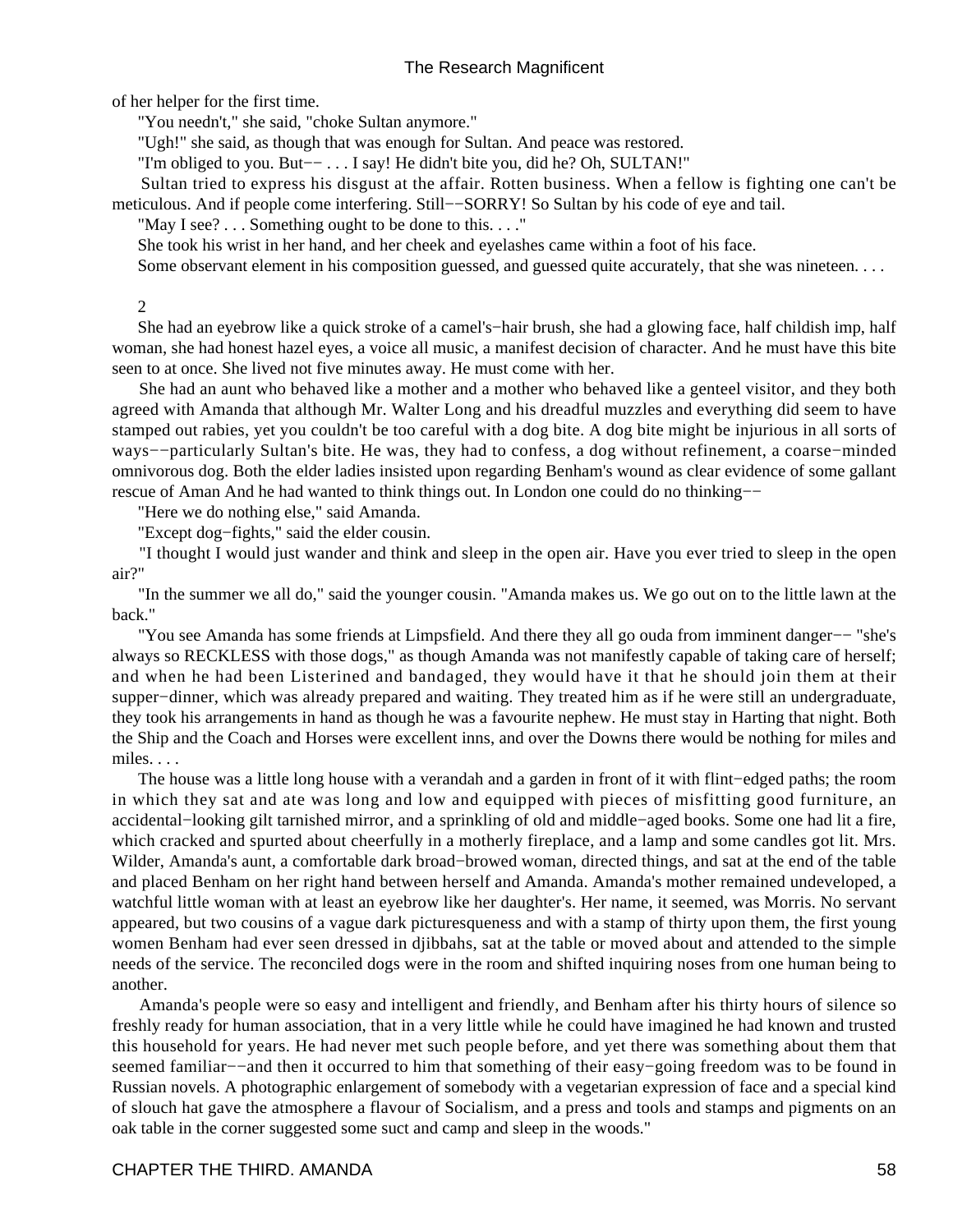"Of course," reflected Mrs. Wilder, "in April it must be different."

 "It IS different," said Benham with feeling; "the night comes five hours too soon. And it comes wet." He described his experiences and his flight to Shere and the kindly landlord and the cup of coffee. "And after that I thought with a vengeance."

"Do you write things?" asked Amanda abruptly, and it seemed to him with a note of hope.

"No. No, it was just a private puzzle. It was something I couldn't get straight."

"And you have got it straight?" asked Amanda.

"I think so."

"You were making up your mind about something?"

"Amanda DEAR!" cried her mother.

"Oh! I don't mind telling you," said Benham.

 They seemed such unusual people that he was moved to unusual confidences. They had that effect one gets at times with strangers freshly met as though they were not really in the world. And there was something about Amanda that made him want to explain himself to her completely.

"What I wanted to think about was what I should do with my life."

"Haven't you any WORK−−?" asked the elder cousin.

"None that I'm obliged to do."

 "That's where a man has the advantage," said Amanda with the tone of profound reflection. "You can choose. And what are you going to do with your life?"

"Amanda," her mother protested, "really you mustn't!"

"I'm going round the world to think about it," Benham told her.

"I'd give my soul to travel," said Amanda.

She addressed her remark to the salad in front of her.

"But have you no ties?" asked Mrs. Wilder.

 "None that hold me," said Benham. "I'm one of those unfortunates who needn't do anything at all. I'm independent. You see my riddles. East and west and north and south, it's all my way for the taking. There's not an indication."

 "If I were you," said Amanda, and reflected. Then she half turned herself to him. "I should go first to India," she said, "and I should shoot, one, two, three, yes, three tigers. And then I would see Farukhabad Sikri−−I was reading in a book about it yesterday−− where the jungle grows in the palaces; and then I would go right up the Himalayas, and then, then I would have a walking tour in Japan, and then I would sail in a sailing ship down to Borneo and Java and set myself up as a Ranee−− . . . And then I would think what I would do next."

"All alone, Amanda?" asked Mrs. Wilder.

"Only when I shoot tigers. You and mother should certainly come to Japan."

"But Mr. Benham perhaps doesn't intend to shoot tigers, Amanda?" said Amanda's mother.

 "Not at once. My way will be a little different. I think I shall go first through Germany. And then down to Constantinople. And then I've some idea of getting across Asia Minor and Persia to India. That would take some time. One must ride."

 "Asia Minor ought to be fun," said Amanda. "But I should prefer India because of the tigers. It would be so jolly to begin with the tigers right away."

 "It is the towns and governments and peoples I want to see rather than tigers," said Benham. "Tigers if they are in the programme. But I want to find out about−−other things."

 "Don't you think there's something to be found out at home?" said the elder cousin, blushing very brightly and speaking with the effort of one who speaks for conscience' sake.

"Betty's a Socialist," Amanda said to Benham with a suspicion of apology.

"Well, we're all rather that," Mrs. Wilder protested.

 "If you are free, if you are independent, then don't you owe something to the workers?" Betty went on, getting graver and redder with each word.

"It's just because of that," said Benham, "that I am going round the world."

3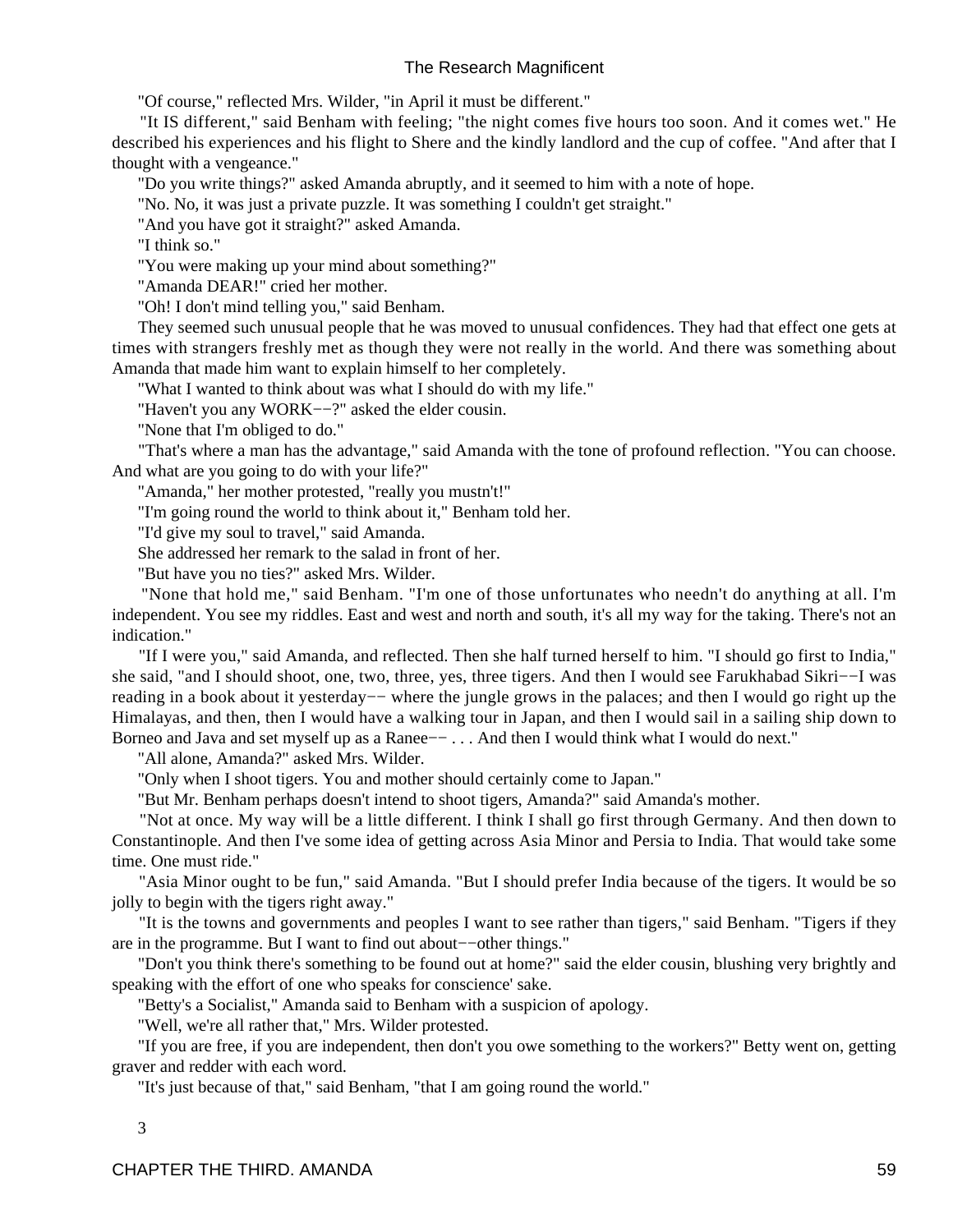He was as free with these odd people as if he had been talking to Prothero. They were–−alert. And he had been alone and silent and full of thinking for two clear days. He tried to explain why he found Socialism at once obvious and inadequate. . . .

 Presently the supper things got themselves put away and the talk moved into a smaller room with several armchairs and a fire. Mrs. Wilder and the cousins and Amanda each smoked a cigarette as if it were symbolical, and they were joined by a grave grey−bearded man with a hyphenated name and slightly Socratic manner, dressed in a very blue linen shirt and collar, a very woolly mustard−coloured suit and loose tie, and manifestly devoted to one of those branches of exemplary domestic decoration that grow upon Socialist soil in England. He joined Betty in the opinion that the duty of a free and wealthy young man was to remain in England and give himself to democratic Socialism and the abolition of "profiteering." "Consider that chair," he said. But Benham had little feeling for the craftsmanship of chairs.

 Under cross−examination Mr. Rathbone−Sanders became entangled and prophetic. It was evident he had never thought out his "democratic," he had rested in some vague tangle of idealism from which Benham now set himself with the zeal of a specialist to rout him. Such an argument sprang up as one meets with rarely beyond the happy undergraduate's range. Everybody lived in the discussion, even Amanda's mother listened visibly. Betty said she herself was certainly democratic and Mrs. Wilder had always thought herself to be so, and outside the circle round the fire Amanda hovered impatiently, not quite sure of her side as yet, but eager to come down with emphasis at the first flash of intimation.

She came down vehemently on Benham's.

 And being a very clear−cutting personality with an instinct for the material rendering of things, she also came and sat beside him on by the lamp and read the REPUBLIC very intently and very thoughtfully, occasionally turning over a page.

#### 5

 When Benham got back to London he experienced an unwonted desire to perform his social obligations to the utmost.

 So soon as he had had some dinner at his club he wrote his South Harting friends a most agreeable letter of thanks for their kindness to him. In a little while he hoped he should see them again. His mother, too, was most desirous to meet them. . . . That done, he went on to his flat and to various aspects of life for which he was quite unprepared.

 But here we may note that Amanda answered him. Her reply came some four days later. It was written in a square schoolgirl hand, it covered three sheets of notepaper, and it was a very intelligent essay upon the REPUBLIC of Plato. "Of course," she wrote, "the Guardians are inhumanthe little square−cornered sofa.

 "Of course, Mr. Rathbone−Sanders," she said, "of course the world must belong to the people who dare. Of course people aren't all alike, and dull people, as Mr. Benham says, and spiteful people, and narrow people have no right to any voice at all in things. . . .

#### 4

 In saying this she did but echo Benham's very words, and all she said and did that evening was in quick response to Benham's earnest expression of his views. She found Benham a delightful novelty. She liked to argue because there was no other talk so lively, and she had perhaps a lurking intellectual grudge against Mr. Rathbone− Sanders that made her welcome an ally. Everything from her that night that even verges upon the notable has been told, and yet it sufficed, together with something in the clear, long line of her limbs, in her voice, in her general physical quality, to convince Benham that she was the freest, finest, bravest spirit that he had ever encountered.

 In the papers he left behind him was to be found his perplexed endeavours to explain this mental leap, that after all his efforts still remained unexplained. He had been vividly impressed by the decision and courage of her treatment of the dogs; it was just the sort of thing he could not do. And there was a certain contagiousness in the petting admiration with which her family treated her. But she was young and healthy and so was he, and in a second mystery lies the key of the first. He had fallen in love with her, and that being so whatever he needed that instantly she was. He needed a companion, clean and brave and understanding. . . .

In his bed in the Ship that night he thought of nothing but her before he went to sleep, and when next morning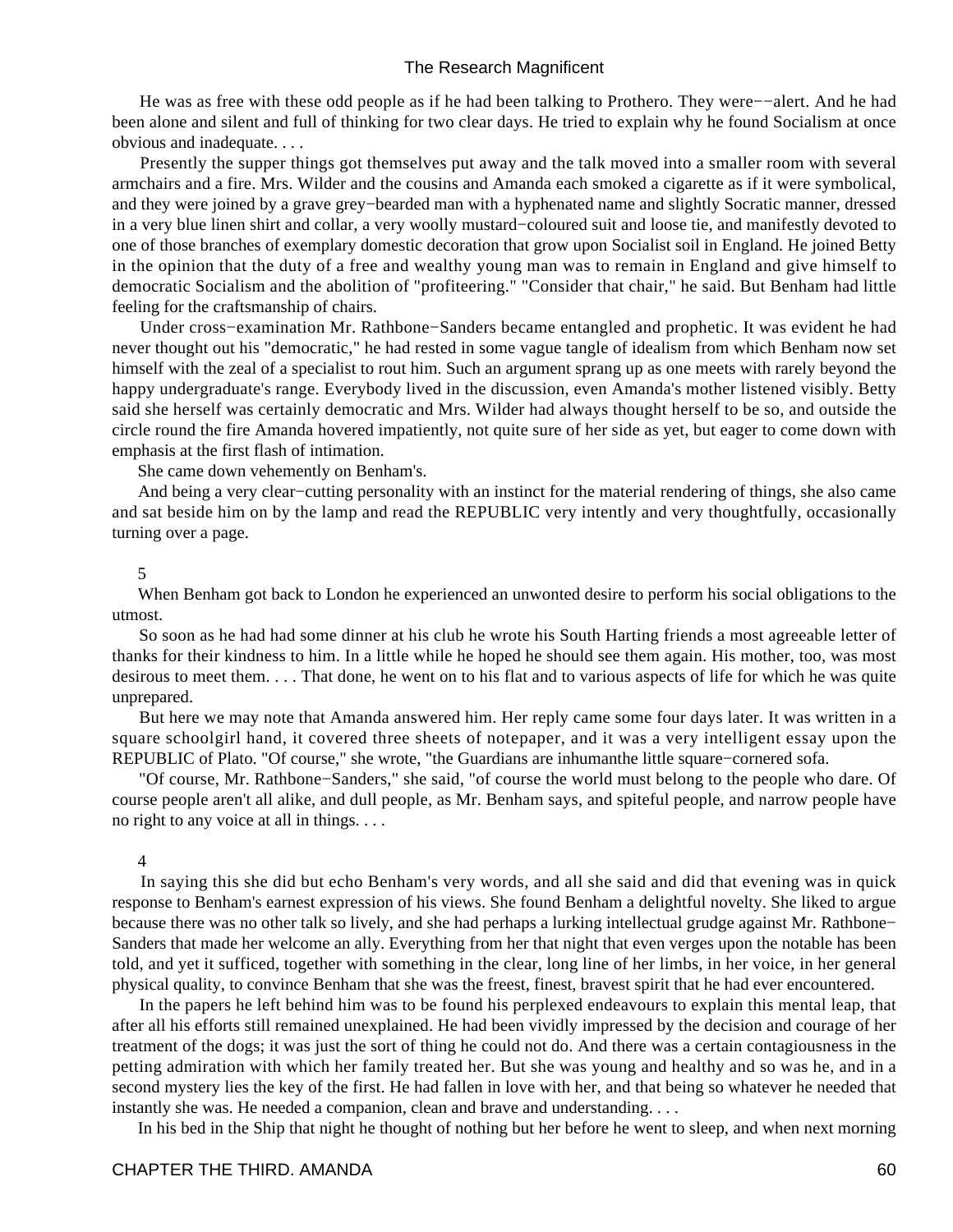he walked on his way over the South Downs to Chichester his mind was full of her image and of a hundred pleasant things about her. In his confessions he wrote, "I felt there was a sword in her spirit. I felt she was as clean as the wind."

 Love is the most chastening of powers, and he did not even remember now that two days before he had told the wind and the twilight that he would certainly "roll and rollick in women" unless there was work for him to do. She had a peculiarly swift and easy stride that went with him in his thoughts along the turf by the wayside halfway and more to Chichester. He thought always of the two of them as being side by side. His imagination became childishly romantic. The open down about him with its scrub of thorn and yew became the wilderness of the world, and through it they went−−in armour, weightless armour−−and they wore long swords. There was a breeze blowing and larks were singing and something, something dark and tortuous dashed suddenly in headlong flight from before their feet. It was an ethical problem such as those Mrs. Skelmersdale nursed in her bosom. But at the sight of Amanda it had straightened out−−and fled. . . .

 And interweaving with such imaginings, he was some day to record, there were others. She had brought back to his memory the fancies that had been aroused in his first reading of Plato's REPUBLIC; she made him think of those women Guardians, who were the friends and mates of men. He wanted now to re−read that book and the LAWS. He could not remember if the Guardians were done in the LAWS as well as in the REPUBLIC. He wished he had both these books in his rucksack, but as he had not, he decided he would hunt for them in Chichester. When would he see Amanda again? He would ask his mother to make the acquaintance of these very interesting people, but as they did not come to London very much it might be some time before he had a chance of seeing her again. And, besides, he was going to America and India. The prospect of an exploration of the world was still noble and attractive; but he realized it would stand very much in the way of his seeing more of Amanda. Would it be a startling and unforgivable thing if presently he began to write to her? Girls of that age and spirit living in out−of−the−way villages have been known to marry. . . .

 Marriage didn't at this stage strike Benham as an agreeable aspect of Amanda's possibilities; it was an inconvenience; his mind was running in the direction of pedestrian tours in armour of no particular weight, amidst scenery of a romantic wildness. . . .

 When he had gone to the house and taken his leave that morning it had seemed quite in the vein of the establishment that he should be received by Amanda alone and taken up the long garden before anybody else appeared, to see the daffodils and the early apple−trees in blossom and the pear−trees white and delicious.

 Then he had taken his leave of them all and made his social tentatives. Did they ever come to London? When they did they must let his people know. He would so like them to know his mother, Lady Marayne. And so on with much gratitude.

 Amanda had said that she and the dogs would come with him up the hill,, but it was a glorious sort of inhumanity. They had a spirit−−like sharp knives cutting through life."

 It was her best bit of phrasing and it pleased Benham very much. But, indeed, it was not her own phrasing, she had culled it from a disquisition into which she had led Mr. Rathbone−me from going to pieces−−and wasting existence. It's rather difficult sometimes to tell what one thinks and feels−−"

She had not really listened to him.

 "Who is that woman," she interrupted sudd she had said it exactly as a boy might have said it, she had brought him up to the corner of Up Park and had sat down there on a heap of stones and watched him until he was out of sight, waving to him when he looked back. "Come back again," she had cried.

 In Chichester he found a little green−bound REPUBLIC in a second− hand book−shop near the Cathedral, but there was no copy of the LAWS to be found in the place. Then he was taken with the brilliant idea of sleeping the night in Chichester and going back next day via Harting to Petersfield station and London. He carried out this scheme and got to South Harting neatly about four o'clock in the afternoon. He found Mrs. Wilder and Mrs. Morris and Amanda and the dogs entertaining Mr. Rathbone−Sanders at tea, and they all seemed a little surprised, and, except Mr. Rathbone−Sanders, they all seemed pleased to see him again so soon. His explanation of why he hadn't gone back to London from Chichester struck him as a little unconvincing in the cold light of Mr. Rathbone−Sanders' eye. But Amanda was manifestly excited by his return, and he told them his impressions of Chichester and described the entertainment of the evening guest at a country inn and suddenly produced his copy of the REPUBLIC. "I found this in a book−shop," he said, "and I brought it for you, because it describes one of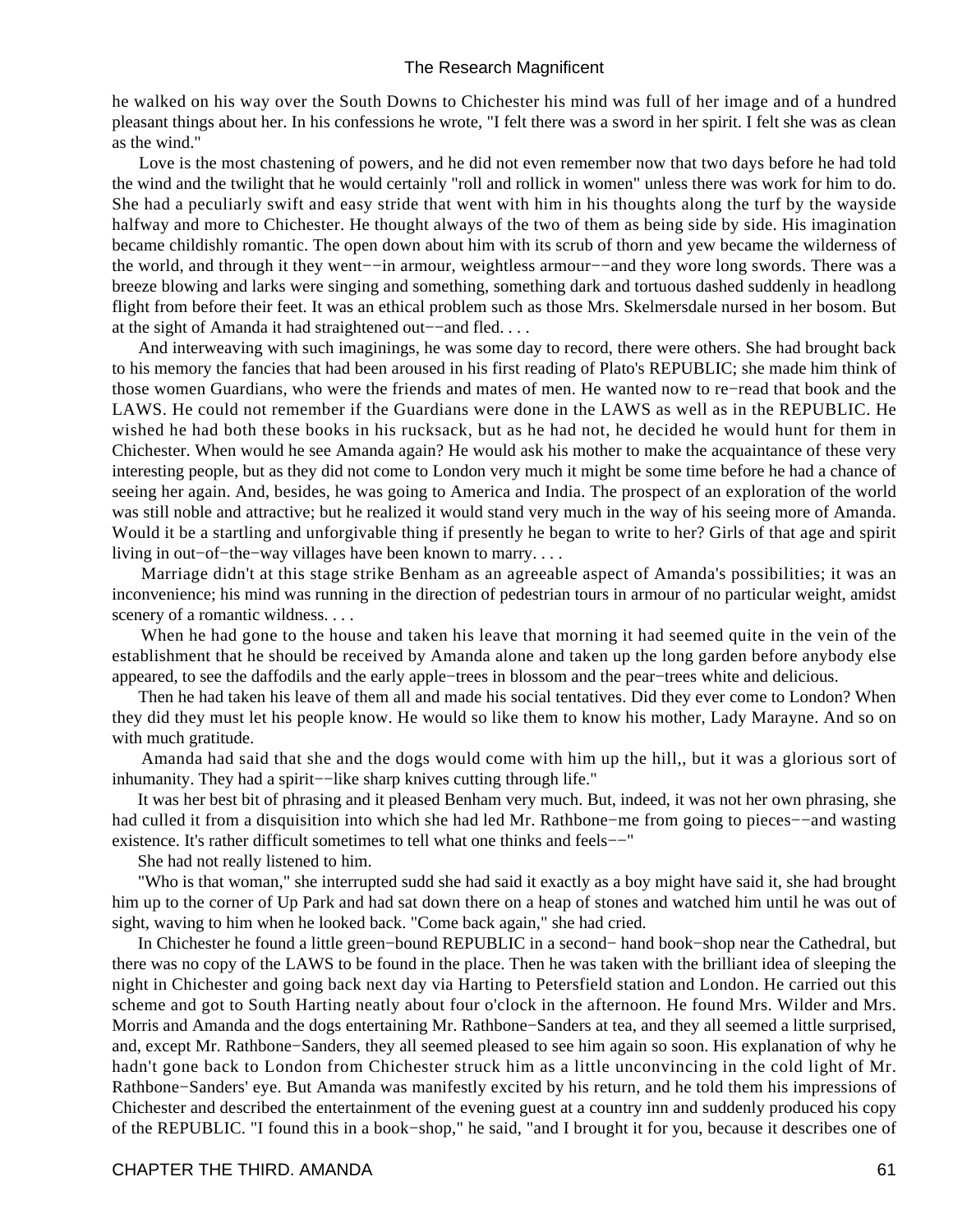the best dreams of aristocracy there has ever been dreamt."

 At first she praised it as a pretty book in the dearest little binding, and then realized that there were deeper implications, and became grave and said she would read it through and through, she loved such speculative reading.

 She came to the door with the others and stayed at the door after they had gone in again. When he looked back at the corner of the road to Petersfield she was still at the door and waved farewell to him.

 He only saw a light slender figure, but when she came back into the sitting−room Mr. Rathbone−Sanders noted the faint flush in her cheek and an unwonted abstraction in her eye.

 And in the evening she tucked her feet up in the armchairSanders, and she had sent it to Benham as she might have sent him a flower.

6

 Benham re−entered the flat from which he had fled so precipitately with three very definite plans in his mind. The first was to set out upon his grand tour of the world with as little delay as possible, to shut up this Finacue Street establishment for a long time, and get rid of the soul−destroying perfections ofenly, "Mrs. Fly−by−Night, or some such name, who rings you up on the telephone?"

 Benham hesitaon't start saying things like a moral windmill in a whirlwind. It's all a muddle. I suppose every one in London is getting in or out of these entanglements−−or something of the sort. And this seems a comparatively slight one. I wish it hadn't happened. They do happen."

An expression of perplexity came into her face. She looked at him. "Why do you want to throw her over?"

"I WANT to throw her over," said Benham.

 He stood up and went to the hearthrug, and his mother reflected that this was exactly what all men did at just this phase of a discussion. Then things ceased to be sensible.

 From overhead he said to her: "I want to get away from this complication, this servitude. I want to do some−−some work. I want to get my mind clear and my hands clear. I want to study government and the big business of the world."

"And she's in the way?"

He assented.

 "You men!" said Lady Marayne after a little pause. "What queer beasts you are! Here is a woman who is kind to you. She's fond of you. I could tell she's fond of you directly I heard her. And you amuse yourself with her. And then it's Gobble, Gobble, Gobble, Great Work, Hands Clear, Big Business of the World. Why couldn't you think of that before, Poff? Why did you begin with her Merkle. The second was to end his ill−advised intimacy with little Mrs. Skelmersdale as generously and cheerfully as possible. The third was to bring Lady Marayne into social relations with the Wilder and Morris MENAGE at South Harting. It did not strike him that there was any incompatibility among these projects or any insurmountable difficulty in any of them until he was back in his flat.

 The accumulation of letters, packages and telephone memoranda upon his desk included a number of notes and slips to remind him that both Mrs. Skelmersdale and his mother were ladies of some determination. Even as he stood turning over the pile of documents the mechanical vehemence of the telephone filled him with a restored sense of the adverse will in things. "Yes, mam," he heard Merkle's voice, "yes, mam. I will tell him, mam. Will you keep possession, mam." And then in the doorway of the study, "Mrs. Skelmersdale, sir. Upon the telephone, sir."

Benham reflected with various notes in his hand. Then he went to the telephone.

"You Wicked Boy, where have you been hiding?"

"I've been away. I may have to go away again."

"Not before you have seen me. Come round and tell me all about it."

Benham lied about an engagement.

"Then to−morrow in the morning." . . . Impossible.

"In the afternoon. You don't WANT to see me." Benham did want to see her.

 "Come round and have a jolly little evening to−morrow night. I've got some more of that harpsichord music. And I'm dying to see you. Don't you understand?"

Further lies. "Look here," said Benham, "can you come and have a talk in Kensington Gardens? You know the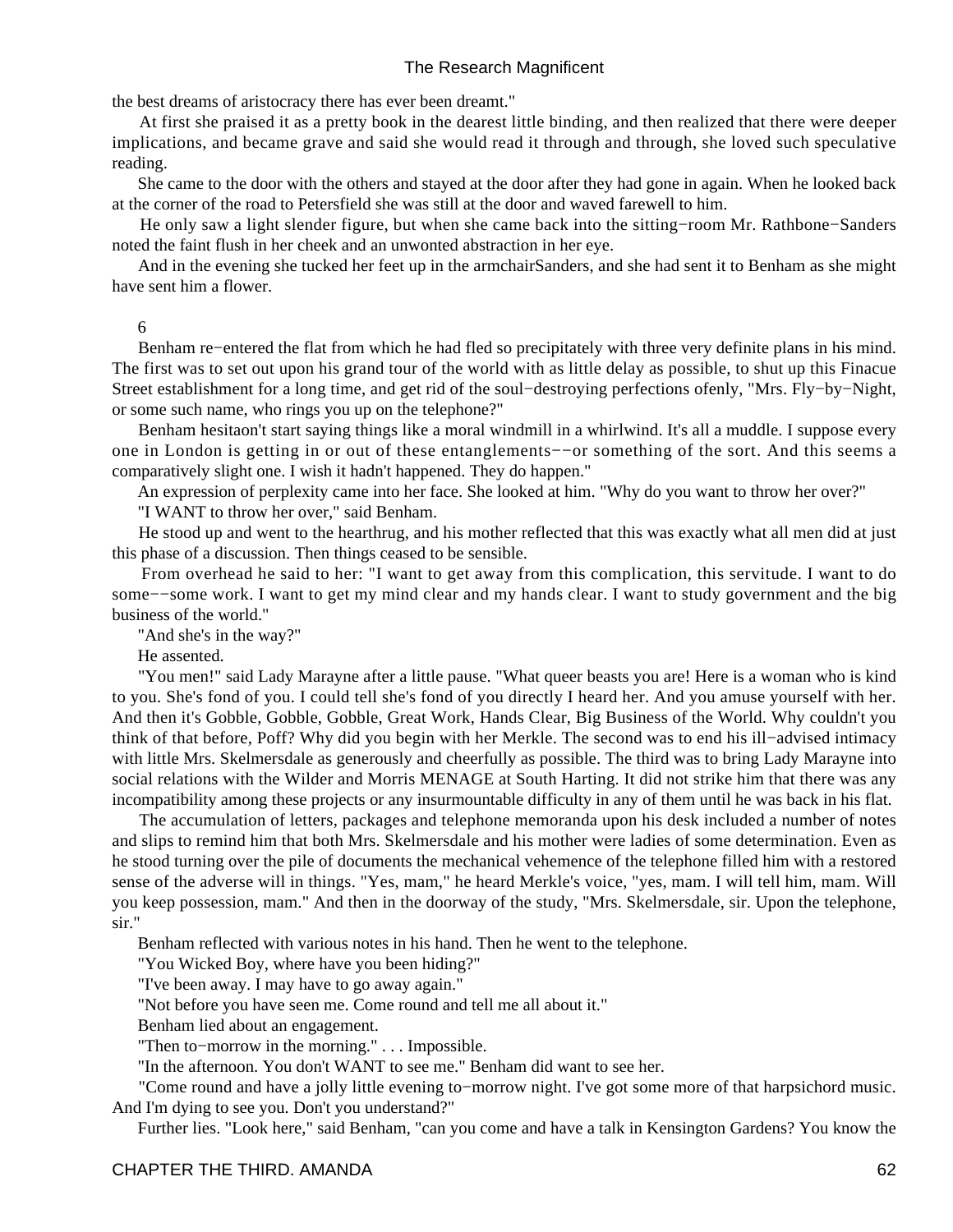place, near that Chinese garden. Paddington Gate. . . ."

 The lady's voice fell to flatness. She agreed. "But why not come to see me HERE?" she asked. Benham hung up the receiver abruptly.

 He walked slowly back to his study. "Phew!" he whispered to himself. It was like hitting her in the face. He didn't want to be a brute, but short of being a brute there was no way out for him from this entanglement. Why, oh! why the devil had he gone there to lunch? . . .

 He resumed his examination of the waiting letters with a ruffled mind. The most urgent thing about them was the clear evidence of gathering anger on the part of his mother. He had missed a lunch party at Sir Godfrey's on Tuesday and a dinner engagement at Philip Magnet's, quite an important dinner in its way, with various promising young Liberals, on Wednesday evening. And she was furious at "this stupid mystery. Of course you're bound to be found out, and of course there will be a scandal." . . . He perceived that this last note was written on his own paper. "Merkle!" he cried sharply.

"Yessir!"

Merkle had been just outside, on call.

"Did my mother write any of these notes here?" he asked.

"Two, sir. Her ladyship was round here three times, sir."

"Did she see all these letters?"

"Not the telephone calls, sir. I 'ad put them on one side. But. . . . It's a little thing, sir."

 He paused and came a step nearer. "You see, sir," he explained with the faintest flavour of the confidential softening his mechanical respect, "yesterday, when 'er ladyship was 'ere, sir, some one rang up on the telephone−−"

"But you, Merkle−−"

 "Exactly, sir. But 'er ladyship said 'I'LL go to that, Merkle,' and just for a moment I couldn't exactly think 'ow I could manage it, sir, and there 'er ladyship was, at the telephone. What passed, sir, I couldn't 'ear. I 'eard her say, 'Any message?' And I FANCY, sir, I 'eard 'er say, 'I'm the 'ousemaid,' but that, sir, I think must have been a mistake, sir."

"Must have been," said Benham. "Certainly−−must have been. And the call you think came from−−?"

 "There again, sir, I'm quite in the dark. But of course, sir, it's usually Mrs. Skelmersdale, sir. Just about her time in the afternoon. On an average, sir. . . ."

7

"I went out of London to think about my life."

It was manifest that Lady Marayne did not believe him.

"Alone?" she asked.

"Of course alone."

"STUFF!" said Lady Marayne.

 She had taken him into her own little sitting−room, she had thrown aside gloves and fan and theatre wrap, curled herself comfortably into the abundantly cushioned corner by the fire, and proceeded to a mixture of cross−examination and tirade that he found it difficult to make head against. She was vibrating between distressed solicitude and resentful anger. She was infuriated at his going away and deeply concerned at what could have taken him away. "I was worried," he said. "London is too crowded to think in. I wanted to get myself alone."

 "And there I was while you were getting yourself alone, as you call it, wearing my poor little brains out to think of some story to tell people. I had to stuff them up you had a sprained knee at Chexington, and for all I knew any of them might have been seeing you that morning. Besides what has a boy like you to worry about? It's all nonsense, Poff."

She awaited his explanations. Benham looked for a moment like his father.

 "I'm not getting on, mother," he said. "I'm scattering myself. I'm getting no grip. I want to get a better hold upon life, or else I do not see what is to keep ted, blushed, and regretted it.

"Mrs. Skelmersdale," he said after a little pause.

"It's all the same. Who is she?"

"She's a woman I met at a studio somewhere, and I went with her to one of those Dolmetsch concerts."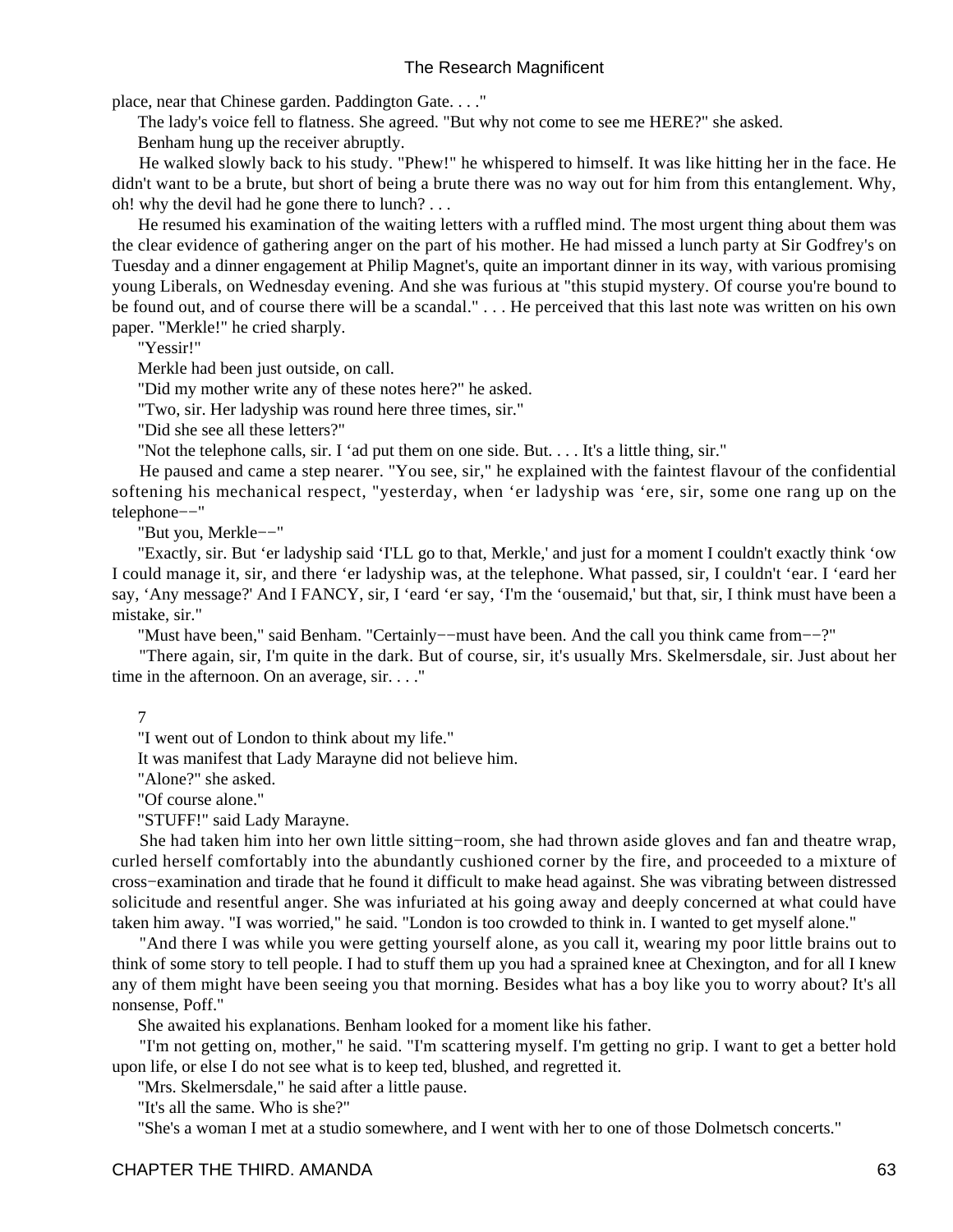He stopped.

 Lady Marayne considered him in silence for a little while. "All men," she said at last, "are alike. Husbands, sons and brothers, they are all alike. Sons! One expects them to be different. They aren't different. Why should they be? I suppose I ought to be shocked, Poff. But I'm not. She seems to be very fond of you."

"She's−−she's very good−−in her way. She's had a difficult life. . . ."

 "You can't leave a man about for a moment," Lady Marayne reflected. "Poff, I wish you'd fetch me a glass of water."

 When he returned she was looking very fixedly into the fire. "Put it down," she said, "anywhere. Poff! is this Mrs. Helter−Skelter a discreet sort of woman? Do you like her?" She asked a few additional particulars and Benham made his grudging admission of facts. "What I still don't understand, Poff, is why you have been away."

"I went away," said Benham, "because I want to clear things up."

"But why? Is there some one else?"

"No."

"You went alone? All the time?"

"I've told you I went alone. Do you think I tell you lies, mother?"

 "Everybody tells lies somehow," said Lady Marayne. "Easy lies or stiff ones. Don't FLOURISH, Poff. D?" "It was unexpected. . . ."

 "STUFF!" said Lady Marayne for a second time. "Well," she said, "well. Your Mrs. Fly−by−Night,−−oh it doesn't matter!−−whatever she calls herself, must look after herself. I can't do anything for her. I'm not supposed even to know about her. I daresay she'll find her consolations. I suppose you want to go out of London and get away from it all. I can help you there, perhaps. I'm tired of London too. It's been a tiresome season. Oh! tiresome and disappointing! I want to go over to Ireland and travel about a little. The Pothercareys want us to come. They've asked us twice. . . ."

 Benham braced himself to face fresh difficulties. It was amazing how different the world could look from his mother's little parlour and from the crest of the North Downs.

 "But I want to start round the world," he cried with a note of acute distress. "I want to go to Egypt and India and see what is happening in the East, all this wonderful waking up of the East, I know nothing of the way the world is going−− . . ."

 "India!" cried Lady Marayne. "The East. Poff, what is the MATTER with you? Has something happened––something else? Have you been having a love affair? −−a REAL love affair?"

 "Oh, DAMN love affairs!" cried Benham. "Mother!−−I'm sorry, mother! But don't you see there's other things in the world for a man than having a good time and making love. I'm for something else than that. You've given me the splendidest time−− . . ."

"I see," cried Lady Marayne, "I see. I've bored you. I might have known I should have bored you."

"You've NOT bored me!" cried Benham.

 He threw himself on the rug at her feet. "Oh, mother!" he said, "little, dear, gallant mother, don't make life too hard for me. I've got to do my job, I've got to find my job."

"I've bored you," she wept.

 Suddenly she was weeping with all the unconcealed distressing grief of a disappointed child. She put her pretty be−ringed little hands in front of her face and recited the accumulation of her woes.

"I've done all I can for you, planned for you, given all my time for you and I've BORED you."

"Mother!"

 "Don't come near me, Poff! Don't TOUCH me! All my plans. All my ambitions. Friends−−every one. You don't know all I've given up for you. . . ."

 He had never seen his mother weep before. Her self−abandonment amazed him. Her words were distorted by her tears. It was the most terrible and distressing of crises. . . .

"Go away from me! How can you help me? All I've done has been a failure! Failure! Failure!"

8

 That night the silences of Finacue Street heard Benham's voice again. "I must do my job," he was repeating, "I must do my job. Anyhow. . . ."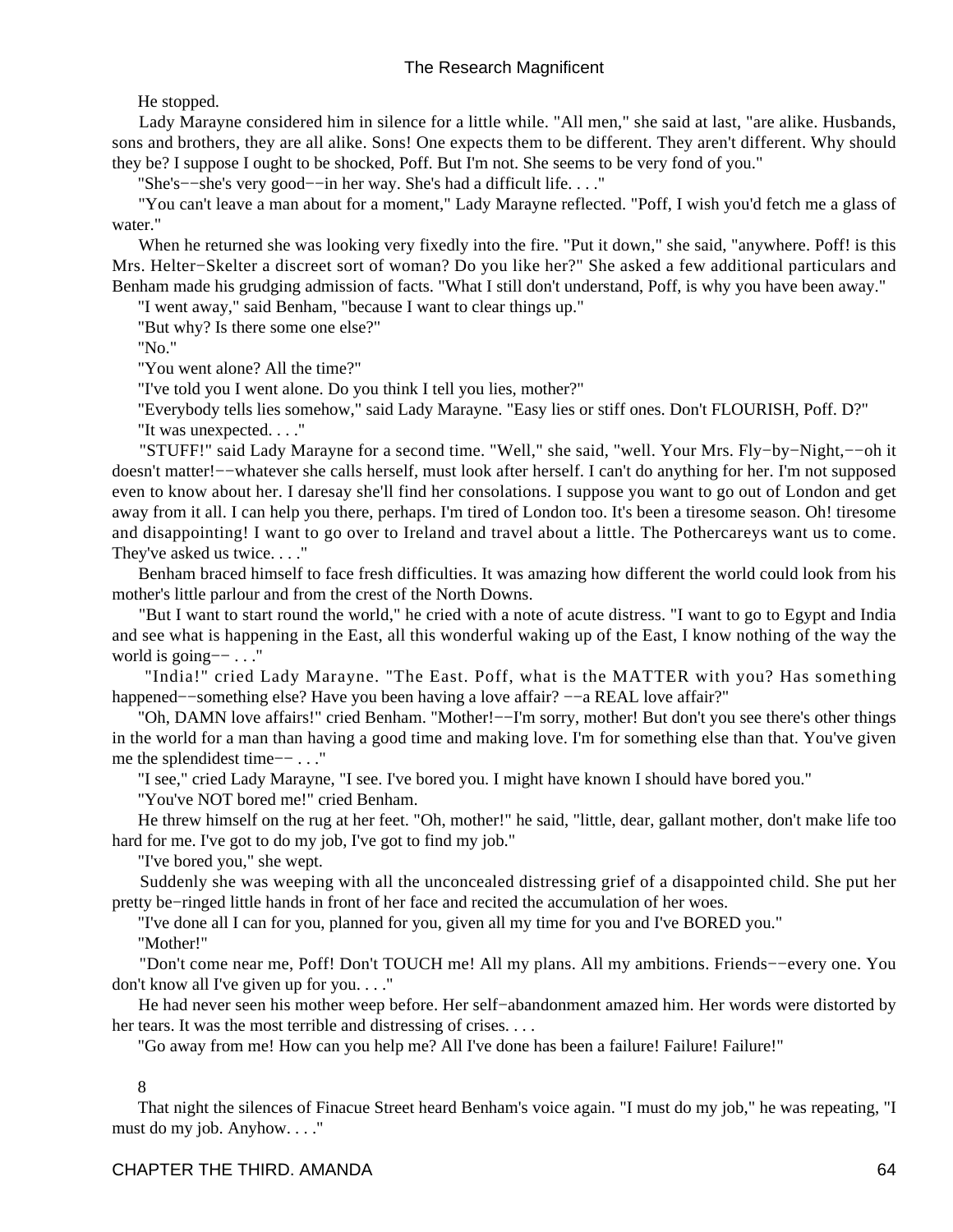And then after a long pause, like a watchword and just a little unsurely: "Aristocracy. . . ."

 The next day his resolution had to bear the brunt of a second ordeal. Mrs. Skelmersdale behaved beautifully and this made everything tormentingly touching and difficult. She convinced him she was really in love with him, and indeed if he could have seen his freshness and simplicity through her experienced eyes he would have known there was sound reason why she should have found him exceptional. And when his clumsy hints of compensation could no longer be ignored she treated him with a soft indignation, a tender resentment, that left him soft and tender. She looked at him with pained eyes and a quiver of the lips. What did he think she was? And then a little less credibly, did he think she would have given herself to him if she hadn't been in love with him? Perhaps that was not altogether true, but at any rate it was altogether true to her when she said it, and it was manifest that she did not for a moment intend him to have the cheap consolation of giving her money. But, and that seemed odd to Benham, she would not believe, just as Lady Marayne would not believe, that there was not some other woman in the case. He assured her and she seemed reassured, and then presently she was back at exactly the same question. Would no woman ever understand the call of Asia, the pride of duty, the desire for the world?

One sort of woman perhaps. . . .

 It was odd that for the first time now, in the sunshine of Kensington Gardens, he saw the little gossamer lines that tell that thirty years and more have passed over a face, a little wrinkling of the eyelids, a little hardening of the mouth. How slight it is, how invisible it has been, how suddenly it appears! And the sunshine of the warm April afternoon, heightened it may be by her determined unmercenary pose, betrayed too the faintest hint of shabbiness in her dress. He had never noticed these shadows upon her or her setting before and their effect was to fill him with a strange regretful tenderness. . . .

 Perhaps men only begin to love when they cease to be dazzled and admire. He had thought she might reproach him, he had felt and feared she might set herself to stir his senses, and both these expectations had been unjust to her he saw, now that he saw her beside him, a brave, rather ill−advised and unlucky little struggler, stung and shamed. He forgot the particulars of that first lunch of theirs together and he remembered his mother's second contemptuous "STUFF!"

 Indeed he knew now it had not been unexpected. Why hadn't he left this little sensitive soul and this little sensitive body alone? And since he hadn't done so, what right had he now to back out of their common adventure? He felt a sudden wild impulse to marry Mrs. Skelmersdale, in a mood between remorse and love and self− immolation, and then a sunlit young woman with a leaping stride in her paces, passed across his heavens, pointing to Asia and Utopia and forbidding even another thought of the banns. . . .

"You will kiss me good−bye, dear, won't you?" said Mrs. Skelmersdale, brimming over. "You will do that."

 He couldn't keep his arm from her little shoulders. And as their lips touched he suddenly found himself weeping also. . . .

 His spirit went limping from that interview. She chose to stay behind in her chair and think, she said, and each time he turned back she was sitting in the same attitude looking at him as he receded, and she had one hand on the chair back and her arm drawn up to it. The third time he waved his hat clumsily, and she started and then answered with her hand. Then the trees hid her. . . .

This sex business was a damnable business. If only because it made one hurt women. . . .

 He had trampled on Mrs. Skelmersdale, he had hurt and disappointed his mother. Was he a brute? Was he a cold−blooded prig? What was this aristocracy? Was his belief anything more than a theory? Was he only dreaming of a debt to the men in the quarry, to the miners, to the men in the stokeholes, to the drudges on the fields? And while he dreamt he wounded and distressed real living creatures in the sleep−walk of his dreaming. . .

 So long as he stuck to his dream he must at any rate set his face absolutely against the establishment of any further relations with women.

Unless they were women of an entirely different type, women hardened and tempered, who would understand.

#### 9

.

 So Benham was able to convert the unfortunate Mrs. Skelmersdale into a tender but for a long time an entirely painful memory. But mothers are not so easily disposed of, and more particularly a mother whose conduct is coloured deeply by an extraordinary persuasion of having paid for her offspring twice over. Nolan was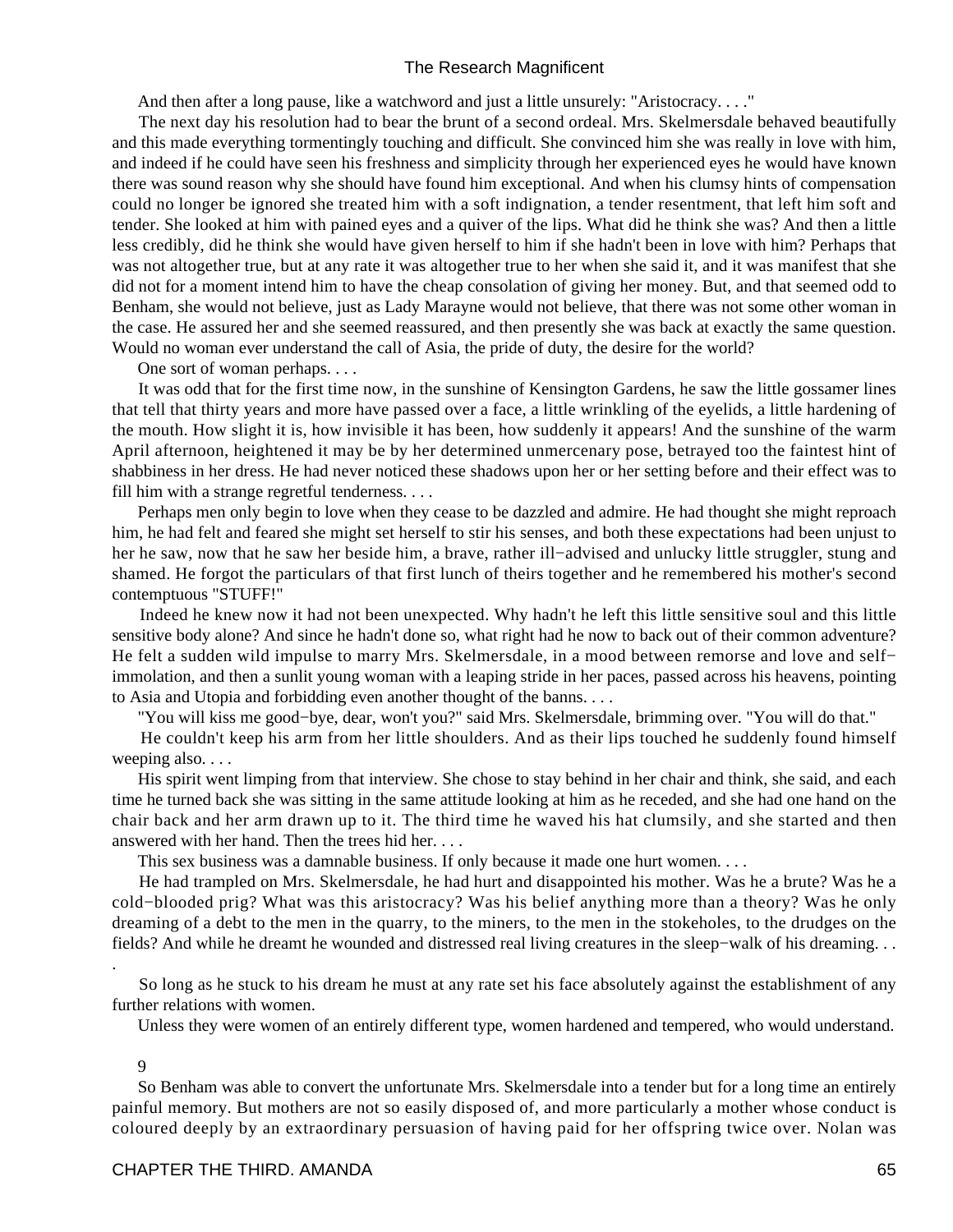inexplicable; he was, Benham understood quite clearly, never to be mentioned again; but somehow from the past his shadow and his legacy cast a peculiar and perplexing shadow of undefined obligation upon Benham's outlook. His resolution to go round the world carried on his preparations rapidly and steadily, but at the same time his mother's thwarted and angry bearing produced a torture of remorse in him. It was constantly in his mind, like the suit of the importunate widow, that he ought to devote his life to the little lady's happiness and pride, and his reason told him that even if he wanted to make this sacrifice he couldn't; the mere act of making it would produce so entirely catastrophic a revulsion. He could as soon have become a croquet champion or the curate of Chexington church, lines of endeavour which for him would have led straightly and simply to sacrilegious scandal or manslaughter with a mallet.

 There is so little measure in the wild atonements of the young that it was perhaps as well for the Research Magnificent that the remorses of this period of Benham's life were too complicated and scattered for a cumulative effect. In the background of his mind and less subdued than its importance could seem to warrant was his promise to bring the Wilder−Morris people into relations with Lady Marayne. They had been so delightful to him that he felt quite acutely the slight he was putting upon them by this delay. Lady Marayne's moods, however, had been so uncertain that he had found no occasion to broach this trifling matter, and when at last the occasion came he perceived in the same instant the fullest reasons for regretting it.

"Ah!" she said, hanging only for a moment, and then: "you told me you were alone!" . . .

 Her mind leapt at once to the personification of these people as all that had puzzled and baffled her in her son since his flight from London. They were the enemy, they had got hold of him.

 "When I asked you if you were alone you pretended to be angry," she remembered with a flash. "You said, 'Do I tell lies?'"

"I WAS alone. Until−− It was an accident. On my walk I was alone."

But he flinched before her accusing, her almost triumphant, forefinger.

 From the instant she heard of them she hated these South Harting people unrestrainedly. She made no attempt to conceal it. Her valiant bantam spirit caught at this quarrel as a refuge from the rare and uncongenial ache of his secession. "And who are they? What are they? What sort of people can they be to drag in a passing young man? I suppose this girl of theirs goes out every evening−− Was she painted, Poff?"

 She whipped him with her questions as though she was slashing his face. He became dead−white and grimly civil, answering every question as though it was the sanest, most justifiable inquiry.

"Of course I don't know who they are. How should I know? What need is there to know?"

 "There are ways of finding out," she insisted. "If I am to go down and make myself pleasant to these people because of you."

"But I implore you not to."

"And five minutes ago you were imploring me to! Of course I shall."

"Oh well!−−well!"

"One has to know SOMETHING of the people to whom one commits oneself, surely."

"They are decent people; they are well−behaved people."

 "Oh!−−I'll behave well. Don't think I'll disgrace your casual acquaintances. But who they are, what they are, I WILL know...."

On that point Lady Marayne was to score beyond her utmost expectations.

"Come round," she said over the telephone, two mornings later. "I've something to tell you."

She was so triumphant that she was sorry for him. When it came to telling him, she failed from her fierceness.

 "Poff, my little son," she said, "I'm so sorry I hardly know how to tell you. Poff, I'm sorry. I have to tell you−−and it's utterly beastly."

"But what?" he asked.

"These people are dreadful people."

"But how?"

 "You've heard of the great Kent and Eastern Bank smash and the Marlborough Building Society frauds eight or nine years ago?"

"Vaguely. But what has that to do with them?"

"That man Morris."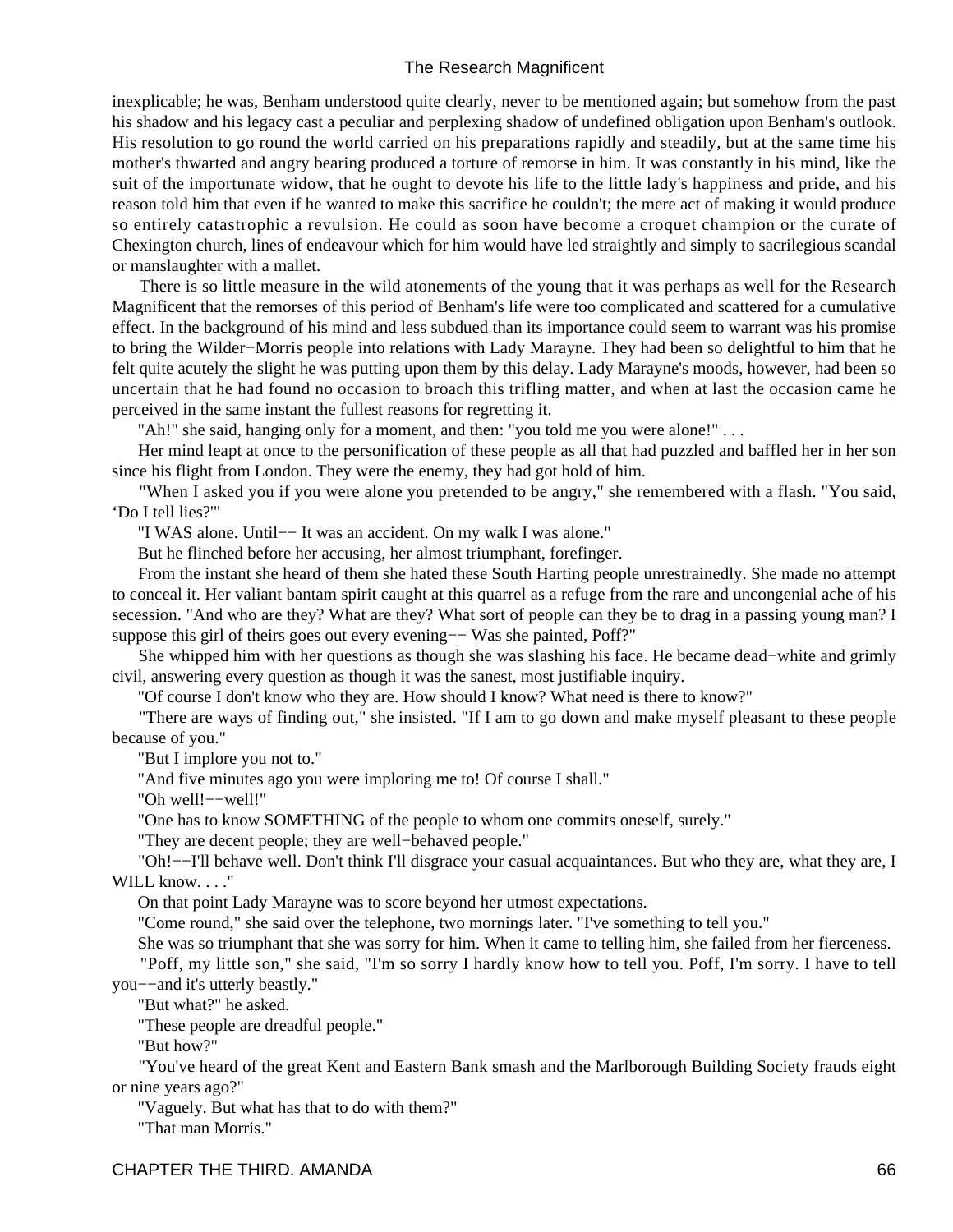She stopped short, and Benham nodded for her to go on.

"Her father," said Lady Marayne.

"But who was Morris? Really, mother, I don't remember."

"He was sentenced to seven years--ten years--I forget. He had done all sorts of dreadful things. He was a swindler. And when he went out of the dock into the waiting–room—− He had a signet ring with prussic acid in it−− . . ."

"I remember now," he said.

A silence fell between them.

 Benham stood quite motionless on the hearthrug and stared very hard at the little volume of Henley's poetry that lay upon the table.

He cleared his throat presently.

 "You can't go and see them then," he said. "After all−−since I am going abroad so soon−− . . . It doesn't so very much matter."

#### 10

 To Benham it did not seem to be of the slightest importance that Amanda's father was a convicted swindler who had committed suicide. Never was a resolved and conscious aristocrat so free from the hereditary delusion. Good parents, he was convinced, are only an advantage in so far as they have made you good stuff, and bad parents are no discredit to a son or daughter of good quality. Conceivably he had a bias against too close an examination of origins, and he held that the honour of the children should atone for the sins of the fathers and the questionable achievements of any intervening testator. Not half a dozen rich and established families in all England could stand even the most conventional inquiry into the foundations of their pride, and only a universal amnesty could prevent ridiculous distinctions. But he brought no accusation of inconsistency agt of you I knew that. . . ."

They embraced−−alertly furtive.

 Then they stood a little apart. Some one was coming towards them. Amanda's bearing changed swiftly. She put up her little face to his, confidently and intimately.

 "Don't TELL any one," she whispered eagerly shaking his arm to emphasize her words. "Don't tell any one−−not yet. Not for a few days. . . ."

 She pushed him from her quickly as the shadowy form of Betty appeared in a little path between the artichokes and raspberry canes.

"Listening to the nightingales?" cried Betty.

"Yes, aren't they?" said Amanda inconsecutively.

 "That's our very own nightingale!" cried Betty advancing. "Do you hear it, Mr. Benham? No, not that one. That is a quite inferior bird that performs in the vicarage trees. . . ."

#### 11

 When a man has found and won his mate then the best traditions demainst his mother. She looked at things with a lighter logic and a kind of genius for the acceptance of superficial values. She was condoned and forgiven, a rescued lamb, re−established, notoriously bright and nice, and the Morrises were damned. That was their status, exclusion, damnation, as fixed as colour in Georgia or caste in Bengal. But if his mother's mind worked in that way there was no reason why his should. So far as he was concerned, he told himself, it did not matter whether Amanda was the daughter of a swindler or the daughter of a god. He had no doubt that she herself had the spirit and quality of divinity. He had seen it.

 So there was nothing for it in the failure of his mother's civilities but to increase his own. He would go down to Harting and take his leave of these amiable outcasts himself. With a certain effusion. He would do this soon because he was now within sight of the beginning of his world tour. He had made his plans and prepared most of his equipment. Little remained to do but the release of Merkle, the wrappering and locking up of Finacue Street, which could await him indefinitely, and the buying of tickets. He decided to take the opportunity afforded by a visit of Sir Godfrey and Lady Marayne to the Blights, big iron people in the North of England of so austere a morality that even Benham was ignored by it. He announced his invasion in a little note to Mrs. Wilder. He parted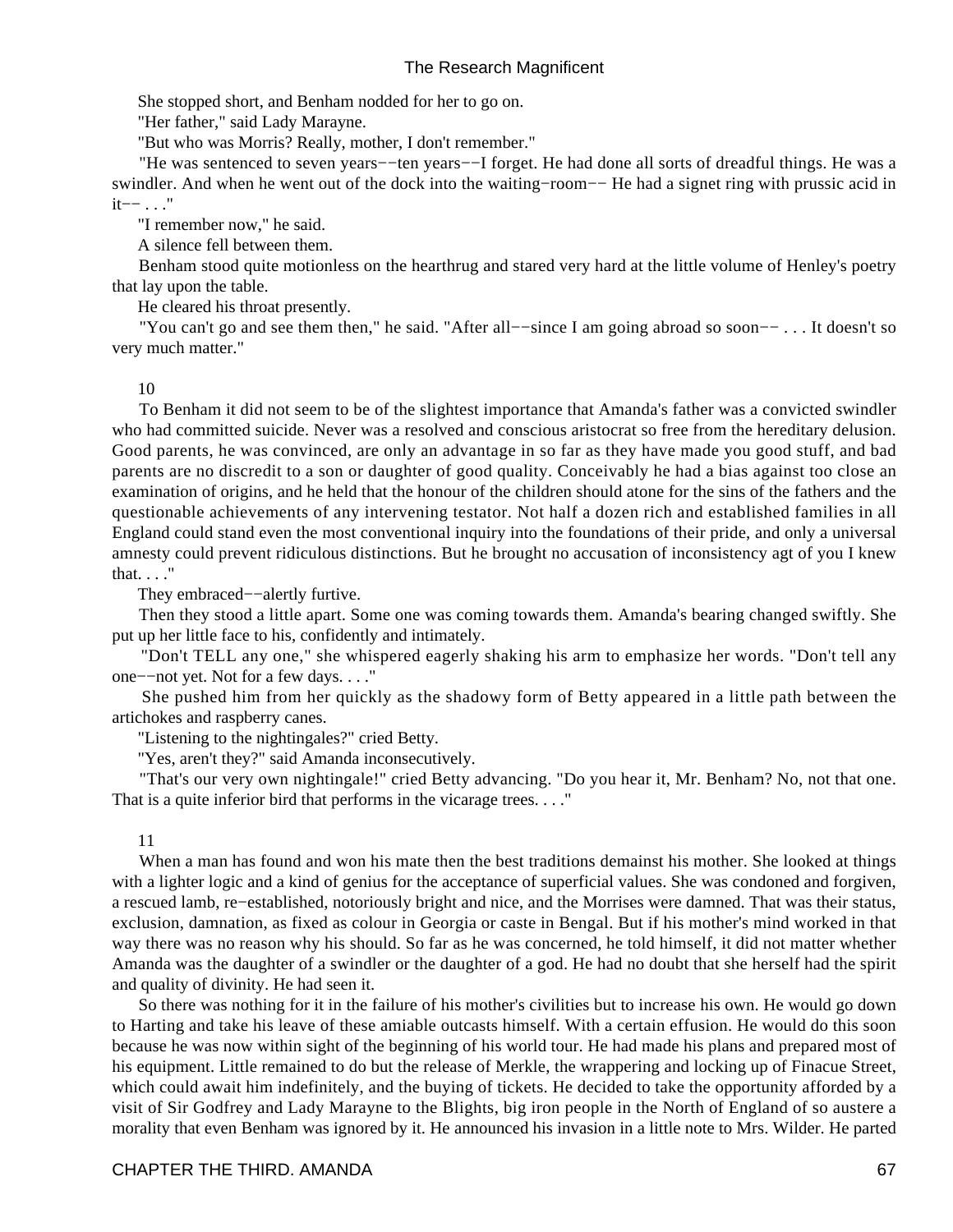from his mother on Friday afternoon; she was already, he perceived, a little reconciled to his project of going abroad; and contrived his arrival at South Harting for that sunset hour which was for his imagination the natural halo of Amanda.

 "I'm going round the world," he told them simply. "I may be away for two years, and I thought I would like to see you all again before I started."

That was quite the way they did things.

 The supper−party included Mr. Rathbone−Sanders, who displayed a curious tendency to drift in between Benham and Amanda, a literary youth with a Byronic visage, very dark curly hair, and a number of extraordinarily mature chins, a girl−friend of Betty's who had cycled down from London, and who it appeared maintained herself at large in London by drawing for advertisements, and a silent colourless friend of Mr. Rathbone−Sanders. The talk lit by Amanda's enthusiasm circled actively round Benham's expedition. It was clear that the idea of giving some years to thinking out one's possible work in the world was for some reason that remained obscure highly irritating to both Mr. Rathbone−Sanders and the Byronic youth. Betty too regarded it as levity when there was "so much to be done," and the topic whacked about and rose to something like a wrangle, and sat down and rested and got up again reinvigorated, with a continuity of interest that Benham had never yet encountered in any London gathering. He made a good case for his modern version of the Grand Tour, and he gave them something of his intellectual enthusiasm for the distances and views, the cities and seas, the multitudinous wide spectacle of the world he was to experience. He had been reading about Benares and North China. As he talked Amanda, who had been animated at first, fell thoughtful and silent. And then it was discovered that the night was wonderfully warm and the moon shining. They drifted out into the garden, but Mr. Rathbone−Sanders was suddenly entangled and drawn back by Mrs. Wilder and the young woman from London upon some technical point, and taken to the work−table in the corner of the dining−room to explain. He was never able to get to the garden.

 Benham found himself with Amanda upon a side path, a little isolated by some swaggering artichokes and a couple of apple trees and so forth from the general conversation. They cut themselves off from the continuation of that by a little silence, and then she spoke abruptly and with the quickness of a speaker who has thought out something to say and fears interruption: "Why did you come down here?"

"I wanted to see you before I went."

"You disturb me. You fill me with envy."

"I didn't think of that. I wanted to see you again."

 "And then you will go off round the world, you will see the Tropics, you will see India, you will go into Chinese cities all hung with vermilion, you will climb mountains. Oh! men can do all the splendid things. Wnd a lyrical interlude. It should be possible to tell, in that ecstatic manner which melts words into moonshine, makes prose almost uncomfortably rhythmic, and brings all the freshness of every spring that ever was across the page, of the joyous exaltation of the happy lover. This at any rate was what White had always done in his novels hitherto, and what he hy do you come here to remind me of it? I have never been anywhere, anywhere at all. I never shall go anywhere. Never in my life have I seen a mountain. Those Downs there−−look at them!−−are my highest. And while you are travelling I shall think of you−−and think of you. . . ."

"Would YOU like to travel?" he asked as though that was an extraordinary idea.

"Do you think EVERY girl wants to sit at home and rock a cradle?"

"I never thought YOU did."

"Then what did you think I wanted?"

"What DO you want?"

She held her arms out widely, and the moonlight shone in her eyes as she turned her face to him.

"Just what you want," she said; "--THE WHOLE WORLD!

 "Life is like a feast," she went on; "it is spread before everybody and nobody must touch it. What am I? Just a prisoner. In a cottage garden. Looking for ever over a hedge. I should be happier if I couldn't look. I remember once, only a little time ago, there was a cheap excursion to London. Our only servant went. She had to get up at an unearthly hour, and I−−I got up too. I helped her to get off. And when she was gone I went up to my bedroom again and cried. I cried with envy for any one, any one who could go away. I've been nowhere−−except to school at Chichester and three or four times to Emsworth and Bognor−−for eight years. When you go"−−the tears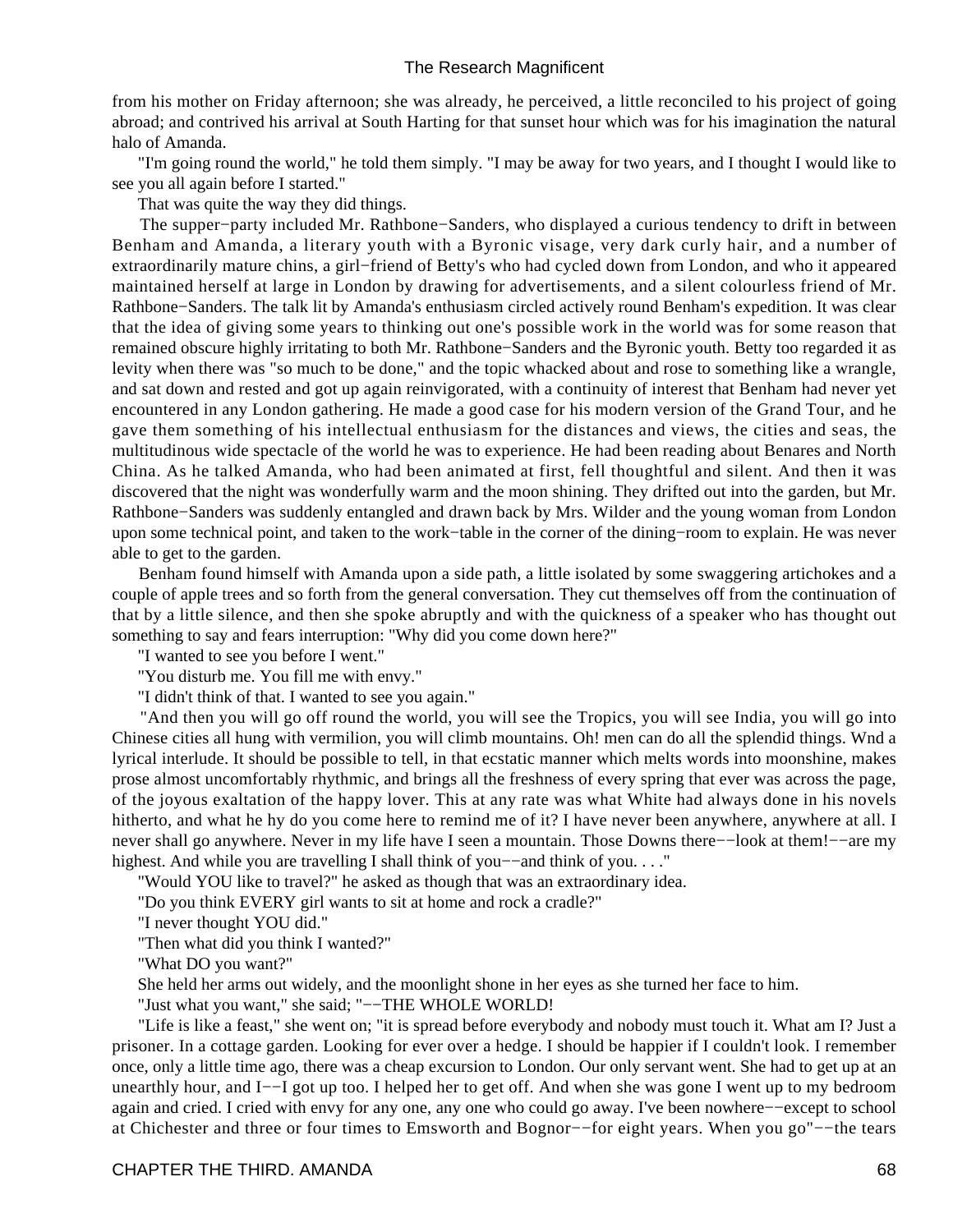glittered in the moonlight−−"I shall cry. It will be worse than the excursion to London. . . . Ever since you were here before I've been thinking of it."

 It seemed to Benham that here indeed was the very sister of his spirit. His words sprang into his mind as one thinks of a repartee. "But why shouldn't you come too?" he said.

 She stared at him in silence. The two white−lit faces examined each other. Both she and Benham were trembling.

"COME TOO?" she repeated.

"Yes, with me."

"But−−HOW?"

 Then suddenly she was weeping like a child that is teased; her troubled eyes looked out from under puckered brows. "You don't mean it," she said. "You don't mean it."

And then indeed he meant it.

 "Marry me," he said very quickly, glancing towards the dark group at the end of the garden. "And we will go together."

 He seized her arm and drew her to him. "I love you," he said. "I love your spirit. You are not like any one else."

There was a moment's hesitation.

Both he and she looked to see how far they were still alone.

Then they turned their dusky faces to each other. He drew her still closer.

 "Oh!" she said, and yielded herself to be kissed. Their lips touched, and for a moment he held her lithe body against his own.

 "I wantn you," he whispered close to her. "You are my mate. From the first sighawould certainly have done at this point had he had the telling of Benham's story uncontrolledly in his hands. But, indeed, indeed, in real life, in very truth, the heart has not this simplicity. Only the heroes of romance, and a few strong simple clean−shaven Americans have that much emotional integrity. (And even the Americans do at times seem to an observant eye to be putting in work at the job and keeping up their gladness.) Benham was excited that night, but not in the proper bright−eyed, red−cheeked way; he did not dance down the village street of Harting to his harbour at the Ship, and the expression in his eyes as he sat on the edge of his bed was not the deep elemental wonder one could have wished there, but amazement. Do not suppose that he did not love Amanda, that a rich majority of his being was not triumphantly glad to have won her, that the image of the two armour−clad lovers was not still striding and flourishing through the lit wilderness of his imagination. For three weeks things had pointed him to this. They would do everything together now, he and his mate, they would scale mountains together and ride side by side towards ruined cities across the deserts of the World. He could have wished no better thing. But at the same time, even as he felt and admitted this and rejoiced at it, the sky of his mind was black with consternation. . . .

 It is remarkable, White reflected, as he turned over the abundant but confused notes upon this perplexing phase of Benham's development that lay in the third drawer devoted to the Second Limitation, how dependent human beings are upon statement. Man is the animal that states a case. He lives not in things but in expressed ideas, and what was troubling Benham inordinately that night, a night that should have been devoted to purely blissful and exalted expectations, was the sheer impossibility of stating what had happened in any terms that would be tolerable either to Mrs. Skelmersdale or Lady Marayne. The thing had happened with the suddenness of a revelation. Whatever had been going on in the less illuminated parts of his mind, his manifest resolution had been merely to bid South Harting good−bye−− And in short they would never understand. They would accuse him of the meanest treachery. He could see his mother's face, he could hear her voice saying, "And so because of this sudden infatuation for a swindler's daughter, a girl who runs about the roads with a couple of retrievers hunting for a man, you must spoil all my plans, ruin my year, tell me a lot of pretentious stuffy lies. . . ." And Mrs. Skelmersdale too would say, "Of course he just talked of the world and duty and all that rubbish to save my face. . . ."

It wasn't so at all.

But it looked so frightfully like it!

 Couldn't they realize that he had fled out of London before ever he had seen Amanda? They might be able to do it perhaps, but they never would. It just happened that in the very moment when the edifice of his noble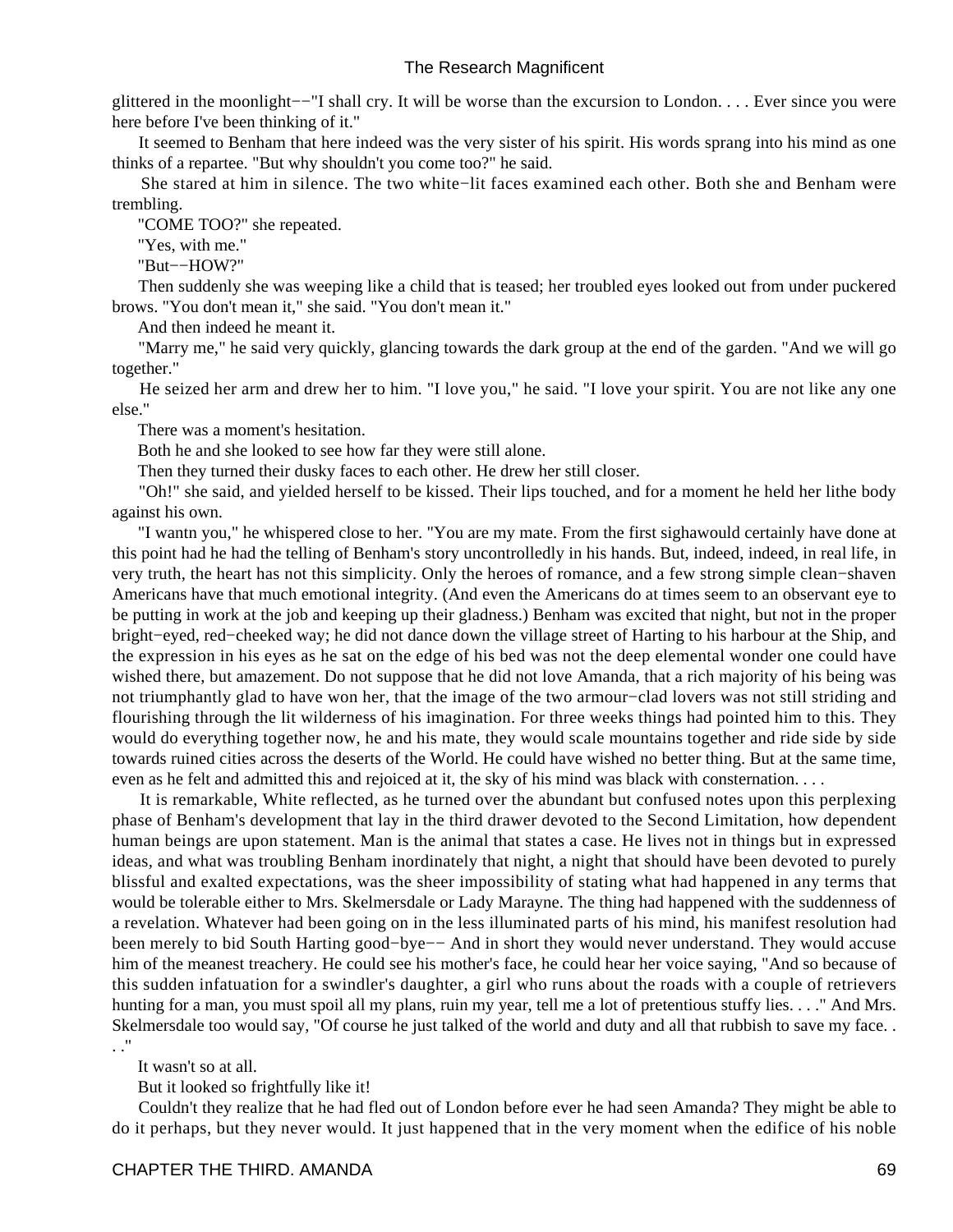resolutions had been ready, she had stepped into it−−out of nothingness and nowhere. She wasn't an accident; that was just the point upon which they were bound to misjudge her; she was an embodiment. If only he could show her to them as she had first shown herself to him, swift, light, a little flushed from running but not in the least out of breath, quick as a leopard upon the dogs. . . . But even if the improbable opportunity arose, he perceived it might still be impossible to produce the Amanda he loved, the Amanda of the fluttering short skirt and the clear enthusiastic voice. Because, already he knew she was not the only Amanda. There was another, there might be others, there was this perplexing person who had flashed into being at the very moment of their mutual confession, who had produced the entirely disconcerting demand that nobody must be told. Then Betty had intervened. But that sub−Amanda and her carneying note had to be dealt with on the first occasion, because when aristocrats love they don't care a rap who is told and who is not told. They just step out into the light side by side. .

. .

"Don't tell any one," she had said, "not for a few days. . . ."

 This sub−Amanda was perceptible next morning again, flitting about in the background of a glad and loving adventuress, a pre−occupied Amanda who had put her head down while the real Amanda flung her chin up and contemplated things on the Asiatic scale, and who was apparently engaged in disentangling something obscure connected with Mr. Rathbone−Sanders that ought never to have been entangled. . . .

 "A human being," White read, "the simplest human being, is a clustering mass of aspects. No man will judge another justly who judges everything about him. And of love in particular is this true. We love not persons but revelations. The woman one loves is like a goddess hidden in a shrine; for her sake we live on hope and suffer the kindred priestesses that make up herself. The art of love is patience till the gleam returns. . . ."

 Sunday and Monday did much to develop this idea of the intricate complexity of humanity in Benham's mind. On Monday morning he went up from the Ship again to get Amanda alone and deliver his ultimatum agaist a further secrecy, so that he could own her openly and have no more of the interventions and separations that had barred him from any intimate talk with her throughout the whole of Sunday. The front door stood open, the passage hall was empty, but as he hesitated whether he should proclaim himself with the knocker or walk through, the door of the little drawing−room flew open and a black−clad cylindrical clerical person entirely unknown to Benham stumbled over the threshold, blundered blindly against him, made a sound like "MOO" and a pitiful gesture with his arm, and fled forth. . . .

It was a curate and he was weeping bitterly. . . .

Benham stood in the doorway and watched a clumsy broken−hearted flight down the village street.

 He had been partly told and partly left to infer, and anyhow he was beginning to understand about Mr. Rathbone−Sanders. That he could dismiss. But−−why was the curate in tears?

12

 He found Amanda standing alone in the room from which this young man had fled. She had a handful of daffodils in her hand, and others were scattered over the table. She had been arranging the big bowl of flowers in the centre. He left the door open behind him and stopped short with the table between them. She looked up at him−− intelligently and calmly. Her pose had a divine dignity.

"I want to tell them now," said Benham without a word of greeting.

"Yes," she said, "tell them now."

They heard steps in the passage outside. "Betty!" cried Amanda.

Her mother's voice answered, "Do you want Betty?"

"We want you all," answered Amanda. "We have something to tell you. . . ."

 "Carrie!" they heard Mrs. Morris call her sister after an interval, and her voice sounded faint and flat and unusual. There was the soft hissing of some whispered words outside and a muffled exclamation. Then Mrs. Wilder and Mrs. Morris and Betty came into the room. Mrs. Wilder came first, and Mrs. Morris with an alarmed face as if sheltering behind her. "We want to tell you something," said Amanda.

"Amanda and I are going to marry each other," said Benham, standing in front of her.

For an instant the others made no answer; they looked at each other.

"BUT DOES HE KNOW?" Mrs. Morris said in a low voice.

Amanda turned her eyes to her lover. She was about to speak, she seemed to gather herself for an effort, and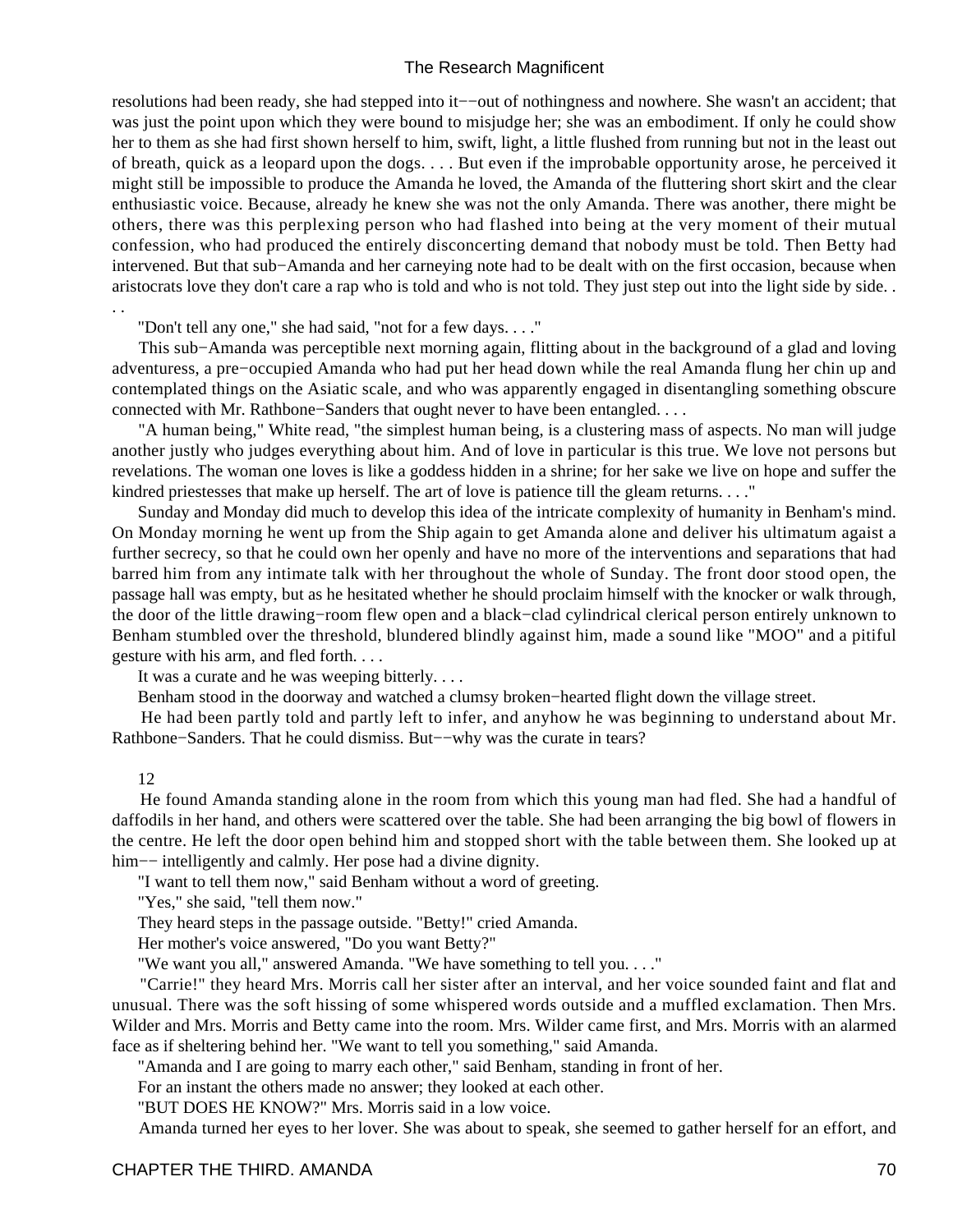then he knew that he did not want to hear her explanation. He checked her by a gesture.

"I KNOW," he said, and then, "I do not see that it matters to us in the least."

He went to her holding out both his hands to her.

 She took them and stood shyly for a moment, and then the watchful gravity of her face broke into soft emotion. "Oh!" she cried and seized his face between her hands in a passion of triumphant love and kissed him.

And then he found himself being kissed by Mrs. Morris.

 She kissed him thrice, with solemnity, with thankfulness, with relief, as if in the act of kissing she transferred to him precious and entirely incalculable treasures.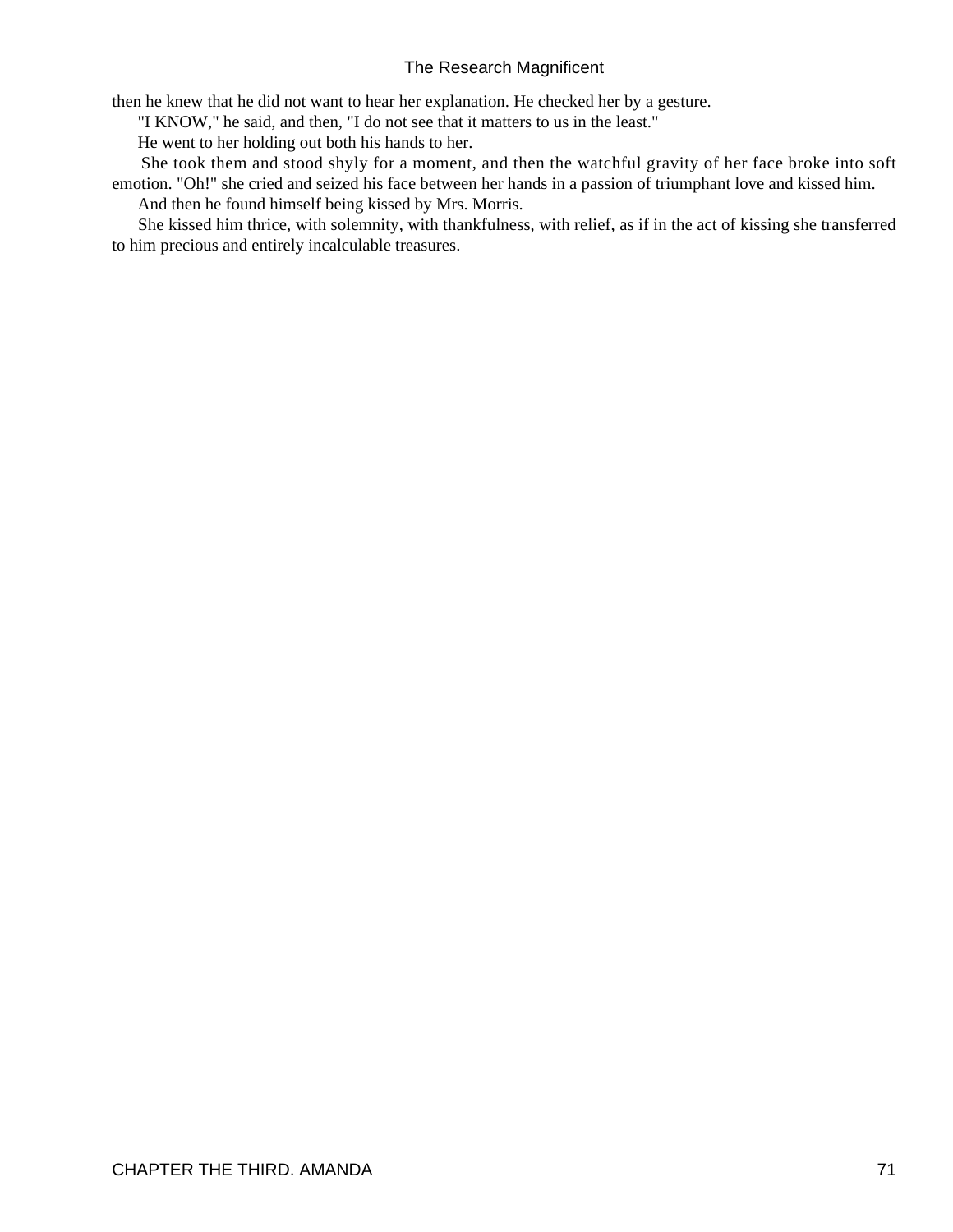# **CHAPTER THE FOURTH. THE SPIRITED HONEYMOON**

#### 1

 It was a little after sunrise one bright morning in September that Benham came up on to the deck of the sturdy Austrian steamboat that was churning its way with a sedulous deliberation from Spalato to Cattaro, and lit himself a cigarette and seated himself upon a deck chair. Save for a yawning Greek sailor busy with a mop the first− class deck was empty.

 Benham surveyed the haggard beauty of the Illyrian coast. The mountains rose gaunt and enormous and barren to a jagged fantastic silhouette against the sun; their almost vertical slopes still plunged in blue shadow, broke only into a little cold green and white edge of olive terraces and vegetation and houses before they touched the clear blue water. An occasional church or a house perched high upon some seemingly inaccessible ledge did but accentuate the vast barrenness of the land. It was a land desolated and destroyed. At Ragusa, at Salona, at Spalato and Zara and Pola Benham had seen only variations upon one persistent theme, a dwindled and uncreative human life living amidst the giant ruins of preceding times, as worms live in the sockets of a skull. Forward an unsavoury group of passengers still slumbered amidst fruit−peel and expectorations, a few soldiers, some squalid brigands armed with preposterous red umbrellas, a group of curled−up human lumps brooded over by an aquiline individual caparisoned with brass like a horse, his head wrapped picturesquely in a shawl. Benham surveyed these last products of the "life force" and resumed his pensive survey of the coast. The sea was deserted save for a couple of little lateen craft with suns painted on their gaudy sails, sea butterflies that hung motionless as if unawakened close inshore. . . .

 The travel of the last few weeks had impressed Benham's imagination profoundly. For the first time in his life he had come face to face with civilization in defeat. From Venice hitherward he had marked with cumulative effect the clustering evidences of effort spent and power crumbled to nothingness. He had landed upon the marble quay of Pola and visited its deserted amphitheatre, he had seen a weak provincial life going about ignoble ends under the walls of the great Venetian fortress and the still more magnificent cathedral of Zara; he had visited Spalato, clustered in sweltering grime within the ample compass of the walls of Diocletian's villa, and a few troublesome sellers of coins and iridescent glass and fragments of tessellated pavement and such−like loot was all the population he had found amidst the fallen walls and broken friezes and columns of Salona. Down this coast there ebbed and flowed a mean residual life, a life of violence and dishonesty, peddling trades, vendettas and war. For a while the unstable Austrian ruled this land and made a sort of order that the incalculable chances of international politics might at any time shatter. Benham was drawing near now to the utmost limit of that extended peace. Ahead beyond the mountain capes was Montenegro and, further, Albania and Macedonia, lands of lawlessness and confusion. Amanda and he had been warned of the impossibility of decent travel beyond Cattaro and Cettinje but this had but whetted her adventurousness and challenged his spirit. They were going to see Albania for themselves.

 The three months of honeymoon they had been spending together had developed many remarkable divergences of their minds that had not been in the least apparent to Benham before their marriage. Then their common resolve to be as spirited as possible had obliterated all minor considerations. But that was the limit of their unanimity. Amanda loved wild and picturesque things, and Benham strong and clear things; the vines and brushwood amidst the ruins of Salona that had delighted her had filled him with a sense of tragic retrogression. Salona had revived again in the acutest form a dispute that had been smouldering between them throughout a fitful and lengthy exploration of north and central Italy. She could not understand his disgust with the mediaeval colour and confusion that had swamped the pride and state of the Roman empire, and he could not make her feel the ambition of the ruler, the essential discipline and responsibilities of his aristocratic idea. While his adventurousness was conquest, hers, it was only too manifest, was brigandage. His thoughts ran now into the form of an imaginary discourse, that he would never deliver to her, on the decay of states, on the triumphs of barbarians over rulers who will not rule, on the relaxation of patrician orders and the return of the robber and assassin as lordship decays. This coast was no theatrical scenery for him; it was a shattered empire. And it was shattered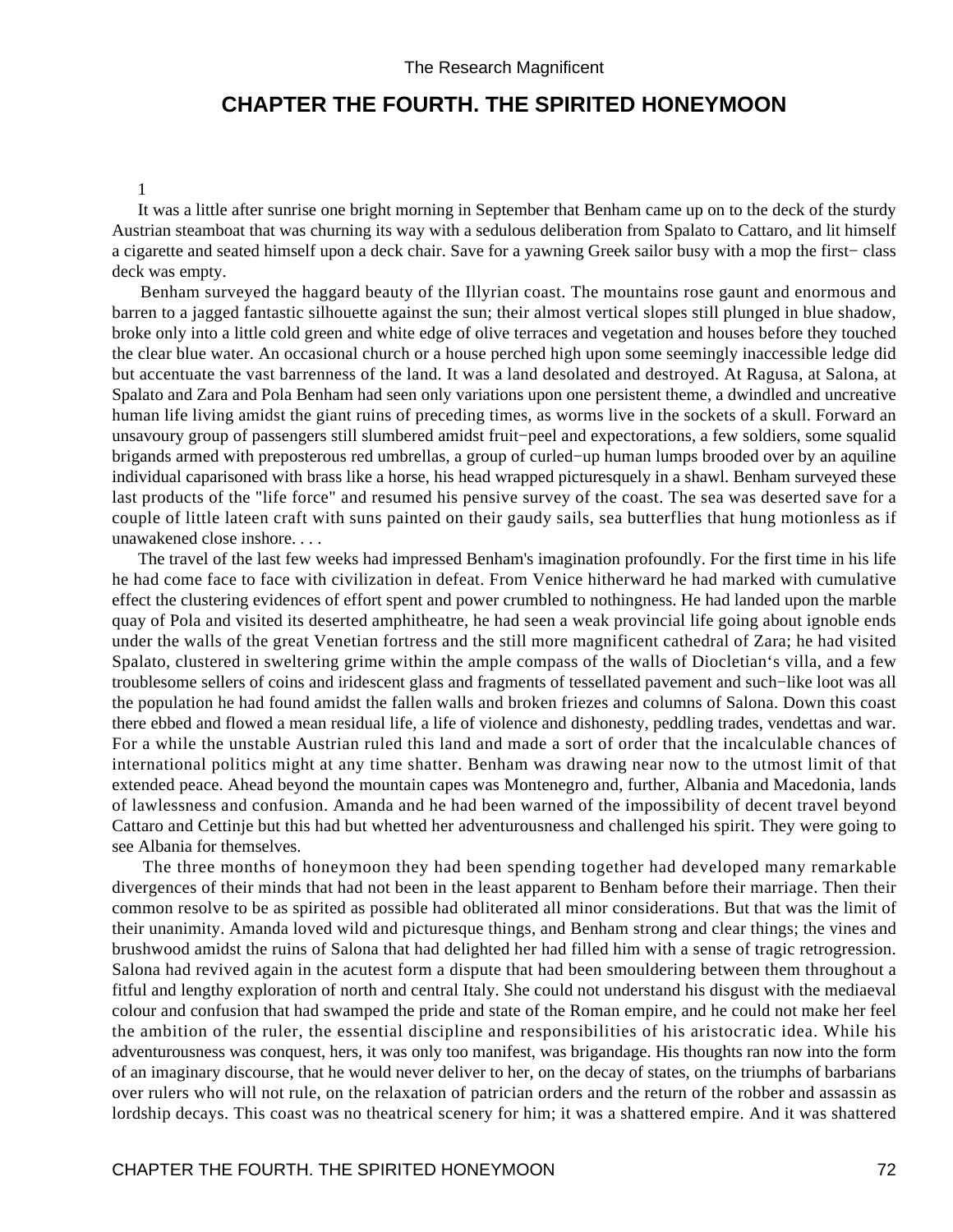because no men had been found, united enough, magnificent and steadfast enough, to hold the cities, and maintain the roads, keep the peace and subdue the brutish hates and suspicions and cruelties that devastated the world.

 And as these thoughts came back into his mind, Amanda flickered up from below, light and noiseless as a sunbeam, and stood behind his chair.

 Freedom and the sight of the world had if possible brightened and invigorated her. Her costume and bearing were subtly touched by the romance of the Adriatic. There was a flavour of the pirate in the cloak about her shoulders and the light knitted cap of scarlet she had stuck upon her head. She surveyed his preoccupation for a moment, glanced forward, and then covered his eyes with her hands. In almost the same movement she had bent down and nipped the tip of his ear between her teeth.

"Confound you, Amanda!"

 "You'd forgotten my existence, you star−gazing Cheetah. And then, you see, these things happen to you!" "I was thinking."

"Well−−DON'T. . . . I distrust your thinking. This coast is wilder and grimmer than yesterday. It's glorious. . .

 She sat down on the chair he unfolded for her. "Is there nothing to eat?" she asked abruptly. "It is too early."

#### 2

."

 "This coast is magnificent," she said presently. "It's hideous," he answered. "It's as ugly as a heap of slag."

"It's nature at its wildest."

"That's Amanda at her wildest."

"Well, isn't it?"

 "No! This land isn't nature. It's waste. Not wilderness. It's the other end. Those hills were covered with forests; this was a busy civilized coast just a little thousand years ago. The Venetians wasted it. They cut down the forests; they filled the cities with a mixed mud of population, THAT stuff. Look at it"!−−he indicated the sleepers forward by a movement of his head.

"I suppose they WERE rather feeble people," said Amanda.

"Who?"

"The Venetians."

 "They were traders−−and nothing more. Just as we are. And when they were rich they got splendid clothes and feasted and rested. Much as we do."

Amanda surveyed him. "We don't rest."

"We idle."

. . .

"We are seeing things."

 "Don't be a humbug, Amanda. We are making love. Just as they did. And it has been−−ripping. In Salona they made love tremendously. They did nothing else until the barbarians came over the mountains. . . ."

"Well," said Amanda virtuously, "we will do something else."

 He made no answer and her expression became profoundly thoughtful. Of course this wandering must end. He had been growing impatient for some time. But it was difficult, she perceived, to decide just what to do with him.

Benham picked up the thread of his musing.

 He was seeing more and more clearly that all civilization was an effort, and so far always an inadequate and very partially successful effort. Always it had been aristocratic, aristocratic in the sense that it was the work of minorities, who took power, who had a common resolution against the inertia, the indifference, the insubordination and instinctive hostility of the mass of mankind. And always the set−backs, the disasters of civilization, had been failures of the aristocratic spirit. Why had the Roman purpose faltered and shrivelled? Every order, every brotherhood, every organization carried with it the seeds of its own destruction. Must the idea of statecraft and rule perpetually reappear, reclothe itself in new forms, age, die, even as life does−−making each time its almost infinitesimal addition to human achievement? Now the world is crying aloud for a renascence of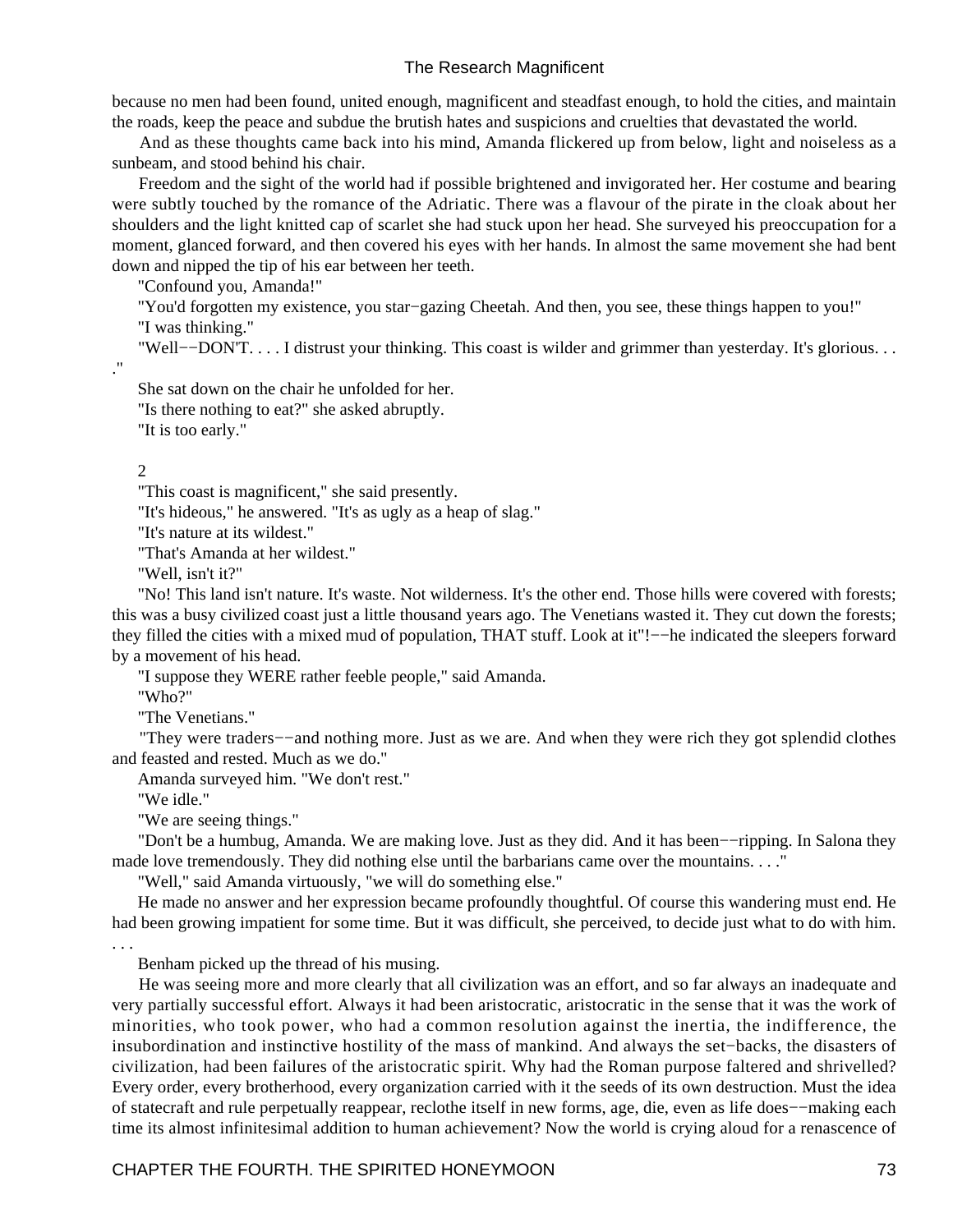the spirit that orders and controls. Human affairs sway at a dizzy height of opportunity. Will they keep their footing there, or stagger? We have got back at last to a time as big with opportunity as the early empire. Given only the will in men and it would be possible now to turn the dazzling accidents of science, the chancy attainments of the nineteenth century, into a sane and permanent possession, a new starting point. . . . What a magnificence might be made of life!

He was aroused by Amanda's voice.

"When we go back to London, old Cheetah," she said, "we must take a house."

For some moments he stared at her, trying to get back to their point of divergence.

"Why?" he asked at length.

"We must have a house," she said.

 He looked at her face. Her expression was profoundly thoughtful, her eyes were fixed on the slumbering ships poised upon the transparent water under the mountain shadows.

 "You see," she thought it out, "you've got to TELL in London. You can't just sneak back there. You've got to strike a note of your own. With all these things of yours."

"But how?"

 "There's a sort of little house, I used to see them when I was a girl and my father lived in London, about Brook Street and that part. Not too far north. . . . You see going back to London for us is just another adventure. We've got to capture London. We've got to scale it. We've got advantages of all sorts. But at present we're outside. We've got to march in."

Her clear hazel eyes contemplated conflicts and triumphs.

She was roused by Benham s voice.

"What the deuce are you thinking of, Amanda?"

She turned her level eyes to his. "London," she said. "For you."

"I don't want London," he said.

"I thought you did. You ought to. I do."

"But to take a house! Make an invasion of London!"

"You dear old Cheetah, you can't be always frisking about in the wilderness, staring at the stars."

"But I'm not going back to live in London in the old way, theatres, dinner−parties, chatter−−"

 "Oh no! We aren't going to do that sort of thing. We aren't going to join the ruck. We'll go about in holiday times all over the world. I want to see Fusiyama. I mean to swim in the South Seas. With you. We'll dodge the sharks. But all the same we shall have to have a house in London. We have to be FELT there."

 She met his consternation fairly. She lifted her fine eyebrows. Her little face conveyed a protesting reasonableness.

"Well, MUSTN'T we?"

She added, "If we want to alter the world we ought to live in the world."

Since last they had disputed the question she had thought out these new phrases.

 "Amanda," he said, "I think sometimes you haven't the remotest idea of what I am after. I don't believe you begin to suspect what I am up to."

 She put her elbows on her knees, dropped her chin between her hands and regarded him impudently. She had a characteristic trick of looking up with her face downcast that never failed to soften his regard.

 "Look here, Cheetah, don't you give way to your early morning habit of calling your own true love a fool," she said.

"Simply I tell you I will not go back to London."

"You will go back with me, Cheetah."

"I will go back as far as my work calls me there."

 "It calls you through the voice of your mate and slave and doormat to just exactly the sort of house you ought to have. . . . It is the privilege and duty of the female to choose the lair."

 For a space Benham made no reply. This controversy had been gathering for some time and he wanted to state his view as vividly as possible. The Benham style of connubial conversation had long since decided for emphasis rather than delicacy.

"I think," he said slowly, "that this wanting to take London by storm is a beastly VULGAR thing to want to

## CHAPTER THE FOURTH. THE SPIRITED HONEYMOON 74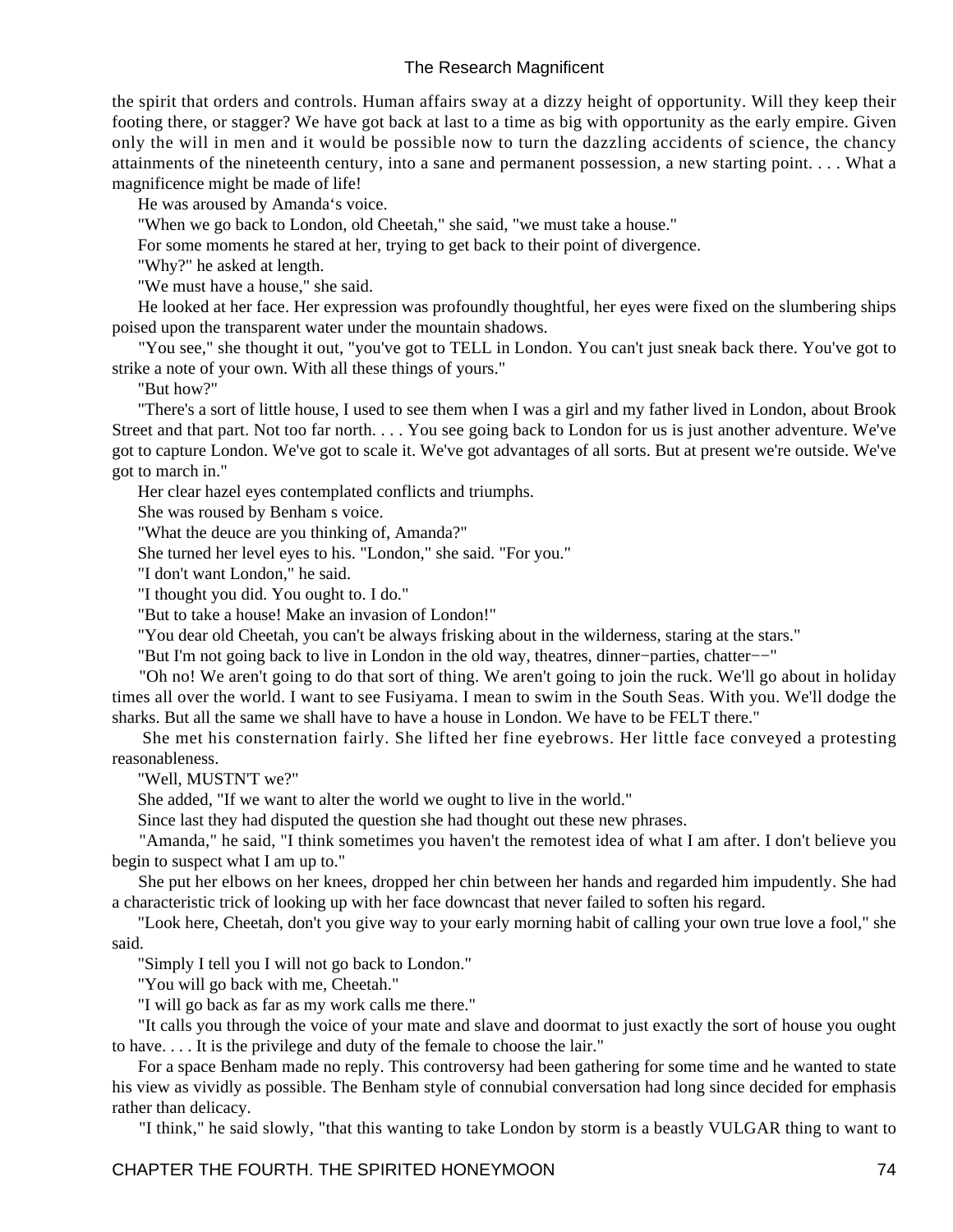do."

Amanda compressed her lips.

 "I want to work out things in my mind," he went on. "I do not want to be distracted by social things, and I do not want to be distracted by picturesque things. This life−−it's all very well on the surface, but it isn't real. I'm not getting hold of reality. Things slip away from me. God! but how they slip away from me!"

He got up and walked to the side of the boat.

She surveyed his back for some moments. Then she went and leant over the rail beside him.

"I want to go to London," she said.

"I don't."

"Where do you want to go?"

"Where I can see into the things that hold the world together."

 "I have loved this wandering−−I could wander always. But . . . Cheetah! I tell you I WANT to go to London." He looked over his shoulder into her warm face. "NO," he said.

"But, I ask you."

He shook his head.

 She put her face closer and whispered. "Cheetah! big beast of my heart. Do you hear your mate asking for something?"

He turned his eyes back to the mountains. "I must go my own way."

"Haven't I, so far, invented things, made life amusing, Cheetah? Can't you trust the leopard's wisdom?"

He stared at the coast inexorably.

"I wonder," she whispered.

"What?"

"You ARE that, Cheetah, that lank, long, EAGER beast−−."

 Suddenly with a nimble hand she had unbottoned and rolled up the sleeve of her blouse. She stuck her pretty blue−veined arm before his eyes. "Look here, sir, it was you, wasn't it? It was your powerful jaw inflicted this bite upon the arm of a defenceless young leopardess−−"

"Amanda!"

"Well." She wrinkled her brows.

 He turned about and stood over her, he shook a finger in her face and there was a restrained intensity in his voice as he spoke.

 "Look here, Amanda!" he said, "if you think that you are going to make me agree to any sort of project about London, to any sort of complication of our lives with houses in smart streets and a campaign of social assertion−−by THAT, then may I be damned for an uxorious fool!"

Her eyes met his and there was mockery in her eyes.

"This, Cheetah, is the morning mood," she remarked.

"This is the essential mood. Listen, Amanda−−"

 He stopped short. He looked towards the gangway, they both looked. The magic word "Breakfast" came simultaneously from them.

"Eggs," she said ravenously, and led the way.

A smell of coffee as insistent as an herald's trumpet had called a truce between them.

#### 3

 Their marriage had been a comparatively inconspicuous one, but since that time they had been engaged upon a honeymoon of great extent and variety. Their wedding had taken place at South Harting church in the marked absence of Lady Marayne, and it had been marred by only one untoward event. The Reverend Amos Pugh who, in spite of the earnest advice of several friends had insisted upon sharing in the ceremony, had suddenly covered his face with the sleeves of his surplice and fled with a swift rustle to the vestry, whence an uproar of inadequately smothered sorrow came as an obligato accompaniment to the more crucial passages of the service. Amanda appeared unaware of the incident at the time, but afterwards she explained things to Benham. "Curates," she said, "are such pent−up men. One ought, I suppose, to remember that. But he never had anything to go upon at all−−not anything−−except his own imaginations."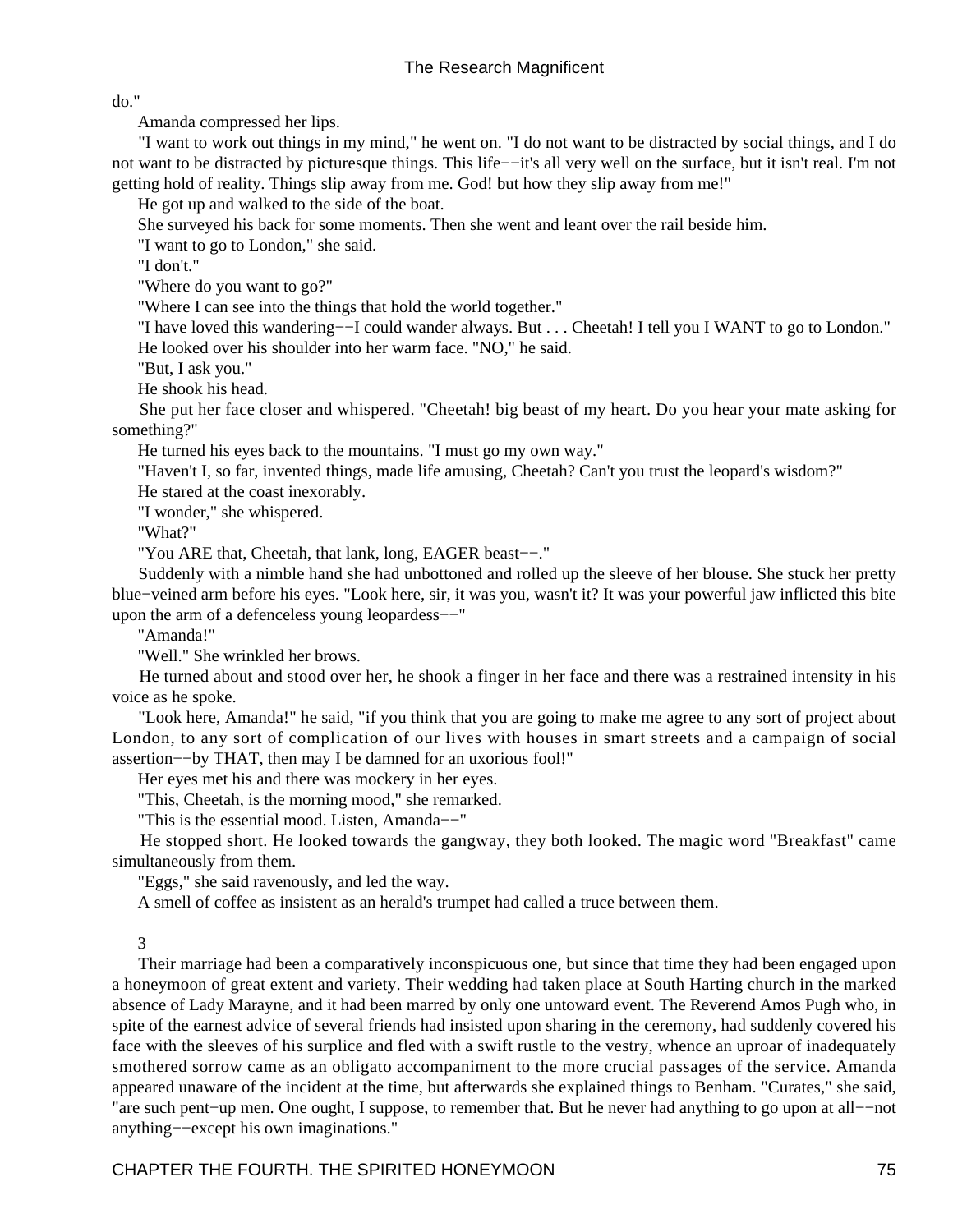"I suppose when you met him you were nice to him."

"I was nice to him, of course. . . ."

 They drove away from Harting, as it were, over the weeping remains of this infatuated divine. His sorrow made them thoughtful for a time, and then Amanda nestled closer to her lover and they forgot about him, and their honeymoon became so active and entertaining that only very rarely and transitorily did they ever think of him again.

 The original conception of their honeymoon had been identical with the plans Benham had made for the survey and study of the world, and it was through a series of modifications, replacements and additions that it became at last a prolonged and very picturesque tour in Switzerland, the Austrian Tyrol, North Italy, and down the Adriatic coast. Amanda had never seen mountains, and longed, she said, to climb. This took them first to Switzerland. Then, in spite of their exalted aims, the devotion of their lives to noble purposes, it was evident that Amanda had no intention of scamping the detail of love, and for that what background is so richly beautiful as Italy? An important aspect of the grand tour round the world as Benham had planned it, had been interviews, inquiries and conversations with every sort of representative and understanding person he could reach. An unembarrassed young man who wants to know and does not promise to bore may reach almost any one in that way, he is as impersonal as pure reason and as mobile as a letter, but the presence of a lady in his train leaves him no longer unembarrassed. His approach has become a social event. The wife of a great or significant personage must take notice or decide not to take notice. Of course Amanda was prepared to go anywhere, just as Benham's shadow; it was the world that was unprepared. And a second leading aspect of his original scheme had been the examination of the ways of government in cities and the shifting and mixture of nations and races. It would have led to back streets, and involved and complicated details, and there was something in the fine flame of girlhood beside him that he felt was incompatible with those shadows and that dust. And also they were lovers and very deeply in love. It was amazing how swiftly that draggled shameful London sparrow−gamin, Eros, took heart from Amanda, and became wonderful, beautiful, glowing, life−giving, confident, clear−eyed; how he changed from flesh to sweet fire, and grew until he filled the sky. So that you see they went to Switzerland and Italy at last very like two ordinary young people who were not aristocrats at all, had no theory about the world or their destiny, but were simply just ardently delighted with the discovery of one another.

 Nevertheless Benham was for some time under a vague impression that in a sort of way still he was going round the world and working out his destinies.

 It was part of the fascination of Amanda that she was never what he had supposed her to be, and that nothing that he set out to do with her ever turned out as they had planned it. Her appreciations marched before her achievement, and when it came to climbing it seemed foolish to toil to summits over which her spirit had flitted days before. Their Swiss expeditions which she had foreseen as glorious wanderings amidst the blue ice of crevasses and nights of exalted hardihood became a walking tour of fitful vigour and abundant fun and delight. They spent a long day on the ice of the Aletsch glacier, but they reached the inn on its eastward side with magnificent appetites a little late for dinner.

 Amanda had revealed an unexpected gift for nicknames and pretty fancies. She named herself the Leopard, the spotless Leopard; in some obscure way she intimated that the colour was black, but that was never to be admitted openly, there was supposed to be some lurking traces of a rusty brown but the word was spotless and the implication white, a dazzling white, she would play a thousand variations on the theme; in moments of despondency she was only a black cat, a common lean black cat, and sacks and half−bricks almost too good for her. But Benham was always a Cheetah. That had come to her as a revelation from heaven. But so clearly he was a Cheetah. He was a Hunting Leopard; the only beast that has an up− cast face and dreams and looks at you with absent−minded eyes like a man. She laced their journeys with a fantastic monologue telling in the third person what the Leopard and the Cheetah were thinking and seeing and doing. And so they walked up mountains and over passes and swam in the warm clear water of romantic lakes and loved each other mightily always, in chestnut woods and olive orchards and flower−starred alps and pine forests and awning−covered boats, and by sunset and moonlight and starshine; and out of these agreeable solitudes they came brown and dusty, striding side by side into sunlit entertaining fruit−piled market−places and envious hotels. For days and weeks together it did not seem to Benham that there was anything that mattered in life but Amanda and the elemental joys of living. And then the Research Magnificent began to stir in him again. He perceived that Italy was not India, that the clue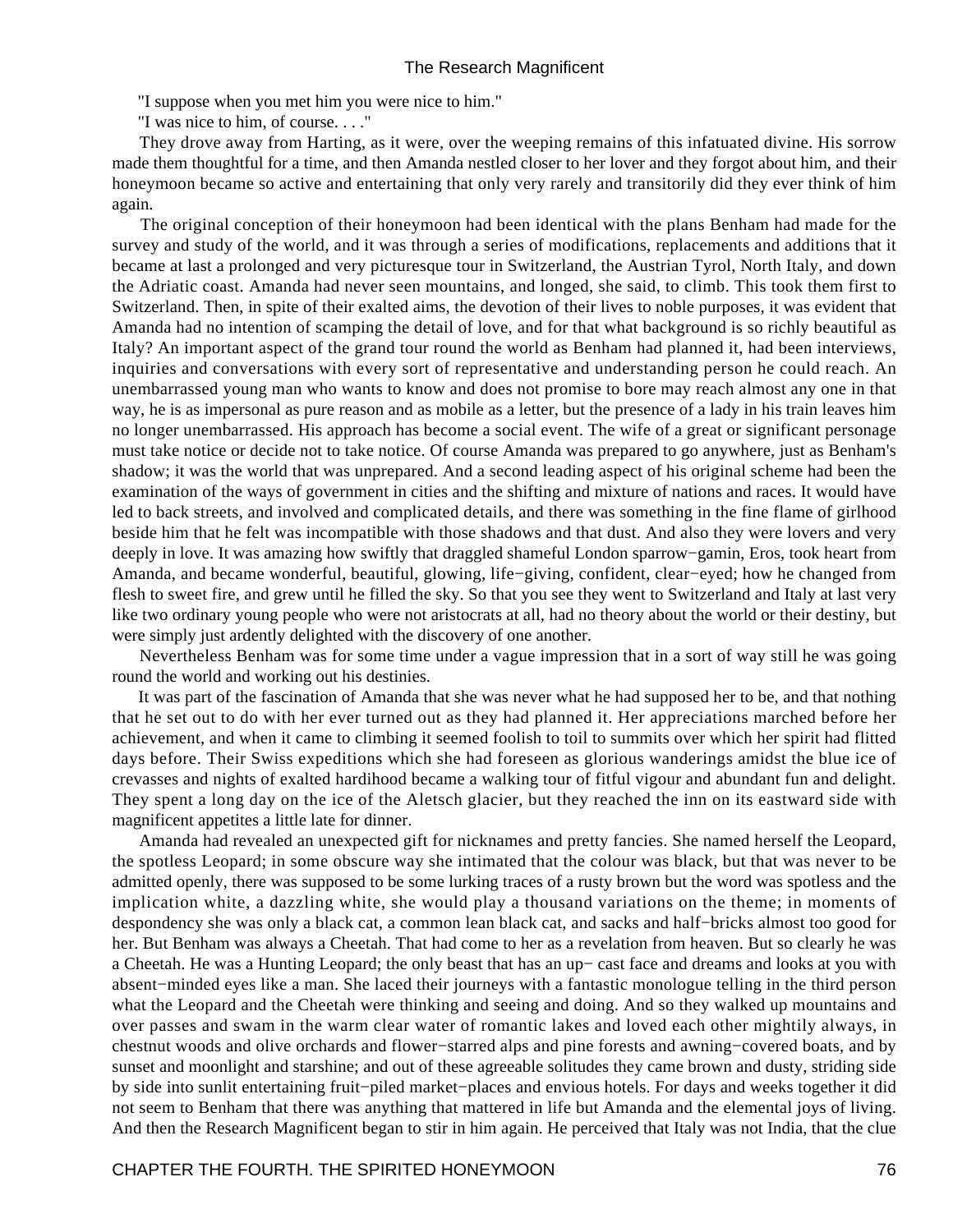to the questions he must answer lay in the crowded new towns that they avoided, in the packed bookshops and the talk of men, and not in the picturesque and flowery solitudes to which their lovemaking carried them.

Moods began in which he seemed to forget Amanda altogether.

 This happened first in the Certosa di Pavia whither they had gone one afternoon from Milan. That was quite soon after they were married. They had a bumping journey thither in a motor−car, a little doubtful if the excursion was worth while, and they found a great amazement in the lavish beauty and decorative wealth of that vast church and its associated cloisters, set far away from any population as it seemed in a flat wilderness of reedy ditches and patchy cultivation. The distilleries and outbuildings were deserted−−their white walls were covered by one monstrously great and old wisteria in flower−−the soaring marvellous church was in possession of a knot of unattractive guides. One of these conducted them through the painted treasures of the gold and marble chapels; he was an elderly but animated person who evidently found Amanda more wonderful than any church. He poured out great accumulations of information and compliments before her. Benham dropped behind, went astray and was presently recovered dreaming in the great cloister. The guide showed them over two of the cells that opened thereupon, each a delightful house for a solitary, bookish and clean, and each with a little secret walled garden of its own. He was covertly tipped against all regulations and departed regretfulry with a beaming dismissal from Amanda. She found Benham wondering why the Carthusians had failed to produce anything better in the world than a liqueur. "One might have imagined that men would have done something in this beautiful quiet; that there would have come thought from here or will from here."

"In these dear little nests they ought to have put lovers," said Amanda.

"Oh, of course, YOU would have made the place Thelema. . . ."

 But as they went shaking and bumping back along the evil road to Milan, he fell into a deep musing. Suddenly he said, "Work has to be done. Because this order or that has failed, there is no reason why we should fail. And look at those ragged children in the road ahead of us, and those dirty women sitting in the doorways, and the foul ugliness of these gaunt nameless towns through which we go! They are what they are, because we are what we are−−idlers, excursionists. In a world we ought to rule. . . .

"Amanda, we've got to get to work. . . ."

 That was his first display of this new mood, which presently became a common one. He was less and less content to let the happy hours slip by, more and more sensitive to the reminders in giant ruin and deserted cell, in a chance encounter with a string of guns and soldiers on their way to manoeuvres or in the sight of a stale newspaper, of a great world process going on in which he was now playing no part at all. And a curious irritability manifested itself more and more plainly, whenever human pettiness obtruded upon his attention, whenever some trivial dishonesty, some manifest slovenliness, some spiritless failure, a cheating waiter or a wayside beggar brought before him the shiftless, selfish, aimless elements in humanity that war against the great dream of life made glorious. "Accursed things," he would say, as he flung some importunate cripple at a church door a ten−centime piece; "why were they born? Why do they consent to live? They are no better than some chance fungus that is because it must."

"It takes all sorts to make a world," said Amanda.

 "Nonsense," said Benham. "Where is the megatherium? That sort of creature has to go. Our sort of creature has to end it."

"Then why did you give it money?"

 "Because−− I don't want the thing to be more wretched than it is. But if I could prevent more of them−− . . . What am I doing to prevent them?"

 "These beggars annoy you," said Amanda after a pause. "They do me. Let us go back into the mountains." But he fretted in the mountains.

 They made a ten days' tour from Macugnaga over the Monte Moro to Sass, and thence to Zermatt and back by the Theodule to Macugnaga. The sudden apparition of douaniers upon the Monte Moro annoyed Benham, and he was also irritated by the solemn English mountain climbers at Saas Fee. They were as bad as golfers, he said, and reflected momentarily upon his father. Amanda fell in love with Monte Rosa, she wanted to kiss its snowy forehead, she danced like a young goat down the path to Mattmark, and rolled on the turf when she came to gentians and purple primulas. Benham was tremendously in love with her most of the time, but one day when they were sitting over the Findelen glacier his perceptions blundered for the first time upon the fundamental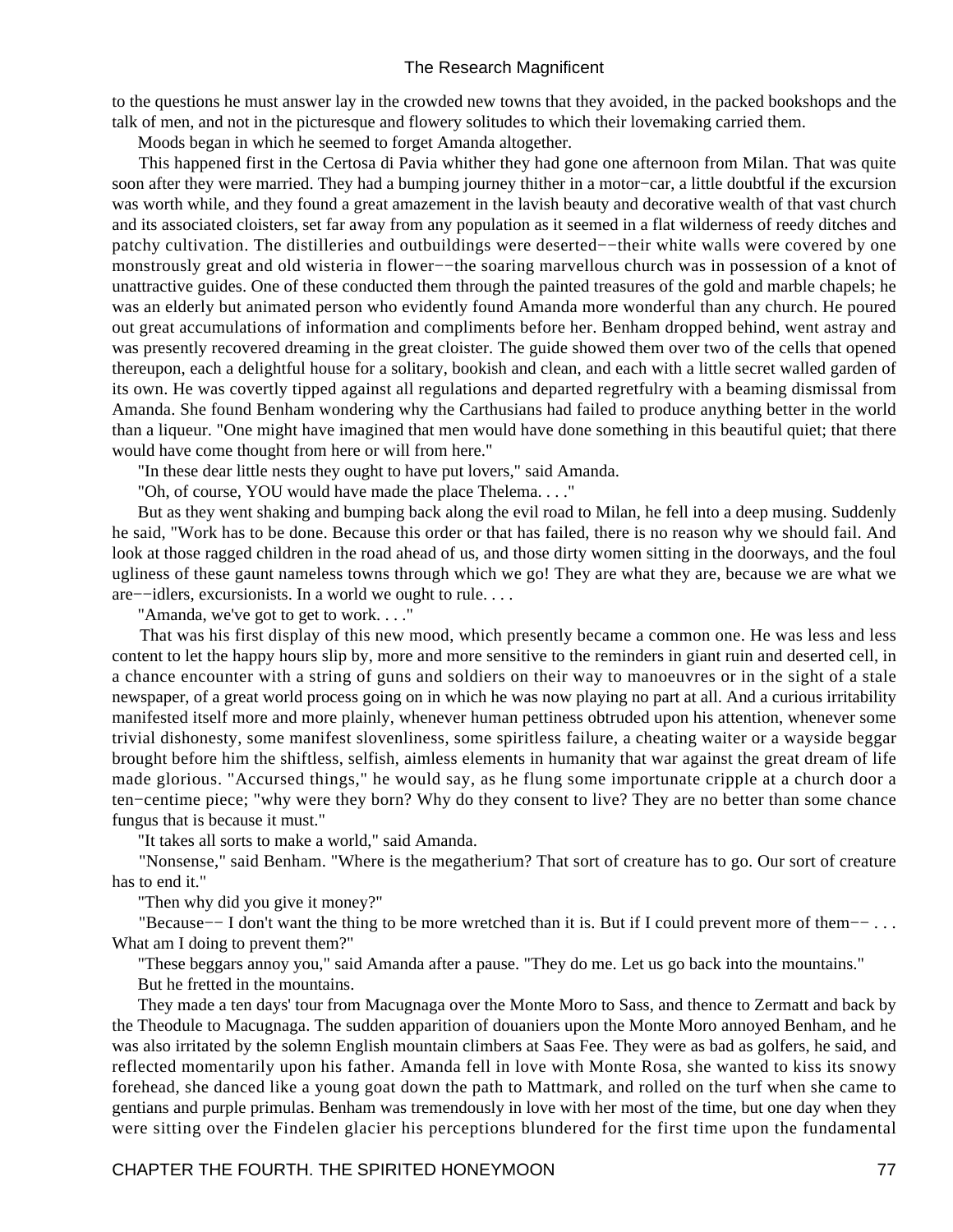antagonism of their quality. She was sketching out jolly things that they were to do together, expeditions, entertainments, amusements, and adventures, with a voluble swiftness, and suddenly in a flash his eyes were opened, and he saw that she would never for a moment feel the quality that made life worth while for him. He saw it in a flash, and in that flash he made his urgent resolve not to see it. From that moment forth his bearing was poisoned by his secret determination not to think of this, not to admit it to his mind. And forbidden to come into his presence in its proper form, this conflict of intellectual temperaments took on strange disguises, and the gathering tension of his mind sought to relieve itself along grotesque irrelevant channels.

There was, for example, the remarkable affair of the drive from Macugnaga to Piedimulera.

 They had decided to walk down in a leisurely fashion, but with the fatigues of the precipitous clamber down from Switzerland still upon them they found the white road between rock above and gorge below wearisome, and the valley hot in the late morning sunshine, and already before they reached the inn they had marked for lunch Amanda had suggested driving the rest of the way. The inn had a number of brigand−like customers consuming such sustenance as garlic and salami and wine; it received them with an indifference that bordered on disrespect, until the landlord, who seemed to be something of a beauty himself, discovered the merits of Amanda. Then he became markedly attentive. He was a large, fat, curly−headed person with beautiful eyes, a cherished moustache, and an air of great gentility, and when he had welcomed his guests and driven off the slatternly waiting−maid, and given them his best table, and consented, at Amanda's request, to open a window, he went away and put on a tie and collar. It was an attention so conspicuous that even the group of men in the far corner noticed and commented on it, and then they commented on Amanda and Benham, assuming an ignorance of Italian in the visitors that was only partly justifiable. "Bellissima," "bravissima," "signorina," "Inglesa," one need not be born in Italy to understand such words as these. Also they addressed sly comments and encouragements to the landlord as he went to and fro.

 Benham was rather still and stiff during the meal, but it ill becomes an English aristocrat to discuss the manners of an alien population, and Amanda was amused by the effusion of the landlord and a little disposed to experiment upon him. She sat radiating light amidst the shadows.

 The question of the vehicle was broached. The landlord was doubtful, then an idea, it was manifestly a questionable idea, occurred to him. He went to consult an obscure brown−faced individual in the corner, disappeared, and the world without became eloquent. Presently he returned and announced that a carozza was practicable. It had been difficult, but he had contrived it. And he remained hovering over the conclusion of their meal, asking questions about Amanda's mountaineering and expressing incredulous admiration.

His bill, which he presented with an uneasy flourish, was large and included the carozza.

 He ushered them out to the carriage with civilities and compliments. It had manifestly been difficult and contrived. It was dusty and blistered, there had been a hasty effort to conceal its recent use as a hen−roost, the harness was mended with string. The horse was gaunt and scandalous, a dirty white, and carried its head apprehensively. The driver had but one eye, through which there gleamed a concentrated hatred of God and man.

"No wonder he charged for it before we saw it," said Benham.

"It's better than walking," said Amanda.

 The company in the inn gathered behind the landlord and scrutinized Amanda and Benham intelligently. The young couple got in. "Avanti," said Benham, and Amanda bestowed one last ineradicable memory on the bowing landlord.

 Benham did not speak until just after they turned the first corner, and then something portentous happened, considering the precipitous position of the road they were upon. A small boy appeared sitting in the grass by the wayside, and at the sight of him the white horse shied extravagantly. The driver rose in his seat ready to jump. But the crisis passed without a smash. "Cheetah!" cried Amanda suddenly. "This isn't safe." "Ah!" said Benham, and began to act with the vigour of one who has long accumulated force. He rose in his place and gripped the one−eyed driver by the collar. "ASPETTO," he said, but he meant "Stop!" The driver understood that he meant "Stop," and obeyed.

 Benham wasted no time in parleying with the driver. He indicated to him and to Amanda by a comprehensive gesture that he had business with the landlord, and with a gleaming appetite upon his face went running back towards the inn.

The landlord was sitting down to a little game of dominoes with his friends when Benham reappeared in the

## CHAPTER THE FOURTH. THE SPIRITED HONEYMOON **1998** 78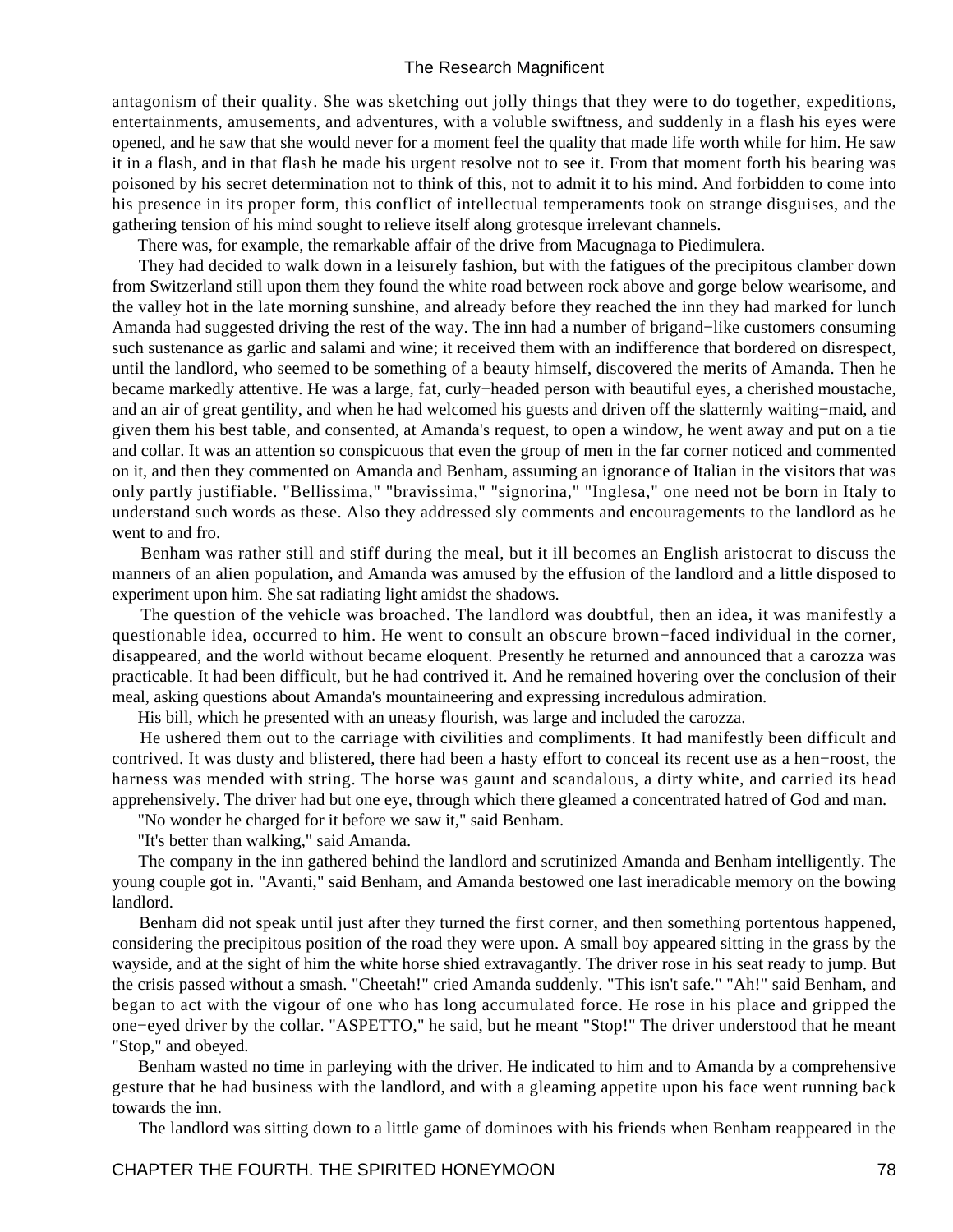sunlight of the doorway. There was no misunderstanding Benham's expression.

 For a moment the landlord was disposed to be defiant. Then he changed his mind. Benham's earnest face was within a yard of his own, and a threatening forefinger was almost touching his nose.

 "Albergo cattivissimo," said Benham. "Cattivissimo! Pranzo cattivissimo 'orrido. Cavallo cattivissimo, dangerousissimo. Gioco abominablissimo, damnissimo. Capisce. Eh?" \*

 \* This is vile Italian. It may−−with a certain charity to Benham−− be rendered: "The beastliest inn! The beastliest! The beastliest, most awful lunch! The vilest horse! Most dangerous! Abominable trick! Understand?"

The landlord made deprecatory gestures.

"YOU understand all right," said Benham. "Da me il argento per il carozzo. Subito?" \*

\* "Give me back the money for the carriage. QUICKLY!"

The landlord was understood to ask whether the signor no longer wished for the carriage.

 "SUBITO!" cried Benham, and giving way to a long−restrained impulse seized the padrone by the collar of his coat and shook him vigorously.

There were dissuasive noises from the company, but no attempt at rescue. Benham released his hold.

"Adesso!" said Benham. \*

\* "NOW!"

 The landlord decided to disgorge. It was at any rate a comfort that the beautiful lady was not seeing anything of this. And he could explain afterwards to his friends that the Englishman was clearly a lunatic, deserving pity rather than punishment. He made some sound of protest, but attempted no delay in refunding the money Benham had prepaid. Outside sounded the wheels of the returning carriage. They stopped. Amanda appeared in the doorway and discovered Benham dominant.

 He was a little short of breath, and as she came in he was addressing the landlord with much earnestness in the following compact sentences.

 "Attendez! Ecco! Adesso noi andiamo con questa cattivissimo cavallo a Piedimulera. Si noi arrivero in safety, securo that is, pagaremo. Non altro. Si noi abbiamo accidento Dio−−Dio have mercy on your sinful soul. See! Capisce? That's all." \*

 \* "Now we will go with this beastly horse to Piedimulera. If we get there safely I will pay. If we have an accident, then−−"

 He turned to Amanda. "Get back into the thing," he said. "We won't have these stinking beasts think we are afraid of the job. I've just made sure he won't have a profit by it if we smash up. That's all. I might have known what he was up to when he wanted the money beforehand." He came to the doorway and with a magnificent gesture commanded the perplexed driver to turn the carriage.

 While that was being done he discoursed upon his adjacent fellow− creatures. "A man who pays beforehand for anything in this filthy sort of life is a fool. You see the standards of the beast. They think of nothing but their dirty little tricks to get profit, their garlic, their sour wine, their games of dominoes, their moments of lust. They crawl in this place like cockroaches in a warm corner of the fireplace until they die. Look at the scabby frontage of the house. Look at the men's faces. . . . Yes. So! Adequato. Aspettate. . . . Get back into the carriage, Amanda."

"You know it's dangerous, Cheetah. The horse is a shier. That man is blind in one eye."

"Get back into the carriage," said Benham, whitely angry. "I AM GOING TO DRIVE!"

"But−−!"

Just for a moment Amanda looked scared. Then with a queer little laugh she jumped in again.

 Amanda was never a coward when there was excitement afoot. "We'll smash!" she cried, by no means woefully.

 "Get up beside me," said Benham speaking in English to the driver but with a gesture that translated him. Power over men radiated from Benham in this angry mood. He took the driver's seat. The little driver ascended and then with a grim calmness that brooked no resistance Benham reached over, took and fastened the apron over their knees to prevent any repetition of the jumping out tactics.

The recovering landlord became voluble in the doorway.

 "In Piedimulera pagero," said Benham over his shoulder and brought the whip across the white outstanding ribs. "Get up!" said Benham.

Amanda gripped the sides of the seat as the carriage started into motion.

## CHAPTER THE FOURTH. THE SPIRITED HONEYMOON **1999** 79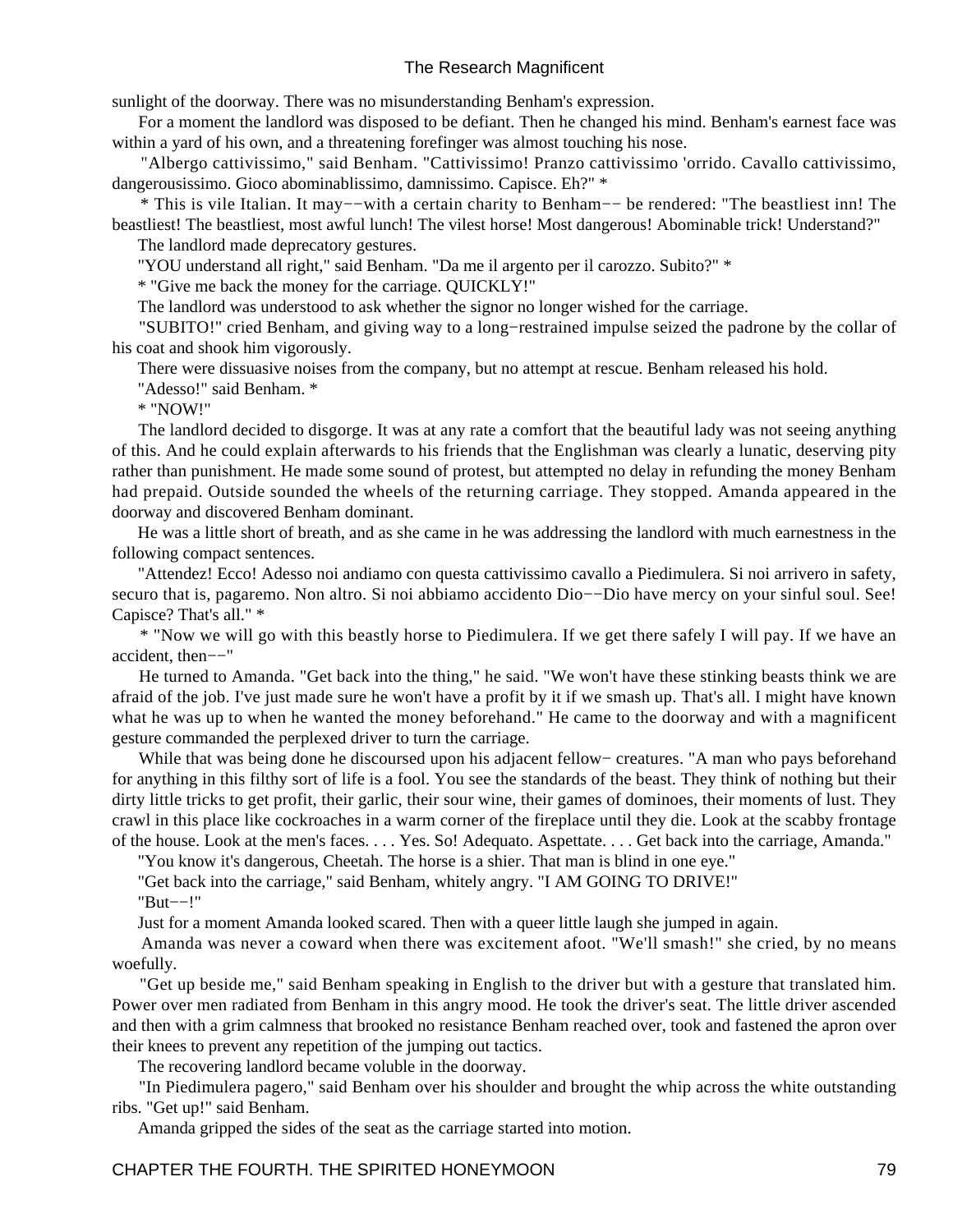He laid the whip on again with such vigour that the horse forgot altogether to shy at the urchin that had scared it before.

 "Amanda," said Benham leaning back. "If we do happen to go over on THAT side, jump out. It's all clear and wide for you. This side won't matter so−−"

 "MIND!" screamed Amanda and recalled him to his duties. He was off the road and he had narrowly missed an outstanding chestnut true.

 "No, you don't," said Benham presently, and again their career became erratic for a time as after a slight struggle he replaced the apron over the knees of the deposed driver. It had been furtively released. After that Benham kept an eye on it that might have been better devoted to the road.

 The road went down in a series of curves and corners. Now and then there were pacific interludes when it might have been almost any road. Then, again, it became specifically an Italian mountain road. Now and then only a row of all too infrequent granite stumps separated them from a sheer precipice. Some of the corners were miraculous, and once they had a wheel in a ditch for a time, they shaved the parapet of a bridge over a gorge and they drove a cyclist into a patch of maize, they narrowly missed a goat and jumped three gullies, thrice the horse stumbled and was jerked up in time, there were sickening moments, and withal they got down to Piedimulera unbroken and unspilt. It helped perhaps that the brake, with its handle like a barrel organ, had been screwed up before Benham took control. And when they were fairly on the level outside the town Benham suddenly pulled up, relinquished the driving into the proper hands and came into the carriage with Amanda.

"Safe now," he said compactly.

The driver appeared to be murmuring prayers very softly as he examined the brake.

 Amanda was struggling with profound problems. "Why didn't you drive down in the first place?" she asked. "Without going back."

 "The landlord annoyed me," he said. "I had to go back. . . . I wish I had kicked him. Hairy beast! If anything had happened, you see, he would have had his mean money. I couldn't bear to leave him."

"And why didn't you let HIM drive?" She indicated the driver by a motion of the head.

"I was angry," said Benham. "I was angry at the whole thing."

"Still−−"

 "You see I think I did that because he might have jumped off if I hadn't been up there to prevent him−−I mean if we had had a smash. I didn't want him to get out of it."

"But you too−−"

"You see I was angry. . . ."

 "It's been as good as a switchback," said Amanda after reflection. "But weren't you a little careless about me, Cheetah?"

 "I never thought of you," said Benham, and then as if he felt that inadequate: "You see−−I was so annoyed. It's odd at times how annoyed one gets. Suddenly when that horse shied I realized what a beastly business life was−−as those brutes up there live it. I want to clear out the whole hot, dirty, little aimless nest of them. . . ."

 "No, I'm sure," he repeated after a pause as though he had been digesting something "I wasn't thinking about you at all."

### 4

 The suppression of his discovery that his honeymoon was not in the least the great journey of world exploration he had intended, but merely an impulsive pleasure hunt, was by no means the only obscured and repudiated conflict that disturbed the mind and broke out upon the behaviour of Benham. Beneath that issue he was keeping down a far more intimate conflict. It was in those lower, still less recognized depths that the volcanic fire arose and the earthquakes gathered strength. The Amanda he had loved, the Amanda of the gallant stride and fluttering skirt was with him still, she marched rejoicing over the passes, and a dearer Amanda, a soft whispering creature with dusky hair, who took possession of him when she chose, a soft creature who was nevertheless a fierce creature, was also interwoven with his life. But−− But there was now also a multitude of other Amandas who had this in common that they roused him to opposition, that they crossed his moods and jarred upon his spirit. And particularly there was the Conquering Amanda not so much proud of her beauty as eager to test it, so that she was not unmindful of the stir she made in hotel lounges, nor of the magic that may shine memorably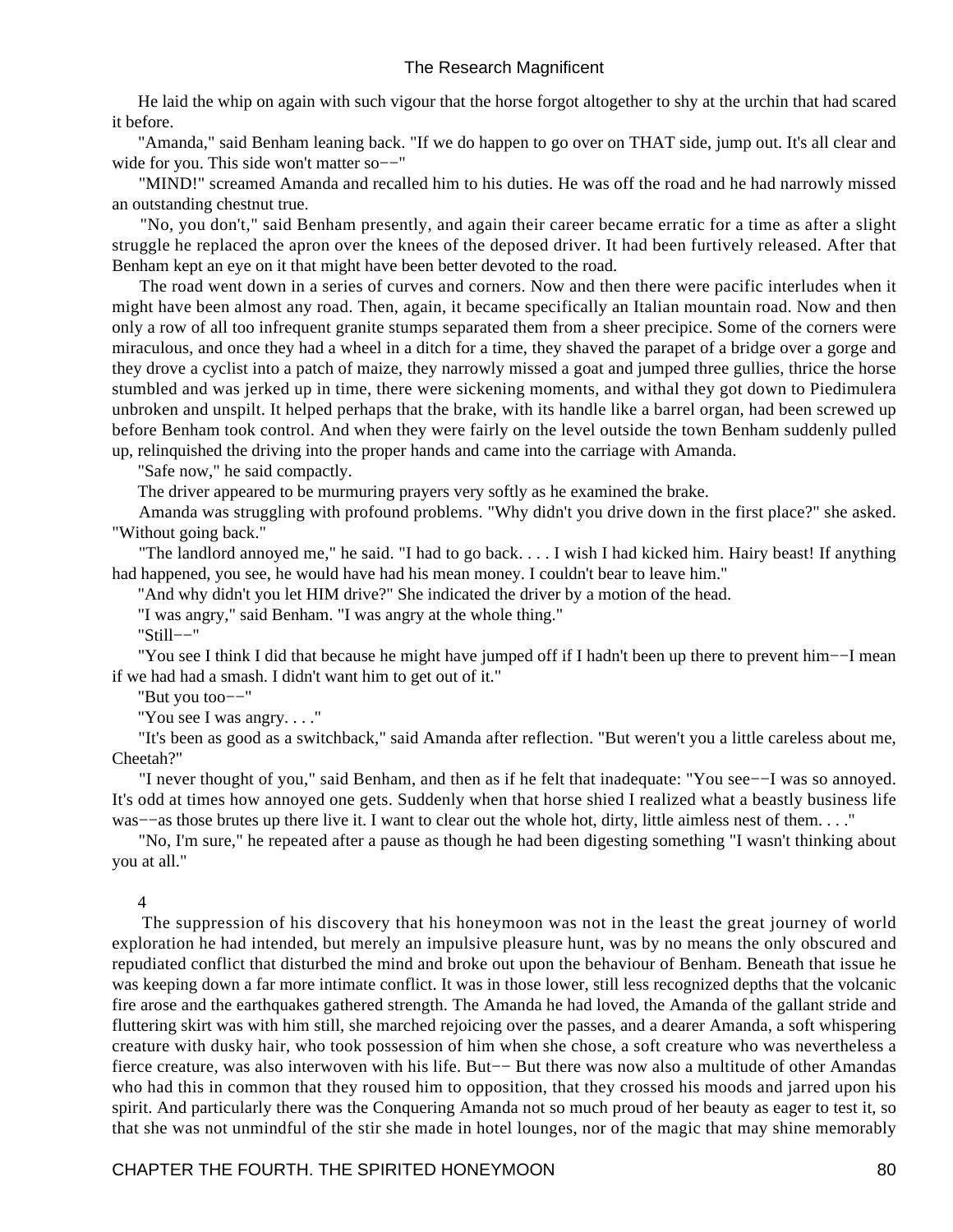through the most commonplace incidental conversation. This Amanda was only too manifestly pleased to think that she made peasant lovers discontented and hotel porters unmercenary; she let her light shine before men. We lovers, who had deemed our own subjugation a profound privilege, love not this further expansiveness of our lady's empire. But Benham knew that no aristocrat can be jealous; jealousy he held to be the vice of the hovel and farmstead and suburban villa, and at an enormous expenditure of will he ignored Amanda's waving flags and roving glances. So, too, he denied that Amanda who was sharp and shrewd about money matters, that flash of an Amanda who was greedy for presents and possessions, that restless Amanda who fretted at any cessation of excitement, and that darkly thoughtful Amanda whom chance observations and questions showed to be still considering an account she had to settle with Lady Marayne. He resisted these impressions, he shut them out of his mind, but still they worked into his thoughts, and presently he could find himself asking, even as he and she went in step striding side by side through the red− scarred pinewoods in the most perfect outward harmony, whether after all he was so happily mated as he declared himself to be a score of times a day, whether he wasn't catching glimpses of reality through a veil of delusion that grew thinner and thinner and might leave him disillusioned in the face of a relationship−−

 Sometimes a man may be struck by a thought as though he had been struck in the face, and when the name of Mrs. Skelmersdale came into his head, he glanced at his wife by his side as if it were something that she might well have heard. Was this indeed the same thing as that? Wonderful, fresh as the day of Creation, clean as flame, yet the same! Was Amanda indeed the sister of Mrs. Skelmersdale−− wrought of clean fire, but her sister? . . .

 But also beside the inimical aspects which could set such doubts afoot there were in her infinite variety yet other Amandas neither very dear nor very annoying, but for the most part delightful, who entertained him as strangers might, Amandas with an odd twist which made them amusing to watch, jolly Amandas who were simply irrelevant. There was for example Amanda the Dog Mistress, with an astonishing tact and understanding of dogs, who could explain dogs and the cock of their ears and the droop of their tails and their vanity and their fidelity, and why they looked up and why they suddenly went off round the corner, and their pride in the sound of their voices and their dastardly thoughts and sniffing satisfactions, so that for the first time dogs had souls for Benham to see. And there was an Amanda with a striking passion for the sleekness and soft noses of horses. And there was an Amanda extremely garrulous, who was a biographical dictionary and critical handbook to all the girls in the school she had attended at Chichester-−they seemed a very girlish lot of girls; and an Amanda who was very knowing−−knowing was the only word for it−−about pictures and architecture. And these and all the other Amandas agreed together to develop and share this one quality in common, that altogether they pointed to no end, they converged on nothing. She was, it grew more and more apparent, a miscellany bound in a body. She was an animated discursiveness. That passion to get all things together into one aristocratic aim, that restraint of purpose, that imperative to focus, which was the structural essential of Benham's spirit, was altogether foreign to her composition.

There were so many Amandas, they were as innumerable as the Venuses–– Cytherea, Cypria, Paphia, Popularia, Euploea, Area, Verticordia, Etaira, Basilea, Myrtea, Libertina, Freya, Astarte, Philommedis, Telessigamma, Anadyomene, and a thousand others to whom men have bowed and built temples, a thousand and the same, and yet it seemed to Benham there was still one wanting.

 The Amanda he had loved most wonderfully was that Amanda in armour who had walked with him through the wilderness of the world along the road to Chichester−−and that Amanda came back to him no more.

## 5

Amanda too was making her observations and discoveries.

 These moods of his perplexed her; she was astonished to find he was becoming irritable; she felt that he needed a firm but gentle discipline in his deportment as a lover. At first he had been perfect. . . .

 But Amanda was more prepared for human inconsecutiveness than Benham, because she herself was inconsecutive, and her dissatisfaction with his irritations and preoccupation broadened to no general discontent. He had seemed perfect and he wasn't. So nothing was perfect. And he had to be managed, just as one must manage a dog or a cousin or a mother or a horse. Anyhow she had got him, she had no doubt that she held him by a thousand ties, the spotless leopard had him between her teeth, he was a prisoner in the dusk of her hair, and the world was all one vast promise of entertainment.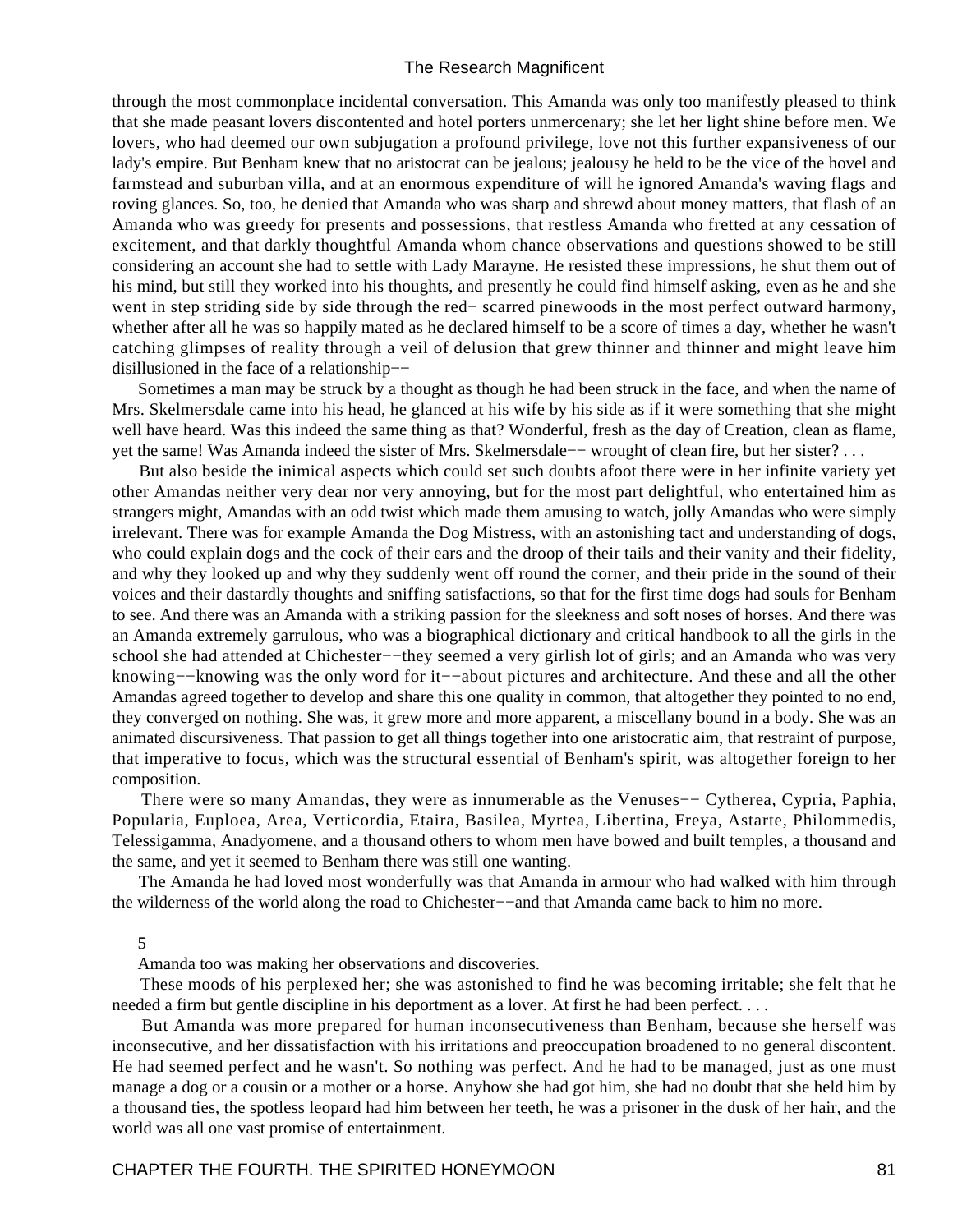6

 But the raid into the Balkans was not the tremendous success she had expected it to be. They had adventures, but they were not the richly coloured, mediaeval affairs she had anticipated. For the most part until Benham broke loose beyond Ochrida they were adventures in discomfort. In those remote parts of Europe inns die away and cease, and it had never occurred to Amanda that inns could die away anywhere. She had thought that they just became very simple and natural and quaint. And she had thought that when benighted people knocked at a door it would presently open hospitably. She had not expected shots at random from the window. And it is not usual in Albania generally for women, whether they are Christian or Moslem, to go about unveiled; when they do so it leads to singular manifestations. The moral sense of the men is shocked and staggered, and they show it in many homely ways. Small boys at that age when feminine beauty does not yet prevail with them, pelt. Also in Mahometan districts they pelt men who do not wear fezzes, while occasionally Christians of the shawl−headed or skull−cap persuasions will pelt a fez. Sketching is always a peltable or mobable offence, as being contrary to the Koran, and sitting down tempts the pelter. Generally they pelt. The dogs of Albania are numerous, big, dirty, white dogs, large and hostile, and they attack with little hesitation. The women of Albania are secluded and remote, and indisposed to be of service to an alien sister. Roads are infrequent and most bridges have broken down. No bridge has been repaired since the later seventeenth century, and no new bridge has been made since the decline and fall of the Roman Empire. There are no shops at all. The scenery is magnificent but precipitous, and many of the high roads are difficult to trace. And there is rain. In Albania there is sometimes very heavy rain.

 Yet in spite of these drawbacks they spent some splendid hours in their exploration of that wild lost country beyond the Adriatic headlands. There was the approach to Cattaro for example, through an arm of the sea, amazingly beautiful on either shore, that wound its way into the wild mountains and ended in a deep blue bay under the tremendous declivity of Montenegro. The quay, with its trees and lateen craft, ran along under the towers and portcullised gate of the old Venetian wall, within clustered the town, and then the fortifications zigzagged up steeply to a monstrous fantastic fortress perched upon a great mountain headland that overhung the town. Behind it the rocks, slashed to and fro with the road to Cettinje, continued to ascend into blue haze, upward and upward until they became a purple curtain that filled half the heavens. The paved still town was squalid by day, but in the evening it became theatrically incredible, with an outdoor cafe amidst flowers and creepers, a Hungarian military band, a rabble of promenaders like a stage chorus in gorgeous costumes and a great gibbous yellow moon.

 And there was Kroia, which Benham and Amanda saw first through the branches of the great trees that bordered the broad green track they were following. The town and its castle were poised at a tremendous height, sunlit and brilliant against a sombre mass of storm cloud, over vast cliffs and ravines. Kroia continued to be beautiful through a steep laborious approach up to the very place itself, a clustering group of houses and bazaars crowned with a tower and a minaret, and from a painted corridor upon this crest they had a wonderful view of the great seaward levels, and even far away the blue sea itself stretching between Scutari and Durazzo. The eye fell in succession down the stages of a vast and various descent, on the bazaars and tall minarets of the town, on jagged rocks and precipices, on slopes of oak forest and slopes of olive woods, on blue hills dropping away beyond blue hills to the coast. And behind them when they turned they saw great mountains, sullenly magnificent, cleft into vast irregular masses, dense with woods below and grim and desolate above. . . .

 These were unforgettable scenes, and so too was the wild lonely valley through which they rode to Ochrida amidst walnut and chestnut trees and scattered rocks, and the first vision of that place itself, with its fertile levels dotted with sheep and cattle, its castle and clustering mosques, its spacious blue lake and the great mountains rising up towards Olympus under the sun. And there was the first view of the blue Lake of Presba seen between silvery beech stems, and that too had Olympus in the far background, plain now and clear and unexpectedly snowy. And there were midday moments when they sat and ate under vines and heard voices singing very pleasantly, and there were forest glades and forest tracks in a great variety of beauty with mountains appearing through their parted branches, there were ilex woods, chestnut woods, beech woods, and there were strings of heavily−laden mules staggering up torrent− worn tracks, and strings of blue−swathed mysterious−eyed women with burthens on their heads passing silently, and white remote houses and ruins and deep gorges and precipices and ancient half−ruinous bridges over unruly streams. And if there was rain there was also the ending of rain,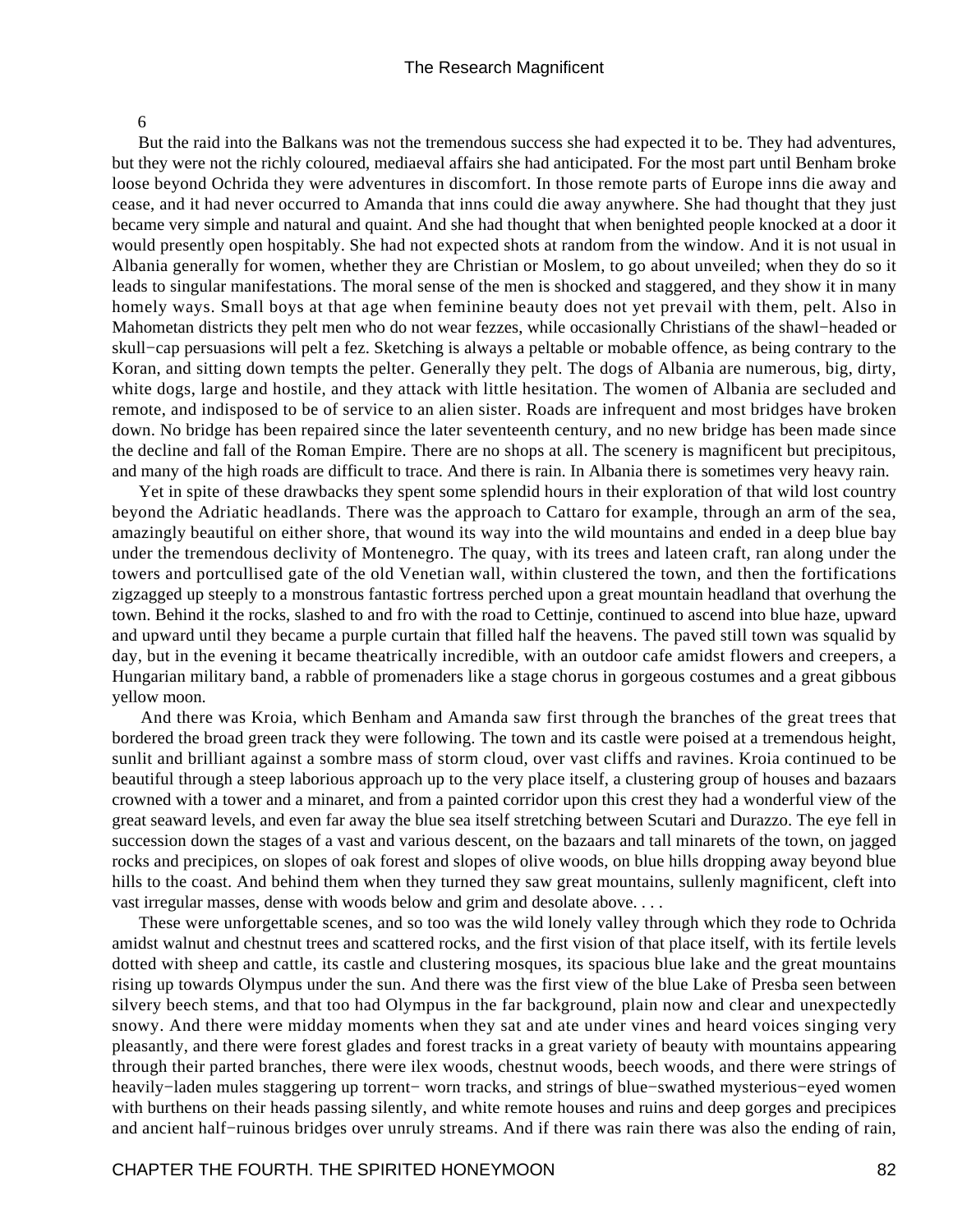rainbows, and the piercing of clouds by the sun's incandescence, and sunsets and the moon, first full, then new and then growing full again as the holiday wore on.

 They found tolerable accommodation at Cattaro and at Cettinje and at a place halfway between them. It was only when they had secured a guide and horses, and pushed on into the south−east of Montenegro that they began to realize the real difficulties of their journey. They aimed for a place called Podgoritza, which had a partially justifiable reputation for an inn, they missed the road and spent the night in the open beside a fire, rolled in the blankets they had very fortunately bought in Cettinje. They supped on biscuits and Benham's brandy flask. It chanced to be a fine night, and, drawn like moths by the fire, four heavily−armed mountaineers came out of nowhere, sat down beside Benham and Amanda, rolled cigarettes, achieved conversation in bad Italian through the muleteer and awaited refreshment. They approved of the brandy highly, they finished it, and towards dawn warmed to song. They did not sing badly, singing in chorus, but it appeared to Amanda that the hour might have been better chosen. In the morning they were agreeably surprised to find one of the Englishmen was an Englishwoman, and followed every accessible detail of her toilette with great interest. They were quite helpful about breakfast when the trouble was put to them; two vanished over a crest and reappeared with some sour milk, a slabby kind of bread, goat's cheese young but hardened, and coffee and the means of making coffee, and they joined spiritedly in the ensuing meal. It ought to have been extraordinarily good fun, this camp under the vast heavens and these wild visitors, but it was not such fun as it ought to have been because both Amanda and Benham were extremely cold, stiff, sleepy, grubby and cross, and when at last they were back in the way to Podgoritza and had parted, after some present−giving from their chance friends, they halted in a sunlit grassy place, rolled themselves up in their blankets and recovered their arrears of sleep.

 Podgoritza was their first experience of a khan, those oriental substitutes for hotels, and it was a deceptively good khan, indeed it was not a khan at all, it was an inn; it provided meals, it had a kind of bar, or at any rate a row of bottles and glasses, it possessed an upper floor with rooms, separate rooms, opening on to a gallery. The room had no beds but it had a shelf about it on which Amanda and Benham rolled up in their blankets and slept. "We can do this sort of thing all right," said Amanda and Benham. "But we mustn't lose the way again."

"In Scutari," said Benham, "we will get an extra horse and a tent."

The way presently became a lake and they reached Scutari by boat towards the dawn of the next day....

 The extra horse involved the addition of its owner, a small suspicious Latin Christian, to the company, and of another horse for him and an ugly almost hairless boy attendant. Moreover the British consul prevailed with Benham to accept the services of a picturesque Arnaut CAVASSE, complete with a rifle, knives, and other implements and the name of Giorgio. And as they got up into the highlands beyond Scutari they began to realize the deceitfulness of Podgoritza and the real truth about khans. Their next one they reached after a rainy evening, and it was a cavernous room with a floor of indurated mud and full of eye−stinging wood−smoke and wind and the smell of beasts, unpartitioned, with a weakly hostile custodian from whom no food could be got but a little goat's flesh and bread. The meat Giorgio stuck upon a skewer in gobbets like cats−meat and cooked before the fire. For drink there was coffee and raw spirits. Against the wall in one corner was a slab of wood rather like the draining board in a scullery, and on this the guests were expected to sleep. The horses and the rest of the party camped loosely about the adjacent corner after a bitter dispute upon some unknown point between the horse owner and the custodian.

 Amanda and Benham were already rolled up on their slanting board like a couple of chrysalids when other company began to arrive through the open door out of the moonlight, drawn thither by the report of a travelling Englishwoman.

 They were sturdy men in light coloured garments adorned ostentatiously with weapons, they moved mysteriously about in the firelit darknesses and conversed in undertones with Giorgio. Giorgio seemed to have considerable powers of exposition and a gift for social organization. Presently he came to Benham and explained that raki was available and that hospitality would do no harm; Benham and Amanda sat up and various romantic figures with splendid moustaches came forward and shook hands with him, modestly ignoring Amanda. There was drinking, in which Benham shared, incomprehensible compliments, much ineffective saying of "BUONA NOTTE," and at last Amanda and Benham counterfeited sleep. This seemed to remove a check on the conversation and a heated discussion in tense undertones went on, it seemed interminably. . . . Probably very few aspects of Benham and Amanda were ignored. . . . Towards morning the twanging of a string proclaimed the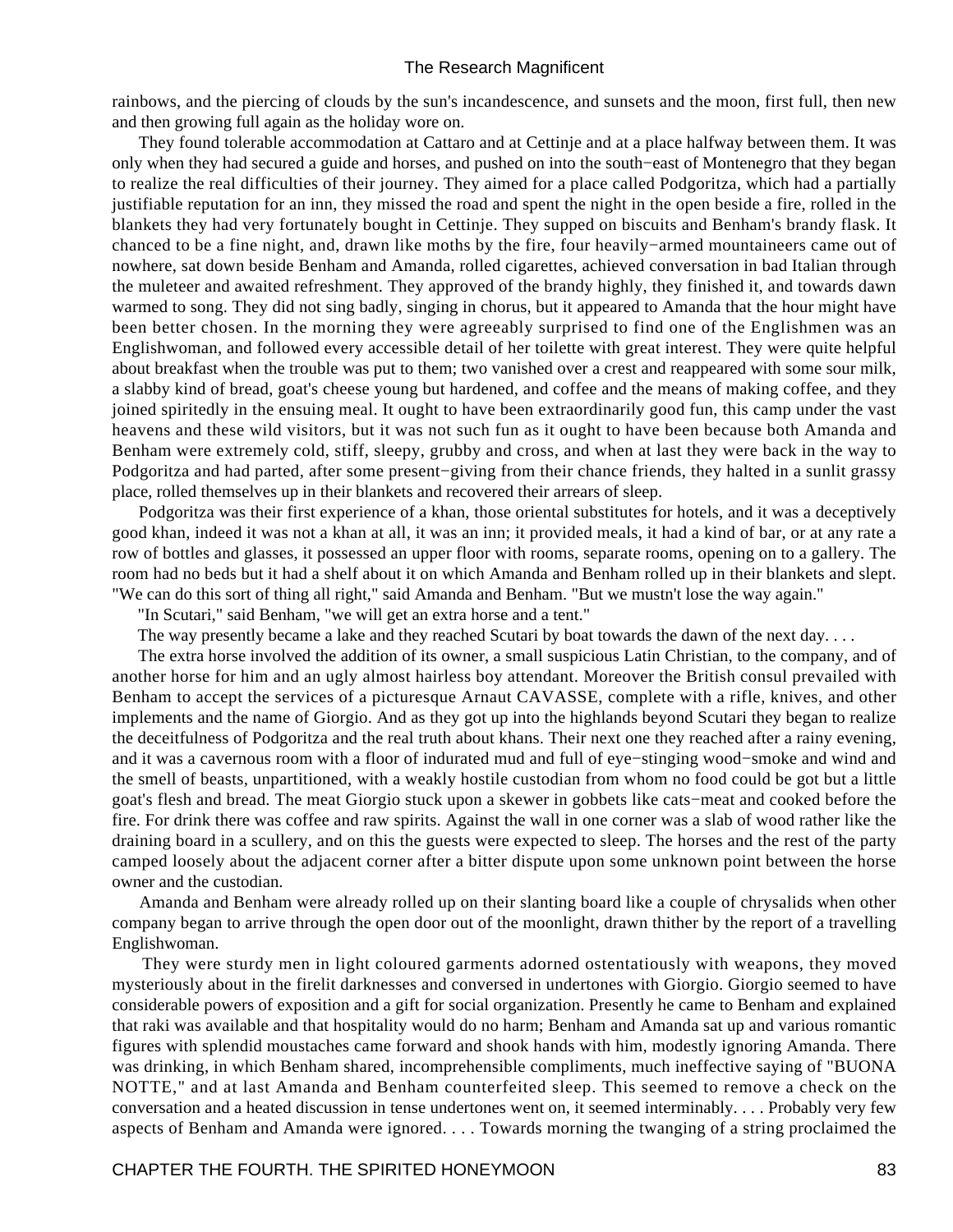arrival of a querulous−faced minstrel with a sort of embryonic one−stringed horse−headed fiddle, and after a brief parley singing began, a long high−pitched solo. The fiddle squealed pitifully under the persuasion of a semicircular bow. Two heads were lifted enquiringly.

The singer had taken up his position at their feet and faced them. It was a compliment.

"OH!" said Amanda, rolling over.

 The soloist obliged with three songs, and then, just as day was breaking, stopped abruptly and sprawled suddenly on the floor as if he had been struck asleep. He was vocal even in his sleep. A cock in the far corner began crowing and was answered by another outside. . . .

 But this does not give a full account of the animation of the khan. "OH!" said Amanda, rolling over again with the suddenness of accumulated anger.

"They're worse than in Scutari," said Benham, understanding her trouble instantly.

"It isn't days and nights we are having," said Benham a few days later, "it's days and nightmares."

 But both he and Amanda had one quality in common. The deeper their discomfort the less possible it was to speak of turning back from the itinerary they had planned. . . .

 They met no robbers, though an excited little English Levantine in Scutari had assured them they would do so and told a vivid story of a ride to Ipek, a delay on the road due to a sudden inexplicable lameness of his horse after a halt for refreshment, a political discussion that delayed him, his hurry through the still twilight to make up for lost time, the coming on of night and the sudden silent apparition out of the darkness of the woods about the road of a dozen armed men each protruding a gun barrel. "Sometimes they will wait for you at a ford or a broken bridge," he said. "In the mountains they rob for arms. They assassinate the Turkish soldiers even. It is better to go unarmed unless you mean to fight for it. . . . Have you got arms?"

"Just a revolver," said Benham.

But it was after that that he closed with Giorgio.

 If they found no robbers in Albania, they met soon enough with bloodshed. They came to a village where a friend of a friend of Giorgio's was discovered, and they slept at his house in preference to the unclean and crowded khan. Here for the first time Amanda made the acquaintance of Albanian women and was carried off to the woman's region at the top of the house, permitted to wash, closely examined, shown a baby and confided in as generously as gesture and some fragments of Italian would permit. Benham slept on a rug on the first floor in a corner of honour beside the wood fire. There had been much confused conversation and some singing, he was dog− tired and slept heavily, and when presently he was awakened by piercing screams he sat up in a darkness that seemed to belong neither to time nor place. . . .

Near his feet was an ashen glow that gave no light.

His first perplexity gave way to dismay at finding no Amanda by his side. "Amanda!" he cried....

Her voice floated down through a chink in the floor above. "What can it be, Cheetah?"

Then: "It's coming nearer."

 The screaming continued, heart−rending, eviscerating shrieks. Benham, still confused, lit a match. All the men about him were stirring or sitting up and listening, their faces showing distorted and ugly in the flicker of his light. "CHE E?" he tried. No one answered. Then one by one they stood up and went softly to the ladder that led to the stable−room below. Benham struck a second match and a third.

"Giorgio!" he called.

 The cavasse made an arresting gesture and followed discreetly and noiselessly after the others, leaving Benham alone in the dark.

 Benham heard their shuffling patter, one after the other, down the ladder, the sounds of a door being unbarred softly, and then no other sound but that incessant shrieking in the darkness.

Had they gone out? Were they standing at the door looking out into the night and listening?

Amanda had found the chink and her voice sounded nearer.

"It's a woman," she said.

 The shrieking came nearer and nearer, long, repeated, throat−tearing shrieks. Far off there was a great clamour of dogs. And there was another sound, a whisper−−?

"RAIN!"

The shrieks seemed to turn into a side street and receded. The tension of listening relaxed. Men's voices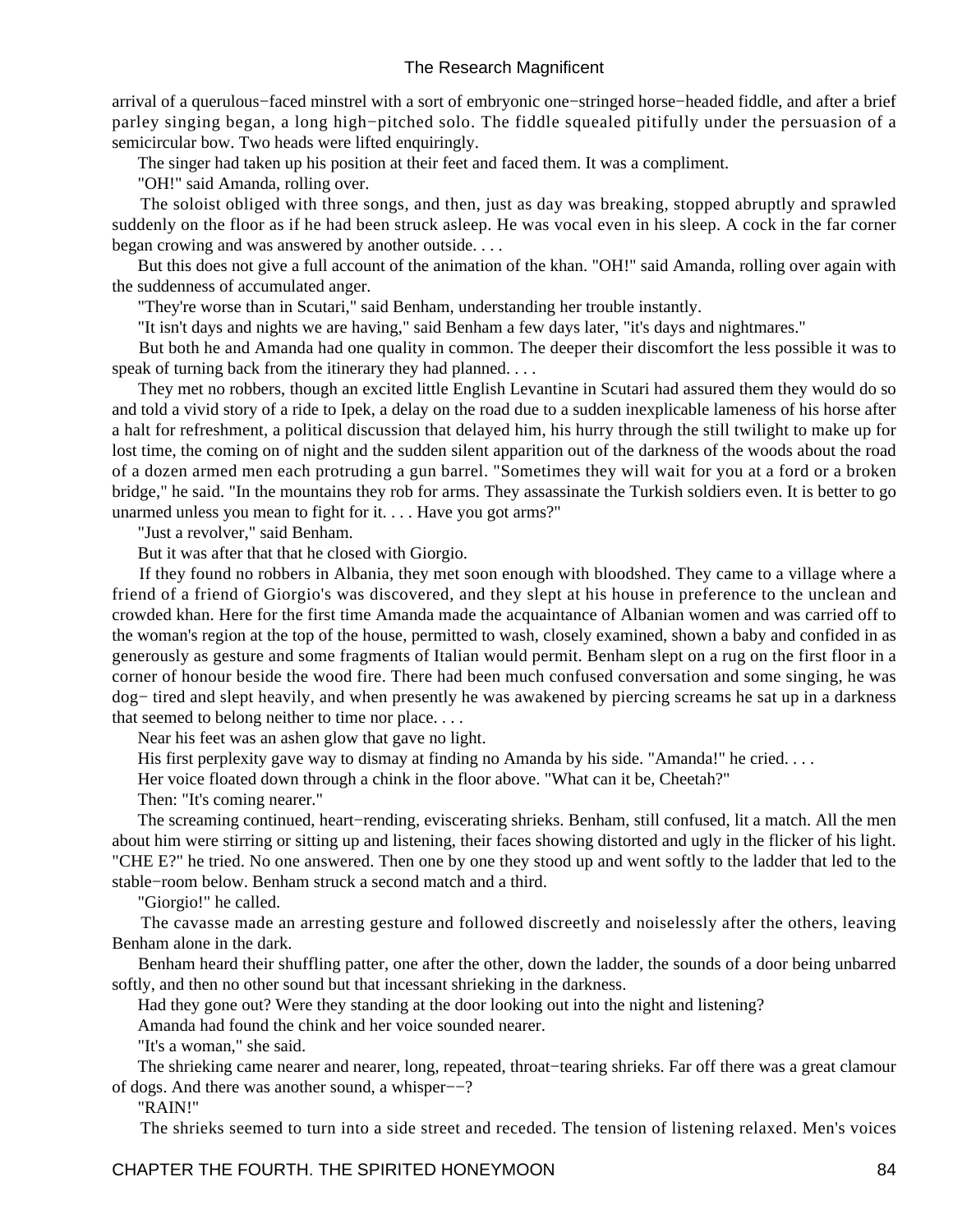sounded below in question and answer. Dogs close at hand barked shortly and then stopped enquiringly.

 Benham seemed to himself to be sitting alone for an interminable time. He lit another match and consulted his watch. It was four o'clock and nearly dawn. . . .

Then slowly and stumbling up the ladder the men began to return to Benham's room.

"Ask them what it is," urged Amanda.

 But for a time not even Giorgio would understand Benham's questions. There seemed to be a doubt whether he ought to know. The shrieking approached again and then receded. Giorgio came and stood, a vague thoughtful figure, by the embers of the fire. Explanation dropped from him reluctantly. It was nothing. Some one had been killed: that was all. It was a vendetta. A man had been missing overnight, and this morning his brother who had been prowling and searching with some dogs had found him, or rather his head. It was on this side of the ravine, thrown over from the other bank on which the body sprawled stiffly, wet through, and now growing visible in the gathering daylight. Yes-−the voice was the man's wife. It was raining hard. . . . There would be shrieking for nine days. Yes, nine days. Confirmation with the fingers when Benham still fought against the facts. Her friends and relatives would come and shriek too. Two of the dead man's aunts were among the best keeners in the whole land. They could keen marvellously. It was raining too hard to go on. . . . The road would be impossible in rain. . . . Yes it was very melancholy. Her house was close at hand. Perhaps twenty or thirty women would join her. It was impossible to go on until it had stopped raining. It would be tiresome, but what could one do? . . .

#### 7

 As they sat upon the parapet of a broken bridge on the road between Elbassan and Ochrida Benham was moved to a dissertation upon the condition of Albania and the politics of the Balkan peninsula.

 "Here we are," he said, "not a week from London, and you see the sort of life that men live when the forces of civilization fail. We have been close to two murders−−"

"Two?"

"That little crowd in the square at Scutari-- That was a murder. I didn't tell you at the time."

"But I knew it was," said Amanda.

 "And you see the filth of it all, the toiling discomfort of it all. There is scarcely a house here in all the land that is not filthier and viler than the worst slum in London. No man ventures far from his village without arms, everywhere there is fear. The hills are impassable because of the shepherd's dogs. Over those hills a little while ago a stranger was torn to pieces by dogs−−and partially eaten. Amanda, these dogs madden me. I shall let fly at the beasts. The infernal indignity of it! But that is by the way. You see how all this magnificent country lies waste with nothing but this crawling, ugly mockery of human life."

"They sing," said Amanda.

 "Yes," said Benham and reflected, "they do sing. I suppose singing is the last thing left to men. When there is nothing else you can still sit about and sing. Miners who have been buried in mines will sing, people going down in ships."

"The Sussex labourers don't sing," said Amanda. "These people sing well."

 "They would probably sing as well if they were civilized. Even if they didn't I shouldn't care. All the rest of their lives is muddle and cruelty and misery. Look at the women. There was that party of bent creatures we met yesterday, carrying great bundles, carrying even the men's cloaks and pipes, while their rascal husbands and brothers swaggered behind. Look at the cripples we have seen and the mutilated men. If we have met one man without a nose, we have met a dozen. And stunted people. All these people are like evil schoolboys; they do nothing but malicious mischief; there is nothing adult about them but their voices; they are like the heroic dreams of young ruffians in a penitentiary. You saw that man at Scutari in the corner of the bazaar, the gorgeous brute, you admired him−−."

"The man with the gold inlaid pistols and the diamonds on his yataghan. He wanted to show them to us."

"Yes. You let him see you admired him."

"I liked the things on his stall."

"Well, he has killed nearly thirty people."

"In duels?"

"Good Lord! NO! Assassinations. His shoemaker annoyed him by sending in a bill. He went to the man's stall,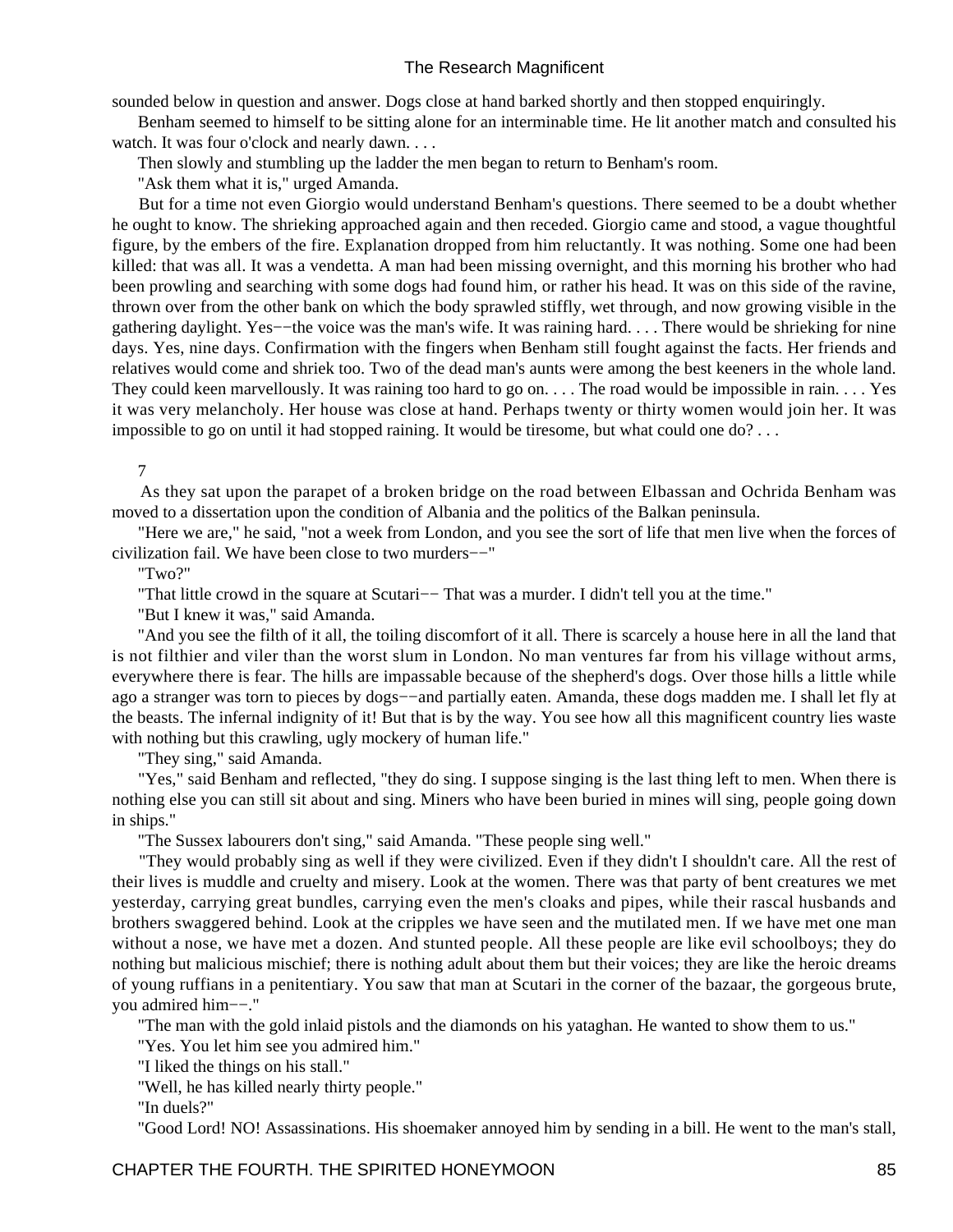found him standing with his child in his arms and blew out his brains. He blundered against a passer−by in the road and shot him. Those are his feats. Sometimes his pistols go off in the bazaar just by accident."

"Does nobody kill him?"

 "I wanted to," said Benham and became thoughtful for a time. "I think I ought to have made some sort of quarrel. But then as I am an Englishman he might have hesitated. He would have funked a strange beast like me. And I couldn't have shot him if he had hesitated. And if he hadn't−−"

"But doesn't a blood feud come down on him?"

 "It only comes down on his family. The shoemaker's son thought the matter over and squared accounts by putting the muzzle of a gun into the small of the back of our bully's uncle. It was easier that way. . . . You see you're dealing with men of thirteen years old or thereabouts, the boy who doesn't grow up."

"But doesn't the law−−?"

"There's no law. Only custom and the Turkish tax collector.

 "You see this is what men are where there is no power, no discipline, no ruler, no responsibility. This is a masterless world. This is pure democracy. This is the natural state of men. This is the world of the bully and the brigand and assassin, the world of the mud−pelter and brawler, the world of the bent woman, the world of the flea and the fly, the open drain and the baying dog. This is what the British sentimentalist thinks a noble state for men."

"They fight for freedom."

 "They fight among each other. There are their private feuds and their village feuds and above all that great feud religion. In Albania there is only one religion and that is hate. But there are three churches for the better cultivation of hate and cruelty, the Latin, the Greek and the Mahometan."

"But no one has ever conquered these people."

 "Any one could, the Servians, the Bulgarians, the Greeks, the Italians, the Austrians. Why, they can't even shoot! It's just the balance of power and all that foolery keeps this country a roadless wilderness. Good God, how I tire of it! These men who swagger and stink, their brawling dogs, their greasy priests and dervishes, the down−at−heel soldiers, the bribery and robbery, the cheating over the money. . . ."

He slipped off the parapet, too impatient to sit any longer, and began to pace up and down in the road.

 "One marvels that no one comes to clear up this country, one itches to be at the job, and then one realizes that before one can begin here, one must get to work back there, where the fools and pedants of WELT POLITIK scheme mischief one against another. This country frets me. I can't see any fun in it, can't see the humour of it. And the people away there know no better than to play off tribe against tribe, sect against sect, one peasant prejudice against another. Over this pass the foolery grows grimmer and viler. We shall come to where the Servian plots against the Bulgarian and the Greek against both, and the Turk, with spasmodic massacres and indulgences, broods over the brew. Every division is subdivided. There are two sorts of Greek church, Exarchic, Patriarchic, both teaching by threat and massacre. And there is no one, no one, with the sense to over−ride all these squalid hostilities. All those fools away there in London and Vienna and St. Petersburg and Rome take sides as though these beastly tribes and leagues and superstitions meant anything but blank, black, damnable ignorance. One fool stands up for the Catholic Albanians, another finds heroes in the Servians, another talks of Brave Little Montenegro, or the Sturdy Bulgarian, or the Heroic Turk. There isn't a religion in the whole Balkan peninsula, there isn't a tribal or national sentiment that deserves a moment's respect from a sane man. They're things like niggers' nose−rings and Chinese secret societies; childish things, idiot things that have to go. Yet there is no one who will preach the only possible peace, which is the peace of the world− state, the open conspiracy of all the sane men in the world against the things that break us up into wars and futilities. And here am I−−who have the light−−WANDERING! Just wandering!"

He shrugged his shoulders and came to stare at the torrent under the bridge.

"You're getting ripe for London, Cheetah," said Amanda softly.

"I want somehow to get to work, to get my hands on definite things."

"How can we get back?"

She had to repeat her question presently.

 "We can go on. Over the hills is Ochrida and then over another pass is Presba, and from there we go down into Monastir and reach a railway and get back to the world of our own times again."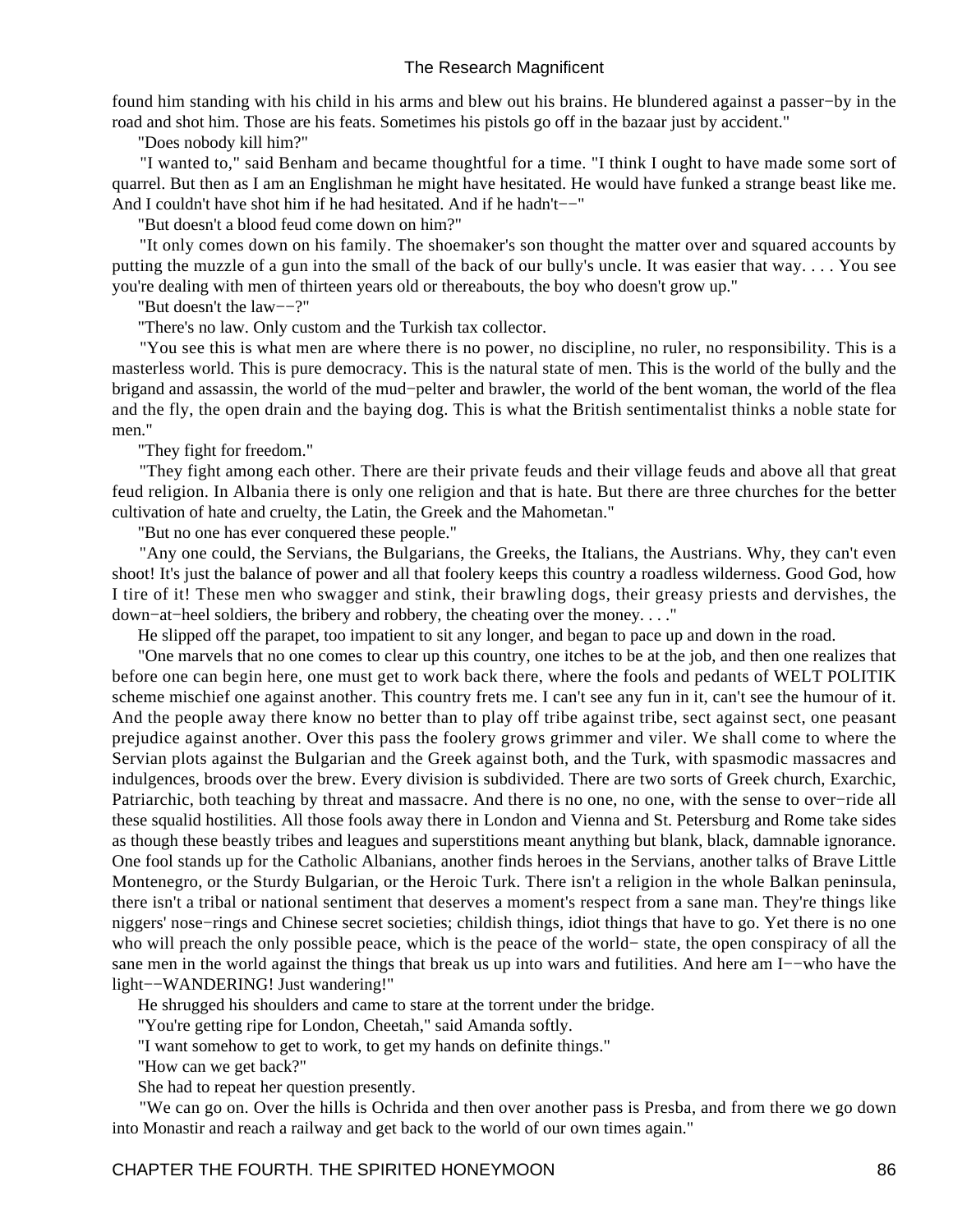#### 8

 But before they reached the world of their own times Macedonia was to show them something grimmer than Albania.

They were riding through a sunlit walnut wood beyond Ochrida when they came upon the thing.

 The first they saw of it looked like a man lying asleep on a grassy bank. But he lay very still indeed, he did not look up, he did not stir as they passed, the pose of his hand was stiff, and when Benham glanced back at him, he stifled a little cry of horror. For this man had no face and the flies had been busy upon him. . . .

Benham caught Amanda's bridle so that she had to give her attention to her steed.

"Ahead!" he said, "Ahead! Look, a village!"

(Why the devil didn't they bury the man? Why?

 And that fool Giorgio and the others were pulling up and beginning to chatter. After all she might look back.) Through the trees now they could see houses. He quickened his pace and jerked Amanda's horse forward. . . . But the village was a still one. Not a dog barked.

Here was an incredible village without even a dog!

 And then, then they saw some more people lying about. A woman lay in a doorway. Near her was something muddy that might have been a child, beyond were six men all spread out very neatly in a row with their faces to the sky.

"Cheetah!" cried Amanda, with her voice going up. "They've been killed. Some one has killed them."

 Benham halted beside her and stared stupidly. "It's a band," he said. "It's−−propaganda. Greeks or Turks or Bulgarians."

"But their feet and hands are fastened! And−− . . . WHAT HAVE THEY BEEN DOING TO THEM? . . ."

 "I want to kill," cried Benham. "Oh! I want to kill people. Come on, Amanda! It blisters one's eyes. Come away. Come away! Come!"

 Her face was white and her eyes terror−stricken. She obeyed him mechanically. She gave one last look at those bodies. . . .

Down the deep–rutted soil of the village street they clattered. They came to houses that had been set on fire. . .

"What is that hanging from a tree?" cried Amanda. "Oh, oh!"

 $"Come on$   $"$ 

.

Behind them rode the others scared and hurrying.

 The sunlight had become the light of hell. There was no air but horror. Across Benham's skies these fly−blown trophies of devilry dangled mockingly in the place of God. He had no thought but to get away.

 Presently they encountered a detachment of Turkish soldiers, very greasy and ragged, with worn−out boots and yellow faces, toiling up the stony road belatedly to the village. Amanda and Benham riding one behind the other in a stricken silence passed this labouring column without a gesture, but presently they heard the commander stopping and questioning Giorgio. . . .

Then Giorgio and the others came clattering to overtake them.

Giorgio was too full to wait for questions. He talked eagerly to Benham's silence.

 It must have happened yesterday, he explained. They were Bulgarians−−traitors. They had been converted to the Patriarchists by the Greeks−−by a Greek band, that is to say. They had betrayed one of their own people. Now a Bulgarian band had descended upon them. Bulgarian bands it seemed were always particularly rough on Bulgarian−speaking Patriarchists. . . .

## 9

 That night they slept in a dirty little room in a peasant's house in Resnia, and in the middle of the night Amanda woke up with a start and heard Benham talking. He seemed to be sitting up as he talked. But he was not talking to her and his voice sounded strange.

"Flies," he said, "in the sunlight!"

He was silent for a time and then he repeated the same words.

Then suddenly he began to declaim. "Oh! Brutes together. Apes. Apes with knives. Have they no lord, no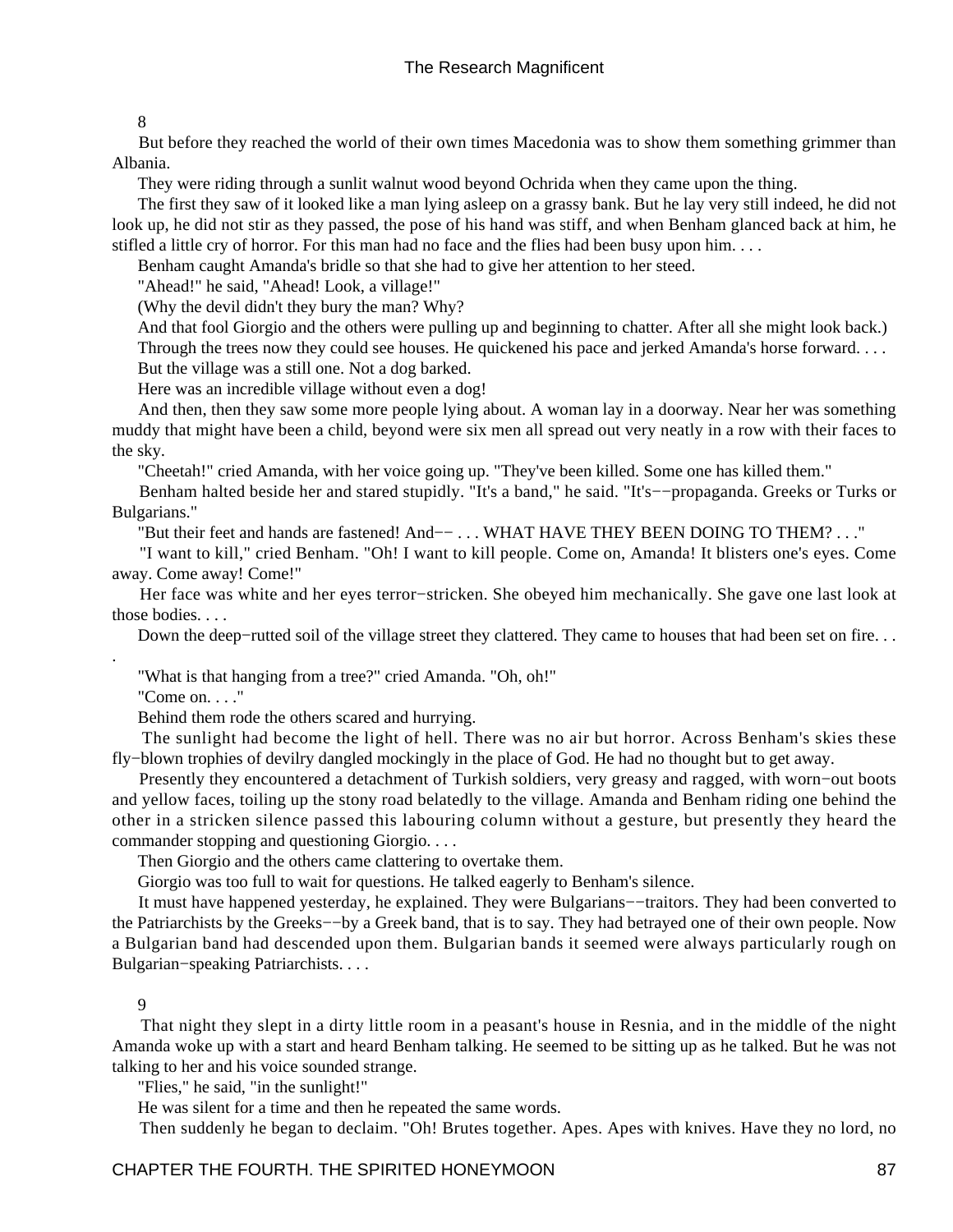master, to save them from such things? This is the life of men when no man rules. . . . When no man rules. . . . Not even himself. . . . It is because we are idle, because we keep our wits slack and our wills weak that these poor devils live in hell. These things happen here and everywhere when the hand that rules grows weak. Away in China now they are happening. Persia. Africa. . . . Russia staggers. And I who should serve the law, I who should keep order, wander and make love.... My God! may I never forget! May I never forget! Flies in the sunlight! That man's face. And those six men!

"Grip the savage by the throat.

 "The weak savage in the foreign office, the weak savage at the party headquarters, feud and indolence and folly. It is all one world. This and that are all one thing. The spites of London and the mutilations of Macedonia. The maggots that eat men's faces and the maggots that rot their minds. Rot their minds. Rot their minds. Rot their minds. . . ."

 To Amanda it sounded like delirium. "CHEETAH!" she said suddenly between remonstrance and a cry of terror. The darkness suddenly became quite still. He did not move. She was afraid. "Cheetah!" she said again. "What is it, Amanda?" "I thought−−. Are you all right?" "Quite." "But do you feel well?" "I've got this cold I caught in Ochrida. I suppose I'm feverish. But−−yes, I'm well." "You were talking." Silence for a time. "I was thinking," he said. "You talked." "I'm sorry," he said after another long pause.

10

 The next morning Benham had a pink spot on either cheek, his eyes were feverishly bright, he would touch no food and instead of coffee he wanted water. "In Monastir there will be a doctor," he said. "Monastir is a big place. In Monastir I will see a doctor. I want a doctor."

 They rode out of the village in the freshness before sunrise and up long hills, and sometimes they went in the shade of woods and sometimes in a flooding sunshine. Benham now rode in front, preoccupied, intent, regardless of Amanda, a stranger, and she rode close behind him wondering.

 "When you get to Monastir, young man," she told him, inaudibly, "you will go straight to bed and we'll see what has to be done with you."

"AMMALATO," said Giorgio confidentially, coming abreast of her.

"MEDICO IN MONASTIR," said Amanda.

"SI,−−MOLTI MEDICI, MONASTIR," Giorgio agreed.

 Then came the inevitable dogs, big white brutes, three in full cry charging hard at Benham and a younger less enterprising beast running along the high bank above yapping and making feints to descend.

 The goatherd, reclining under the shadow of a rock, awaited Benham's embarrassment with an indolent malice.

 "You UNCIVILIZED Beasts!" cried Benham, and before Amanda could realize what he was up to, she heard the crack of his revolver and saw a puff of blue smoke drift away above his right shoulder. The foremost beast rolled over and the goatherd had sprung to his feet. He shouted with something between anger and dismay as Benham, regardless of the fact that the other dogs had turned and were running back, let fly a second time. Then the goatherd had clutched at the gun that lay on the grass near at hand, Giorgio was bawling in noisy remonstrance and also getting ready to shoot, and the horse−owner and his boy were clattering back to a position of neutrality up the stony road. "BANG!" came a flight of lead within a yard of Benham, and then the goatherd was in retreat behind a rock and Giorgio was shouting "AVANTI, AVANTI!" to Amanda.

She grasped his intention and in another moment she had Benham's horse by the bridle and was leading the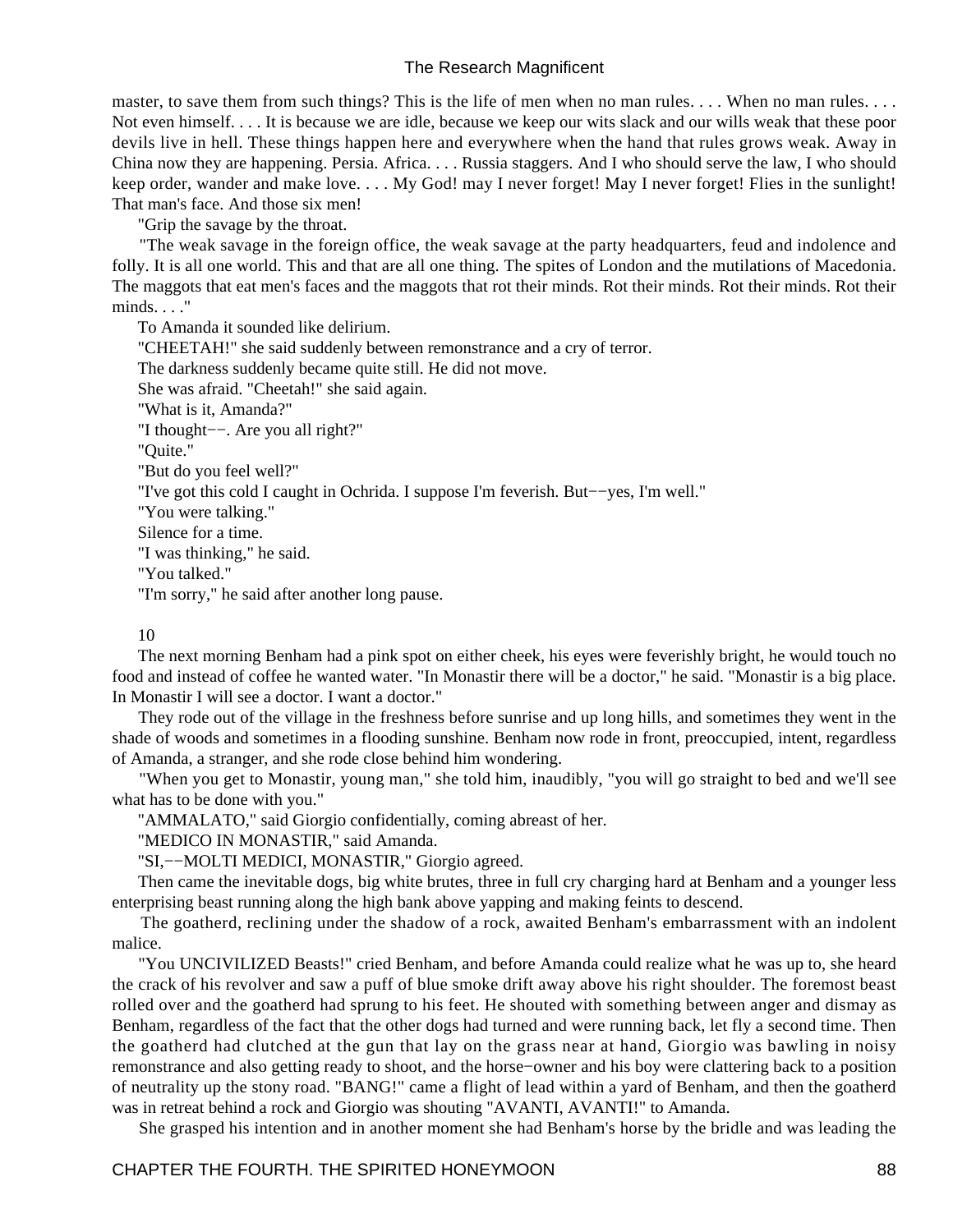retreat. Giorgio followed close, driving the two baggage mules before him.

 "I am tired of dogs," Benham said. "Tired to death of dogs. All savage dogs must be shot. All through the world. I am tired−−"

 Their road carried them down through the rocky pass and then up a long slope in the open. Far away on the left they saw the goatherd running and shouting and other armed goatherds appearing among the rocks. Behind them the horse−owner and his boy came riding headlong across the zone of danger.

"Dogs must be shot," said Benham, exalted. "Dogs must be shot."

"Unless they are GOOD dogs," said Amanda, keeping beside him with an eye on his revolver.

"Unless they are good dogs to every one," said Benham.

 They rushed along the road in a turbulent dusty huddle of horses and mules and riders. The horse−owner, voluble in Albanian, was trying to get past them. His boy pressed behind him. Giorgio in the rear had unslung his rifle and got it across the front of his saddle. Far away they heard the sound of a shot, and a kind of shudder in the air overhead witnessed to the flight of the bullet. They crested a rise and suddenly between the tree boughs Monastir was in view, a wide stretch of white town, with many cypress and plane trees, a winding river with many wooden bridges, clustering minarets of pink and white, a hilly cemetery, and scattered patches of soldiers' tents like some queer white crop to supplement its extensive barracks.

 As they hurried down towards this city of refuge a long string of mules burthened with great bales of green stuff appeared upon a convergent track to the left. Besides the customary muleteers there were, by way of an escort, a couple of tattered Turkish soldiers. All these men watched the headlong approach of Benham's party with apprehensive inquiry. Giorgio shouted some sort of information that made the soldiers brighten up and stare up the hill, and set the muleteers whacking and shouting at their convoy. It struck Amanda that Giorgio must be telling lies about a Bulgarian band. In another moment Benham and Amanda found themselves swimming in a torrent of mules. Presently they overtook a small flock of fortunately nimble sheep, and picked up several dogs, dogs that happily disregarded Benham in the general confusion. They also comprehended a small springless cart, two old women with bundles and an elderly Greek priest, before their dusty, barking, shouting cavalcade reached the outskirts of Monastir. The two soldiers had halted behind to cover the retreat.

 Benham's ghastly face was now bedewed with sweat and he swayed in his saddle as he rode. "This is NOT civilization, Amanda," he said, "this is NOT civilization."

And then suddenly with extraordinary pathos:

"Oh! I want to go to BED! I want to go to BED! A bed with sheets. . . ."

 To ride into Monastir is to ride into a maze. The streets go nowhere in particular. At least that was the effect on Amanda and Benham. It was as if Monastir too had a temperature and was slightly delirious. But at last they found an hotel−−quite a civilized hotel. . . .

 The doctor in Monastir was an Armenian with an ambition that outran his capacity to speak English. He had evidently studied the language chiefly from books. He thought THESE was pronounced "theser" and THOSE was pronounced "thoser," and that every English sentence should be taken at a rush. He diagnosed Benham's complaint in various languages and failed to make his meaning clear to Amanda. One combination of words he clung to obstinately, having clearly the utmost faith in its expressiveness. To Amanda it sounded like, "May, Ah! Slays," and it seemed to her that he sought to intimate a probable fatal termination of Benham's fever. But it was clear that the doctor was not satisfied that she understood. He came again with a queer little worn book, a parallel vocabulary of half−a−dozen European languages.

 He turned over the pages and pointed to a word. "May! Ah! Slays!" he repeated, reproachfully, almost bitterly. "Oh, MEASLES!" cried Amanda. . . .

So the spirited honeymoon passed its zenith.

11

 The Benhams went as soon as possible down to Smyrna and thence by way of Uskub tortuously back to Italy. They recuperated at the best hotel of Locarno in golden November weather, and just before Christmas they turned their faces back to England.

Benham's plans were comprehensive but entirely vague; Amanda had not so much plans as intentions. . . .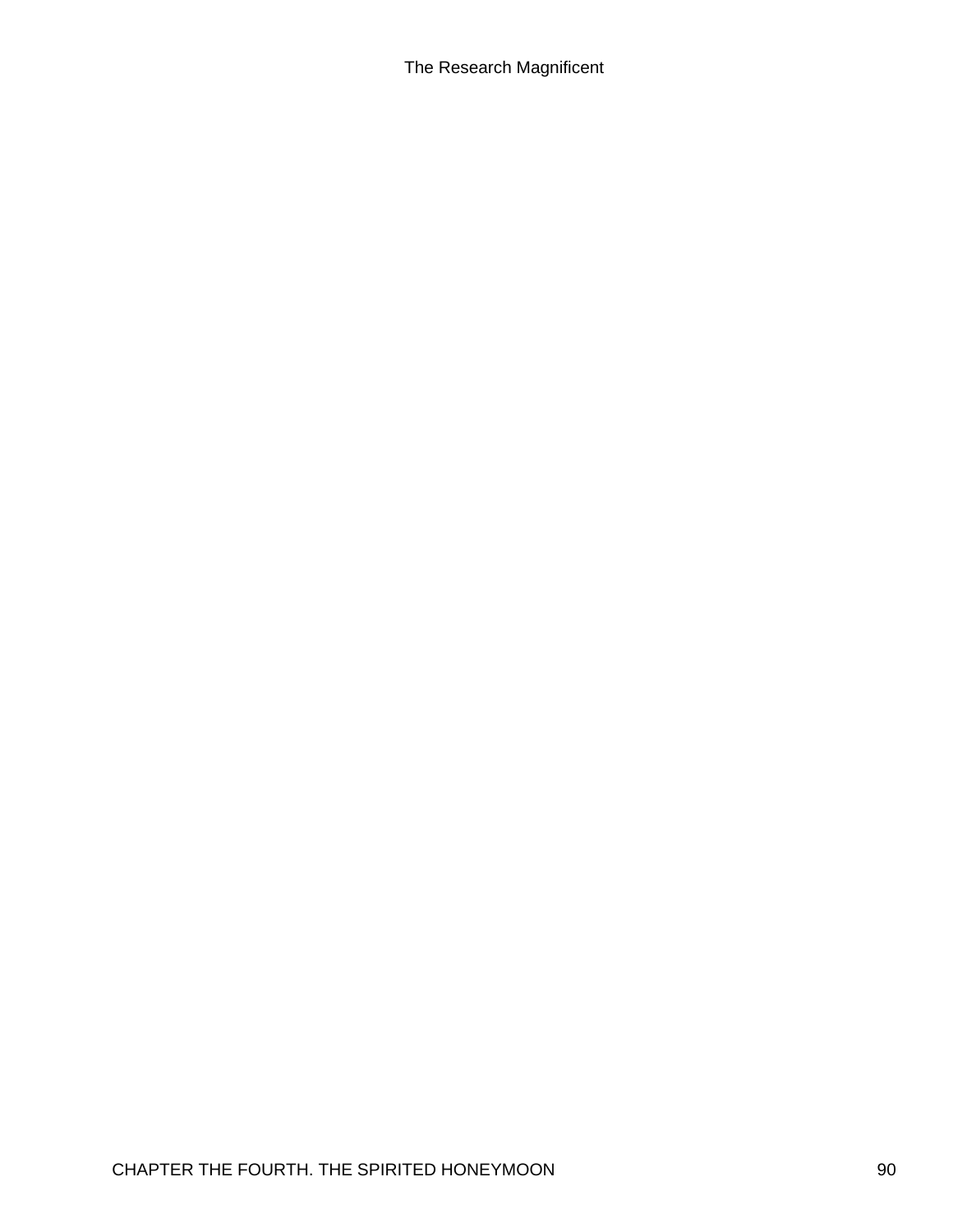# **CHAPTER THE FIFTH. THE ASSIZE OF JEALOUSY**

#### 1

 It was very manifest in the disorder of papers amidst which White spent so many evenings of interested perplexity before this novel began to be written that Benham had never made any systematic attempt at editing or revising his accumulation at all. There were not only overlapping documents, in which he had returned again to old ideas and restated them in the light of fresh facts and an apparent unconsciousness of his earlier effort, but there were mutually destructive papers, new views quite ousting the old had been tossed in upon the old, and the very definition of the second limitation, as it had first presented itself to the writer, had been abandoned. To begin with, this second division had been labelled "Sex," in places the heading remained, no effective substitute had been chosen for some time, but there was d many appetites that are not sexual yet turn to bodily pleasure, and on the other there are elements of pride arising out of sex and passing into other regions, all the elements of rivalry for example, that have strained my first definition to the utmost. And I conceive it, marches to its end. It saves itself for the truth rather than sacrifices itself romantically for a friend. It justifies vivisection if thereby knowledge is won for ever. It upholds that Brutus who killed his sons. It forbids devotion to women, courts of love and all such decay of the chivala closely−written memorandum, very much erased and written over and amended, which showed Benham's early dissatisfaction with that crude rendering of what he had in mind. This memorandum was tacked to an interrupted fragment of autobiography, a manuscript soliloquy in which Benham had been discussing his married life.

 "It was not until I had been married for the better part of a year, and had spent more than six months in London, that I faced the plain issue between the aims I had set before myself and the claims and immediate necessities of my personal life. For all that time I struggled not so much to reconcile them as to serve them simultaneously. . . ."

At that the autobiography stopped short, and the intercalary note began.

This intercalary note ran as follows:

 "I suppose a mind of my sort cannot help but tend towards simplification, towards making all life turn upon some one dominant idea, complex perhaps in its reality but reducible at last to one consistent simple statement, a dominant idea which is essential as nothing else is essential, which makes and sustains and justifies. This is perhaps the innate disposition of the human mind, at least of the European mind−−for I have some doubts about the Chinese. Theology drives obstinately towards an ultimate unity in God, science towards an ultimate unity in law, towards a fundamental element and a universal material truth from which all material truths evolve, and in matters of conduct there is the same tendency to refer to a universal moral law. Now this may be a simplification due to the need of the human mind to comprehend, and its inability to do so until the load is lightened by neglecting factors. William James has suggested that on account of this, theology may be obstinately working away from the truth, that the truth may be that there are several or many in compatible and incommensurable gods; science, in the same search for unity, may follow divergent methods of inquiry into ultimately uninterchangeable generalizations; and there may be not only not one universal moral law, but no effective reconciliation of the various rights and duties of a single individual. At any rate I find myself doubtful to this day about my own personal systems of right and wrong. I can never get all my life into one focus. It is exactly like examining a rather thick section with a microscope of small penetratrion; sometimes one level is clear and the rest foggy and monstrous, and sometimes another.

 "Now the ruling ME, I do not doubt, is the man who has set his face to this research after aristocracy, and from the standpoint of this research it is my duty to subordinate all other considerations to this work of clearing up the conception of rule and nobility in human affairs. This is my aristocratic self. What I did not grasp for a long time, and which now grows clearer and clearer to me, is firstly that this aristocratic self is not the whole of me, it has absolutely nothing to do with a pain in my ear or in my heart, with a scar on my hand or my memory, and secondly that it is not altogether mine. Whatever knowledge I have of the quality of science, whatever will I have towards right, is of it; but if from without, from the reasoning or demonstration or reproof of some one else,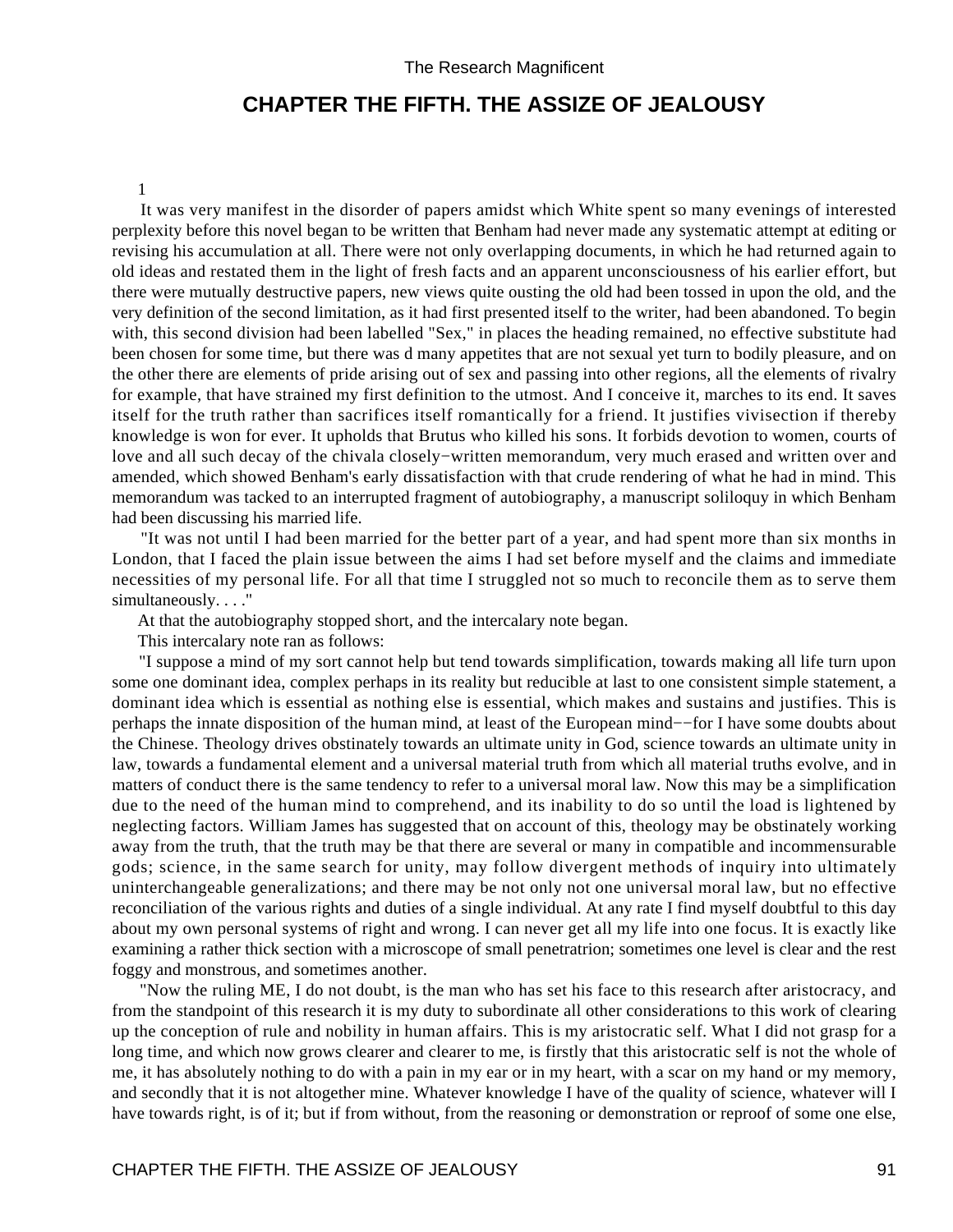there comes to me clear knowledge, clarified will, that also is as it were a part of my aristocratic self coming home to me from the outside. How often have I not found my own mind in Prothero after I have failed to find it in myself? It is, to be paradoxical, my impersonal personality, this Being that I have in common with all scientific−spirited and aristocratic−spirited men. This it is that I am trying to get clear from the great limitations of humanity. When I assert a truth for the sake of truth to my own discomfort or injury, there again is this incompatibility of the aristocratic self and the accepted, confused, conglomerate self of the unanalyzed man. The two have a separate system of obligations. One's affections, compounded as they are in the strangest way of physical reactions and emotional associations, one's implicit pledges to particular people, one's involuntary reactions, one's pride and jealousy, all that one might call the dramatic side of one's life, may be in conflict with the definitely seen rightnesses of one's higher use. . . ."

The writing changed at this point.

 "All this seems to me at once as old as the hills and too new to be true. This is like the conflict of the Superior Man of Confucius to control himself, it is like the Christian battle of the spirit with the flesh, it savours of that eternal wrangle between the general and the particular which is metaphysics, it was for this aristocratic self, for righteousness' sake, that men have hungered and thirsted, and on this point men have left father and mother and child and wife and followed after salvation. This world−wide, ever− returning antagonism has filled the world in every age with hermits and lamas, recluses and teachers, devoted and segregated lives. It is a perpetual effort to get above the simplicity of barbarism. Whenever men have emerged from the primitive barbarism of the farm and the tribe, then straightway there has emerged this conception of a specialized life a little lifted off the earth; often, for the sake of freedom, celibate, usually disciplined, sometimes directed, having a generalized aim, beyond personal successes and bodily desires. So it is that the philosopher, the scientifically concentrated man, has appeared, often, I admit, quite ridiculously at first, setting out upon the long journey that will end only when the philosopher is king. . . .

 "At first I called my Second Limitation, Sex. But from the outset I meant more than mere sexual desire, lust and lustful imaginings, more than personal reactions to beauty and spirited living, more even than what is called love. On the one hand I had in minsee now that this Second Limitation as I first imagined it spreads out without any definite boundary, to include one's rivalries with old schoolfellows, for example, one's generosities to beggars and dependents, one's desire to avenge an injured friend, one's point of honour, one's regard for the good opinion of an aunt and one's concern for the health of a pet cat. All these things may enrich, but they may also impede and limit the aristocratic scheme. I thought for a time I would call this ill−defined and miscellaneous wilderness of limitation the Personal Life. But at last I have decided to divide this vast territory of difficulties into two subdivisions and make one of these Indulgence, meaning thereby pleasurable indulgence of sense or feeling, and the other a great mass of self−regarding motives that will go with a little stretching under the heading of Jealousy. I admit motives are continually playing across the boundary of these two divisions, I should find it difficult to argue a case for my classification, but in practice these two groupings have a quite definite meaning for me. There is pride in the latter group of impulses and not in the former; the former are always a little apologetic. Fear, Indulgence, Jealousy, these are the First Three Limitations of the soul of man. And the greatest of these is Jealousy, because it can use pride. Over them the Life Aristocratic, as I ous idea. And it resigns−−so many things that no common Man of Spirit will resign. Its intention transcends these things. Over all the world it would maintain justice, order, a noble peace, and it would do this without indignation, without resentment, without mawkish tenderness or individualized enthusiasm or any queen of beauty. It is of a cold austere quality, commanding sometimes admiration but having small hold upon the affections of men. So that it is among its foremost distinctions that its heart is steeled. . . ."

There this odd fragment ended and White was left to resume the interrupted autobiography.

2

 What moods, what passions, what nights of despair and gathering storms of anger, what sudden cruelties and amazing tendernesses are buried and hidden and implied in every love story! What a waste is there of exquisite things! So each spring sees a million glorious beginnings, a sunlit heaven in every opening leaf, warm perfection in every stirring egg, hope and fear and beauty beyond computation in every forest tree; and in the autumn before the snows come they have all gone, of all that incalculable abundance of life, of all that hope and adventure,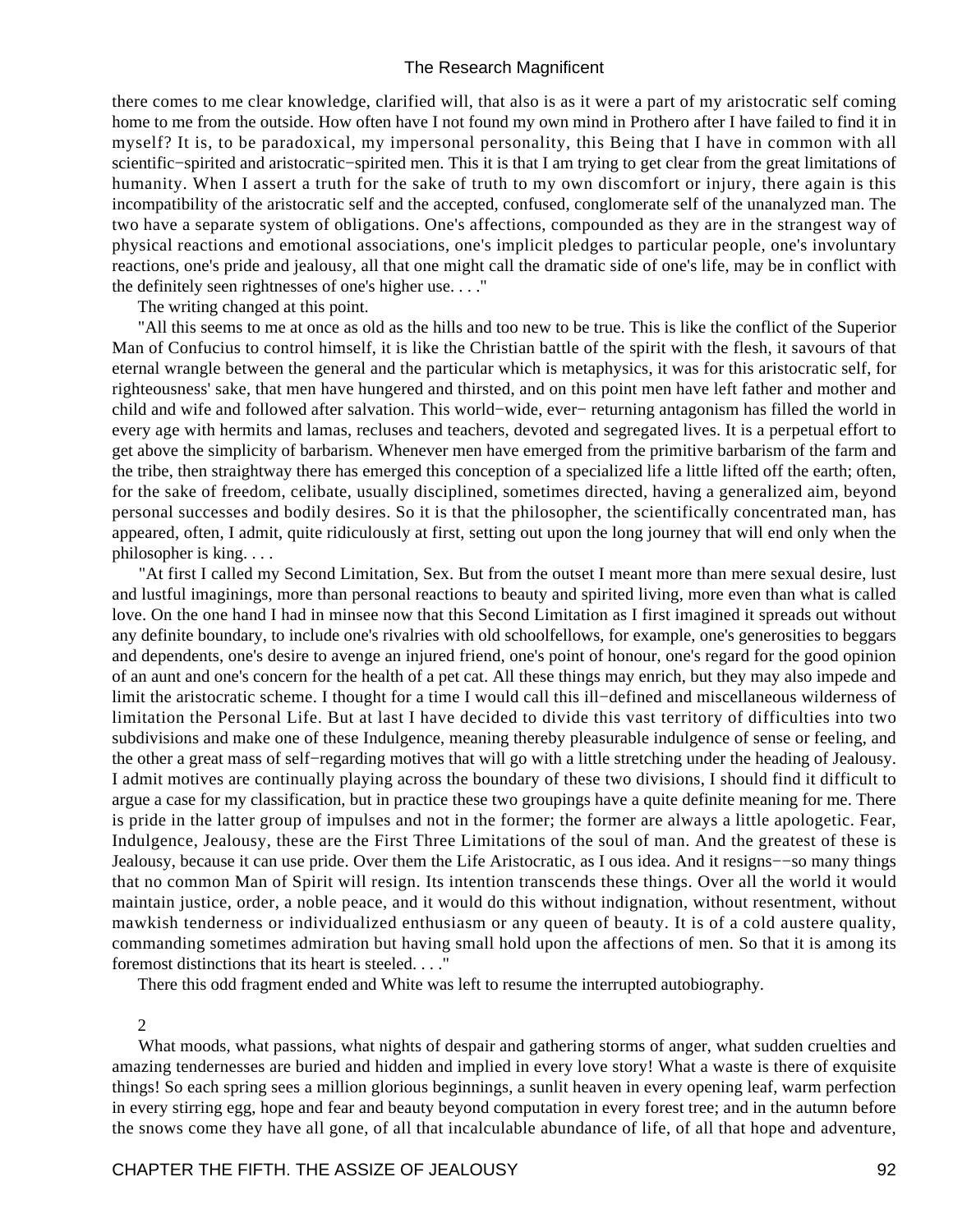excitement and deliciousness, there is scarcely more to be found than a soiled twig, a dirty seed, a dead leaf, black mould or a rotting feather. . . .

 White held the ten or twelve pencilled pages that told how Benham and Amanda drifted into antagonism and estrangement and as he held it he thought of the laughter and delight they must have had together, the exquisite excitements of her eye, the racing colour of her cheek, the gleams of light upon her skin, the flashes of wit between them, the sense of discovery, the high rare paths they had followed, the pools in which they had swum together. And now it was all gone into nothingness, there was nothing left of it, nothing at all, but just those sheets of statement, and it may be, stored away in one single mind, like things forgotten in an attic, a few neglected faded memories. . . .

 And even those few sheets of statement were more than most love leaves behind it. For a time White would not read them. They lay neglected on his knee as he sat back in Benham's most comfortable chair and enjoyed an entirely beautiful melancholy.

White too had seen and mourned the spring.

Indeed, poor dear! he had seen and mourned several springs. . . .

With a sigh he took up the manuscript and read Benham's desiccated story of intellectual estrangement, and how in the end he had decided to leave his wife and go out alone upon that journey of inquiry he had been planning when first he met her.

#### 3

 Amanda had come back to England in a state of extravagantly vigorous womanhood. Benham's illness, though it lasted only two or three weeks, gave her a sense of power and leadership for which she had been struggling instinctively ever since they came together. For a time at Locarno he was lax−minded and indolent, and in that time she formed her bright and limited plans for London. Benham had no plans as yet but only a sense of divergence, as though he was being pulled in opposite directions by two irresistible forces. To her it was plain that he needed occupation, some distinguished occupation, and she could imagine nothing better for him than a political career. She perceived he had personality, that he stood out among men so that his very silences were effective. She loved him immensely, and she had tremendous ambitions for him and through him.

 And also London, the very thought of London, filled her with appetite. Her soul thirsted for London. It was like some enormous juicy fruit waiting for her pretty white teeth, a place almost large enough to give her avidity the sense of enough. She felt it waiting for her, household, servants, a carriage, shops and the jolly delight of buying and possessing things, the opera, first−nights, picture exhibitions, great dinner−parties, brilliant lunch parties, crowds seen from a point of vantage, the carriage in a long string of fine carriages with the lamplit multitude peering, Amanda in a thousand bright settings, in a thousand various dresses. She had had love; it had been glorious, it was still glorious, but her love− making became now at times almost perfunctory in the contemplation of these approaching delights and splendours and excitements.

 She knew, indeed, that ideas were at work in Benham's head; but she was a realist. She did not see why ideas should stand in the way of a career. Ideas are a brightness, the good looks of the mind. One talks ideas, but THE THING THAT IS, IS THE THING THAT IS. And though she believed that Benham had a certain strength of character of his own, she had that sort of confidence in his love for her and in the power of her endearments that has in it the assurance of a faint contempt. She had mingled pride and sense in the glorious realization of the power over him that her wit and beauty gave her. She had held him faint with her divinity, intoxicated with the pride of her complete possession, and she did not dream that the moment when he should see clearly that she could deliberately use these ultimate delights to rule and influence him, would be the end of their splendour and her power. Her nature, which was just a nest of vigorous appetites, was incapable of suspecting his gathering disillusionment until it burst upon her.

 Now with her attention set upon London ahead he could observe her. In the beginning he had never seemed to be observing her at all, they dazzled one another; it seemed extraordinary now to him to note how much he had been able to disregard. There were countless times still when he would have dropped his observation and resumed that mutual exaltation very gladly, but always now other things possessed her mind. . . .

 There was still an immense pleasure for him in her vigour; there was something delightful in her pounce, even when she was pouncing on things superficial, vulgar or destructive. She made him understand and share the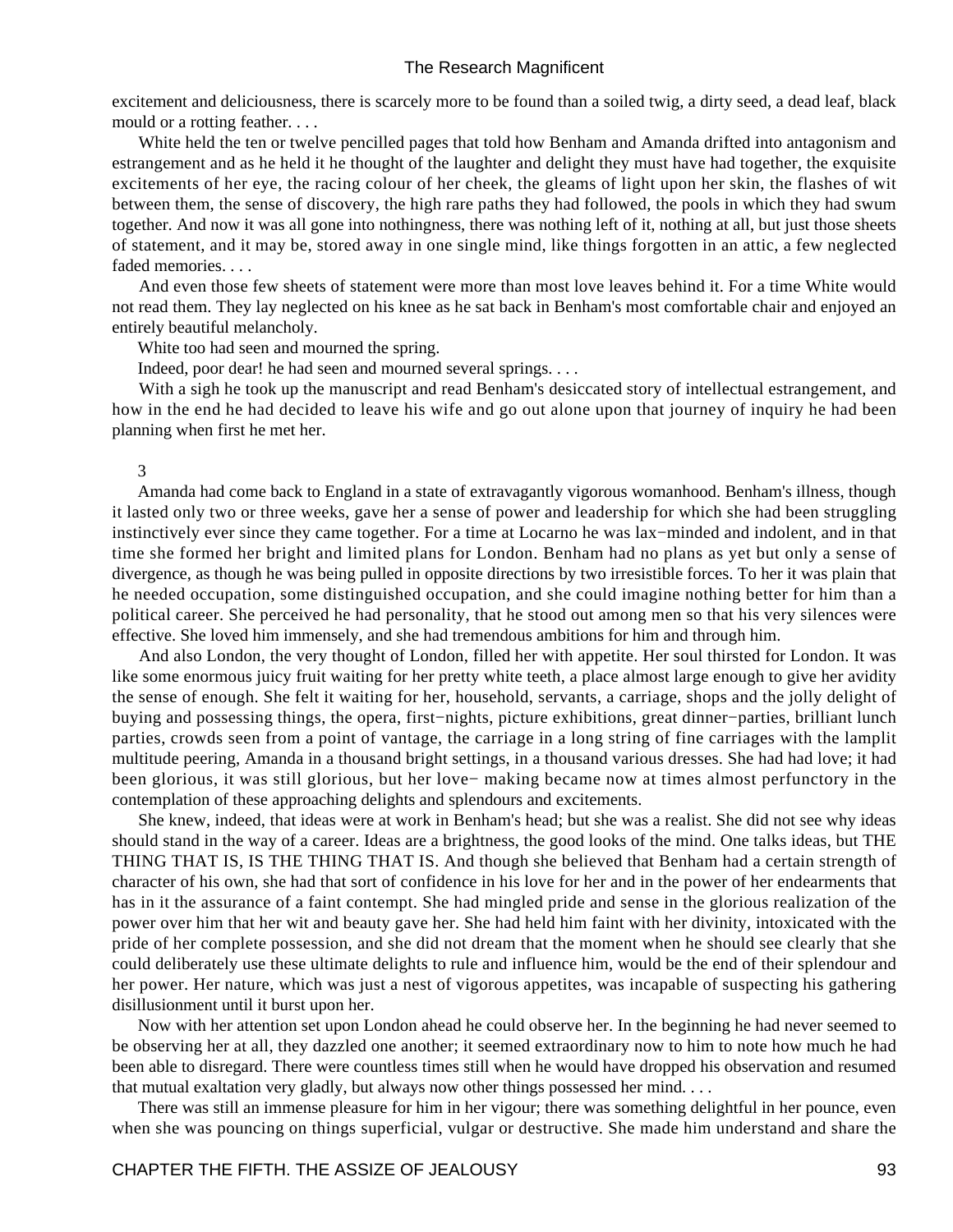excitement of a big night at the opera, the glitter and prettiness of a smart restaurant, the clustering little acute adventures of a great reception of gay people, just as she had already made him understand and sympathize with dogs. She picked up the art world where he had laid it down, and she forced him to feel dense and slow before he rebelled against her multitudinous enthusiasms and admirations. South Harting had had its little group of artistic people; it is not one of your sleepy villages, and she slipped back at once into the movement. Those were the great days of John, the days before the Post Impressionist outbreak. John, Orpen, Tonks, she bought them with vigour. Artistic circles began to revolve about her. Very rapidly she was in possession. . . . And among other desirable things she had, it seemed, pounced upon and captured Lady Marayne.

 At any rate it was clear that that awful hostile silence and aloofness was to end. Benham never quite mastered how it was done. But Amanda had gone in one morning to Desborough Street, very sweetly and chastely dressed, had abased herself and announced a possible (though subsequently disproved) grandchild. And she had appreciated the little lady so highly and openly, she had so instantly caught and reproduced her tone, that her success, though only temporary in its completeness, was immediate. In the afternoon Benham was amazed by the apparition of his mother amidst the scattered unsettled furnishings of the new home Amanda had chosen in Lancaster Gate. He was in the hall, the door stood open awaiting packing−cases from a van without. In the open doorway she shone, looking the smallest of dainty things. There was no effect of her coming but only of her having arrived there, as a little blue butterfly will suddenly alight on a flower.

 "Well, Poff!" said Lady Marayne, ignoring abysses, "What are you up to now, Poff? Come and embrace me. . . ."

"No, not so," she said, "stiffest of sons. . . ."

She laid hold of his ears in the old fashion and kissed one eye.

"Congratulations, dear little Poff. Oh! congratulations! In heaps. I'm so GLAD."

Now what was that for?

 And then Amanda came out upon the landing upstairs, saw the encounter with an involuntary cry of joy, and came downstairs with arms wide open. It was the first intimation he had of their previous meeting. He was for some minutes a stunned, entirely inadequate Benham. . . .

#### 4

 At first Amanda knew nobody in London, except a few people in the Hampstead Garden suburb that she had not the slightest wish to know, and then very quickly she seemed to know quite a lot of people. The artistic circle brought in people, Lady Marayne brought in people; they spread. It was manifest the Benhams were a very bright young couple; he would certainly do something considerable presently, and she was bright and daring, jolly to look at and excellent fun, and, when you came to talk to her, astonishingly well informed. They passed from one hostess's hand to another: they reciprocated. The Clynes people and the Rushtones took her up; Mr. Evesham was amused by her, Lady Beach Mandarin proclaimed her charm like a trumpet, the Young Liberal people made jealous advances, Lord Moggeridge found she listened well, she lit one of the brightest weekend parties Lady Marayne had ever gathered at Chexington. And her descriptions of recent danger and adventure in Albania not only entertained her hearers but gave her just that flavour of personal courage which completes the fascination of a young woman. People in the gaps of a halting dinner−table conversation would ask: "Have you met Mrs. Benham?"

 Meanwhile Benham appeared to be talking. A smiling and successful young woman, who a year ago had been nothing more than a leggy girl with a good lot of miscellaneous reading in her head, and vaguely engaged, or at least friendly to the pitch of engagement, to Mr. Rathbone−Sanders, may be forgiven if in the full tide of her success she does not altogether grasp the intention of her husband's discourse. It seemed to her that he was obsessed by a responsibility for civilization and the idea that he was aristocratic. (Secretly she was inclined to doubt whether he was justified in calling himself aristocratic; at the best his mother was county−stuff; but still if he did there was no great harm in it nowadays.) Clearly his line was Tory−Democracy, social reform through the House of Lords and friendly intimacy with the more spirited young peers. And it was only very slowly and reluctantly that she was forced to abandon this satisfactory solution of his problem. She reproduced all the equipment and comforts of his Finacue Street study in their new home, she declared constantly that she would rather forego any old social thing than interfere with his work, she never made him go anywhere with her without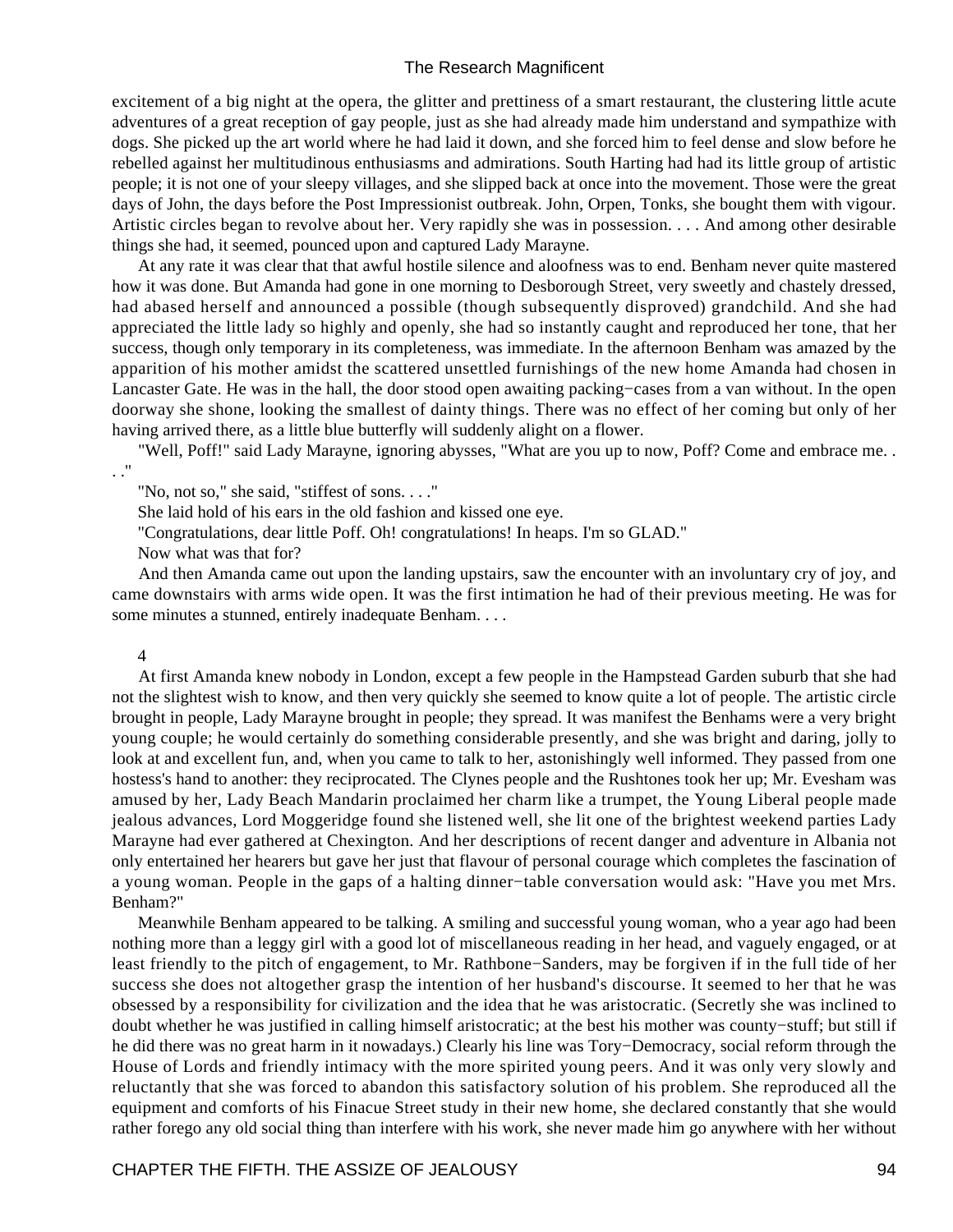first asking if his work permitted it. To relieve him of the burthen of such social attentions she even made a fag or so. The making of fags out of manifestly stricken men, the keeping of tamed and hopeless admirers, seemed to her to be the most natural and reasonable of feminine privileges. They did their useful little services until it pleased the Lord Cheetah to come to his own. That was how she put it. . . .

 But at last he was talking to her in tones that could no longer be ignored. He was manifestly losing his temper with her. There was a novel austerity in his voice and a peculiar whiteness about his face on certain occasions that lingered in her memory.

 He was indeed making elaborate explanations. He said that what he wanted to do was to understand "the collective life of the world," and that this was not to be done in a West−End study. He had an extraordinary contempt, it seemed, for both sides in the drama of British politics. He had extravagant ideas of beginning in some much more fundamental way. He wanted to understand this "collective life of the world," because ultimately he wanted to help control it. (Was there ever such nonsense?) The practical side of this was serious enough, however; he was back at his old idea of going round the earth. Later on that might be rather a jolly thing to do, but not until they had struck root a little more surely in London.

 And then with amazement, with incredulity, with indignation, she began to realize that he was proposing to go off by himself upon this vague extravagant research, that all this work she had been doing to make a social place for him in London was as nothing to him, that he was thinking of himself as separable from her. . . .

"But, Cheetah! How can you leave your spotless leopard? You would howl in the lonely jungle!"

"Possibly I shall. But I am going."

"Then I shall come."

"No." He considered her reasons. "You see you are not interested."

"But I am."

 "Not as I am. You would turn it all into a jolly holiday. You don't want to see things as I want to do. You want romance. All the world is a show for you. As a show I can't endure it. I want to lay hands on it."

"But, Cheetah!" she said, "this is separation."

"You will have your life here. And I shall come back."

"But, Cheetah! How can we be separated?"

"We are separated," he said.

Her eyes became round with astonishment. Then her face puckered.

"Cheetah!" she cried in a voice of soft distress, "I love you. What do you mean?"

 And she staggered forward, tear−blinded, and felt for his neck and shoulders, so that she might weep in his arms. . . .

#### 5

"Don't say we are separated," she whispered, putting her still wet face close to his.

"No. We're mates," he answered softly, with his arm about her.

"How could we ever keep away from each uvver?" she whispered.

He was silent.

"How COULD we?"

He answered aloud. "Amanda," he said, "I mean to go round the world."

She disentangled herself from his arm and sat up beside him.

 "What is to become of me," she asked suddenly in a voice of despair, "while you go round the world? If you desert me in London," she said, "if you shame me by deserting me in London−− If you leave me, I will never forgive you, Cheetah! Never." Then in an almost breathless voice, and as if she spoke to herself, "Never in all my days."

#### 6

 It was after that that Amanda began to talk about children. There was nothing involuntary about Amanda. "Soon," she said, "we must begin to think of children. Not just now, but a little later. It's good to travel and have our fun, but life is unreal until there are children in the background. No woman is really content until she is a mother. . . ." And for nearly a fortnight nothing more was said about that solitary journey round the world.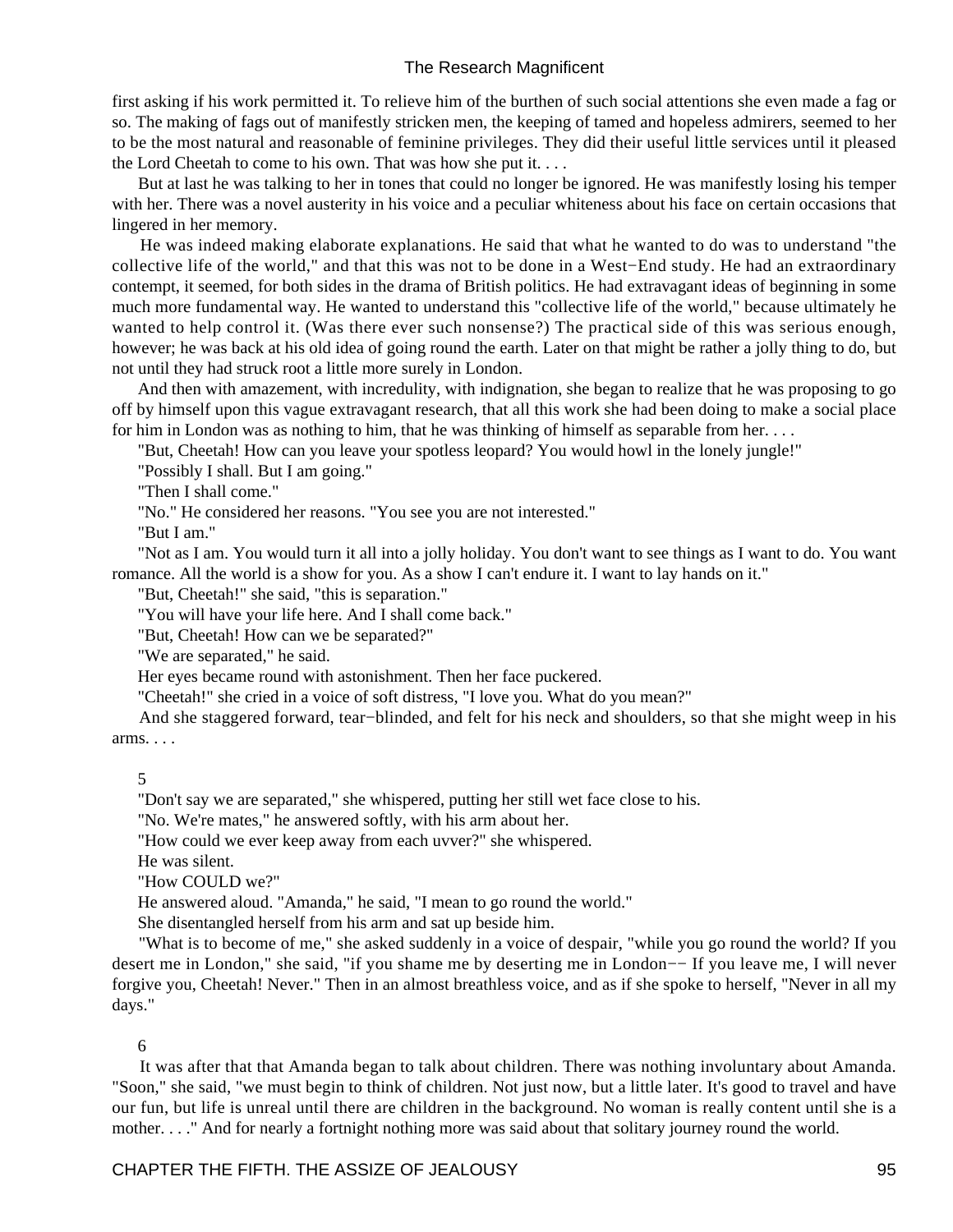But children were not the only new topic in Amanda's talk. She set herself with an ingenious subtlety to remind her husband that there were other men in the world. The convenient fags, sometimes a little embarrassed, found their inobtrusive services being brought into the light before Benham's eyes. Most of them were much older men than himself, elderly philanderers of whom it seemed to him no sane man need be jealous, men often of forty or more, but one was a contemporary, Sir Philip Easton, a man with a touch of Spanish blood and a suggestion of Spanish fire, who quite manifestly was very much in love with Amanda and of whom she spoke with a slight perceptible difference of manner that made Benham faintly uneasy. He was ashamed of the feeling. Easton it seemed was a man of a peculiarly fine honour, so that Amanda could trust herself with him to an extent that would have been inadvisable with men of a commoner substance, and he had a gift of understanding and sympathy that was almost feminine; he could cheer one up when one was lonely and despondent. For Amanda was so methodical in the arrangement of her time that even in the full rush of a London season she could find an hour now and then for being lonely and despondent. And he was a liberal and understanding purchaser of the ascendant painters; he understood that side of Amanda's interests, a side upon which Benham was notably deficient. . . .

"Amanda seems to like that dark boy, Poff; what is his name?−−Sir Philip Easton?" said Lady Marayne.

Benham looked at her with a slightly hostile intelligence, and said nothing.

"When a man takes a wife, he has to keep her," said Lady Marayne.

"No," said Benham after consideration. "I don't intend to be a wife−herd."

"What?"

"Wife−herd−−same as goat−herd."

"Coarse, you are sometimes, Poff−−nowadays."

 "It's exactly what I mean. I can understand the kind of curator's interest an Oriental finds in shepherding a large establishment, but to spend my days looking after one person who ought to be able to look after herself−−"

"She's very young."

"She's quite grown up. Anyhow I'm not a moral nursemaid."

"If you leave her about and go abroad−−"

"Has she been talking to you, mother?"

"The thing shows."

"But about my going abroad?"

"She said something, my little Poff."

 Lady Marayne suddenly perceived that beneath Benham's indifference was something strung very tight, as though he had been thinking inordinately. He weighed his words before he spoke again. "If Amanda chooses to threaten me with a sort of conditional infidelity, I don't see that it ought to change the plans I have made for my life. . . ."

#### 7

 "No aristocrat has any right to be jealous," Benham wrote. "If he chances to be mated with a woman who does not see his vision or naturally go his way, he has no right to expect her, much less to compel her to go his way. What is the use of dragging an unwilling companion through morasses of uncongenial thought to unsought ends? What is the use of dragging even a willing pretender, who has no inherent will to seek and live the aristocratic life?

"But that does not excuse him from obedience to his own call. . . ."

 He wrote that very early in his examination of the Third Limitation. Already he had thought out and judged Amanda. The very charm of her, the sweetness, the nearness and magic of her, was making him more grimly resolute to break away. All the elaborate process of thinking her over had gone on behind the mask of his silences while she had been preoccupied with her housing and establishment in London; it was with a sense of extraordinary injustice, of having had a march stolen upon her, of being unfairly trapped, that Amanda found herself faced by foregone conclusions. He was ready now even with the details of his project. She should go on with her life in London exactly as she had planned it. He would take fifteen hundred a year for himself and all the rest she might spend without check or stint as it pleased her. He was going round the world for one or two years. It was even possible he would not go alone. There was a man at Cambridge he might persuade to come with him,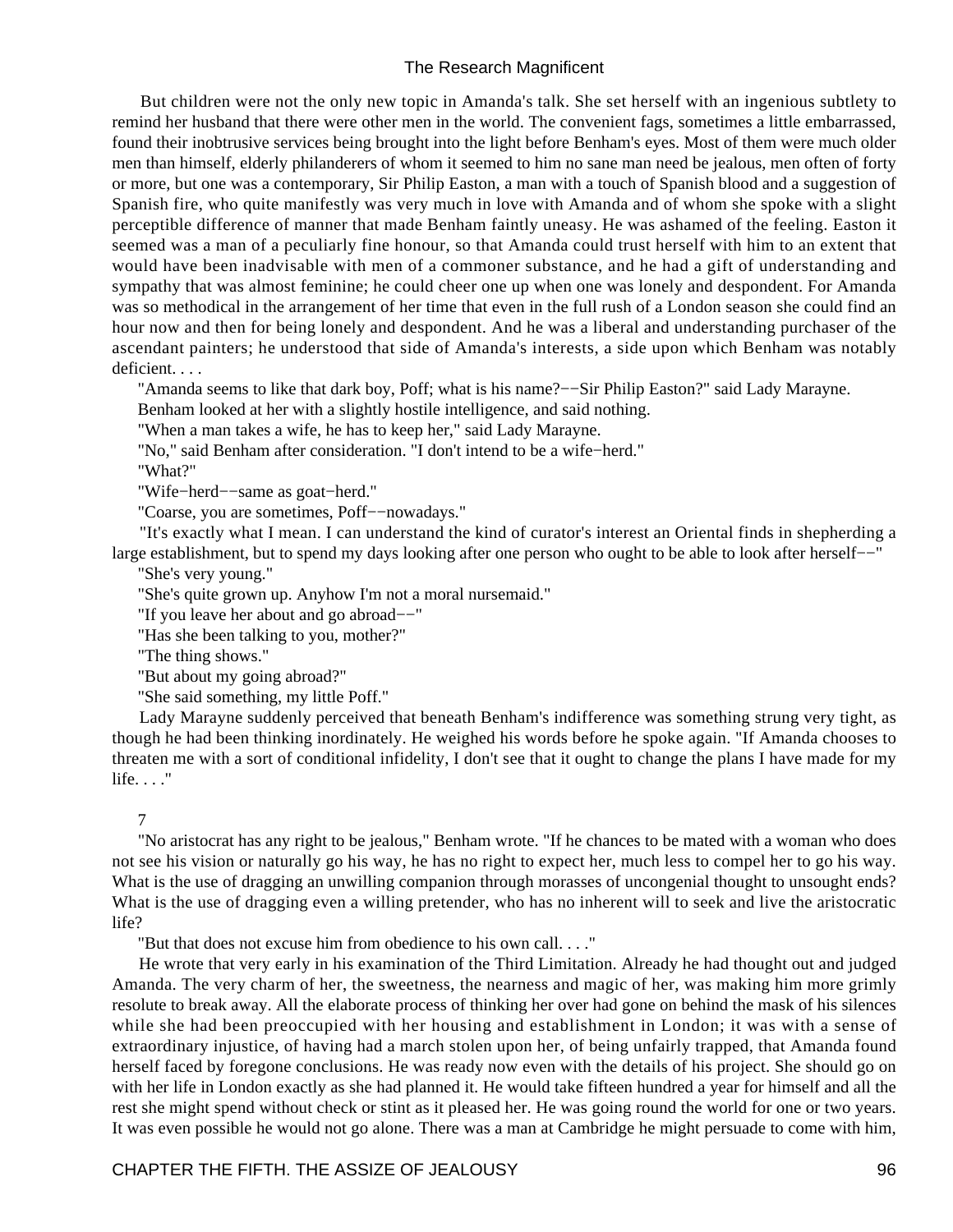a don called Prothero who was peculiarly useful in helping him to hammer out his ideas. . . .

To her it became commandingly necessary that none of these things should happen.

 She tried to play upon his jealousy, but her quick instinct speedily told her that this only hardened his heart. She perceived that she must make a softer appeal. Now of a set intention she began to revive and imitate the spontaneous passion of the honeymoon; she perceived for the first time clearly how wise and righteous a thing it is for a woman to bear a child. "He cannot go if I am going to have a child," she told herself. But that would mean illness, and for illness in herself or others Amanda had the intense disgust natural to her youth. Yet even illness would be better than this intolerable publication of her husband's ability to leave her side....

 She had a wonderful facility of enthusiasm and she set herself forthwith to cultivate a philoprogenitive ambition, to communicate it to him. Her dread of illness disappeared; her desire for offspring grew.

"Yes," he said, "I want to have children, but I must go round the world none the less."

 She argued with all the concentrated subtlety of her fine keen mind. She argued with persistence and repetition. And then suddenly so that she was astonished at herself, there came a moment when she ceased to argue.

 She stood in the dusk in a window that looked out upon the park, and she was now so intent upon her purpose as to be still and self− forgetful; she was dressed in a dinner−dress of white and pale green, that set off her slim erect body and the strong clear lines of her neck and shoulders very beautifully, some greenish stones caught a light from without and flashed soft whispering gleams from amidst the misty darkness of her hair. She was going to Lady Marayne and the opera, and he was bound for a dinner at the House with some young Liberals at which he was to meet two representative Indians with a grievance from Bengal. Husband and wife had but a few moments together. She asked about his company and he told her.

"They will tell you about India."

"Yes."

She stood for a moment looking out across the lights and the dark green trees, and then she turned to him.

 "Why cannot I come with you?" she asked with sudden passion. "Why cannot I see the things you want to see?"

 "I tell you you are not interested. You would only be interested through me. That would not help me. I should just be dealing out my premature ideas to you. If you cared as I care, if you wanted to know as I want to know, it would be different. But you don't. It isn't your fault that you don't. It happens so. And there is no good in forced interest, in prescribed discovery."

"Cheetah," she asked, "what is it that you want to know−−that I don't care for?"

"I want to know about the world. I want to rule the world."

"So do I."

"No, you want to have the world."

"Isn't it the same?"

 "No. You're a greedier thing than I am, you Black Leopard you−− standing there in the dusk. You're a stronger thing. Don't you know you're stronger? When I am with you, you carry your point, because you are more concentrated, more definite, less scrupulous. When you run beside me you push me out of my path. . . . You've made me afraid of you. . . . And so I won't go with you, Leopard. I go alone. It isn't because I don't love you. I love you too well. It isn't because you aren't beautiful and wonderful. . . ."

"But, Cheetah! nevertheless you care more for this that you want than you care for me."

Benham thought of it. "I suppose I do," he said.

"What is it that you want? Still I don't understand."

Her voice had the break of one who would keep reasonable in spite of pain.

"I ought to tell you."

"Yes, you ought to tell me."

 "I wonder if I can tell you," he said very thoughtfully, and rested his hands on his hips. "I shall seem ridiculous to you."

"You ought to tell me."

"I think what I want is to be king of the world."

She stood quite still staring at him.

CHAPTER THE FIFTH. THE ASSIZE OF JEALOUSY 97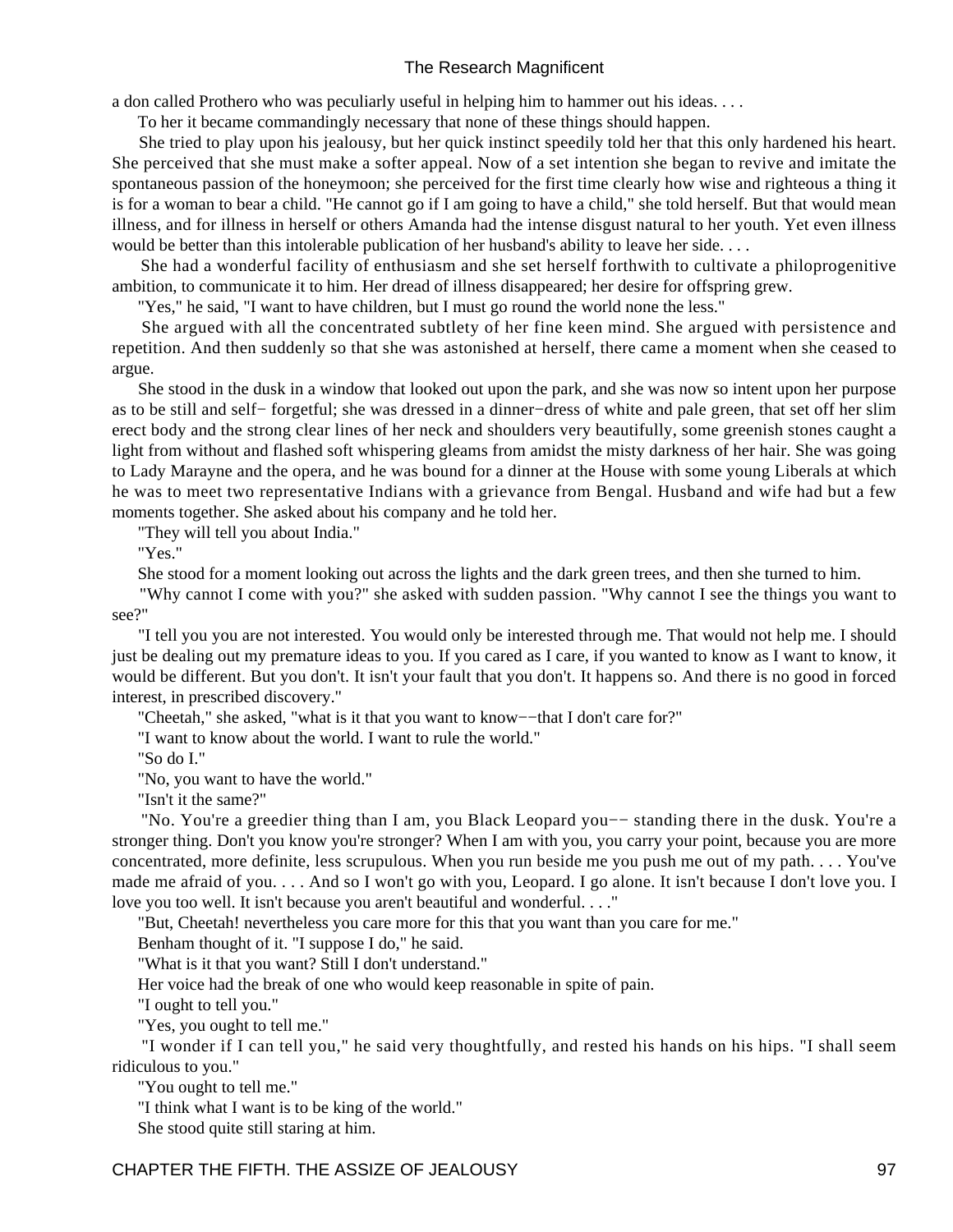"I do not know how I can tell you of it. Amanda, do you remember those bodies−−you saw those bodies−−those mutilated men?"

"I saw them," said Amanda.

"Well. Is it nothing to you that those things happen?"

"They must happen."

 "No. They happen because there are no kings but pitiful kings. They happen because the kings love their Amandas and do not care."

"But what can YOU do, Cheetah?"

"Very little. But I can give my life and all my strength. I can give all I can give."

"But how? How can you help it−−help things like that massacre?"

"I can do my utmost to find out what is wrong with my world and rule it and set it right."

"YOU! Alone."

 "Other men do as much. Every one who does so helps others to do so. You see−− . . . In this world one may wake in the night and one may resolve to be a king, and directly one has resolved one is a king. Does that sound foolishness to you? Anyhow, it's fair that I should tell you, though you count me a fool. This−−this kingship−−this dream of the night−−is my life. It is the very core of me. Much more than you are. More than anything else can be. I mean to be a king in this earth. KING. I'm not mad. . . . I see the world staggering from misery to misery and there is little wisdom, less rule, folly, prejudice, limitation, the good things come by chance and the evil things recover and slay them, and it is my world and I am responsible. Every man to whom this light has come is responsible. As soon as this light comes to you, as soon as your kingship is plain to you, there is no more rest, no peace, no delight, except in work, in service, in utmost effort. As far as I can do it I will rule my world. I cannot abide in this smug city, I cannot endure its self−complacency, its routine, its gloss of success, its rottenness. . . . I shall do little, perhaps I shall do nothing, but what I can understand and what I can do I will do. Think of that wild beautiful country we saw, and the mean misery, the filth and the warring cruelty of the life that lives there, tragedy, tragedy without dignity; and think, too, of the limitless ugliness here, and of Russia slipping from disorder to massacre, and China, that sea of human beings, sliding steadily to disaster. Do you think these are only things in the newspapers? To me at any rate they are not things in newspapers; they are pain and failure, they are torment, they are blood and dust and misery. They haunt me day and night. Even if it is utterly absurd I will still do my utmost. It IS absurd. I'm a madman and you and my mother are sensible people.... And I will go my way. . . . I don't care for the absurdity. I don't care a rap."

He stopped abruptly.

 "There you have it, Amanda. It's rant, perhaps. Sometimes I feel it's rant. And yet it's the breath of life to me. . . . There you are. . . . At last I've been able to break silence and tell you. . . ."

 He stopped with something like a sob and stood regarding the dusky mystery of her face. She stood quite still, she was just a beautiful outline in the twilight, her face was an indistinctness under the black shadow of her hair, with eyes that were two patches of darkness.

 He looked at his watch, lifting it close to his face to see the time. His voice changed. "Well−−if you provoke a man enough, you see he makes speeches. Let it be a lesson to you, Amanda. Here we are talking instead of going to our dinners. The car has been waiting ten minutes."

Amanda, so still, was the most disconcerting of all Amandas. . . .

 A strange exaltation seized upon her very suddenly. In an instant she had ceased to plot against him. A vast wave of emotion swept her forward to a resolution that astonished her.

 "Cheetah!" she said, and the very quality of her voice had changed, "give me one thing. Stay until June with me."

"Why?" he asked.

Her answer came in a voice so low that it was almost a whisper.

 "Because−−now−−no, I don't want to keep you any more−−I am not trying to hold you any more. . . . I want. . . ."

She came forward to him and looked up closely at his face.

 "Cheetah," she whispered almost inaudibly, "Cheetah−−I didn't understand. But now−−. I want to bear your child."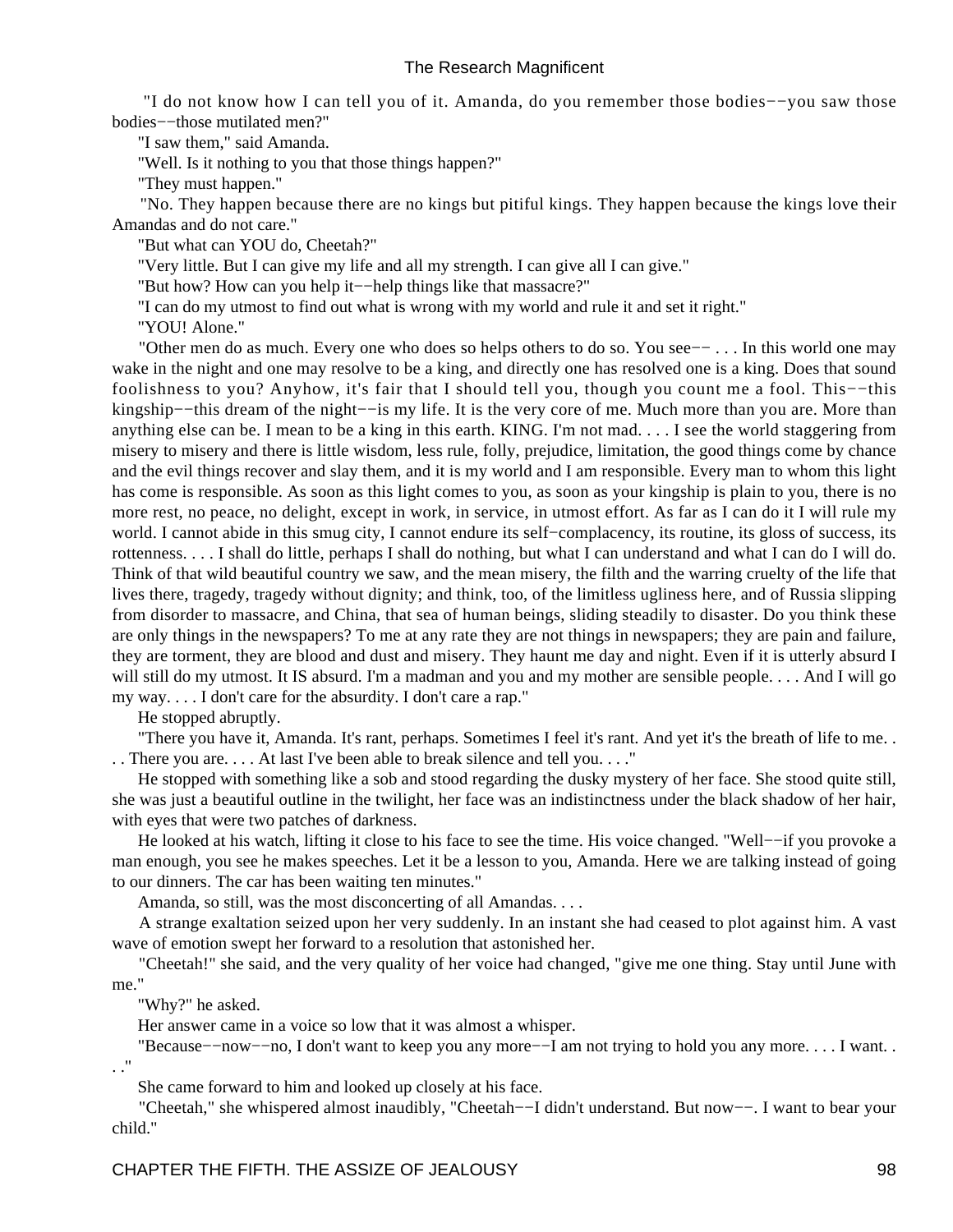He was astonished. "Old Leopard!" he said.

 "No," she answered, putting her hands upon his shoulders and drawing very close to him, "Queen−−−if I can be−−to your King."

"You want to bear me a child!" he whispered, profoundly moved.

#### 8

 The Hindu agitators at the cavernous dinner under the House of Commons came to the conclusion that Benham was a dreamer. And over against Amanda at her dinner−party sat Sir Sidney Umber, one of those men who know that their judgments are quoted.

 "Who is the beautiful young woman who is seeing visions?" he asked of his neighbour in confidential undertones. . . .

 He tittered. "I think, you know, she ought to seem just SLIGHTLY aware that the man to her left is talking to her. . . ."

#### 9

 A few days later Benham went down to Cambridge, where Prothero was now a fellow of Trinity and Brissenden Trust Lecturer. . . .

 All through Benham's writing there was manifest a persuasion that in some way Prothero was necessary to his mind. It was as if he looked to Prothero to keep him real. He suspected even while he obeyed that upward flourish which was his own essential characteristic. He had a peculiar feeling that somehow that upward bias would betray him; that from exaltation he might presently float off, into the higher, the better, and so to complete unreality. He fled from priggishness and the terror of such sublimity alike to Prothero. Moreover, in relation to so many things Prothero in a peculiar distinctive manner SAW. He had less self−control than Benham, less integrity of purpose, less concentration, and things that were before his eyes were by the very virtue of these defects invariably visible to him. Things were able to insist upon themselves with him. Benham, on the other hand, when facts contradicted his purpose too stoutly, had a way of becoming blind to them. He repudiated inconvenient facts. He mastered and made his world; Prothero accepted and recorded his. Benham was a will towards the universe where Prothero was a perception and Amanda a confusing responsive activity. And it was because of his realization of this profound difference between them that he was possessed by the idea of taking Prothero with him about the world, as a detachable kind of vision−− rather like that eye the Graiae used to hand one another. . . .

 After the busy sunlit streets of Maytime Cambridge, Prothero's rooms in Trinity, their windows full of Gothic perspectives and light− soaked blue sky, seemed cool and quiet. A flavour of scholarship pervaded them−−a little blended with the flavour of innumerable breakfasts nearly but not completely forgotten. Prothero's door had been locked against the world, and he had appeared after a slight delay looking a little puffy and only apprehending who his visitor was after a resentful stare for the better part of a second. He might have been asleep, he might have been doing anything but the examination papers he appeared to be doing. The two men exchanged personal details; they had not met since some months before Benham' s marriage, and the visitor's eye went meanwhile from his host to the room and back to his host's face as though they were all aspects of the thing he was after, the Prothero humour, the earthly touch, the distinctive Prothero flavour. Then his eye was caught by a large red, incongruous, meretricious−looking volume upon the couch that had an air of having been flung aside, VENUS IN GEM AND MARBLE, its cover proclaimed. . . .

 His host followed that glance and blushed. "They send me all sorts of inappropriate stuff to review," he remarked.

And then he was denouncing celibacy.

 The transition wasn't very clear to Benham. His mind had been preoccupied by the problem of how to open his own large project. Meanwhile Prothero got, as it were, the conversational bit between his teeth and bolted. He began to say the most shocking things right away, so that Benham's attention was caught in spite of himself.

"Inflammatory classics."

"What's that?"

"Celibacy, my dear Benham, is maddening me," said Prothero. "I can't stand it any longer."

It seemed to Benham that somewhere, very far away, in another world, such a statement might have been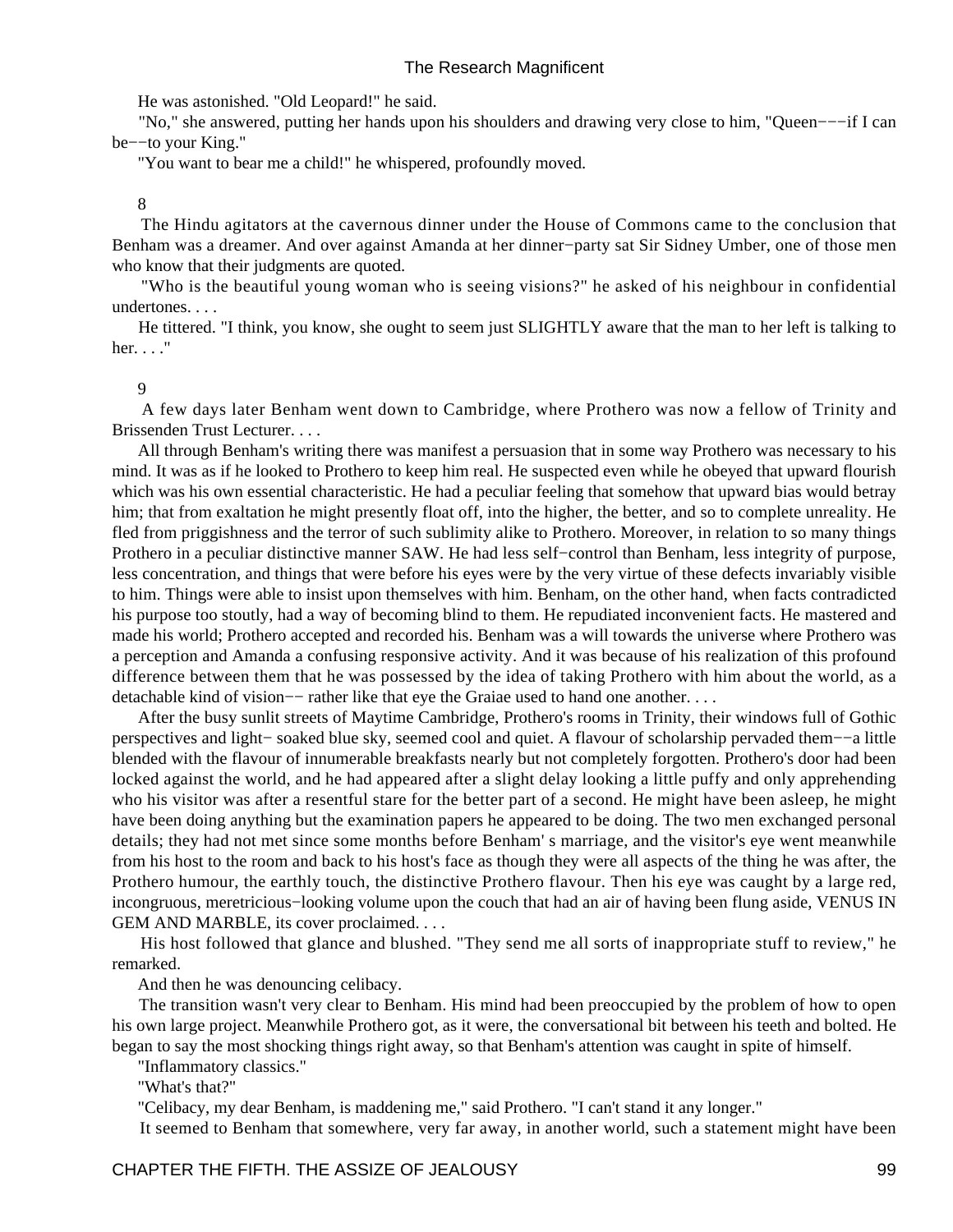credible. Even in his own life,−− it was now indeed a remote, forgotten stage−−there had been something distantly akin. . . .

"You're going to marry?"

"I must."

"Who's the lady, Billy?"

"I don't know. Venus."

 His little red−brown eye met his friend's defiantly. "So far as I know, it is Venus Anadyomene." A flash of laughter passed across his face and left it still angrier, still more indecorously defiant. "I like her best, anyhow. I do, indeed. But, Lord! I feel that almost any of them−−"

"Tut, tut!" said Benham.

Prothero flushed deeply but stuck to his discourse.

 "Wasn't it always your principle, Benham, to look facts in the face? I am not pronouncing an immoral principle. Your manner suggests I am. I am telling you exactly how I feel. That is how I feel. I want−−Venus. I don't want her to talk to or anything of that sort. . . . I have been studying that book, yes, that large, vulgar, red book, all the morning, instead of doing any work. Would you like to see it?  $\dots$  NO!  $\dots$ 

 "This spring, Benham, I tell you, is driving me mad. It is a peculiarly erotic spring. I cannot sleep, I cannot fix my mind, I cannot attend to ordinary conversation. These feelings, I understand, are by no means peculiar to myself. . . . No, don't interrupt me, Benham; let me talk now that the spirit of speech is upon me. When you came in you said, 'How are you?' I am telling you how I am. You brought it on yourself. Well−−I am−−inflamed. I have no strong moral or religious convictions to assist me either to endure or deny this−−this urgency. And so why should I deny it? It's one of our chief problems here. The majority of my fellow dons who look at me with secretive faces in hall and court and combination−room are in just the same case as myself. The fever in oneself detects the fever in others. I know their hidden thoughts. Their fishy eyes defy me to challenge their hidden thoughts. Each covers his miserable secret under the cloak of a wholesome manly indifference. A tattered cloak. . . . Each tries to hide his abandonment to this horrible vice of continence−−"

"Billy, what's the matter with you?"

 Prothero grimaced impatience. "Shall I NEVER teach you not to be a humbug, Benham?" he screamed, and in screaming became calmer. "Nature taunts me, maddens me. My life is becoming a hell of shame. 'Get out from all these books,' says Nature, 'and serve the Flesh.' The Flesh, Benham. Yes−−I insist−−the Flesh. Do I look like a pure spirit? Is any man a pure spirit? And here am I at Cambridge like a lark in a cage, with too much port and no Aspasia. Not that I should have liked Aspasia."

"Mutual, perhaps, Billy."

"Oh! you can sneer!"

"Well, clearly−−Saint Paul is my authority−−it's marriage, Billy."

Prothero had walked to the window. He turned round.

 "I CAN'T marry," he said. "The trouble has gone too far. I've lost my nerve in the presence of women. I don't like them any more. They come at one−−done up in a lot of ridiculous clothes, and chattering about all sorts of things that don't matter. . . . He surveyed his friend's thoughtful attitude. "I'm getting to hate women, Benham. I'm beginning now to understand the bitterness of spinsters against men. I'm beginning to grasp the unkindliness of priests. The perpetual denial. To you, happily married, a woman is just a human being. You can talk to her, like her, you can even admire her calmly; you've got, you see, no grudge against her. . . ."

He sat down abruptly.

Benham, upon the hearthrug before the empty fireplace, considered him.

"Billy! this is delusion," he said. "What's come over you?"

"I'm telling you," said Prothero.

"No," said Benham.

Prothero awaited some further utterance.

 "I'm looking for the cause of it. It's feeding, Billy. It's port and stimulants where there is no scope for action. It's idleness. I begin to see now how much fatter you are, how much coarser."

 "Idleness! Look at this pile of examination answers. Look at that filing system like an arsenal of wisdom. Useless wisdom, I admit, but anyhow not idleness."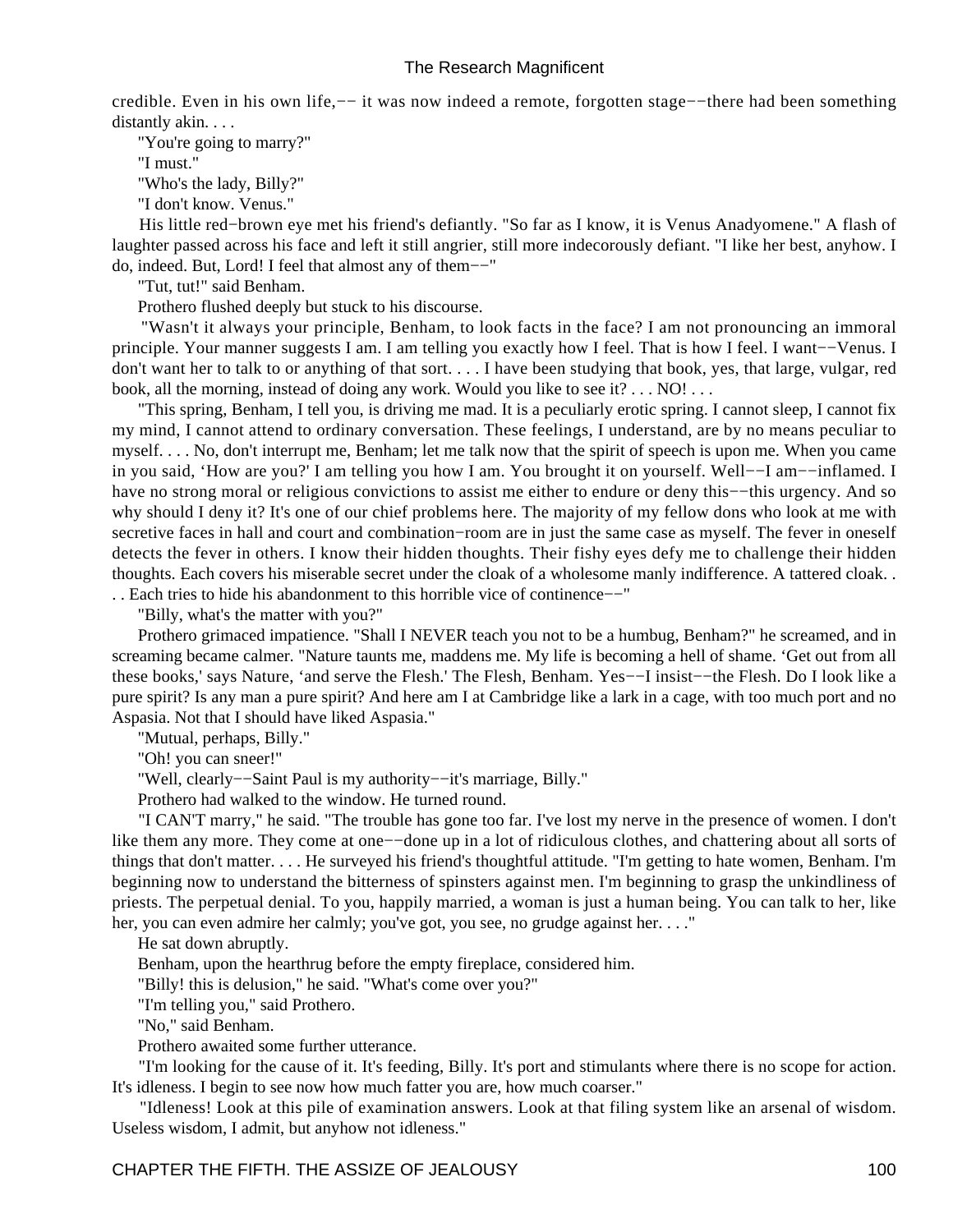"There's still bodily idleness. No. That's your trouble. You're stuffy. You've enlarged your liver. You sit in this room of a warm morning after an extravagant breakfast−−. And peep and covet."

"Just eggs and bacon!"

"Think of it! Coffee and toast it ought to be. Come out of it, Billy, and get aired."

"How can one?"

"Easily. Come out of it now. Come for a walk, you Pig!"

"It's an infernally warm morning.

"Walk with me to Grantchester."

"We might go by boat. You could row."

"WALK."

"I ought to do these papers."

"You weren't doing them."

"No. . . ."

 "Walk with me to Grantchester. All this affliction of yours is−− horrid−−and just nothing at all. Come out of it! I want you to come with me to Russia and about the world. I'm going to leave my wife−−"

"Leave your wife!"

 "Why not? And I came here hoping to find you clear−headed, and instead you are in this disgusting state. I've never met anything in my life so hot and red and shiny and shameless. Come out of it, man! How can one talk to you?"

## 10

 "You pull things down to your own level," said Benham as they went through the heat to Grantchester. "I pull them down to truth," panted Prothero.

"Truth! As though being full of gross appetites was truth, and discipline and training some sort of falsity!"

"Artificiality. And begetting pride, Benham, begetting a prig's pride."

For a time there was more than the heat of the day between them. . . .

 The things that Benham had come down to discuss were thrust into the background by the impassioned materialism of Prothero.

 "I'm not talking of Love," he said, remaining persistently outrageous. "I'm talking of physical needs. That first. What is the good of arranging systems of morality and sentiment before you know what is physically possible...

"But how can one disentangle physical and moral necessities?"

"Then why don't we up and find out?" said Billy.

 He had no patience with the secrecy, the ignorance, the emotion that surrounded these questions. We didn't worship our ancestors when it came to building bridges or working metals or curing disease or studying our indigestion, and why should we become breathless or wordless with awe and terror when it came to this fundamental affair? Why here in particular should we give way to Holy Fear and stifled submission to traditional suppressions and the wisdom of the ages? "What is the wisdom of the ages?" said Prothero. "Think of the corners where that wisdom was born. . . . Flea−bitten sages in stone−age hovels. . . . Wandering wise man with a rolling eye, a fakir under a tree, a Jewish sheik, an Arab epileptic. . . ."

"Would you sweep away the experience of mankind?" protested Benham.

 The experience of mankind in these matters had always been bitter experience. Most of it was better forgotten. It didn't convince. It had never worked things out. In this matter just as in every other matter that really signified things had still to be worked out. Nothing had been worked out hitherto. The wisdom of the ages was a Cant. People had been too busy quarrelling, fighting and running away. There wasn't any digested experience of the ages at all. Only the mis−remembered hankey−pankey of the Dead Old Man.

 "Is this love−making a physical necessity for most men and women or isn't it?" Prothero demanded. "There's a simple question enough, and is there anything whatever in your confounded wisdom of the ages to tell me yes or no? Can an ordinary celibate be as healthy and vigorous as a mated man? Is a spinster of thirty−eight a healthy human being? Can she be? I don't believe so. Then why in thunder do we let her be? Here am I at a centre of learning and wisdom and I don't believe so; and there is nothing in all our colleges, libraries and roomsfull of wiseacres here, to settle that plain question for me, plainly and finally. My life is a grubby torment of cravings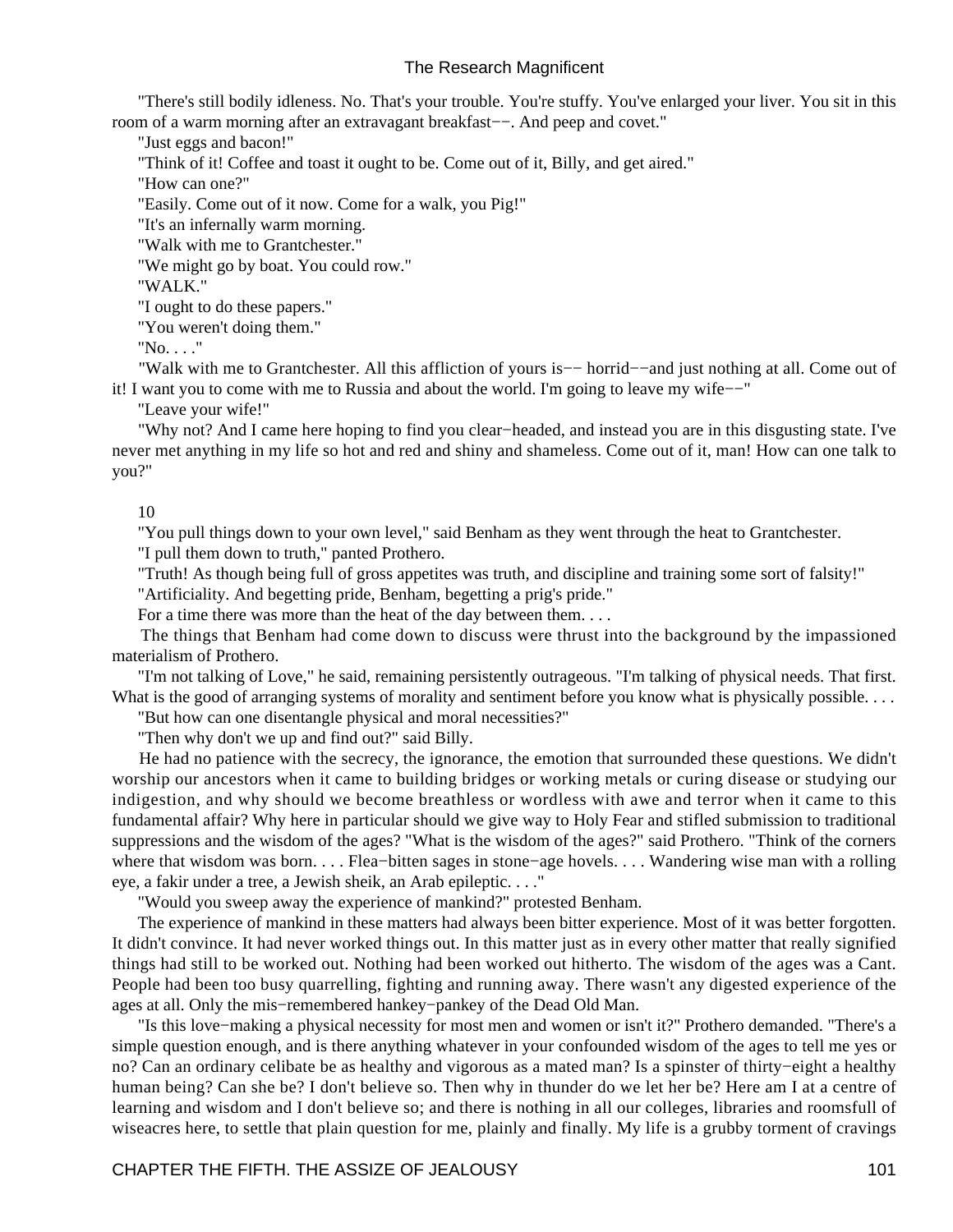because it isn't settled. If sexual activity IS a part of the balance of life, if it IS a necessity, well let's set about making it accessible and harmless and have done with it. Swedish exercises. That sort of thing. If it isn't, if it can be reduced and done without, then let us set about teaching people HOW to control themselves and reduce and get rid of this vehement passion. But all this muffled mystery, this pompous sneak's way we take with it!"

 "But, Billy! How can one settle these things? It's a matter of idiosyncrasy. What is true for one man isn't true for another. There's infinite difference of temperaments!"

 "Then why haven't we a classification of temperaments and a moral code for each sort? Why am I ruled by the way of life that is convenient for Rigdon the vegetarian and fits Bowler the saint like a glove? It isn't convenient for me. It fits me like a hair−shirt. Of course there are temperaments, but why can't we formulate them and exercise the elementary charity of recognizing that one man's health in these matters is another man's death? Some want love and gratification and some don't. There are people who want children and people who don't want to be bothered by children but who are full of vivid desires. There are people whose only happiness is chastity, and women who would rather be courtesans than mothers. Some of us would concentrate upon a single passion or a single idea; others overflow with a miscellaneous−−tenderness. Yes,−−and you smile! Why spit upon and insult a miscellaneous tenderness, Benham? Why grin at it? Why try every one by the standards that suit oneself? We're savages, Benham, shamefaced savages, still. Shamefaced and persecuting.

"I was angry about sex by seventeen," he went on. "Every year I live I grow angrier."

His voice rose to a squeal of indignation as he talked.

 "Think," he said, "of the amount of thinking and feeling about sex that is going on in Cambridge this morning. The hundreds out of these thousands full of it. A vast tank of cerebration. And we put none of it together; we work nothing out from that but poor little couplings and casual stories, patchings up of situations, misbehaviours, blunders, disease, trouble, escapes; and the next generation will start, and the next generation after that will start with nothing but your wisdom of the ages, which isn't wisdom at all, which is just awe and funk, taboos and mystery and the secretive cunning of the savage. . . .

 "What I really want to do is my work," said Prothero, going off quite unexpectedly again. "That is why all this business, this incessant craving and the shame of it and all makes me so infernally angry. . . ."

#### 11

 "There I'm with you," cried Benham, struggling out of the thick torrent of Prothero's prepossessions. "What we want to do is our work."

He clung to his idea. He raised his voice to prevent Prothero getting the word again.

 "It's this, that you call Work, that I call−−what do I call it?−− living the aristocratic life, which takes all the coarse simplicity out of this business. If it was only submission. . . . YOU think it is only submission−−giving way. . . . It isn't only submission. We'd manage sex all right, we'd be the happy swine our senses would make us, if we didn't know all the time that there was something else to live for, something far more important. And different. Absolutely different and contradictory. So different that it cuts right across all these considerations. It won't fit in. . . . I don't know what this other thing is; it's what I want to talk about with you. But I know that it IS, in all my bones. . . . YOU know. . . . It demands control, it demands continence, it insists upon disregard."

But the ideas of continence and disregard were unpleasant ideas to Prothero that day.

 "Mankind," said Benham, "is overcharged with this sex. It suffocates us. It gives life only to consume it. We struggle out of the urgent necessities of a mere animal existence. We are not so much living as being married and given in marriage. All life is swamped in the love story. . . ."

"Man is only overcharged because he is unsatisfied," said Prothero, sticking stoutly to his own view.

#### 12

 It was only as they sat at a little table in the orchard at Grantchester after their lunch that Benham could make head against Prothero and recover that largeness of outlook which had so easily touched the imagination of Amanda. And then he did not so much dispose of Prothero's troubles as soar over them. It is the last triumph of the human understanding to sympathize with desires we do not share, and to Benham who now believed himself to be loved beyond the chances of life, who was satisfied and tranquil and austerely content, it was impossible that Prothero's demands should seem anything more than the grotesque and squalid squealings of the beast that has to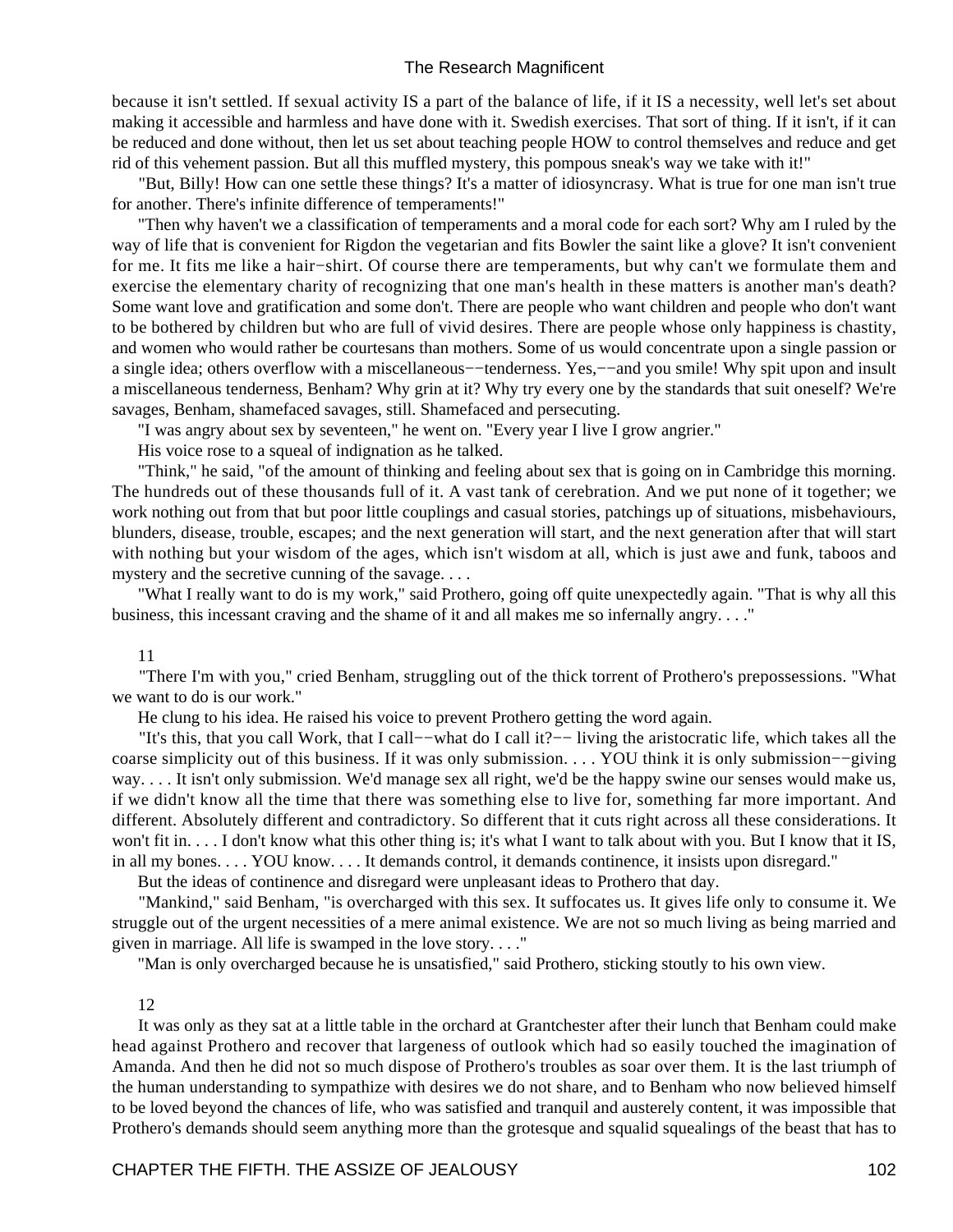be overridden and rejected altogether. It is a freakish fact of our composition that these most intense feelings in life are just those that are most rapidly and completely forgotten; hate one may recall for years, but the magic of love and the flame of desire serve their purpose in our lives and vanish, leaving no trace, like the snows of Venice. Benham was still not a year and a half from the meretricious delights of Mrs. Skelmersdale, and he looked at Prothero as a marble angel might look at a swine in its sty....

 What he had now in mind was an expedition to Russia. When at last he could sufficiently release Prothero's attention, he unfolded the project that had been developing steadily in him since his honeymoon experience.

 He had discovered a new reason for travelling. The last country we can see clearly, he had discovered, is our own country. It is as hard to see one's own country as it is to see the back of one's head. It is too much behind us, too much ourselves. But Russia is like England with everything larger, more vivid, cruder; one felt that directly one walked about St. Petersburg. St. Petersburg upon its Neva was like a savage untamed London on a larger Thames; they were seagull−haunted tidal cities, like no other capitals in Europe. The shipping and buildings mingled in their effects. Like London it looked over the heads of its own people to a limitless polyglot empire. And Russia was an aristocratic land, with a middle−class that had no pride in itself as a class; it had a British toughness and incompetence, a British disregard of logic and meticulous care. Russia, like England, was outside Catholic Christendom, it had a state church and the opposition to that church was not secularism but dissent. One could draw a score of such contrasted parallels. And now it was in a state of intolerable stress, that laid bare the elemental facts of a great social organization. It was having its South African war, its war at the other end of the earth, with a certain defeat instead of a dubious victory. . . .

 "There is far more freedom for the personal life in Russia than in England," said Prothero, a little irrelevantly. Benham went on with his discourse about Russia. . . .

 "At the college of Troitzka," said Prothero, "which I understand is a kind of monster Trinity unencumbered by a University, Binns tells me that although there is a profession of celibacy within the walls, the arrangements of the town and more particularly of the various hotels are conceived in a spirit of extreme liberality."

Benham hardly attended at all to these interruptions.

 He went on to point out the elemental quality of the Russian situation. He led up to the assertion that to go to Russia, to see Russia, to try to grasp the broad outline of the Russian process, was the manifest duty of every responsible intelligence that was free to do as much. And so he was going, and if Prothero cared to come too−−

"Yes," said Prothero, "I should like to go to Russia."

#### 13

 But throughout all their travel together that summer Benham was never able to lift Prothero away from his obsession. It was the substance of their talk as the Holland boat stood out past waiting destroyers and winking beacons and the lights of Harwich, into the smoothly undulating darkness of the North Sea; it rose upon them again as they sat over the cakes and cheese of a Dutch breakfast in the express for Berlin. Prothero filled the Sieges Allee with his complaints against nature and society, and distracted Benham in his contemplation of Polish agriculture from the windows of the train with turgid sexual liberalism. So that Benham, during this period until Prothero left him and until the tragic enormous spectacle of Russia in revolution took complete possession of him, was as it were thinking upon two floors. Upon the one he was thinking of the vast problems of a society of a hundred million people staggering on the verge of anarchy, and upon the other he was perplexed by the feverish inattention of Prothero to the tremendous things that were going on all about them. It was only presently when the serenity of his own private life began to be ruffled by disillusionment, that he began to realize the intimate connexion of these two systems of thought. Yet Prothero put it to him plainly enough.

 "Inattentive," said Prothero, "of course I am inattentive. What is really the matter with all this−−this social mess people are in here, is that nearly everybody is inattentive. These Big Things of yours, nobody is thinking of them really. Everybody is thinking about the Near Things that concern himself."

"The bombs they threw yesterday? The Cossacks and the whips?"

 "Nudges. Gestures of inattention. If everybody was thinking of the Res Publica would there be any need for bombs?"

 He pursued his advantage. "It's all nonsense to suppose people think of politics because they are in 'em. As well suppose that the passengers on a liner understand the engines, or soldiers a war. Before men can think of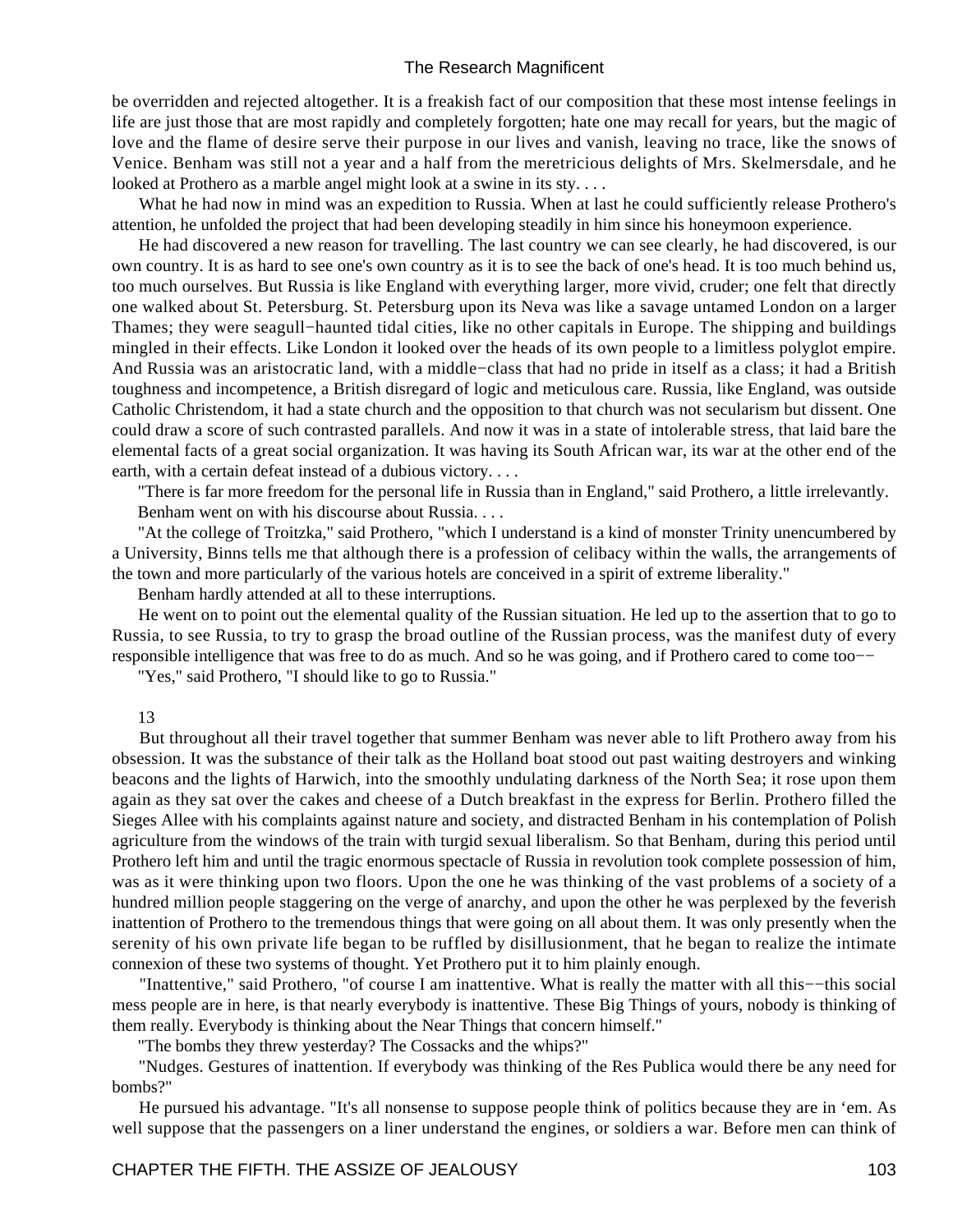to−morrow, they must think of to−day. Before they can think of others, they must be sure about themselves. First of all, food; the private, the personal economic worry. Am I safe for food? Then sex, and until one is tranquil and not ashamed, not irritated and dissatisfied, how can one care for other people, or for next year or the Order of the World? How can one, Benham?"

 He seized the illustration at hand. "Here we are in Warsaw−−not a month after bomb−throwing and Cossack charging. Windows have still to be mended, smashed doors restored. There's blood−stains still on some of the houses. There are hundreds of people in the Citadel and in the Ochrana prison. This morning there were executions. Is it anything more than an eddy in the real life of the place? Watch the customers in the shops, the crowd in the streets, the men in the cafes who stare at the passing women. They are all swallowed up again in their own business. They just looked up as the Cossacks galloped past; they just shifted a bit when the bullets spat. . . ."

 And when the streets of Moscow were agog with the grotesque amazing adventure of the Potemkin mutineers, Prothero was in the full tide of the private romance that severed him from Benham and sent him back to Cambridge−−changed.

 Before they reached Moscow Benham was already becoming accustomed to disregard Prothero. He was looking over him at the vast heaving trouble of Russia, which now was like a sea that tumbles under the hurrying darknesses of an approaching storm. In those days it looked as though it must be an overwhelming storm. He was drinking in the wide and massive Russian effects, the drifting crowds in the entangling streets, the houses with their strange lettering in black and gold, the innumerable barbaric churches, the wildly driven droshkys, the sombre red fortress of the Kremlin, with its bulbous churches clustering up into the sky, the crosses, the innumerable gold crosses, the mad church of St. Basil, carrying the Russian note beyond the pitch of permissible caricature, and in this setting the obscure drama of clustering, staring, sash−wearing peasants, long− haired students, sane−eyed women, a thousand varieties of uniform, a running and galloping to and fro of messengers, a flutter of little papers, whispers, shouts, shots, a drama elusive and portentous, a gathering of forces, an accumulation of tension going on to a perpetual clash and clamour of bells. Benham had brought letters of introduction to a variety of people, some had vanished, it seemed. They were "away," the porters said, and they continued to be "away,"−−it was the formula, he learnt, for arrest; others were evasive, a few showed themselves extraordinarily anxious to inform him about things, to explain themselves and things about them exhaustively. One young student took him to various meetings and showed him in great detail the scene of the recent murder of the Grand Duke Sergius. The buildings opposite the old French cannons were still under repair. "The assassin stood just here. The bomb fell there, look! right down there towards the gate; that was where they found his arm. He was torn to fragments. He was scraped up. He was mixed with the horses. . . ."

 Every one who talked spoke of the outbreak of revolution as a matter of days or at the utmost weeks. And whatever question Benham chose to ask these talkers were prepared to answer. Except one. "And after the revolution," he asked, "what then? . . ." Then they waved their hands, and failed to convey meanings by reassuring gestures.

 He was absorbed in his effort to understand this universal ominous drift towards a conflict. He was trying to piece together a process, if it was one and the same process, which involved riots in Lodz, fighting at Libau, wild disorder at Odessa, remote colossal battlings in Manchuria, the obscure movements of a disastrous fleet lost somewhere now in the Indian seas, steaming clumsily to its fate, he was trying to rationalize it all in his mind, to comprehend its direction. He was struggling strenuously with the obscurities of the language in which these things were being discussed about him, a most difficult language demanding new sets of visual images because of its strange alphabet. Is it any wonder that for a time he failed to observe that Prothero was involved in some entirely disconnected affair.

 They were staying at the big Cosmopolis bazaar in the Theatre Square. Thither, through the doors that are opened by distraught− looking men with peacocks' feathers round their caps, came Benham's friends and guides to take him out and show him this and that. At first Prothero always accompanied Benham on these expeditions; then he began to make excuses. He would stay behind in the hotel. Then when Benham returned Prothero would have disappeared. When the porter was questioned about Prothero his nescience was profound.

 One night no Prothero was discoverable at any hour, and Benham, who wanted to discuss a project for going on to Kieff and Odessa, was alarmed.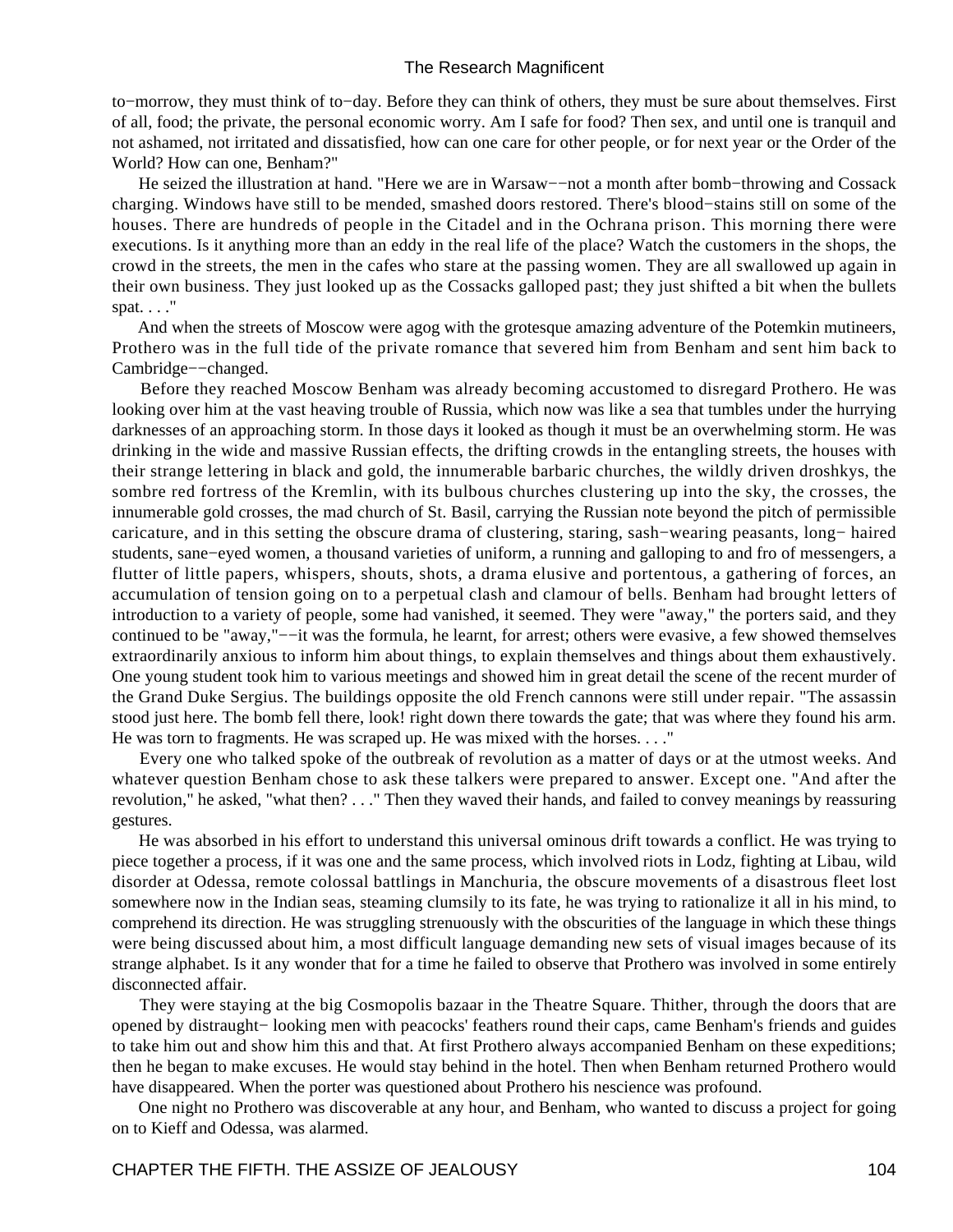"Moscow is a late place," said Benham's student friend. "You need not be anxious until after four or five in the morning. It will be quite time−−QUITE time to be anxious to–morrow. He may be—–close at hand."

When Benham hunted up Prothero in his room next morning he found him sleepy and irritable.

 "I don't trouble if YOU are late," said Prothero, sitting up in his bed with a red resentful face and crumpled hair. "I wasn't born yesterday."

"I wanted to talk about leaving Moscow."

"I don't want to leave Moscow."

"But Odessa−−Odessa is the centre of interest just now."

"I want to stay in Moscow."

Benham looked baffled.

 Prothero stuck up his knees and rested his night−shirted arms upon them. "I don't want to leave Moscow," he said, "and I'm not going to do so."

"But haven't we done−−"

 Prothero interrupted. "You may. But I haven't. We're not after the same things. Things that interest you, Benham, don't interest me. I've found−−different things."

His expression was extraordinarily defiant.

 "I want," he went on, "to put our affairs on a different footing. Now you've opened the matter we may as well go into it. You were good enough to bring me here. . . . There was a sort of understanding we were working together. . . . We aren't. . . . The long and short of it is, Benham, I want to pay you for my journey here and go on my own−−independently."

His eye and voice achieved a fierceness that Benham found nearly incredible in him.

 Something that had got itself overlooked in the press of other matters jerked back into Benham's memory. It popped back so suddenly that for an instant he wanted to laugh. He turned towards the window, picked his way among Prothero's carelessly dropped garments, and stood for a moment staring into the square, with its drifting, assembling and dispersing fleet of trains and its long line of blue−coated IZVOSHTCHIKS. Then he turned.

"Billy," he said, "didn't I see you the other evening driving towards the Hermitage?"

"Yes," said Prothero, and added, "that's it."

"You were with a lady."

 "And she IS a lady," said Prothero, so deeply moved that his face twitched as though he was going to weep. "She's a Russian?"

 "She had an English mother. Oh, you needn't stand there and look so damned ironical! She's−−she's a woman. She's a thing of kindness. . . ."

He was too full to go on.

"Billy, old boy," said Benham, distressed, "I don't want to be ironical−−"

Prothero had got his voice again.

"You'd better know," he said, "you'd better know. She's one of those women who live in this hotel."

"Live in this hotel!"

 "On the fourth floor. Didn't you know? It's the way in most of these big Russian hotels. They come down and sit about after lunch and dinner. A woman with a yellow ticket. Oh! I don't care. I don't care a rap. She's been kind to me; she's−−she's dear to me. How are you to understand? I shall stop in Moscow. I shall take her to England. I can't live without her, Benham. And then−− And then you come worrying me to come to your damned Odessa!"

 And suddenly this extraordinary young man put his hands to his face as though he feared to lose it and would hold it on, and after an apoplectic moment burst noisily into tears. They ran between his fingers. "Get out of my room," he shouted, suffocatingly. "What business have you to come prying on me?"

 Benham sat down on a chair in the middle of the room and stared round−eyed at his friend. His hands were in his pockets. For a time he said nothing.

 "Billy," he began at last, and stopped again. "Billy, in this country somehow one wants to talk like a Russian. Billy, my dear−− I'm not your father, I'm not your judge. I'm−−unreasonably fond of you. It's not my business to settle what is right or wrong for you. If you want to stay in Moscow, stay in Moscow. Stay here, and stay as my guest. . . ."

He stopped and remained staring at his friend for a little space.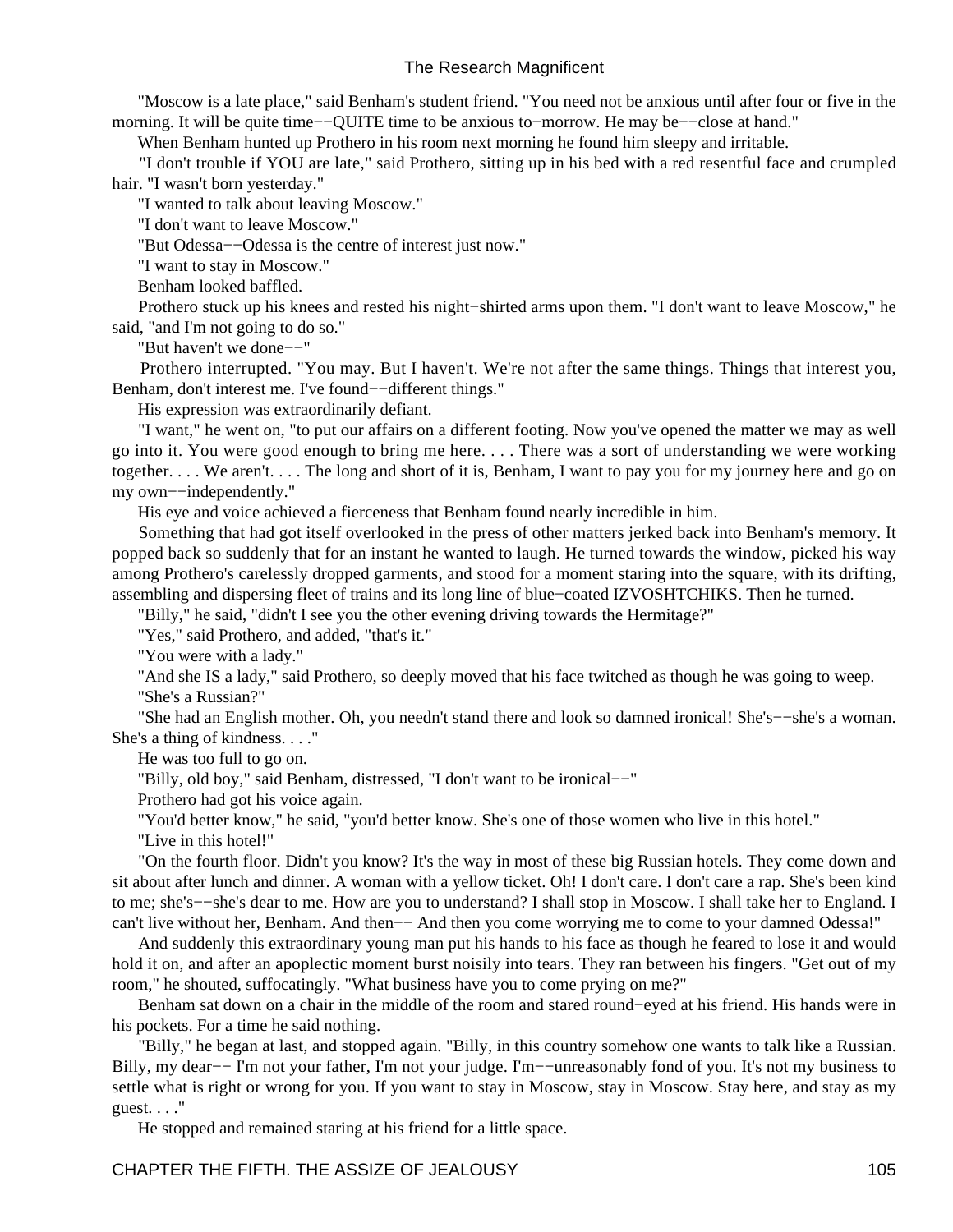"I didn't know," said Prothero brokenly; "I didn't know it was possible to get so fond of a person. . . ."

Benham stood up. He had never found Prothero so attractive and so abominable in his life before.

"I shall go to Odessa alone, Billy. I'll make things all right here before I go. . . ."

He closed the door behind him and went in a state of profound thought to his own room....

 Presently Prothero came to him with a vague inopportune desire to explain what so evidently did not need explaining. He walked about the room trying ways of putting it, while Benham packed.

 In an unaccountable way Prothero's bristling little mind seemed to have shrunken to something sleek and small.

 "I wish," he said, "you could stay for a later train and have lunch and meet her. She's not the ordinary thing. She's−−different."

 Benham plumbed depths of wisdom. "Billy," he said, "no woman IS the ordinary thing. They are all−−different. . . ."

## 14

 For a time this affair of Prothero's seemed to be a matter as disconnected from the Research Magnificent as one could imagine any matter to be. While Benham went from Moscow and returned, and travelled hither and thither, and involved himself more and more in the endless tangled threads of the revolutionary movement in Russia, Prothero was lost to all those large issues in the development of his personal situation. He contributed nothing to Benham's thought except attempts at discouragement. He reiterated his declaration that all the vast stress and change of Russian national life was going on because it was universally disregarded. "I tell you, as I told you before, that nobody is attending. You think because all Moscow, all Russia, is in the picture, that everybody is concerned. Nobody is concerned. Nobody cares what is happening. Even the men who write in newspapers and talk at meetings about it don't care. They are thinking of their dinners, of their clothes, of their money, of their wives. They hurry home. . . ."

That was his excuse.

Manifestly it was an excuse.

 His situation developed into remarkable complications of jealousy and divided counsels that Benham found altogether incomprehensible. To Benham in those days everything was very simple in this business of love. The aristocrat had to love ideally; that was all. He had to love Amanda. He and Amanda were now very deeply in love again, more in love, he felt, than they had ever been before. They were now writing love−letters to each other and enjoying a separation that was almost voluptuous. She found in the epistolatory treatment of her surrender to him and to the natural fate of women, a delightful exercise for her very considerable powers of expression. Life pointed now wonderfully to the great time ahead when there would be a Cheetah cub in the world, and meanwhile the Cheetah loped about the wild world upon a mighty quest. In such terms she put it. Such foolishness written in her invincibly square and youthful hand went daily from London to Russia, and stacked up against his return in the porter's office at the Cosmopolis Bazaar or pursued him down through the jarring disorders of south−west Russia, or waited for him at ill−chosen post−offices that deflected his journeyings wastefully or in several instances went altogether astray. Perhaps they supplied self−educating young strikers in the postal service with useful exercises in the deciphering of manuscript English. He wrote back five hundred different ways of saying that he loved her extravagantly. . . .

 It seemed to Benham in those days that he had found the remedy and solution of all those sexual perplexities that distressed the world; Heroic Love to its highest note−−and then you go about your business. It seemed impossible not to be happy and lift one's chin high and diffuse a bracing kindliness among the unfortunate multitudes who stewed in affliction and hate because they had failed as yet to find this simple, culminating elucidation. And Prothero−− Prothero, too, was now achieving the same grand elementariness, out of his lusts and protests and general physical squalor he had flowered into love. For a time it is true it made rather an ineffective companion of him, but this was the mere goose−stepping for the triumphal march; this way ultimately lay exaltation. Benham had had as yet but a passing glimpse of this Anglo−Russian, who was a lady and altogether unlike her fellows; he had seen her for a doubtful second or so as she and Prothero drove past him, and his impression was of a rather little creature, white−faced with dusky hair under a red cap, paler and smaller but with something in her, a quiet alertness, that gave her a touch of kinship with Amanda. And if she liked old Prothero−−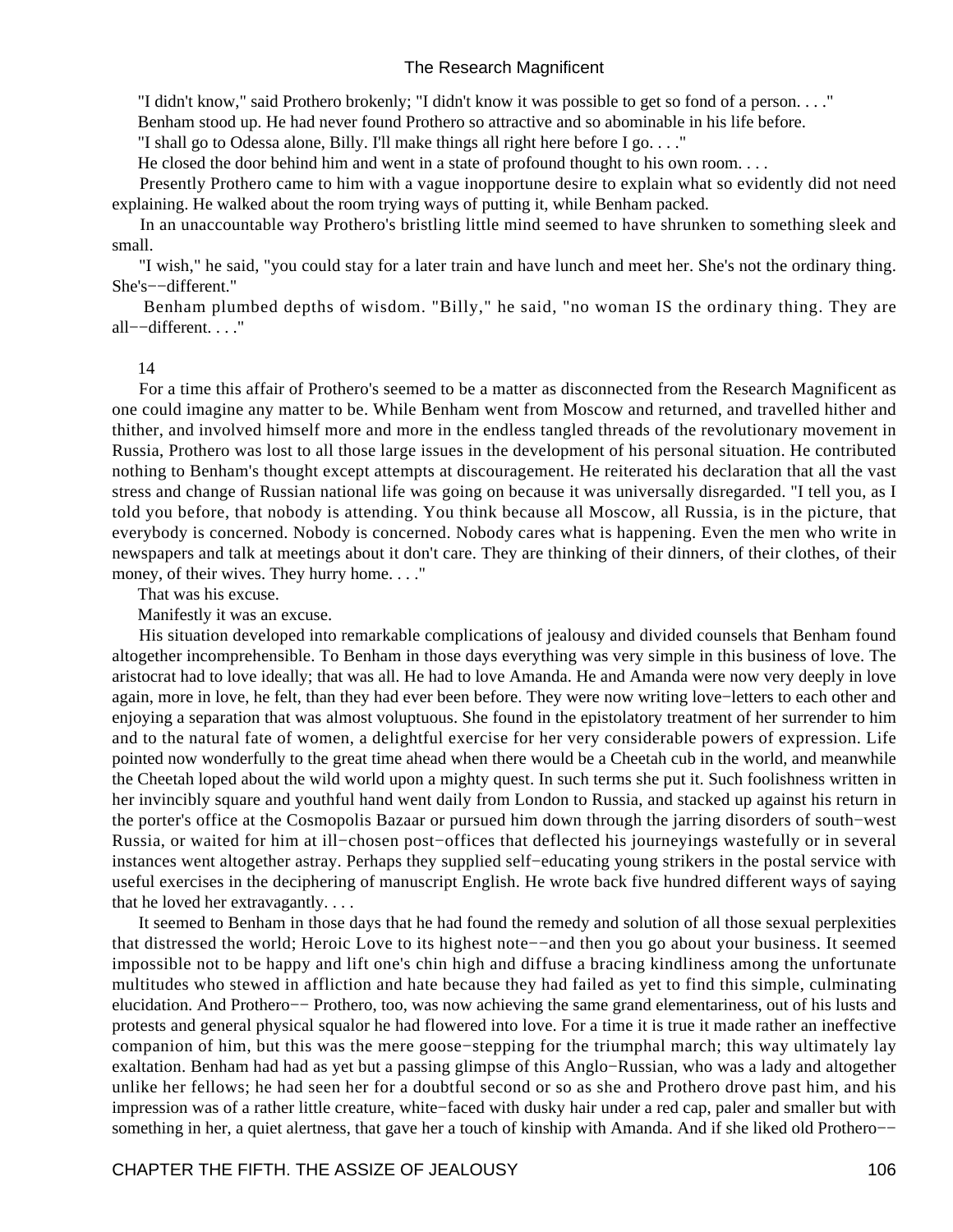And, indeed, she must like old Prothero or could she possibly have made him so deeply in love with her?

 They must stick to each other, and then, presently, Prothero's soul would wake up and face the world again. What did it matter what she had been?

 Through stray shots and red conflict, long tediums of strained anxiety and the physical dangers of a barbaric country staggering towards revolution, Benham went with his own love like a lamp within him and this affair of Prothero's reflecting its light, and he was quite prepared for the most sympathetic and liberal behaviour when he came back to Moscow to make the lady's acquaintance. He intended to help Prothero to marry and take her back to Cambridge, and to assist by every possible means in destroying and forgetting the official yellow ticket that defined her status in Moscow. But he reckoned without either Prothero or the young lady in this expectation.

 It only got to him slowly through his political preoccupations that there were obscure obstacles to this manifest course. Prothero hesitated; the lady expressed doubts.

 On closer acquaintance her resemblance to Amanda diminished. It was chiefly a similarity of complexion. She had a more delicate face than Amanda, and its youthful brightness was deadened; she had none of Amanda's glow, and she spoke her mother's language with a pretty halting limp that was very different from Amanda's clear decisions.

She put her case compactly.

"I would not DO in Cambridge," she said with an infinitesimal glance at Prothero.

 "Mr. Benham," she said, and her manner had the gravity of a woman of affairs," now do you see me in Cambridge? Now do you see me? Kept outside the walls? In a little DATCHA? With no occupation? Just to amuse him."

And on another occasion when Prothero was not with her she achieved still completer lucidity.

 "I would come if I thought he wanted me to come," she said. "But you see if I came he would not want me to come. Because then he would have me and so he wouldn't want me. He would just have the trouble. And I am not sure if I should be happy in Cambridge. I am not sure I should be happy enough to make him happy. It is a very learned and intelligent and charming society, of course; but here, THINGS HAPPEN. At Cambridge nothing happens−−there is only education. There is no revolution in Cambridge; there are not even sinful people to be sorry for.... And he says himself that Cambridge people are particular. He says they are liberal but very, very particular, and perhaps I could not always act my part well. Sometimes I am not always well behaved. When there is music I behave badly sometimes, or when I am bored. He says the Cambridge people are so liberal that they do not mind what you are, but he says they are so particular that they mind dreadfully how you are what you are.... So that it comes to exactly the same thing. . . ."

"Anna Alexievna," said Benham suddenly, "are you in love with Prothero?"

Her manner became conscientiously scientific.

 "He is very kind and very generous−−too generous. He keeps sending for more money−−hundreds of roubles, I try to prevent him."

"Were you EVER in love?"

 "Of course. But it's all gone long ago. It was like being hungry. Only very fine hungry. Exquisite hungry. . . . And then being disgusted. . . ."

"He is in love with you."

 "What is love?" said Anna. "He is grateful. He is by nature grateful." She smiled a smile, like the smile of a pale Madonna who looks down on her bambino.

"And you love nothing?"

 "I love Russia−−and being alone, being completely alone. When I am dead perhaps I shall be alone. Not even my own body will touch me then."

Then she added, "But I shall be sorry when he goes."

 Afterwards Benham talked to Prothero alone. "Your Anna," he said, "is rather wonderful. At first, I tell you now frankly I did not like her very much, I thought she looked 'used,' she drank vodka at lunch, she was gay, uneasily; she seemed a sham thing. All that was prejudice. She thinks; she's generous, she's fine."

"She's tragic," said Prothero as though it was the same thing.

 He spoke as though he noted an objection. His next remark confirmed this impression. "That's why I can't take her back to Cambridge," he said.

CHAPTER THE FIFTH. THE ASSIZE OF JEALOUSY 107 107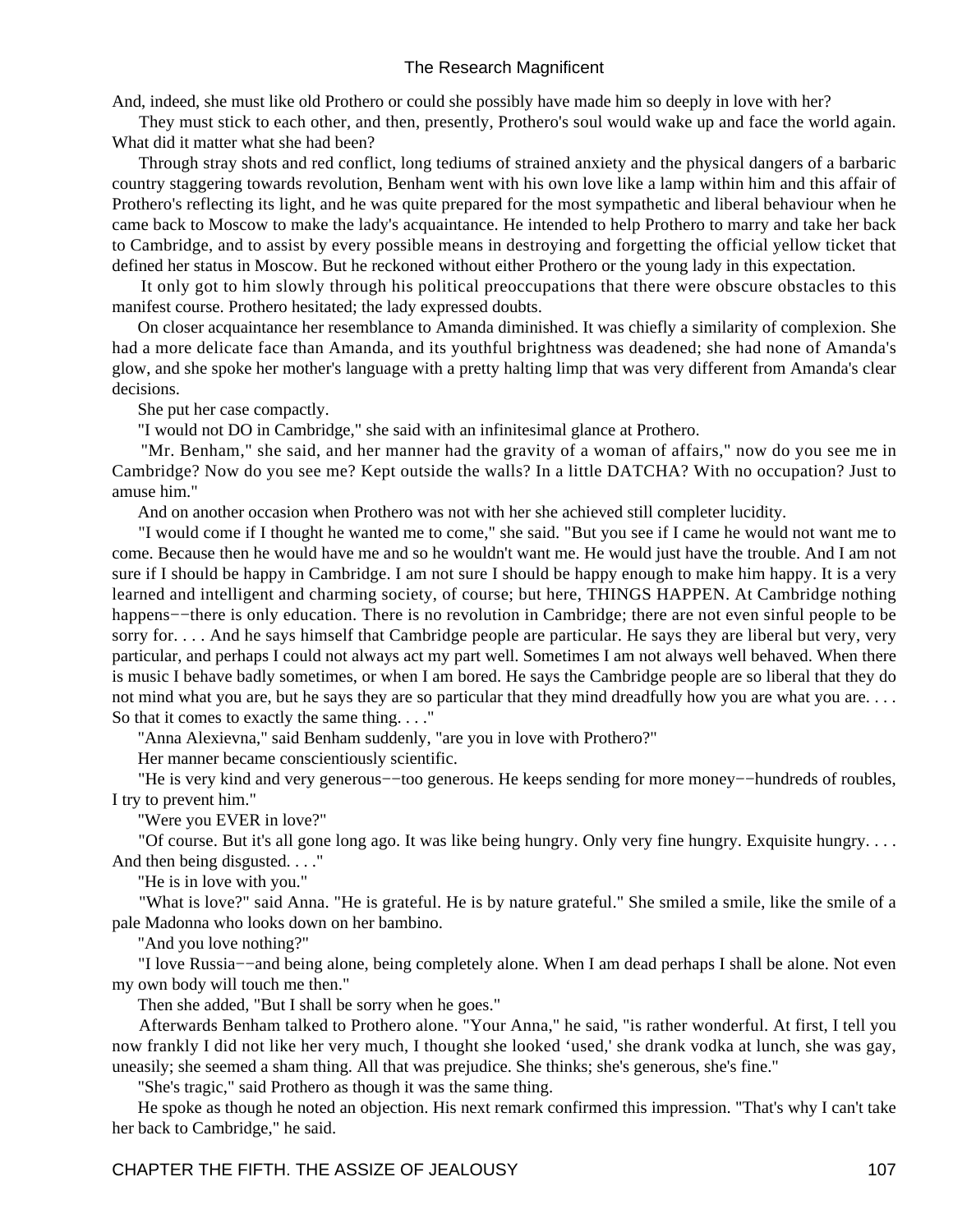"You see, Benham," he went on, "she's human. She's not really feminine. I mean, she's−−unsexed. She isn't fitted to be a wife or a mother any more. We've talked about the possible life in England, very plainly. I've explained what a household in Cambridge would mean. . . . It doesn't attract her. . . . In a way she's been let out from womanhood, forced out of womanhood, and I see now that when women are let out from womanhood there's no putting them back. I could give a lecture on Anna. I see now that if women are going to be wives and mothers and homekeepers and ladies, they must be got ready for it from the beginning, sheltered, never really let out into the wild chances of life. She has been. Bitterly. She's REALLY emancipated. And it's let her out into a sort of nothingness. She's no longer a woman, and she isn't a man. She ought to be able to go on her own−−like a man. But I can't take her back to Cambridge. Even for her sake."

His perplexed eyes regarded Benham.

"You won't be happy in Cambridge−−alone," said Benham.

"Oh, damnably not! But what can I do? I had at first some idea of coming to Moscow for good−−teaching."

He paused. "Impossible. I'm worth nothing here. I couldn't have kept her."

"Then what are you going to do, Billy?"

 "I don't KNOW what I'm going to do, I tell you. I live for the moment. To−morrow we are going out into the country."

 "I don't understand," said Benham with a gesture of resignation. "It seems to me that if a man and woman love each other−−well, they insist upon each other. What is to happen to her if you leave her in Moscow?"

"Damnation! Is there any need to ask that?"

"Take her to Cambridge, man. And if Cambridge objects, teach Cambridge better manners."

Prothero's face was suddenly transfigured with rage.

"I tell you she won't come!" he said.

"Billy!" said Benham, "you should make her!"

"I can't."

"If a man loves a woman he can make her do anything−−"

"But I don't love her like that," said Prothero, shrill with anger. "I tell you I don't love her like that."

 Then he lunged into further deeps. "It's the other men," he said, "it's the things that have been. Don't you understand? Can't you understand? The memories−−she must have memories−−they come between us. It's something deeper than reason. It's in one's spine and under one's nails. One could do anything, I perceive, for one's very own woman. . . ."

"MAKE her your very own woman, said the exponent of heroic love.

 "I shirk deeds, Benham, but you shirk facts. How could any man make her his very own woman now? You−−you don't seem to understand−− ANYTHING. She's nobody's woman−−for ever. That−−that might−have− been has gone for ever. . . . It's nerves−−a passion of the nerves. There's a cruelty in life and−− She's KIND to me. She's so kind to me. . . ."

And then again Prothero was weeping like a vexed child.

#### 15

 The end of Prothero's first love affair came to Benham in broken fragments in letters. When he looked for Anna Alexievna in December−−he never learnt her surname−−he found she had left the Cosmopolis Bazaar soon after Prothero's departure and he could not find whither she had gone. He never found her again. Moscow and Russia had swallowed her up.

 Of course she and Prothero parted; that was a foregone conclusion. But Prothero's manner of parting succeeded in being at every phase a shock to Benham's ideas. It was clear he went off almost callously; it would seem there was very little crying. Towards the end it was evident that the two had quarrelled. The tears only came at the very end of all. It was almost as if he had got through the passion and was glad to go. Then came regret, a regret that increased in geometrical proportion with every mile of distance.

 In Warsaw it was that grief really came to Prothero. He had some hours there and he prowled the crowded streets, seeing girls and women happy with their lovers, abroad upon bright expeditions and full of delicious secrets, girls and women who ever and again flashed out some instant resemblance to Anna. . . .

In Berlin he stopped a night and almost decided that he would go back. "But now I had the damned frontier,"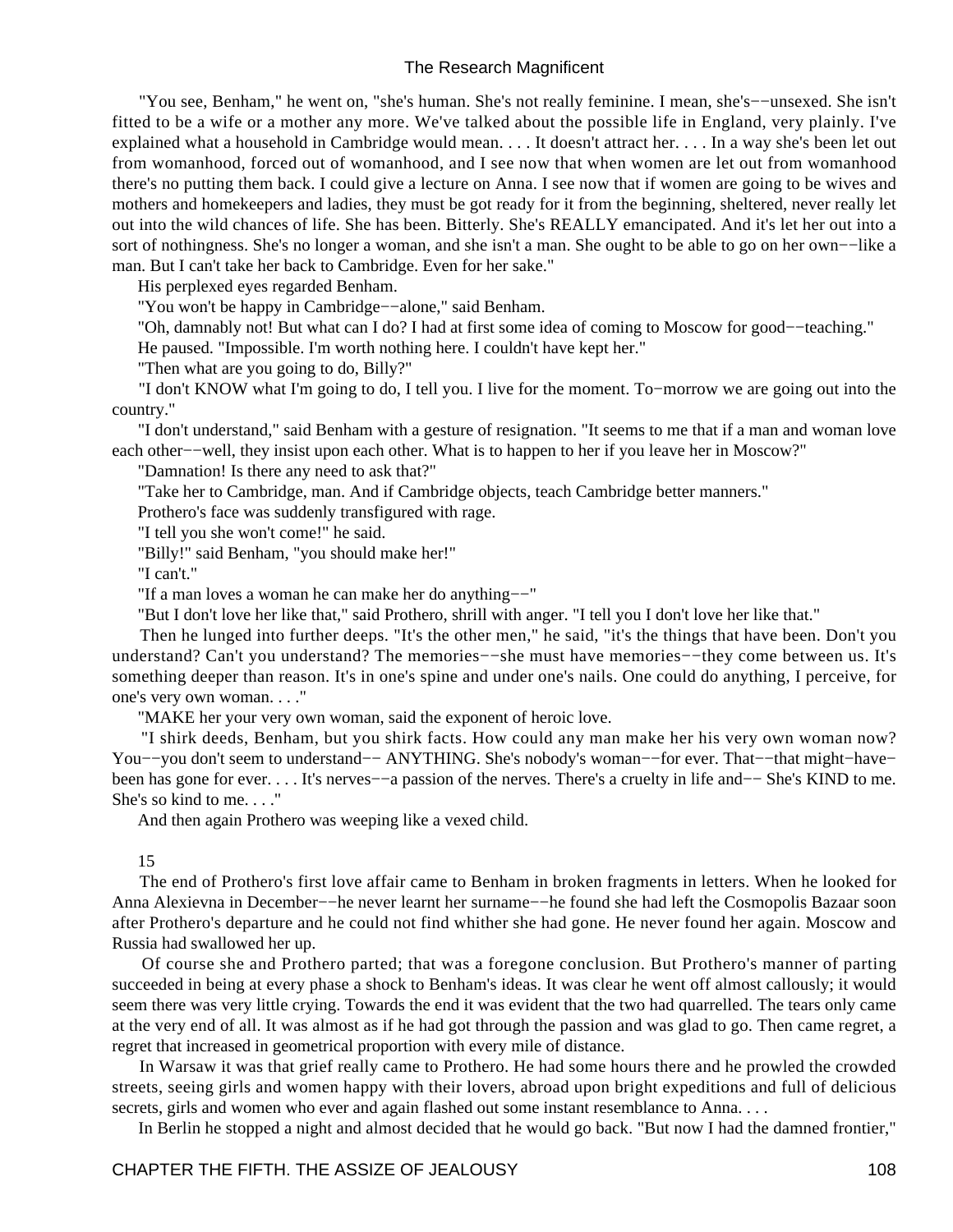he wrote, "between us."

 It was so entirely in the spirit of Prothero, Benham thought, to let the "damned frontier" tip the balance against him.

 Then came a scrawl of passionate confession, so passionate that it seemed as if Prothero had been transfigured. "I can't stand this business," he wrote. "It has things in it, possibilities of emotional disturbance−−you can have no idea! In the train−−luckily I was alone in the compartment−−I sat and thought, and suddenly, I could not help it, I was weeping−−noisy weeping, an uproar! A beastly German came and stood in the corridor to stare. I had to get out of the train. It is disgraceful, it is monstrous we should be made like this. . . .

"Here I am stranded in Hanover with nothing to do but to write to you about my dismal feelings. . . ."

 After that surely there was nothing before a broken−hearted Prothero but to go on with his trailing wing to Trinity and a life of inappeasable regrets; but again Benham reckoned without the invincible earthliness of his friend. Prothero stayed three nights in Paris.

 "There is an extraordinary excitement about Paris," he wrote. "A levity. I suspect the gypsum in the subsoil−−some as yet undescribed radiations. Suddenly the world looks brightly cynical. . . . None of those tear−compelling German emanations. . . .

"And, Benham, I have found a friend.

 "A woman. Of course you will laugh, you will sneer. You do not understand these things. . . . Yet they are so simple. It was the strangest accident brought us together. There was something that drew us together. A sort of instinct. Near the Boulevard Poissoniere. . . ."

"Good heavens!" said Benham. "A sort of instinct!"

"I told her all about Anna!"

"Good Lord!" cried Benham.

 "She understood. Perfectly. None of your so−called 'respectable' women could have understood. . . . At first I intended merely to talk to her. . . ."

Benham crumpled the letter in his hand.

"Little Anna Alexievna!" he said, "you were too clean for him."

#### 16

 Benham had a vision of Prothero returning from all this foreign travel meekly, pensively, a little sadly, and yet not without a kind of relief, to the grey mildness of Trinity. He saw him, capped and gowned, and restored to academic dignity again, nodding greetings, resuming friendships.

 The little man merged again into his rare company of discreet Benedicts and restrained celibates at the high tables. They ate on in their mature wisdom long after the undergraduates had fled. Presently they would withdraw processionally to the combination room. . . .

There would be much to talk about over the wine.

Benham speculated what account Prothero would give of Moscow. . . .

He laughed abruptly.

 And with that laugh Prothero dropped out of Benham's world for a space of years. There may have been other letters, but if so they were lost in the heaving troubles of a revolution−strained post− office. Perhaps to this day they linger sere and yellow in some forgotten pigeon−hole in Kishinev or Ekaterinoslav. . . .

## 17

 In November, after an adventure in the trader's quarter of Kieff which had brought him within an inch of death, and because an emotional wave had swept across him and across his correspondence with Amanda, Benham went back suddenly to England and her. He wanted very greatly to see her and also he wanted to make certain arrangements about his property. He returned by way of Hungary, and sent telegrams like shouts of excitement whenever the train stopped for a sufficient time. "Old Leopard, I am coming, I am coming," he telegraphed, announcing his coming for the fourth time. It was to be the briefest of visits, very passionate, the mutual refreshment of two noble lovers, and then he was returning to Russia again.

 Amanda was at Chexington, and there he found her installed in the utmost dignity of expectant maternity. Like many other people he had been a little disposed to regard the bearing of children as a common human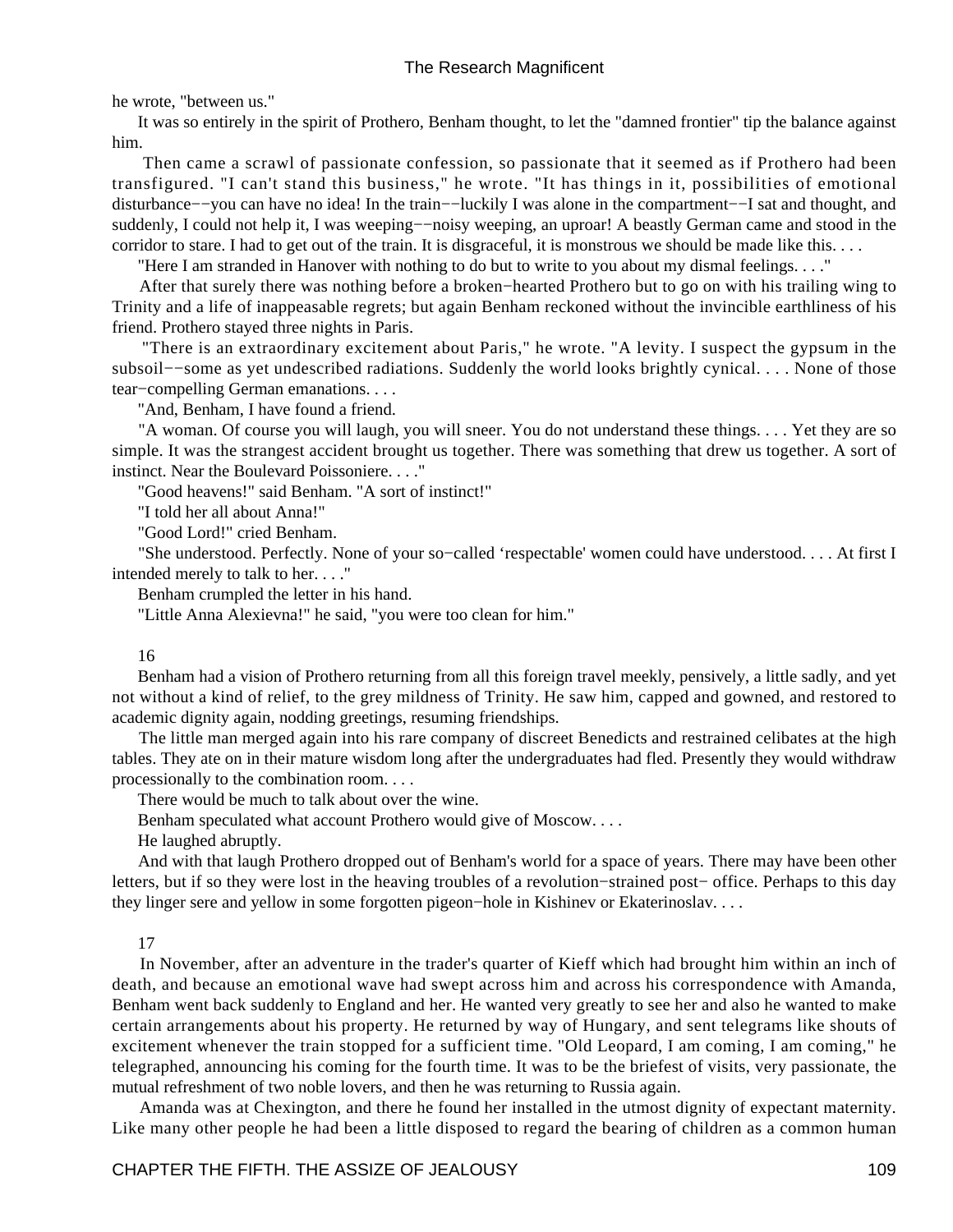experience; at Chexington he came to think of it as a rare and sacramental function. Amanda had become very beautiful in quiet, grey, dove−like tones; her sun−touched, boy's complexion had given way to a soft glow of the utmost loveliness, her brisk little neck that had always reminded him of the stalk of a flower was now softened and rounded; her eyes were tender, and she moved about the place in the manner of one who is vowed to a great sacrifice. She dominated the scene, and Lady Marayne, with a certain astonishment in her eyes and a smouldering disposition to irony, was the half− sympathetic, half−resentful priestess of her daughter−in−law's unparalleled immolation. The MOTIF of motherhood was everywhere, and at his bedside he found−−it had been put there for him by Amanda−−among much other exaltation of woman's mission, that most wonderful of all philoprogenitive stories, Hudson's CRYSTAL AGE.

 Everybody at Chexington had an air of being grouped about the impending fact. An epidemic of internal troubles, it is true, kept Sir Godfrey in the depths of London society, but to make up for his absence Mrs. Morris had taken a little cottage down by the river and the Wilder girls were with her, both afire with fine and subtle feelings and both, it seemed, and more particularly Betty, prepared to be keenly critical of Benham's attitude.

He did a little miss his cue in these exaltations, because he had returned in a rather different vein of exaltation.

 In missing it he was assisted by Amanda herself, who had at moments an effect upon him of a priestess confidentially disrobed. It was as if she put aside for him something official, something sincerely maintained, necessary, but at times a little irksome. It was as if she was glad to take him into her confidence and unbend. Within the pre−natal Amanda an impish Amanda still lingered.

There were aspects of Amanda that it was manifest dear Betty must never know. . . .

 But the real Amanda of that November visit even in her most unpontifical moods did not quite come up to the imagined Amanda who had drawn him home across Europe. At times she was extraordinarily jolly. They had two or three happy walks about the Chexington woods; that year the golden weather of October had flowed over into November, and except for a carpet of green and gold under the horse− chestnuts most of the leaves were still on the trees. Gleams of her old wanton humour shone on him. And then would come something else, something like a shadow across the world, something he had quite forgotten since his idea of heroic love had flooded him, something that reminded him of those long explanations with Mr. Rathbone− Sanders that had never been explained, and of the curate in the doorway of the cottage and his unaccountable tears.

 On the afternoon of his arrival at Chexington he was a little surprised to find Sir Philip Easton coming through the house into the garden, with an accustomed familiarity. Sir Philip perceived him with a start that was instantly controlled, and greeted him with unnatural ease.

 Sir Philip, it seemed, was fishing and reading and playing cricket in the neighbourhood, which struck Benham as a poor way of spending the summer, the sort of soft holiday a man learns to take from scholars and literary men. A man like Sir Philip, he thought, ought to have been aviating or travelling.

 Moreover, when Sir Philip greeted Amanda it seemed to Benham that there was a flavour of established association in their manner. But then Sir Philip was also very assiduous with Lady Marayne. She called him "Pip," and afterwards Amanda called across the tennis− court to him, "Pip!" And then he called her "Amanda." When the Wilder girls came up to join the tennis he was just as brotherly....

The next day he came to lunch.

 During that meal Benham became more aware than he had ever been before of the peculiar deep expressiveness of this young man's eyes. They watched him and they watched Amanda with a solicitude that seemed at once pained and tender. And there was something about Amanda, a kind of hard brightness, an impartiality and an air of something undefinably suspended, that gave Benham an intuitive certitude that that afternoon Sir Philip would be spoken to privately, and that then he would pack up and go away in a state of illumination from Chexington. But before he could be spoken to he contrived to speak to Benham.

 They were left to smoke after lunch, and then it was he took advantage of a pause to commit his little indiscretion.

"Mrs. Benham," he said, "looks amazingly well−−extraordinarily well, don't you think?"

"Yes," said Benham, startled. "Yes. She certainly keeps very well."

 "She misses you terribly," said Sir Philip; "it is a time when a woman misses her husband. But, of course, she does not want to hamper your work. . . ."

Benham felt it was very kind of him to take so intimate an interest in these matters, but on the spur of the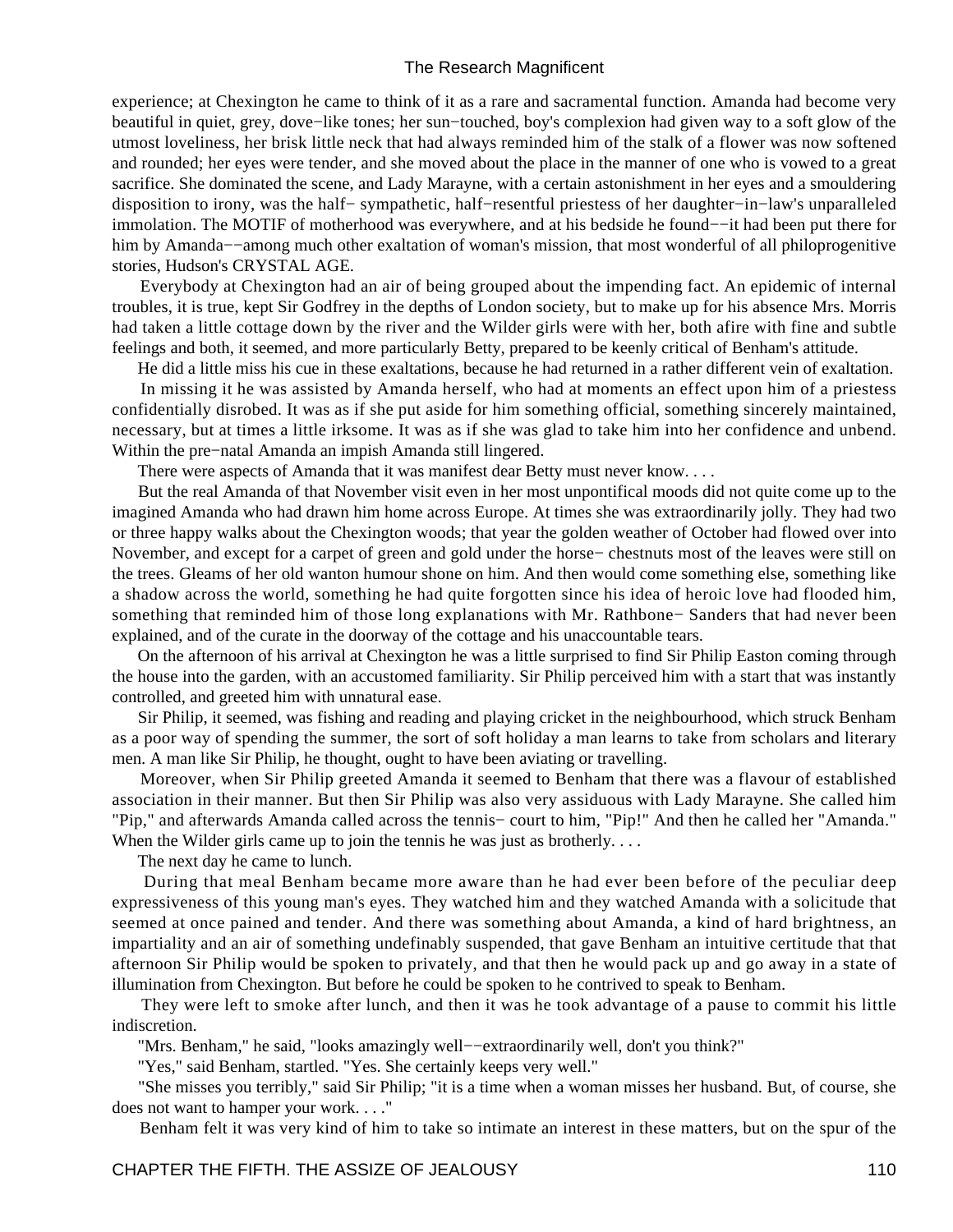moment he could find no better expression for this than a grunt.

 "You don't mind," said the young man with a slight catch in the breath that might have been apprehensive, "that I sometimes bring her books and flowers and things? Do what little I can to keep life interesting down here? It's not very congenial. . . . She's so wonderful−−I think she is the most wonderful woman in the world."

 Benham perceived that so far from being a modern aristocrat he was really a primitive barbarian in these matters.

"I've no doubt," he said, "that my wife has every reason to be grateful for your attentions."

 In the little pause that followed Benham had a feeling that Sir Philip was engendering something still more personal. If so, he might be constrained to invert very gently but very firmly the bowl of chrysanthemums over Sir Philip's head, or kick him in an improving manner. He had a ridiculous belief that Sir Philip would probably take anything of the sort very touchingly. He scrambled in his mind for some remark that would avert this possibility.

 "Have you ever been in Russia?" he asked hastily. "It is the most wonderful country in Europe. I had an odd adventure near Kiev. During a pogrom."

And he drowned the developing situation in a flood of description. . . .

 But it was not so easy to drown the little things that were presently thrown out by Lady Marayne. They were so much more in the air. . . .

## 18

Sir Philip suddenly got out of the picture even as Benham had foreseen.

"Easton has gone away," he remarked three days later to Amanda.

 "I told him to go. He is a bore with you about. But otherwise he is rather a comfort, Cheetah." She meditated upon Sir Philip. "And he's an HONOURABLE man," she said. "He's safe. . . ."

## 19

 After that visit it was that the notes upon love and sex began in earnest. The scattered memoranda upon the perfectness of heroic love for the modern aristocrat ended abruptly. Instead there came the first draft for a study of jealousy. The note was written in pencil on Chexington notepaper and manifestly that had been supported on the ribbed cover of a book. There was a little computation in the corner, converting forty−five degrees Reaumur into degrees Fahrenheit, which made White guess it had been written in the Red Sea. But, indeed, it had been written in a rather amateurishly stoked corridor−train on Benham's journey to the gathering revolt in Moscow. . . .

 "I think I have been disposed to underrate the force of sexual jealousy. . . . I thought it was something essentially contemptible, something that one dismissed and put behind oneself in the mere effort to be aristocratic, but I begin to realize that it is not quite so easily settled with....

 "One likes to know. . . . Possibly one wants to know too much. . . . In phases of fatigue, and particularly in phases of sleeplessness, when one is leaving all that one cares for behind, it becomes an irrational torment. . . .

 "And it is not only in oneself that I am astonished by the power of this base motive. I see, too, in the queer business of Prothero how strongly jealousy, how strongly the sense of proprietorship, weighs with a man. . . .

 "There is no clear reason why one should insist upon another human being being one's ownest own−−utterly one's own. . . .

"There is, of course, no clear reason for most human motives. . . .

"One does. . . .

 "There is something dishonouring in distrust−−to both the distrusted and the one who distrusts. . . ." After that, apparently, it had been too hot and stuffy to continue.

## 20

 Benham did not see Amanda again until after the birth of their child. He spent his Christmas in Moscow, watching the outbreak, the fitful fighting and the subsequent break−up, of the revolution, and taking care of a lost and helpless English family whose father had gone astray temporarily on the way home from Baku. Then he went southward to Rostov and thence to Astrakhan. Here he really began his travels. He determined to get to India by way of Herat and for the first time in his life rode out into an altogether lawless wilderness. He went on obstinately because he found himself disposed to funk the journey, and because discouragements were put in his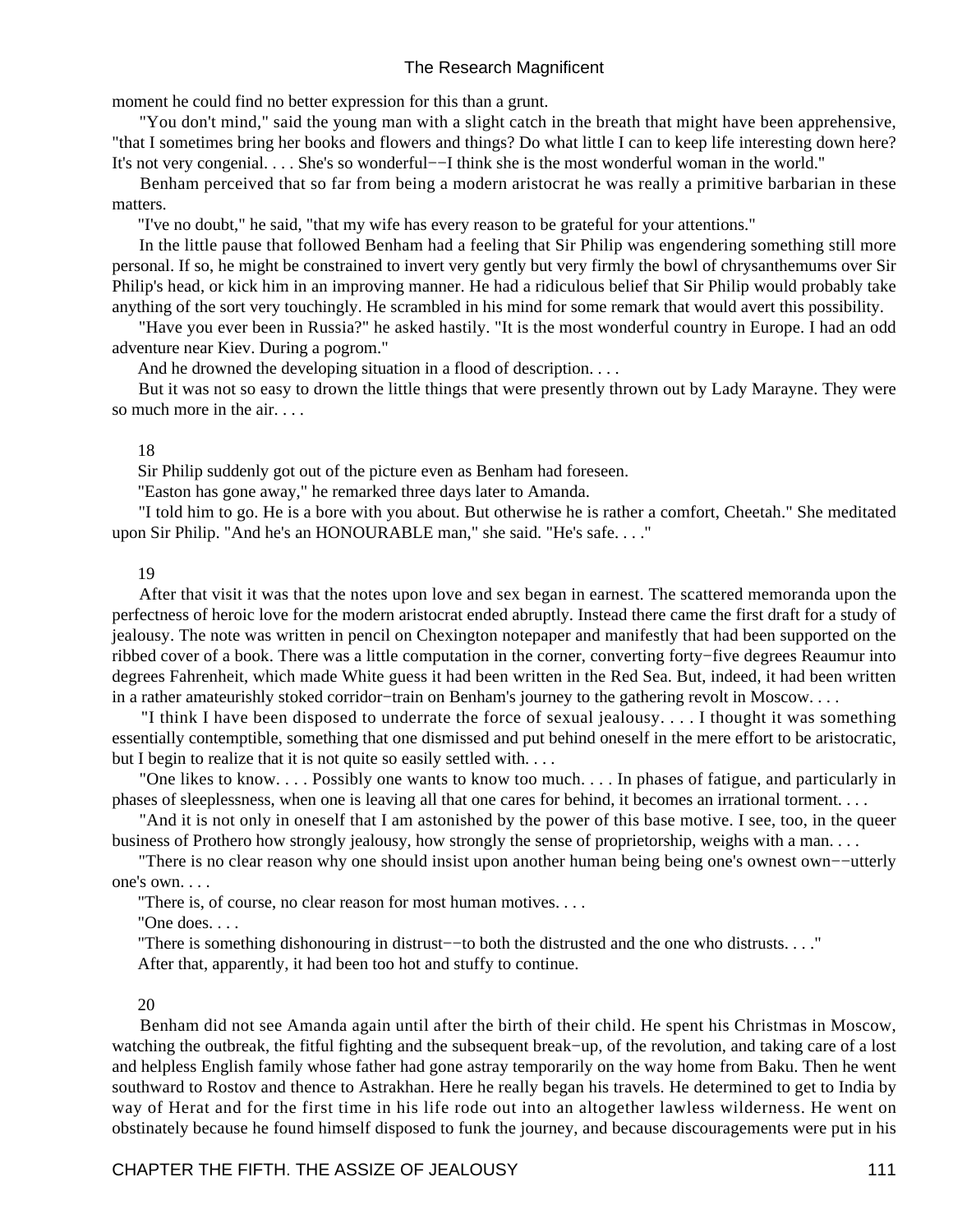way. He was soon quite cut off from all the ways of living he had known. He learnt what it is to be flea−bitten, saddle−sore, hungry and, above all, thirsty. He was haunted by a dread of fever, and so contrived strange torments for himself with overdoses of quinine. He ceased to be traceable from Chexington in March, and he reappeared in the form of a telegram from Karachi demanding news in May. He learnt he was the father of a man−child and that all was well with Amanda.

 He had not expected to be so long away from any communication with the outer world, and something in the nature of a stricken conscience took him back to England. He found a second William Porphyry in the world, dominating Chexington, and Amanda tenderly triumphant and passionate, the Madonna enthroned. For William Porphyry he could feel no emotion. William Porphyry was very red and ugly and protesting, feeble and aggressive, a matter for a skilled nurse. To see him was to ignore him and dispel a dream. It was to Amanda Benham turned again.

 For some days he was content to adore his Madonna and listen to the familiar flatteries of her love. He was a leaner, riper man, Amanda said, and wiser, so that she was afraid of him. . . .

 And then he became aware that she was requiring him to stay at her side. "We have both had our adventures," she said, which struck him as an odd phrase.

 It forced itself upon his obstinate incredulity that all those conceptions of heroic love and faithfulness he had supposed to be so clearly understood between them had vanished from her mind. She had absolutely forgotten that twilight moment at the window which had seemed to him the crowning instant, the real marriage of their lives. It had gone, it had left no recoverable trace in her. And upon his interpretations of that he had loved her passionately for a year. She was back at exactly the ideas and intentions that ruled her during their first settlement in London. She wanted a joint life in the social world of London, she demanded his presence, his attention, the daily practical evidences of love. It was all very well for him to be away when the child was coming, but now everything was different. Now he must stay by her.

 This time he argued no case. These issues he had settled for ever. Even an indignant dissertation from Lady Marayne, a dissertation that began with appeals and ended in taunts, did not move him. Behind these things now was India. The huge problems of India had laid an unshakeable hold upon his imagination. He had seen Russia, and he wanted to balance that picture by a vision of the east. . . .

He saw Easton only once during a week–end at Chexington. The young man displayed no further disposition to be confidentially sentimental. But he seemed to have something on his mind. And Amanda said not a word about him. He was a young man above suspicion, Benham felt. . . .

 And from his departure the quality of the correspondence of these two larger carnivores began to change. Except for the repetition of accustomed endearments, they ceased to be love letters in any sense of the word. They dealt chiefly with the "Cub," and even there Benham felt presently that the enthusiasm diminished. A new amazing quality for Amanda appeared−−triteness. The very writing of her letters changed as though it had suddenly lost backbone. Her habitual liveliness of phrasing lost its point. Had she lost her animation? Was she ill unknowingly? Where had the light gone? It was as if her attention was distracted. . . . As if every day when she wrote her mind was busy about something else.

 Abruptly at last he understood. A fact that had never been stated, never formulated, never in any way admitted, was suddenly pointed to convergently by a thousand indicating fingers, and beyond question perceived to be THERE. . . .

He left a record of that moment of realization.

 "Suddenly one night I woke up and lay still, and it was as if I had never seen Amanda before. Now I saw her plainly, I saw her with that same dreadful clearness that sometimes comes at dawn, a pitiless, a scientific distinctness that has neither light nor shadow. . . .

"Of course," I said, and then presently I got up very softly. . . .

 "I wanted to get out of my intolerable, close, personal cabin. I wanted to feel the largeness of the sky. I went out upon the deck. We were off the coast of Madras, and when I think of that moment, there comes back to me also the faint flavour of spice in the air, the low line of the coast, the cool flooding abundance of the Indian moonlight, the swish of the black water against the side of the ship. And a perception of infinite loss, as if the limitless heavens above this earth and below to the very uttermost star were just one boundless cavity from which delight had fled. . . .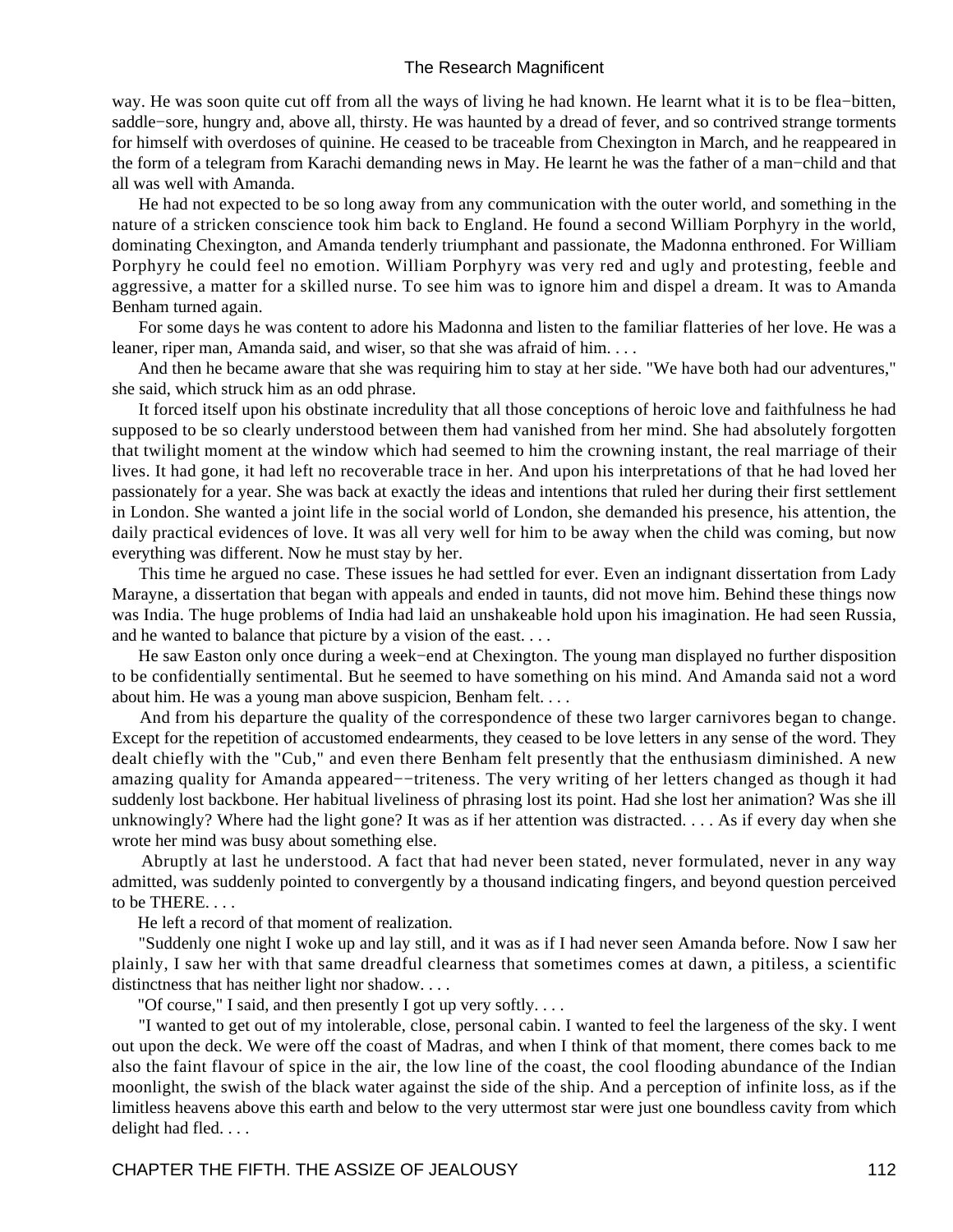"Of course I had lost her. I knew it with absolute certainty. I knew it from her insecure temperament, her adventurousness, her needs. I knew it from every line she had written me in the last three months. I knew it intuitively. She had been unfaithful. She must have been unfaithful.

"What had I been dreaming about to think that it would not be so?"

## 21

 "Now let me write down plainly what I think of these matters. Let me be at least honest with myself, whatever self–contradictions I may have been led into by force of my passions. Always I have despised jealousy. . . .

 "Only by the conquest of four natural limitations is the aristocratic life to be achieved. They come in a certain order, and in that order the spirit of man is armed against them less and less efficiently. Of fear and my struggle against fear I have told already. I am fearful. I am a physical coward until I can bring shame and anger to my assistance, but in overcoming fear I have been helped by the whole body of human tradition. Every one, the basest creatures, every Hottentot, every stunted creature that ever breathed poison in a slum, knows that the instinctive constitution of man is at fault here and that fear is shameful and must be subdued. The race is on one's side. And so there is a vast traditional support for a man against the Second Limitation, the limitation of physical indulgence. It is not so universal as the first, there is a grinning bawling humour on the side of grossness, but common pride is against it. And in this matter my temperament has been my help: I am fastidious, I eat little, drink little, and feel a shivering recoil from excess. It is no great virtue; it happens so; it is something in the nerves of my skin. I cannot endure myself unshaven or in any way unclean; I am tormented by dirty hands or dirty blood or dirty memories, and after I had once loved Amanda I could not−−unless some irrational impulse to get equal with her had caught me−−have broken my faith to her, whatever breach there was in her faith to me. . . .

 "I see that in these matters I am cleaner than most men and more easily clean; and it may be that it is in the vein of just that distinctive virtue that I fell so readily into a passion of resentment and anger.

 "I despised a jealous man. There is a traditional discredit of jealousy, not so strong as that against cowardice, but still very strong. But the general contempt of jealousy is curiously wrapped up with the supposition that there is no cause for jealousy, that it is unreasonable suspicion. Given a cause then tradition speaks with an uncertain voice. . . .

 "I see now that I despised jealousy because I assumed that it was impossible for Amanda to love any one but me; it was intolerable to imagine anything else, I insisted upon believing that she was as fastidious as myself and as faithful as myself, made indeed after my image, and I went on disregarding the most obvious intimations that she was not, until that still moment in the Indian Ocean, when silently, gently as a drowned body might rise out of the depths of a pool, that knowledge of love dead and honour gone for ever floated up into my consciousness.

"And then I felt that Amanda had cheated me! Outrageously. Abominably.

 "Now, so far as my intelligence goes, there is not a cloud upon this question. My demand upon Amanda was outrageous and I had no right whatever to her love or loyalty. I must have that very clear. . . .

 "This aristocratic life, as I conceive it, must be, except accidentally here and there, incompatible with the domestic life. It means going hither and thither in the universe of thought as much as in the universe of matter, it means adventure, it means movement and adventure that must needs be hopelessly encumbered by an inseparable associate, it means self−imposed responsibilities that will not fit into the welfare of a family. In all ages, directly society had risen above the level of a barbaric tribal village, this need of a release from the family for certain necessary types of people has been recognized. It was met sometimes informally, sometimes formally, by the growth and establishment of special classes and orders, of priests, monks, nuns, of pledged knights, of a great variety of non−family people, whose concern was the larger collective life that opens out beyond the simple necessities and duties and loyalties of the steading and of the craftsman's house. Sometimes, but not always, that release took the form of celibacy; but besides that there have been a hundred institutional variations of the common life to meet the need of the special man, the man who must go deep and the man who must go far. A vowed celibacy ceased to be a tolerable rule for an aristocracy directly the eugenic idea entered the mind of man, because a celibate aristocracy means the abandonment of the racial future to a proletariat of base unleaderly men. That was plain to Plato. It was plain to Campanelea. It was plain to the Protestant reformers. But the world has never yet gone on to the next step beyond that recognition, to the recognition of feminine aristocrats, rulers and the mates of rulers, as untrammelled by domestic servitudes and family relationships as the men of their kind.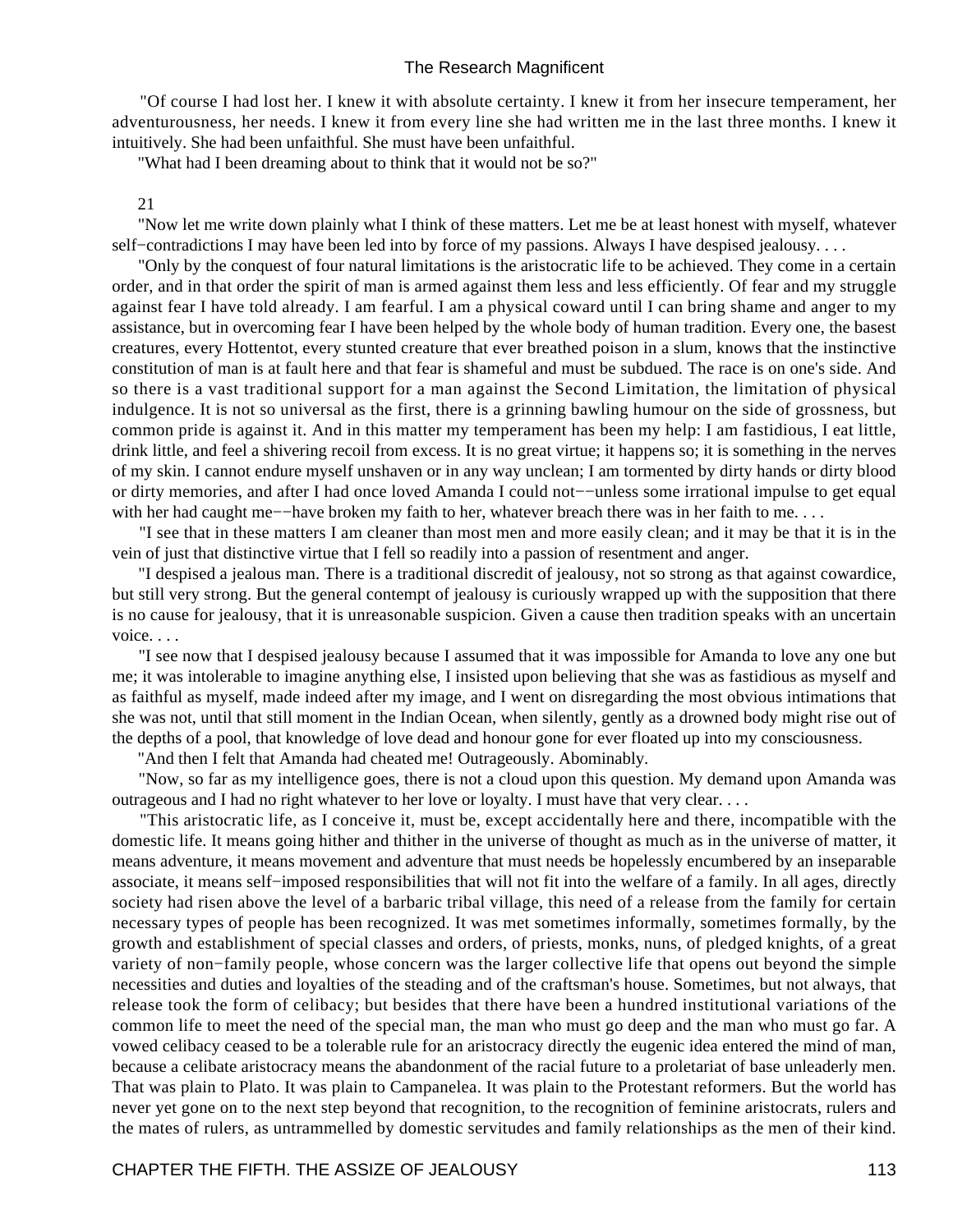That I see has always been my idea since in my undergraduate days I came under the spell of Plato. It was a matter of course that my first gift to Amanda should be his REPUBLIC. I loved Amanda transfigured in that dream. . . .

"There are no such women. . . .

 "It is no excuse for me that I thought she was like−minded with myself. I had no sound reason for supposing that. I did suppose that. I did not perceive that not only was she younger than myself, but that while I had been going through a mill of steely education, kept close, severely exercised, polished by discussion, she had but the weak training of a not very good school, some scrappy reading, the vague discussions of village artists, and the draped and decorated novelties of the 'advanced.' It all went to nothing on the impact of the world. . . . She showed herself the woman the world has always known, no miracle, and the alternative was for me to give myself to her in the ancient way, to serve her happiness, to control her and delight and companion her, or to let her go.

 "The normal woman centres upon herself; her mission is her own charm and her own beauty and her own setting; her place is her home. She demands the concentration of a man. Not to be able to command that is her failure. Not to give her that is to shame her. As I had shamed Amanda. . . ."

22

 "There are no such women." He had written this in and struck it out, and then at some later time written it in again. There it stayed now as his last persuasion, but it set White thinking and doubting. And, indeed, there was another sheet of pencilled broken stuff that seemed to glance at quite another type of womanhood.

23

 "It is clear that the women aristocrats who must come to the remaking of the world will do so in spite of limitations at least as great as those from which the aristocratic spirit of man escapes. These women must become aristocratic through their own innate impulse, they must be self−called to their lives, exactly as men must be; there is no making an aristocrat without a predisposition for rule and nobility. And they have to discover and struggle against just exactly the limitations that we have to struggle against. They have to conquer not only fear but indulgence, indulgence of a softer, more insidious quality, and jealousy−− proprietorship. . . .

 "It is as natural to want a mate as to want bread, and a thousand times in my work and in my wanderings I have thought of a mate and desired a mate. A mate−−not a possession. It is a need almost naively simple. If only one could have a woman who thought of one and with one! Though she were on the other side of the world and busied about a thousand things. . . .

 "'WITH one,' I see it must be rather than 'OF one.' That 'of one' is just the unexpurgated egotistical demand coming back again. . . .

"Man is a mating creature. It is not good to be alone. But mating means a mate...

"We should be lovers, of course; that goes without saying. . . .

 "And yet not specialized lovers, not devoted, ATTENDING lovers. 'Dancing attendance'−−as they used to say. We should meet upon our ways as the great carnivores do....

"That at any rate was a sound idea. Though we only played with it.

 "But that mate desire is just a longing that can have no possible satisfaction now for me. What is the good of dreaming? Life and chance have played a trick upon my body and soul. I am mated, though I am mated to a phantom. I loved and I love Arnanda, not Easton's Amanda, but Amanda in armour, the Amanda of my dreams. Sense, and particularly the sense of beauty, lies deeper than reason in us. There can be no mate for me now unless she comes with Amanda's voice and Amanda's face and Amanda's quick movements and her clever hands. . . ."

## 24

"Why am I so ungrateful to her still for all the happiness she gave me?

"There were things between us two as lovers,—–love, things more beautiful than anything else in the world, things that set the mind hunting among ineffectual images in a search for impossible expression, images of sunlight shining through blood−red petals, images of moonlight in a scented garden, of marble gleaming in the shade, of far−off wonderful music heard at dusk in a great stillness, of fairies dancing softly, of floating happiness and stirring delights, of joys as keen and sudden as the knife of an assassin, assassin's knives made out of tears,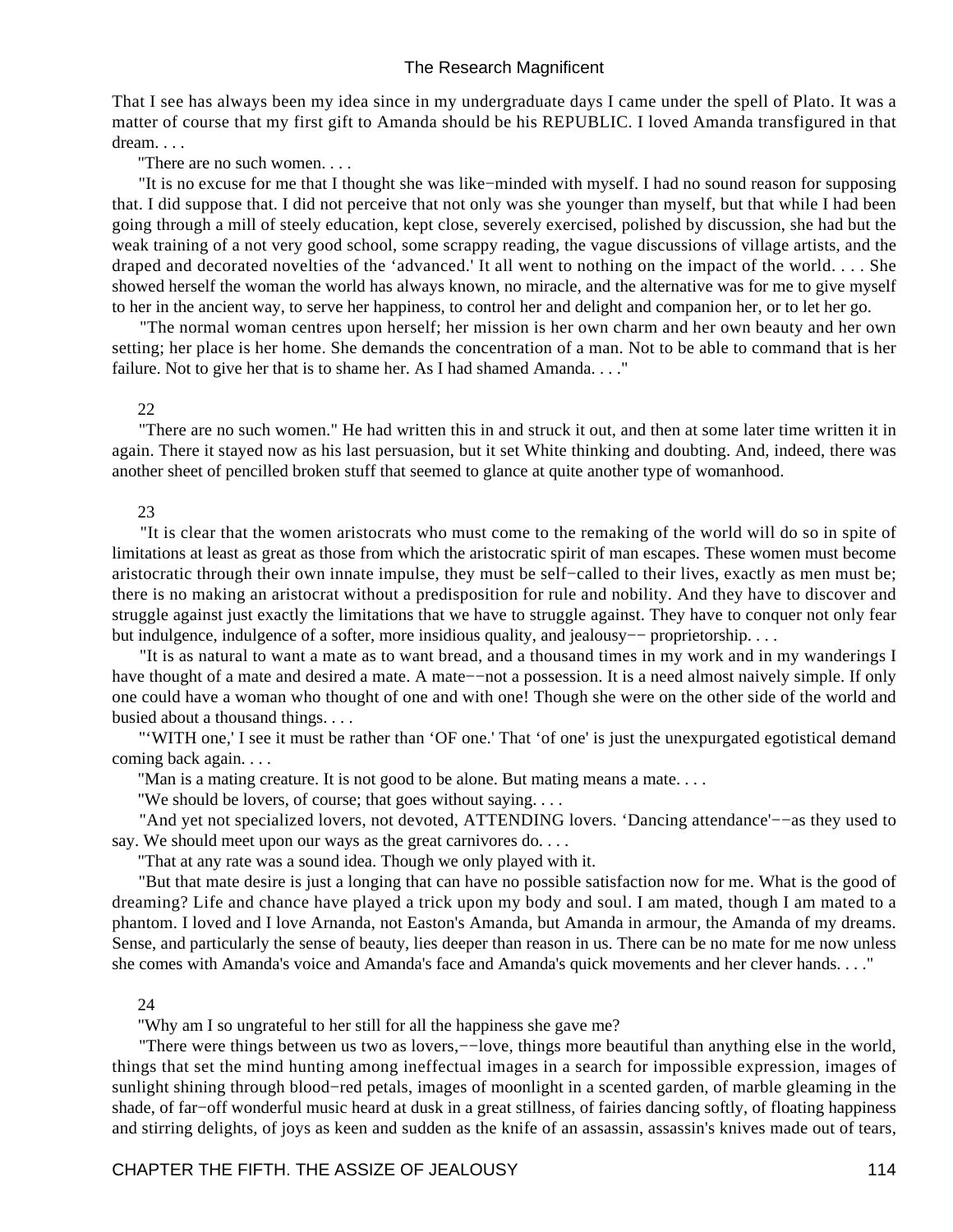tears that are happiness, wordless things; and surprises, expectations, gratitudes, sudden moments of contemplation, the sight of a soft eyelid closed in sleep, shadowy tones in the sound of a voice heard unexpectedly; sweet, dear magical things that I can find no words for. . . .

 "If she was a goddess to me, should it be any affair of mine that she was not a goddess to herself; that she could hold all this that has been between us more cheaply than I did? It does not change one jot of it for me. At the time she did not hold it cheaply. She forgets where I do not forget. . . ."

25

Such were the things that Benham could think and set down.

Yet for whole days he was possessed by the thought of killing Amanda and himself.

 He did not at once turn homeward. It was in Ceylon that he dropped his work and came home. At Colombo he found a heap of letters awaiting him, and there were two of these that had started at the same time. They had been posted in London on one eventful afternoon. Lady Marayne and Amanda had quarrelled violently. Two earnest, flushed, quick−breathing women, full of neat but belated repartee, separated to write their simultaneous letters. Each letter trailed the atmosphere of that truncated encounter. Lady Marayne told her story ruthlessly. Amanda, on the other hand, generalized, and explained. Sir Philip's adoration of her was a love−friendship, it was beautiful, it was pure. Was there no trust nor courage in the world? She would defy all jealous scandal. She would not even banish him from her side. Surely the Cheetah could trust her. But the pitiless facts of Lady Marayne went beyond Amanda's explaining. The little lady's dignity had been stricken. "I have been used as a cloak," she wrote.

 Her phrases were vivid. She quoted the very words of Amanda, words she had overheard at Chexington in the twilight. They were no invention. They were the very essence of Amanda, the lover. It was as sure as if Benham had heard the sound of her voice, as if he had peeped and seen, as if she had crept by him, stooping and rustling softly. It brought back the living sense of her, excited, flushed, reckless; his wild−haired Amanda of infinite delight. . . . All day those words of hers pursued him. All night they flared across the black universe. He buried his face in the pillows and they whispered softly in his ear.

He walked his room in the darkness longing to smash and tear.

He went out from the house and shook his ineffectual fists at the stirring quiet of the stars.

 He sent no notice of his coming back. Nor did he come back with a definite plan. But he wanted to get at Amanda.

#### 26

 It was with Amanda he had to reckon. Towards Easton he felt scarcely any anger at all. Easton he felt only existed for him because Amanda willed to have it so.

 Such anger as Easton did arouse in him was a contemptuous anger. His devotion filled Benham with scorn. His determination to serve Amanda at any price, to bear the grossest humiliations and slights for her, his humility, his service and tenderness, his care for her moods and happiness, seemed to Benham a treachery to human nobility. That rage against Easton was like the rage of a trade−unionist against a blackleg. Are all the women to fall to the men who will be their master−slaves and keepers? But it was not simply that Benham felt men must be freed from this incessant attendance; women too must free themselves from their almost instinctive demand for an attendant. . . .

 His innate disposition was to treat women as responsible beings. Never in his life had he thought of a woman as a pretty thing to be fooled and won and competed for and fought over. So that it was Amanda he wanted to reach and reckon with now, Amanda who had mated and ruled his senses only to fling him into this intolerable pit of shame and jealous fury. But the forces that were driving him home now were the forces below the level of reason and ideas, organic forces compounded of hate and desire, profound aboriginal urgencies. He thought, indeed, very little as he lay in his berth or sulked on deck; his mind lay waste under a pitiless invasion of exasperating images that ever and again would so wring him that his muscles would tighten and his hands clench or he would find himself restraining a snarl, the threat of the beast, in his throat.

 Amanda grew upon his imagination until she overshadowed the whole world. She filled the skies. She bent over him and mocked him. She became a mystery of passion and dark beauty. She was the sin of the world. One breathed her in the winds of the sea. She had taken to herself the greatness of elemental things. . . .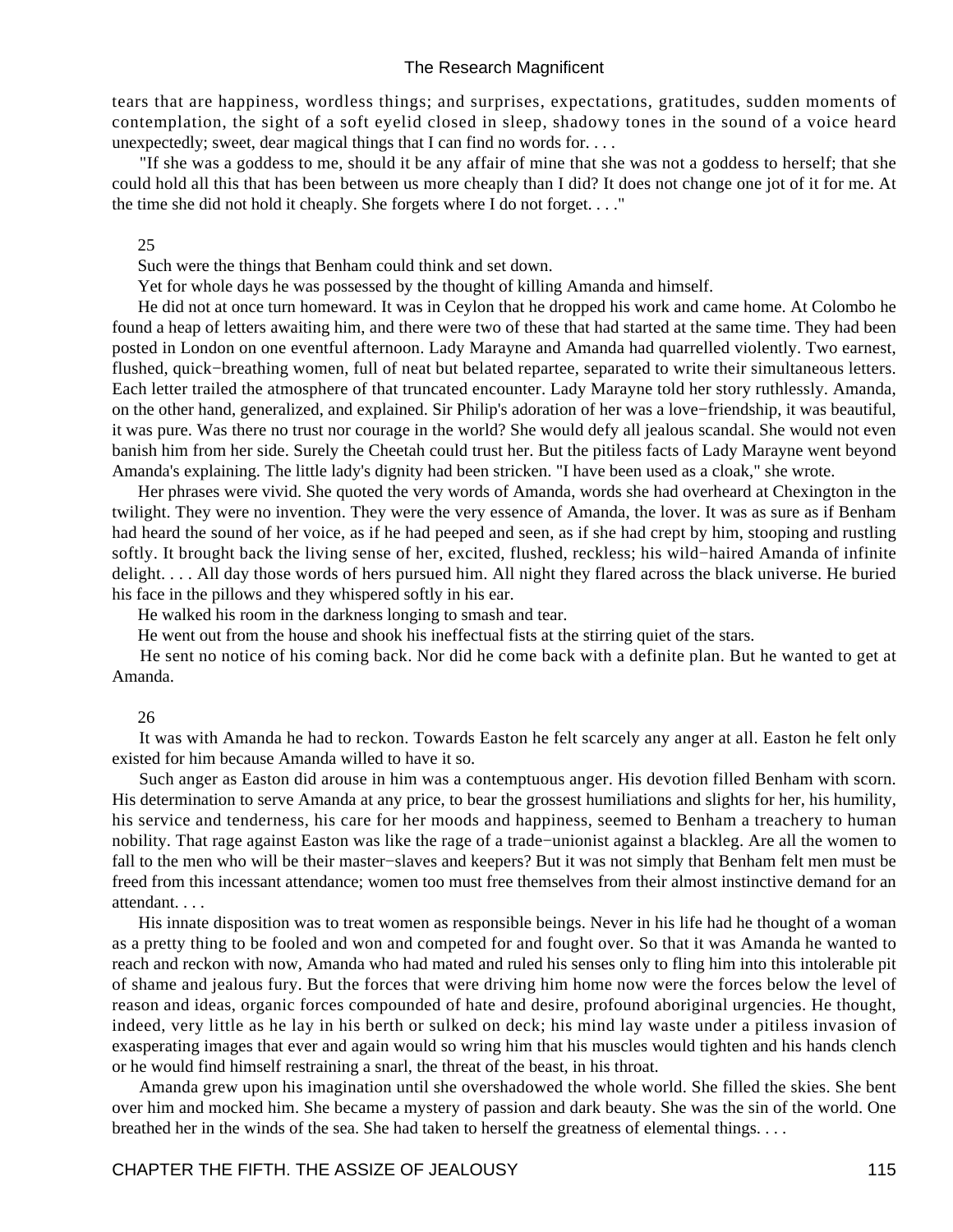So that when at last he saw her he was amazed to see her, and see that she was just a creature of common size and quality, a rather tired and very frightened−looking white−faced young woman, in an evening−dress of unfamiliar fashion, with little common trinkets of gold and colour about her wrists and neck.

 In that instant's confrontation he forgot all that had brought him homeward. He stared at her as one stares at a stranger whom one has greeted in mistake for an intimate friend.

 For he saw that she was no more the Amanda he hated and desired to kill than she had ever been the Amanda he had loved.

## 27

 He took them by surprise. It had been his intention to take them by surprise. Such is the inelegance of the jealous state.

 He reached London in the afternoon and put up at a hotel near Charing Cross. In the evening about ten he appeared at the house in Lancaster Gate. The butler was deferentially amazed. Mrs. Benham was, he said, at a theatre with Sir Philip Easton, and he thought some other people also. He did not know when she would be back. She might go on to supper. It was not the custom for the servants to wait up for her.

 Benham went into the study that reduplicated his former rooms in Finacue Street and sat down before the fire the butler lit for him. He sent the man to bed, and fell into profound meditation.

It was nearly two o'clock when he heard the sound of her latchkey and went out at once upon the landing.

 The half−door stood open and Easton's car was outside. She stood in the middle of the hall and relieved Easton of the gloves and fan he was carrying.

"Good−night," she said, "I am so tired."

"My wonderful goddess," he said.

She yielded herself to his accustomed embrace, then started, stared, and wrenched herself out of his arms.

 Benham stood at the top of the stairs looking down upon them, white− faced and inexpressive. Easton dropped back a pace. For a moment no one moved nor spoke, and then very quietly Easton shut the half− door and shut out the noises of the road.

For some seconds Benham regarded them, and as he did so his spirit changed. . . .

Everything he had thought of saying and doing vanished out of his mind.

 He stuck his hands into his pockets and descended the staircase. When he was five or six steps above them, he spoke. "Just sit down here," he said, with a gesture of one hand, and sat down himself upon the stairs. "DO sit down," he said with a sudden testiness as they continued standing. "I know all about this affair. Do please sit down and let us talk. . . . Everybody's gone to bed long ago."

"Cheetah!" she said. "Why have you come back like this?"

Then at his mute gesture she sat down at his feet.

"I wish you would sit down, Easton," he said in a voice of subdued savagery.

"Why have you come back?" Sir Philip Easton found his voice to ask.

"SIT down," Benham spat, and Easton obeyed unwillingly.

 "I came back," Benham went on, "to see to all this. Why else? I don't−−now I see you−−feel very fierce about it. But it has distressed me. You look changed, Amanda, and fagged. And your hair is untidy. It's as if something had happened to you and made you a stranger. . . . You two people are lovers. Very natural and simple, but I want to get out of it. Yes, I want to get out of it. That wasn't quite my idea, but now I see it is. It's queer, but on the whole I feel sorry for you. All of us, poor humans–−. There's reason to be sorry for all of us. We're full of lusts and uneasiness and resentments that we haven't the will to control. What do you two people want me to do to you? Would you like a divorce, Amanda? It's the clean, straight thing, isn't it? Or would the scandal hurt you?"

Amanda sat crouched together, with her eyes on Benham.

"Give us a divorce," said Easton, looking to her to confirm him.

Amanda shook her head.

"I don't want a divorce," she said.

"Then what do you want?" asked Benham with sudden asperity.

 "I don't want a divorce," she repeated. "Why do you, after a long silence, come home like this, abruptly, with no notice?"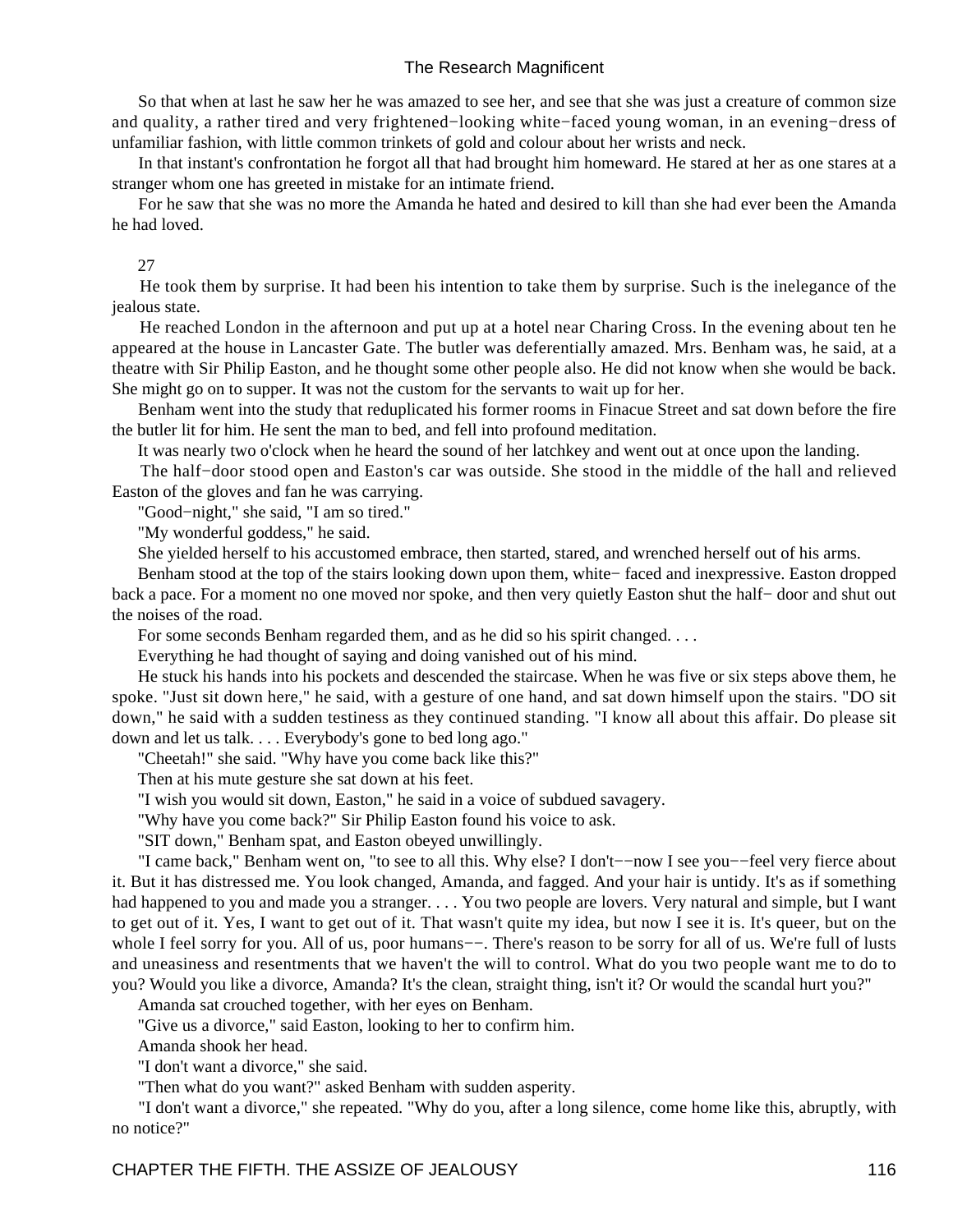"It was the way it took me," said Benham, after a little interval.

"You have left me for long months."

 "Yes. I was angry. And it was ridiculous to be angry. I thought I wanted to kill you, and now I see you I see that all I want to do is to help you out of this miserable mess−−and then get away from you. You two would like to marry. You ought to be married."

"I would die to make Amanda happy," said Easton.

 "Your business, it seems to me, is to live to make her happy. That you may find more of a strain. Less tragic and more tiresome. I, on the other hand, want neither to die nor live for her." Amanda moved sharply. "It's extraordinary what amazing vapours a lonely man may get into his head. If you don't want a divorce then I suppose things might go on as they are now."

"I hate things as they are now," said Easton. "I hate this falsehood and deception."

"You would hate the scandal just as much," said Amanda.

"I would not care what the scandal was unless it hurt you."

 "It would be only a temporary inconvenience," said Benham. "Every one would sympathize with you. . . . The whole thing is so natural. . . . People would be glad to forget very soon. They did with my mother."

"No," said Amanda, "it isn't so easy as that."

She seemed to come to a decision.

"Pip," she said. "I want to talk to−−HIM−−alone."

Easton's brown eyes were filled with distress and perplexity. "But why?" he asked.

"I do," she said.

"But this is a thing for US."

"Pip, I want to talk to him alone. There is something−−something I can't say before you. . . ."

Sir Philip rose slowly to his feet.

"Shall I wait outside?"

"No, Pip. Go home. Yes,—–there are some things you must leave to me."

 She stood up too and turned so that she and Benham both faced the younger man. The strangest uneasiness mingled with his resolve to be at any cost splendid. He felt−−and it was a most unexpected and disconcerting feeling−−that he was no longer confederated with Amanda; that prior, more fundamental and greater associations prevailed over his little new grip upon her mind and senses. He stared at husband and wife aghast in this realization. Then his resolute romanticism came to his help. "I would trust you−−" he began. "If you tell me to go−−"

Amanda seemed to measure her hold upon him.

She laid her hand upon his arm. "Go, my dear Pip," she said. "Go."

 He had a moment of hesitation, of anguish, and it seemed to Benham as though he eked himself out with unreality, as though somewhen, somewhere, he had seen something of the sort in a play and filled in a gap that otherwise he could not have supplied.

 Then the door had closed upon him, and Amanda, pale and darkly dishevelled, faced her husband, silently and intensely.

"WELL?" said Benham.

She held out her arms to him.

"Why did you leave me, Cheetah? Why did you leave me?"

#### 28

 Benham affected to ignore those proffered arms. But they recalled in a swift rush the animal anger that had brought him back to England. To remind him of desire now was to revive an anger stronger than any desire. He spoke seeking to hurt her.

"I am wondering now," he said, "why the devil I came back."

"You had to come back to me."

"I could have written just as well about these things."

 "CHEETAH," she said softly, and came towards him slowly, stooping forward and looking into his eyes, "you had to come back to see your old Leopard. Your wretched Leopard. Who has rolled in the dirt. And is still yours."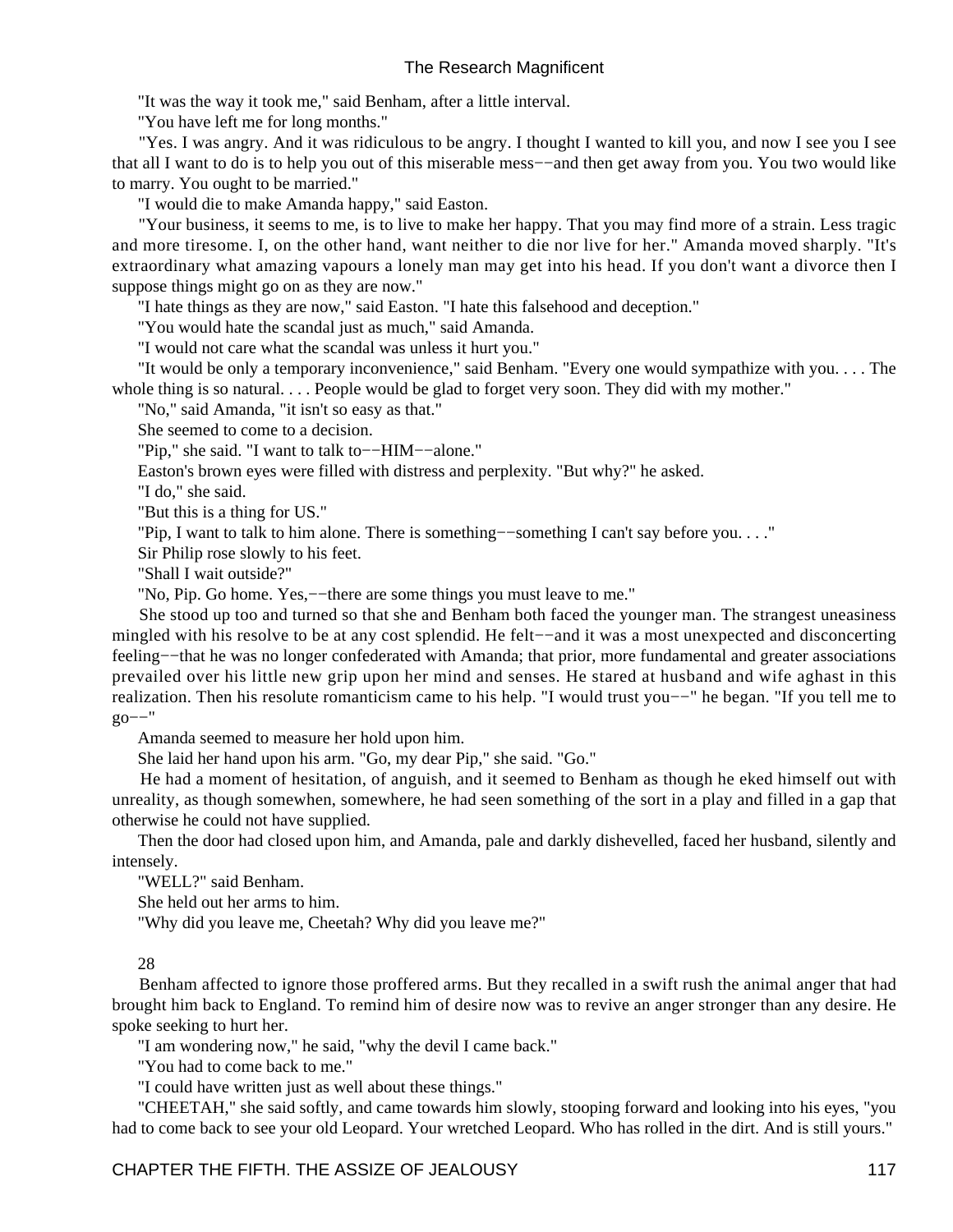"Do you want a divorce? How are we to fix things, Amanda?"

"Cheetah, I will tell you how we will fix things."

 She dropped upon the step below him. She laid her hands with a deliberate softness upon him, she gave a toss so that her disordered hair was a little more disordered, and brought her soft chin down to touch his knees. Her eyes implored him.

"Cheetah," she said. "You are going to forgive."

He sat rigid, meeting her eyes.

 "Amanda," he said at last, "you would be astonished if I kicked you away from me and trampled over you to the door. That is what I want to do."

"Do it," she said, and the grip of her hands tightened. "Cheetah, dear! I would love you to kill me."

"I don't want to kill you."

Her eyes dilated. "Beat me."

 "And I haven't the remotest intention of making love to you," he said, and pushed her soft face and hands away from him as if he would stand up.

She caught hold of him again. "Stay with me," she said.

 He made no effort to shake off her grip. He looked at the dark cloud of her hair that had ruled him so magically, and the memory of old delights made him grip a great handful almost inadvertently as he spoke. "Dear Leopard," he said, "we humans are the most streaky of conceivable things. I thought I hated you. I do. I hate you like poison. And also I do not hate you at all."

Then abruptly he was standing over her.

She rose to her knees.

"Stay here, old Cheetah!" she said. "This is your house. I am your wife."

He went towards the unfastened front door.

"Cheetah!" she cried with a note of despair.

He halted at the door.

 "Amanda, I will come to−morrow. I will come in the morning, in the sober London daylight, and then we will settle things."

He stared at her, and to her amazement he smiled. He spoke as one who remarks upon a quite unexpected fact.

. . .

"Never in my life, Amanda, have I seen a human being that I wanted so little to kill."

29

 White found a fragment that might have been written within a week of those last encounters of Benham and Amanda.

"The thing that astonished me most in Amanda was the change in her mental quality.

 "With me in the old days she had always been a sincere person; she had deceived me about facts, but she had never deceived me about herself. Her personal, stark frankness had been her essential strength. And it was gone. I came back to find Amanda an accomplished actress, a thing of poses and calculated effects. She was a surface, a sham, a Lorelei. Beneath that surface I could not discover anything individual at all. Fear and a grasping quality, such as God gave us all when he gave us hands; but the individual I knew, the humorous wilful Spotless Leopard was gone. Whither, I cannot imagine. An amazing disappearance. Clean out of space and time like a soul lost for ever.

 "When I went to see her in the morning, she was made up for a scene, she acted an intricate part, never for a moment was she there in reality. . . .

 "I have got a remarkable persuasion that she lost herself in this way, by cheapening love, by making base love to a lover she despised. . . . There can be no inequality in love. Give and take must balance. One must be one's natural self or the whole business is an indecent trick, a vile use of life! To use inferiors in love one must needs talk down to them, interpret oneself in their insufficient phrases, pretend, sentimentalize. And it is clear that unless oneself is to be lost, one must be content to leave alone all those people that one can reach only by sentimentalizing. But Amanda−−and yet somehow I love her for it still−−could not leave any one alone. So she was always feverishly weaving nets of false relationship. Until her very self was forgotten. So she will go on until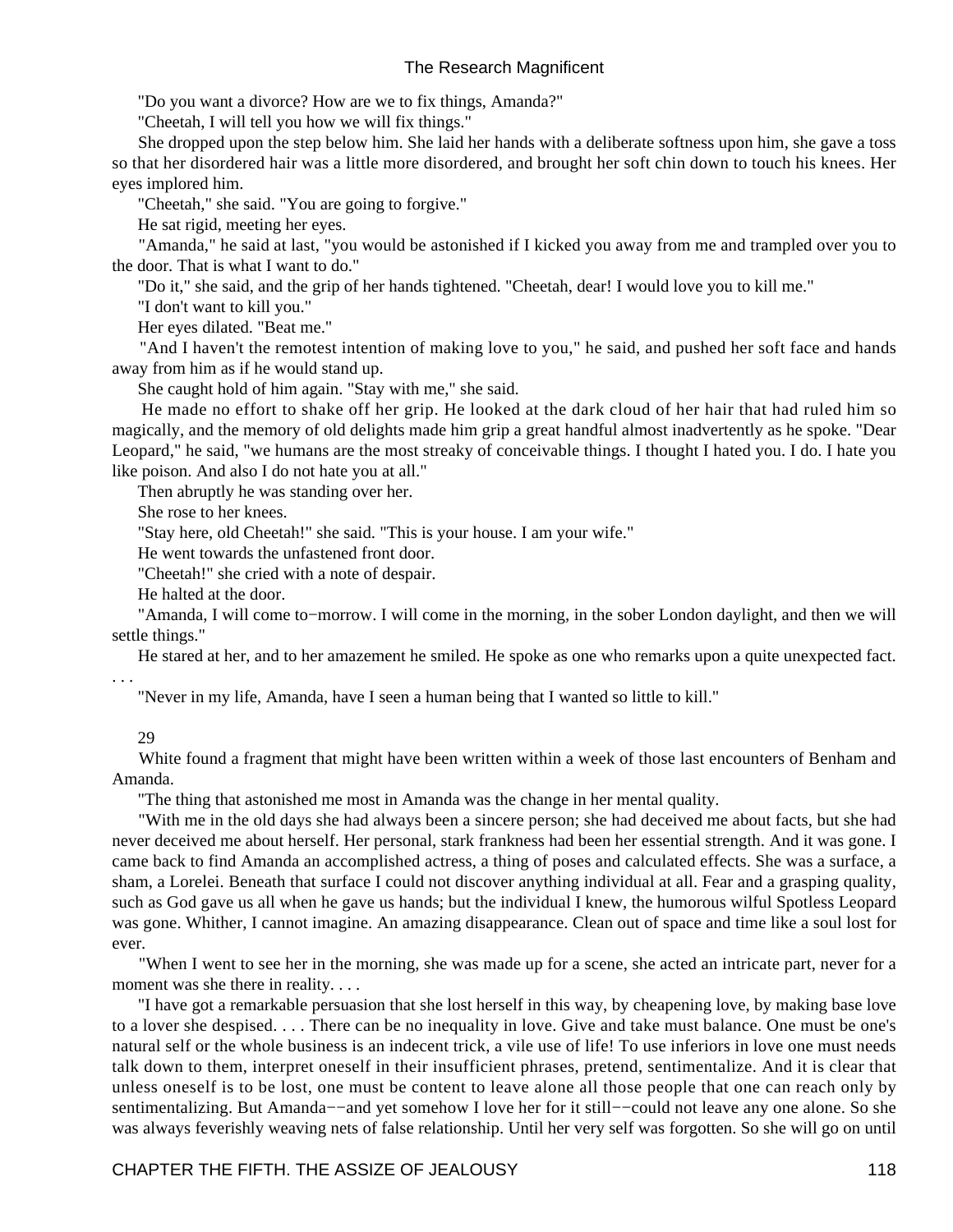the end. With Easton it had been necessary for her to key herself to a simple exalted romanticism that was entirely insincere. She had so accustomed herself to these poses that her innate gestures were forgotten. She could not recover them; she could not even reinvent them. Between us there were momentary gleams as though presently we should be our frank former selves again. They were never more than momentary. . . ."

And that was all that this astonishing man had seen fit to tell of his last parting from his wife.

 Perhaps he did Amanda injustice. Perhaps there was a stronger thread of reality in her desire to recover him than he supposed. Clearly he believed that under the circumstances Amanda would have tried to recover anybody.

 She had dressed for that morning's encounter in a very becoming and intimate wrap of soft mauve and white silk, and she had washed and dried her dark hair so that it was a vapour about her face. She set herself with a single mind to persuade herself and Benham that they were inseparable lovers, and she would not be deflected by his grim determination to discuss the conditions of their separation. When he asked her whether she wanted a divorce, she offered to throw over Sir Philip and banish him for ever as lightly as a great lady might sacrifice an objectionable poodle to her connubial peace.

 Benham passed through perplexing phases, so that she herself began to feel that her practice with Easton had spoilt her hands. His initial grimness she could understand, and partially its breakdown into irritability. But she was puzzled by his laughter. For he laughed abruptly.

"You know, Amanda, I came home in a mood of tremendous tragedy. And really,−−you are a Lark."

 And then overriding her altogether, he told her what he meant to do about their future and the future of their little son.

 "You don't want a divorce and a fuss. Then I'll leave things. I perceive I've no intention of marrying any more. But you'd better do the straight thing. People forget and forgive. Especially when there is no one about making a fuss against you.

 "Perhaps, after all, there is something to be said for shirking it. We'll both be able to get at the boy then. You'll not hurt him, and I shall want to see him. It's better for the boy anyhow not to have a divorce.

 "I'll not stand in your way. I'll get a little flat and I shan't come too much to London, and when I do, you can get out of town. You must be discreet about Easton, and if people say anything about him, send them to me. After all, this is our private affair.

 "We'll go on about money matters as we have been going. I trust to you not to run me into overwhelming debts. And, of course, if at any time, you do want to marry−−on account of children or anything−− if nobody knows of this conversation we can be divorced then. . . ."

Benham threw out these decisions in little dry sentences while Amanda gathered her forces for her last appeal.

 It was an unsuccessful appeal, and at the end she flung herself down before him and clung to his knees. He struggled ridiculously to get himself clear, and when at last he succeeded she dropped prostrate on the floor with her dishevelled hair about her.

 She heard the door close behind him, and still she lay there, a dark Guinevere, until with a start she heard a step upon the thick carpet without. He had come back. The door reopened. There was a slight pause, and then she raised her face and met the blank stare of the second housemaid. There are moments, suspended fragments of time rather than links in its succession, when the human eye is more intelligible than any words.

The housemaid made a rapid apologetic noise and vanished with a click of the door.

"DAMN!" said Amanda.

Then slowly she rose to her knees.

She meditated through vast moments.

 "It's a cursed thing to be a woman," said Amanda. She stood up. She put her hand on the telephone in the corner and then she forgot about it. After another long interval of thought she spoke.

"Cheetah!" she said, "Old Cheetah! . . .

"I didn't THINK it of you. . . ."

 Then presently with the even joyless movements of one who does a reasonable business, with something indeed of the manner of one who packs a trunk, she rang up Sir Philip Easton.

## 30

The head chambermaid on the first floor of the Westwood Hotel in Danebury Street had a curious and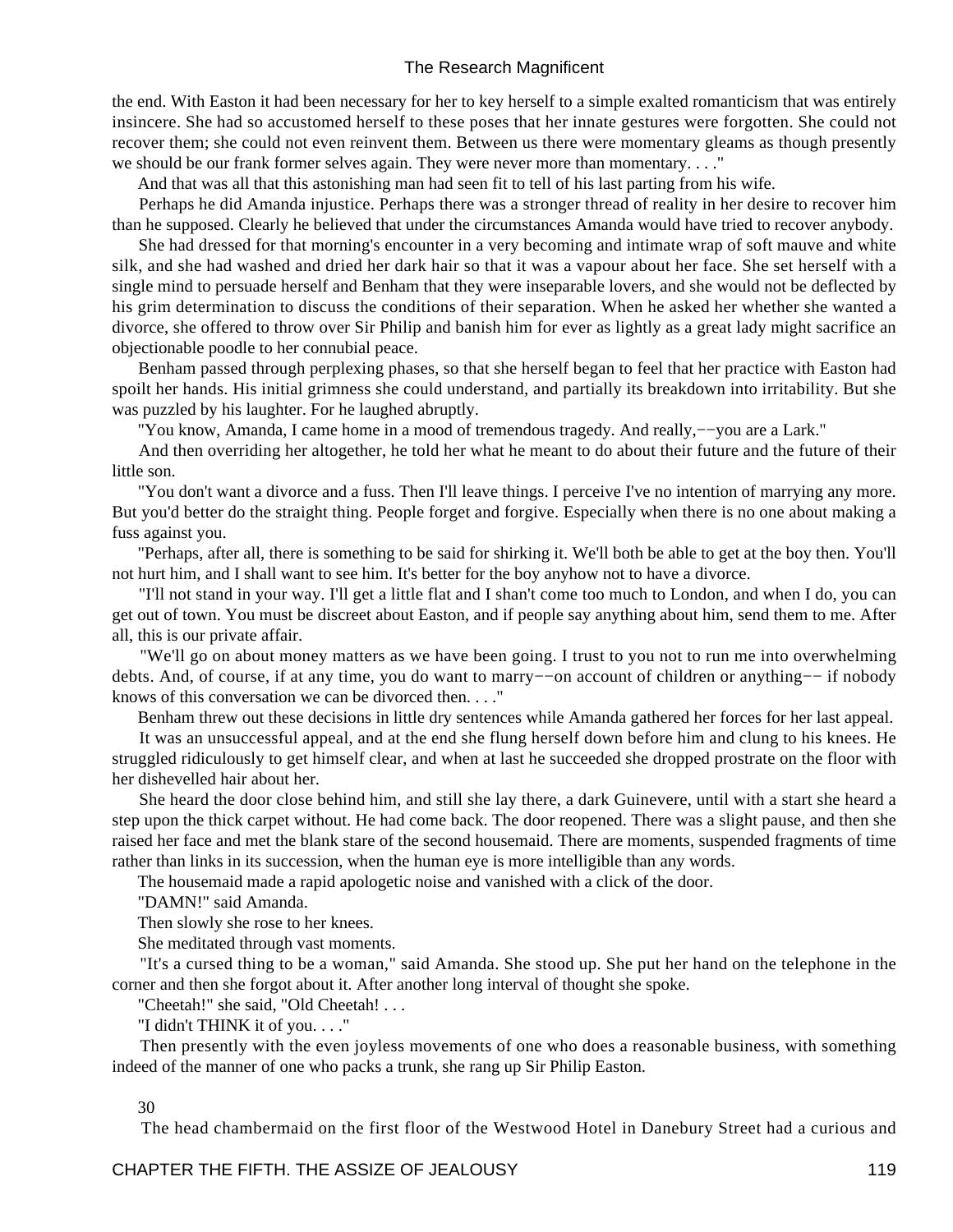perplexing glimpse of Benham's private processes the morning after this affair.

 Benham had taken Room 27 on the afternoon of his return to London. She had seen him twice or three times, and he had struck her as a coldly decorous person, tall, white−faced, slow speaking; the last man to behave violently or surprise a head chambermaid in any way. On the morning of his departure she was told by the first−floor waiter that the occupant of Room 26 had complained of an uproar in the night, and almost immediately she was summoned to see Benham.

 He was standing facing the door and in a position which did a little obscure the condition of the room behind him. He was carefully dressed, and his manner was more cold and decorous than ever. But one of his hands was tied up in a white bandage.

 "I am going this morning," he said, "I am going down now to breakfast. I have had a few little accidents with some of the things in the room and I have cut my hand. I want you to tell the manager and see that they are properly charged for on the bill. . . . Thank you.''

The head chambermaid was left to consider the accidents.

 Benham's things were all packed up and the room had an air of having been straightened up neatly and methodically after a destructive cataclysm. One or two items that the chambermaid might possibly have overlooked in the normal course of things were carefully exhibited. For example, the sheet had been torn into half a dozen strips and they were lying side by side on the bed. The clock on the mantelpiece had been knocked into the fireplace and then pounded to pieces. All the looking−glasses in the room were smashed, apparently the electric lamp that stood on the night table by the bedside had been wrenched off and flung or hammered about amidst the other breakables. And there was a considerable amount of blood splashed about the room. The head chambermaid felt unequal to the perplexities of the spectacle and summoned her most convenient friend, the head chambermaid on the third floor, to her aid. The first−floor waiter joined their deliberations and several housemaids displayed a respectful interest in the maful to Martindale House and the thing was rankling almost unendurably. It seemed to be a relief to him to show his son very fully the essentially illogical position of his assailant. He was entirely inattentive to Benham's carefully made conversational opportunities. He would be silent at times while Benham talked and then he would break out suddenly with: "What seems to me so unreasonable, so ridiculous, in the whole of that fellow's second argument−−if one can call it an argument−−. . . . A man who reasons as he does is bound to get laughed at. If people will only see it. . . ."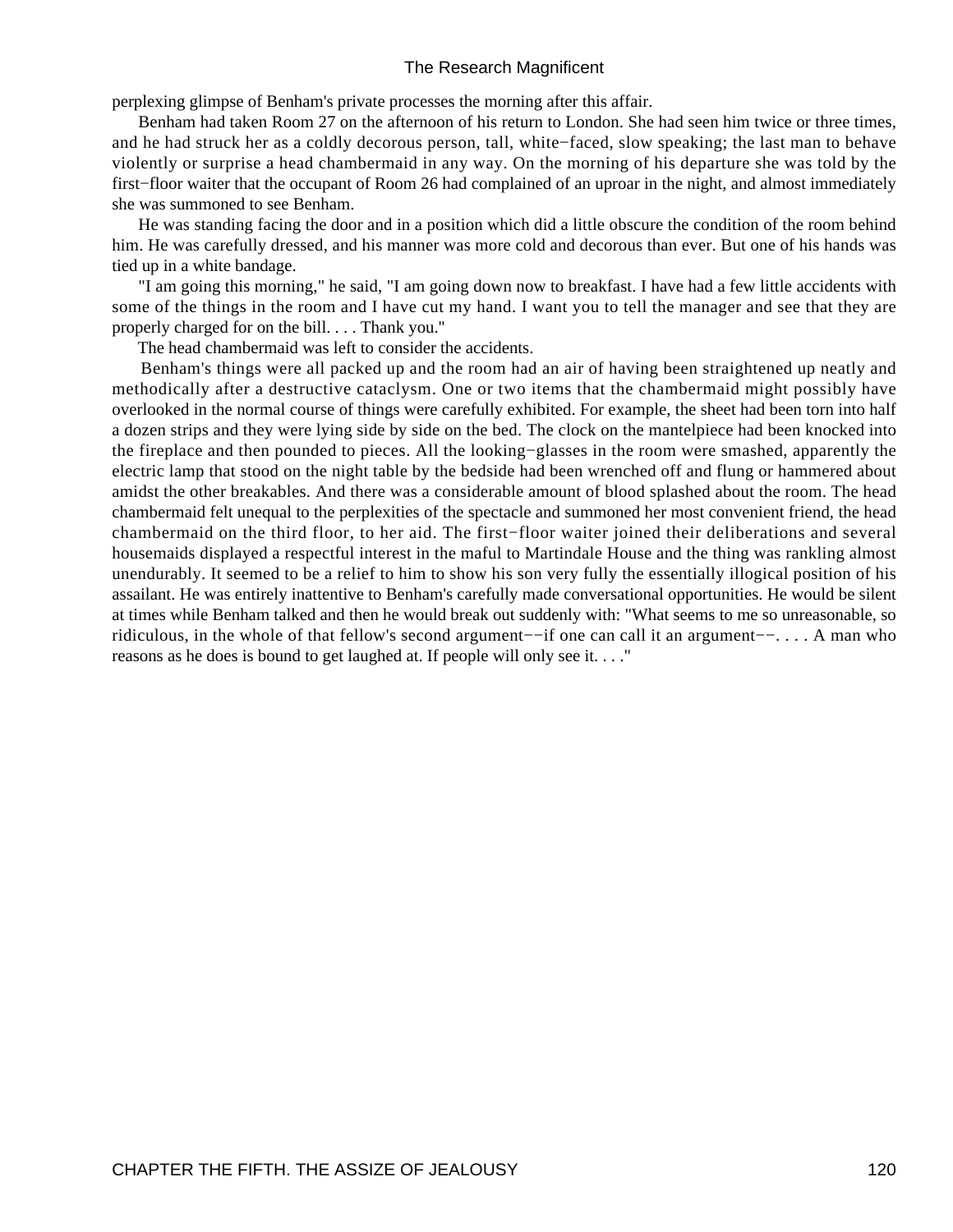# **CHAPTER THE SIXTH. THE NEW HAROUN AL RASCHID**

#### 1

 Benham corresponded with Amanda until the summer of 1913. Sometimes the two wrote coldly to one another, sometimes with warm affection, sometimes with great bitterness. When he met White in Johannesburg durtter. Finally they invoked the manager. He was still contemplating the scene of the disorder when the precipitate retreat of his subordinates warned him of Benham's return.

Benham was smoking a cigarette and his bearing was reassuringly tranquil.

 "I had a kind of nightmare," he said. "I am fearfully sorry to have disarranged your room. You must charge me for the inconvenience as well as for the damage.

#### 31

"An aristocrat cannot be a lover."

 "One cannot serve at once the intricacies of the wider issues of life and the intricacies of another human being. I do not mean that one may not love. One loves the more because one does not concentrate one's love. One loves nations, the people passing in the street, beasts hurt by the wayside, troubled scoundrels and university dons in tears. . . .

 "But if one does not give one's whole love and life into a woman's hands I do not think one can expect to be loved.

"An aristocrat must do without close personal love. . . ."

 This much was written at the top of a sheet of paper. The writing ended halfway down the page. Manifestly it was an abandoned beginning. And it was, it seemed to White, the last page of all this confusion of matter that dealt with the Second and Third Limitations. Its incompleteness made its expression perfect. . . .

 There Benham's love experience ended. He turned to the great business of the world. Desire and Jealousy should deflect his life no more; like Fear they were to be dismissed as far as possible and subdued when they could not be altogether dismissed. Whatever stirrings of blood or imagination there were in him after that parting, whatever failures from this resolution, they left no trace on the rest of his research, which was concerned with the hates of peoples and classes and war and peace and the possibilities science unveils and starry speculations of what mankind may do.

## 32

But Benham did not leave England again until he had had an encounter with Lady Marayne.

 The little lady came to her son in a state of extraordinary anger and distress. Never had she seemed quite so resolute nor quite so hopelessly dispersed and mixed. And when for a moment it seemed to him that she was not as a matter of fact dispersed and mixed at all, then with an instant eagerness he dismissed that one elucidatory gleam. "What are you doing in England, Poff?" she demanded. "And what are you going to do?

 "Nothing! And you are going to leave her in your house, with your property and a lover. If that's it, Poff, why did you ever come back? And why did you ever marry her? You might have known; her father was a swindler. She's begotten of deceit. She'll tell her own story while you are away, and a pretty story she'll make of it."

"Do you want me to divorce her and make a scandal?"

 "I never wanted you to go away from her. If you'd stayed and watched her as a man should, as I begged you and implored you to do. Didn't I tell you, Poff? Didn't I warn you?"

"But now what am I to do?"

 "There you are! That's just a man's way. You get yourself into this trouble, you follow your passions and your fancies and fads and then you turn to me! How can I help you now, Poff? If you'd listened to me before!"

Her blue eyes were demonstratively round.

"Yes, but−−"

"I warned you," she interrupted. "I warned you. I've done all I could for you. It isn't that I haven't seen through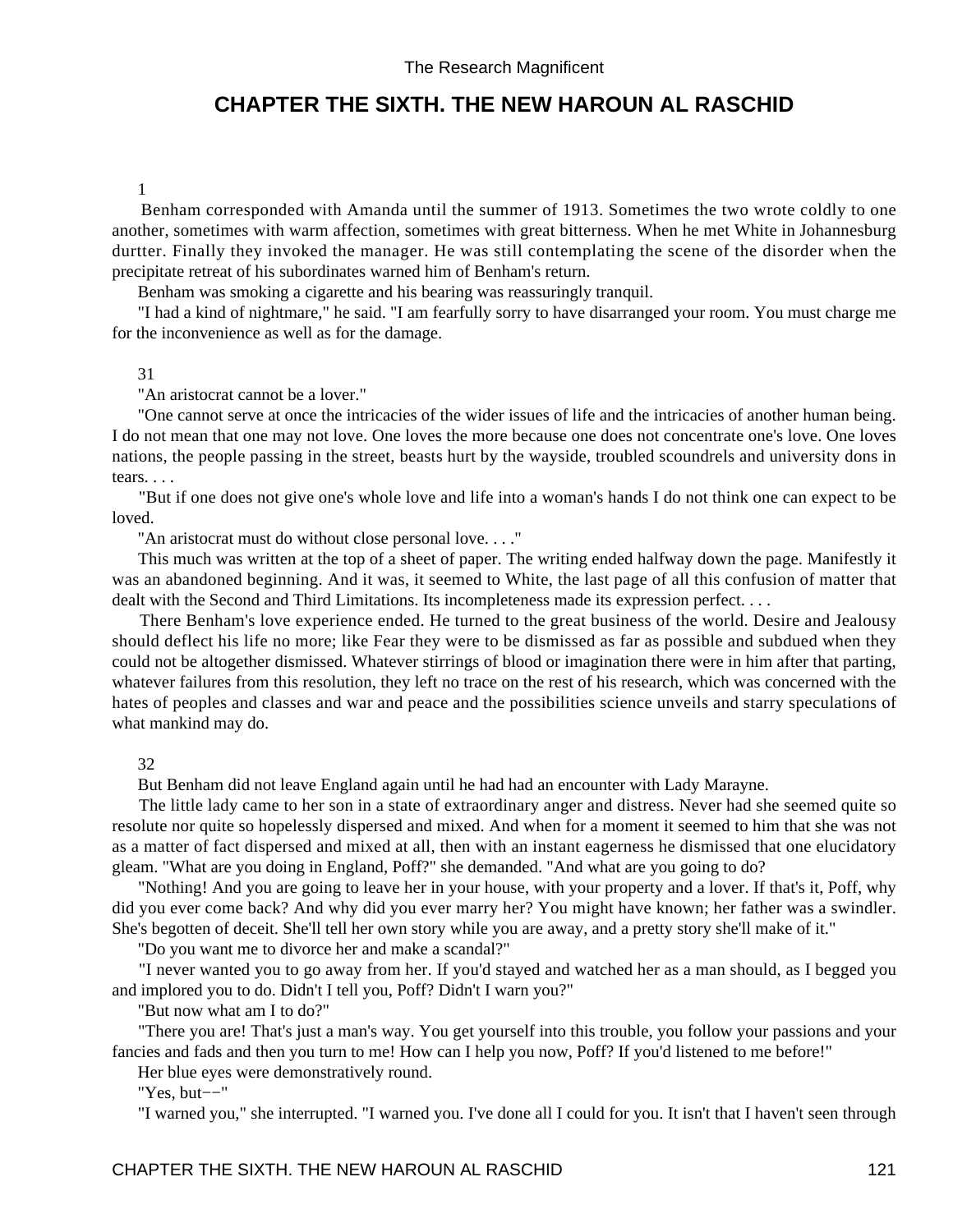her. When she came to me at first with that made−up story of a baby! And all about loving me like her own mother. But I did what I could. I thought we might still make the best of a bad job. And then−−. I might have known she couldn't leave Pip alone. . . . But for weeks I didn't dream. I wouldn't dream. Right under my nose. The impudence of it!"

Her voice broke. "Such a horrid mess! Such a hopeless, horrid mess!"

She wiped away a bright little tear. . . .

 "It's all alike. It's your way with us. All of you. There isn't a man in the world deserves to have a woman in the world. We do all we can for you. We do all we can to amuse you, we dress for you and we talk for you. All the sweet, warm little women there are! And then you go away from us! There never was a woman yet who pleased and satisfied a man, who did not lose him. Give you everything and off you must go! Lovers, mothers. . . ."

It dawned upon Benham dimly that his mother's troubles did not deal exclusively with himself.

"But Amanda," he began.

 "If you'd looked after her properly, it would hing the strike period of 1913, he was on his way to see her in London and to settle their relationship upon a new and more definite footing. It was her suggestion that they should meet.

 About her he felt an enormous, inexorable, dissatisfaction. He could not persuade himself that his treatmee evil between different kinds of men is due to uncultivated feeling, to natural bad feeling, but far more is it due to bad thinking." At times he seemed on the verge of the persuasion that most human trouble is really due to bad metaphysics. It was, one must remark, an extraordinary journey he had made; he had started from chivalry and arrived at metaphysics; every knight he held must be a logician, and ultimate bravery is courage of the mind. One thinks of his coming to this conclusion with knit brows and balancing intentness above whole gulfs of bathos−−very much as he had once walked the Leysin Bisse. . . .

 "Men do not know how to think," he insisted−−getting along the planks; "and they will not realize that they do not know how to think. Nine−tenths of the wars in the world have arisen out of misconceptions. . . . Misconception is the sin and dishonour of the mind, and muddled thinking as ignoble as dirty conduct... Infinitely more disastrous."

 And again he wrote: "Man, I see, is an over−practical creature, too eager to get into action. There is our deepest trouble. He takes conclusions ready−made, or he makes themave been right enough. Pip was as good as gold until she undermined him. . . . A woman can't wait about like an umbrella in a stand. . . . He was just a boy. . . . Only of course there she was−−a novelty. It is perfectly easy to understand. She flattered him. . . . Men are such fools."

"Still−−it's no good saying that now."

 "But she'll spend all your money, Poff! She'll break your back with debts. What's to prevent her? With him living on her! For that's what it comes to practically."

"Well, what am I to do?"

 "You aren't going back without tying her up, Poff? You ought to stop every farthing of her money−−every farthing. It's your duty."

"I can't do things like that."

"But have you no Shame? To let that sort of thing go on!"

"If I don't feel the Shame of it−− And I don't."

"And that money−−. I got you that money, Poff! It was my money."

Benham stared at her perplexed. "What am I to do?" he asked.

 "Cut her off, you silly boy! Tie her up! Pay her through a solicitor. Say that if she sees him ONCE again−−" He reflected. "No," he said at last.

 "Poff!" she cried, "every time I see you, you are more and more like your father. You're going off−−just as he did. That baffled, MULISH look−−priggish−−solemn! Oh! it's strange the stuff a poor woman has to bring into the world. But you'll do nothing. I know you'll do nothing. You'll stand everything. You−−you Cuckold! And she'll drive by me, she'll pass me in theatres with the money that ought to have been mine! Oh! Oh!"

 She dabbed her handkerchief from one swimming eye to the other. But she went on talking. Faster and faster, less and less coherently; more and more wildly abusive. Presently in a brief pause of the storm Benham sighed profoundly. . . .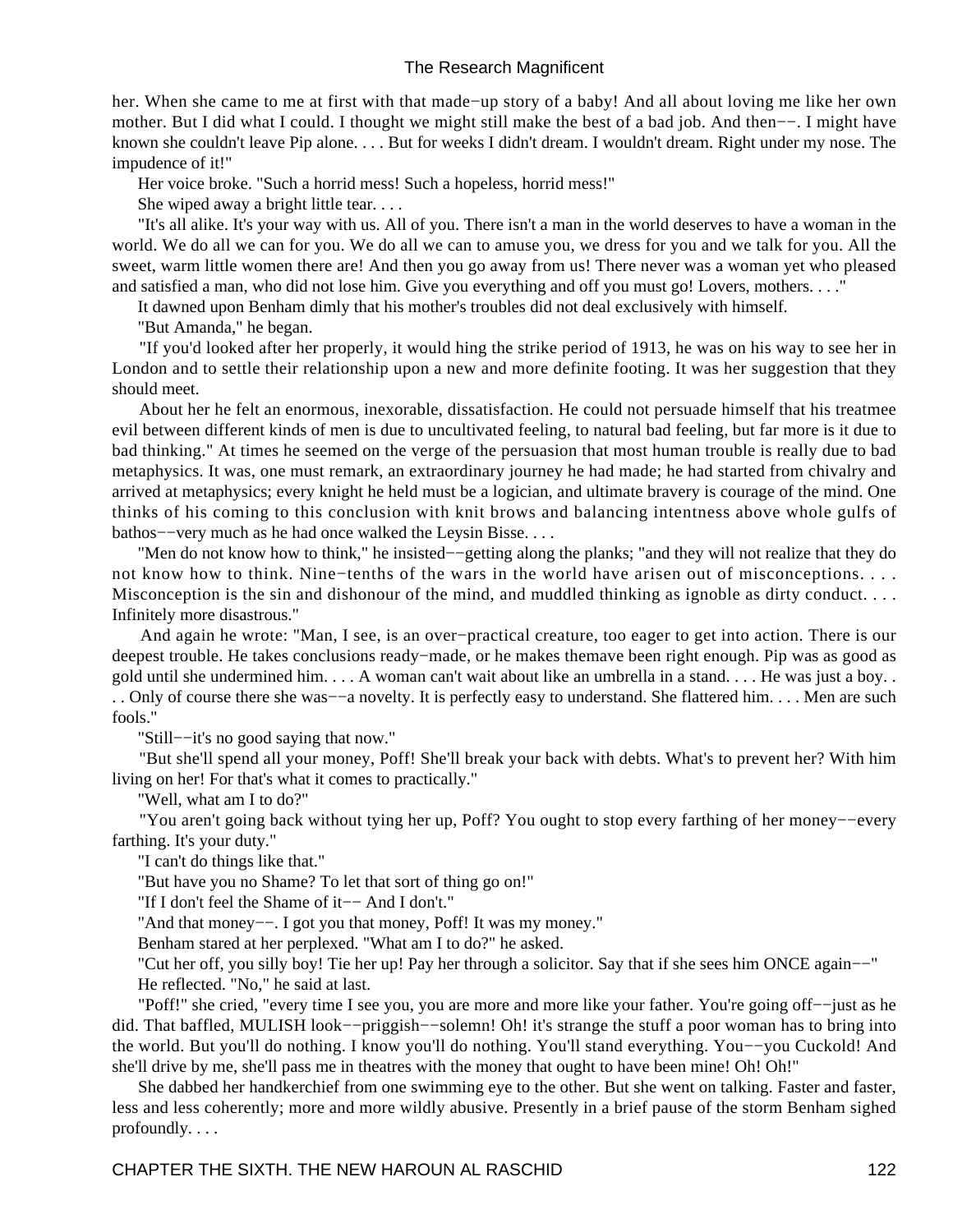It brought the scene to a painful end. . . .

For weeks her distress pursued and perplexed him.

 He had an extraordinary persuasion that in some obscure way he was in default, that he was to blame for her distress, that he owed her−− he could never define what he owed her.

And yet, what on earth was one to do?

 And something his mother had said gave him the odd idea that he had misjudged his father, that he had missed depths of perplexed and kindred goodwill. He went down to see him before he returned to India. But if there was a hidden well of feeling in Mr. Benham senior, it had been very carefully boarded over. The parental mind and attention were entirely engaged in a dispute in the SCHOOL WORLD about the heuristic method. Somebody had been disrespectnt of her and that his relations to her squared with any of his preconceptions of nobility, and yet at no precise point could he detect where he had definitely taken an ignoble step. Through Amanda he was coming to the full experience of life. Like all of us he had been prepared, he had prepared himself, to take life in a certain way, and life had taken him, as it takes all of us, in an entirely different and unexpected way. . . . He had been ready for noble deeds and villainies, for achievements and failures, and here as the dominant fact of his personal life was a perplexing riddle. He could not hate and condemn her for ten minutes at a time without a flow of exoneration; he could not think of her tolerantly or lovingly without immediate shame and resentment, and with the utmost will in the world he could not banish her from his mind.

 During the intervening years he had never ceased to have her in his mind; he would not think of her it is true if he could help it, but often he could not help it, and as a negative presence, as a thing denied, she was almost more potent than she had been as a thing accepted. Meanwhile he worked. His nervous irritability increased, but it did not hinder the steady development of his Research.

 Long before his final parting from Amanda he had worked out his idea and method for all the more personal problems in life; the problems he put together under his headings of the first three "Limitations." He had resolved to emancipate himself from fear, indulgence, and that instinctive preoccupation with the interests and dignity of self which he chose to term Jealousy, and with the one tremendous exception of Amanda he had to a large extent succeeded. Amanda. Amanda. Amanda. He stuck the more grimly to his Research to drown that beating in his brain.

 Emancipation from all these personal things he held now to be a mere prelude to the real work of a man's life, which was to serve this dream of a larger human purpose. The bulk of his work was to discover and define that purpose, that purpose which must be the directing and comprehending form of all the activities of the noble life. One cannot be noble, he had come to perceive, at large; one must be noble to an end. To make human life, collectively and in detail, a thing more comprehensive, more beautiful, more generous and coherent than it is to−day seemed to him the fundamental intention of all nobility. He believed more and more firmly that the impulses to make and help and subserve great purposes are abundantly present in the world, that they are inhibited by hasty thinking, limited thinking and bad thinking, and that the real ennoblement of human life was not so much a creation as a release. He lumped the preventive and destructive forces that keep men dispersed, unhappy, and ignoble under the heading of Prejudice, and he made this Prejudice his fourth and greatest and most difficult limitation. In one place he had written it, "Prejudice or Divisions." That being subdued in oneself and in the world, then in the measure of its subjugation, the new life of our race, the great age, the noble age, would begin.

 So he set himself to examine his own mind and the mind of the world about him for prejudice, for hampering follies, disguised disloyalties and mischievous distrusts, and the great bulk of the papers that White struggled with at Westhaven Street were devoted to various aspects of this search for "Prejudice." It seemed to White to be at once the most magnificent and the most preposterous of enterprises. It was indeed no less than an enquiry into all the preventable sources of human failure and disorder. . . And it was all too manifest to White also that the last place in which Benham was capable of detecting a prejudice was at the back of his own head.

 Under this Fourth Limitation he put the most remarkable array of influences, race−hatred, national suspicion, the evil side of patriotism, religious and social intolerance, every social consequence of muddle headedness, every dividing force indeed except the purely personal dissensions between man and man. And he developed a metaphysical interpretation of these troubles. "No doubt," he wrote in one place, "much of th in a hurry. Life is so short that he thinks it better to err than wait. He has no patience, no faith in anything but himself. He thinks he is a being when in reality he is only a link in a being, and so he is more anxious to be complete than right. The last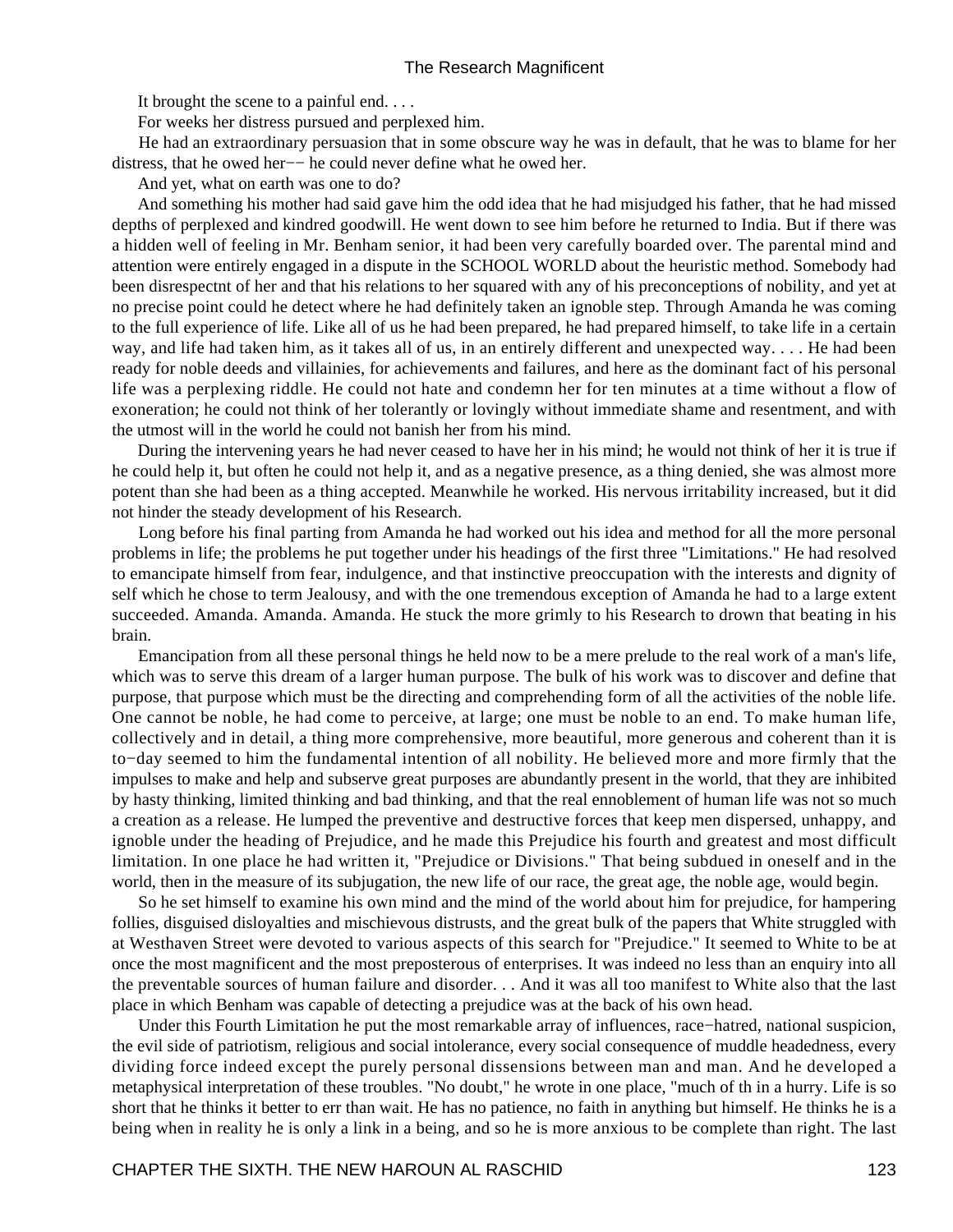devotion of which he is capable is that devotion of the mind which suffers partial performance, but insists upon exhaustive thought. He scamps his thought and finishes his performance, and before he is dead it is already being abandoned and begun all over again by some one else in the same egotistical haste. . . ."

 It is, I suppose, a part of the general humour of life that these words should have been written by a man who walked the plank to fresh ideas with the dizziest difficulty unless he had Prothero to drag him forward, and who acted time after time with an altogether disastrous hastiness.

## 2

 Yet there was a kind of necessity in this journey of Benham's from the cocked hat and wooden sword of Seagate and his early shame at cowardice and baseness to the spiritual megalomania of his complete Research Magnificent. You can no more resolve to live a life of honour nowadays and abstain from social and political scheming on a world−wide scale, than you can profess religion and refuse to think about God. In the past it was possible to take all sorts of things for granted and be loyal to unexamined things. One could be loyal to unexamined things because they were unchallenged things. But now everything is challenged. By the time of his second visit to Russia, Benham's ideas of conscious and deliberate aristocracy reaching out to an idea of universal responsibility had already grown into the extraordinary fantasy that he was, as it were, an uncrowned king in the world. To be noble is to be aristocratic, that is to say, a ruler. Thence it follows that aristocracy is multiple kingship, and to be an aristocrat is to partake both of the nature of philosopher and king. . . .

 Yet it is manifest that the powerful people of this world are by no means necessarily noble, and that most modern kings, poor in quality, petty in spirit, conventional in outlook, controlled and limited, fall far short of kingship. Nevertheless, there IS nobility, there IS kingship, or this earth is a dustbin and mankind but a kind of skin−disease upon a planet. From that it is an easy step to this idea, the idea whose first expression had already so touched the imagination of Amanda, of a sort of diffused and voluntary kingship scattered throughout mankind. The aristocrats are not at the high table, the kings are not enthroned, those who are enthroned are but pretenders and SIMULACRA, kings of the vulgar; the real king and ruler is every man who sets aside the naive passions and self–interest of the common life for the rule and service of the world.

 This is an idea that is now to be found in much contemporary writing. It is one of those ideas that seem to appear simultaneously at many points in the world, and it is impossible to say now how far Benham was an originator of this idea, and how far he simply resonated to its expression by others. It was far more likely that Prothero, getting it heaven knows where, had spluttered it out and forgotten it, leaving it to germinate in the mind of his friend. . . .

 This lordly, this kingly dream became more and more essential to Benham as his life went on. When Benham walked the Bisse he was just a youngster resolved to be individually brave; when he prowled in the jungle by night he was there for all mankind. With every year he became more and more definitely to himself a consecrated man as kings are consecrated. Only that he was self–consecrated, and anointed only in his heart. At last he was, so to speak, Haroun al Raschid again, going unsuspected about the world, because the palace of his security would not tell him the secrets of men's disorders. He was no longer a creature of circumstances, he was kingly, unknown, Alfred in the Camp of the Danes. In the great later accumulations of his Research the personal matter, the introspection, the intimate discussion of motive, becomes less and less. He forgets himself in the exaltation of kingliness. He worries less and less over the particular rightness of his definite acts. In these later papers White found Benham abstracted, self− forgetful, trying to find out with an ever increased self− detachment, with an ever deepening regal solicitude, why there are massacres, wars, tyrannies and persecutions, why we let famine, disease and beasts assail us, and want dwarf and cripple vast multitudes in the midst of possible plenty. And when he foundrejudice. His examination of the social and political condition of Russiaty and swarming with naked black children, and yet all the time they seemed to be in a wilderness. They forded rivers, they had at times to force themselves through thickets, once or twice they lost their way, and always ahead of them, purple and sullen, the great mountain peak with La Ferriere upon its crest rose slowly out of the background until it domina out and as far as he found out, he meant quite simply and earnestly to apply his knowledge. . . .

3

The intellectualism of Benham intensified to the end. His definition of Prejudice impressed White as being the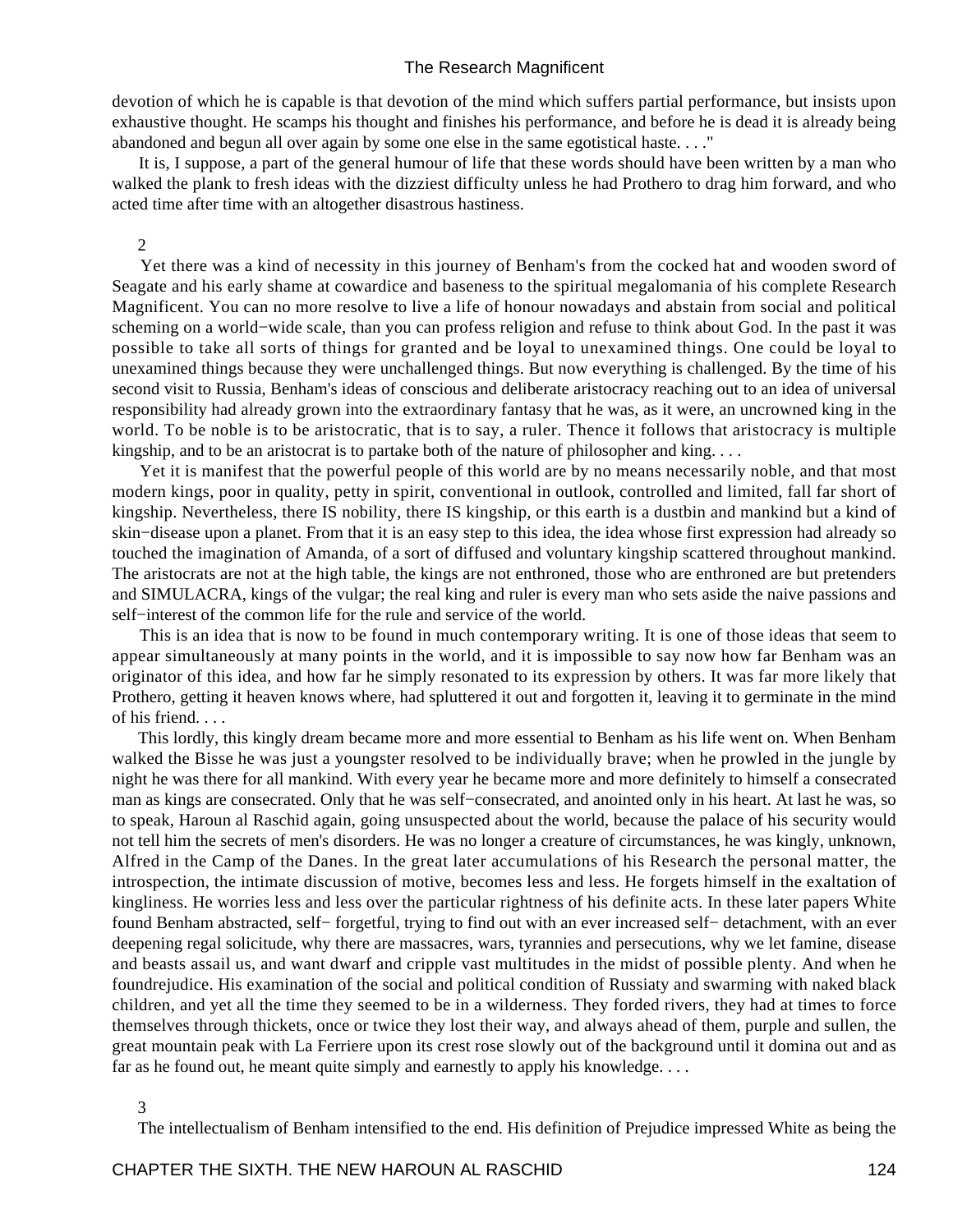most bloodless and philosophical formula that ever dominated the mind of a man.

 "Prejudice," Benham had written, "is that common incapacity of the human mind to understand that a difference in any respect is not a difference in all respects, reinforced and rendered malignant by an instinctive hostility to what is unlike ourselves. We exaggerate classification and then charge it with mischievous emotion by referring it to ourselves." And under this comprehensive formula he proceeded to study and attack Family Prejudice, National Prejudice, Race Prejudice, War, Class Prejudice, Professional Prejudice, Sex Prejudice, in the most industrious and elaborate manner. Whether one regards one's self or others he held that these prejudices are evil things. "From the point of view of human welfare they break men up into wars and conflicts, make them an easy prey to those who trade upon suspicion and hostility, prevent sane collective co− operations, cripple and embitter life. From the point of view of personal aristocracy they make men vulgar, violent, unjust and futile. All the conscious life of the aristocrat must be a constant struggle against false generalizations; it is as much his duty to free himself from that as from fear, indulgence, and jealousy; it is a larger and more elaborate task, but it is none the less cardinal and essential. Indeed it is more cardinal and essential. The true knight has to be not only no coward, no self−pamperer, no egotist. He has to be a philosopher. He has to be no hasty or foolish thinker. His judgment no more than his courage is to be taken by surprise.

 "To subdue fear, desire and jealousy, is the aristocrat's personal affair, it is his ritual and discipline, like a knight watching his arms; but the destruction of division and prejudice and all their forms and establishments, is his real task, that is the common work of knighthood. It is a task to be done in a thousand ways; one man working by persuasion, another by example, this one overthrowing some crippling restraint upon the freedom of speech and the spread of knowledge, and that preparing himself for a war that will shatter a tyrannous presumption. Most imaginative literature, all scientific investigation, all sound criticism, all good building, all good manufacture, all sound politics, every honesty and every reasoned kindliness contribute to this release of men from the heat and confusions of our present world."

 It was clear to White that as Benham progressed with this major part of his research, he was more and more possessed by the idea that he was not making his own personal research alone, but, side by side with a vast, masked, hidden and once unsuspected multitude of others; that this great idea of his was under kindred forms the great idea of thousands, that it was breaking as the dawn breaks, simultaneously to great numbers of people, and that the time was not far off when the new aristocracy, the disguised rulers of the world, would begin to realize their common bent and effort. Into these latter papers there creeps more and more frequently a new phraseology, such expressions as the "Invisible King" and the "Spirit of Kingship," so that as Benham became personally more and more solitary, his thoughts became more and more public and social.

 Benham was not content to define and denounce the prejudices of mankind. He set himself to study just exactly how these prejudices worked, to get at the nature and habits and strengths of each kind of prejudice, and to devise means for its treatment, destruction or neutralization. He had no great faith in the power of pure reasonableness; his psychological ideas were modern, and he had grasped the fact that the power of most of the great prejudices that strain humanity lies deeper than the intellectual level. Consequently he sought to bring himself into the closest contact with prejudices in action and prejudices in conflict in order to discover their sub−rational springs.

 A large proportion of that larger moiety of the material at Westhaven Street which White from his extensive experience of the public patience decided could not possibly "make a book," consisted of notes and discussions upon the first−hand observations Benham had made in this or that part of the world. He began in Russia during the revolutionary trouble of 1906, he went thence to Odessa, and from place to place in Bessarabia and Kieff, where during a pogrom he had his first really illuminating encounter with race and culture p seems to have left him much more hopeful than was the common feeling of liberal−minded people during the years of depression that followed the revolution of 1906, and it was upon the race question that his attention concentrated.

 The Swadeshi outbreak drew him from Russia to India. Here in an entirely different environment was another discord of race and culture, and he found in his study of it much that illuminated and corrected his impressions of the Russian issue. A whole drawer was devoted to a comparatively finished and very thorough enquiry into human dissensions in lower Bengal. Here there were not only race but culture conflicts, and he could work particularly upon the differences between men of the same race who were Hindus, Christians and Mahometans respectively. He could compare the Bengali Mahometan not only with the Bengali Brahminist, but also with the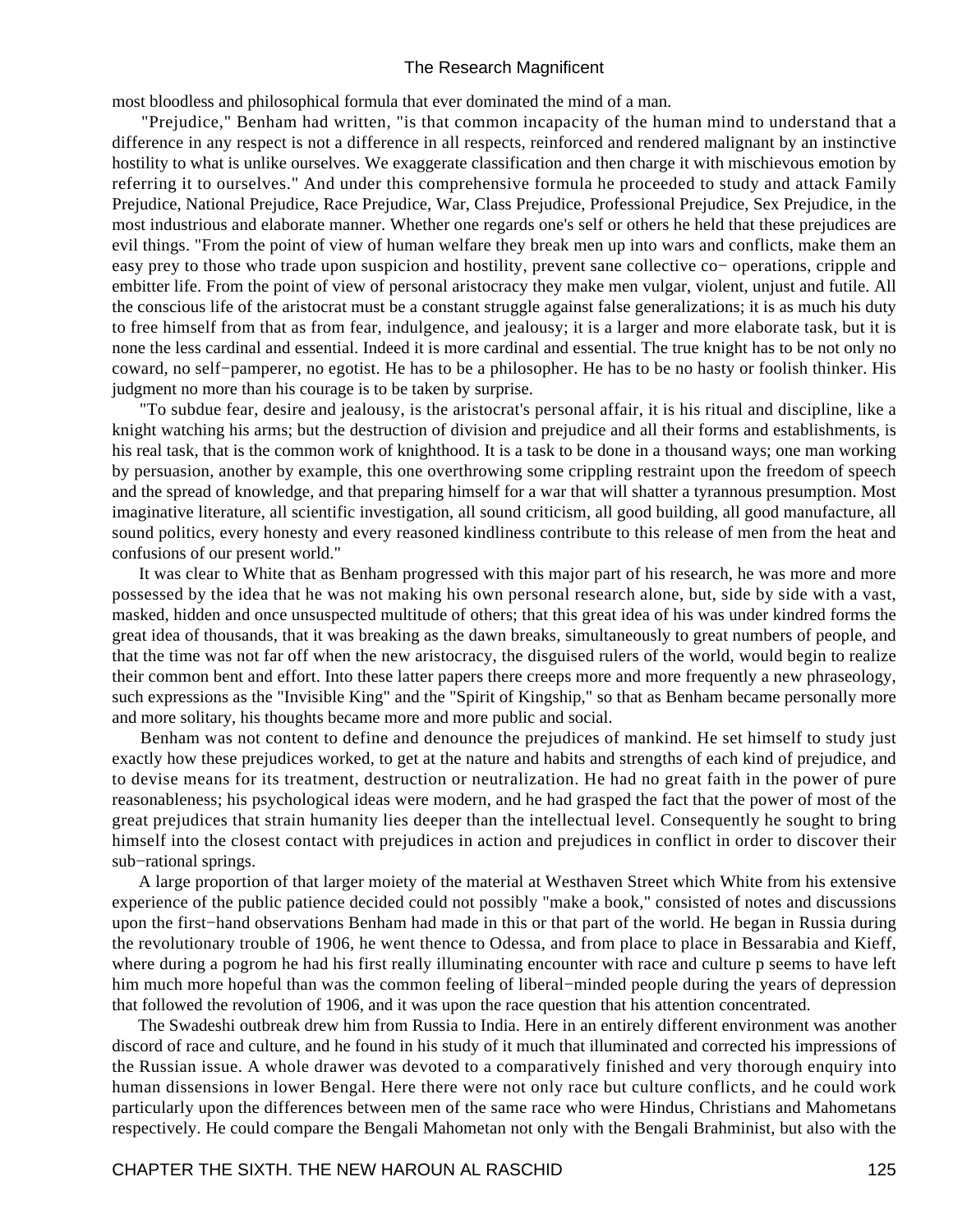Mahometan from the north−west. "If one could scrape off all the creed and training, would one find much the same thing at the bottom, or something fundamentally so different that no close homogeneous social life and not even perhaps a life of just compromise is possible between the different races of mankind?"

 His answer to that was a confident one. "There are no such natural and unalterable differences in character and quality between any two sorts of men whatever, as would make their peaceful and kindly co− operation in the world impossible," he wrote.

 But he was not satisfied with his observations in India. He found the prevalence of caste ideas antipathetic and complicating. He went on after his last parting from Amanda into China, it was the first of several visits to China, and thence he crossed to America. White found a number of American press−cuttings of a vehemently anti−Japanese quality still awaiting digestion in a drawer, and it was clear to him that Benham had given a considerable amount of attention to the development of the "white" and "yellow" race hostility on the Pacific slope; but his chief interest at that time had been the negro. He went to Washington and thence south; he visited Tuskegee and Atlanta, and then went off at a tangent to Hayti. He was drawn to Hayti by Hesketh Pritchard's vivid book, WHERE BLACK RULES WHITE, and like Hesketh Pritchard he was able to visit that wonderful monument to kingship, the hidden fastness of La Ferriere, the citadel built a century ago by the "Black Napoleon," the Emperor Christophe. He went with a young American demonstrator from Harvard.

4

 It was a memorable excursion. They rode from Cap Haytien for a day's journey along dusty uneven tracks through a steaming plain of luxurious vegetation, that presented the strangest mixture of unbridled jungle with populous country. They passed countless villages of thatched huts alive with curiosited the landscape. Long after dark they blundered upon rather than came to the village at its foot where they were to pass the night. They were interrogated under a flaring torch by peering ragged black soldiers, and passed through a firelit crowd into the presence of the local commandant to dispute volubly about their right to go further. They might have been in some remote corner of Nigeria. Their papers, laboriously got in order, were vitiated by the fact, which only became apparent by degrees, that the commandant could not read. They carried their point with difficulty.

 But they carried their point, and, watched and guarded by a hungry half−naked negro in a kepi and the remains of a sky−blue pair of trousers, they explored one of the most exemplary memorials of imperialism that humanity has ever made. The roads and parks and prospects constructed by this vanished Emperor of Hayti, had long since disappeared, and the three men clambered for hours up ravines and precipitous jungle tracks, occasionally crossing the winding traces of a choked and ruined road that had once been the lordly approach to his fastness. Below they passed an abandoned palace of vast extent, a palace with great terraces and the still traceable outline of gardens, though there were green things pushing between the terrace steps, and trees thrust out of the empty windows. Here from a belvedere of which the skull−like vestige still remained, the negro Emperor Christophe, after fourteen years of absolute rule, had watched for a time the smoke of the burning of his cane−fields in the plain below, and then, learning that his bodyguard had deserted him, had gone in and blown out his brains.

He had christened the place after the best of examples, "Sans Souci."

 But the citadel above, which was to have been his last defence, he never used. The defection of his guards made him abandon that. To build it, they say, cost Hayti thirty thousand lives. He had the true Imperial lavishness. So high it was, so lost in a wilderness of trees and bush, looking out over a land relapsed now altogether to a barbarism of patch and hovel, so solitary and chill under the tropical sky−−for even the guards who still watched over its suspected treasures feared to live in its ghostly galleries and had made hovels outside its walls−−and at the same time so huge and grandiose−−there were walls thirty feet thick, galleries with scores of rust−eaten cannon, circular dining−halls, king's apartments and queen's apartments, towering battlements and great arched doorways−− that it seemed to Benham to embody the power and passing of that miracle of human history, tyranny, the helpless bowing of multitudes before one man and the transitoriness of such glories, more completely than anything he had ever seen or imagined in the world before. Beneath the battlements−−they are choked above with jungle grass and tamarinds and many flowery weeds—the precipice fell away a sheer two thousand feet, and below spread a vast rich green plain populous and diversified, bounded at last by the blue sea, like an amethystine wall. Over this precipice Christophe was wont to fling his victims, and below this terrace were bottle−shaped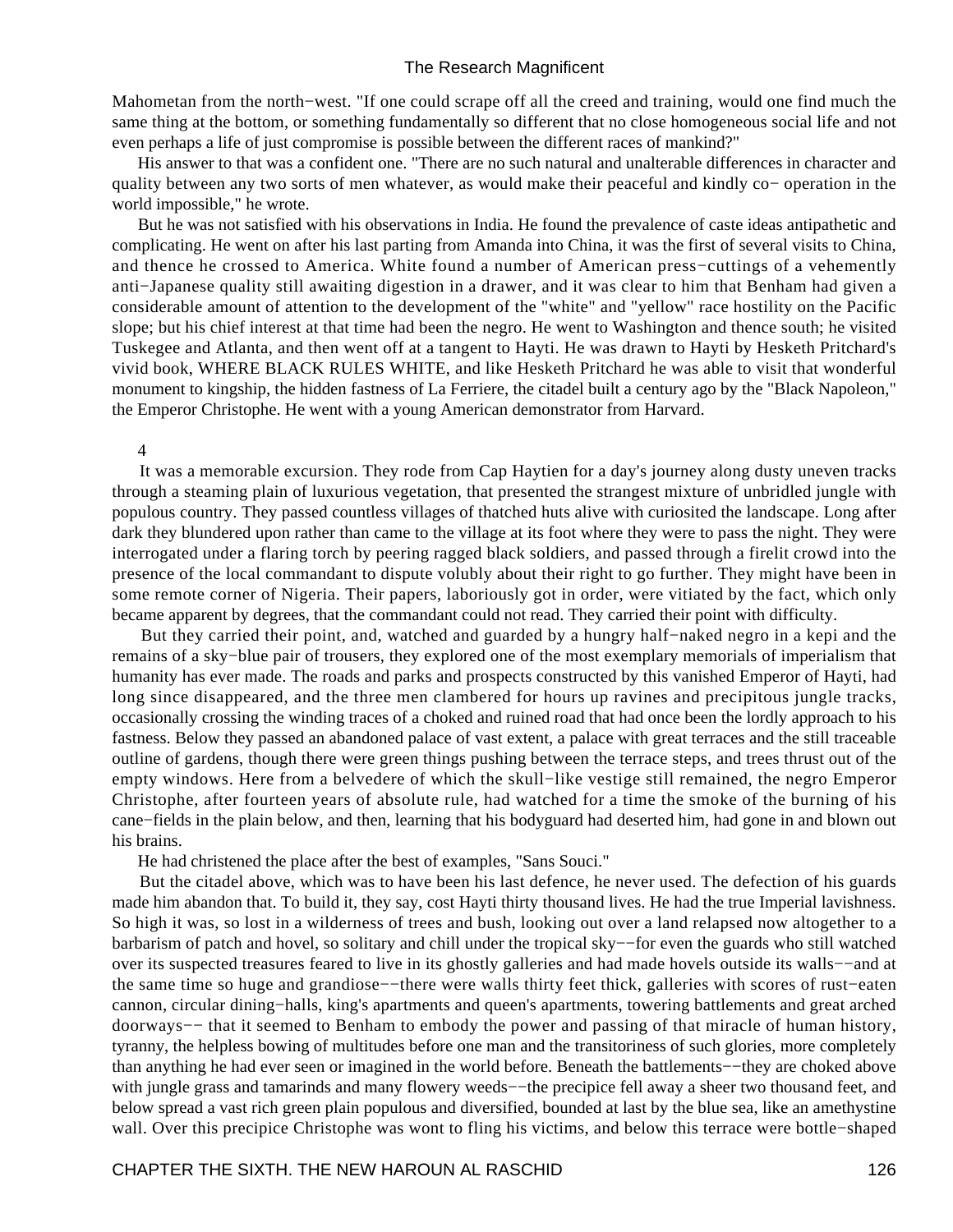dungeons where men, broken and torn, thrust in at the neck−like hole above, starved and died: it was his headquarters here, here he had his torture chambers and the means for nameless cruelties. . . .

 "Not a hundred years ago," said Benham's companion, and told the story of the disgraced favourite, the youth who had offended.

 "Leap," said his master, and the poor hypnotized wretch, after one questioning glance at the conceivable alternatives, made his last gesture of servility, and then stood out against the sky, swayed, and with a convulsion of resolve, leapt and shot headlong down through the shimmering air.

Came presently the little faint sound of his fall.

 The Emperor satisfied turned away, unmindful of the fact that this projectile he had launched had caught among the bushes below, and presently struggled and found itself still a living man. It could scramble down to the road and, what is more wonderful, hope for mercy. An hour and it stood before Christophe again, with an arm broken and bloody and a face torn, a battered thing now but with a faint flavour of pride in its bearing. "Your bidding has been done, Sire," it said.

"So," said the Emperor, unappeased. "And you live? Well−− Leap again. . . ."

 And then came other stories. The young man told them as he had heard them, stories of ferocious wholesale butcheries, of men standing along the walls of the banqueting chamber to be shot one by one as the feast went on, of exquisite and terrifying cruelties, and his one note of wonder, his refrain was, "HERE! Not a hundred years ago. . . . It makes one almost believe that somewhere things of this sort are being done now."

 They ate their lunch together amidst the weedy flowery ruins. The lizards which had fled their coming crept out again to bask in the sunshine. The soldier−guide and guard scrabbled about with his black fingers in the ruinous and rifled tomb of Christophe in a search for some saleable memento. . . .

 Benham sat musing in silence. The thought of deliberate cruelty was always an actual physical distress to him. He sat bathed in the dreamy afternoon sunlight and struggled against the pictures that crowded into his mind, pictures of men aghast at death, and of fear− driven men toiling in agony, and of the shame of extorted obedience and of cringing and crawling black figures, and the defiance of righteous hate beaten down under blow and anguish. He saw eyes alight with terror and lips rolled back in agony, he saw weary hopeless flight before striding proud destruction, he saw the poor trampled mangled dead, and he shivered in his soul. . . .

 He hated Christophe and all that made Christophe; he hated pride, and then the idea came to him that it is not pride that makes Christophes but humility.

 There is in the medley of man's composition, deeper far than his superficial working delusion that he is a separated self−seeking individual, an instinct for cooperation and obedience. Every natural sane man wants, though he may want it unwittingly, kingly guidance, a definite direction for his own partial life. At the bottom of his heart he feels, even if he does not know it definitely, that his life is partial. He is driven to join himself on. He obeys decision and the appearance of strength as a horse obeys its rider's voice. One thinks of the pride, the uncontrolled frantic will of this black ape of all Emperors, and one forgets the universal docility that made him possible. Usurpation is a crime to which men are tempted by human dirigibility. It is the orderly peoples who create tyrants, and it is not so much restraint above as stiff insubordination below that has to be taught to men. There are kings and tyrannies and imperialisms, simply because of the unkingliness of men.

 And as he sat upon the battlements of La Ferriere, Benham cast off from his mind his last tolerance for earthly kings and existing States, and expounded to another human being for the first time this long−cherished doctrine of his of the Invisible King who is the lord of human destiny, the spirit of nobility, who will one day take the sceptre and rule the earth. . . . To the young American's naive American response to any simply felt emotion, he seemed with his white earnestness and his glowing eyes a veritable prophet....

"This is the root idea of aristocracy," said Benham.

 "I have never heard the underlying spirit of democracy, the real true Thing in democracy, so thoroughly expressed," said the young American.

## 5

 Benham's notes on race and racial cultures gave White tantalizing glimpses of a number of picturesque experiences. The adventure in Kieff had first roused Benham to the reality of racial quality. He was caught in the wheels of a pogrom.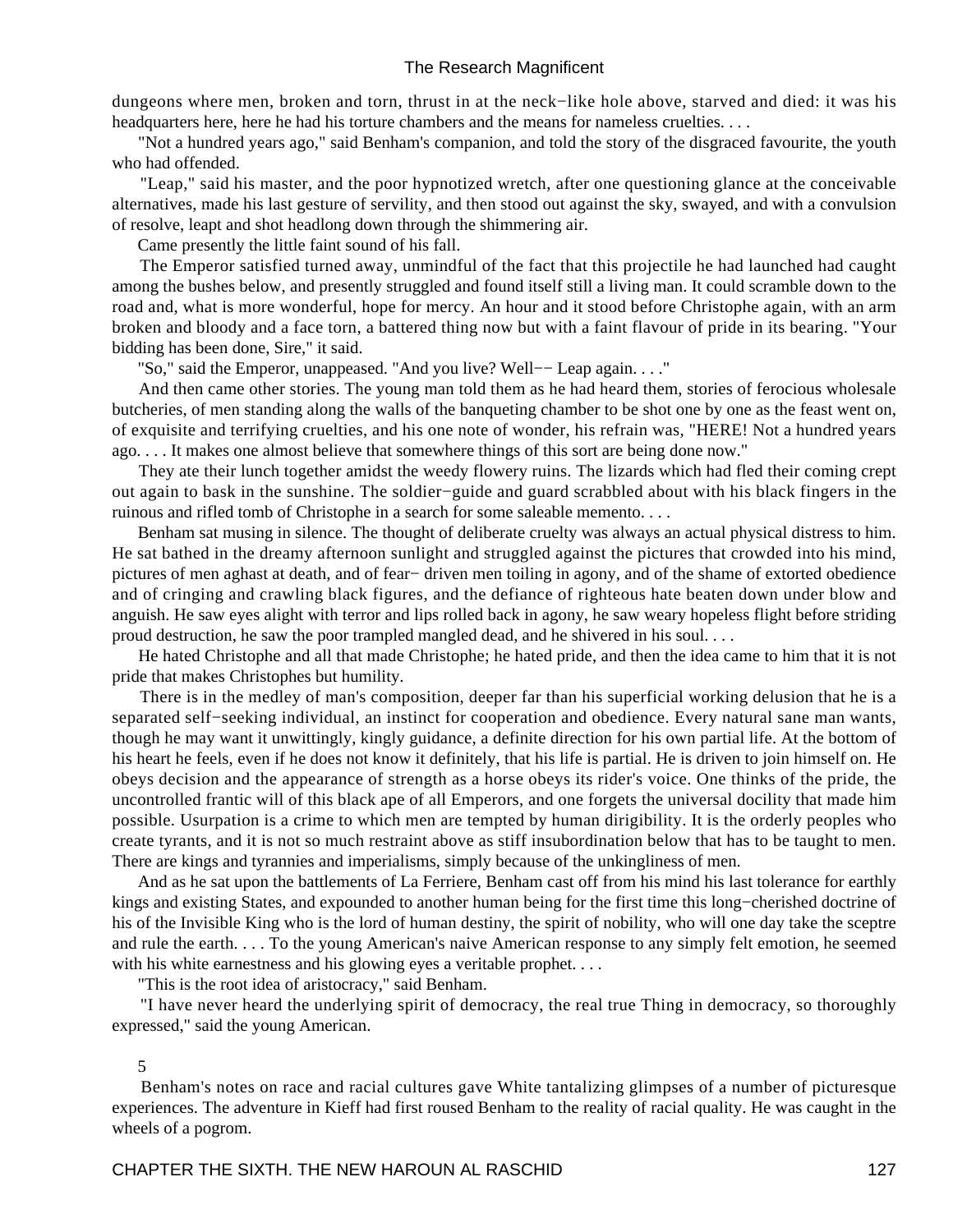"Before that time I had been disposed to minimize and deny race. I still think it need not prevent men from the completest social co− operation, but I see now better than I did how difficult it is for any man to purge from his mind the idea that he is not primarily a Jew, a Teuton, or a Kelt, but a man. You can persuade any one in five minutes that he or she belongs to some special and blessed and privileged sort of human being; it takes a lifetime to destroy that persuasion. There are these confounded differences of colour, of eye and brow, of nose or hair, small differences in themselves except that they give a foothold and foundation for tremendous fortifications of prejudice and tradition, in which hostilities and hatreds may gather. When I think of a Jew's nose, a Chinaman's eyes or a negro's colour I am reminded of that fatal little pit which nature has left in the vermiform appendix, a thing no use in itself and of no significance, but a gathering−place for mischief. The extremest case of race−feeling is the Jewish case, and even here, I am convinced, it is the Bible and the Talmud and the exertions of those inevitable professional champions who live upon racial feeling, far more than their common distinction of blood, which holds this people together banded against mankind."

 Between the lines of such general propositions as this White read little scraps of intimation that linked with the things Benham let fall in Johannesburg to reconstruct the Kieff adventure.

 Benham had been visiting a friend in the country on the further side of the Dnieper. As they drove back along dusty stretches of road amidst fields of corn and sunflower and through bright little villages, they saw against the evening blue under the full moon a smoky red glare rising from amidst the white houses and dark trees of the town. "The pogrom's begun," said Benham's friend, and was surprised when Benham wanted to end a pleasant day by going to see what happens after the beginning of a pogrom.

He was to have several surprises before at last he left Benham in disgust and went home by himself.

 For Benham, with that hastiness that so flouted his exalted theories, passed rapidly from an attitude of impartial enquiry to active intervention. The two men left their carriage and plunged into the network of unlovely dark streets in which the Jews and traders harboured. . . . Benham's first intervention was on behalf of a crouching and yelping bundle of humanity that was being dragged about and kicked at a street corner. The bundle resolved itself into a filthy little old man, and made off with extraordinary rapidity, while Benham remonstrated with the kickers. Benham's tallness, his very Gentile face, his good clothes, and an air of tense authority about him had its effect, and the kickers shuffled off with remarks that were partly apologies. But Benham's friend revolted. This was no business of theirs.

Benham went on unaccompanied towards the glare of the burning houses.

 For a time he watched. Black figures moved between him and the glare, and he tried to find out the exact nature of the conflict by enquiries in clumsy Russian. He was told that the Jews had insulted a religious procession, that a Jew had spat at an ikon, that the shop of a cheating Jew trader had been set on fire, and that the blaze had spread to the adjacent group of houses. He gathered that the Jews were running out of the burning block on the other side "like rats." The crowd was mostly composed of town roughs with a sprinkling of peasants. They were mischievous but undecided. Among them were a number of soldiers, and he was surprised to see a policemen, brightly lit from head to foot, watching the looting of a shop that was still untouched by the flames.

 He held back some men who had discovered a couple of women's figures slinking along in the shadow beneath a wall. Behind his remonstrances the Jewesses escaped. His anger against disorder was growing upon him. . . .

 Late that night Benham found himself the leading figure amidst a party of Jews who had made a counter attack upon a gang of roughs in a court that had become the refuge of a crowd of fugitives. Some of the young Jewish men had already been making a fight, rather a poor and hopeless fight, from the windows of the house near the entrance of the court, but it is doubtful if they would have made an effective resistance if it had not been for this tall excited stranger who was suddenly shouting directions to them in sympathetically murdered Russian. It was not that he brought powerful blows or subtle strategy to their assistance, but that he put heart into them and perplexity into his adversaries because he was so manifestly non−partizan. Nobody could ever have mistaken Benham for a Jew. When at last towards dawn a not too zealous governor called out the troops and began to clear the streets of rioters, Benham and a band of Jews were still keeping the gateway of that court behind a hasty but adequate barricade of furniture and handbarrows.

 The ghetto could not understand him, nobody could understand him, but it was clear a rare and precious visitor had come to their rescue, and he was implored by a number of elderly, dirty, but very intelligent−looking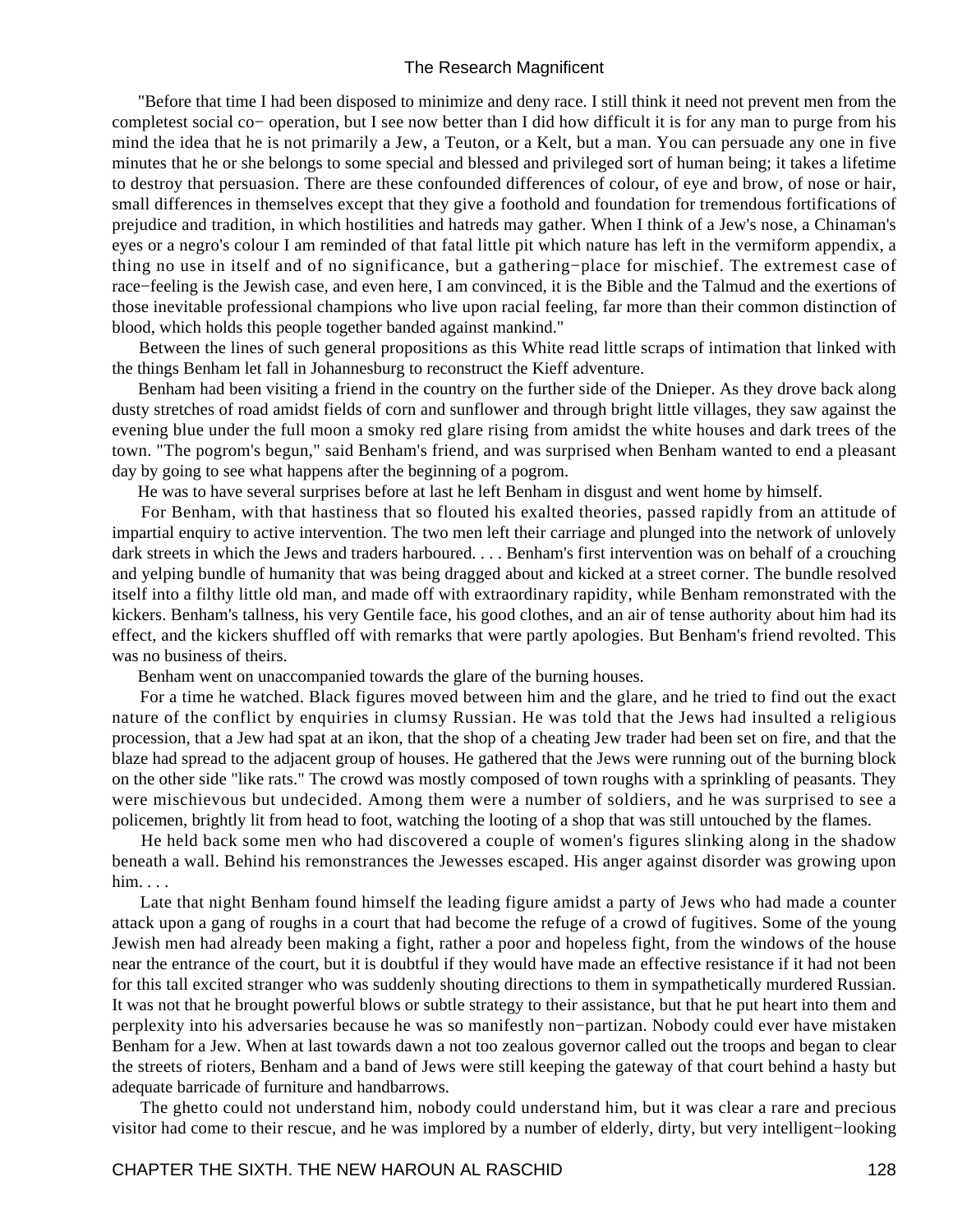old men to stay with them and preserve them until their safety was assured.

 They could not understand him, but they did their utmost to entertain him and assure him of their gratitude. They seemed to consider him as a representative of the British Government, and foreign intervention on their behalf is one of those unfortunate fixed ideas that no persecuted Jews seem able to abandon.

 Benham found himself, refreshed and tended, sitting beside a wood fire in an inner chamber richly flavoured by humanity and listening to a discourse in evil but understandable German. It was a discourse upon the wrongs and the greatness of the Jewish people−− and it was delivered by a compact middle−aged man with a big black beard and long−lashed but animated eyes. Beside him a very old man dozed and nodded approval. A number of other men crowded the apartment, including several who had helped to hold off the rioters from the court. Some could follow the talk and ever again endorsed the speaker in Yiddish or Russian; others listened with tantalized expressions, their brows knit, their lips moving.

 It was a discourse Benham had provoked. For now he was at the very heart of the Jewish question, and he could get some light upon the mystery of this great hatred at first hand. He did not want to hear tales of outrages, of such things he knew, but he wanted to understand what was the irritation that caused these things.

So he listened. The Jew dilated at first on the harmlessness and usefulness of the Jews.

"But do you never take a certain advantage?" Benham threw out.

"The Jews are cleverer than the Russians. Must we suffer for that?"

 The spokesman went on to the more positive virtues of his race. Benham suddenly had that uncomfortable feeling of the Gentile who finds a bill being made against him. Did the world owe Israel nothing for Philo, Aron ben Asher, Solomon Gabriol, Halevy, Mendelssohn, Heine, Meyerbeer, Rubinstein, Joachim, Zangwill? Does Britain owe nothing to Lord Beaconsfield, Montefiore or the Rothschilds? Can France repudiate her debt to Fould, Gaudahaux, Oppert, or Germany to Furst, Steinschneider, Herxheimer, Lasker, Auerbach, Traube and Lazarus and Benfey? . . .

 Benham admitted under the pressure of urgent tones and gestures that these names did undoubtedly include the cream of humanity, but was it not true that the Jews did press a little financially upon the inferior peoples whose lands they honoured in their exile?

The man with the black beard took up the challenge bravely.

 "They are merciful creditors," he said. "And it is their genius to possess and control. What better stewards could you find for the wealth of nations than the Jews? And for the honours? That always had been the role of the Jews−−stewardship. Since the days of Joseph in Egypt. . . ."

 Then in a lower voice he went on to speak of the deficiencies of the Gentile population. He wished to be just and generous but the truth was the truth. The Christian Russians loved drink and laziness; they had no sense of property; were it not for unjust laws even now the Jews would possess all the land of South Russia. . . .

Benham listened with a kind of fascination. "But," he said.

 It was so. And with a confidence that aroused a protest or so from the onlookers, the Jewish apologist suddenly rose up, opened a safe close beside the fire and produced an armful of documents.

"Look!" he said, "all over South Russia there are these!"

 Benham was a little slow to understand, until half a dozen of these papers had been thrust into his hand. Eager fingers pointed, and several voices spoke. These things were illegalities that might some day be legal; there were the records of loans and hidden transactions that might at any time put all the surrounding soil into the hands of the Jew. All South Russia was mortgaged. . . .

"But is it so?" asked Benham, and for a time ceased to listen and stared into the fire.

 Then he held up the papers in his hand to secure silence and, feeling his way in unaccustomed German, began to speak and continued to speak in spite of a constant insurgent undertone of interruption from the Jewish spokesman.

All men, Benham said, were brothers. Did they not remember Nathan the Wise?

"I did not claim him," said the spokesman, misunderstanding. "He is a character in fiction."

 But all men are brothers, Benham maintained. They had to be merciful to one another and give their gifts freely to one another. Also they had to consider each other's weaknesses. The Jews were probably justified in securing and administering the property of every community into which they came, they were no doubt right in claiming to be best fitted for that task, but also they had to consider, perhaps more than they did, the feelings and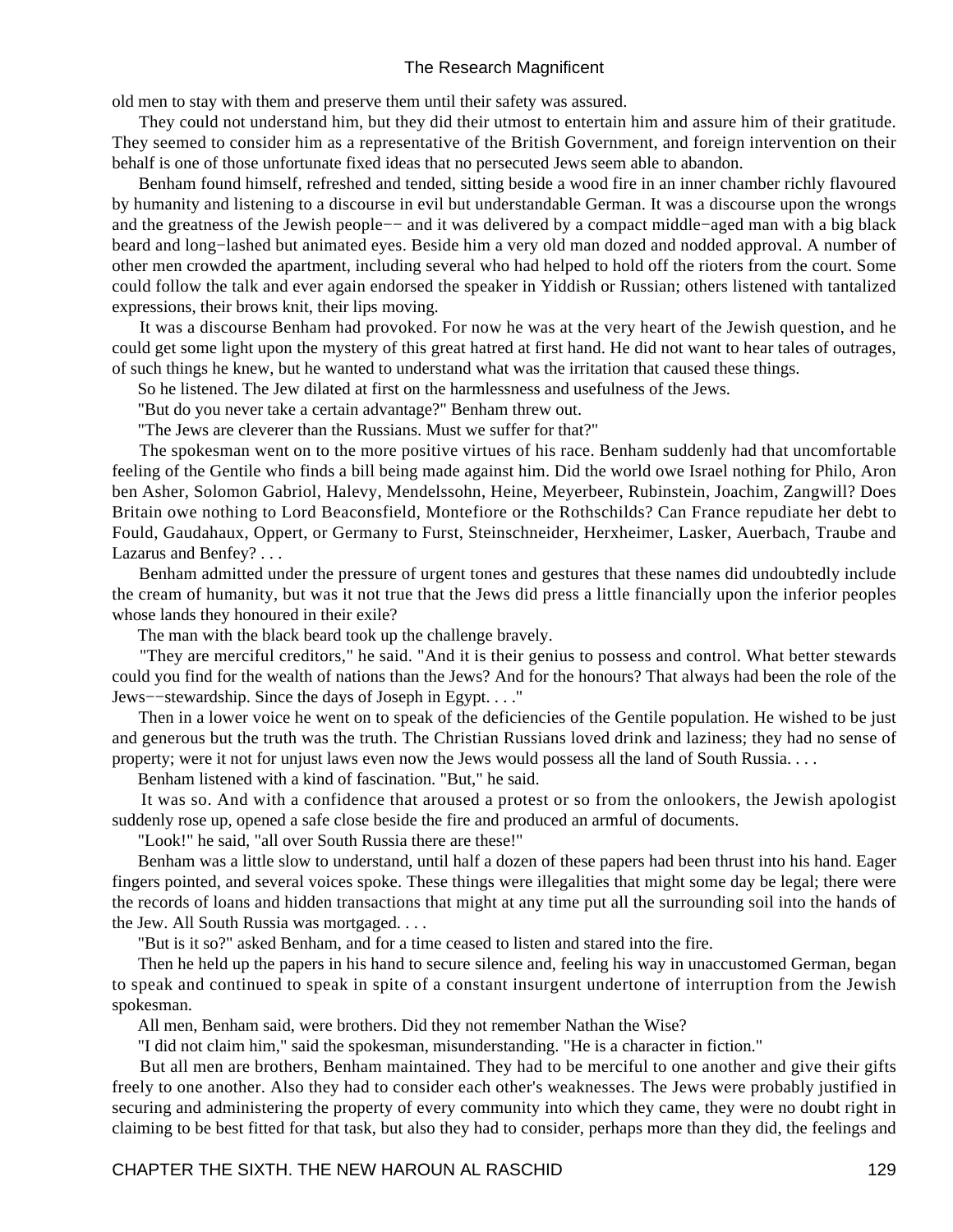vanities of the host population into which they brought these beneficent activities. What was said of the ignorance, incapacity and vice of the Roumanians and Russians was very generally believed and accepted, but it did not alter the fact that the peasant, for all his incapacity, did like to imagine he owned his own patch and hovel and did have a curious irrational hatred of debt. . . .

The faces about Benham looked perplexed.

 "THIS," said Benham, tapping the papers in his hand. "They will not understand the ultimate benefit of it. It will be a source of anger and fresh hostility. It does not follow because your race has supreme financial genius that you must always follow its dictates to the exclusion of other considerations. . . ."

The perplexity increased.

 Benham felt he must be more general. He went on to emphasize the brotherhood of man, the right to equal opportunity, equal privilege, freedom to develop their idiosyncrasies as far as possible, unhindered by the idiosyncrasies of others. He could feel the sympathy and understanding of his hearers returning. "You see," said Benham, "you must have generosity. You must forget ancient scores. Do you not see the world must make a fresh beginning?"

 He was entirely convinced he had them with him. The heads nodded assent, the bright eyes and lips followed the slow disentanglement of his bad German.

"Free yourselves and the world," he said.

Applause.

"And so," he said breaking unconsciously into English, "let us begin by burning these BEASTLY mortgages!"

 And with a noble and dramatic gesture Benham cast his handful on the fire. The assenting faces became masks of horror. A score of hands clutched at those precious papers, and a yell of dismay and anger filled the room. Some one caught at his throat from behind. "Don't kill him!" cried some one. "He fought for us!"

## 6

 An hour later Benham returned in an extraordinarily dishevelled and battered condition to his hotel. He found his friend in anxious consultation with the hotel proprietor.

"We were afraid that something had happened to you," said his friend.

"I got a little involved," said Benham.

"Hasn't some one clawed your cheek?"

"Very probably," said Benham.

"And torn your coat? And hit you rather heavily upon the neck?"

 "It was a complicated misunderstanding," said Benham. "Oh! pardon! I'm rather badly bruised upon that arm you're holding."

## 7

Benham told the story to White as a jest against himself.

"I see now of course that they could not possibly understand my point of view," he said. . . .

"I'm not sure if they quite followed my German. . . .

 "It's odd, too, that I remember saying, 'Let's burn these mortgages,' and at the time I'm almost sure I didn't know the German for mortgage. . . ."

 It was not the only occasion on which other people had failed to grasp the full intention behind Benham's proceedings. His aristocratic impulses were apt to run away with his conceptions of brotherhood, and time after time it was only too manifest to White that Benham's pallid flash of anger had astonished the subjects of his disinterested observations extremely. His explorations in Hayti had been terminated abruptly by an affair with a native policeman that had necessitated the intervention of the British Consul. It was begun with that suddenness that was too often characteristic of Benham, by his hitting the policeman. It was in the main street of Cap Haytit of representative men. I went about that Westphalian country after that, with the conviction that headless, soulless, blood−drinking metal monsters were breeding all about me. I felt that science was producing a poisonous swarm, a nest of black dragons. They were crouching here and away there in France and England, they were crouching like beasts that bide their time, mewed up in forts, kennelled in arsenals, hooded in tarpaulins as hawks are hooded. . . . And I had never thought very much about them before, and there they were, waiting until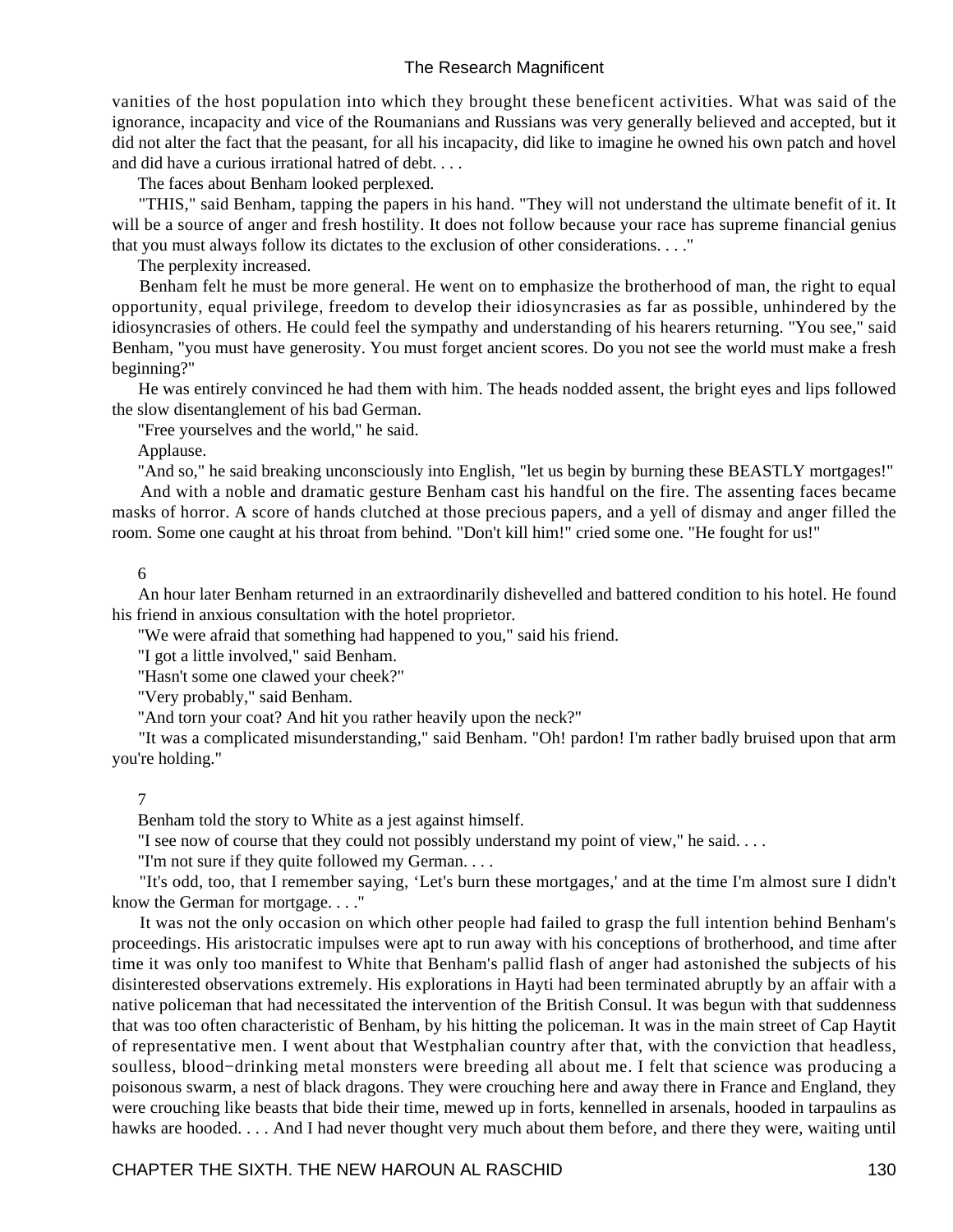some human fool like that frock−coated thing of spite, and fools like him multiplied by a million, saw fit to call them out to action. Just out of hatred and nationalism and faction. . . ."

Then came a queer fancy.

 "Great guns, mines, battleships, all that cruelty−apparatus; I see it more and more as the gathering revenge of dead joyless matter for the happiness of life. It is a conspiracy of the lifeless, an enormous plot of the rebel metals against sensation. That is why in particular half−living people seem to love these things. La Ferriere was a fastness of the kind of tyranny that passes out of human experience, the tyranny of the strong man over men. Essen comes, the new thing, the tyranny of the strong machine. . . .

 "Science is either slave or master. These people−−I mean the German people and militarist people generally−−have no real mastery over the scientific and economic forces on which they seem to ren, and the policeman had just clubbed an unfortunate youth over the head with the heavily loaded wooden club which is the normal instrument of Haytien discipline. His blow was a repartee, part of a triangular altercation in which a large, voluble, mahogany−coloured lady whose head was tied up in a blue handkerchief played a conspicuous part, but it seemed to Benham an entirely unjustifiable blow.

 He allowed an indignation with negro policemen in general that had been gathering from the very moment of his arrival at Port−au−Prince to carry him away. He advanced with the kind of shout one would hurl at a dog, and smote the policeman to the earth with the stout stick that the peculiar social atmosphere of Hayti had disposed him to carry. By the local standard his blow was probably a trivial one, but the moral effect of his indignant pallor and a sort of rearing tallness about him on these occasions was always very considerable. Unhappily these characteristics could have no effect on a second negro policeman who was approaching the affray from behind, and he felled Benham by a blow on the shoulder that was meant for the head, and with the assistance of his colleague overpowered him, while the youth and the woman vanished.

 The two officials dragged Benham in a state of vehement protest to the lock−up, and only there, in the light of a superior officer's superior knowledge, did they begin to realize the grave fact of his British citizenship.

 The memory of the destruction of the Haytien fleet by a German gunboat was still vivid in Port−au−Prince, and to that Benham owed it that in spite of his blank refusal to compensate the man he had knocked over, he was after two days of anger, two days of extreme insanitary experience, and much meditation upon his unphilosophical hastiness, released.

 Quite a number of trivial incidents of a kindred sort diversified his enquiries into Indian conditions. They too turned for the most part on his facile exasperation at any defiance of his deep−felt desire for human brotherhood. At last indeed came an affair that refused ultimately to remain trivial, and tangled him up in a coil that invoked newspaper articles and heated controversies.

 The effect of India upon Benham's mind was a peculiar mixture of attraction and irritation. He was attracted by the Hindu spirit of intellectualism and the Hindu repudiation of brutality, and he was infuriated by the spirit of caste that cuts the great world of India into a thousand futile little worlds, all aloof and hostile one to the other. "I came to see India," he wrote, "and there is no India. There is a great number of Indias, and each goes about with its chin in the air, quietly scorning everybody else."

His Indian adventures and his great public controversy on caste began with a tremendous row with an Indian civil servant who had turned an Indian gentleman out of his first−class compartment, and culminated in a disgraceful fracas with a squatting brown holiness at Benares, who had thrown aside his little brass bowlful of dinner because Benham's shadow had fallen upon it.

 "You unendurable snob!" said Benham, and then lapsing into the forceful and inadvisable: "By Heaven, you SHALL eat it! . . ."

#### 8

 Benham's detestation of human divisions and hostilities was so deep in his character as to seem almost instinctive. But he had too a very clear reason for his hostility to all these amazing breaks in human continuity in his sense of the gathering dangers they now involve. They had always, he was convinced, meant conflict, hatred, misery and the destruction of human dignity, but the new conditions of life that have been brought about by modern science were making them far more dangerous than they had ever been before. He believed that the evil and horror of war was becoming more and more tremendous with every decade, and that the free play of national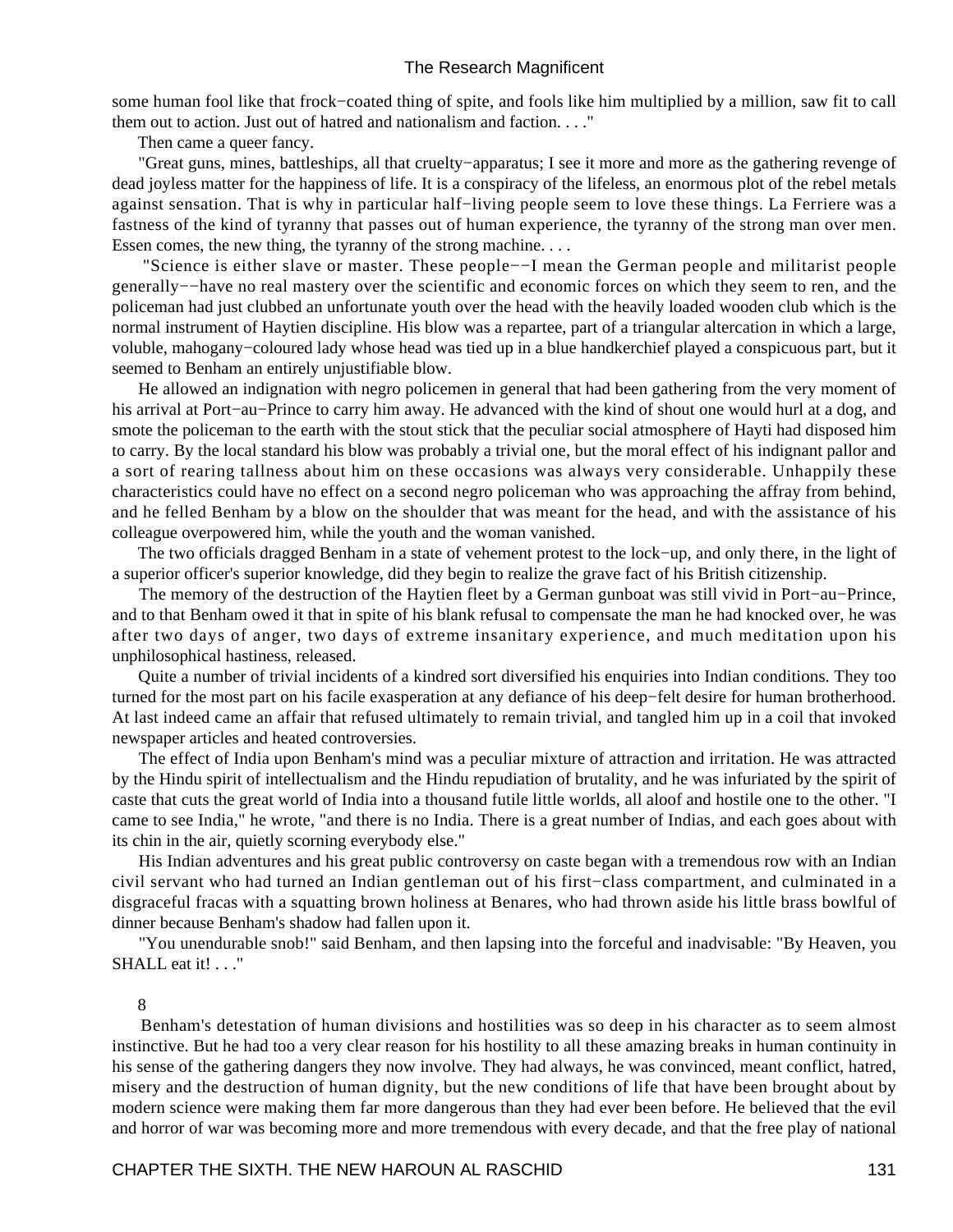prejudice and that stupid filching ambitiousness that seems to be inseparable from monarchy, were bound to precipitate catastrophe, unless a real international aristocracy could be brought into being to prevent it.

 In the drawer full of papers labelled "Politics," White found a paper called "The Metal Beast." It showed that for a time Benham had been greatly obsessed by the thought of the armaments that were in those days piling up in every country in Europe. He had gone to Essen, and at Essen he had met a German who had boasted of Zeppelins and the great guns that were presently to smash the effete British fleet and open the Imperial way to London.

 "I could not sleep," he wrote, "on account of this man and his talk and the streak of hatred in his talk. He distressed me not because he seemed exceptional, but because he seemed ordinary. I realized that he was more human than I was, and that only killing and killing could come out of such humanity. I thought of the great ugly guns I had seen, and of the still greater guns he had talked about, and how gloatingly he thought of the destruction they could do. I felt as I used to feel about that infernal stallion that had killed a man with its teeth and feet, a despairing fear, a sense of monstrosity in life. And this creature who had so disturbed me was only a beastly snuffy little man in an ill−fitting frock−coat, who laid his knife and fork by their tips on the edge of his plate, and picked his teeth with gusto and breathed into my face as he talked to me. The commoneside. The monster of steel and iron carries Kaiser and Germany and all Europe captive. It has persuaded them to mount upon its back and now they must follow the logic of its path. Whither? . . . Only kingship will ever master that beast of steel which has got loose into the world. Nothing but the sense of unconquerable kingship in us all will ever dare withstand it. ... Men must be kingly aristocrats-− it isn't MAY be now, it is MUST be-–or, these confederated metals, these things of chemistry and metallurgy, these explosives and mechanisms, will trample the blood and life out of our race into mere red−streaked froth and filth. . . ."

Then he turned to the question of this metallic beast's release. Would it ever be given blood?

 "Men of my generation have been brought up in this threat of a great war that never comes; for forty years we have had it, so that it is with a note of incredulity that one tells oneself, "After all this war may happen. But can it happen?"

 He proceeded to speculate upon the probability whether a great war would ever devastate western Europe again, and it was very evident to White that he wanted very much to persuade himself against that idea. It was too disagreeable for him to think it probable. The paper was dated 1910. It was in October, 1914, that White, who was still working upon the laborious uncertain account of Benham's life and thought he has recently published, read what Benham had written. Benham concluded that the common−sense of the world would hold up this danger until reason could get "to the head of things."

 "There are already mighty forces in Germany," Benham wrote, "that will struggle very powerfully to avoid a war. And these forces increase. Behind the coarseness and the threatenings, the melodrama and the display of the vulgarer sort there arises a great and noble people. . . . I have talked with Germans of the better kind. . . . You cannot have a whole nation of Christophes. . . . There also the true knighthood discovers itself. . . . I do not believe this war will overtake us."

"WELL!" said White.

"I must go back to Germany and understand Germany better," the notes went on.

 But other things were to hold Benham back from that resolve. Other things were to hold many men back from similar resolves until it was too late for them. . . .

 "It is preposterous that these monstrous dangers should lower over Europe, because a certain threatening vanity has crept into the blood of a people, because a few crude ideas go inadequately controlled. . . . Does no one see what that metallic beast will do if they once let it loose? It will trample cities; it will devour nations. . . ."

 White read this on the 9th of October, 1914. One crumpled evening paper at his feet proclaimed in startled headlines: "Rain of Incendiary Shells. Antwerp Ablaze." Another declared untruthfully but impressively: "Six Zeppelins drop Bombs over the Doomed City."

He had bought all the evening papers, and had read and re–read them and turned up maps and worried over strategic problems for which he had no data at all−−as every one did at that time−−before he was able to go on with Benham's manuscripts.

 These pacific reassurances seemed to White's war−troubled mind like finding a flattened and faded flower, a girl's love token, between the pages of some torn and scorched and blood−stained book picked out from a heap of loot after rapine and murder had had their fill. . . .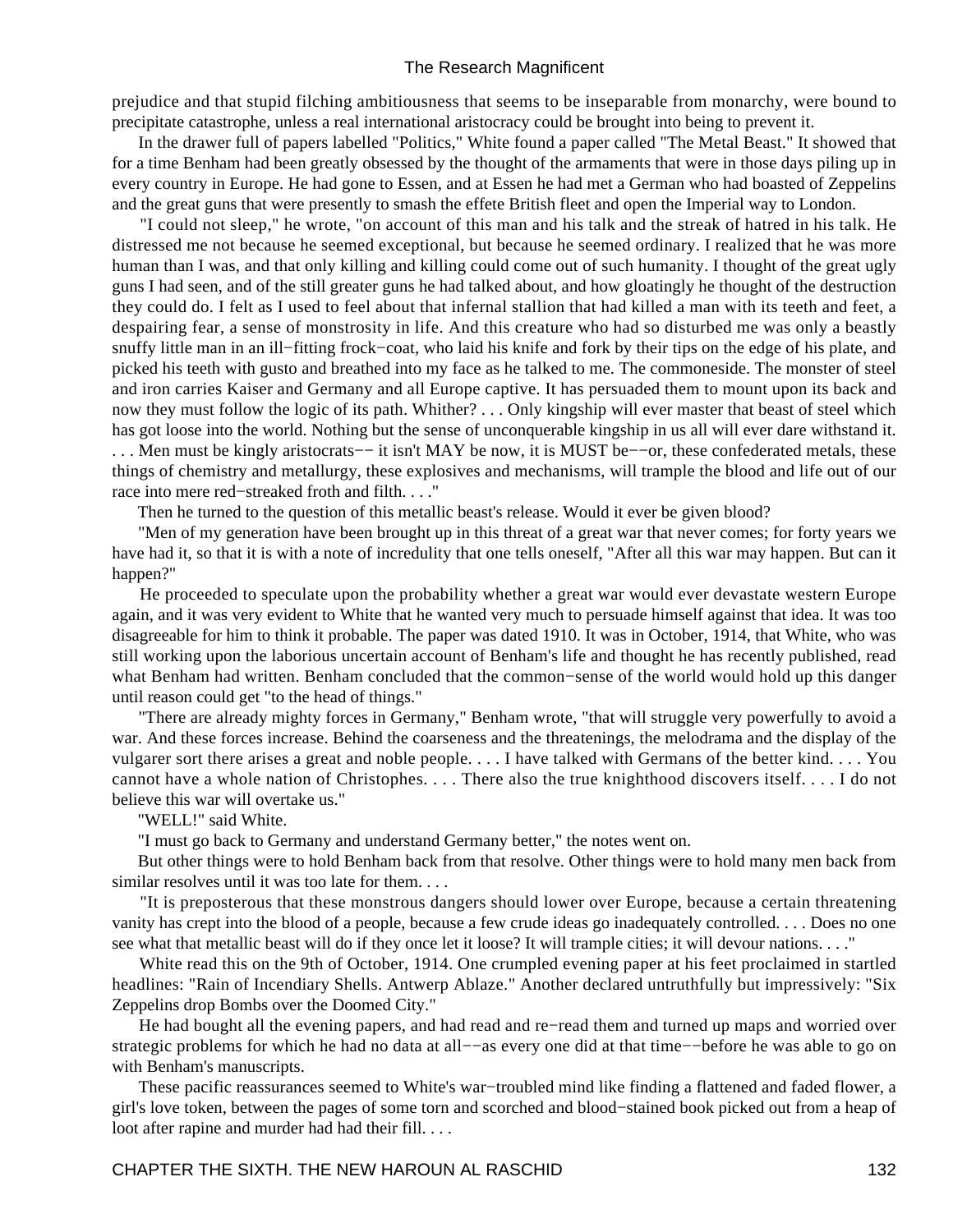"How can we ever begin over again?" said White, and sat for a long time staring gloomily into the fire, forgetting forgetting, forgetting too that men who are tired and weary die, and that new men are born to succeed them. . . .

 "We have to begin over again," said White at last, and took up Benham's papers where he had laid them down. . . .

#### 9

 One considerable section of Benham's treatment of the Fourth Limitation was devoted to what he called the Prejudices of Social Position. This section alone was manifestly expanding into a large treatise upon the psychology of economic organization. . . .

 It was only very slowly that he had come to realize the important part played by economic and class hostilities in the disordering of human affairs. This was a very natural result of his peculiar social circumstances. Most people born to wealth and ease take the established industrial system as the natural method in human affairs; it is only very reluctantly and by real feats of sympathy and disinterestedness that they can be brought to realize that it is natural only in the sense that it has grown up and come about, and necessary only because nobody is strong and clever enough to rearrange it. Their experience of it is a satisfactory experience. On the other hand, the better off one is, the wider is one's outlook and the more alert one is to see the risks and dangers of international dissensions. Travel and talk to foreigners open one's eyes to aggressive possibilities; history and its warnings become conceivable. It is in the nature of things that socialists and labour parties should minimize international obligations and necessities, and equally so that autocracies and aristocracies and plutocracies should be negligent of and impatient about social reform.

 But Benham did come to realize this broader conflict between worker and director, between poor man and possessor, between resentful humanity and enterprise, between unwilling toil and unearned opportunity. It is a far profounder and subtler conflict than any other in human affairs. "I can foresee a time," he wrote, "when the greater national and racial hatreds may all be so weakened as to be no longer a considerable source of human limitation and misery, when the suspicions of complexion and language and social habit are allayed, and when the element of hatred and aggression may be clean washed out of most religious cults, but I do not begin to imagine a time, because I cannot imagine a method, when there will not be great friction between those who employ, those who direct collective action, and those whose part it is to be the rank and file in industrialism. This, I know, is a limitation upon my confidence due very largely to the restricted nature of my knowledge of this sort of organization. Very probably resentment and suspicion in the mass and self−seeking and dishonesty in the fortunate few are not so deeply seated, so necessary as they seem to be, and if men can be cheerfully obedient and modestly directive in war time, there is no reason why ultimately they should not be so in the business of peace. But I do not understand the elements of the methods by which this state of affairs can be brought about.

 "If I were to confess this much to an intelligent working man I know that at once he would answer 'Socialism,' but Socialism is no more a solution of this problem than eating is a solution when one is lost in the wilderness and hungry. Of course everybody with any intelligence wants Socialism, everybody, that is to say, wants to see all human efforts directed to the common good and a common end, but brought face to face with practical problems Socialism betrays a vast insufficiency of practical suggestions. I do not say that Socialism would not work, but I do say that so far Socialists have failed to convince me that they could work it. The substitution of a stupid official for a greedy proprietor may mean a vanished dividend, a limited output and no other human advantage whatever. Socialism is in itself a mere eloquent gesture, inspiring, encouraging, perhaps, but beyond that not very helpful, towards the vast problem of moral and material adjustment before the race. That problem is incurably miscellaneous and intricate, and only by great multitudes of generous workers, one working at this point and one at that, secretly devoted knights of humanity, hidden and dispersed kings, unaware of one another, doubting each his right to count himself among those who do these kingly services, is this elaborate rightening of work and guidance to be done."

 So from these most fundamental social difficulties he came back to his panacea. All paths and all enquiries led him back to his conception of aristocracy, conscious, self−disciplined, devoted, self−examining yet secret, making no personal nor class pretences, as the supreme need not only of the individual but the world.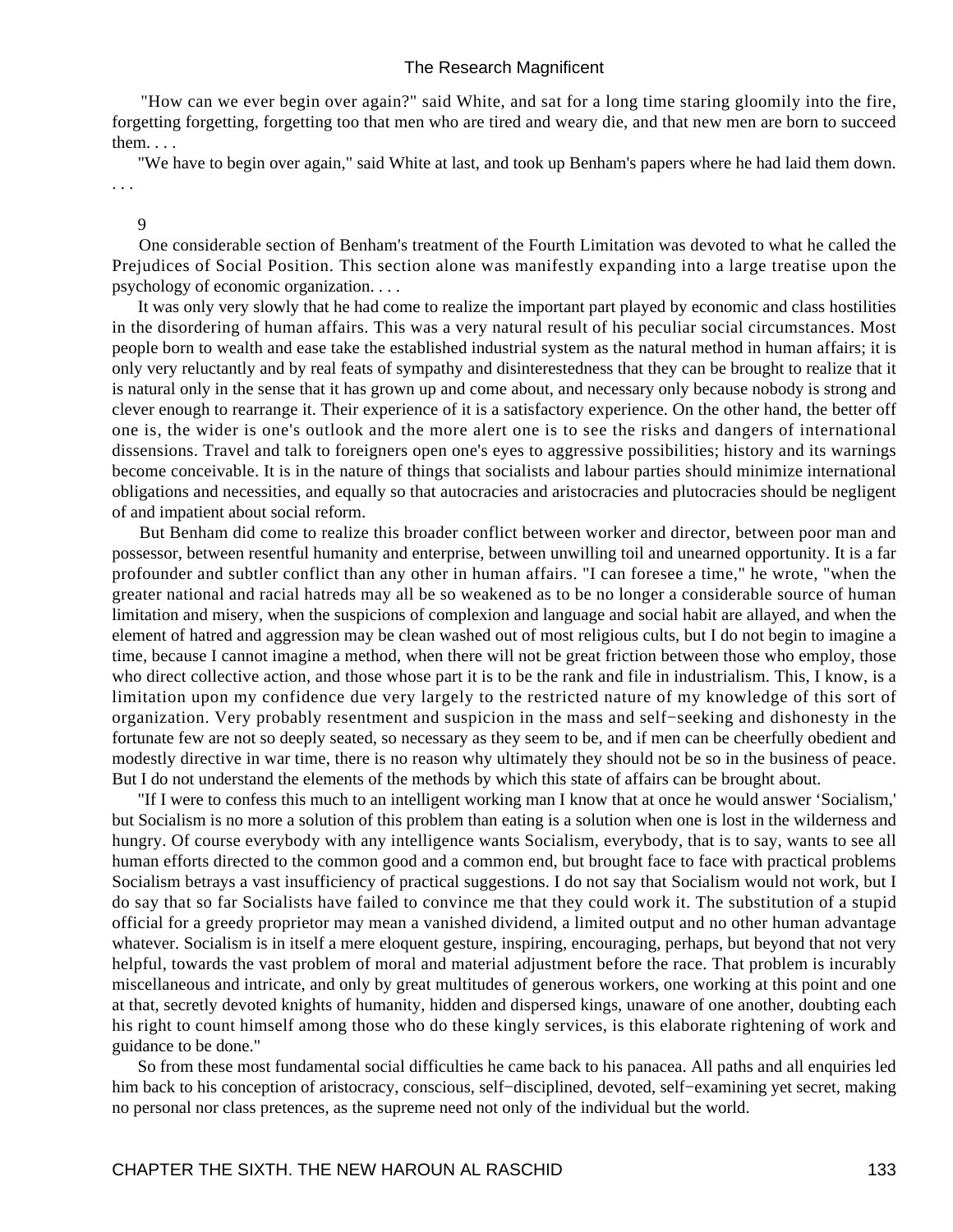10

 It was the Labour trouble in the Transvaal which had brought the two schoolfellows together again. White had been on his way to Zimbabwe. An emotional disturbance of unusual intensity had driven him to seek consolations in strange scenery and mysterious desolations. It was as if Zimbabwe called to him. Benham had come to South Africa to see into the question of Indian immigration, and he was now on his way to meet Amanda in London. Neither man had given much heed to the gathering social conflict on the Rand until the storm burst about them. There had been a few paragraphs in the papers about a dispute upon a point of labour etiquette, a question of the recognition of Trade Union officials, a thing that impressed them both as technical, and then suddenly a long incubated quarrel flared out in rioting and violence, the burning of houses and furniture, attacks on mines, attempts to dynamite trains. White stayed in Johannesburg because he did not want to be stranded up country by the railway strike that was among the possibilities of the situation. Benham stayed because he was going to London very reluctantly, and he was glad of this justification for a few days' delay. The two men found themselves occupying adjacent tables in the Sherborough Hotel, and White was the first to recognize the other. They came together with a warmth and readiness of intimacy that neither would have displayed in London.

 White had not seen Benham since the social days of Amanda at Lancaster Gate, and he was astonished at the change a few years had made in him. The peculiar contrast of his pallor and his dark hair had become more marked, his skin was deader, his features seemed more prominent and his expression intenser. His eyes were very bright and more sunken under his brows. He had suffered from yellow fever in the West Indies, and these it seemed were the marks left by that illness. And he was much more detached from the people about him; less attentive to the small incidents of life, more occupied with inner things. He greeted White with a confidence that White was one day to remember as pathetic.

 "It is good to meet an old friend," Benham said. "I have lost friends. And I do not make fresh ones. I go about too much by myself, and I do not follow the same tracks that other people are following. . . ."

 What track was he following? It was now that White first heard of the Research Magnificent. He wanted to know what Benham was doing, and Benham after some partial and unsatisfactory explanation of his interest in insurgent Hindoos, embarked upon larger expositions. "It is, of course, a part of something else," he amplified. He was writing a book, "an enormous sort of book." He laughed with a touch of shyness. It was about "everything," about how to live and how not to live. And "aristocracy, and all sorts of things." White was always curious about other people's books. Benham became earnest and more explicit under encouragement, and to talk about his book was soon to talk about himself. In various ways, intentionally and inadvertently, he told White much. These chance encounters, these intimacies of the train and hotel, will lead men at times to a stark frankness of statement they would never permit themselves with habitual friends.

 About the Johannesburg labour trouble they talked very little, considering how insistent it was becoming. But the wide propositions of the Research Magnificent, with its large indifference to immediate occurrences, its vast patience, its tremendous expectations, contrasted very sharply in White's memory with the bitterness, narrowness and resentment of the events about them. For him the thought of that first discussion of this vast inchoate book into which Benham's life was flowering, and which he was ultimately to summarize, trailed with it a fringe of vivid little pictures; pictures of crowds of men hurrying on bicycles and afoot under a lowering twilight sky towards murmuring centres of disorder, of startling flares seen suddenly afar off, of the muffled galloping of troops through the broad dusty street in the night, of groups of men standing and watching down straight broad roads, roads that ended in groups of chimneys and squat buildings of corrugated iron. And once there was a marching body of white men in the foreground and a complicated wire fence, and a clustering mass of Kaffirs watching them over this fence and talking eagerly amongst themselves.

 "All this affair here is little more than a hitch in the machinery," said Benham, and went back to his large preoccupation. . . .

 But White, who had not seen so much human disorder as Benham, felt that it was more than that. Always he kept the tail of his eye upon that eventful background while Benham talked to him.

 When the firearms went off he may for the moment have even given the background the greater share of his attention. . . .

11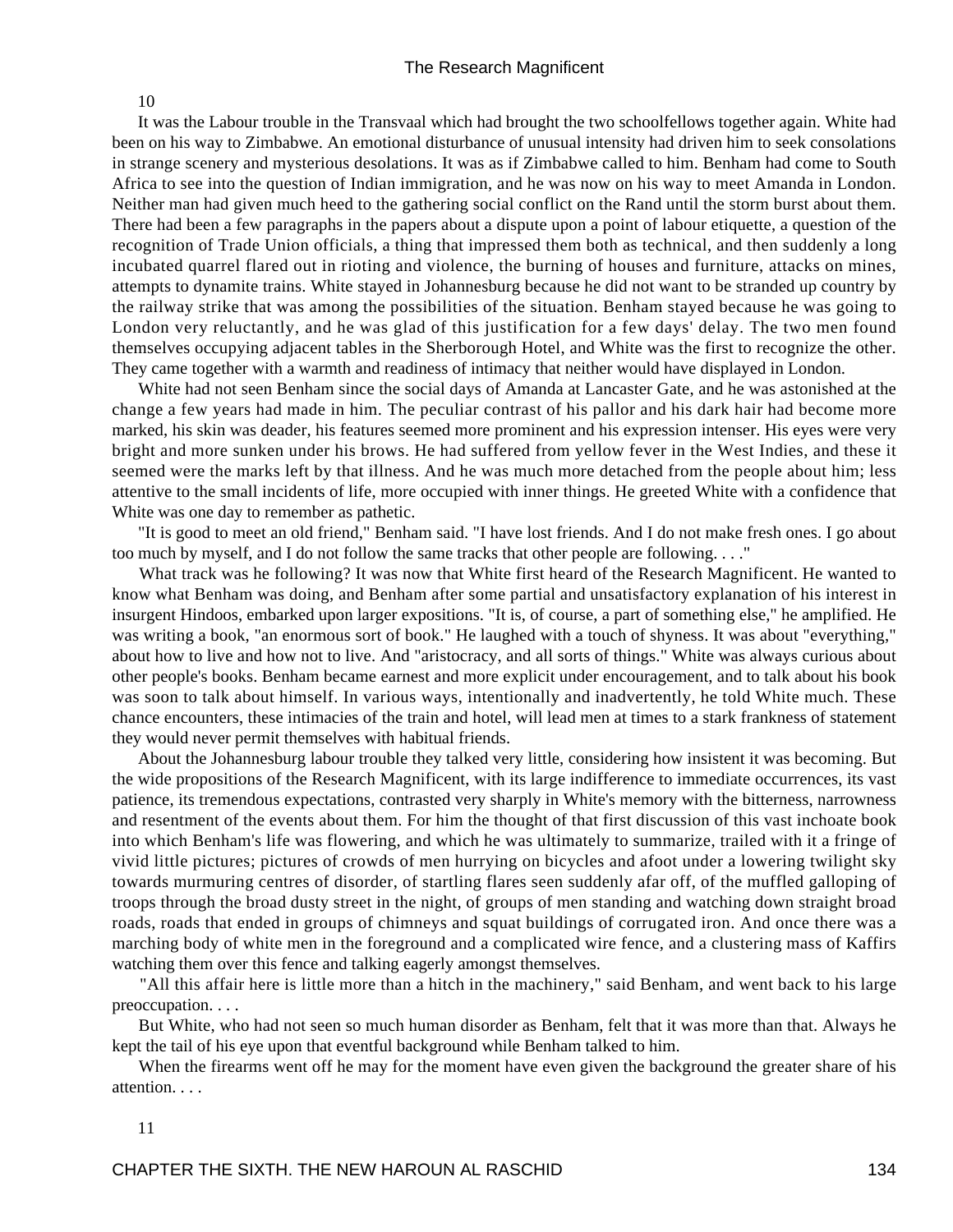It was only as White burrowed through his legacy of documents that the full values came to very many things that Benham said during these last conversations. The papers fitted in with his memories of their long talks like text with commentary; so much of Benham's talk had repeated the private writings in which he had first digested his ideas that it was presently almost impossible to disentangle what had been said and understood at Johannesburg from the fuller statement of those patched and corrected manuscripts. The two things merged in White's mind as he read. The written text took upon itself a resonance of Benham's voice; it eked out the hints and broken sentences of his remembered conversation.

 But some things that Benham did not talk about at all, left by their mere marked absence an impression on White's mind. And occasionally after Benham had been talking for a long time there would be an occasional aphasia, such as is often apparent in the speech of men who restrain themselves from betraying a preoccupation. He would say nothing about Amanda or about women in general, he was reluctant to speak of Prothero, and another peculiarity was that he referred perhaps half a dozen times or more to the idea that he was a "prig." He seemed to be defending himself against some inner accusation, some unconquerable doubt of the entire adventure of his life. These half hints and hints by omission exercised the quick intuitions of White's mind very keenly, and he drew far closer to an understanding of Benham's reserves than Benham ever suspected. . . .

 At first after his parting from Amanda in London Benham had felt completely justified in his treatment of her. She had betrayed him and he had behaved, he felt, with dignity and self−control. He had no doubt that he had punished her very effectively, and it was only after he had been travelling in China with Prothero for some time and in the light of one or two chance phrases in her letters that he began to have doubts whether he ought to have punished her at all. And one night at Shanghai he had a dream in which she stood before him, dishevelled and tearful, his Amanda, very intensely his Amanda, and said that she was dirty and shameful and spoilt for ever, because he had gone away from her. Afterwards the dream became absurd: she showed him the black leopard's fur as though it was a rug, and it was now moth−eaten and mangey, the leopard skin that had been so bright and wonderful such a little time ago, and he awoke before he could answer her, and for a long time he was full of unspoken answers explaining that in view of her deliberate unfaithfulness the position she took up was absurd. She had spoilt her own fur. But what was more penetrating and distressing in this dream was not so much the case Amanda stated as the atmosphere of unconquerable intimacy between them, as though they still belonged to each other, soul to soul, as though nothing that had happened afterwards could have destroyed their common responsibility and the common interest of their first unstinted union. She was hurt, and of course he was hurt. He began to see that his marriage to Amanda was still infinitely more than a technical bond.

 And having perceived that much he presently began to doubt whether she realized anything of the sort. Her letters fluctuated very much in tone, but at times they were as detached and guarded as a schoolgirl writing to a cousin. Then it seemed to Benham an extraordinary fraud on her part that she should presume to come into his dream with an entirely deceptive closeness and confidence. She began to sound him in these latter letters upon the possibility of divorce. This, which he had been quite disposed to concede in London, now struck him as an outrageous suggestion. He wrote to ask her why, and she responded exasperatingly that she thought it was "better." But, again, why better? It is remarkable that although his mind had habituated itself to the idea that Easton was her lover in London, her thought of being divorced, no doubt to marry again, filled him with jealous rage. She asked him to take the blame in the divorce proceedings. There, again, he found himself ungenerous. He did not want to do that. Why should he do that? As a matter of fact he was by no means reconciled to the price he had paid for his Research Magnificent; he regretted his Amanda acutely. He was regretting her with a regret that grew when by all the rules of life it ought to be diminishing.

 It was in consequence of that regret and his controversies with Prothero while they travelled together in China that his concern about what he called priggishness arose. It is a concern that one may suppose has a little afflicted every reasonably self−conscious man who has turned from the natural passionate personal life to religion or to public service or any abstract devotion. These things that are at least more extensive than the interests of flesh and blood have a trick of becoming unsubstantial, they shine gloriously and inspiringly upon the imagination, they capture one and isolate one and then they vanish out of sight. It is far easier to be entirely faithful to friend or lover than it is to be faithful to a cause or to one's country or to a religion. In the glow of one's first service that larger idea may be as closely spontaneous as a handclasp, but in the darkness that comes as the glow dies away there is a fearful sense of unreality. It was in such dark moments that Benham was most persecuted by his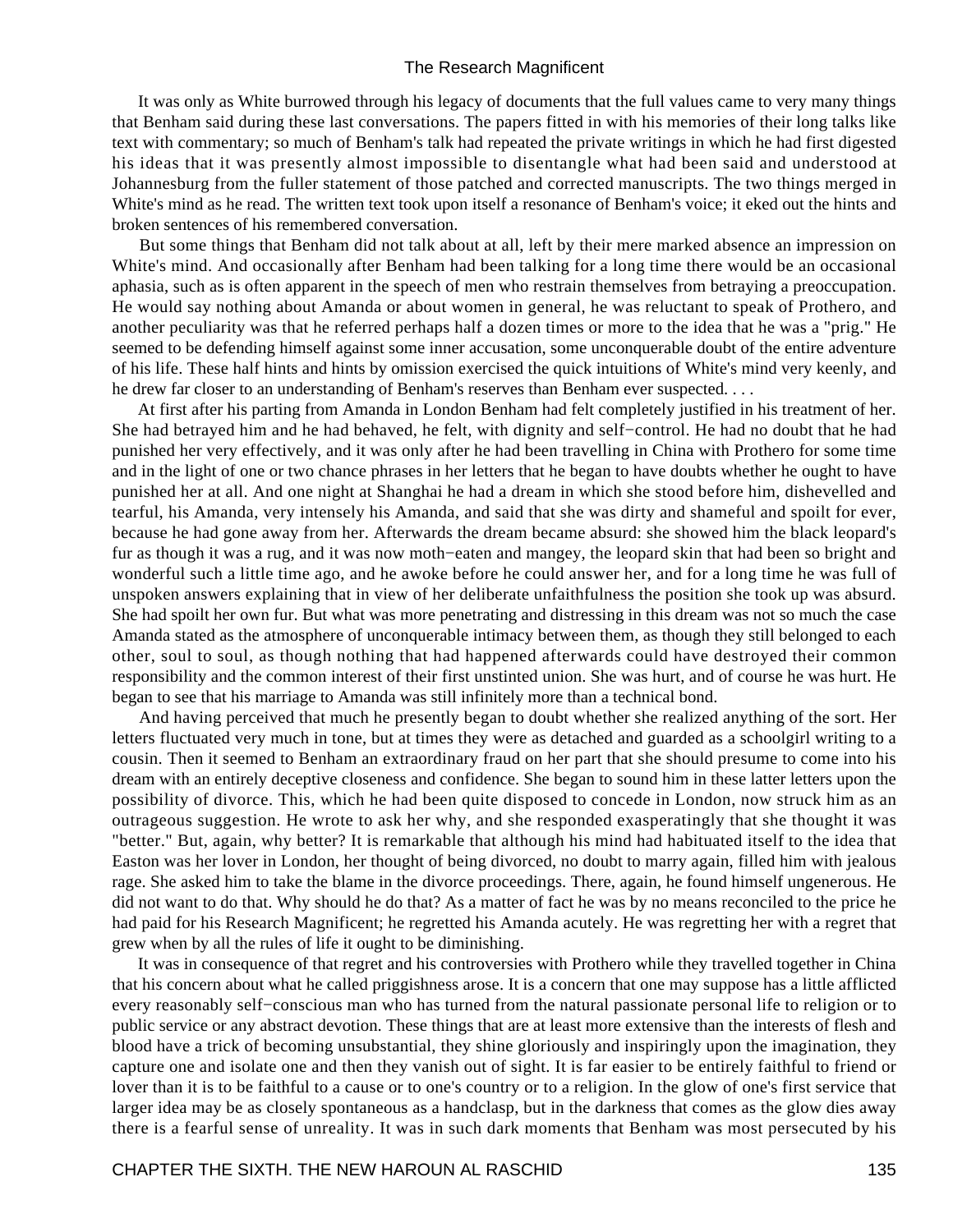memories of Amanda and most distressed by this suspicion that the Research Magnificent was a priggishness, a pretentious logomachy. Prothero could indeed hint as much so skilfully that at times the dream of nobility seemed an insult to the sunshine, to the careless laughter of children, to the good light in wine and all the warm happiness of existence. And then Amanda would peep out of the dusk and whisper, "Of course if you could leave me−−! Was I not LIFE? Even now if you cared to come back to me−− For I loved you best and loved you still, old Cheetah, long after you had left me to follow your dreams. . . . Even now I am drifting further into lies and the last shreds of dignity drop from me; a dirty, lost, and shameful leopard I am now, who was once clean and bright. . . . You could come back, Cheetah, and you could save me yet. If you would love me. . . ."

 In certain moods she could wring his heart by such imagined speeches, the very quality of her voice was in them, a softness that his ear had loved, and not only could she distress him, but when Benham was in this heartache mood, when once she had set him going, then his little mother also would rise against him, touchingly indignant, with her blue eyes bright with tears; and his frowsty father would back towards him and sit down complaining that he was neglected, and even little Mrs. Skelmersdale would reappear, bravely tearful on her chair looking after him as he slunk away from her through Kensington Gardens; indeed every personal link he had ever had to life could in certain moods pull him back through the door of self−reproach Amanda opened and set him aching and accusing himself of harshness and self−concentration. The very kittens of his childhood revived forgotten moments of long−repented hardness. For a year before Prothero was killed there were these heartaches. That tragedy gave them their crowning justification. All these people said in this form or that, "You owed a debt to us, you evaded it, you betrayed us, you owed us life out of yourself, love and services, and you have gone off from us all with this life that was ours, to live by yourself in dreams about the rule of the world, and with empty phantoms of power and destiny. All this was intellectualization. You sacrificed us to the thin things of the mind. There is no rule of the world at all, or none that a man like you may lay hold upon. The rule of the world is a fortuitous result of incalculably multitudinous forces. But all of us you could have made happier. You could have spared us distresses. Prothero died because of you. Presently it will be the turn of your father, your mother−−Amanda perhaps. . . ."

 He made no written note of his heartaches, but he made several memoranda about priggishness that White read and came near to understanding. In spite of the tugging at his heart−strings, Benham was making up his mind to be a prig. He weighed the cold uningratiating virtues of priggishness against his smouldering passion for Amanda, and against his obstinate sympathy for Prothero's grossness and his mother's personal pride, and he made his choice. But it was a reluctant choice.

 One fragment began in the air. "Of course I had made myself responsible for her life. But it was, you see, such a confoundedly energetic life, as vigorous and as slippery as an eel. . . . Only by giving all my strength to her could I have held Amanda. . . . So what was the good of trying to hold Amanda? . . .

 "All one's people have this sort of claim upon one. Claims made by their pride and their self−respect, and their weaknesses and dependences. You've no right to hurt them, to kick about and demand freedom when it means snapping and tearing the silly suffering tendrils they have wrapped about you. The true aristocrat I think will have enough grasp, enough steadiness, to be kind and right to every human being and still do the work that ought to be his essential life. I see that now. It's one of the things this last year or so of loneliness has made me realize; that in so far as I have set out to live the aristocratic life I have failed. Instead I've discovered it−−and found myself out. I'm an overstrung man. I go harshly and continuously for one idea. I live as I ride. I blunder through my fences, I take off too soon. I've no natural ease of mind or conduct or body. I am straining to keep hold of a thing too big for me and do a thing beyond my ability. Only after Prothero's death was it possible for me to realize the prig I have always been, first as regards him and then as regards Amanda and my mother and every one. A necessary unavoidable priggishness. . . ."I do not see how certain things can be done without prigs, people, that is to say, so concentrated and specialized in interest as to be a trifle inhuman, so resolved as to be rather rhetorical and forced. ... All things must begin with clumsiness, there is no assurance about pioneers....

 "Some one has to talk about aristocracy, some one has to explain aristocracy. . . . But the very essence of aristocracy, as I conceive it, is that it does not explain nor talk about itself. . . .

 "After all it doesn't matter what I am. . . . It's just a private vexation that I haven't got where I meant to get. That does not affect the truth I have to tell. . . .

"If one has to speak the truth with the voice of a prig, still one must speak the truth. I have worked out some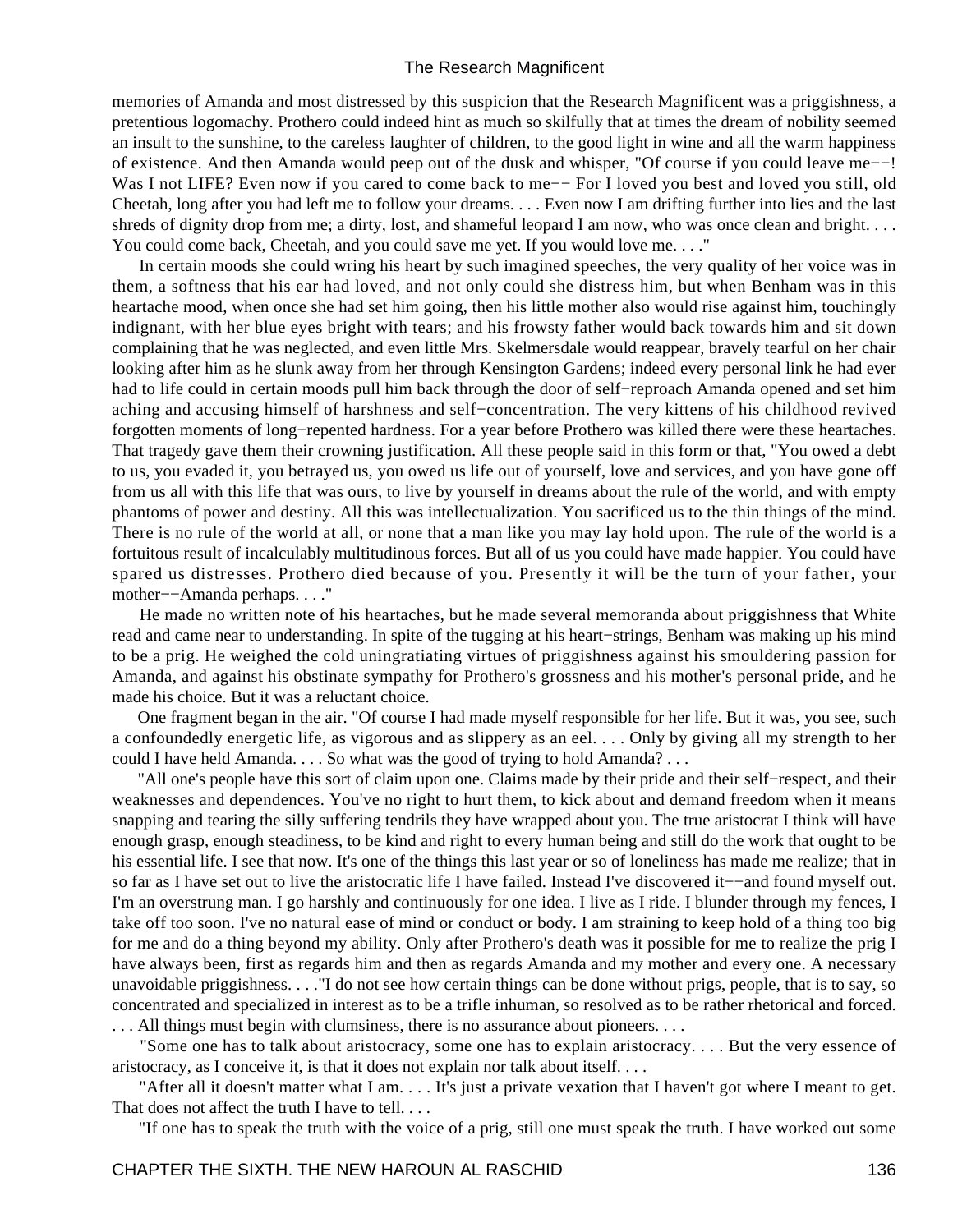very considerable things in my research, and the time has come when I must set them out clearly and plainly. That is my job anyhow. My journey to London to release Amanda will be just the end of my adolescence and the beginning of my real life. It will release me from my last entanglement with the fellow creatures I have always failed to make happy.  $\dots$  It's a detail in the work.  $\dots$  And I shall go on.

But I shall feel very like a man who goes back for a surgical operation.

"It's very like that. A surgical operation, and when it is over perhaps I shall think no more about it.

 "And beyond these things there are great masses of work to be done. So far I have but cleared up for myself a project and outline of living. I must begin upon these masses now, I must do what I can upon the details, and, presently, I shall see more clearly where other men are working to the same ends. . . ."

12

 Benham's expedition to China with Prothero was essentially a wrestle between his high resolve to work out his conception of the noble life to the utmost limit and his curiously invincible affection and sympathy for the earthliness of that inglorious little don. Although Benham insisted upon the dominance of life by noble imaginations and relentless reasonableness, he would never altogether abandon the materialism of life. Prothero had once said to him, "You are the advocate of the brain and I of the belly. Only, only we respect each other." And at another time, "You fear emotions and distrust sensations. I invite them. You do not drink gin because you think it would make you weep. But if I could not weep in any other way I would drink gin." And it was under the influence of Prothero that Benham turned from the haughty intellectualism, the systematized superiorities and refinements, the caste marks and defensive dignities of India to China, that great teeming stinking tank of humorous yellow humanity.

 Benham had gone to Prothero again after a bout of elevated idealism. It was only very slowly that he reconciled his mind to the idea of an entirely solitary pursuit of his aristocratic dream. For some time as he went about the world he was trying to bring himself into relationship with the advanced thinkers, the liberal−minded people who seemed to promise at least a mental and moral co−operation. Yet it is difficult to see what co−operation was possible unless it was some sort of agreement that presently they should all shout together. And it was after a certain pursuit of Rabindranath Tagore, whom he met in Hampstead, that a horror of perfect manners and perfect finish came upon him, and he fled from that starry calm to the rich uncleanness of the most undignified fellow of Trinity. And as an advocate and exponent of the richness of the lower levels of life, as the declared antagonist of caste and of the uttermost refinements of pride, Prothero went with Benham by way of Siberia to the Chinese scene.

 Their controversy was perceptible at every dinner−table in their choice of food and drink. Benham was always wary and Prothero always appreciative. It peeped out in the distribution of their time, in the direction of their glances. Whenever women walked about, Prothero gave way to a sort of ethnological excitement. "That girl−−a wonderful racial type." But in Moscow he was sentimental. He insisted on going again to the Cosmopolis Bazaar, and when he had ascertained that Anna Alexievna had vanished and left no trace he prowled the streets until the small hours.

In the eastward train he talked intermittently of her. "I should have defied Cambridge," he said.

But at every stopping station he got out upon the platform ethnologically alert....

 Theoretically Benham was disgusted with Prothero. Really he was not disgusted at all. There was something about Prothero like a sparrow, like a starling, like a Scotch terrier. . . . These, too, are morally objectionable creatures that do not disgust. . . .

 Prothero discoursed much upon the essential goodness of Russians. He said they were a people of genius, that they showed it in their faults and failures just as much as in their virtues and achievements. He extolled the "germinating disorder" of Moscow far above the "implacable discipline" of Berlin. Only a people of inferior imagination, a base materialist people, could so maintain its attention upon precision and cleanliness. Benham was roused to defence against this paradox. "But all exaltation neglects," said Prothero. "No religion has ever boasted that its saints were spick and span." This controversy raged between them in the streets of Irkutsk. It was still burning while they picked their way through the indescribable filth of Pekin.

"You say that all this is a fine disdain for material things," said Benham. "But look out there!"

Apt to their argument a couple of sturdy young women came shuffling along, cleaving the crowd in the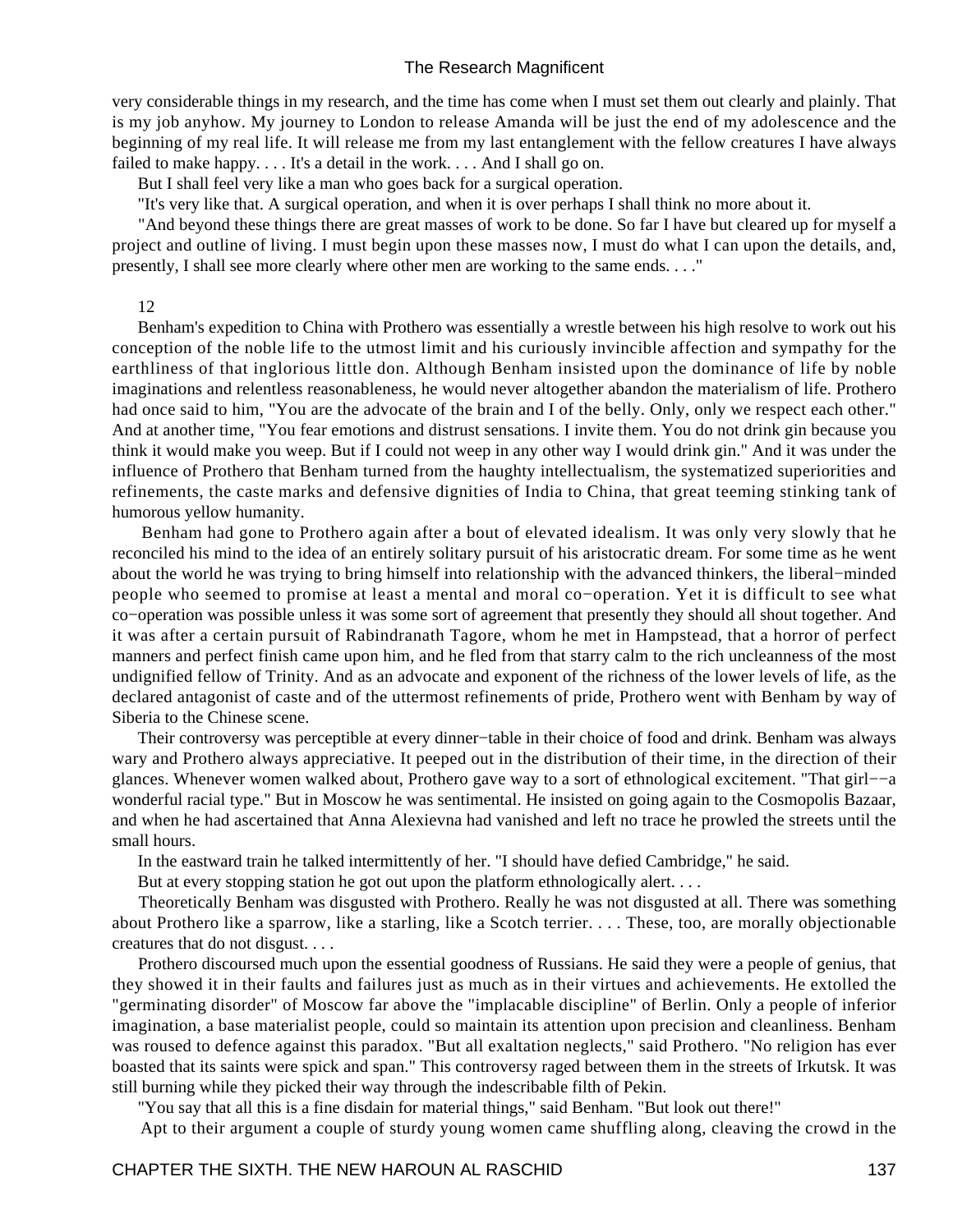narrow street by virtue of a single word and two brace of pails of human ordure.

 "That is not a fine disdain for material things," said Benham. "That is merely individualism and unsystematic living."

 "A mere phase of frankness. Only frankness is left to them now. The Manchus crippled them, spoilt their roads and broke their waterways. European intervention paralyses every attempt they make to establish order on their own lines. In the Ming days China did not reek. . . . And, anyhow, Benham, it's better than the silly waste of London. . . ."

 And in a little while Prothero discovered that China had tried Benham and found him wanting, centuries and dynasties ago.

 What was this new−fangled aristocratic man, he asked, but the ideal of Confucius, the superior person, "the son of the King"? There you had the very essence of Benham, the idea of self −examination, self− preparation under a vague Theocracy. ("Vaguer," said Benham, "for the Confucian Heaven could punish and reward.") Even the elaborate sham modesty of the two dreams was the same. Benham interrupted and protested with heat. And this Confucian idea of the son of the King, Prothero insisted, had been the cause of China's paralysis. "My idea of nobility is not traditional but expectant," said Benham. "After all, Confucianism has held together a great pacific state far longer than any other polity has ever lasted. I'll accept your Confucianism. I've not the slightest objection to finding China nearer salvation than any other land. Do but turn it round so that it looks to the future and not to the past, and it will be the best social and political culture in the world. That, indeed, is what is happening. Mix Chinese culture with American enterprise and you will have made a new lead for mankind."

 From that Benham drove on to discoveries. "When a man thinks of the past he concentrates on self; when he thinks of the future he radiates from self. Call me a neo−Confucian; with the cone opening forward away from me, instead of focussing on me. . . ."

"You make me think of an extinguisher," said Prothero.

 "You know I am thinking of a focus," said Benham. "But all your thought now has become caricature. . . . You have stopped thinking. You are fighting after making up your mind. . . ."

 Prothero was a little disconcerted by Benham's prompt endorsement of his Chinese identification. He had hoped it would be exasperating. He tried to barb his offence. He amplified the indictment. All cultures must be judged by their reaction and fatigue products, and Confucianism had produced formalism, priggishness, humbug. . . . No doubt its ideals had had their successes; they had unified China, stamped the idea of universal peace and good manners upon the greatest mass of population in the world, paved the way for much beautiful art and literature and living. "But in the end, all your stern orderliness, Benham," said Prothero, "only leads to me. The human spirit rebels against this everlasting armour on the soul. After Han came T'ang. Have you never read Ling Po? There's scraps of him in English in that little book you have––what is it?–−the LUTE OF JADE? He was the inevitable Epicurean; the Omar Khayyam after the Prophet. Life must relax at last. . . ."

"No!" cried Benham. "If it is traditional, I admit, yes; but if it is creative, no. . . ."

 Under the stimulation of their undying controversy Benham was driven to closer enquiries into Chinese thought. He tried particularly to get to mental grips with English−speaking Chinese. "We still know nothing of China," said Prothero. "Most of the stuff we have been told about this country is mere middle−class tourists' twaddle. We send merchants from Brixton and missionaries from Glasgow, and what doesn't remind them of these delectable standards seems either funny to them or wicked. I admit the thing is slightly pot−bound, so to speak, in the ancient characters and the ancient traditions, but for all that, they KNOW, they HAVE, what all the rest of the world has still to find and get. When they begin to speak and write in a modern way and handle modern things and break into the soil they have scarcely touched, the rest of the world will find just how much it is behind. . . . Oh! not soldiering; the Chinese are not such fools as that, but LIFE. . . . "

Benham was won to a half belief in these assertions.

 He came to realize more and more clearly that while India dreams or wrestles weakly in its sleep, while Europe is still hopelessly and foolishly given over to militant monarchies, racial vanities, delirious religious feuds and an altogether imbecile fumbling with loaded guns, China, even more than America, develops steadily into a massive possibility of ordered and aristocratic liberalism. . . .

 The two men followed their associated and disconnected paths. Through Benham's chance speeches and notes, White caught glimpses, as one might catch glimpses through a moving trellis, of that bilateral adventure. He saw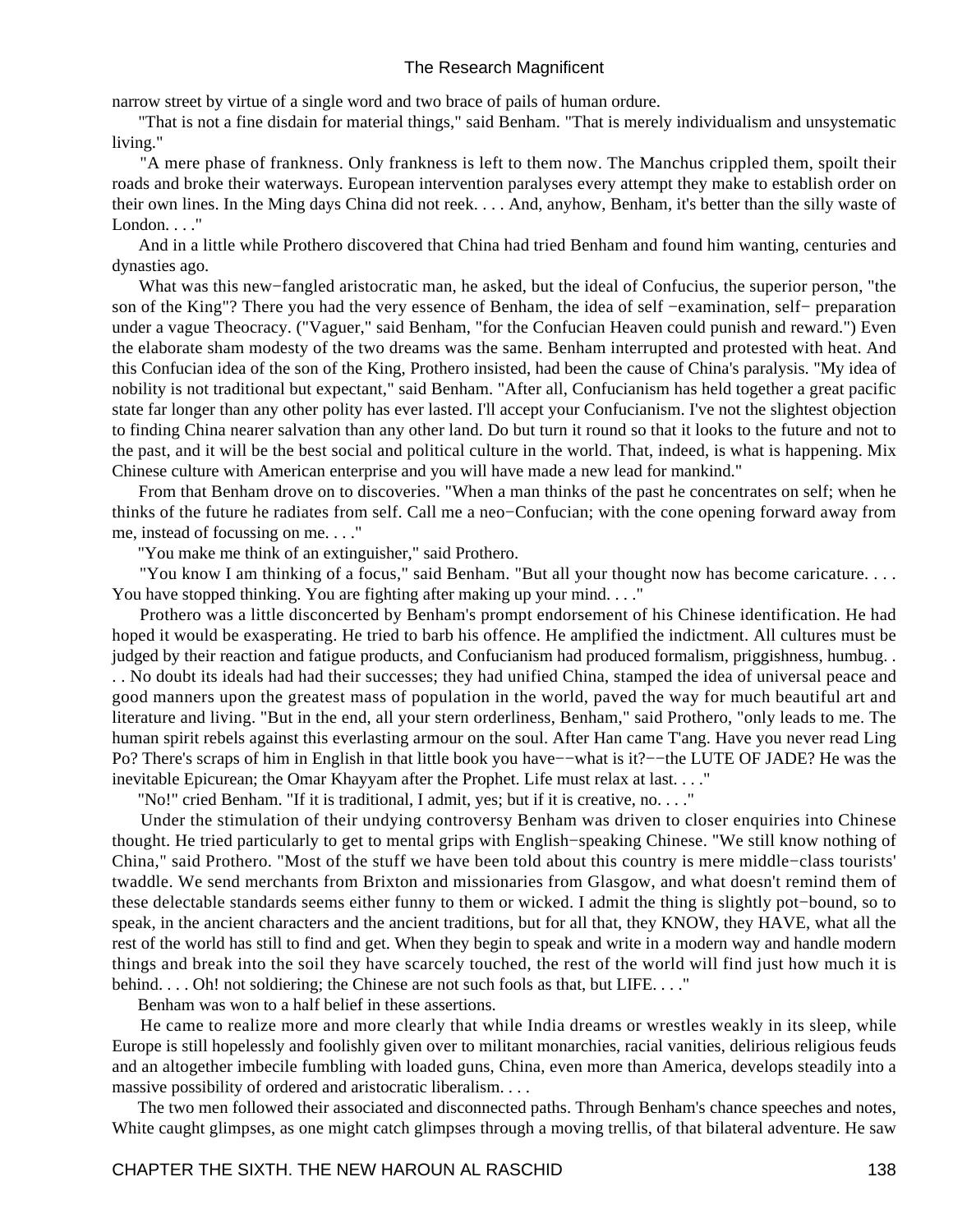Benham in conversation with liberal− minded mandarins, grave−faced, bald−browed persons with disciplined movements, who sat with their hands thrust into their sleeves talking excellent English; while Prothero pursued enquiries of an intenser, more recondite sort with gentlemen of a more confidential type. And, presently, Prothero began to discover and discuss the merits of opium.

 For if one is to disavow all pride and priggishness, if one is to find the solution of life's problem in the rational enjoyment of one's sensations, why should one not use opium? It is art materialized. It gives tremendous experiences with a minimum of exertion, and if presently its gifts diminish one need but increase the quantity. Moreover, it quickens the garrulous mind, and steadies the happiness of love. Across the varied adventures of Benham's journey in China fell the shadow first of a suspicion and then of a certainty....

 The perfected and ancient vices of China wrapped about Prothero like some tainted but scented robe, and all too late Benham sought to drag him away. And then in a passion of disgust turned from him.

"To this," cried Benham, "one comes! Save for pride and fierceness!"

 "Better this than cruelty," said Prothero talking quickly and clearly because of the evil thing in his veins. "You think that you are the only explorer of life, Benham, but while you toil up the mountains I board the house−boat and float down the stream. For you the stars, for me the music and the lanterns. You are the son of a mountaineering don, and I am a Chinese philosopher of the riper school. You force yourself beyond fear of pain, and I force myself beyond fear of consequences. What are we either of us but children groping under the black cloak of our Maker?−−who will not blind us with his light. Did he not give us also these lusts, the keen knife and the sweetness, these sensations that are like pineapple smeared with saltpetre, like salted olives from heaven, like being flayed with delight. . . . And did he not give us dreams fantastic beyond any lust whatever? What is the good of talking? Speak to your own kind. I have gone, Benham. I am lost already. There is no resisting any more, since I have drugged away resistance. Why then should I come back? I know now the symphonies of the exalted nerves; I can judge; and I say better lie and hear them to the end than come back again to my old life, to my little tin−whistle solo, my−−effort! My EFFORT! . . . I ruin my body. I know. But what of that? . . . I shall soon be thin and filthy. What of the grape− skin when one has had the pulp?"

"But," said Benham, "the cleanness of life!"

"While I perish," said Prothero still more wickedly, "I say good things. . . ."

#### 13

 White had a vision of a great city with narrow crowded streets, hung with lank banners and gay with vertical vermilion labels, and of a pleasant large low house that stood in a garden on a hillside, a garden set with artificial stones and with beasts and men and lanterns of white porcelain, a garden which overlooked this city. Here it was that Benham stayed and talked with his host, a man robed in marvellous silks and subtle of speech even in the European languages he used, and meanwhile Prothero, it seemed, had gone down into the wickedness of the town below. It was a very great town indeed, spreading for miles along the banks of a huge river, a river that divided itself indolently into three shining branches so as to make islands of the central portion of the place. And on this river swarmed for ever a vast flotilla of ships and boats, boats in which people lived, boats in which they sought pleasure, moored places of assembly, high−pooped junks, steamboats, passenger sampans, cargo craft, such a water town in streets and lanes, endless miles of it, as no other part of the world save China can display. In the daylight it was gay with countless sunlit colours embroidered upon a fabric of yellow and brown, at night it glittered with a hundred thousand lights that swayed and quivered and were reflected quiveringly upon the black flowing waters.

 And while Benham sat and talked in the garden above came a messenger who was for some reason very vividly realized by White's imagination. He was a tall man with lack−lustre eyes and sunken cheeks that made his cheek bones very prominent, and gave his thin− lipped mouth something of the geniality of a skull, and the arm he thrust out of his yellow robe to hand Prothero's message to Benham was lean as a pole. So he stood out in White's imagination, against the warm afternoon sky and the brown roofs and blue haze of the great town below, and was with one exception the distinctest thing in the story. The message he bore was scribbled by Prothero himself in a nerveless scrawl: "Send a hundred dollars by this man. I am in a frightful fix."

 Now Benham's host had been twitting him with the European patronage of opium, and something in this message stirred his facile indignation. Twice before he had had similar demands. And on the whole they had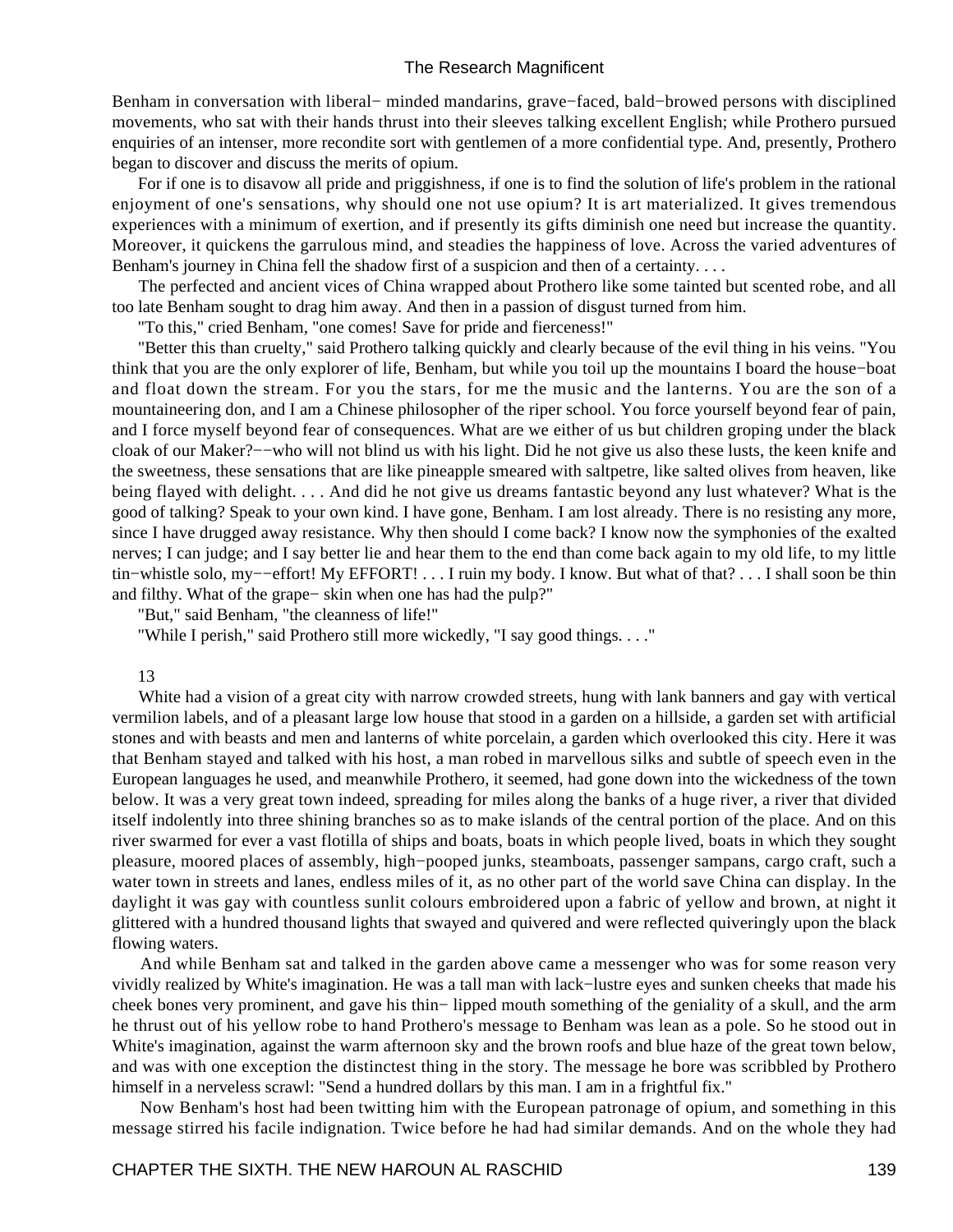seemed to him to be unreasonable demands. He was astonished that while he was sitting and talking of the great world− republic of the future and the secret self−directed aristocracy that would make it possible, his own friend, his chosen companion, should thus, by this inglorious request and this ungainly messenger, disavow him. He felt a wave of intense irritation.

"No," he said, "I will not."

And he was too angry to express himself in any language understandable by his messenger.

 His host intervened and explained after a few questions that the occasion was serious. Prothero, it seemed, had been gambling.

"No," said Benham. "He is shameless. Let him do what he can."

The messenger was still reluctant to go.

And scarcely had he gone before misgivings seized Benham.

"Where IS your friend?" asked the mandarin.

"I don't know," said Benham.

"But they will keep him! They may do all sorts of things when they find he is lying to them."

"Lying to them?"

"About your help."

 "Stop that man," cried Benham suddenly realizing his mistake. But when the servants went to stop the messenger their intentions were misunderstood, and the man dashed through the open gate of the f pulling down and trying again. Hope and disappointments and much need for philosophy. . . . I see myself now for the little workman I am upon this tremendous undertaking. And all my life hereafter goes to serve it. . . ."

 He turned his sombre eyes upon his friend. He spoke with a grim enthusiasm. "I'm a prig. I'm a fanatic, White. But I have something clear, something better worth going on with than any adventure of personal relationship could possibly be. . . ."

 And suddenly he began to tell White as plainly as he could of the faith that had grown up in his mind. He spoke with a touch of defiance, with the tense force of a man who shrinks but overcomes his shame. "I will tell you what I believe."

 He told of his early dread of fear and baseness, and of the slow development, expansion and complication of his idea of self−respect until he saw that tgarden and made off down the winding road.

"Stop him!" cried Benham, and started in pursuit, suddenly afraid for Prothero.

The Chinese are a people of great curiosity, and a small pebble sometimes starts an avalanche. . . .

 White pieced together his conception of the circles of disturbance that spread out from Benham's pursuit of Prothero's flying messenger.

 For weeks and months the great town had been uneasy in all its ways because of the insurgent spirits from the south and the disorder from the north, because of endless rumours and incessant intrigue. The stupid manoeuvres of one European "power" against another, the tactlessness of missionaries, the growing Chinese disposition to meet violence and force with violence and force, had fermented and brewed the possibility of an outbreak. The sudden resolve of Benham to get at once to Prothero was like the firing of a mine. This tall, pale−faced, incomprehensible stranger charging through the narrow streets that led to the pleasure−boats in the south river seemed to many a blue−clad citizen like the White Peril embodied. Behind him came the attendants of the rich man up the hill; but they surely were traitors to help this stranger.

 Before Benham could at all realize what was happening he found his way to the river−boat on which he supposed Prothero to be detained, barred by a vigorous street fight. Explanations were impossible; he joined in the fight.

For three days that fight developed round the mystery of Prothero's disappearance.

 It was a complicated struggle into which the local foreign traders on the river−front and a detachment of modern drilled troops from the up−river barracks were presently drawn. It was a struggle that was never clearly explained, and at the end of it they found Prothero's body flung out upon a waste place near a little temple on the river bank, stabbed while he was asleep. . . .

 And from the broken fragments of description that Benham let fall, White had an impression of him hunting for all those three days through the strange places of a Chinese city, along narrow passages, over queer Venetian−like bridges, through the vast spaces of empty warehouses, in the incense−scented darkness of temple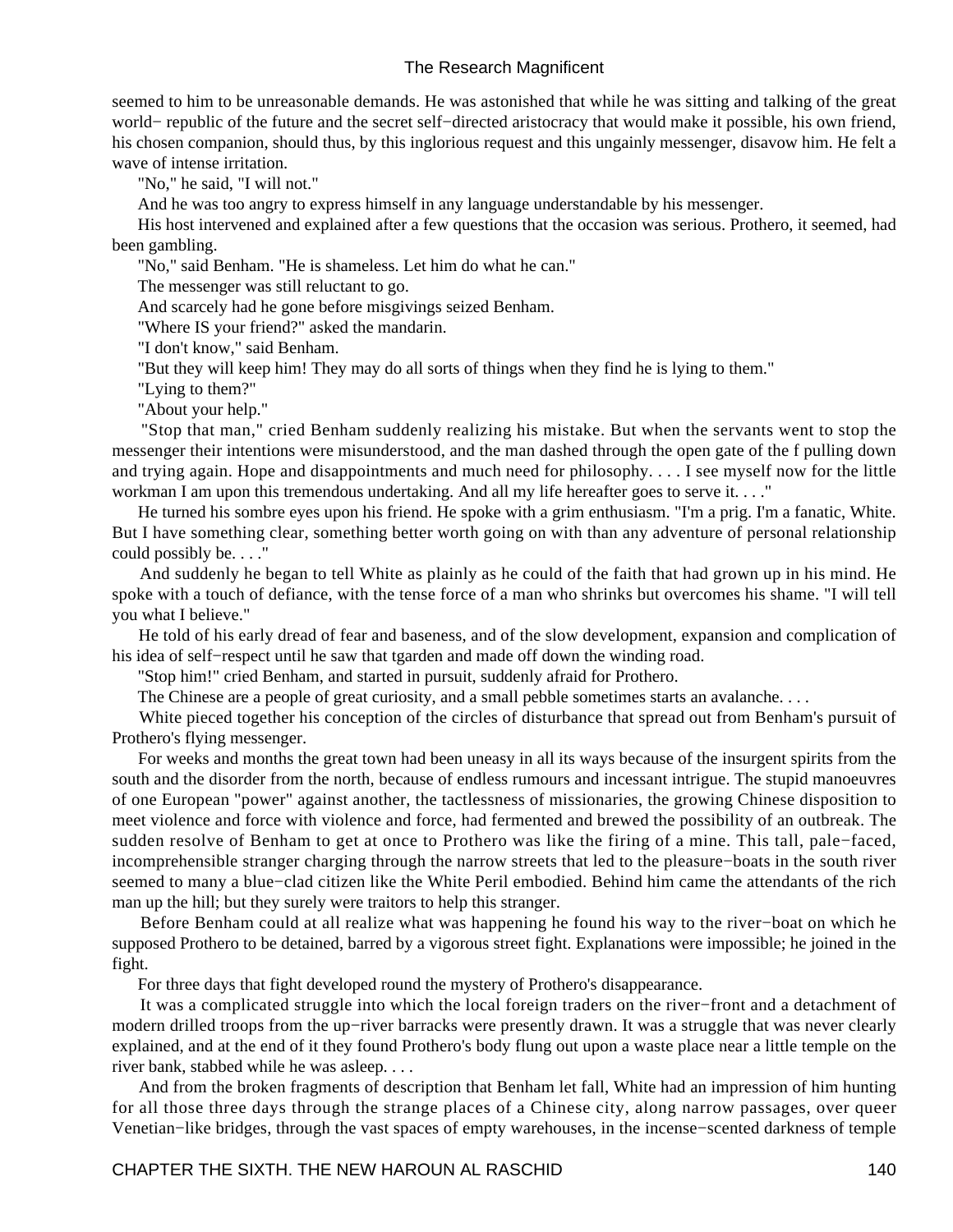yards, along planks that passed to the dark hulls of secret barges, in quick− flying boats that slipped noiselessly among the larger craft, and sometimes he hunted alone, sometimes in company, sometimes black figures struggled in the darkness against dim−lit backgrounds and sometimes a swarm of shining yellow faces screamed and shouted through the torn paper windows. . . . And then at the end of this confused effect of struggle, this Chinese kinematograph film, one last picture jerked into place and stopped and stood still, a white wall in the sunshine come upon suddenly round a corner, a dirty flagged passage and a stiff crumpled body that had for the first time an inexpressive face. . . .

14

.

 Benham sat at a table in the smoking−room of the Sherborough Hotel at Johannesburg and told of these things. White watched him from an armchair. And as he listened he noted again the intensification of Benham's face, the darkness under his brows, the pallor of his skin, the touch of red in his eyes. For there was still that red gleam in Benham's eyes; it shone when he looked out of a darkness into a light. And he sat forward with his arms folded under him, or moved his long lean hand about over the things on the table.

 "You see," he said, "this is a sort of horror in my mind. Things like this stick in my mind. I am always seeing Prothero now, and it will take years to get this scar off my memory again. Once before−− about a horse, I had the same kind of distress. And it makes me tender, sore−minded about everything. It will go, of course, in the long run, and it's just like any other ache that lays hold of one. One can't cure it. One has to get along with it. . . .

 "I know, White, I ought to have sent that money, but how was I to know then that it was so imperative to send that money? . . .

"At the time it seemed just pandering to his vices. . . .

 "I was angry. I shall never subdue that kind of hastiness altogether. It takes me by surprise. Before the messenger was out of sight I had repented. . . .

 "I failed him. I have gone about in the world dreaming of tremendous things and failing most people. My wife too. . . ."

 He stopped talking for a little time and folded his arms tight and stared hard in front of himself, his lips compressed.

 "You see, White," he said, with a kind of setting of the teeth, "this is the sort of thing one has to stand. Life is imperfect. Nothing can be done perfectly. And on the whole−−" He spoke still more slowly, "I would go through again with the very same things that have hurt my people. If I had to live over again. I would try to do the things without hurting the people, but I would do the things anyhow. Because I'm raw with remorse, it does not follow that on the whole I am not doing right. Right doing isn't balm. If I could have contrived not to hurt these people as I have done, it would have been better, just as it would be better to win a battle without any killed or wounded. I was clumsy with them and they suffered, I suffer for their suffering, but still I have to stick to the way I have taken. One's blunders are accidents. If one thing is clearer than another it is that the world isn't accident−proof. . . .

 But I wish I had sent those dollars to Prothero. . . . God! White, but I lie awake at night thinking of that messenger as he turned away. . . . Trying to stop him. . . .

 "I didn't send those dollars. So fifty or sixty people were killed and many wounded. . . . There for all practical purposes the thing ends. Perhaps it will serve to give me a little charity for some other fool's haste and blundering. . . .

"I couldn't help it, White. I couldn't help it. . . .

 "The main thing, the impersonal thing, goes on. One thinks, one learns, one adds one's contribution of experience and understanding. The spirit of the race goes on to light and comprehension. In spite of accidents. In spite of individual blundering.

"It would be absurd anyhow to suppose that nobility is so easy as to come slick and true on every occasion. . .

 "If one gives oneself to any long aim one must reckon with minor disasters. This Research I undertook grows and grows. I believe in it more and more. The more it asks from me the more I give to it. When I was a youngster I thought the thing I wanted was just round the corner. I fancied I would find out the noble life in a year or two, just what it was, just where it took one, and for the rest of my life I would live it. Finely. But I am just one of a multitude of men, each one going a little wrong, each one achieving a little right. And the noble life is a long, long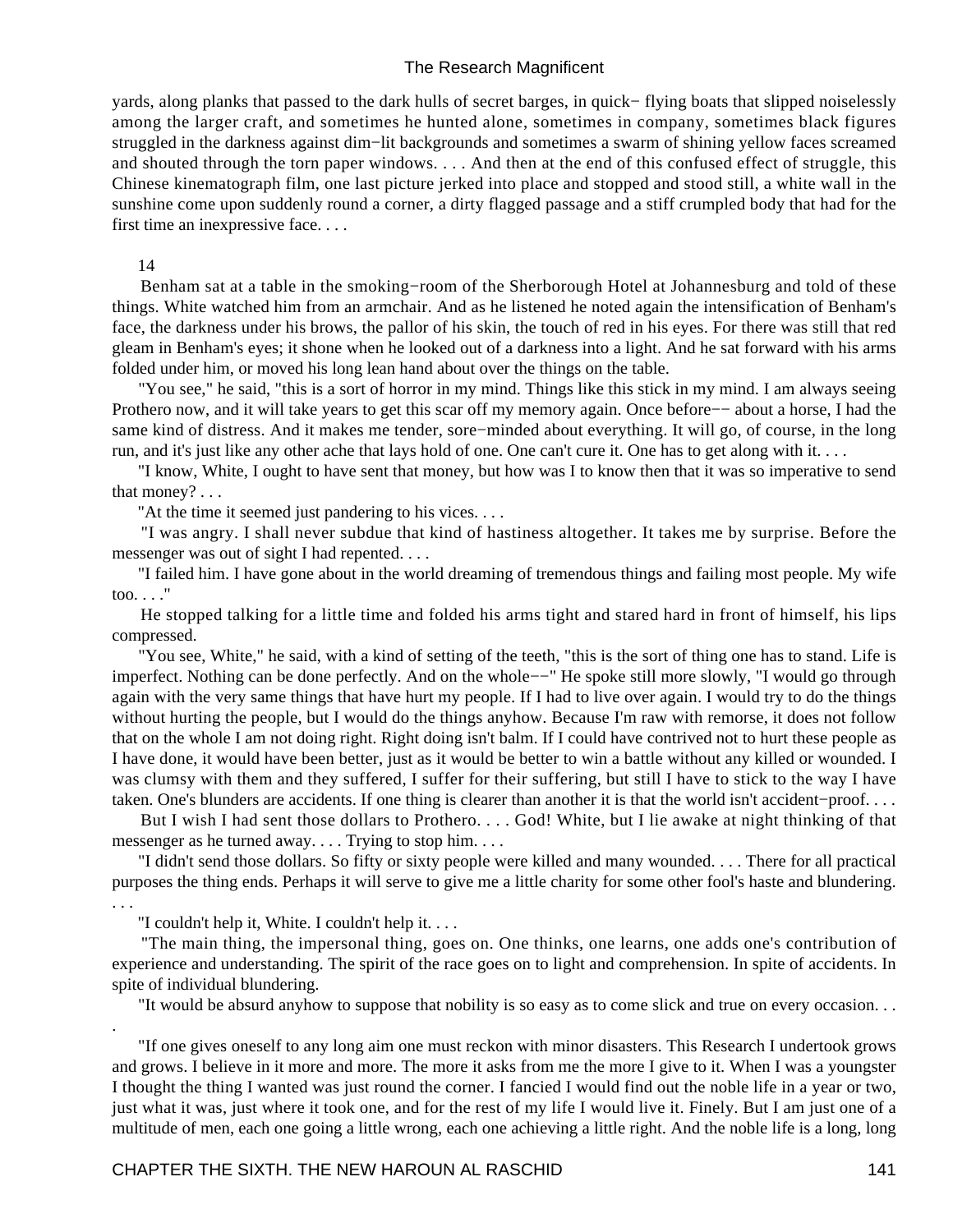way ahead. . . . We are working out a new way of lihere is no honour nor pride for a man until he refers his life to ends and purposes beyond himself. An aht rise instantly out of all this squalor and evil temper. . . . What does all this struggle here amount to? On one side unintelligent greed, unintelligent resentment on the other; suspicion everywhere. . . .

"And you know, White, at bottom THEY ALL WANT TO BE DECENT!

 "If only they had light enough in their brains to show them how."It's such a plain job they have here too, a new city, the simplest industries, freedom from war, everything to make a good life for men, prosperity, glorious sunshine, a kind of happiness in the air. And mismanagement, fear, indulgence, jealousy, prejudice, stupidity, poison it all. A squabble about working on a Saturday afternoon, a squabble embittered by this universal shadow of miner's phthving for mankind, a new rule, a new conscience. It's no small job for all of us. There must be lifetimes of building up and lifetimes oristocrat must be loyal. So it has ever been, but a modern aristocrat must also be lucid; there it is that one has at once the demand for kingship and the repudiation of all existing states and kings. In this manner he had come to his idea of a great world republic that must replace the little warring kingdoms of the present, to the conception of an unseen kingship ruling the whole globe, to his King Invisible, who is the Lord of Truth and all sane loyalty. "There," he said, "is the link of our order, the new knighthood, the new aristocracy, that must at last rule the earth. There is our Prince. He is in me, he is in you; he is latent in all mankind. I have worked this out and tried it and lived it, and I know that outwardly and inwardly this is the way a man must live, or else be a poor thing and a base one. On great occasions and small occasions I have failed myself a thousand times, but no failure lasts if your faith lasts. What I have learnt, what I have thought out and made sure, I want now to tell the world. Somehow I will tell it, as a book I suppose, though I do not know if I shall ever be able to make a book. But I have away there in London or with me here all the masses of notes I have made in my search for the life that is worth while living. . . . We who are self−appointed aristocrats, who are not ashamed of kingship, must speak to one another. . . .

"We can have no organization because organizations corrupt. . . .

"No recognition. . . .

"But we can speak plainly. . . ."

 (As he talked his voice was for a space drowned by the jingle and voices of mounted police riding past the hotel.)

"But on one side your aristocracy means revolution," said White. "It becomes a political conspiracy."

 "Manifestly. An open conspiracy. It denies the king upon the stamps and the flag upon the wall. It is the continual proclamation of the Republic of Mankind."

#### 15

 The earlier phases of violence in the Rand outbreak in 1913 were manifest rather in the outskirts of Johannesburg than at the centre. "Pulling out" was going on first at this mine and then that, there were riots in Benoni, attacks on strike breakers and the smashing up of a number of houses. It was not until July the 4th that, with the suppression of a public meeting in the market−place, Johannesburg itself became the storm centre.

 Benham and White were present at this marketplace affair, a confused crowded occasion, in which a little leaven of active men stirred throisis that the masters were too incapable and too mean to prevent.

 "Oh, God!" cried Benham, "when will men be princes and take hugh a large uncertain multitude of decently dressed onlookers. The whole big square was astir, a swaying crowd of men. A ramshackle platform improvised upon a trolley struggled through the swarming straw hats to a street corner, and there was some speaking. At first it seemed as though military men were using this platform, and then it was manifestly in possession of an excited knot of labour leaders with red rosettes. The military men had said their say and got down. They came close by Benham, pushing their way across the square. "We've warned them," said one. A red flag, like some misunderstood remark at a tea−party, was fitfully visible and incomprehensible behind the platform. Somebody was either pitched or fell off the platform. One could hear nothing from the speakers except a minute bleating. . . .

 Then there were shouts that the police were charging. A number of mounted men trotted into the square. The crowd began a series of short rushes that opened lanes for the passage of the mounted police as they rode to and fro. These men trotted through the crowd, scattering knots of people. They carried pick−handles, but they did not seem to be hitting with them. It became clear that they aimed at the capture of the trolley. There was only a feeble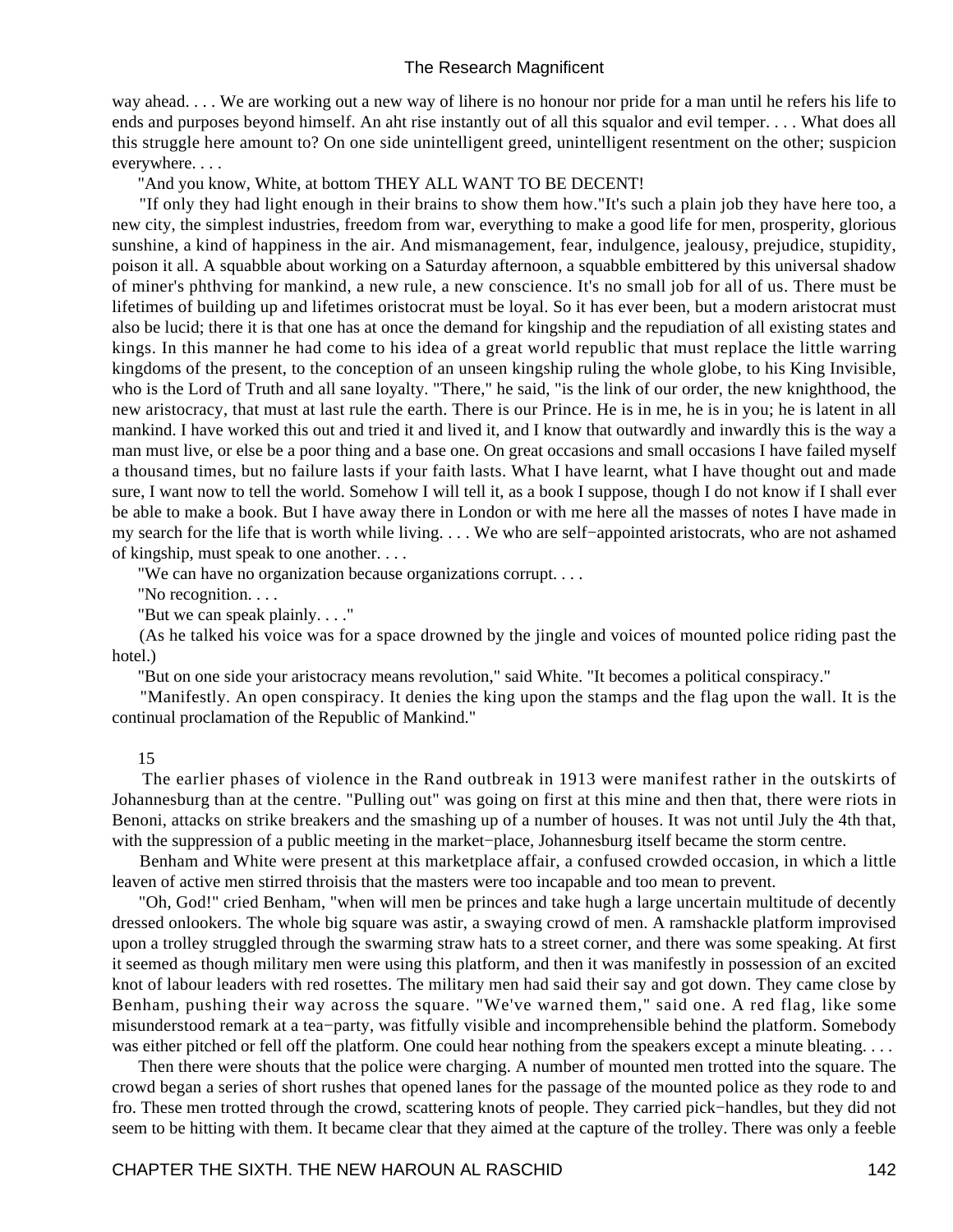struggle for the trolley; it was captured and hauled through the scattered spectators in the square to the protection of a small impassive body of regular cavalry at the opposite corner. Then quite a number of people seemed to be getting excited and fighting. They appeared to be vaguely fighting the foot−police, and the police seemed to be vaguely pushing through them and dispersing them. The roof of a little one−story shop became prominent as a centre of vigorous stone−throwing.

 It was no sort of battle. Merely the normal inconsecutiveness of human affairs had become exaggerated and pugnacious. A meeting was being prevented, and the police engaged in the operation were being pelted or obstructed. Mostly people were just looking on.

 "It amounts to nothing," said Benham. "Even if they held a meeting, what could happen? Why does the Government try to stop it?"

 The drifting and charging and a little booing went on for some time. Every now and then some one clambered to a point of vantage, began a speech and was pulled down by policemen. And at last across the confusion came an idea, like a wind across a pond.

The strikers were to go to the Power Station.

 That had the effect of a distinct move in the game. The Power Station was the centre of Johannesburg's light and energy. There if anywhere it would be possible to express one's disapproval of the administration, one's desire to embarrass and confute it. One could stop all sorts of things from the Power Station. At any rate it was a repartee to the suppression of the meeting. erything will be soon−−when one comes to death then everything is at one's fingertips−−I can feel that greater wback of a number of Everybody seemed gladdened by a definite project.

Benham and White went with the crowd.

 At the intersection of two streets they were held up for a time; the scattered drift of people became congested. Gliding slowly across the mass came an electric tram, an entirely unbattered tram with even its glass undamaged, and then another and another. Strikers, with the happy expression of men who have found something expressive to do, were escorting the trams off the street. They were being meticulously careful with them. Never was there less mob violence in a riot. They walked by the captured cars almost deferentially, like rough men honoured by a real lady's company. And when White and Benham reached the Power House the marvel grew. The rioters were already in possession and going freely over the whole place, and they had injured nothing. They had stopped the engines, but they had not even disabled them. Here too manifestly a majority of the people were, like White and Benham, merely lookers−on.

 "But this is the most civilized rioting," said Benham. "It isn't rioting; it's drifting. Just as things drifted in Moscow. Because nobody has the rudder. . . .

 "What maddens me," he said, "is the democracy of the whole thing. White! I HATE this modern democracy. Democracy and inequality! Was there ever an absurder combination? What is the good of a social order in which the men at the top are commoner, meaner stuff than the men underneath, the same stuff, just spoilt, spoilt by prosperity and opportunity and the conceit that comes with advantage? This trouble wants so little, just a touch of aristocracy, just a little cultivated magnanimity, just an inkling of responsibility, and the place migold of life? When will the kingship in us wake up and come to its own? . . . Look at this place! Look at this place! . . . The easy, accessible happiness! The manifest prosperity. The newness and the sunshine. And the silly bitterness, the rage, the mischief and miseries! . . ."

And then: "It's not our quarrel. . . ."

 "It's amazing how every human quarrel draws one in to take sides. Life is one long struggle against the incidental. I can feel my anger gathering against the Government here in spite of my reason. I want to go and expostulate. I have a ridiculous idea that I ought to go off to Lord Glindividuals into the roadway and then a derisive shouting. Nobody had been hit. The soldiers had fired in the air.

 "But thiadstone or Botha and expostulate. . . . What good would it do? They move in the magic circles of their own limitations, an official, a politician−−how would they put it?−− 'with many things to consider. . . .'

"It's my weakness to be drawn into quarrels. It's a thing I have to guard against. . . .

 "What does it all amount to? It is like a fight between navvies in a tunnel to settle the position of the Pole star. It doesn't concern us. . . . Oh! it doesn't indeed concern us. It's a scuffle in the darkness, and our business, the business of all brains, the only permanent good work is to light up the world. . . . There will be mischief and hatred here and suppression and then forgetfulness, and then things will go on again, a little better or a little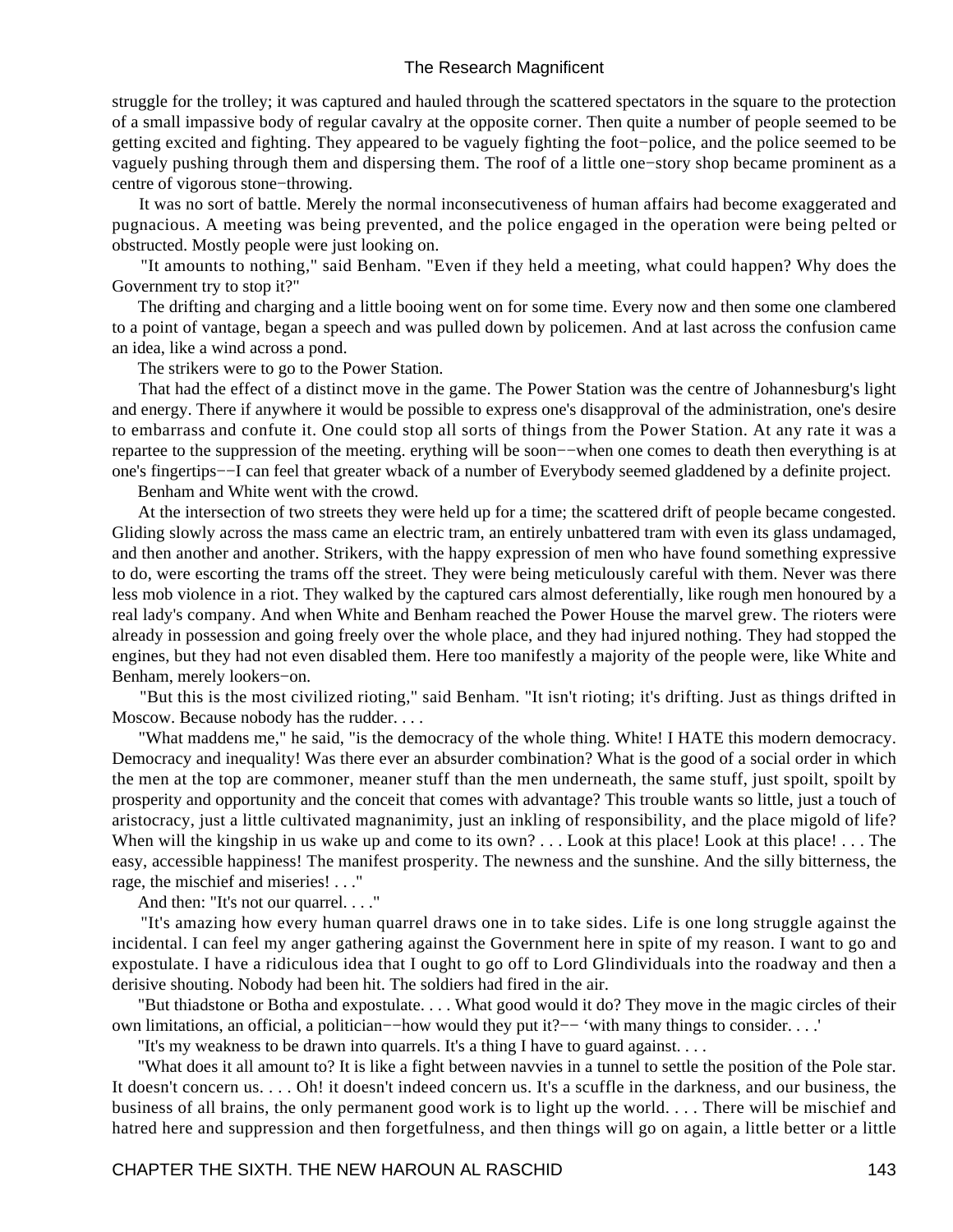#### worse. . . ."

 "I'm tired of this place, White, and of all such places. I'm tired of the shouting and running, the beating and shooting. I'm sick of all the confusions of life's experience, which tells only of one need amidst an endless multitude of distresses. I've seen my fill of wars and disputes and struggles. I see now how a man may grow weary at last of life and its disorders, its unreal exacting disorders, its blunders and its remorse. No! I want to begin upon the realities I have made for myself. For they are the realities. I want to go now to some quiet corner where I can polish what I have learnt, sort out my accumulations, be undisturbed by these transitory symptomatic things. . . .

"What was that boy saying? They are burning the STAR office. . . . Well, let them. . . ."

 And as if to emphasize his detachment, his aversion, from the things that hurried through the night about them, from the red flare in the sky and the distant shouts and revolver shots and scuffling flights down side streets, he began to talk again of aristocracy and the making of greatness and a new great spirit in men. All the rest of his life, he said, must be given to that. He would say his thing plainly and honestly and afterwards other men would say it clearly and beautifully; here it would touch a man and there it would touch a man; the Invisible King in us all would find himself and know himself a little in this and a little in that, and at last a day would come, when fair things and fine things would rule the world and such squalor as this about them would beng red and strange to his face with both hands; above them his eyes were round and anxious. Blood came out betwing. He shouted out something about "Foolery!"

Haroun al Raschid was flinging aside all this sublime indifference to current things. . . .

But the carbines spoke again.

 Benham seemed to run unexpectedly against something invisible. He spun right round and fell down into a sitting position. He sat looking surprised.

 After one moment of blank funk White drew out his pocket handkerchief, held it arm high by way of a white flag, and ran out from the piazza of the hotel.

#### 17

"Are you hit?" cried White dropping to his knees and making himself as compact as possible. "Benham!"

 Benham, after a moment of perplexed thought answered in a strange voice, a whisper into which a whistling note had been mixed.

 "It was stupid of me to come out here. Not my quarrel. Faults on both sides. And now I can't ge as impossible any more for men as a Stone Age Corroboree. . . .

Late or soon?

Benham sought for some loose large measure of time.

"Before those constellations above us have changed their shapes. . . .

 "Does it matter if we work at something that will take a hundred years or ten thousand years? It will never come in our lives, White. Not soon enough for that. But after that evorld I shall never see as one feels the dawn coming through the last darkness. . . ."

### 16

 The attack on the Rand Club began while Benham and White were at lunch in the dining−room at the Sherborough on the day following the burning of the STAR office. The Sherborough dining−room was on the first floor, and the Venetian window beside their table opened on to a verandah above a piazza. As they talked they became aware of an excitement in the street below, shouting and running and then a sound of wheels and the tramp of a body of soldiers marching quickly. White stood up and looked. "They're seizing the stuff in the gunshops," he said, sitting down again. "It's amazing they haven't done it before."

 They went on eating and discussing the work of a medical mission at Mukden that had won Benham's admiration. . . .

 A revolver cracked in the street and there was a sound of glass smashing. Then more revolver shots. "That's at the big club at the corner, I think," said Benham and went out upon the verandah.

 Up and down the street mischief was afoot. Outside the Rand Club in the cross street a considerable mass of people had accumulated, and was being hustled by a handful of khaki−clad soldiers. Down the street people were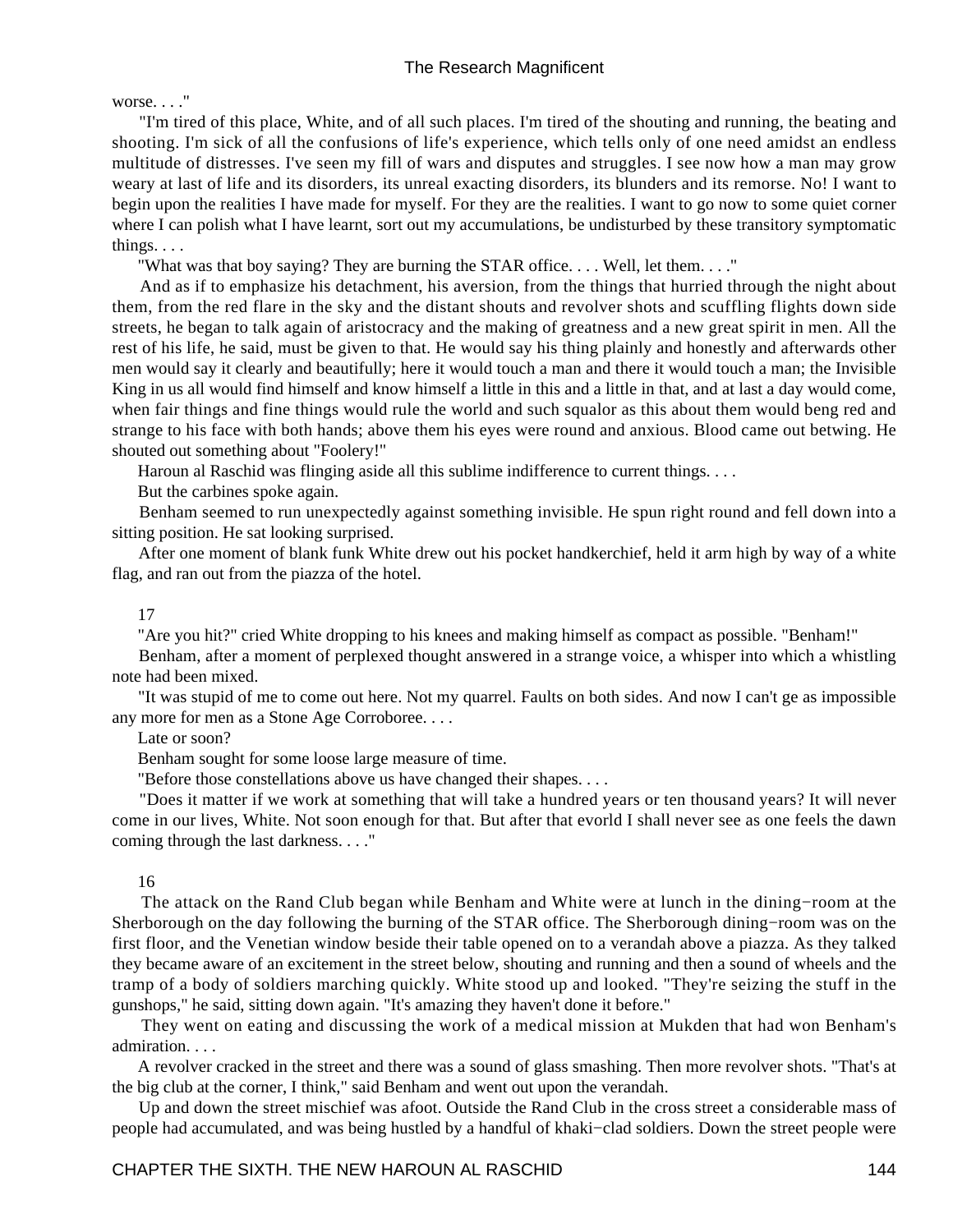looking in the direction of the market−place and then suddenly a rush of figures flooded round the corner, first a froth of scattered individuals and then a mass, a column, marching with an appearance of order and waving a flag. It was a poorly disciplined body, it fringed out into a swarm of sympathizers and spectators upon the side walk, and at the head of it two men disputed. They seemed to be differing about the direction of the whole crowd. Suddenly one smote the other with his fist, a blow that hurled him sideways, and then turned with a triumphant gesture to the following ranks, waving his arms in the air. He was a tall lean man, hatless and collarless, greyhaired and wild−eyed. On he came, gesticulating gauntly, past the hotel.

 And then up the street something happened. Benham's attention was turned round to it by a checking, by a kind of catch in the breath, on the part of the advancing procession under the verandah.

 The roadway beyond the club had suddenly become clear. Across it a dozen soldiers had appeared and dismounted methodically and lined out, with their carbines in readiness. The mounted men at the club corner had vanished, and the people there had swayed about towards this new threat. Quite abruptly the miscellaneous noises of the crowd ceased. Understanding seized upon every one.

These soldiers were going to fire....

The brown uniformed figures moved like automata; the rifle shots rang out almost in one report. . . .

 There was a rush in the crowd towards doorways and side streets, an enquiring pause, the darting s is a stupid game," said Benham. "Why did they fire at all?"

 The tall man who had led the mob had run out into the middle of the road. His commando was a little disposed to assume a marginal position, and it had to be reassured. He was near enough for Benham to see his face. For a time it looked anxious and thoughtful. Then he seemed to jump to his decision. He unbuttoned and opened his coat wide as if defying the soldiers. "Shoot," he bawled, "Shoot, if you dare!"

 A little uniform movement of the soldiers answered him. The small figure of the officer away there was inaudible. The coat of the man below flapped like the wings of a crowing cock before a breast of dirty shirt, the hoarse voice cracked with excitement, "Shoot, if you dare. Shoot, if you dare! See!"

 Came the metallic bang of the carbines again, and in the instant the leader collapsed in the road, a sprawl of clothes, hit by half a dozen bullets. It was an extraordinary effect. As though the figure had been deflated. It was incredible that a moment before this thing had been a man, an individual, a hesitating complicated purpose.

"Good God!" cried Benham, "but−−this is horrible!"

The heap of garments lay still. The red hand that stretched out towards the soldiers never twitched.

 The spectacular silence broke into a confusion of sounds, women shrieked, men cursed, some fled, some sought a corner from which they might still see, others pressed forward. "Go for the swine!" bawled a voice, a third volley rattled over the heads of the people, and in the road below a man with a rifle halted, took aim, and answered the soldiers' fire. "Look out!" cried White who was watching the soldiers, and ducked. "This isn't in the air!"

 Came a straggling volley again, like a man running a metal hammer very rapidly along iron corrugations, and this time people were dropping all over the road. One white−faced man not a score of yards away fell with a curse and a sob, struggled up, staggered for some yards with blood running abundantly from his neck, and fell and never stirred again. Another went down upon his back clumsily in the roadway and lay wringing his hands faster and faster until suddenly with a movement like a sigh they dropped inert by his side. A straw−hatted youth in a flannel suit ran and stopped and ran again. He seemed to be holding somethieen his fingers. He went right past the hotel and stumbled and suddenly sprawled headlong at the opposite corner. The majority of the crowd had already vanished into doorways and side streets. But there was still shouting and there was still a remnant of amazed and angry men in the roadway−−and one or two angry women. They were not fighting. Indeed they were unarmed, but if they had had weapons now they would certainly have used them.

 "But this is preposterous!" cried Benham. "Preposterous. Those soldiers are never going to shoot again! This must stop."

 He stood hesitating for a moment and then turned about and dashed for the staircase. "Good Heaven!" cried White. "What are you going to do?"

 Benham was going to stop that conflict very much as a man might go to stop a clock that is striking unwarrantably and amazingly. He was going to stop it because it annoyed his sense of human dignity.

White hesitated for a moment and then followed, crying "Benham!"